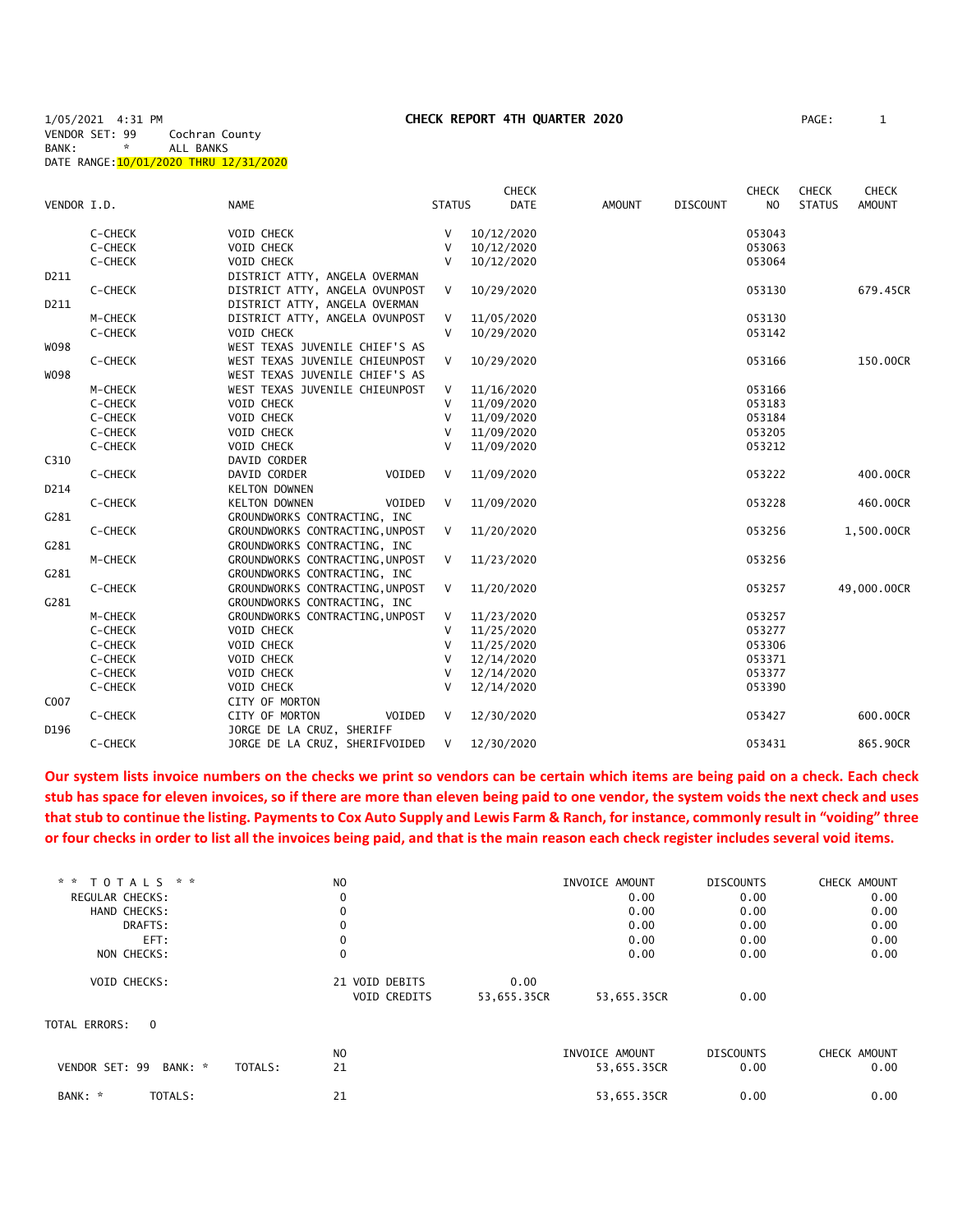1/05/2021 4:31 PM CHECK REPORT 4TH QUARTER 2020 PAGE: 3 VENDOR SET: 99 Cochran County BANK: CC REGULAR NON-P/R PAYABLES DATE RANGE:10/01/2020 THRU 12/31/2020

| VENDOR I.D. |               | <b>NAME</b>                            | <b>STATUS</b>         | <b>CHECK</b><br><b>DATE</b> | <b>AMOUNT</b> | <b>DISCOUNT</b> | <b>CHECK</b><br>N <sub>O</sub> | <b>CHECK</b><br><b>STATUS</b> | <b>CHECK</b><br>AMOUNT |
|-------------|---------------|----------------------------------------|-----------------------|-----------------------------|---------------|-----------------|--------------------------------|-------------------------------|------------------------|
| C035        |               | COX AUTO SUPPLY CO                     |                       |                             |               |                 |                                |                               |                        |
|             | $C - 452303$  | <b>ELECTIONS</b>                       |                       | N 11/07/2020                |               |                 | 000000                         |                               |                        |
|             | 10 490-5310   | OFFICE SUPPLIES                        | REVERSE INV#452303    |                             | 89.93CR       |                 |                                |                               |                        |
|             | $I - 452303$  | <b>ELECTIONS</b>                       | N                     | 11/07/2020                  |               |                 | 000000                         |                               |                        |
|             | 10 490-5310   | OFFICE SUPPLIES                        | 1 EXT CORD            |                             | 39.99         |                 |                                |                               |                        |
|             | 10 490-5310   | OFFICE SUPPLIES                        | 4 PWR STRIPS          |                             | 31.96         |                 |                                |                               |                        |
|             | 10 490-5310   | OFFICE SUPPLIES                        | 2 EXT CORD            |                             | 17.98         |                 |                                |                               |                        |
| A271        |               | AVENU ENTERPRISE SOLUTIONS, LL         |                       |                             |               |                 |                                |                               |                        |
|             | I-INVB-017209 | CO-DIST CLERK                          | R                     | 10/12/2020                  |               |                 | 053035                         |                               |                        |
|             | 10 403-5310   | OFFICE SUPPLIES                        |                       | 10 THERMAL PAPER ROL        | 58.30         |                 |                                |                               |                        |
|             | 10 403-5310   | OFFICE SUPPLIES                        | 5 ARCHIVAL PAPER      |                             | 125.00        |                 |                                |                               |                        |
|             | 10 403-5310   | OFFICE SUPPLIES                        |                       | 5 PURPLE AXIOHM RECE        | 56.25         |                 |                                |                               |                        |
|             | 10 403-5310   | OFFICE SUPPLIES                        | SHIPPING              |                             | 79.32         |                 |                                |                               |                        |
|             | I-INVB-017982 | CO/DIST CLERK                          |                       | R 10/12/2020                |               |                 | 053035                         |                               |                        |
|             | 10 403-5416   | FILMING & INDEXING                     |                       | 20/20 LAND RECORDS S        | 1,250.00      |                 |                                |                               | 1,568.87               |
| B001        |               | BAILEY CO. ELECTRIC COOP               |                       |                             |               |                 |                                |                               |                        |
|             | I-462765      | PREC 4                                 | R                     | 10/12/2020                  |               |                 | 053036                         |                               |                        |
|             | 15 624-5440   | UTILITIES                              | 185KW 8/14-9/14/20    |                             | 45.81         |                 |                                |                               |                        |
|             | 15 624-5440   | UTILITIES                              | AREA LIGHT            |                             | 12.17         |                 |                                |                               |                        |
|             | I-462766      | PREC 3                                 |                       | R 10/12/2020                |               |                 | 053036                         |                               |                        |
|             | 15 623-5440   | UTILITIES                              |                       | 178KW 8/14-9/14/2020        | 45.22         |                 |                                |                               |                        |
|             | 15 623-5440   | UTILITIES                              | 2 AREA LIGHTS         |                             | 25.94         |                 |                                |                               |                        |
|             | I-462767      | NON-DEPT'L/SHERIFF POSSE               |                       | R 10/12/2020                |               |                 | 053036                         |                               |                        |
|             | 10 409-5440   | UTILITIES                              |                       | ELEC SVC 8/14-9/14/2        | 42.50         |                 |                                |                               | 171.64                 |
| B061        |               | LESLIE BLACKSTOCK                      |                       |                             |               |                 |                                |                               |                        |
|             | I-354886      | PREC 2                                 |                       | R 10/12/2020                |               |                 | 053037                         |                               |                        |
|             | 15 622-5451   | REPAIRS                                |                       | R/B METRIC MTR/LBK B        | 47.58         |                 |                                |                               |                        |
|             | 10 662-5451   | REPAIR                                 |                       | $R/B$ SALES TAX $9/28/2$    | 3.93          |                 |                                |                               | 51.51                  |
| <b>B119</b> |               | CHERYL BUTLER                          |                       |                             |               |                 |                                |                               |                        |
|             |               | I-VISTA PRINT 093020 ELECTIONS/COVID19 |                       | R 10/12/2020                |               |                 | 053038                         |                               |                        |
|             | 10 490-5335   | ELECTION SUPPLIES                      | NYLON ROPES-50', WH   |                             | 8.00          |                 |                                |                               |                        |
|             | 10 490-5335   | ELECTION SUPPLIES                      | ZIP TIES 1PK/50       |                             | 6.00          |                 |                                |                               |                        |
|             | 10 490-5335   | ELECTION SUPPLIES                      | 2 VINYL BANNERS, 2.5' |                             | 103.22        |                 |                                |                               |                        |
|             | 10 490-5335   | ELECTION SUPPLIES                      |                       | 2 VINYL BANNERS, 4'x6       | 192.92        |                 |                                |                               |                        |
|             | 10 490-5335   | ELECTION SUPPLIES                      | 3 FLAGS W/POLES, 7.5' |                             | 524.25        |                 |                                |                               |                        |
|             | 10 490-5335   | ELECTION SUPPLIES                      | R/B SALES TAX         |                             | 66.07         |                 |                                |                               |                        |
|             | 10 490-5335   | ELECTION SUPPLIES                      | R/B SHIPPING          |                             | 17.99         |                 |                                |                               | 918.45                 |
| B257        |               | BROAD REACH                            |                       |                             |               |                 |                                |                               |                        |
|             | I-ARU0309701  | LIBRARY                                | R                     | 10/12/2020                  |               |                 | 053039                         |                               |                        |
|             | 10 650-5590   | <b>BOOKS</b>                           |                       | WOMEN IN THE MILITAR        | 27.99         |                 |                                |                               | 27.99                  |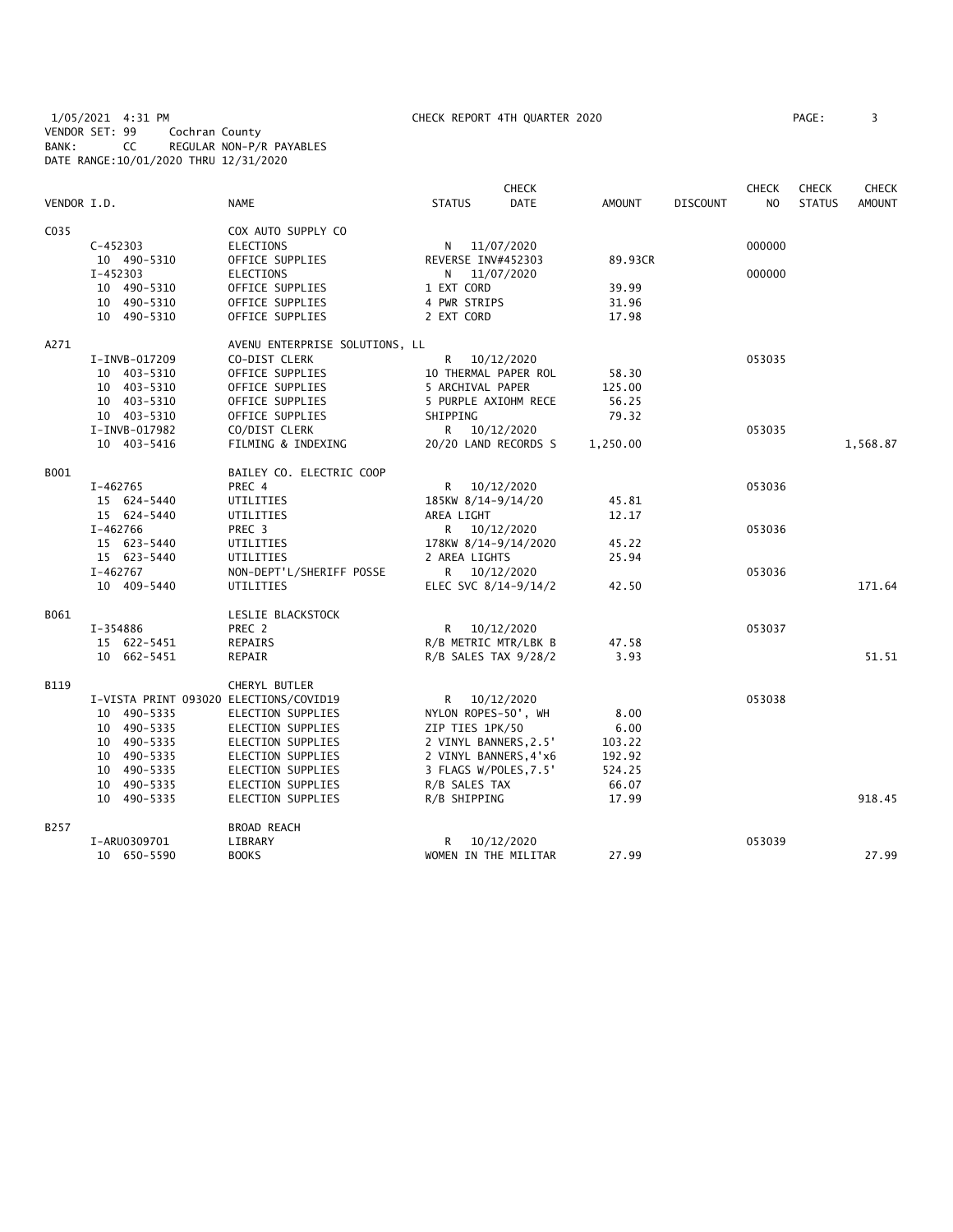1/05/2021 4:31 PM CHECK REPORT 4TH QUARTER 2020 PAGE: 4 VENDOR SET: 99 Cochran County BANK: CC REGULAR NON-P/R PAYABLES DATE RANGE:10/01/2020 THRU 12/31/2020

|             |                   |                               |                         | <b>CHECK</b> |               |                 | <b>CHECK</b> | <b>CHECK</b>  | CHECK         |
|-------------|-------------------|-------------------------------|-------------------------|--------------|---------------|-----------------|--------------|---------------|---------------|
| VENDOR I.D. |                   | NAME                          | <b>STATUS</b>           | DATE         | <b>AMOUNT</b> | <b>DISCOUNT</b> | NO.          | <b>STATUS</b> | <b>AMOUNT</b> |
| C007        |                   | CITY OF MORTON                |                         |              |               |                 |              |               |               |
|             | I-093020          | LIB/MUS/ACT BLDG/CRTHSE/PREC1 | R 10/12/2020            |              |               |                 | 053040       |               |               |
|             | 10 650-5440       | UTILITIES                     | LIBRARY GAS             |              | 19.00         |                 |              |               |               |
|             | 10 650-5440       | UTILITIES                     | LIBRARY WATER           |              | 28.00         |                 |              |               |               |
|             | 10 650-5440       | UTILITIES                     | LIBRARY GARBAGE         |              | 51.50         |                 |              |               |               |
|             | 10 650-5440       | UTILITIES                     | LIBRARY SEWER           |              | 18.00         |                 |              |               |               |
|             | 10 652-5440       | UTILITIES                     | MUSEUM GAS              |              | 54.00         |                 |              |               |               |
|             | 10 652-5440       | UTILITIES                     | MUSEUM WATER            |              | 28.00         |                 |              |               |               |
|             | 10 652-5440       | UTILITIES                     | MUSEUM GARBAGE          |              | 28.00         |                 |              |               |               |
|             | 10 652-5440       | UTILITIES                     | MUSEUM SEWER            |              | 16.00         |                 |              |               |               |
|             | 10 662-5440       | UTILITIES                     | ACTIVITY BLDG GAS       |              | 36.50         |                 |              |               |               |
|             | 10 662-5440       | UTILITIES                     | ACT. BLDG WATER         |              | 28.00         |                 |              |               |               |
|             | 10 662-5440       | UTILITIES                     | ACT. BLDG GARBAGE       |              | 77.00         |                 |              |               |               |
|             | 10 662-5440       | UTILITIES                     | ACT. BLDG SEWER         |              | 48.00         |                 |              |               |               |
|             | 10 510-5440       | UTILITIES                     | COURTHOUSE GAS          |              | 19.00         |                 |              |               |               |
|             | 10 510-5440       | UTILITIES                     | <b>COURTHOUSE WATER</b> |              | 978.50        |                 |              |               |               |
|             | 10 510-5440       | UTILITIES                     | COURTHOUSE GARBAGE      |              | 334.50        |                 |              |               |               |
|             | 10 510-5440       | UTILITIES                     | <b>COURTHOUSE SEWER</b> |              | 54.00         |                 |              |               |               |
|             | 15 621-5440       | UTILITIES                     | PREC 1 GAS              |              | 19.00         |                 |              |               |               |
|             | 15 621-5440       | UTILITIES                     | PREC 1 WATER            |              | 28.00         |                 |              |               |               |
|             | 15 621-5440       | UTILITIES                     | PREC 1 GARBAGE          |              | 51.50         |                 |              |               | 1,916.50      |
| C015        |                   | COCHRAN COUNTY SENIOR         |                         |              |               |                 |              |               |               |
|             | I-OCT '20 INSTLMT | SENIOR CITIZENS               | R 10/12/2020            |              |               |                 | 053041       |               |               |
|             | 10 663-5418       | SENIOR CITIZENS CONTRACT      | OCTOBER 2020            |              | 6,250.00      |                 |              |               | 6,250.00      |
| C035        |                   | COX AUTO SUPPLY CO            |                         |              |               |                 |              |               |               |
|             | I-449766          | PREC 3                        | R.                      | 10/12/2020   |               |                 | 053042       |               |               |
|             | 15 623-5330       | FUEL AND OIL                  | 12 DEF W/SPOUT, 2.5GA   |              | 131.88        |                 |              |               |               |
|             | I-449854          | EXTENSION SVC                 | R —                     | 10/12/2020   |               |                 | 053042       |               |               |
|             | 10 665-5451       | REPAIRS                       | GOOSENECK LOCK          |              | 40.99         |                 |              |               |               |
|             | I-449884          | PARK/RODEO GROUNDS            | R 10/12/2020            |              |               |                 | 053042       |               |               |
|             | 10 660-5451       | REPAIR                        | 2 BOLT 5/16x3           |              | 0.32          |                 |              |               |               |
|             | 10 660-5451       | REPAIR                        | 4 NUT 5/16              |              | 0.20          |                 |              |               |               |
|             | I-450012          | PREC 4                        | R 10/12/2020            |              |               |                 | 053042       |               |               |
|             | 15 624-5451       | REPAIRS                       | BOLTS & NUTS GRD A      |              | 88.99         |                 |              |               |               |
|             | I-450088          | PREC <sub>3</sub>             | R                       | 10/12/2020   |               |                 | 053042       |               |               |
|             | 15 623-5356       | ROAD MATERIALS & SUPPLIES     | 80 GRT EMERY CLTH       |              | 10.19         |                 |              |               |               |
|             | I-450294          | PREC 1                        | R                       | 10/12/2020   |               |                 | 053042       |               |               |
|             | 15 621-5356       | ROAD MATERIALS & SUPPLIES     | LONG-LIGHTER            |              | 2.99          |                 |              |               |               |
|             | $I - 450443$      | SHERIFF                       | R                       | 10/12/2020   |               |                 | 053042       |               |               |
|             | 10 560-5451       | MACHINERY-NON-OFFICE REPAIR   | 1-24" ADV BEAM          |              | 12.99         |                 |              |               |               |
|             | 10 560-5451       | MACHINERY-NON-OFFICE REPAIR   | 1-21" ADV BEAM          |              | 12.99         |                 |              |               |               |
|             | 10 560-5451       | MACHINERY-NON-OFFICE REPAIR   | 49PS BATTERY            |              | 153.99        |                 |              |               |               |
|             | 560-5451<br>10    | MACHINERY-NON-OFFICE REPAIR   | STATE BATTERY FEE       |              | 3.00          |                 |              |               |               |
|             | 10 560-5451       | MACHINERY-NON-OFFICE REPAIR   | JB WELD                 |              | 5.09          |                 |              |               |               |
|             | I-450478          | PREC 1                        | R 10/12/2020            |              |               |                 | 053042       |               |               |
|             | 15 621-5356       | ROAD MATERIALS & SUPPLIES     | 6 ANTI-FREEZE 50/50     |              | 65.94         |                 |              |               |               |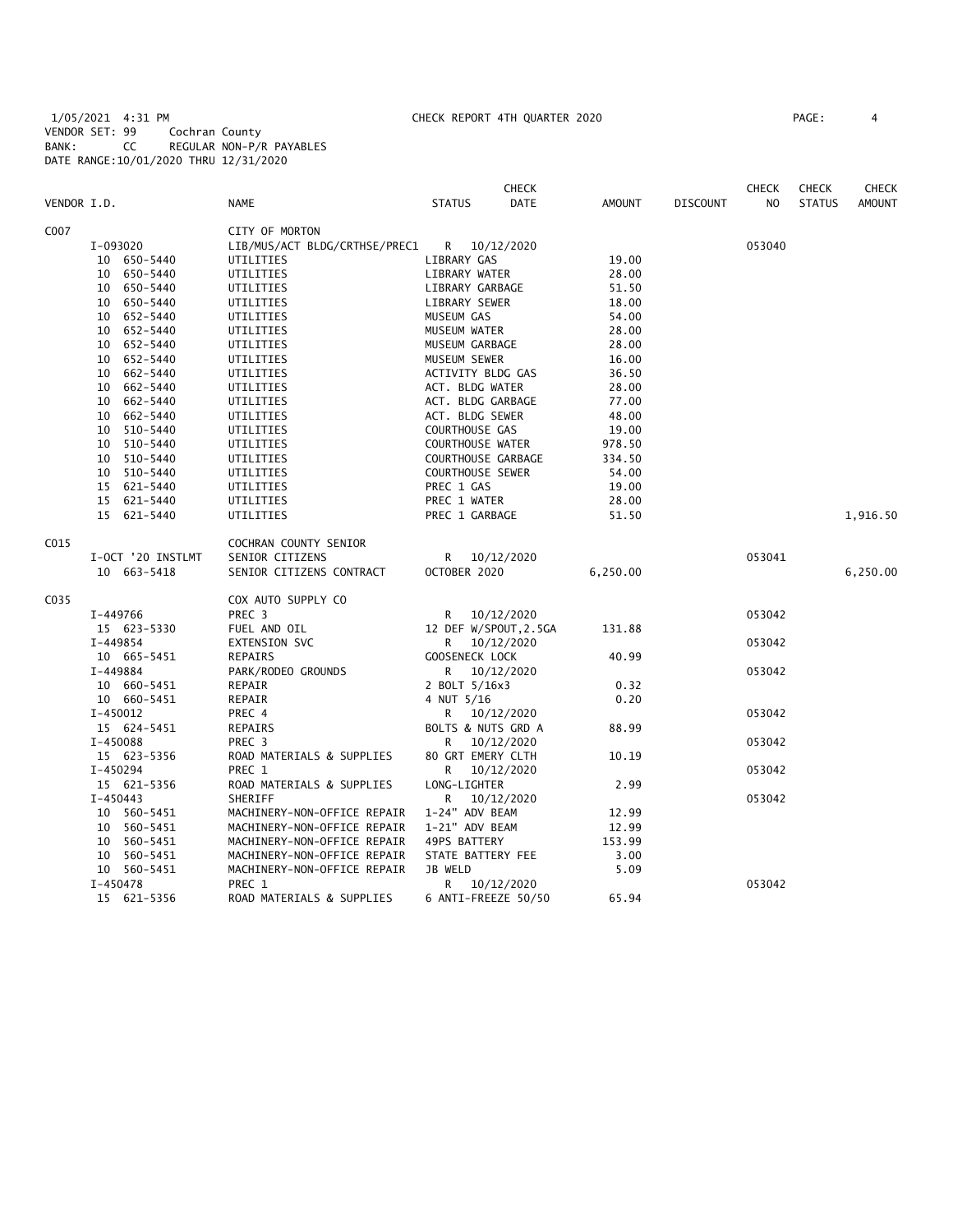1/05/2021 4:31 PM CHECK REPORT 4TH QUARTER 2020 PAGE: 5 VENDOR SET: 99 Cochran County BANK: CC REGULAR NON-P/R PAYABLES DATE RANGE:10/01/2020 THRU 12/31/2020

| AGE : |  |
|-------|--|
|       |  |

|             |            |                 |                                              |                        | <b>CHECK</b>         |        |                 | <b>CHECK</b> | <b>CHECK</b>  | CHECK    |
|-------------|------------|-----------------|----------------------------------------------|------------------------|----------------------|--------|-----------------|--------------|---------------|----------|
| VENDOR I.D. |            |                 | NAME                                         | <b>STATUS</b>          | DATE                 | AMOUNT | <b>DISCOUNT</b> | NO.          | <b>STATUS</b> | AMOUNT   |
| C035        |            |                 | COX AUTO SUPPLY CO<br>(CONT)                 |                        |                      |        |                 |              |               |          |
|             |            | I-450478        | PREC 1                                       | R.                     | 10/12/2020           |        |                 | 053042       |               |          |
|             |            | 15 621-5356     | ROAD MATERIALS & SUPPLIES                    | RAT-POISON             |                      | 18.99  |                 |              |               |          |
|             |            | I-450766        | ACTIVITY BLDG                                | R                      | 10/12/2020           |        |                 | 053042       |               |          |
|             |            | 10 662-5332     | CUSTODIAL SUPPLIES                           | <b>BLUE TAPE</b>       |                      | 19.89  |                 |              |               |          |
|             | I-450868   |                 | PREC 3                                       | R                      | 10/12/2020           |        |                 | 053042       |               |          |
|             |            | 15 623-5356     | ROAD MATERIALS & SUPPLIES                    | CAR WASH               |                      | 6.99   |                 |              |               |          |
|             |            | 15 623-5356     | ROAD MATERIALS & SUPPLIES                    | WASH-MITT              |                      | 6.49   |                 |              |               |          |
|             |            | I-451092        | PREC 1                                       |                        | R 10/12/2020         |        |                 | 053042       |               |          |
|             |            | 15 621-5356     | ROAD MATERIALS & SUPPLIES                    | SUCTION GUN            |                      | 18.99  |                 |              |               |          |
|             | I-451444   |                 | PREC 1                                       | R                      | 10/12/2020           |        |                 | 053042       |               |          |
|             |            | 15 621-5451     | REPAIRS                                      | OIL FILTER PF48E       |                      | 5.98   |                 |              |               |          |
|             |            | 15 621-5451     | REPAIRS                                      |                        | AIR FILTER DELCO A31 | 24.98  |                 |              |               |          |
|             |            | 15 621-5451     | REPAIRS                                      | 12QT OIL QS 10/40      |                      | 63.48  |                 |              |               |          |
|             | $I-451465$ |                 | SHERIFF                                      |                        | R 10/12/2020         |        |                 | 053042       |               |          |
|             |            | 10 560-5451     | MACHINERY-NON-OFFICE REPAIR                  | OIL FILTER PF63E       |                      | 6.98   |                 |              |               |          |
|             |            | 10 560-5451     | MACHINERY-NON-OFFICE REPAIR                  | 8 OIL DEXOS OW-20      |                      | 47.92  |                 |              |               |          |
|             |            | 10 560-5451     | MACHINERY-NON-OFFICE REPAIR                  | <b>30 ALLEN SCREWS</b> |                      | 37.50  |                 |              |               |          |
|             |            | 10 560-5451     | MACHINERY-NON-OFFICE REPAIR                  |                        | OIL FILTER WIX 57060 | 6.89   |                 |              |               |          |
|             |            | 10 560-5451     | MACHINERY-NON-OFFICE REPAIR                  | 7 SYNTH BLEND 5W20     |                      | 27.93  |                 |              |               |          |
|             |            | 10 560-5451     | MACHINERY-NON-OFFICE REPAIR                  | I GAL WASHER FLUID     |                      | 4.29   |                 |              |               |          |
|             |            | 10 560-5451     | MACHINERY-NON-OFFICE REPAIR                  | 3 OIL 80/90Q           |                      | 18.87  |                 |              |               |          |
|             |            | 10 560-5451     | MACHINERY-NON-OFFICE REPAIR                  | OIL FILTER PF63E       |                      | 6.98   |                 |              |               |          |
|             |            | 10 560-5451     | MACHINERY-NON-OFFICE REPAIR                  | 8 OIL DEXOS OW-20      |                      | 47.92  |                 |              |               |          |
|             |            | 10 560-5451     | MACHINERY-NON-OFFICE REPAIR                  | 6 FULL SYNTH           |                      | 35.94  |                 |              |               |          |
|             |            | $I-451608$      | ELECTIONS/COVID-19                           | R <sub>a</sub>         | 10/12/2020           |        |                 | 053042       |               |          |
|             |            | 10 490-5335     | ELECTION SUPPLIES                            | 2- 2 WAY RADIO         |                      | 99.98  |                 |              |               |          |
|             |            | 10 490-5335     | ELECTION SUPPLIES                            | 2- KEY CHAIN           |                      | 41.98  |                 |              |               |          |
|             |            | 10 490-5335     | ELECTION SUPPLIES                            | 2- 2" FLOOR FLANGE     |                      | 33.98  |                 |              |               |          |
|             |            | 10 490-5335     | ELECTION SUPPLIES                            | 2- 2X1/2 BUSHING       |                      | 5.98   |                 |              |               |          |
|             |            | 10 490-5335     | ELECTION SUPPLIES                            | 2-1/2x48IN. NIPPLE     |                      | 45.98  |                 |              |               |          |
|             |            | 10 490-5335     | ELECTION SUPPLIES                            | 2- ELECTRIC BOX'       |                      | 2.98   |                 |              |               |          |
|             |            | 10 490-5335     | ELECTION SUPPLIES                            | $4-1/2$ GAL TEE        |                      | 11.16  |                 |              |               |          |
|             |            | 10 490-5335     | ELECTION SUPPLIES                            | 2-1/2 GAL 90-ELBOW     |                      | 3.98   |                 |              |               |          |
|             |            | 10 490-5335     | ELECTION SUPPLIES                            | 8-1/2 STR 90-ELBOW     |                      | 19.92  |                 |              |               |          |
|             |            | 10 490-5335     | ELECTION SUPPLIES                            | 4-1/2 GLA COUPLING     |                      | 13.96  |                 |              |               |          |
|             |            | 10 490-5335     | ELECTION SUPPLIES                            | 6-1/2 CLOSE NIPPLE     |                      | 3.54   |                 |              |               |          |
|             |            | 10 490-5335     | ELECTION SUPPLIES                            |                        | 2-2 1/2x2-1/2 NIPPLE | 1.98   |                 |              |               |          |
|             |            | 10 490-5335     | ELECTION SUPPLIES                            | SPRAY PAINT            |                      | 3.99   |                 |              |               |          |
|             |            | 10 490-5335     | ELECTION SUPPLIES                            |                        | LABOR/2 CURBSIDE STA | 81.74  |                 |              |               |          |
|             |            | 10 490-5335     | ELECTION SUPPLIES                            | 3.29<br>SPRAY PAINT    |                      |        |                 |              |               | 1,311.01 |
| C084        |            |                 | CLERK, SEVENTH COURT OF APPEAL               |                        |                      |        |                 |              |               |          |
|             |            | $I-SEP$ 20      | <b>STATE FEES</b>                            | R                      | 10/12/2020           |        |                 | 053044       |               |          |
|             |            | 90 000-2379.002 | 7th Crt of Appeal Gov't22.2081COUNTY COURT   |                        |                      | 10.00  |                 |              |               |          |
|             |            | 90 000-2379.002 | 7th Crt of Appeal Gov't22.2081DISTRICT COURT |                        |                      | 15.00  |                 |              |               | 25.00    |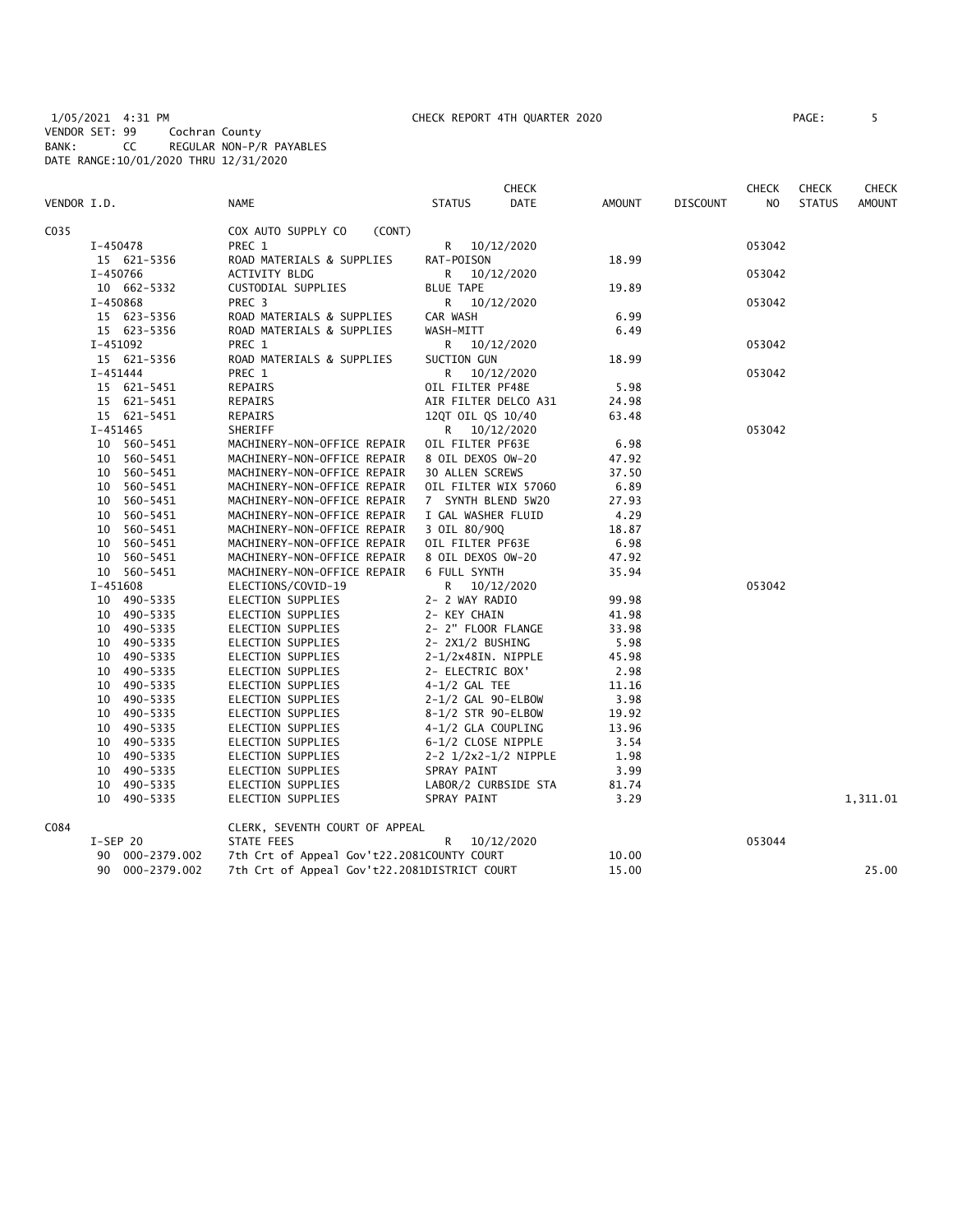1/05/2021 4:31 PM CHECK REPORT 4TH QUARTER 2020 PAGE: 6 VENDOR SET: 99 Cochran County BANK: CC REGULAR NON-P/R PAYABLES DATE RANGE:10/01/2020 THRU 12/31/2020

| VENDOR I.D.       |                                         | <b>NAME</b>                                      | <b>STATUS</b>         | <b>CHECK</b><br><b>DATE</b> | <b>AMOUNT</b> | <b>DISCOUNT</b> | <b>CHECK</b><br>N <sub>O</sub> | CHECK<br><b>STATUS</b> | <b>CHECK</b><br><b>AMOUNT</b> |
|-------------------|-----------------------------------------|--------------------------------------------------|-----------------------|-----------------------------|---------------|-----------------|--------------------------------|------------------------|-------------------------------|
| C <sub>165</sub>  |                                         | CITY OF MORTON                                   |                       |                             |               |                 |                                |                        |                               |
|                   | $I-09/21/20$                            | <b>CEMETERY</b>                                  | R.                    | 10/12/2020                  |               |                 | 053045                         |                        |                               |
|                   | 10 516-5486                             | CONTRACT LABOR-OPEN CLOSE                        |                       | JOHNNY TIMMONS 8/22/        | 300.00        |                 |                                |                        |                               |
|                   | 10 516-5486                             | CONTRACT LABOR-OPEN CLOSE                        |                       | MARIO SANCHEZ 9/5/20        | 300.00        |                 |                                |                        |                               |
|                   | 10 516-5486                             | CONTRACT LABOR-OPEN CLOSE                        |                       | KENNETH WATTS 9/12/2        | 300.00        |                 |                                |                        | 900.00                        |
| C371              |                                         | COCHRAN COUNTY TAX A/C                           |                       |                             |               |                 |                                |                        |                               |
|                   | I-11 FORD 9718 2020                     | CO JDG/COMM'R CT                                 | R                     | 10/12/2020                  |               |                 | 053046                         |                        |                               |
|                   | 15 610-5456                             | REPAIR-COUNTY CAR                                | ST INSP FEE/11 FORD   |                             | 7.50          |                 |                                |                        | 7.50                          |
| C414              |                                         | CARDMEMBER SERVICES                              |                       |                             |               |                 |                                |                        |                               |
|                   | I-4486 093020                           | SHERIFF                                          | R 10/12/2020          |                             |               |                 | 053047                         |                        |                               |
|                   | 10 560-5427                             | CONTINUING EDUCATION                             | MS OFC 365/JAIL COMP  |                             | 7.53          |                 |                                |                        |                               |
|                   | 10 560-5427                             | CONTINUING EDUCATION                             | 5 NITES/GLVSTN/RYAN   |                             | 770.00        |                 |                                |                        |                               |
|                   | 10 560-5427                             | CONTINUING EDUCATION                             | LODGING TAX/RYAN      |                             | 115.50        |                 |                                |                        |                               |
|                   | 10 560-5427                             | CONTINUING EDUCATION                             | 5 HOTEL PRK           |                             | 40.00         |                 |                                |                        |                               |
|                   | 10 560-5427                             | CONTINUING EDUCATION                             | PARKING TAX           |                             | 3.30          |                 |                                |                        |                               |
|                   | I-5051 092820                           | TAX A/C                                          | R 10/12/2020          |                             |               |                 | 053047                         |                        |                               |
|                   | 10 499-5310                             | OFFICE SUPPLIES                                  | 2 SHIPPING TAPE/FAM\$ |                             | 6.50          |                 |                                |                        |                               |
|                   | 10 499-5310                             | OFFICE SUPPLIES                                  | SALES TAX             |                             | 0.50          |                 |                                |                        | 943.33                        |
| D194              |                                         | DRISKILL & BATES PSYCHOLOGY, P                   |                       |                             |               |                 |                                |                        |                               |
|                   | I-EVAL/#6521 092520 JUVENILE PROBATION  |                                                  | $\mathsf{R}$          | 10/12/2020                  |               |                 | 053048                         |                        |                               |
|                   | 17  573-5413.002                        | Mental Health External ContracPSYCH EVAL/JUV#866 |                       |                             | 550.00        |                 |                                |                        |                               |
|                   | I-EVAVL/#5744 082720 JUVENILE PROBATION |                                                  | R                     | 10/12/2020                  |               |                 | 053048                         |                        |                               |
|                   | 17 573-5413.002                         | Mental Health External ContracPSYCH EVAL/JUV#864 |                       |                             | 600.00        |                 |                                |                        |                               |
|                   | 17  573-5413.002                        | Mental Health External ContracPD 091420 CK#52927 |                       |                             | 550.00CR      |                 |                                |                        | 600.00                        |
| D196              |                                         | JORGE DE LA CRUZ, SHERIFF                        |                       |                             |               |                 |                                |                        |                               |
|                   | I-GRO 093020                            | JAIL                                             | R 10/12/2020          |                             |               |                 | 053049                         |                        |                               |
|                   | 10 512-5333                             | FOOD-PRISONERS                                   | 1 GAL MILK/FAM\$ 9/16 |                             | 3.75          |                 |                                |                        |                               |
|                   | 10 512-5333                             | FOOD-PRISONERS                                   | 32 BIMBO BREAD 9/28   |                             | 59.52         |                 |                                |                        | 63.27                         |
| D <sub>2</sub> 07 |                                         | DUFFY LAW FIRM, PC                               |                       |                             |               |                 |                                |                        |                               |
|                   | I-#1652/CISNEROS                        | DISTRICT COURT                                   | R 10/12/2020          |                             |               |                 | 053050                         |                        |                               |
|                   | 10 435-5420                             | TELECOMMUNICATIONS                               |                       | PLEA/MATTHEW CISNERO        | 375.00        |                 |                                |                        | 375.00                        |
| E057              |                                         | ELECTION SYSTEMS & SOFTWARE                      |                       |                             |               |                 |                                |                        |                               |
|                   | I-1158197                               | ELECTIONS                                        | $\mathsf{R}$          | 10/12/2020                  |               |                 | 053051                         |                        |                               |
|                   | 10 490-5335                             | ELECTION SUPPLIES                                |                       | 3 PREC KIT/EARLY VOT        | 76.44         |                 |                                |                        |                               |
|                   | 10 490-5335                             | ELECTION SUPPLIES                                | 7 PREC KIT/ELEC DAY   |                             | 154.63        |                 |                                |                        |                               |
|                   | 10 490-5335                             | ELECTION SUPPLIES                                |                       | 500 PREC KIT/ABSENTE        | 625.00        |                 |                                |                        |                               |
|                   | 10 490-5335                             | ELECTION SUPPLIES                                | SHIPPING              |                             | 75.46         |                 |                                |                        | 931.53                        |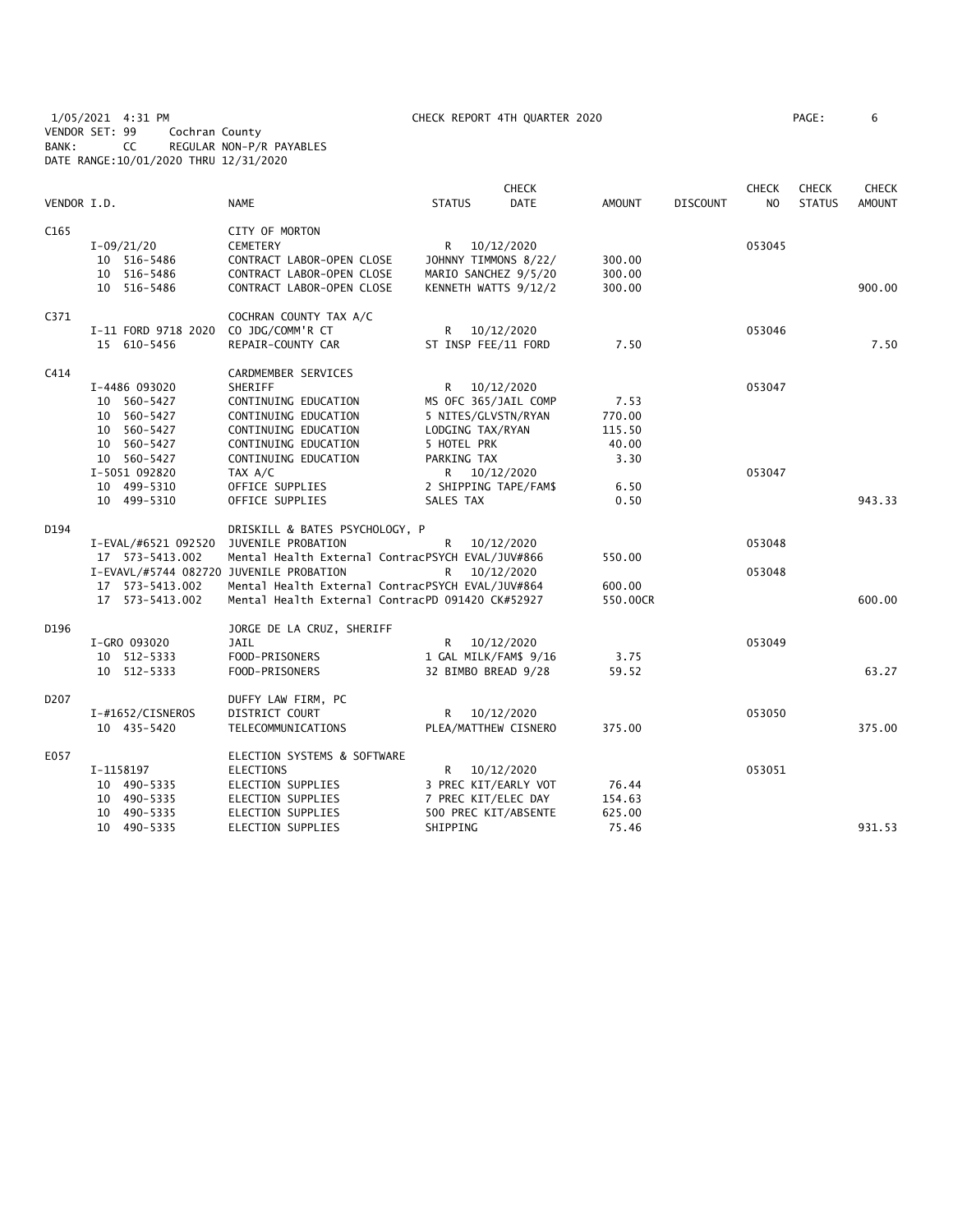1/05/2021 4:31 PM CHECK REPORT 4TH QUARTER 2020 PAGE: 7 VENDOR SET: 99 Cochran County BANK: CC REGULAR NON-P/R PAYABLES DATE RANGE:10/01/2020 THRU 12/31/2020

| VENDOR I.D. |                    | <b>NAME</b>                                      | <b>STATUS</b>       | <b>CHECK</b><br><b>DATE</b> | <b>AMOUNT</b> | <b>DISCOUNT</b> | <b>CHECK</b><br>N <sub>O</sub> | <b>CHECK</b><br><b>STATUS</b> | <b>CHECK</b><br><b>AMOUNT</b> |
|-------------|--------------------|--------------------------------------------------|---------------------|-----------------------------|---------------|-----------------|--------------------------------|-------------------------------|-------------------------------|
| E069        |                    | ENCARTELE, INC                                   |                     |                             |               |                 |                                |                               |                               |
|             | $I-9531$           | JAIL                                             | R —                 | 10/12/2020                  |               |                 | 053052                         |                               |                               |
|             | 10 000-4380.200    | OTHER [MISCELLANEOUS]                            | 1,000 MIN @30c/DATA |                             | 300.00        |                 |                                |                               | 300.00                        |
|             |                    |                                                  |                     |                             |               |                 |                                |                               |                               |
| E075        |                    | <b>WEX BANK</b>                                  |                     |                             |               |                 |                                |                               |                               |
|             | I-67767005         | JUVENILE PROBATION                               | R.                  | 10/12/2020                  |               |                 | 053053                         |                               |                               |
|             | 17 573-5499        | OPERATING EXPENSES                               |                     | 9.722GL UNL/MORTON 9        | 16.68         |                 |                                |                               |                               |
|             | 17 573-5499        | OPERATING EXPENSES                               |                     | 17.498GL UNL/AMA/JUV        | 29.33         |                 |                                |                               | 46.01                         |
| E097        |                    | BLUE SUPPORT LLC                                 |                     |                             |               |                 |                                |                               |                               |
|             | I-AE9AE721-003     | SHERIFF                                          | R.                  | 10/12/2020                  |               |                 | 053054                         |                               |                               |
|             | 10 560-5420        | TELECOMMUNICATIONS                               |                     | 1YR;26 USERS@\$3/MO T       | 936.00        |                 |                                |                               | 936.00                        |
| F010        |                    | FIVE-AREA TELEPHONE CO-OP                        |                     |                             |               |                 |                                |                               |                               |
|             | I-927-5510 OCT20   | PREC 4                                           | R <sub>a</sub>      | 10/12/2020                  |               |                 | 053055                         |                               |                               |
|             | 15 624-5420        | TELECOMMUNICATIONS                               | BASIC SVC           |                             | 32.25         |                 |                                |                               |                               |
|             | 15 624-5420        | TELECOMMUNICATIONS                               | <b>FEES</b>         |                             | 12.63         |                 |                                |                               | 44.88                         |
| G005        |                    | <b>GENERAL FUND</b>                              |                     |                             |               |                 |                                |                               |                               |
|             | I-3RD QTR 20 CIVIL | STATE CIVIL FEES                                 | R —                 | 10/12/2020                  |               |                 | 053056                         |                               |                               |
|             | 90 000-2363.004    | Co Filing Fee Ind Lgl Serv.                      | 3RD QTR CIVIL FEES  |                             | 1.20          |                 |                                |                               |                               |
|             | 90 000-2363.004    | Co Filing Fee Ind Lgl Serv.                      | 3RD QTR CIVIL FEES  |                             | 0.93          |                 |                                |                               |                               |
|             | 90 000-2363.001    | Divorce & Family Gov't 133.1513RD QTR CIVIL FEES |                     |                             | 1.25          |                 |                                |                               |                               |
|             | 90 000-2363.004    | Co Filing Fee Ind Lgl Serv.                      | 3RD QTR CIVIL FEES  |                             | 2.49          |                 |                                |                               |                               |
|             | I-3RD QTR 20 CRIM  | STATE CRIMINAL SVC FEES                          |                     | R 10/12/2020                |               |                 | 053056                         |                               |                               |
|             | 90 000-2358.002    | NEW CCC 2020 FORWARD                             |                     | 3RD QTR STATE CRIM F        | 136.78        |                 |                                |                               |                               |
|             | 90 000-2358.001    | PRIOR OLD CCC 04 Forward                         |                     | 3RD QTR STATE CRIM F        | 35.14         |                 |                                |                               |                               |
|             | 90 000-2380        | PRIOR MAND COMB COST                             |                     | 3RD QTR STATE CRIM F        | 6.92          |                 |                                |                               |                               |
|             | 90 000-2368        | BB Bond Fee (Gov CD 41.258)                      |                     | 3RD QTR STATE CRIM F        | 33.00         |                 |                                |                               |                               |
|             | 90 000-2347        | Juvenile Probation Diversion                     |                     | 3RD QTR STATE CRIM F        | 2.00          |                 |                                |                               |                               |
|             | 90 000-2367.001    | STF-SUB 96%9TRANDS CD542.40                      |                     | 3RD QTR STATE CRIM F        | 15.06         |                 |                                |                               |                               |
|             | 90 000-2367        | STF-Sub 95% C(Trans CD542.40                     |                     | 3RD QTR STATE CRIM F        | 3.00          |                 |                                |                               |                               |
|             | I-3RD QTR 20 SPEC  | SPECIALTY CT SVC FEES                            |                     | R 10/12/2020                |               |                 | 053056                         |                               |                               |
|             | 90 000-2379.001    | Drug Court Fee CCP102.0178                       |                     | 3RD QTR SPECIALTY CT        | 2.71          |                 |                                |                               | 240.48                        |
| G074        |                    | GRAVES, HUMPHRIES, STAHL, LTD                    |                     |                             |               |                 |                                |                               |                               |
|             | I-FEES SEP20       | JUSTICE OF PEACE                                 | R.                  | 10/12/2020                  |               |                 | 053057                         |                               |                               |
|             | 10 000-2206.002    | COLLECTION AGENCY FEES                           |                     | COLLECTIONS FEES SEP        | 91.00         |                 |                                |                               | 91.00                         |
| H091        |                    | HIGGINBOTHAM BROS & CO, LLC                      |                     |                             |               |                 |                                |                               |                               |
|             | I-219373/K         | PREC <sub>3</sub>                                | R                   | 10/12/2020                  |               |                 | 053058                         |                               |                               |
|             | 15 623-5356        | ROAD MATERIALS & SUPPLIES                        | ABRASIVE CLOTH      |                             | 9.99          |                 |                                |                               | 9.99                          |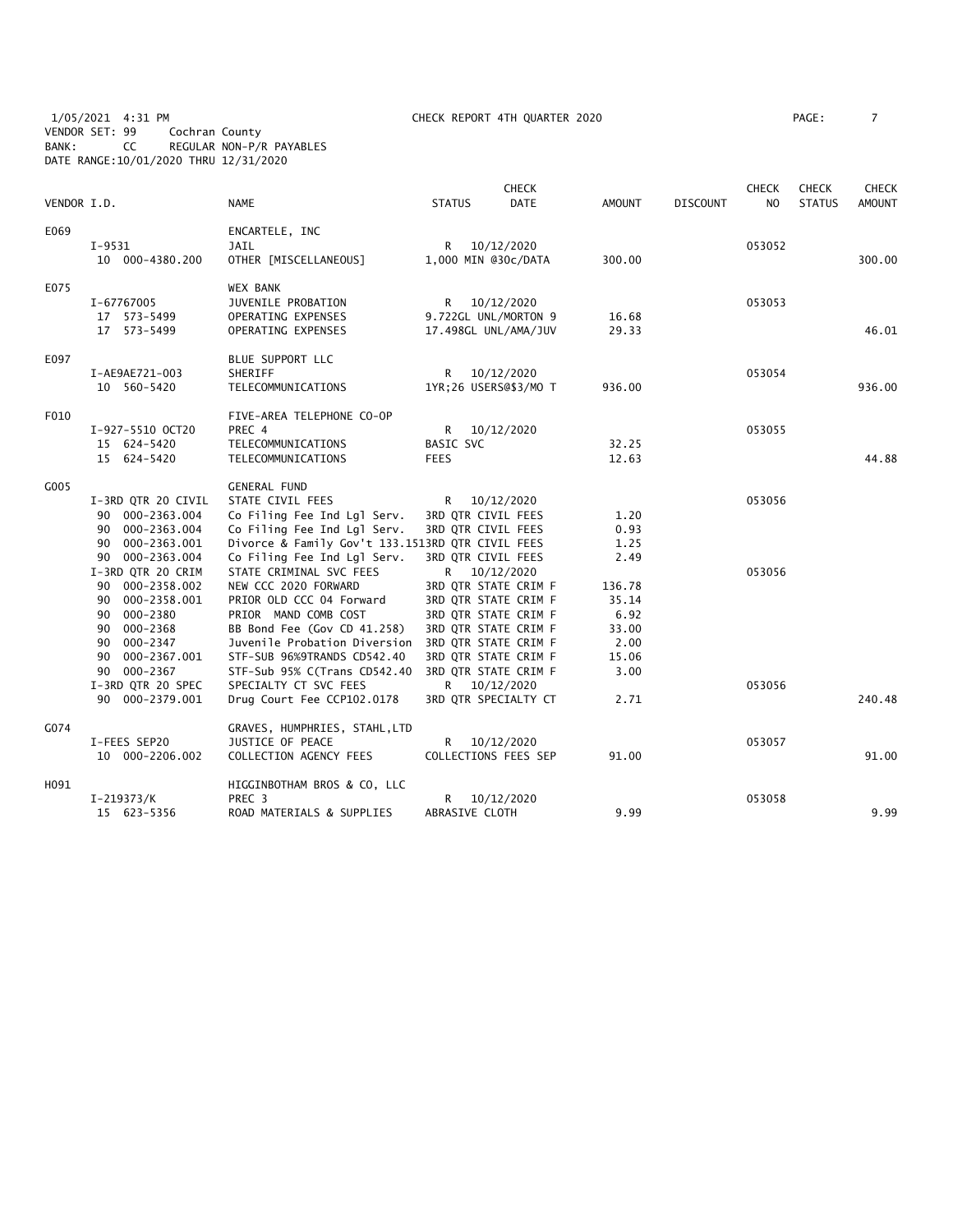1/05/2021 4:31 PM CHECK REPORT 4TH QUARTER 2020 PAGE: 8 VENDOR SET: 99 Cochran County BANK: CC REGULAR NON-P/R PAYABLES DATE RANGE:10/01/2020 THRU 12/31/2020

|             |                     |                                |                      | <b>CHECK</b>         |               |                 | <b>CHECK</b> | <b>CHECK</b>  | <b>CHECK</b> |
|-------------|---------------------|--------------------------------|----------------------|----------------------|---------------|-----------------|--------------|---------------|--------------|
| VENDOR I.D. |                     | <b>NAME</b>                    | <b>STATUS</b>        | DATE                 | <b>AMOUNT</b> | <b>DISCOUNT</b> | NO           | <b>STATUS</b> | AMOUNT       |
| H324        |                     | HILLIARD OFFICE SOLUTIONS, LTD |                      |                      |               |                 |              |               |              |
|             | I-551524            | NON-DEPT'L                     | R                    | 10/12/2020           |               |                 | 053059       |               |              |
|             | 10 409-5411         | MAINTENANCE CONTRACTS          | 3 SERVERS OCT2020    |                      | 525.00        |                 |              |               |              |
|             | 10 409-5411         | MAINTENANCE CONTRACTS          | 55 WORKSTATIONS OCT2 |                      | 2,475.00      |                 |              |               |              |
|             | 10 409-5411         | MAINTENANCE CONTRACTS          | 58 FORTIFY ENDPOINT  |                      | 377.00        |                 |              |               |              |
|             | 10 409-5411         | MAINTENANCE CONTRACTS          | 58 SECURE ANYWHERE   |                      | 116.00        |                 |              |               |              |
|             | 10 409-5411         | MAINTENANCE CONTRACTS          | ALTO TIME-BASED OCT2 |                      | 99.00         |                 |              |               | 3,592.00     |
| J049        |                     | JUVENILE PROBATION FUND        |                      |                      |               |                 |              |               |              |
|             | I-LOCAL MATCH 10/20 | JUVENILE PROBATION             | R                    | 10/12/2020           |               |                 | 053060       |               |              |
|             | 10 571-5472         | LOCAL SUPPORT-JUV BOARD        |                      | LOCAL FUNDS MATCH OC | 4,170.00      |                 |              |               | 4,170.00     |
| J082        |                     | JOHN DEERE FINANCIAL           |                      |                      |               |                 |              |               |              |
|             | I-957555            | PREC 4                         | R.                   | 10/12/2020           |               |                 | 053061       |               |              |
|             | 15 624-5451         | REPAIRS                        | 2 LUBRICANT          |                      | 37.74         |                 |              |               |              |
|             | I-960404            | PREC 4                         | R.                   | 10/12/2020           |               |                 | 053061       |               |              |
|             | 15 624-5451         | REPAIRS                        | 12 PLUS 50           |                      | 226.32        |                 |              |               |              |
|             | I-961194            | PREC 1                         | R                    | 10/12/2020           |               |                 | 053061       |               |              |
|             | 15 621-5451         | REPAIRS                        | 2 PLUS 50            |                      | 37.72         |                 |              |               |              |
|             | I-966509            | PREC 4                         | R.                   | 10/12/2020           |               |                 | 053061       |               |              |
|             | 15 624-5451         | REPAIRS                        | 6 LOCKNUTS           |                      | 7.80          |                 |              |               |              |
|             | 15 624-5451         | REPAIRS                        | 4 CLUTCH DIS         |                      | 62.20         |                 |              |               |              |
|             | 15 624-5451         | REPAIRS                        | 2 CAP SCREWS/03.44 E |                      | 6.88          |                 |              |               |              |
|             | 15 624-5451         | REPAIRS                        | 4 CAP SCREWS/@3.98 E |                      | 15.92         |                 |              |               |              |
|             | I-966700            | CEMETERY                       | R <sub>a</sub>       | 10/12/2020           |               |                 | 053061       |               |              |
|             | 10 516-5451         | REPAIR                         | <b>BATTERY</b>       |                      | 124.16        |                 |              |               |              |
|             | 10 516-5451         | REPAIR                         | 12V STATE FEE        |                      | 3.00          |                 |              |               | 521.74       |
| L010        |                     | LEWIS FARM & RANCH STORE INC   |                      |                      |               |                 |              |               |              |
|             | C-CORR #71020       | PREC 1                         | R.                   | 10/12/2020           |               |                 | 053062       |               |              |
|             | 15 621-5356         | ROAD MATERIALS & SUPPLIES      | CR HEAT-TREATED BLAD |                      | 568.80CR      |                 |              |               |              |
|             | 15 621-5356         | ROAD MATERIALS & SUPPLIES      | WRONG VENDOR         |                      |               |                 |              |               |              |
|             | C-CORR#70995        | PREC 2                         | R                    | 10/12/2020           |               |                 | 053062       |               |              |
|             | 15 622-5356         | ROAD MATERIALS & SUPPLIES      | CORR 2 END BITS/WRON |                      | 267.30CR      |                 |              |               |              |
|             | $I-00167$           | JAIL                           | R                    | 10/12/2020           |               |                 | 053062       |               |              |
|             | 10 512-5392         | MISCELLANEOUS SUPPLIES         | 20 BX KLEENEX        |                      | 51.80         |                 |              |               |              |
|             | 10 512-5392         | MISCELLANEOUS SUPPLIES         | PINESOL              |                      | 11.99         |                 |              |               |              |
|             | 10 512-5392         | MISCELLANEOUS SUPPLIES         | <b>DISC</b>          |                      | 6.38CR        |                 |              |               |              |
|             | $I-00182$           | PREC <sub>2</sub>              | R                    | 10/12/2020           |               |                 | 053062       |               |              |
|             | 15 622-5356         | ROAD MATERIALS & SUPPLIES      | PVC PART             |                      | 1.38          |                 |              |               |              |
|             | $I-00353$           | PREC 4                         | R                    | 10/12/2020           |               |                 | 053062       |               |              |
|             | 15 624-5451         | REPAIRS                        | 20FT HOSE 3/4"       |                      | 20.00         |                 |              |               |              |
|             | 15 624-5356         | ROAD MATERIALS & SUPPLIES      | <b>SUGAR</b>         |                      | 1.95          |                 |              |               |              |
|             | 15 624-5356         | ROAD MATERIALS & SUPPLIES      | <b>DISC</b>          |                      | 2.00CR        |                 |              |               |              |
|             | $I-00354$           | PREC 3                         | R                    | 10/12/2020           |               |                 | 053062       |               |              |
|             | 15 623-5356         | ROAD MATERIALS & SUPPLIES      | 4 TOWELS             |                      | 15.80         |                 |              |               |              |
|             | 15 623-5356         | ROAD MATERIALS & SUPPLIES      | 2 WASHER FLUID       |                      | 5.98          |                 |              |               |              |
|             | 15 623-5356         | ROAD MATERIALS & SUPPLIES      | WHEEL & TIRE CLEANER |                      | 6.59          |                 |              |               |              |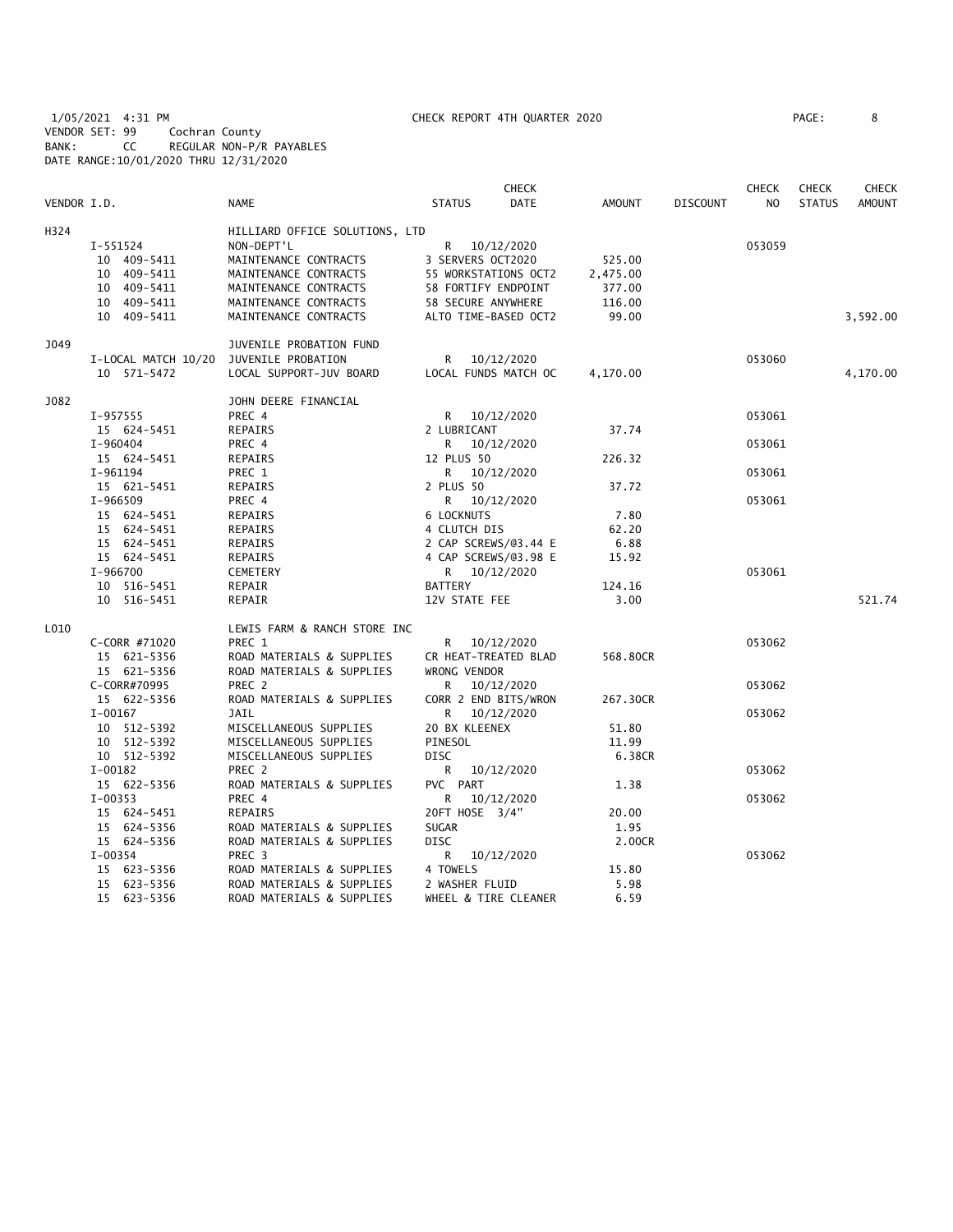1/05/2021 4:31 PM CHECK REPORT 4TH QUARTER 2020 PAGE: 9 VENDOR SET: 99 Cochran County BANK: CC REGULAR NON-P/R PAYABLES DATE RANGE:10/01/2020 THRU 12/31/2020

| AGE: |  |
|------|--|
|      |  |

|             |             |                                 |                      | <b>CHECK</b>         |               |                 | <b>CHECK</b>   | <b>CHECK</b>  | CHECK         |
|-------------|-------------|---------------------------------|----------------------|----------------------|---------------|-----------------|----------------|---------------|---------------|
| VENDOR I.D. |             | <b>NAME</b>                     | <b>STATUS</b>        | DATE                 | <b>AMOUNT</b> | <b>DISCOUNT</b> | N <sub>O</sub> | <b>STATUS</b> | <b>AMOUNT</b> |
| L010        |             | LEWIS FARM & RANCH STORE (CONT) |                      |                      |               |                 |                |               |               |
|             | I-00354     | PREC <sub>3</sub>               | R                    | 10/12/2020           |               |                 | 053062         |               |               |
|             | 15 623-5356 | ROAD MATERIALS & SUPPLIES       | <b>DISC</b>          |                      | 2.84CR        |                 |                |               |               |
|             | $I-00496$   | ACTIVITY BLDG                   | R                    | 10/12/2020           |               |                 | 053062         |               |               |
|             | 10 662-5451 | REPAIR                          | LAWN MOWER BLADES    |                      | 34.99         |                 |                |               |               |
|             | 10 662-5451 | REPAIR                          | <b>DISC</b>          |                      | 3.50CR        |                 |                |               |               |
|             | $I-00505$   | ACTIVITY BLDG                   | R                    | 10/12/2020           |               |                 | 053062         |               |               |
|             | 10 662-5451 | REPAIR                          | SOCKET               |                      | 6.99          |                 |                |               |               |
|             | 10 662-5451 | REPAIR                          | <b>DISC</b>          |                      | 0.70CR        |                 |                |               |               |
|             | I-00511     | PREC 2                          |                      | R 10/12/2020         |               |                 | 053062         |               |               |
|             | 15 622-5451 | <b>REPAIRS</b>                  | <b>HEATER</b>        |                      | 179.99        |                 |                |               |               |
|             | 15 622-5451 | REPAIRS                         | GAS VALVE            |                      | 9.59          |                 |                |               |               |
|             | 15 622-5451 | <b>REPAIRS</b>                  | GAS LINE             |                      | 25.99         |                 |                |               |               |
|             | $I-00525$   | PREC 2                          |                      | R 10/12/2020         |               |                 | 053062         |               |               |
|             | 15 622-5451 | REPAIRS                         | MALE CONNECTOR       |                      | 3.49          |                 |                |               |               |
|             | $I-00628$   | ACTIVITY BLDG                   |                      | R 10/12/2020         |               |                 | 053062         |               |               |
|             | 10 662-5451 | REPAIR                          | WAX RING             |                      | 2.99          |                 |                |               |               |
|             | $I-00676$   | JAIL                            | R.                   | 10/12/2020           |               |                 | 053062         |               |               |
|             | 10 512-5392 | MISCELLANEOUS SUPPLIES          | 4 DISH SOAPS         |                      | 19.96         |                 |                |               |               |
|             | 10 512-5392 | MISCELLANEOUS SUPPLIES          | 12 BLEACH            |                      | 71.88         |                 |                |               |               |
|             | 10 512-5392 | MISCELLANEOUS SUPPLIES          | <b>DISC</b>          |                      | 9.18CR        |                 |                |               |               |
|             | $I-00824$   | PREC 4                          | R                    | 10/12/2020           |               |                 | 053062         |               |               |
|             | 15 624-5356 | ROAD MATERIALS & SUPPLIES       | <b>BUNGEE STRAPS</b> |                      | 7.18          |                 |                |               |               |
|             | I-00940     | PREC 1                          | R                    | 10/12/2020           |               |                 | 053062         |               |               |
|             | 15 621-5356 | ROAD MATERIALS & SUPPLIES       | 2PK TOWELS           |                      | 9.98          |                 |                |               |               |
|             | I-00984     | PARK/ RODEO GROUNDS             |                      | R 10/12/2020         |               |                 | 053062         |               |               |
|             | 10 660-5332 | CUSTODIAL SUPPLIES              |                      | ROLL WIRE/RODEO GROU | 64.95         |                 |                |               |               |
|             | I-00997     | PARK/RODEO GROUNDS              |                      | R 10/12/2020         |               |                 | 053062         |               |               |
|             | 10 660-5332 | CUSTODIAL SUPPLIES              |                      | PADLOCKS/RODEO GROUN | 21.59         |                 |                |               |               |
|             | I-118181    | <b>CEMETERY</b>                 |                      | R 10/12/2020         |               |                 | 053062         |               |               |
|             | 10 516-5332 | CUSTODIAL SUPPLIES              | 1GL ANTIFREEZE       |                      | 9.99          |                 |                |               |               |
|             | I-118237    | <b>COURTHOUSE</b>               |                      | R 10/12/2020         |               |                 | 053062         |               |               |
|             | 10 510-5451 | REPAIR                          | 4 PAINT              |                      | 119.96        |                 |                |               |               |
|             | 10 510-5451 | REPAIR                          | <b>DISC</b>          |                      | 12.00CR       |                 |                |               |               |
|             | I-118312    | ACTIVITY BLDG                   | R                    | 10/12/2020           |               |                 | 053062         |               |               |
|             | 10 662-5451 | REPAIR                          | WAX RING             |                      | 2.15          |                 |                |               |               |
|             | 10 662-5451 | REPAIR                          | <b>DISC</b>          |                      | 0.24          |                 |                |               |               |
|             | I-118401    | PREC 4                          | R                    | 10/12/2020           |               |                 | 053062         |               |               |
|             | 15 624-5356 | ROAD MATERIALS & SUPPLIES       | <b>TOWELS</b>        |                      | 13.95         |                 |                |               |               |
|             | 15 624-5356 | ROAD MATERIALS & SUPPLIES       | <b>BLEACH</b>        |                      | 5.59          |                 |                |               |               |
|             | 15 624-5356 | ROAD MATERIALS & SUPPLIES       | SPRAY BOTTLE         |                      | 1.99          |                 |                |               |               |
|             | 15 624-5356 | ROAD MATERIALS & SUPPLIES       | <b>DISC</b>          |                      | 2.15CR        |                 |                |               |               |
|             | I-118574    | <b>CEMETERY</b>                 | R                    | 10/12/2020           |               |                 | 053062         |               |               |
|             | 10 516-5332 | CUSTODIAL SUPPLIES              | MEASURING TAPE       |                      | 26.99         |                 |                |               |               |
|             | 10 516-5332 | CUSTODIAL SUPPLIES              | <b>DISC</b>          |                      | 2.70CR        |                 |                |               |               |
|             | I-70995     | PREC 2                          | R                    | 10/12/2020           |               |                 | 053062         |               |               |
|             | 15 622-5356 | ROAD MATERIALS & SUPPLIES       |                      | 2 END BIT .75x6x18.7 | 267.30        |                 |                |               |               |
|             | $I - 71020$ | PREC 1                          | R.                   | 10/12/2020           |               |                 | 053062         |               |               |
|             |             |                                 |                      |                      |               |                 |                |               |               |
|             |             |                                 |                      |                      |               |                 |                |               |               |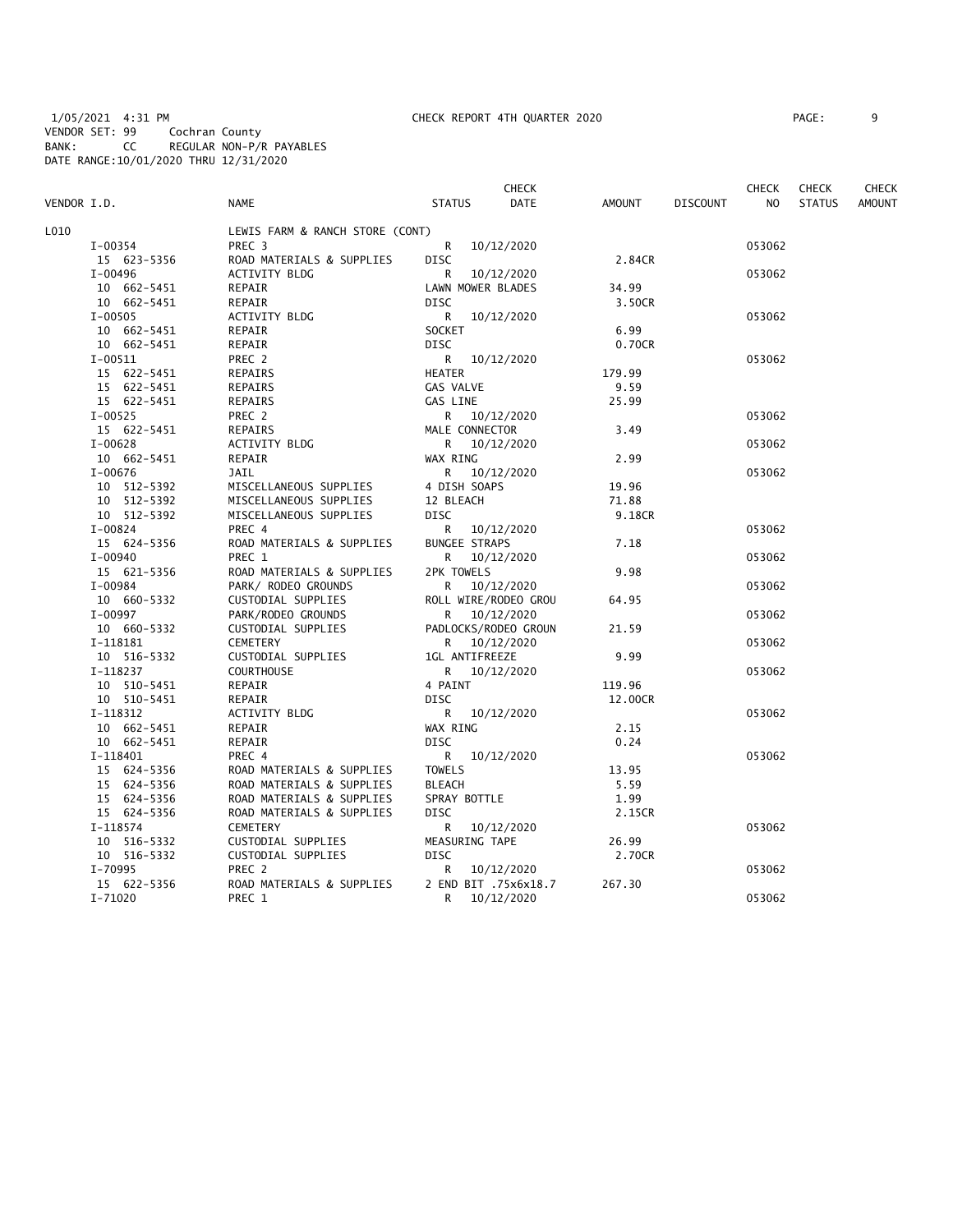1/05/2021 4:31 PM CHECK REPORT 4TH QUARTER 2020 PAGE: 10 VENDOR SET: 99 Cochran County BANK: CC REGULAR NON-P/R PAYABLES DATE RANGE:10/01/2020 THRU 12/31/2020

| VENDOR I.D. |                                                      | <b>NAME</b>                                                                                             | <b>STATUS</b>                                 | <b>CHECK</b><br><b>DATE</b>                                  | AMOUNT             | <b>DISCOUNT</b> | <b>CHECK</b><br>N <sub>O</sub> | <b>CHECK</b><br><b>STATUS</b> | <b>CHECK</b><br><b>AMOUNT</b> |
|-------------|------------------------------------------------------|---------------------------------------------------------------------------------------------------------|-----------------------------------------------|--------------------------------------------------------------|--------------------|-----------------|--------------------------------|-------------------------------|-------------------------------|
| L010        | $I - 71020$<br>15 621-5356<br>15 621-5356            | LEWIS FARM & RANCH STORE (CONT)<br>PREC 1<br>ROAD MATERIALS & SUPPLIES<br>ROAD MATERIALS & SUPPLIES     | R.<br>4 HEAT TREATED GRDR<br>10 BOLTS W/ NUTS | 10/12/2020                                                   | 558.60<br>10.20    |                 | 053062                         |                               | 714.47                        |
| L015        | I-JUV SEP2020<br>17  573-5413.004<br>17 573-5413     | LUBBOCK COUNTY, TEXAS<br><b>JUVENILE PROBATION</b><br>Other Placements<br>Detention Services            |                                               | R 10/12/2020<br>4 DAYS POST(S)/JUV#8<br>13 DAYS PRE(S)/JUV#8 | 400.00<br>1,300.00 |                 | 053065                         |                               | 1,700.00                      |
| L018        | I-70995<br>15 622-5356<br>$I - 71020$<br>15 621-5356 | LUBBOCK GRADER BLADE, INC<br>PREC 2<br>ROAD MATERIALS & SUPPLIES<br>PREC 1<br>ROAD MATERIALS & SUPPLIES | R<br>4 GRDR BLADES 28FT                       | R 10/12/2020<br>2 END BITS .75x6x18.<br>10/12/2020           | 267.30<br>558.60   |                 | 053066<br>053066               |                               |                               |
|             | 15 621-5356                                          | ROAD MATERIALS & SUPPLIES                                                                               | 10 BOLTS W/NUTS                               |                                                              | 10.20              |                 |                                |                               | 836.10                        |
| L189        | I-13801<br>15 610-5430<br>15 610-5430                | HOCKLEY COUNTY PUBLISHING CO.I<br>COMMISIONERS COURT<br>LEGAL NOTICES<br>LEGAL NOTICES                  |                                               | R 10/12/2020<br>EMPLOYMENT AD/AUDITO<br>PBL HEARING NTC 08/1 | 19.80<br>24.00     |                 | 053067                         |                               | 43.80                         |
| M011        | I-4033306<br>10 660-5454                             | MCWHORTER'S LTD<br><b>PARK</b><br><b>TIRES</b>                                                          | R<br>4 TR 13 TUBE                             | 10/12/2020                                                   | 52.00              |                 | 053068                         |                               | 52.00                         |
| MO53        | I-22424/'19 AUDIT<br>10 409-5401                     | MYATT BLUME & ASSOCIATES, LTD<br>NON'DEPT'L<br>OUTSIDE AUDIT                                            |                                               | R 10/12/2020<br>ANNUAL AUDIT CALENDA                         | 20,000.00          |                 | 053069                         |                               | 20,000.00                     |
| M347        | I-6459/ALVARADO<br>10 426-5400<br>I-JV00004 100120   | MATT K MORROW,<br>COUNTY COURT<br>ATTORNEY AD LITEM<br>COUNTY COURT                                     |                                               | R 10/12/2020<br>PROB MOD/SERGIO ALVA<br>R 10/12/2020         | 200.00             |                 | 053070<br>053070               |                               |                               |
|             | 10 426-5400                                          | ATTORNEY AD LITEM                                                                                       | ADJ HRNG 9/30                                 |                                                              | 200.00             |                 |                                |                               | 400.00                        |
| N082        | I-iTICKET SEP20<br>10 455-5499                       | NETDATA<br>JUSTICE OF PEACE<br>MISCELLANEOUS                                                            | SEP 2020                                      | R 10/12/2020                                                 | 24.00              |                 | 053071                         |                               | 24.00                         |
| N101        | $I - 1334$<br>17  573-5413.001                       | NOBLE SOFTWARE GROUP, LLC<br>JUVENILE PROBATION<br>Inter-Cnty Contr TELECOUNSEL'GANNUAL HOSTING 9/1/2   |                                               | R 10/12/2020                                                 | 426.46             |                 | 053072                         |                               | 426.46                        |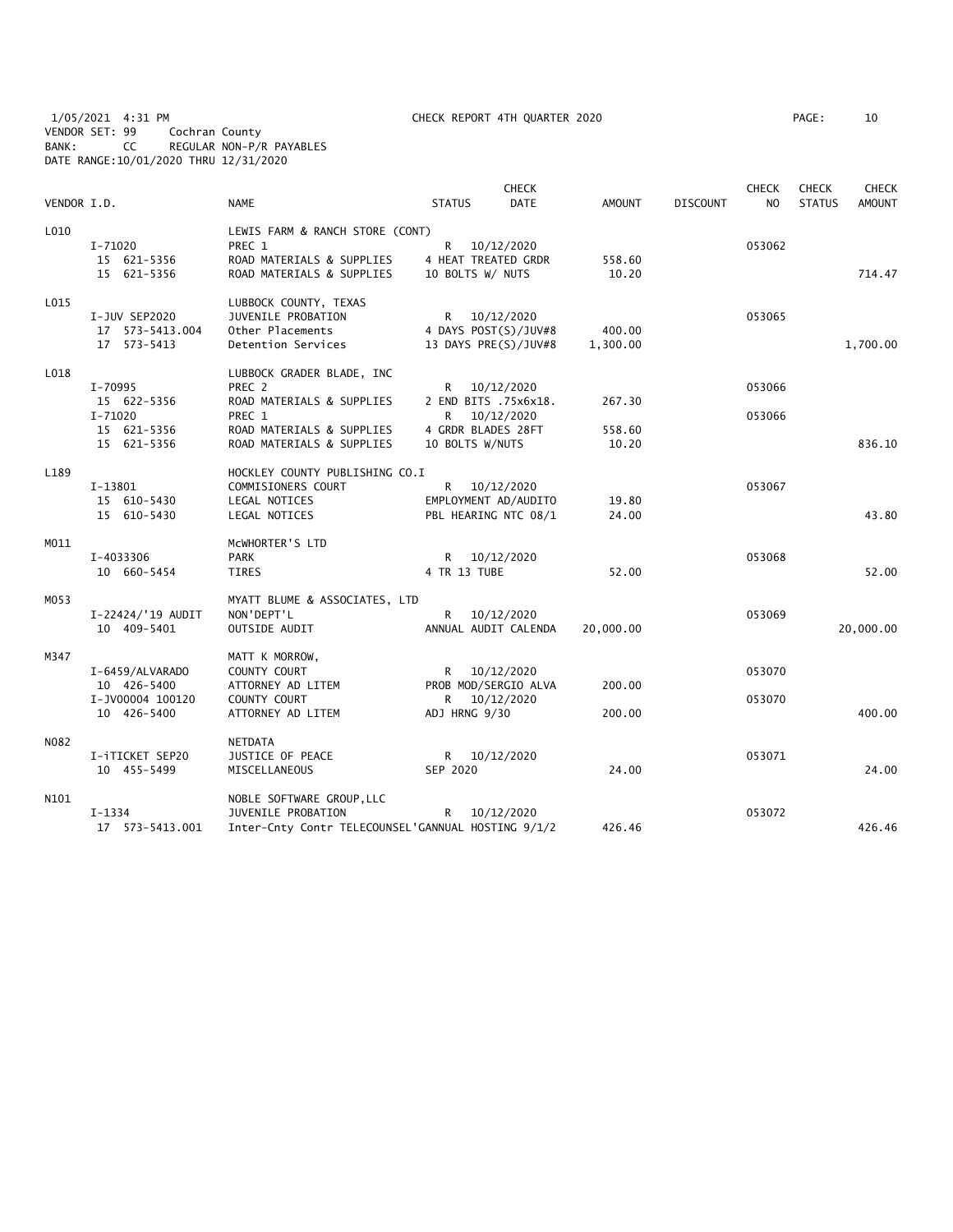1/05/2021 4:31 PM CHECK REPORT 4TH QUARTER 2020 PAGE: 11 VENDOR SET: 99 Cochran County BANK: CC REGULAR NON-P/R PAYABLES DATE RANGE:10/01/2020 THRU 12/31/2020

| AGE : |  |  |
|-------|--|--|
|       |  |  |

| VENDOR I.D.      |                                                        | <b>NAME</b>                                                                  | <b>STATUS</b>                                           | <b>CHECK</b><br><b>DATE</b>                                  | AMOUNT                 | <b>DISCOUNT</b> | <b>CHECK</b><br>NO. | <b>CHECK</b><br><b>STATUS</b> | <b>CHECK</b><br>AMOUNT |
|------------------|--------------------------------------------------------|------------------------------------------------------------------------------|---------------------------------------------------------|--------------------------------------------------------------|------------------------|-----------------|---------------------|-------------------------------|------------------------|
| P017             | I-SHERIFF 093020<br>10 560-5311                        | POSTMASTER<br>SHERIFF<br>POSTAL EXPENSES                                     | 2RLS STAMPS                                             | R 10/12/2020                                                 | 110.00                 |                 | 053073              |                               | 110.00                 |
| P229             | I-PAJPO DUES '20-'21 JUVENILE PROBATION<br>17 573-5499 | PANHANDLE AREA JUVENILE PROBAT<br>OPERATING EXPENSES                         | $R_{\perp}$                                             | 10/12/2020<br>ANNUAL DUES/BRYANT S                           | 20.00                  |                 | 053074              |                               | 20.00                  |
| P261             | $I-4287$                                               | PRESCRIPTION SHOP<br>JAIL                                                    |                                                         | R 10/12/2020                                                 |                        |                 | 053075              |                               |                        |
|                  | 10 512-5391<br>$I - 4304$                              | MEDICAL CARE-PRISONERS<br>JAIL                                               | RX/JOSE PACHECO                                         | R 10/12/2020                                                 | 23.46                  |                 | 053075              |                               |                        |
|                  | 10 512-5391                                            | MEDICAL CARE-PRISONERS                                                       | RX/TRAVIS PATTON                                        |                                                              | 23.75                  |                 |                     |                               | 47.21                  |
| R <sub>269</sub> | I-2021 AGRMT/PUB DEF DISTRICT COURT<br>10 435-5400     | REGIONAL PUBLIC DEFENDER<br>ATTORNEY AD LITEM                                |                                                         | R 10/12/2020<br>CO SHARE 2021 REGION                         | 1,000.00               |                 | 053076              |                               | 1,000.00               |
| S005             | I-CERT MAIL 100220<br>10 497-5311<br>10 497-5311       | DORIS SEALY, COUNTY TREAS<br>TREASURER<br>POSTAL EXPENSES<br>POSTAL EXPENSES |                                                         | R 10/12/2020<br>941/CERT MAIL 06/30/<br>941/CERT MAIL 10/02/ | 7.40<br>6.40           |                 | 053077              |                               | 13.80                  |
| S016             | $I-2021-007$<br>15 610-5481                            | SOUTH PLAINS ASSN. OF GOV<br>COMMISIONERS COURT<br>DUES AND REGISTRATION     | FY 2021 SPAG DUES                                       | R 10/12/2020                                                 | 234.53                 |                 | 053078              |                               | 234.53                 |
| S017             | I-20/21 SPEMS<br>10 580-5404                           | SOUTH PLAINS E. M. S. INC<br>PUBLIC SAFETY*OTHER<br>MEDICAL-E.M.S. SUBSIDIES |                                                         | R 10/12/2020<br>2020/21 SPEMS ASSESS                         | 4,000.00               |                 | 053079              |                               | 4,000.00               |
| S071             |                                                        | SCRIPT OFFICE PRODUCTS, INC.                                                 |                                                         |                                                              |                        |                 |                     |                               |                        |
|                  | I-58735<br>17 573-5499                                 | JUVENILE PROBATION<br>OPERATING EXPENSES                                     | 1EA APPT BOOK                                           | R 10/12/2020                                                 | 25.95                  |                 | 053080              |                               |                        |
|                  | $I-58737$<br>10 665-5310                               | EXTENSION SVC<br>OFFICE SUPPLIES                                             | 2 HP65X1 BLK                                            | R 10/12/2020                                                 | 77.90                  |                 | 053080              |                               |                        |
|                  | $I - 58752$<br>10 490-5310<br>10 490-5310              | ELECTIONS<br>OFFICE SUPPLIES<br>OFFICE SUPPLIES                              | <b>STAPLER</b><br>TAPE DISPENSER                        | R 10/12/2020                                                 | 5.95<br>2.95           |                 | 053080              |                               |                        |
|                  | 10 490-5310<br>$I - 58758$                             | OFFICE SUPPLIES<br><b>EXTENSION SVC</b>                                      | FILE FOLDER LABELS                                      | R 10/12/2020                                                 | 65.92                  |                 | 053080              |                               |                        |
|                  | 10 665-5310<br>$I-58763$<br>15 610-5310<br>15 610-5310 | OFFICE SUPPLIES<br>CO JUDGE/COMM'R CT<br>OFFICE SUPPLIES<br>OFFICE SUPPLIES  | 1 HP TONER COLOR<br>1EA .5 PENCIL LEAD<br>1 HP TONER/CY | R 10/12/2020                                                 | 41.95<br>1.19<br>24.36 |                 | 053080              |                               |                        |
|                  | 15 610-5310<br>15 610-5310                             | OFFICE SUPPLIES<br>OFFICE SUPPLIES                                           | 1 HP TONER/BLK<br>1PK BLK INK                           |                                                              | 41.95<br>44.99         |                 |                     |                               |                        |
|                  | $I - 58766$                                            | JUSTICE OF THE PEACE                                                         |                                                         | R 10/12/2020                                                 |                        |                 | 053080              |                               |                        |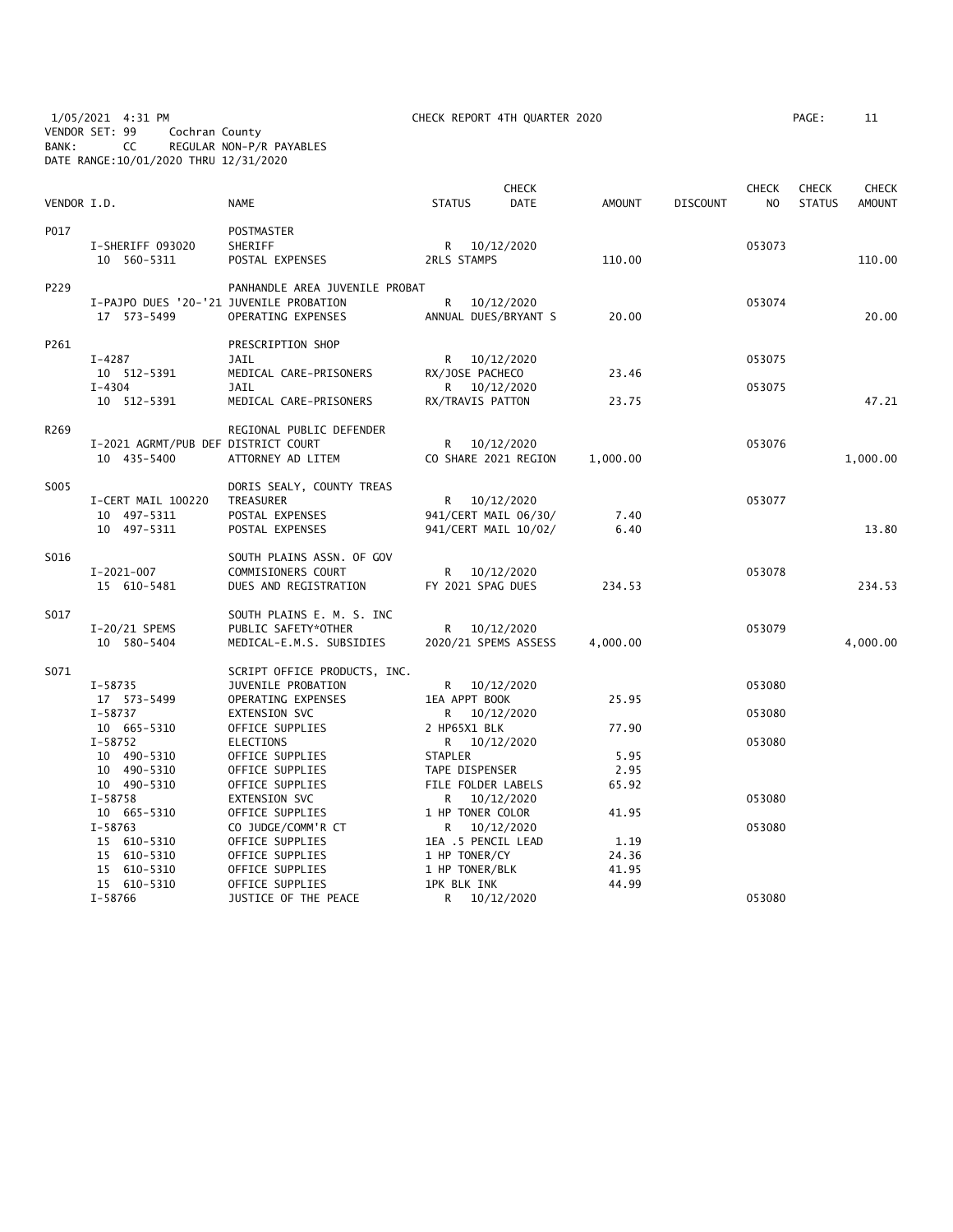1/05/2021 4:31 PM CHECK REPORT 4TH QUARTER 2020 PAGE: 12 VENDOR SET: 99 Cochran County BANK: CC REGULAR NON-P/R PAYABLES DATE RANGE:10/01/2020 THRU 12/31/2020

|             |                    |                                                    |                  | <b>CHECK</b>         |          |                 | <b>CHECK</b> | <b>CHECK</b>  | <b>CHECK</b>  |
|-------------|--------------------|----------------------------------------------------|------------------|----------------------|----------|-----------------|--------------|---------------|---------------|
| VENDOR I.D. |                    | NAME                                               | <b>STATUS</b>    | DATE                 | AMOUNT   | <b>DISCOUNT</b> | NO.          | <b>STATUS</b> | <b>AMOUNT</b> |
| S071        |                    | SCRIPT OFFICE PRODUCTS (CONT)                      |                  |                      |          |                 |              |               |               |
|             | I-58766            | JUSTICE OF THE PEACE                               | R                | 10/12/2020           |          |                 | 053080       |               |               |
|             | 10 455-5310        | OFFICE SUPPLIES                                    | 1 DESK CALENDAR  |                      | 22.95    |                 |              |               |               |
|             | I-58767            | AUDITOR                                            | R.               | 10/12/2020           |          |                 | 053080       |               |               |
|             | 10 495-5310        | OFFICE SUPPLIES                                    |                  | 2BX FILE FOLDERS ASS | 116.12   |                 |              |               |               |
|             | 10 495-5310        | OFFICE SUPPLIES                                    | 1BX FILE FOLDERS |                      | 40.95    |                 |              |               |               |
|             | 10 495-5310        | OFFICE SUPPLIES                                    |                  | 2EA 5' D-RING BINDER | 75.90    |                 |              |               |               |
|             | I-58768            | TAX A/C                                            | R <sub>a</sub>   | 10/12/2020           |          |                 | 053080       |               |               |
|             | 10 499-5310        | OFFICE SUPPLIES                                    |                  | 1EA CORRECTION PEN   | 3.91     |                 |              |               |               |
|             | 10 499-5310        | OFFICE SUPPLIES                                    |                  | 1 PK 4x4 LINED POP-U | 15.96    |                 |              |               |               |
|             | $I - 58803$        | ELECTIONS                                          |                  | R 10/12/2020         |          |                 | 053080       |               |               |
|             | 10 490-5310        | OFFICE SUPPLIES                                    | 2PK INDEX CARDS  |                      | 9.66     |                 |              |               |               |
|             | 10 490-5310        | OFFICE SUPPLIES                                    | 2ST CARD GUIDES  |                      | 22.22    |                 |              |               |               |
|             | 10 490-5310        | OFFICE SUPPLIES                                    | 1DZ GEL PENS     |                      | 18.12    |                 |              |               |               |
|             | 10 490-5310        | OFFICE SUPPLIES                                    |                  | 2BX VINYL PAPER CLIP | 9.90     |                 |              |               |               |
|             | 10 490-5310        | OFFICE SUPPLIES                                    |                  | 1PK 4x6 LINED NOTES  | 22.71    |                 |              |               |               |
|             | I-58805            | CO JUDGE/COMM'R CT                                 |                  | R 10/12/2020         |          |                 | 053080       |               |               |
|             | 15 610-5310        | OFFICE SUPPLIES                                    |                  | 1BX SHEET PROTECTORS | 20.09    |                 |              |               | 711.60        |
| S217        |                    | STATE COMPTROLLER                                  |                  |                      |          |                 |              |               |               |
|             | I-3RD QTR 20 CIVIL | STATE CIVIL FEES                                   | R                | 10/12/2020           |          |                 | 053081       |               |               |
|             | 90 000-2372        | Birth Cert. Gov118.015                             |                  | 3RD QTR REMITTANCE F | 43.20    |                 |              |               |               |
|             | 000-2373<br>90     | Marriage License Gov 118.011 3RD QTR REMITTANCE F  |                  |                      | 180.00   |                 |              |               |               |
|             | 000-2363.004<br>90 | Co Filing Fee Ind Lgl Serv.                        |                  | 3RD QTR REMITTANCE F | 22.80    |                 |              |               |               |
|             | 000-2363.004<br>90 | Co Filing Fee Ind Lgl Serv.                        |                  | 3RD QTR REMITTANCE F | 17.58    |                 |              |               |               |
|             | 000-2363.001<br>90 | Divorce & Family Gov't 133.1513RD QTR REMITTANCE F |                  |                      | 223.75   |                 |              |               |               |
|             | 000-2363.004<br>90 | Co Filing Fee Ind Lgl Serv.                        |                  | 3RD QTR REMITTANCE F | 47.24    |                 |              |               |               |
|             | 90<br>000-2379     | Judicial Support Fee/L133.105 3RD QTR REMITTANCE F |                  |                      | 254.00   |                 |              |               |               |
|             | 000-2380.001<br>90 | CJCPT PERSONAL TRAINGSEC51.9713RD QTR REMITTANCE F |                  |                      | 50.00    |                 |              |               | 838.57        |
| S217        |                    | STATE COMPTROLLER                                  |                  |                      |          |                 |              |               |               |
|             | I-3RD QTR 20 CRIM  | STATE CRIMINAL FEES                                | R                | 10/12/2020           |          |                 | 053082       |               |               |
|             | 90 000-2358.002    | NEW CCC 2020 FORWARD                               |                  | 3RD QTR REMITTANCE F | 1,231.01 |                 |              |               |               |
|             | 000-2358.001<br>90 | PRIOR OLD CCC 04 Forward                           |                  | 3RD QTR REMITTANCE F | 316.24   |                 |              |               |               |
|             | 000-2380<br>90     | PRIOR MAND COMB COST                               |                  | 3RD QTR REMITTANCE F | 62.34    |                 |              |               |               |
|             | 000-2368<br>90     | BB Bond Fee (Gov CD 41.258)                        |                  | 3RD QTR REMITTANCE F | 297.00   |                 |              |               |               |
|             | 000-2347<br>90     | Juvenile Probation Diversion                       |                  | 3RD QTR REMITTANCE F | 18.00    |                 |              |               |               |
|             | 000-2367.001<br>90 | STF-SUB 96%9TRANDS CD542.40                        |                  | 3RD QTR REMITTANCE F | 361.40   |                 |              |               |               |
|             | $000 - 2367$<br>90 | STF-Sub 95% C(Trans CD542.40                       |                  | 3RD QTR REMITTANCE F | 57.00    |                 |              |               |               |
|             | 90<br>$000 - 2355$ | MVF CCP 102.002                                    |                  | 3RD QTR REMITTANCE F | 0.13     |                 |              |               |               |
|             | 90<br>000-2347.001 | Truancy Prvtn & Diver. 102.0153RD QTR REMITTANCE F |                  |                      | 8.00     |                 |              |               |               |
|             | 000-2342.001<br>90 | Omni FTA                                           |                  | 3RD QTR REMITTANCE F | 120.00   |                 |              |               |               |
|             | 000-2361<br>90     | 50% of Time Payment to State 3RD QTR REMITTANCE F  |                  |                      | 16.80    |                 |              |               |               |
|             | 000-2376<br>90     | Co. CrtCriminal Judicial Fund 3RD QTR REMITTANCE F |                  |                      | 40.00    |                 |              |               |               |
|             | $000 - 2342$<br>90 | Arrest Fees - State Officers 3RD QTR REMITTANCE F  |                  |                      | 9.41     |                 |              |               | 2,537.33      |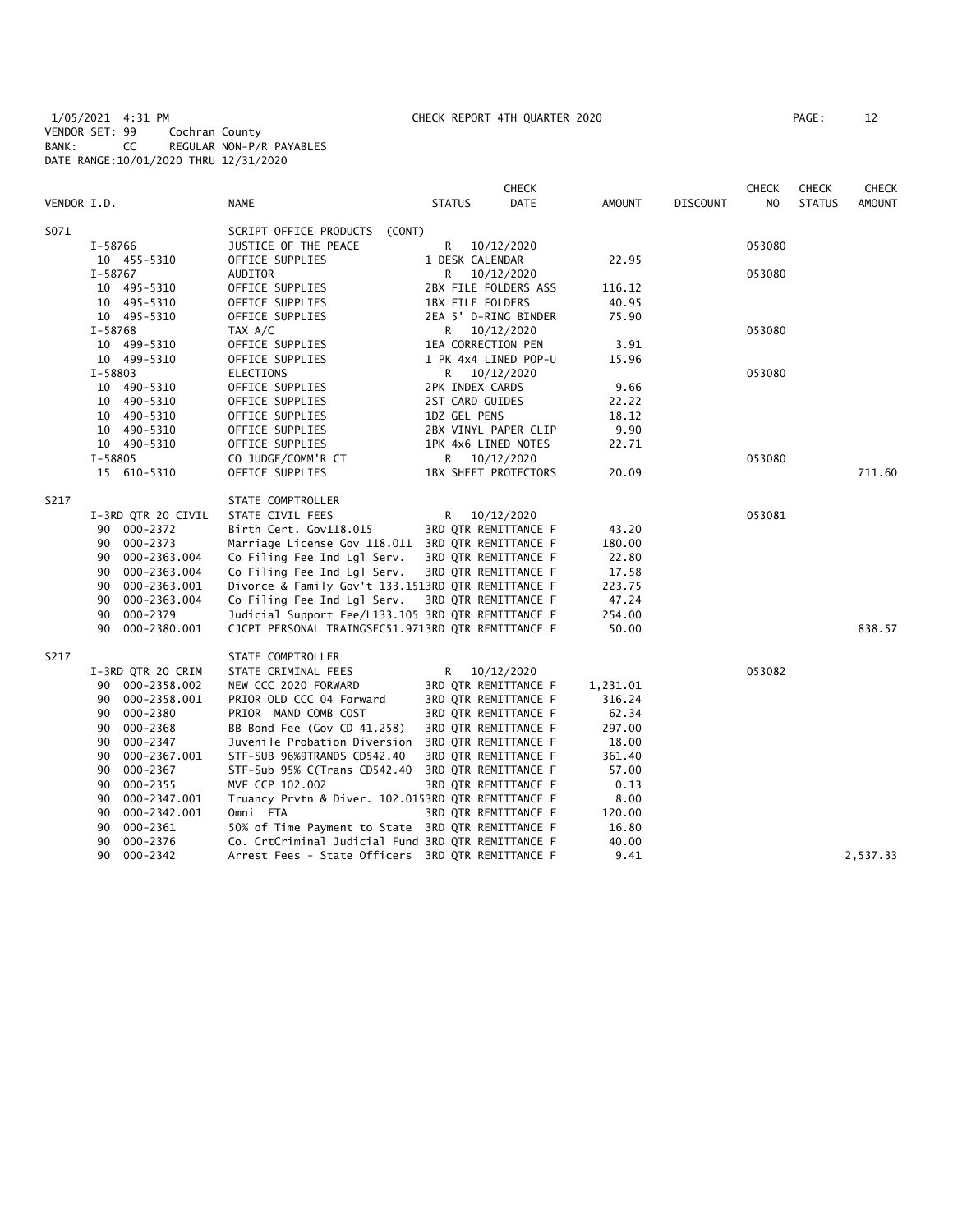1/05/2021 4:31 PM CHECK REPORT 4TH QUARTER 2020 PAGE: 13 VENDOR SET: 99 Cochran County BANK: CC REGULAR NON-P/R PAYABLES DATE RANGE:10/01/2020 THRU 12/31/2020

| VENDOR I.D. |                                                                                                                                         | <b>NAME</b>                                                                                                                                                                                           | <b>STATUS</b>                                                                                                                        | <b>CHECK</b><br><b>DATE</b> | <b>AMOUNT</b>                            | <b>DISCOUNT</b> | <b>CHECK</b><br>N <sub>O</sub> | <b>CHECK</b><br><b>STATUS</b> | <b>CHECK</b><br><b>AMOUNT</b> |
|-------------|-----------------------------------------------------------------------------------------------------------------------------------------|-------------------------------------------------------------------------------------------------------------------------------------------------------------------------------------------------------|--------------------------------------------------------------------------------------------------------------------------------------|-----------------------------|------------------------------------------|-----------------|--------------------------------|-------------------------------|-------------------------------|
| S217        | I-3RD QTR 20 E-FILE STATE E-FILE FEES<br>90 000-2363.005<br>90 000-2363.006<br>90 000-2363.007<br>000-2376.001<br>90<br>90 000-2376.002 | STATE COMPTROLLER<br>ELE. FILING FEE DIS CLK<br>ELE FILING FEE COUNTY CLERK<br>ELE FILING FEE JP<br>CRIM ELECTRONIC EFF DIS CLK<br>CRIMINAL ELECTRONIC EFF CO.                                        | R 10/12/2020<br>3RD QTR REMITTANCE F<br>3RD QTR REMITTANCE F<br>3RD QTR REMITTANCE F<br>3RD QTR REMITTANCE F<br>3RD QTR REMITTANCE F |                             | 240.00<br>30.00<br>40.00<br>4.00<br>7.38 |                 | 053083                         |                               | 321.38                        |
| S217        | I-3RD QTR 20 SPEC<br>90 000-2379.001                                                                                                    | STATE COMPTROLLER<br>SPECIALTY CT COSTS<br>Drug Court Fee CCP102.0178                                                                                                                                 | R 10/12/2020<br>3RD QTR REMITTANCE F                                                                                                 |                             | 24.40                                    |                 | 053084                         |                               | 24.40                         |
| S222        | I-0119951-IN<br>10 560-5451<br>10 560-5451                                                                                              | SOUTH PLAINS COMMUNICATIONS<br>SHERIFF/'18 CHEV #5996<br>MACHINERY-NON-OFFICE REPAIR<br>MACHINERY-NON-OFFICE REPAIR                                                                                   | R 10/12/2020<br>RMV EQUIP/'18 CHEV #<br>60MI MRTN/LBK @75c                                                                           |                             | 187.50<br>45.00                          |                 | 053085                         |                               | 232.50                        |
| S316        | I-XPRT JUV#866<br>17 573-5499<br>17 573-5499<br>17 573-5499                                                                             | BRYANT SEARS<br>JUVENILE PROBATION<br>OPERATING EXPENSES<br>OPERATING EXPENSES<br>OPERATING EXPENSES                                                                                                  | R 10/12/2020<br>MEALS 10/6-8/20; JUV#<br>1 NITE/CONROE 10/6<br>LODGING TAX                                                           |                             | 80.62<br>80.10<br>10.42                  |                 | 053086                         |                               | 171.14                        |
| S398        | I-1667/20 SAVANNAH<br>15 610-5480                                                                                                       | SECRETARY OF STATE<br>CO JUDGE/COMM'R CT<br><b>BONDS &amp; NOTARY FEES</b>                                                                                                                            | R<br>NOTARY RNWL/S ALVARE                                                                                                            | 10/12/2020                  | 21.00                                    |                 | 053087                         |                               | 21.00                         |
| T010        | I-DIST 2 MTG 093020<br>15 610-5428<br>15 610-5427<br>15 610-5427<br>15 610-5427                                                         | TEXAS AGRI. EXT. SERVICE<br>CO JUDGE/ COMMISIONERS COURT<br>CO. JUDGE-CONTINUING EDUCATIONREGIS/ PAT SABALA HE<br>COMM-CONTINUING EDUCATION<br>COMM-CONTINUING EDUCATION<br>COMM-CONTINUING EDUCATION | R <sub>a</sub><br>REGIS/ MATT EVANS, P<br>REGIS/ ERIC SILHAN,<br>REGIS/ REY MORIN, PR                                                | 10/12/2020                  | 50.00<br>50.00<br>50.00<br>50.00         |                 | 053088                         |                               | 200.00                        |
| T087        | I-2011903<br>10 403-5310                                                                                                                | TEXAS DEPARTMENT OF HEALTH<br><b>CLERK</b><br>OFFICE SUPPLIES                                                                                                                                         | R —<br>10 REMOTE BIRTH ACCE                                                                                                          | 10/12/2020                  | 18.30                                    |                 | 053089                         |                               | 18.30                         |
| T175        | I-2020/R.HERNANDEZ<br>10 560-5481                                                                                                       | TEXAS JAIL ASSOCIATION<br>SHERIFF<br>DUES AND REGISTRATION                                                                                                                                            | R<br>2020 MEMBERSHIP/ROSA                                                                                                            | 10/12/2020                  | 30.00                                    |                 | 053090                         |                               | 30.00                         |
| T184        | I-3005533410<br>10 510-5411                                                                                                             | THYSSENKRUPP ELEVATOR COR<br><b>COURTHOUSE</b><br>MAINTENANCE CONTRACTS                                                                                                                               | R<br>ELEVATOR MAINT 4TH Q                                                                                                            | 10/12/2020                  | 2,217.43                                 |                 | 053091                         |                               | 2,217.43                      |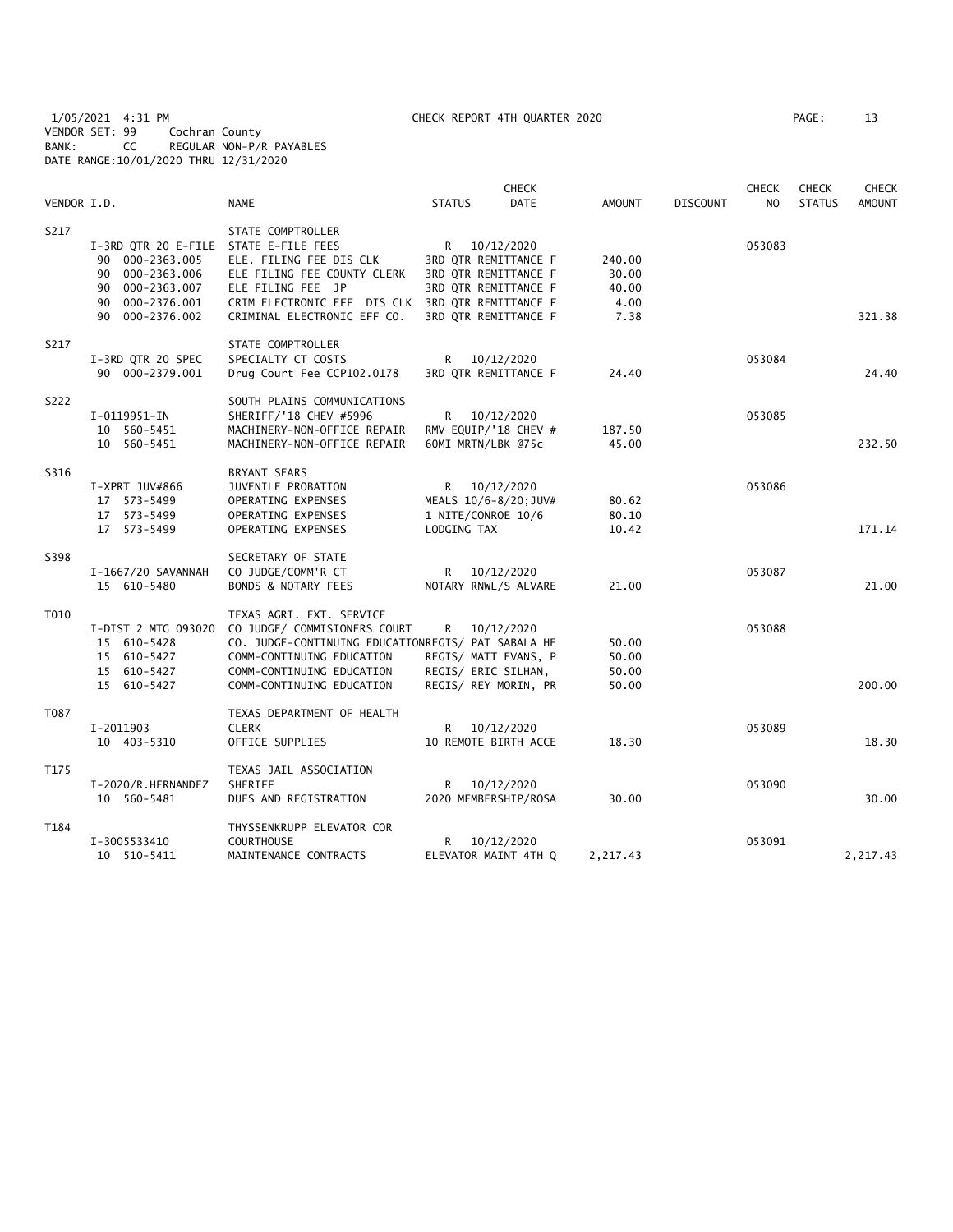1/05/2021 4:31 PM CHECK REPORT 4TH QUARTER 2020 PAGE: 14 VENDOR SET: 99 Cochran County BANK: CC REGULAR NON-P/R PAYABLES DATE RANGE:10/01/2020 THRU 12/31/2020

|             |                                    |                                |                             | <b>CHECK</b> |               |                 | <b>CHECK</b>   | <b>CHECK</b>  | <b>CHECK</b>  |
|-------------|------------------------------------|--------------------------------|-----------------------------|--------------|---------------|-----------------|----------------|---------------|---------------|
| VENDOR I.D. |                                    | <b>NAME</b>                    | <b>STATUS</b>               | <b>DATE</b>  | <b>AMOUNT</b> | <b>DISCOUNT</b> | N <sub>O</sub> | <b>STATUS</b> | <b>AMOUNT</b> |
| T306        |                                    | TONY'S OILFIELD SERVICES INC.  |                             |              |               |                 |                |               |               |
|             | $I-10253$                          | PREC 2/CTIF 2020               | R 10/12/2020                |              |               |                 | 053092         |               |               |
|             | 15 622-5370                        | MACHINE HIRE                   | 8 HRS WATER TRK W/OP        |              | 680.00        |                 |                |               |               |
|             | 15 622-5370                        | MACHINE HIRE                   | 8 HRS ROLLER W/OPER;        |              | 640.00        |                 |                |               |               |
|             | 15 622-5370                        | MACHINE HIRE                   | <b>5HRS WATER TRK W/OPE</b> |              | 425.00        |                 |                |               |               |
|             | 15 622-5370                        | MACHINE HIRE                   | 5HRS ROLLER W/OPER;C        |              | 400.00        |                 |                |               | 2,145.00      |
| V035        |                                    | VARIVERGE, LLC                 |                             |              |               |                 |                |               |               |
|             | I-30389                            | TAX A/C                        | R 10/12/2020                |              |               |                 | 053093         |               |               |
|             | 10 499-5408                        | TAX ROLL                       | 6800 ENVELOPES              |              | 390.00        |                 |                |               | 390.00        |
| <b>WOO7</b> |                                    | THOMSON REUTERS-WEST PAYMENT C |                             |              |               |                 |                |               |               |
|             | I-843182209                        | ATTORNEY/LAW LIBRARY           | R                           | 10/12/2020   |               |                 | 053094         |               |               |
|             | 10 475-5590                        | LAW LIBRARY MTRLS/UPDATES      | BOOKS & BOUND VOL SE        |              | 129.52        |                 |                |               | 129.52        |
| W010        |                                    | WEST TEXAS GAS INC             |                             |              |               |                 |                |               |               |
|             | I-020036001501                     | PARK/SHOP                      | R                           | 10/12/2020   |               |                 | 053095         |               |               |
|             | 10 660-5440                        | UTILITIES & IRRIGATION         | ELEC SVC 08/25-09/28        |              | 9.54          |                 |                |               |               |
|             | 10 660-5440                        | UTILITIES & IRRIGATION         | GRIP CHG                    |              | 5.21          |                 |                |               |               |
|             | I-020036002501 10/20 PARK/SHOWBARN |                                | R 10/12/2020                |              |               |                 | 053095         |               |               |
|             | 10 660-5440                        | UTILITIES & IRRIGATION         | ELEC SVC 08/25-9/28/        |              | 13.06         |                 |                |               |               |
|             | 10 660-5440                        | UTILITIES & IRRIGATION         | <b>GRIP CHG</b>             |              | 13.16         |                 |                |               |               |
|             | I-020049022001 10/20 PREC 3        |                                | R 10/12/2020                |              |               |                 | 053095         |               |               |
|             | 15 623-5440                        | UTILITIES                      | .9MCF 08/25-09/28/20        |              | 2.22          |                 |                |               |               |
|             | 15 623-5440                        | UTILITIES                      | COST OF GAS (1.827)         |              | 1.64          |                 |                |               |               |
|             | 15 623-5440                        | UTILITIES                      | <b>CUSTOMER CHG</b>         |              | 13.06         |                 |                |               |               |
|             | 15 623-5440                        | UTILITIES                      | GRIP CHG                    |              | 13.16         |                 |                |               | 71.05         |
| WO 58       |                                    | BRIAN S WALSH                  |                             |              |               |                 |                |               |               |
|             | I-PRE IND/ALVARADO                 | DISTRICT COURT                 | R 10/12/2020                |              |               |                 | 053096         |               |               |
|             | 10 435-5400                        | ATTORNEY AD LITEM              | PRE-IND/GERARDO ALVA        |              | 100.00        |                 |                |               |               |
|             | I-PRE IND/SOLIS                    | DISTRICT COURT                 | R 10/12/2020                |              |               |                 | 053096         |               |               |
|             | 10 435-5400                        | ATTORNEY AD LITEM              | PRE-IND/PEDRO SOLIZ,        |              | 100.00        |                 |                |               | 200.00        |
| <b>WO70</b> |                                    | R D WALLACE OIL CO INC         |                             |              |               |                 |                |               |               |
|             | I-1250010 SEP20                    | <b>CEMETERY</b>                | R 10/12/2020                |              |               |                 | 053097         |               |               |
|             | 10 516-5330                        | FUEL & OIL                     | 189.3GL UNL 9/11            |              | 297.20        |                 |                |               |               |
|             | 10 516-5330                        | FUEL & OIL                     | 24.01GL UNL 9/24            |              | 41.85         |                 |                |               |               |
|             | I-1250261 SEP20                    | <b>VETERANS SVC</b>            | R 10/12/2020                |              |               |                 | 053097         |               |               |
|             | 10 405-5330                        | FUEL AND OIL                   | 6GL UNL 09/09               |              | 10.28         |                 |                |               |               |
|             | 10 405-5330                        | FUEL AND OIL                   | 25.10GL UNL 09/11           |              | 43.00         |                 |                |               |               |
|             | I-12520021 SEP20                   | PREC 3                         | R 10/12/2020                |              |               |                 | 053097         |               |               |
|             | 15 623-5330                        | FUEL AND OIL                   | 91.10GL REG ETH 9/28        |              | 158.97        |                 |                |               |               |
|             | I-12520030 SEP20                   | PREC 1                         | R 10/12/2020                |              |               |                 | 053097         |               |               |
|             | 15 621-5330                        | FUEL & OIL                     | 25.5GL UNL 9/1              |              | 43.73         |                 |                |               |               |
|             | 15 621-5330                        | FUEL & OIL                     | 27.01GL UNL 9/17            |              | 42.49         |                 |                |               |               |
|             | 15 621-5330<br>I-12520032 SEP20    | FUEL & OIL<br>PREC 2           | 18.01GL UNL 9/25<br>R       | 10/12/2020   | 30.14         |                 | 053097         |               |               |
|             |                                    |                                |                             |              |               |                 |                |               |               |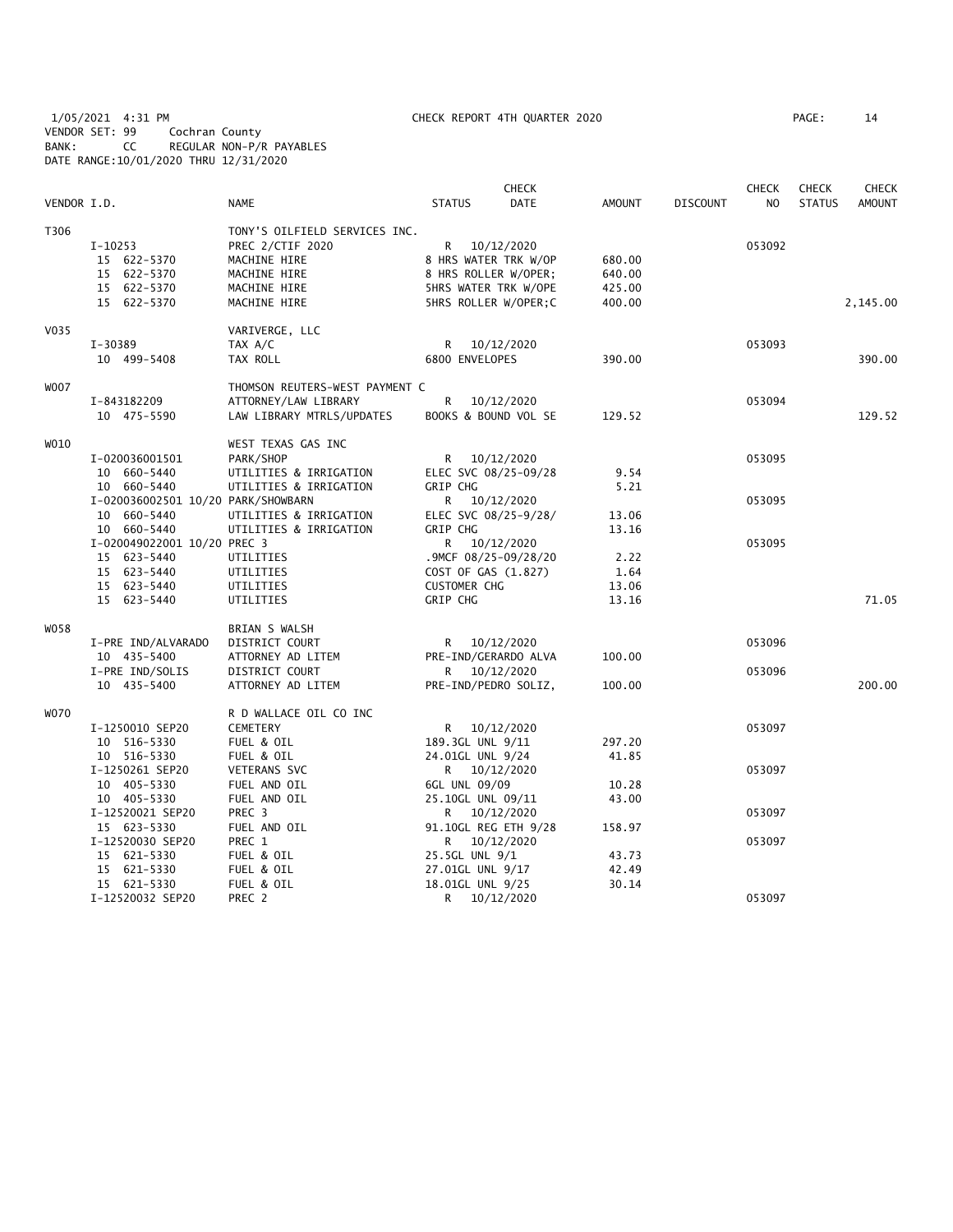1/05/2021 4:31 PM CHECK REPORT 4TH QUARTER 2020 PAGE: 15 VENDOR SET: 99 Cochran County BANK: CC REGULAR NON-P/R PAYABLES DATE RANGE:10/01/2020 THRU 12/31/2020

|             |                  |                               | CHECK                        |               |                 | <b>CHECK</b> | <b>CHECK</b>  | CHECK         |
|-------------|------------------|-------------------------------|------------------------------|---------------|-----------------|--------------|---------------|---------------|
| VENDOR I.D. |                  | <b>NAME</b>                   | <b>DATE</b><br><b>STATUS</b> | <b>AMOUNT</b> | <b>DISCOUNT</b> | NO.          | <b>STATUS</b> | <b>AMOUNT</b> |
| W070        |                  | R D WALLACE OIL CO INC (CONT) |                              |               |                 |              |               |               |
|             | I-12520032 SEP20 | PREC 2                        | R<br>10/12/2020              |               |                 | 053097       |               |               |
|             | 15 622-5330      | FUEL AND OIL                  | 504.3GL DYED DIESEL          | 816.97        |                 |              |               |               |
|             | 15 622-5330      | FUEL AND OIL                  | 703.1 CLEAR DIESEL 9         | 1,374.56      |                 |              |               |               |
|             | 15 622-5330      | FUEL AND OIL                  | 5 80-OZPWR SVC               | 64.75         |                 |              |               |               |
|             | 15 622-5330      | FUEL AND OIL                  | 27.54GL UNL 9/4              | 47.18         |                 |              |               |               |
|             | 15 622-5330      | FUEL AND OIL                  | 22.70GL UNL 9/18             | 35.71         |                 |              |               |               |
|             | 15 622-5330      | FUEL AND OIL                  | 32.02GL UNL 9/28             | 53.57         |                 |              |               |               |
|             | I-12520041 SEP20 | PREC 4                        | R 10/12/2020                 |               |                 | 053097       |               |               |
|             | 15 624-5451      | REPAIRS                       | STATE INSP 9/15              | 7.00          |                 |              |               |               |
|             | 15 624-5451      | REPAIRS                       | PAPER FORM                   | 3.00          |                 |              |               |               |
|             | 15 624-5330      | FUEL AND OIL                  | 81GL CLEAR DIESEL 9/         | 158.36        |                 |              |               |               |
|             | 15 624-5330      | FUEL AND OIL                  | 18GL CLEAR DIESEL 9/         | 35.19         |                 |              |               |               |
|             | I-12520043       | SHERIFF                       | 10/12/2020<br>R.             |               |                 | 053097       |               |               |
|             | 10 560-5451      | MACHINERY-NON-OFFICE REPAIR   | 499.972GL UNL                | 857.64        |                 |              |               |               |
|             | 10 560-5451      | MACHINERY-NON-OFFICE REPAIR   | 105.02GL UNL/CARD#25         | 177.21        |                 |              |               |               |
|             | 10 560-5451      | MACHINERY-NON-OFFICE REPAIR   | 60.01GL UNL/CARD#867         | 103.06        |                 |              |               |               |
|             | I-12520241 SEP20 | EXTENSION SVC                 | R 10/12/2020                 |               |                 | 053097       |               |               |
|             | 10 665-5330      | FUEL AND OIL                  | 30.00GL UNL 9/2              | 51.39         |                 |              |               |               |
|             | 10 665-5330      | FUEL AND OIL                  | 33.85GL UNL 9/16             | 53.24         |                 |              |               |               |
|             | 10 665-5330      | FUEL AND OIL                  | 10.33GL UNL 9/21             | 18.01         |                 |              |               |               |
|             | 10 665-5330      | FUEL AND OIL                  | 16.79GL UNL 9/25             | 28.09         |                 |              |               |               |
|             | 10 665-5330      | FUEL AND OIL                  | 30.56GL UNL 9/29             | 51.12         |                 |              |               | 4,603.71      |
| W164        |                  | WARREN CAT                    |                              |               |                 |              |               |               |
|             | I-PS020394250    | PREC 2                        | R<br>10/12/2020              |               |                 | 053098       |               |               |
|             | 15 622-5451      | REPAIRS                       | 5 OIL 30W 5GAL               | 408.50        |                 |              |               |               |
|             | 15 622-5451      | REPAIRS                       | 16 GL 30W TDTO               | 263.84        |                 |              |               |               |
|             | I-PS020394251    | PREC 2                        | R —<br>10/12/2020            |               |                 | 053098       |               |               |
|             | 15 622-5451      | REPAIRS                       | 16 GL OILCAT HYDRO           | 254.40        |                 |              |               |               |
|             | I-W0020146402    | PREC 2                        | R 10/12/2020                 |               |                 | 053098       |               |               |
|             | 15 622-5451      | REPAIRS                       | R/R FR WHL ASSY CAT#         | 560.70        |                 |              |               |               |
|             | 15 622-5451      | REPAIRS                       | R/R WHEEL SPINDLE            | 967.95        |                 |              |               |               |
|             | 15 622-5451      | REPAIRS                       | <b>PARTS</b>                 | 6,250.04      |                 |              |               |               |
|             | 15 622-5451      | REPAIRS                       | 1 GAL NAPTHA 6X              | 45.05         |                 |              |               |               |
|             | 15 622-5451      | REPAIRS                       | EMERGENCY CHG                | 87.46         |                 |              |               |               |
|             | 15 622-5451      | REPAIRS                       | TO/FR MACHINE, MILEA         | 756.00        |                 |              |               |               |
|             | 15 622-5451      | REPAIRS                       | TRAVEL TIME                  | 667.00        |                 |              |               | 10,260.94     |
| W237        |                  | CHRIS WANNER                  |                              |               |                 |              |               |               |
|             | I-#1638/BETTS    | DISTRICT COURT                | R<br>10/12/2020              |               |                 | 053099       |               |               |
|             | 10 435-5400      | ATTORNEY AD LITEM             | PLEA BARG/C MICHAEL          | 375.00        |                 |              |               | 375.00        |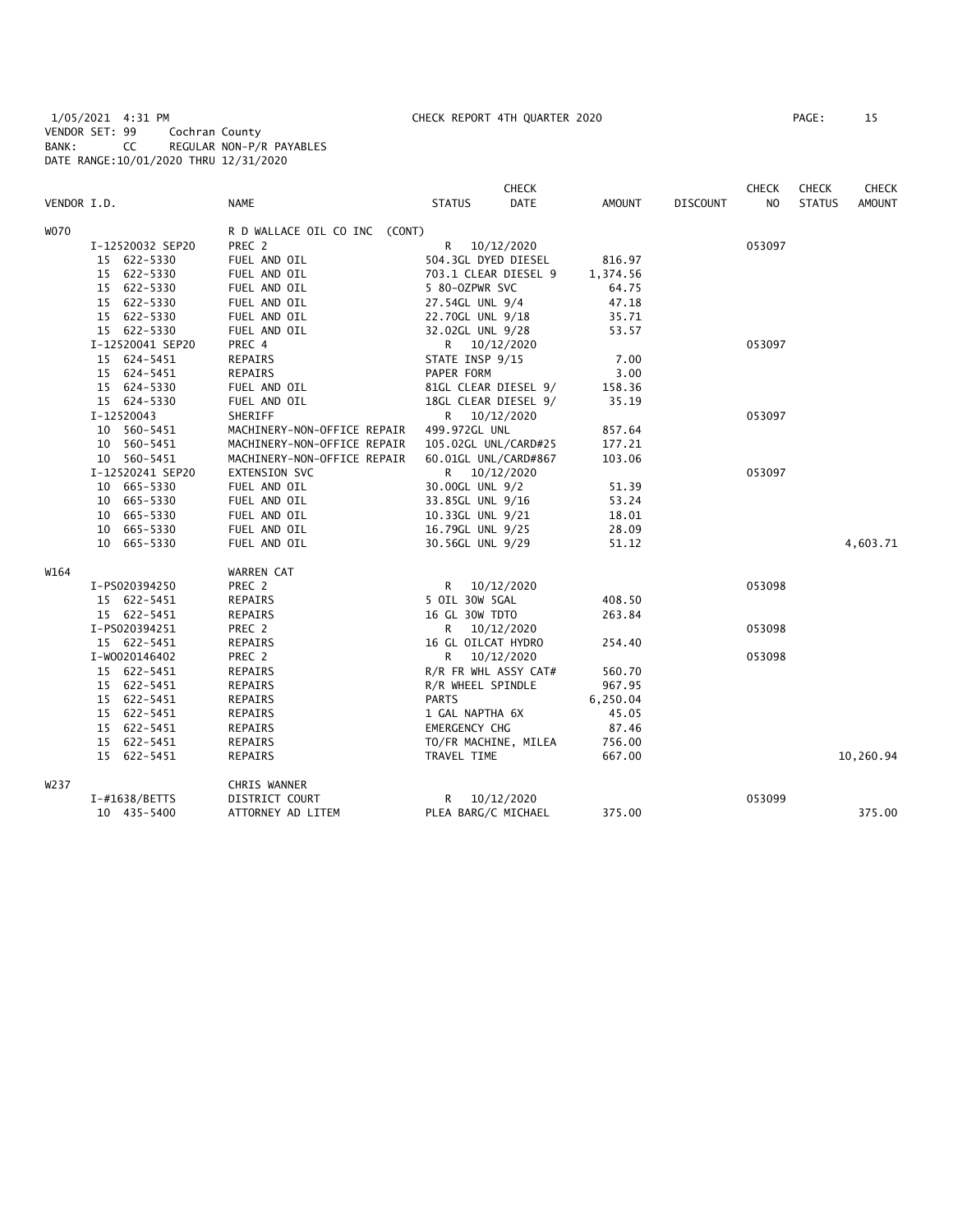1/05/2021 4:31 PM CHECK REPORT 4TH QUARTER 2020 PAGE: 16 VENDOR SET: 99 Cochran County BANK: CC REGULAR NON-P/R PAYABLES DATE RANGE:10/01/2020 THRU 12/31/2020

|                  |                                |                          |                      | <b>CHECK</b> |               |                 | <b>CHECK</b>   | <b>CHECK</b>  | <b>CHECK</b>  |
|------------------|--------------------------------|--------------------------|----------------------|--------------|---------------|-----------------|----------------|---------------|---------------|
| VENDOR I.D.      |                                | <b>NAME</b>              | <b>STATUS</b>        | <b>DATE</b>  | <b>AMOUNT</b> | <b>DISCOUNT</b> | N <sub>O</sub> | <b>STATUS</b> | <b>AMOUNT</b> |
| W246             |                                | WAGNER SUPPLY            |                      |              |               |                 |                |               |               |
|                  | I-L017522-02                   | COURTHOUSE/COVID-19      | R 10/12/2020         |              |               |                 | 053100         |               |               |
|                  | 10 510-5332                    | CUSTODIAL SUPPLIES       | DISINFECTANT         |              | 64.83         |                 |                |               | 64.83         |
| C <sub>253</sub> |                                | COCHRAN COUNTY MONEY MKT |                      |              |               |                 |                |               |               |
|                  | I-ADD'L DEP SAF 2020 ALL DEPTS |                          | R.                   | 10/12/2020   |               |                 | 053101         |               |               |
|                  | 400-5203<br>10                 | RETIREMENT               | Add'l dep to SAF-Cnt |              | 3,668.48      |                 |                |               |               |
|                  | 10 403-5203                    | RETIREMENT               | Add'l dep to SAF-Cle |              | 3,843.43      |                 |                |               |               |
|                  | 10 435-5203                    | RETIREMENT               | Add'l dep to SAF-Dis |              | 782.41        |                 |                |               |               |
|                  | 455-5203<br>10                 | RETIREMENT               | Add'l dep to SAF-Jus |              | 1,766.98      |                 |                |               |               |
|                  | 10 475-5203                    | RETIREMENT               | Add'l dep to SAF-Cnt |              | 3,380.45      |                 |                |               |               |
|                  | 10 476-5203                    | RETIREMENT               | Add'l dep to SAF-Dis |              | 773.63        |                 |                |               |               |
|                  | 10 490-5203.001                | RETIREMENT               | Add'l dep to SAF-Ele |              | 519.58        |                 |                |               |               |
|                  | 495–5203<br>10                 | RETIREMENT               | Add'l dep to SAF-Aud |              | 1,811.04      |                 |                |               |               |
|                  | 497-5203<br>10                 | RETIREMENT               | Add'l dep to SAF-Tre |              | 2,334.79      |                 |                |               |               |
|                  | 499-5203<br>10                 | RETIREMENT               | Add'l dep to SAF-Tax |              | 5,040.37      |                 |                |               |               |
|                  | 510-5203<br>10                 | RETIREMENT               | Add'l dep to SAF-Cou |              | 1,413.22      |                 |                |               |               |
|                  | 512-5203<br>10                 | RETIREMENT               | Add'l dep to SAF-Jai |              | 6,015.49      |                 |                |               |               |
|                  | 10<br>516-5203                 | RETIREMENT               | Add'l dep to SAF-Cem |              | 1,608.47      |                 |                |               |               |
|                  | 10<br>550-5203                 | RETIREMENT               | Add'l dep to SAF-Con |              | 1,444.12      |                 |                |               |               |
|                  | 560-5203<br>10                 | RETIREMENT               | Add'l dep to SAF-She |              | 17, 158.33    |                 |                |               |               |
|                  | 650-5203<br>10                 | RETIREMENT               | Add'l dep to SAF-Lib |              | 1,362.84      |                 |                |               |               |
|                  | 652-5203<br>10                 | RETIREMENT               | Add'l dep to SAF-Mus |              | 77.36         |                 |                |               |               |
|                  | 660-5203<br>10                 | RETIREMENT               | Add'l dep to SAF-Par |              | 1,089.47      |                 |                |               |               |
|                  | 10<br>662-5203                 | RETIREMENT               | Add'l dep to SAF-Act |              | 1,458.70      |                 |                |               |               |
|                  | 10<br>665–5203                 | RETIREMENT               | Add'l dep to SAF-Ext |              | 1,192.08      |                 |                |               |               |
|                  | 15 610-5203                    | RETIREMENT               | Add'l dep to SAF-Com |              | 7,607.36      |                 |                |               |               |
|                  | 15 621-5203                    | RETIREMENT               | Add'l dep to SAF-Pre |              | 594.24        |                 |                |               |               |
|                  | 622-5203<br>15                 | RETIREMENT               | Add'l dep to SAF-Pre |              | 3,126.09      |                 |                |               |               |
|                  | 15 623-5203                    | RETIREMENT               | Add'l dep to SAF-Pre |              | 3,159.20      |                 |                |               |               |
|                  | 15<br>624-5203                 | RETIREMENT               | Add'l dep to SAF-Pre |              | 3,314.34      |                 |                |               |               |
|                  | 30 518-5203                    | RETIREMENT               | Add'l dep to SAF-Air |              | 457.53        |                 |                |               | 75,000.00     |
| C411             |                                | COURTHOUSE SECURITY FUND |                      |              |               |                 |                |               |               |
|                  | I-CRF GRANT 2020               | COURTHOUSE SECURITY/GATE | R                    | 10/12/2020   |               |                 | 053102         |               |               |
|                  | 10 000-4333.305                | OTHER STATE GRANTS       | MV TO CRTHSE SEC FUN |              | 6,963.00      |                 |                |               | 6,963.00      |
| A108             |                                | AT&T MOBILITY            |                      |              |               |                 |                |               |               |
|                  | I-#4144 101920                 | SHERIFF                  | R 10/29/2020         |              |               |                 | 053120         |               |               |
|                  | 10 560-5420                    | TELECOMMUNICATIONS       | 1ST NET/6LNS 09/20-1 |              | 229.50        |                 |                |               | 229.50        |
| A178             |                                | AMAZON                   |                      |              |               |                 |                |               |               |
|                  | I-447396759489                 | ELECTIONS                | R.                   | 10/29/2020   |               |                 | 053121         |               |               |
|                  | 10 490-5310                    | OFFICE SUPPLIES          | OFFICE CHAIR/2       |              | 239.98        |                 |                |               |               |
|                  | I-449499376796                 | AMAZON                   | R                    | 10/29/2020   |               |                 | 053121         |               |               |
|                  | 10 650-5590                    | <b>BOOKS</b>             | GRACE ALLEY AMERICAN |              | 28.92         |                 |                |               |               |
|                  | 650-5590<br>10                 | <b>BOOKS</b>             | MIDNIGHT SUN         |              | 17.59         |                 |                |               |               |
|                  | 10 650-5590                    | <b>BOOKS</b>             | THE EXILES: A NOVEL  |              | 19.58         |                 |                |               |               |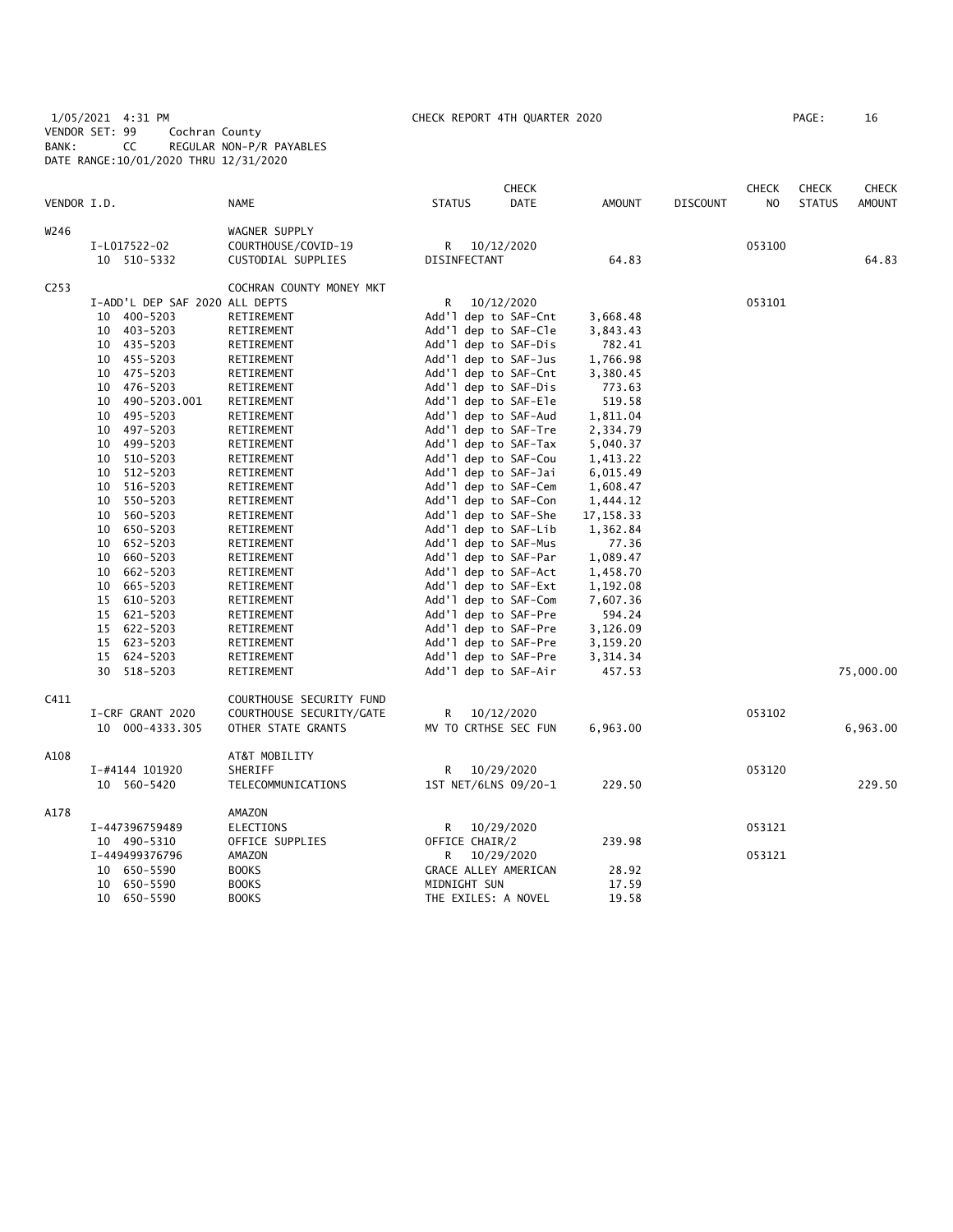1/05/2021 4:31 PM CHECK REPORT 4TH QUARTER 2020 PAGE: 17 VENDOR SET: 99 Cochran County BANK: CC REGULAR NON-P/R PAYABLES DATE RANGE:10/01/2020 THRU 12/31/2020

|                  |                  |                                |                             | <b>CHECK</b>         |               |                 | <b>CHECK</b>   | <b>CHECK</b>  | <b>CHECK</b>  |
|------------------|------------------|--------------------------------|-----------------------------|----------------------|---------------|-----------------|----------------|---------------|---------------|
| VENDOR I.D.      |                  | <b>NAME</b>                    | <b>STATUS</b>               | <b>DATE</b>          | <b>AMOUNT</b> | <b>DISCOUNT</b> | N <sub>O</sub> | <b>STATUS</b> | <b>AMOUNT</b> |
| A178             |                  | (CONT)<br>AMAZON               |                             |                      |               |                 |                |               |               |
|                  | I-449499376796   | AMAZON                         | R 10/29/2020                |                      |               |                 | 053121         |               |               |
|                  | 10 650-5590      | <b>BOOKS</b>                   | THE MOTHER CODE             |                      | 17.39         |                 |                |               |               |
|                  | 10 650-5590      | <b>BOOKS</b>                   | THE LOST BOOK OF THE        |                      | 17.48         |                 |                |               |               |
|                  | 10 650-5590      | <b>BOOKS</b>                   | THICK AS THIEVES            |                      | 18.48         |                 |                |               |               |
|                  | 10 650-5590      | <b>BOOKS</b>                   | SHADOWS IN DEATH: AN        |                      | 19.28         |                 |                |               |               |
|                  | 10 650-5590      | <b>BOOKS</b>                   | THE HARBINGER II: TH        |                      | 15.14         |                 |                |               |               |
|                  | 10 650-5590      | <b>BOOKS</b>                   | ONE BY ONE                  |                      | 16.79         |                 |                |               |               |
|                  | 10 650-5590      | <b>BOOKS</b>                   | ALL THE DEVILS ARE H        |                      | 17.39         |                 |                |               |               |
|                  | I-466579657858   | <b>ELECTIONS</b>               | R 10/29/2020                |                      |               |                 | 053121         |               |               |
|                  | 10 490-5310      | OFFICE SUPPLIES                | FLAIR FELT TIP PENS         |                      | 4.99          |                 |                |               |               |
|                  | 10 490-5310      | OFFICE SUPPLIES                | SHIPPING                    |                      | 5.99          |                 |                |               |               |
|                  | I-943467948659   | PUBLIC SAFETY*OTHER            | R                           | 10/29/2020           |               |                 | 053121         |               |               |
|                  | 10 580-5499      | MISCELLANEOUS                  | PANASONIC LITH BATTE        |                      | 9.45          |                 |                |               |               |
|                  | I-975846379953   | <b>ELECTIONS</b>               | R 10/29/2020                |                      |               |                 | 053121         |               |               |
|                  | 10 490-5310      | OFFICE SUPPLIES                | 4X6 FILE BOX/WH             |                      | 15.99         |                 |                |               |               |
|                  | 10 490-5310      | OFFICE SUPPLIES                | 4x6 FILE BOX/BK             |                      | 12.99         |                 |                |               | 477.43        |
| B026             |                  | BLEDSOE WATER SUPPLY CORP      |                             |                      |               |                 |                |               |               |
|                  | $I-3004$ 10/20   | PREC <sub>3</sub>              | R 10/29/2020                |                      |               |                 | 053122         |               |               |
|                  | 15 623-5440      | UTILITIES                      | 410 GAL WATER SEP 20        |                      | 22.00         |                 |                |               |               |
|                  | 15 623-5440      | UTILITIES                      | ASSESSMENT FEE              |                      | 0.11          |                 |                |               | 22.11         |
| C <sub>290</sub> |                  | CENTER POINT LARGE PRINT       |                             |                      |               |                 |                |               |               |
|                  | I-1794208        | LIBRARY                        | R 10/29/2020                |                      |               |                 | 053123         |               |               |
|                  | 10 650-5590      | <b>BOOKS</b>                   | THE JANE AUSTIN SOCI        |                      | 23.37         |                 |                |               |               |
|                  | 10 650-5590      | <b>BOOKS</b>                   | <b>BIG SUMMER</b>           |                      | 23.37         |                 |                |               |               |
|                  | 10 650-5590      | <b>BOOKS</b>                   | LAST GIRL STANDING          |                      | 23.37         |                 |                |               |               |
|                  | 10 650-5590      | <b>BOOKS</b>                   | THE MOONGLOW SISTERS        |                      | 23.37         |                 |                |               |               |
|                  | 10 650-5590      | <b>BOOKS</b>                   | STONE CROSS                 |                      | 23.37         |                 |                |               |               |
|                  | 10 650-5590      | <b>BOOKS</b>                   | HIDDEN SALEM                |                      | 23.37         |                 |                |               | 140.22        |
| C340             |                  | COUNTY INFORMATION RESOURCE AG |                             |                      |               |                 |                |               |               |
|                  | I-S0P013312      | NON-DEPT'L                     |                             |                      |               |                 | 053124         |               |               |
|                  | 10 409-5420      | TELECOMMUNICATIONS             | R 10/29/2020                | 33 EMAIL ACCOUNTS SE | 66.00         |                 |                |               | 66.00         |
|                  |                  |                                |                             |                      |               |                 |                |               |               |
| C371             |                  | COCHRAN COUNTY TAX A/C         |                             |                      |               |                 |                |               |               |
|                  | I-'17 CHEV #7808 | SHERIFF                        | R                           | 10/29/2020           |               |                 | 053125         |               |               |
|                  | 10 560-5451      | MACHINERY-NON-OFFICE REPAIR    | ST INSP FEE/17 CHEV#        |                      | 7.50          |                 |                |               | 7.50          |
| D027             |                  | DEMCO                          |                             |                      |               |                 |                |               |               |
|                  | I-6857739        | LIBRARY                        | R                           | 10/29/2020           |               |                 | 053126         |               |               |
|                  | 10 650-5590      | <b>BOOKS</b>                   | BOOK JACKET 10"x300'        |                      | 44.83         |                 |                |               |               |
|                  | 10 650-5310      | OFFICE SUPPLIES                | DESK CALENDAR               |                      | 16.15         |                 |                |               |               |
|                  | 10 650-5590      | <b>BOOKS</b>                   | <b>3BX LABEL PROTECTORS</b> |                      | 46.53         |                 |                |               | 107.51        |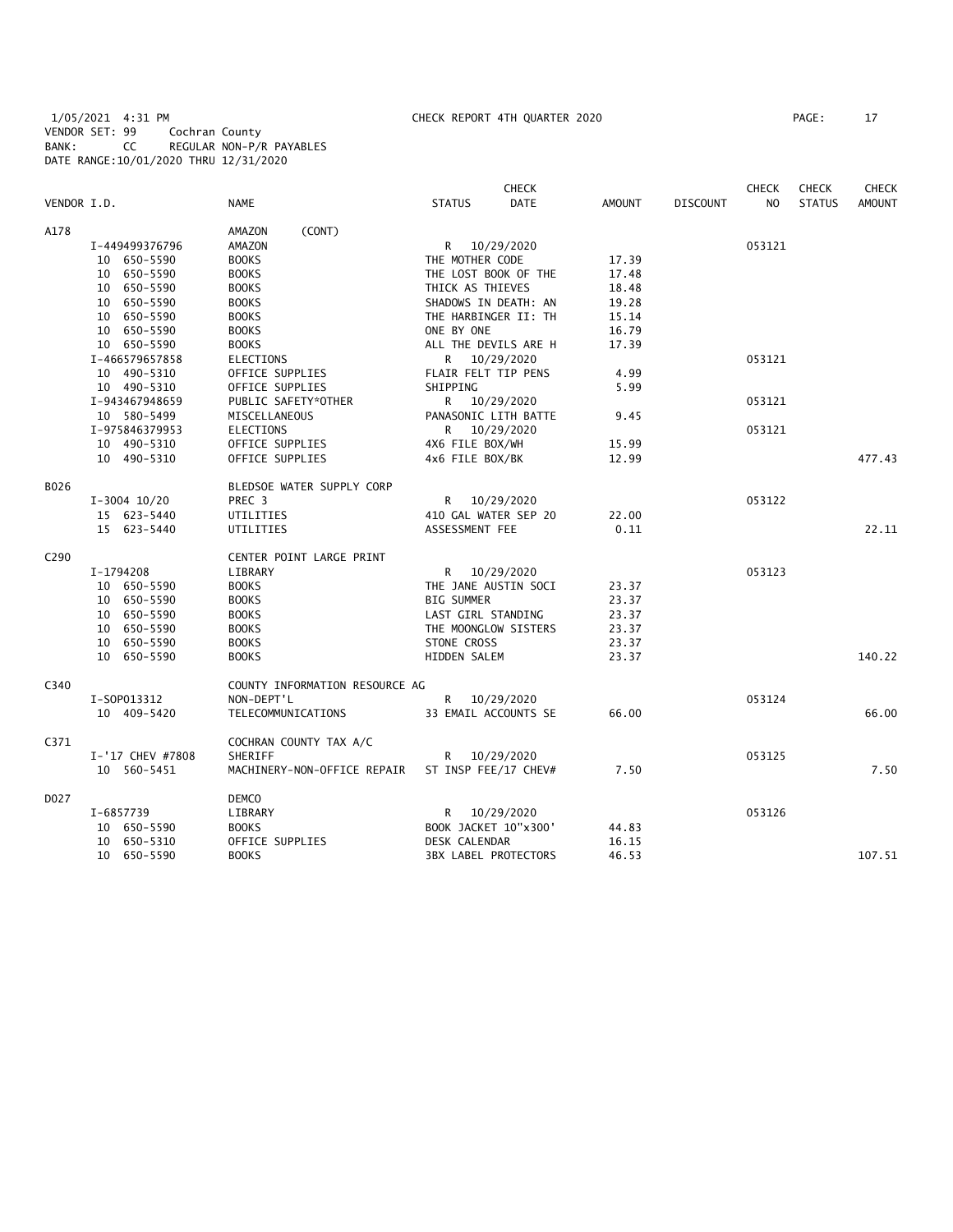1/05/2021 4:31 PM CHECK REPORT 4TH QUARTER 2020 PAGE: 18 VENDOR SET: 99 Cochran County BANK: CC REGULAR NON-P/R PAYABLES DATE RANGE:10/01/2020 THRU 12/31/2020

|                  |                       |                                |                     | <b>CHECK</b>          |               |                 | <b>CHECK</b>   | <b>CHECK</b>  | <b>CHECK</b>  |
|------------------|-----------------------|--------------------------------|---------------------|-----------------------|---------------|-----------------|----------------|---------------|---------------|
| VENDOR I.D.      |                       | <b>NAME</b>                    | <b>STATUS</b>       | <b>DATE</b>           | <b>AMOUNT</b> | <b>DISCOUNT</b> | N <sub>O</sub> | <b>STATUS</b> | <b>AMOUNT</b> |
| D048             |                       | DATA-LINE OFFICE SYSTEMS       |                     |                       |               |                 |                |               |               |
|                  | I-IN120759            | <b>EXTENSION SVC</b>           | R.                  | 10/29/2020            |               |                 | 053127         |               |               |
|                  | 10 665-5411           | MAINTENANCE CONTRACTS          |                     | COPIER MAINT 10/5-11  | 33.00         |                 |                |               |               |
|                  | I-IN121117            | LIBRARY                        | R.                  | 10/29/2020            |               |                 | 053127         |               |               |
|                  | 10 650-5411           | MAINTENANCE CONTRACTS          |                     | COPIER MAINT 10/21-1  | 37.50         |                 |                |               |               |
|                  | 10 650-5411           | MAINTENANCE CONTRACTS          |                     | 234 COLOR COPIES 09/  | 23.40         |                 |                |               | 93.90         |
| D196             |                       | JORGE DE LA CRUZ, SHERIFF      |                     |                       |               |                 |                |               |               |
|                  | $I-10/20/20$          | JAIL/TRANSPORT                 | R                   | 10/29/2020            |               |                 | 053128         |               |               |
|                  | 10 512-5499           | MISCELLANEOUS                  |                     | XPRT ISAIAH; ML/ELIDA | 17.83         |                 |                |               |               |
|                  | 10 512-5499           | MISCELLANEOUS                  |                     | XPRT MARKEIS; ML/ELID | 24.42         |                 |                |               |               |
|                  | $I-10/20/20$ GRO      | JAIL                           | R                   | 10/29/2020            |               |                 | 053128         |               |               |
|                  | 10 512-5333           | FOOD-PRISONERS                 |                     | 4 BR GRAVY/FAM\$ 9/29 | 2.20          |                 |                |               |               |
|                  | 10 512-5333           | FOOD-PRISONERS                 |                     | 2 LAY'S BBQ/FAM\$ 10/ | 5.00          |                 |                |               |               |
|                  | 10 512-5333           | FOOD-PRISONERS                 |                     | 10# POTATOES/ALLSUP'  | 3.99          |                 |                |               |               |
|                  | 10 512-5333           | FOOD-PRISONERS                 | SYRUP/FAM\$ 10/17   |                       | 3.69          |                 |                |               |               |
|                  | 10 512-5333           | FOOD-PRISONERS                 |                     | SHRED LETTUCE/ALLSUP  | 1.39          |                 |                |               |               |
|                  | 10 512-5333           | FOOD-PRISONERS                 |                     | SHRED LETTUCE/ALLSUP  | 1.39          |                 |                |               |               |
|                  | 10 512-5333           | FOOD-PRISONERS                 |                     | 40 BREAD/BIMBO 10/19  | 74.40         |                 |                |               |               |
|                  | $I-10/26/2002$        | JAIL/TRANSPORT                 |                     | R 10/29/2020          |               |                 | 053128         |               |               |
|                  | 10 512-5499           | MISCELLANEOUS                  |                     | XPRT RENTERIA; ML/ELI | 17.69         |                 |                |               |               |
|                  | I-GRO 102720          | JAIL                           |                     | R 10/29/2020          |               |                 | 053128         |               |               |
|                  | 10 512-5333           | FOOD-PRISONERS                 | SYRUP 10/23/20      |                       | 2.59          |                 |                |               |               |
|                  | 10 512-5333           | FOOD-PRISONERS                 | EGGS 10/23/20       |                       | 1.59          |                 |                |               |               |
|                  | 10 512-5333           | FOOD-PRISONERS                 | MILK/1GAL 10/26/20  |                       | 2.99          |                 |                |               | 159.17        |
| D <sub>208</sub> |                       | DIGITAL DOLPHIN SUPPLIES       |                     |                       |               |                 |                |               |               |
|                  | C-SCR017893           | PUBLIC SAFETY*OTHER/COVID19    | R.                  | 10/29/2020            |               |                 | 053129         |               |               |
|                  | 10 580-5499           | MISCELLANEOUS                  |                     | 1CS XRX HAND SANIT/N  | 226.87CR      |                 |                |               |               |
|                  | I-SIN142463           | PUBLIC SAFETY*OTHER/COVID19    | R.                  | 10/29/2020            |               |                 | 053129         |               |               |
|                  | 10 580-5499           | MISCELLANEOUS                  | 1CS HAND SANITIZER  |                       | 290.00        |                 |                |               |               |
|                  | 10 580-5499           | MISCELLANEOUS                  |                     | 1CS XEROX HAND SANIT  | 226.87        |                 |                |               | 290.00        |
| D211             |                       | DISTRICT ATTY, ANGELA OVERMAN  |                     |                       |               |                 |                |               |               |
|                  | $I - #18 - 06 - 4542$ | SEIZURE FUND                   | V                   | 10/29/2020            |               |                 | 053130         |               | 679.45        |
| D211             |                       | DISTRICT ATTY, ANGELA OVERMAN  |                     |                       |               |                 |                |               |               |
|                  | M-CHECK               | DISTRICT ATTY, ANGELA OVUNPOST | V                   | 11/05/2020            |               |                 | 053130         |               | 679.45CR      |
| E069             |                       | ENCARTELE, INC                 |                     |                       |               |                 |                |               |               |
|                  | I-9580                | JAIL                           | R                   | 10/29/2020            |               |                 | 053131         |               |               |
|                  | 10 000-4380.200       | OTHER [MISCELLANEOUS]          | 1,000 MIN @30c/DATA |                       | 300.00        |                 |                |               | 300.00        |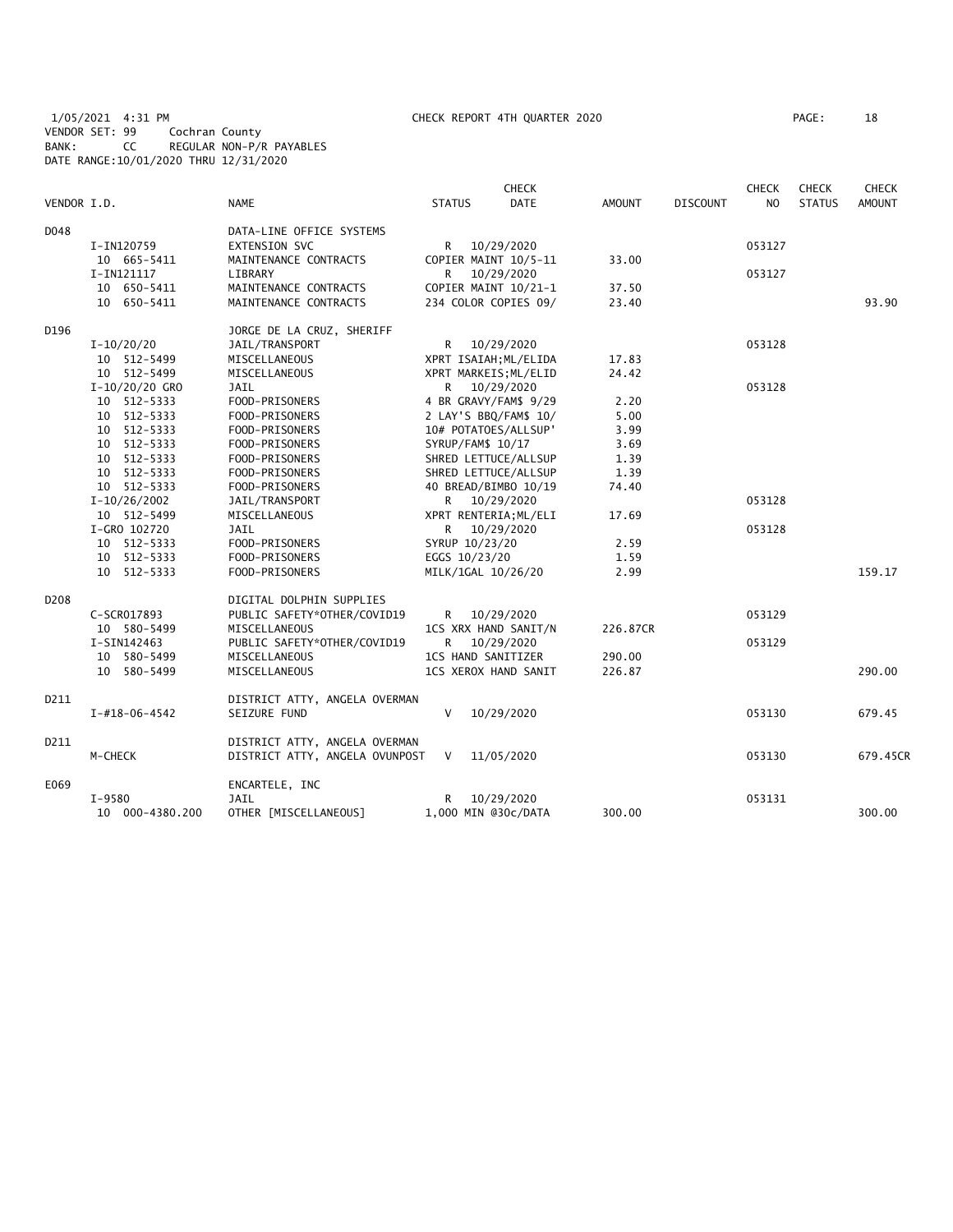1/05/2021 4:31 PM CHECK REPORT 4TH QUARTER 2020 PAGE: 19 VENDOR SET: 99 Cochran County BANK: CC REGULAR NON-P/R PAYABLES DATE RANGE:10/01/2020 THRU 12/31/2020

| VENDOR I.D.      |                              | <b>NAME</b>                                      | <b>STATUS</b>       | <b>CHECK</b><br><b>DATE</b> | <b>AMOUNT</b> | <b>DISCOUNT</b> | <b>CHECK</b><br>N <sub>O</sub> | <b>CHECK</b><br><b>STATUS</b> | <b>CHECK</b><br><b>AMOUNT</b> |
|------------------|------------------------------|--------------------------------------------------|---------------------|-----------------------------|---------------|-----------------|--------------------------------|-------------------------------|-------------------------------|
| G145             |                              | GT DISTRIBUTORS, INC.                            |                     |                             |               |                 |                                |                               |                               |
|                  | I-INV0799210                 | CONSTABLE                                        |                     | R 10/29/2020                |               |                 | 053132                         |                               |                               |
|                  | 10 550-5571                  | CAPITAL OUTLAY                                   |                     | CONSOLE/'20 CHEV #39        | 125.49        |                 |                                |                               |                               |
|                  | 10 550-5571                  | CAPITAL OUTLAY                                   | 3 PC BRKT           |                             | 26.04         |                 |                                |                               |                               |
|                  | 10 550-5571                  | CAPITAL OUTLAY                                   | FREIGHT             |                             | 25.00         |                 |                                |                               | 176.53                        |
| G180             |                              | GUARDIAN SECURITY SOLUTIONS LC                   |                     |                             |               |                 |                                |                               |                               |
|                  | I-17095                      | COURTHOUSE SECURITY/GATE                         | R                   | 10/29/2020                  |               |                 | 053133                         |                               |                               |
|                  | 24 510-5499                  | COURTHOUSE SECURITY CCP102.0 METAL DET/BODY TEMP |                     |                             | 8,500.00      |                 |                                |                               |                               |
|                  | 24 510-5499                  | COURTHOUSE SECURITY CCP102.0                     | ROLLING CART        |                             | 250.00        |                 |                                |                               |                               |
|                  | 24 510-5499                  | COURTHOUSE SECURITY CCP102.0                     |                     | DISC/PROTOTYPE CAM S        | 250.00CR      |                 |                                |                               |                               |
|                  | 24 510-5499                  | COURTHOUSE SECURITY CCP102.0                     | SHIPPING            |                             | 250.00        |                 |                                |                               |                               |
|                  | 24 510-5499                  | COURTHOUSE SECURITY CCP102.0 OPTIONAL SETUP/TRNG |                     |                             | 750.00        |                 |                                |                               | 9,500.00                      |
| G270             |                              | GARZA COUNTY LAW ENFORCEMENT C                   |                     |                             |               |                 |                                |                               |                               |
|                  | I-SEP 2020                   | JAIL                                             | R                   | 10/29/2020                  |               |                 | 053134                         |                               |                               |
|                  | 10 512-5499                  | MISCELLANEOUS                                    | 6 DAYS/JOSE PACHECO |                             | 270.00        |                 |                                |                               |                               |
|                  | 10 512-5499                  | MISCELLANEOUS                                    |                     | 6 DAYS/REFUGIO RENTE        | 270.00        |                 |                                |                               | 540.00                        |
| H <sub>242</sub> |                              | DANA HEFLIN                                      |                     |                             |               |                 |                                |                               |                               |
|                  | I-TRUNK OR TREAT '20 LIBRARY |                                                  | R                   | 10/29/2020                  |               |                 | 053135                         |                               |                               |
|                  | 10 650-5499                  | MISCELLANEOUS                                    |                     | CANDY FOR TRUNK OR T        | 63.46         |                 |                                |                               | 63.46                         |
| H323             |                              | DAVID HOLLAND                                    |                     |                             |               |                 |                                |                               |                               |
|                  | I-4-H SHOOTING TRNG          | EXTENSION SVC                                    | R                   | 10/29/2020                  |               |                 | 053136                         |                               |                               |
|                  | 10 665-5427                  | CO AGENT-TRAVEL-OUT OF COUNTY MEALS 09/25-26     |                     |                             | 21.16         |                 |                                |                               |                               |
|                  | 10 665-5427                  | CO AGENT-TRAVEL-OUT OF COUNTY 2 NITES ROOM       |                     |                             | 150.00        |                 |                                |                               |                               |
|                  | 10 665-5427                  | CO AGENT-TRAVEL-OUT OF COUNTY LODGING TAX        |                     |                             | 19.50         |                 |                                |                               | 190.66                        |
| H324             |                              | HILLIARD OFFICE SOLUTIONS, LTD                   |                     |                             |               |                 |                                |                               |                               |
|                  | I-556586                     | NON-DEPT'L                                       | R                   | 10/29/2020                  |               |                 | 053137                         |                               |                               |
|                  | 10 409-5411                  | MAINTENANCE CONTRACTS                            | 3 SERVERS OCT2020   |                             | 525.00        |                 |                                |                               |                               |
|                  | 10 409-5411                  | MAINTENANCE CONTRACTS                            |                     | 55 WORK STATIONS OCT        | 2,475.00      |                 |                                |                               |                               |
|                  | 10 409-5411                  | MAINTENANCE CONTRACTS                            |                     | 58 FORTIFY END POINT        | 377.00        |                 |                                |                               |                               |
|                  | 10 409-5411                  | MAINTENANCE CONTRACTS                            | 58 SECURE ANYWHERE  |                             | 116.00        |                 |                                |                               |                               |
|                  | 10 409-5411                  | MAINTENANCE CONTRACTS                            |                     | ALTO TIME-BASED OCT2        | 99.00         |                 |                                |                               | 3,592.00                      |
| H325             |                              | WILLIAM HUBBARD                                  |                     |                             |               |                 |                                |                               |                               |
|                  | $I - #18 - 06 - 4542$        | SEIZURE FUND                                     | R                   | 10/29/2020                  |               |                 | 053138                         |                               |                               |
|                  | 93 000-4352.100              | SEIZURES PENDING DISPOSITION                     |                     | WM HUBBARD \$500.00 J       | 500.00        |                 |                                |                               |                               |
|                  | 93 000-4352.100              | SEIZURES PENDING DISPOSITION                     |                     | WM HUBBARD \$13.59 IN       | 13.59         |                 |                                |                               | 513.59                        |
| I026             |                              | INCLUSION SOLUTIONS LLC                          |                     |                             |               |                 |                                |                               |                               |
|                  | $I-16014$                    | <b>ELECTIONS</b>                                 | R.                  | 10/29/2020                  |               |                 | 053139                         |                               |                               |
|                  | 10 490-5335                  | ELECTION SUPPLIES                                | VOTING BOOTH        |                             | 689.00        |                 |                                |                               |                               |
|                  | 10 490-5335                  | ELECTION SUPPLIES                                | VOTE SHELF          |                             | 89.95         |                 |                                |                               |                               |
|                  | 10 490-5335                  | ELECTION SUPPLIES                                | SHIPPING            |                             | 79.00         |                 |                                |                               | 857.95                        |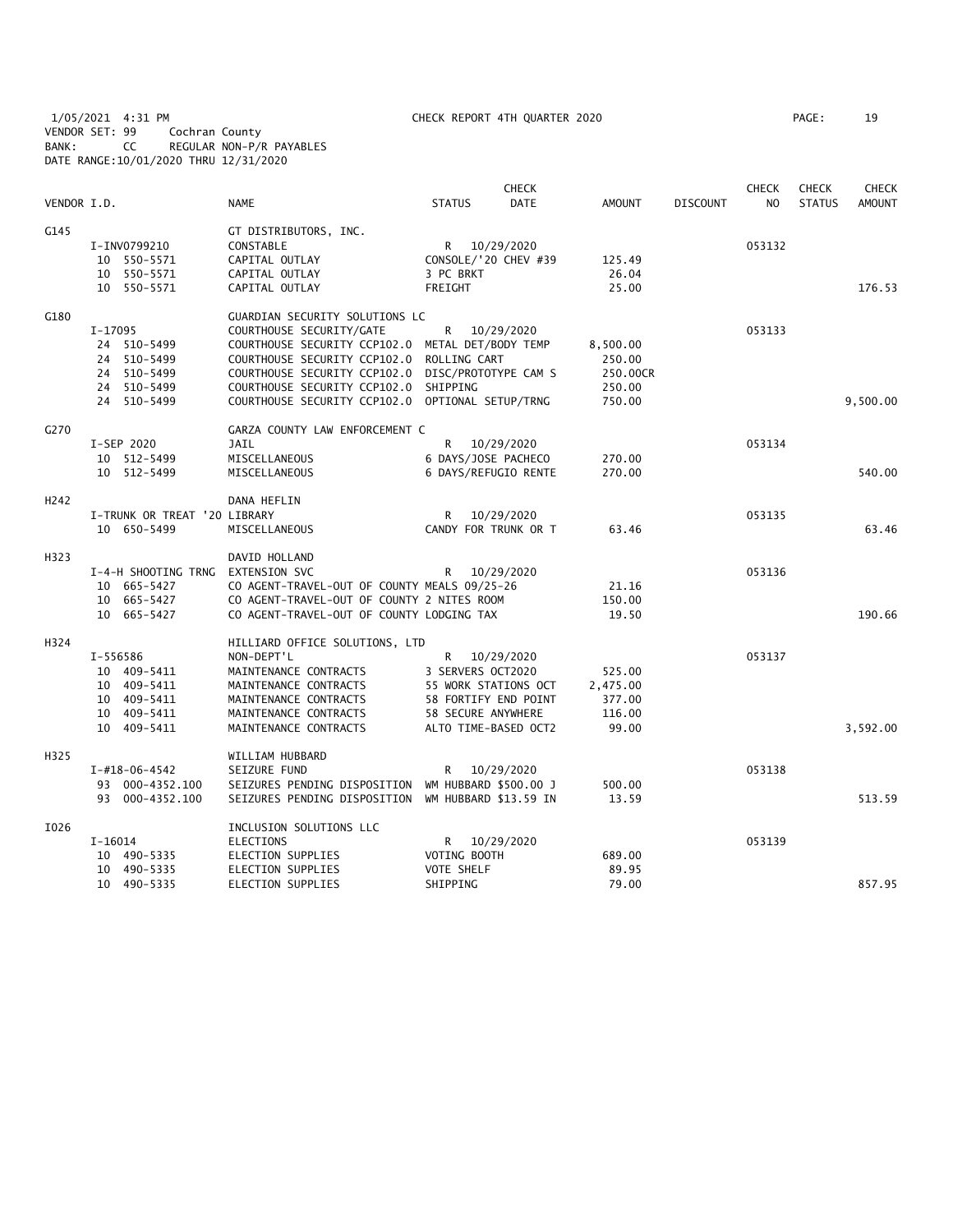1/05/2021 4:31 PM CHECK REPORT 4TH QUARTER 2020 PAGE: 20 VENDOR SET: 99 Cochran County BANK: CC REGULAR NON-P/R PAYABLES DATE RANGE:10/01/2020 THRU 12/31/2020

| PAGE : |  | 20 |
|--------|--|----|
|        |  |    |

| VENDOR I.D. |                            | <b>NAME</b>                              | <b>STATUS</b>                 | <b>CHECK</b><br>DATE | <b>AMOUNT</b>   | <b>DISCOUNT</b> | <b>CHECK</b><br>NO. | <b>CHECK</b><br><b>STATUS</b> | CHECK<br><b>AMOUNT</b> |
|-------------|----------------------------|------------------------------------------|-------------------------------|----------------------|-----------------|-----------------|---------------------|-------------------------------|------------------------|
| <b>J054</b> |                            | GREG W JOINER, PhD                       |                               |                      |                 |                 |                     |                               |                        |
|             | I-1674/T HARRISON          | DISTRICT COURT                           | R 10/29/2020                  |                      |                 |                 | 053140              |                               |                        |
|             | 10 435-5499                | MISCELLANEOUS                            |                               | EVAL/HARRISON #20-08 | 800.00          |                 |                     |                               | 800.00                 |
| L010        |                            | LEWIS FARM & RANCH STORE INC             |                               |                      |                 |                 |                     |                               |                        |
|             | $I-01341$                  | PREC 4                                   | R.                            | 10/29/2020           |                 |                 | 053141              |                               |                        |
|             | 15 624-5356                | ROAD MATERIALS & SUPPLIES                | <b>COFFEE</b>                 |                      | 11.95           |                 |                     |                               |                        |
|             | 15 624-5356                | ROAD MATERIALS & SUPPLIES                | 2 PAPER TOWEL ROLLS           |                      | 7.90            |                 |                     |                               |                        |
|             | I-01345                    | JAIL                                     | R.                            | 10/29/2020           |                 |                 | 053141              |                               |                        |
|             | 10 512-5392                | MISCELLANEOUS SUPPLIES                   | NOZZLE                        |                      | 11.99           |                 |                     |                               |                        |
|             | 10 512-5392                | MISCELLANEOUS SUPPLIES                   | <b>DISC</b>                   |                      | 1.20CR          |                 |                     |                               |                        |
|             | $I-01391$                  | ELECTIONS/COVID-19                       | R                             | 10/29/2020           |                 |                 | 053141              |                               |                        |
|             | 10 490-5335                | ELECTION SUPPLIES                        | 14 SHIELDS                    |                      | 2,659.30        |                 |                     |                               |                        |
|             | $I-01471$                  | JUDGE/COVID 19                           | R                             | 10/29/2020           |                 |                 | 053141              |                               |                        |
|             | 10 510-5332                | CUSTODIAL SUPPLIES                       | <b>DISC</b>                   | 12 PK SANI WIPES 50E | 55.07           |                 |                     |                               |                        |
|             | 10 510-5332<br>$I-01574$   | CUSTODIAL SUPPLIES<br><b>PARK</b>        | R.                            |                      | 5.50CR          |                 | 053141              |                               |                        |
|             | 10 660-5451                | REPAIR                                   | ELECTRICAL TAPE               | 10/29/2020           | 2.39            |                 |                     |                               |                        |
|             | 10 660-5451                | REPAIR                                   | DISC                          |                      | 0.24CR          |                 |                     |                               |                        |
|             | $I-01642$                  | SHERIFF                                  | R                             | 10/29/2020           |                 |                 | 053141              |                               |                        |
|             | 10 560-5334                | OTHER SUPPLIES                           | <b>BOARDS</b>                 |                      | 9.90            |                 |                     |                               |                        |
|             | $I-01643$                  | SHERIFF                                  | R                             | 10/29/2020           |                 |                 | 053141              |                               |                        |
|             | 10 560-5334                | OTHER SUPPLIES                           | HEARING MUFF                  |                      | 17.99           |                 |                     |                               |                        |
|             | 10 560-5334                | OTHER SUPPLIES                           | <b>DISC</b>                   |                      | 1.80CR          |                 |                     |                               |                        |
|             | $I-01851$                  | PREC <sub>3</sub>                        | R                             | 10/29/2020           |                 |                 | 053141              |                               |                        |
|             | 15 623-5451                | REPAIRS                                  | PAINT/2                       |                      | 9.98            |                 |                     |                               |                        |
|             | 15 623-5451                | REPAIRS                                  | DISC                          |                      | 1.00CR          |                 |                     |                               |                        |
|             | 15 623-5356                | ROAD MATERIALS & SUPPLIES                | BATTERY/2                     |                      | 13.98           |                 |                     |                               |                        |
|             | 15 623-5356                | ROAD MATERIALS & SUPPLIES                | DISC                          |                      | 1.40CR          |                 |                     |                               |                        |
|             | $I-01876$                  | PREC 3                                   | R                             | 10/29/2020           |                 |                 | 053141              |                               |                        |
|             | 15 623-5356                | ROAD MATERIALS & SUPPLIES                | DRAIN CLEANER/2               |                      | 13.98           |                 |                     |                               |                        |
|             | 15 623-5356                | ROAD MATERIALS & SUPPLIES                | PAINT THINNER                 |                      | 25.99           |                 |                     |                               |                        |
|             | $I-02084$                  | PREC 2                                   | R                             | 10/29/2020           |                 |                 | 053141              |                               |                        |
|             | 15 622-5356                | ROAD MATERIALS & SUPPLIES                | DISINFECTANT                  |                      | 3.59            |                 |                     |                               |                        |
|             | 15 622-5356                | ROAD MATERIALS & SUPPLIES                | WIPES                         |                      | 8.99            |                 |                     |                               |                        |
|             | 15 622-5356                | ROAD MATERIALS & SUPPLIES                | <b>CLAMP</b>                  |                      | 0.59            |                 |                     |                               |                        |
|             | $I-02101$                  | <b>COURTHOUSE</b>                        | R                             | 10/29/2020           |                 |                 | 053141              |                               |                        |
|             | 10 510-5332                | CUSTODIAL SUPPLIES                       | ORANGE GLO 1CN                |                      | 5.59            |                 |                     |                               |                        |
|             | 10 510-5332                | CUSTODIAL SUPPLIES                       | FABULOSO                      |                      | 6.99            |                 |                     |                               |                        |
|             | 10 510-5332                | CUSTODIAL SUPPLIES                       | DISC                          |                      | 1.26CR          |                 |                     |                               |                        |
|             | $I-02293$                  | PREC <sub>3</sub>                        | R                             | 10/29/2020           |                 |                 | 053141              |                               |                        |
|             | 15 623-5356                | ROAD MATERIALS & SUPPLIES                | SPRAY PAINT/2                 |                      | 9.98            |                 |                     |                               |                        |
|             | 15 623-5356                | ROAD MATERIALS & SUPPLIES                | WIRE BRUSHES                  |                      | 9.18            |                 |                     |                               |                        |
|             | 15 623-5356                | ROAD MATERIALS & SUPPLIES                | <b>DISC</b>                   |                      | 1.92CR          |                 |                     |                               |                        |
|             | $I - 02420$                | ACTIVITY BLDG                            | R                             | 10/29/2020           |                 |                 | 053141              |                               |                        |
|             | 10 662-5332<br>10 662-5332 | CUSTODIAL SUPPLIES<br>CUSTODIAL SUPPLIES | TRASH BAGS/1BX<br><b>DISC</b> |                      | 13.99<br>1.40CR |                 |                     |                               |                        |
|             | $I - 02496$                | PREC 4                                   | R                             | 10/29/2020           |                 |                 | 053141              |                               |                        |
|             |                            |                                          |                               |                      |                 |                 |                     |                               |                        |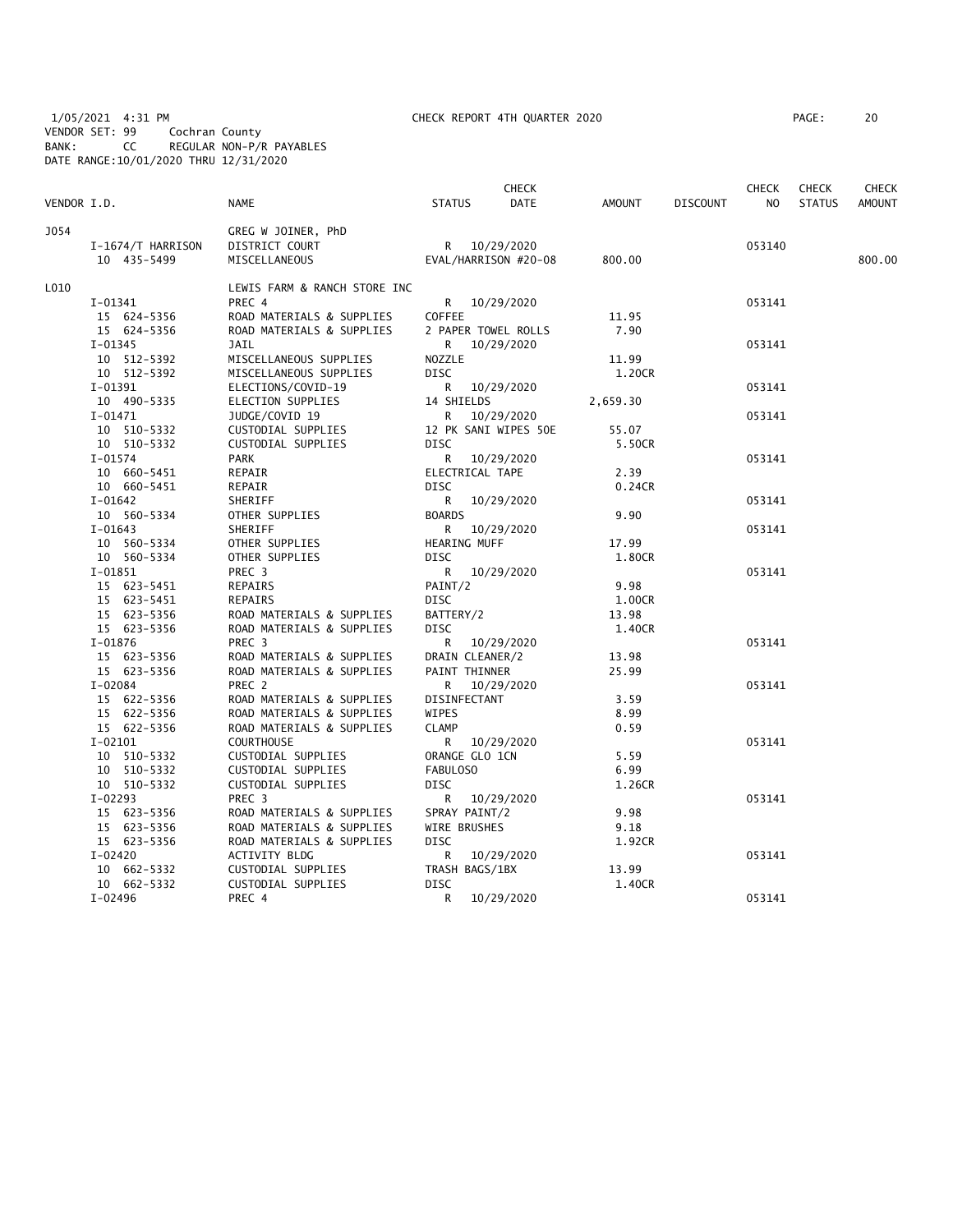1/05/2021 4:31 PM CHECK REPORT 4TH QUARTER 2020 PAGE: 21 VENDOR SET: 99 Cochran County BANK: CC REGULAR NON-P/R PAYABLES DATE RANGE:10/01/2020 THRU 12/31/2020

| PAGE : | 21 |
|--------|----|
|        |    |

|             |                   |                                 |                     | <b>CHECK</b> |        |                 | <b>CHECK</b> | <b>CHECK</b>  | CHECK         |
|-------------|-------------------|---------------------------------|---------------------|--------------|--------|-----------------|--------------|---------------|---------------|
| VENDOR I.D. |                   | <b>NAME</b>                     | <b>STATUS</b>       | DATE         | AMOUNT | <b>DISCOUNT</b> | NO           | <b>STATUS</b> | <b>AMOUNT</b> |
| L010        |                   | LEWIS FARM & RANCH STORE (CONT) |                     |              |        |                 |              |               |               |
|             | I-02496           | PREC 4                          | R                   | 10/29/2020   |        |                 | 053141       |               |               |
|             | 15 624-5356       | ROAD MATERIALS & SUPPLIES       | HEAVY DUTY EXT CORD |              | 59.99  |                 |              |               |               |
|             | $I-02509$         | JAIL                            | R                   | 10/29/2020   |        |                 | 053141       |               |               |
|             | 10 512-5392       | MISCELLANEOUS SUPPLIES          | CASE BLEACH/2       |              | 67.08  |                 |              |               |               |
|             | 10 512-5392       | MISCELLANEOUS SUPPLIES          | ZIPLOC BAGS/2       |              | 11.98  |                 |              |               |               |
|             | $I-02514$         | <b>COURTHOUSE</b>               | R                   | 10/29/2020   |        |                 | 053141       |               |               |
|             | 10 510-5332       | CUSTODIAL SUPPLIES              | GARDEN HOE/1        |              | 42.95  |                 |              |               |               |
|             | 10 510-5332       | CUSTODIAL SUPPLIES              | <b>DISC</b>         |              | 4.30CR |                 |              |               |               |
|             | $I-02538$         | PREC 3                          | R.                  | 10/29/2020   |        |                 | 053141       |               |               |
|             | 15 623-5451       | REPAIRS                         | 1/2 X CLOSE NIPPLE  |              | 1.29   |                 |              |               |               |
|             | 15 623-5451       | REPAIRS                         | $1/2$ X 2 NIPPLE    |              | 1.19   |                 |              |               |               |
|             | 15 623-5451       | REPAIRS                         | BELL                |              | 3.79   |                 |              |               |               |
|             | 15 623-5451       | REPAIRS                         | $3/8$ X 1.5         |              | 2.19   |                 |              |               |               |
|             | 15 623-5451       | REPAIRS                         | 2 PAINT             |              | 9.98   |                 |              |               |               |
|             | 15 623-5451       | REPAIRS                         | PAINT               |              | 5.99   |                 |              |               |               |
|             | 15 623-5451       | REPAIRS                         | <b>DISC</b>         |              | 2.46CR |                 |              |               |               |
|             | 15 623-5356       | ROAD MATERIALS & SUPPLIES       | OVEN CLEANER        |              | 5.99   |                 |              |               |               |
|             | 15 623-5356       | ROAD MATERIALS & SUPPLIES       | <b>DISC</b>         |              | 0.60CR |                 |              |               |               |
|             | $I - 02540$       | PREC 1                          | R                   | 10/29/2020   |        |                 | 053141       |               |               |
|             | 15 621-5356       | ROAD MATERIALS & SUPPLIES       | MARVEL              |              | 3.59   |                 |              |               |               |
|             | 15 621-5356       | ROAD MATERIALS & SUPPLIES       | <b>REDUCER</b>      |              | 1.49   |                 |              |               |               |
|             | 15 621-5356       | ROAD MATERIALS & SUPPLIES       | <b>DISC</b>         |              | 0.51CR |                 |              |               |               |
|             | $I - 02555$       | PREC 1                          | R                   | 10/29/2020   |        |                 | 053141       |               |               |
|             | 15 621-5356       | ROAD MATERIALS & SUPPLIES       | REDUCER             |              | 1.39   |                 |              |               |               |
|             | 15 621-5356       | ROAD MATERIALS & SUPPLIES       | <b>COUPLER</b>      |              | 0.59   |                 |              |               |               |
|             | 15 621-5356       | ROAD MATERIALS & SUPPLIES       | PIPE                |              | 0.30   |                 |              |               |               |
|             | 15 621-5356       | ROAD MATERIALS & SUPPLIES       | HOSE/4              |              | 7.60   |                 |              |               |               |
|             | 15 621-5356       | ROAD MATERIALS & SUPPLIES       | <b>DISC</b>         |              | 0.99CR |                 |              |               |               |
|             | $I-02584$         | ACTIVITY BLDG                   | R                   | 10/29/2020   |        |                 | 053141       |               |               |
|             | 10 662-5332       | CUSTODIAL SUPPLIES              | ODOR SCENTS/3       |              | 20.97  |                 |              |               |               |
|             | 10 662-5332       | CUSTODIAL SUPPLIES              | <b>DISC</b>         |              | 2.10CR |                 |              |               |               |
|             | $I-02603$         | PREC 1                          | R                   | 10/29/2020   |        |                 | 053141       |               |               |
|             | 15 621-5356       | ROAD MATERIALS & SUPPLIES       | KILZ                |              | 6.99   |                 |              |               | 3,127.98      |
| M239        |                   | MIDAMERICA BOOKS                |                     |              |        |                 |              |               |               |
|             | I-581372 09/10/20 | LIBRARY                         | R.                  | 10/29/2020   |        |                 | 053143       |               |               |
|             | 10 650-5590       | <b>BOOKS</b>                    | ARCTIC FOX          |              | 20.95  |                 |              |               |               |
|             | 10 650-5590       | <b>BOOKS</b>                    | ARCTIC HARE         |              | 20.95  |                 |              |               |               |
|             | 10 650-5590       | <b>BOOKS</b>                    | ERMINE              |              | 20.95  |                 |              |               |               |
|             | 10 650-5590       | <b>BOOKS</b>                    | NARWHAL             |              | 20.95  |                 |              |               |               |
|             | 10 650-5590       | <b>BOOKS</b>                    | PEARY CARIBOU       |              | 20.95  |                 |              |               |               |
|             | 10 650-5590       | <b>BOOKS</b>                    | SNOWY OWL           |              | 20.95  |                 |              |               | 125.70        |
|             |                   |                                 |                     |              |        |                 |              |               |               |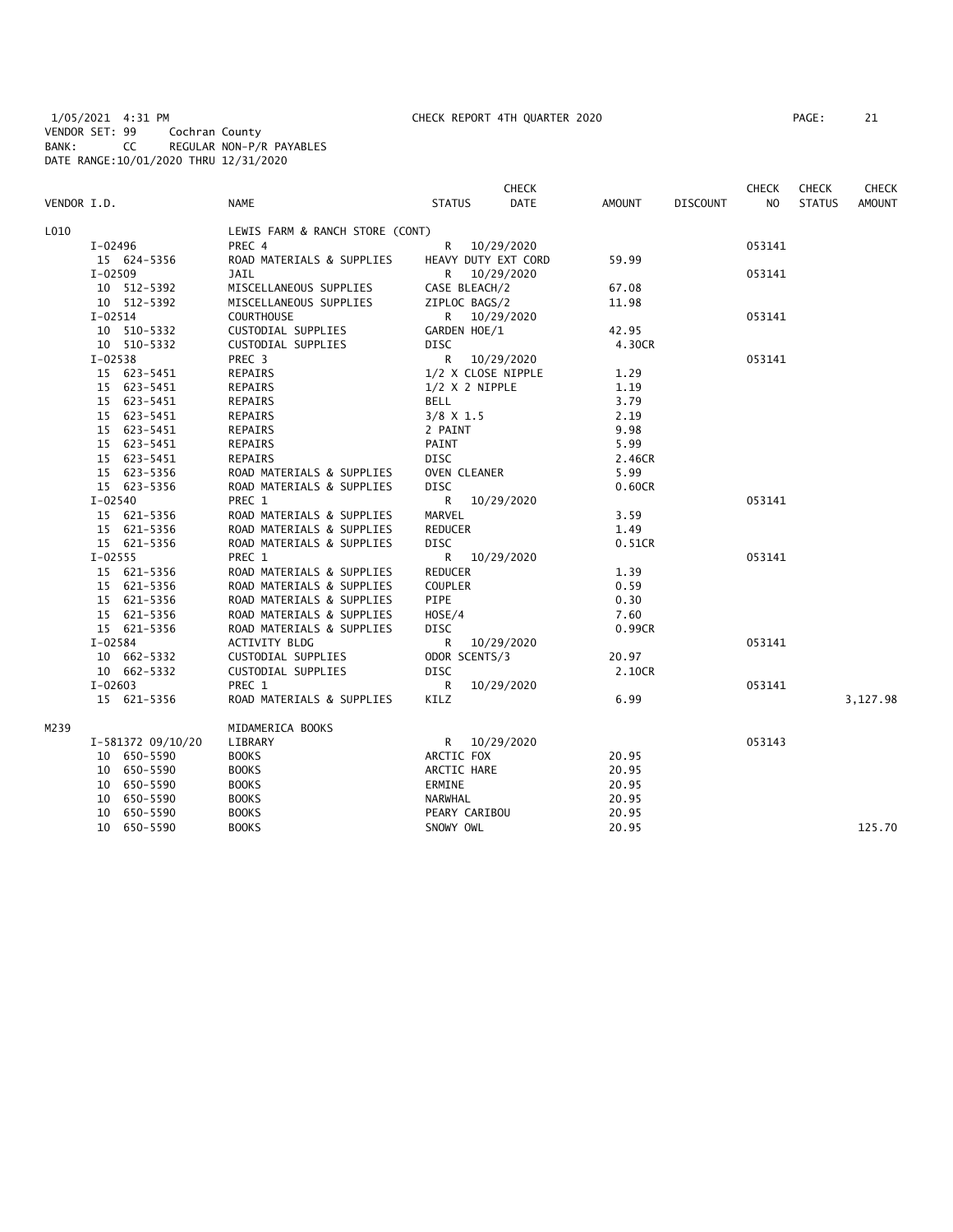1/05/2021 4:31 PM CHECK REPORT 4TH QUARTER 2020 PAGE: 22 VENDOR SET: 99 Cochran County BANK: CC REGULAR NON-P/R PAYABLES DATE RANGE:10/01/2020 THRU 12/31/2020

| AGE: | 22 |
|------|----|
|      |    |

| VENDOR I.D. |                   | <b>NAME</b>                    | <b>STATUS</b>               | <b>CHECK</b><br><b>DATE</b> | AMOUNT    | <b>DISCOUNT</b> | <b>CHECK</b><br>N <sub>O</sub> | <b>CHECK</b><br><b>STATUS</b> | <b>CHECK</b><br><b>AMOUNT</b> |
|-------------|-------------------|--------------------------------|-----------------------------|-----------------------------|-----------|-----------------|--------------------------------|-------------------------------|-------------------------------|
| M281        |                   | MOTION PICTURE LICENSING CORP. |                             |                             |           |                 |                                |                               |                               |
|             | I-504282366       | LIBRARY                        | R —                         | 10/29/2020                  |           |                 | 053144                         |                               |                               |
|             | 10 650-5411       | MAINTENANCE CONTRACTS          | MOTION PICTURE LIC 7        |                             | 122.15    |                 |                                |                               | 122.15                        |
|             |                   |                                |                             |                             |           |                 |                                |                               |                               |
| M321        |                   | JAMES M MOORE                  |                             |                             |           |                 |                                |                               |                               |
|             | $I$ -#1639/PATTON | DISTRICT COURT                 | R <sub>a</sub>              | 10/29/2020                  |           |                 | 053145                         |                               |                               |
|             | 10 435-5400       | ATTORNEY AD LITEM              | PLEA/MARKEIS PATTON         |                             | 375.00    |                 |                                |                               |                               |
|             | $I$ -#1669/PATTON | DISTRICT COURT                 | R —                         | 10/29/2020                  |           |                 | 053145                         |                               |                               |
|             | 10 435-5400       | ATTORNEY AD LITEM              | PLEA/MARKEIS PATTON         |                             | 375.00    |                 |                                |                               | 750.00                        |
| M336        |                   | MASCOT METROPOLITAN INC.       |                             |                             |           |                 |                                |                               |                               |
|             | I-161836          | ELECTIONS                      | R —                         | 10/29/2020                  |           |                 | 053146                         |                               |                               |
|             | 10 490-5335       | ELECTION SUPPLIES              | 5-ELECTION RETURN BA        |                             | 60.00     |                 |                                |                               |                               |
|             | 10 490-5335       | <b>ELECTION SUPPLIES</b>       | <b>5-ELECTION RETURN BA</b> |                             | 60.00     |                 |                                |                               |                               |
|             |                   |                                |                             |                             |           |                 |                                |                               |                               |
|             | 10 490-5335       | ELECTION SUPPLIES              | SHIPPING                    |                             | 20.00     |                 |                                |                               | 140.00                        |
| M348        |                   | JENNIFER MIRLL, PLLC           |                             |                             |           |                 |                                |                               |                               |
|             | I-CPS#4581 090120 | DISTRICT COURT                 | R 10/29/2020                |                             |           |                 | 053147                         |                               |                               |
|             | 10 435-5400       | ATTORNEY AD LITEM              | PERM HRNG(C)/CPS#458        |                             | 300.00    |                 |                                |                               |                               |
|             | I-CPS#4586 102320 | DISTRICT COURT                 | R 10/29/2020                |                             |           |                 | 053147                         |                               |                               |
|             | 10 435-5400       | ATTORNEY AD LITEM              | PERM HRNG(PF)/CPS#45        |                             | 300.00    |                 |                                |                               |                               |
|             | I-CPS#4587 102320 | DISTRICT COURT                 | R                           | 10/29/2020                  |           |                 | 053147                         |                               |                               |
|             | 10 435-5400       | ATTORNEY AD LITEM              | PERM HRNG(PM)/CPS#45        |                             | 300.00    |                 |                                |                               | 900.00                        |
| M356        |                   | WILLIAM MESKER dba             |                             |                             |           |                 |                                |                               |                               |
|             |                   |                                |                             |                             |           |                 |                                |                               |                               |
|             | I-000319          | PREC 2/CTIF 2020               | R                           | 10/29/2020                  |           |                 | 053148                         |                               |                               |
|             | 15 622-5370       | MACHINE HIRE                   | SPRAY ASPHALT CR150         |                             | 15,500.00 |                 |                                |                               |                               |
|             | I-000321          | PREC 2/CTIF 2020               | R                           | 10/29/2020                  |           |                 | 053148                         |                               |                               |
|             | 15 622-5370       | MACHINE HIRE                   | SPRAY ASPHALT CR225         |                             | 3,500.00  |                 |                                |                               | 19,000.00                     |
| N001        |                   | NATIONAL ASSN. OF COUNTIES     |                             |                             |           |                 |                                |                               |                               |
|             | I-266763          | COMMISIONERS COURT             | R.                          | 10/29/2020                  |           |                 | 053149                         |                               |                               |
|             | 15 610-5481       | DUES AND REGISTRATION          | 2021 MEMERSHIP DUES         |                             | 450.00    |                 |                                |                               | 450.00                        |
| 0028        |                   | OFFICE DEPOT, INC              |                             |                             |           |                 |                                |                               |                               |
|             | I-128049768001    | <b>ELECTIONS</b>               | R <sub>a</sub>              | 10/29/2020                  |           |                 | 053150                         |                               |                               |
|             | 10 490-5310       | OFFICE SUPPLIES                | NTWRK CABLE                 |                             | 21.24     |                 |                                |                               |                               |
|             |                   |                                | R                           |                             |           |                 |                                |                               |                               |
|             | I-128059719001    | ELECTIONS                      |                             | 10/29/2020                  |           |                 | 053150                         |                               |                               |
|             | 10 490-5310       | OFFICE SUPPLIES                | USB MULTIADAPTER            |                             | 69.99     |                 |                                |                               | 91.23                         |
| 0041        |                   | OMNIBASE SERVICES OF TEXAS, LP |                             |                             |           |                 |                                |                               |                               |
|             | I-3RD QTR FEES 20 | FTA FEES                       | R                           | 10/29/2020                  |           |                 | 053151                         |                               |                               |
|             | 10 000-2206.003   | Omni Collection Fee            | 3RD QTR FEES 2020           |                             | 43.25     |                 |                                |                               | 43.25                         |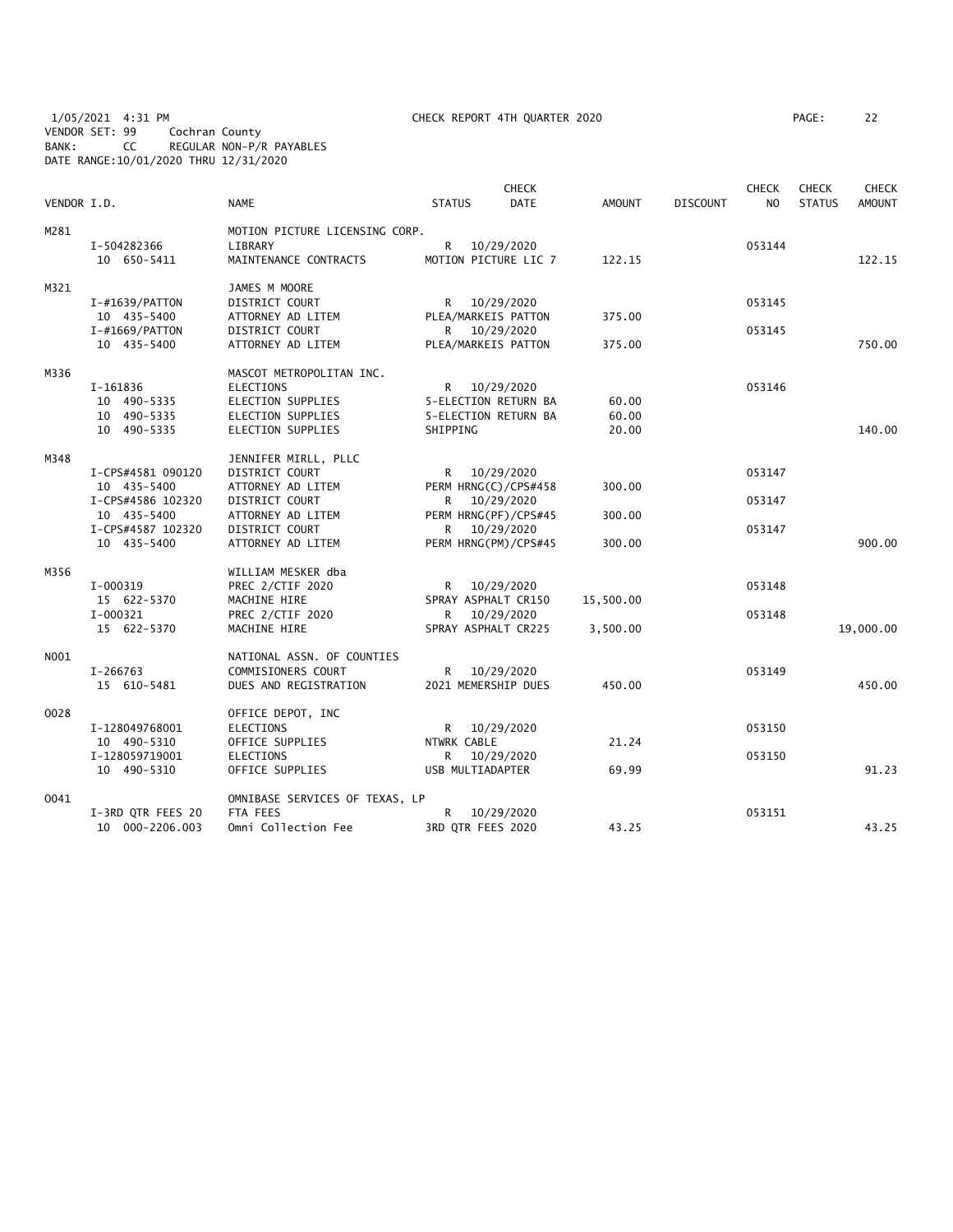1/05/2021 4:31 PM CHECK REPORT 4TH QUARTER 2020 PAGE: 23 VENDOR SET: 99 Cochran County BANK: CC REGULAR NON-P/R PAYABLES DATE RANGE:10/01/2020 THRU 12/31/2020

| VENDOR I.D. |                              | <b>NAME</b>                                        | <b>STATUS</b>        | <b>CHECK</b><br><b>DATE</b> | AMOUNT   | <b>DISCOUNT</b> | <b>CHECK</b><br>N <sub>O</sub> | <b>CHECK</b><br><b>STATUS</b> | <b>CHECK</b><br><b>AMOUNT</b> |
|-------------|------------------------------|----------------------------------------------------|----------------------|-----------------------------|----------|-----------------|--------------------------------|-------------------------------|-------------------------------|
| P216        |                              | PLAINS MOTOR SUPPLY                                |                      |                             |          |                 |                                |                               |                               |
|             | I-456976                     | PREC 2                                             |                      | R 10/29/2020                |          |                 | 053152                         |                               |                               |
|             | 15 622-5451                  | REPAIRS                                            |                      | AIR FILTER ASSY/PREC        | 80.52    |                 |                                |                               |                               |
|             | 15 622-5451                  | REPAIRS                                            | LUBRICATOR ASSY      |                             | 91.90    |                 |                                |                               | 172.42                        |
|             |                              |                                                    |                      |                             |          |                 |                                |                               |                               |
| 0011        |                              | QUADIENT LEASING USA, INC.                         |                      |                             |          |                 |                                |                               |                               |
|             | I-N8526228                   | NON-DEPT'L                                         |                      | R 10/29/2020                |          |                 | 053153                         |                               |                               |
|             | 10 409-5411                  | MAINTENANCE CONTRACTS                              |                      | POSTAGE MCH LEASE 11        | 765.00   |                 |                                |                               | 765.00                        |
| R256        |                              | TIMOTHY ROBERTS                                    |                      |                             |          |                 |                                |                               |                               |
|             | $I-9TH$ ANN $10/5-8$         | COMMISIONERS CT                                    |                      | R 10/29/2020                |          |                 | 053154                         |                               |                               |
|             | 15 610-5427                  | COMM-CONTINUING EDUCATION                          |                      | 446 MILES TO/FR ABIL        | 256.45   |                 |                                |                               |                               |
|             | 15 610-5427                  | COMM-CONTINUING EDUCATION                          | HOTEL/3 NIGHTS 10/5- |                             | 387.00   |                 |                                |                               |                               |
|             | 15 610-5427                  | COMM-CONTINUING EDUCATION                          | LODGING TAX          |                             | 34.83    |                 |                                |                               |                               |
|             | 15 610-5427                  | COMM-CONTINUING EDUCATION                          | MEALS                |                             | 27.09    |                 |                                |                               | 705.37                        |
| S222        |                              | SOUTH PLAINS COMMUNICATIONS                        |                      |                             |          |                 |                                |                               |                               |
|             | I-0120053-IN                 | SHERIFF                                            |                      | R 10/29/2020                |          |                 | 053155                         |                               |                               |
|             | 15 622-5451                  | REPAIRS                                            |                      | RMV RADIOS/08 FORD #        | 337.50   |                 |                                |                               |                               |
|             | 15 622-5451                  | REPAIRS                                            | MILEAGE              |                             | 60.00    |                 |                                |                               |                               |
|             | 15 622-5451                  | REPAIRS                                            | POWER CORD           |                             | 25.00    |                 |                                |                               |                               |
|             | 15 622-5451                  | REPAIRS                                            | MOBILE PWR CBL       |                             | 18.00    |                 |                                |                               | 440.50                        |
| S379        |                              | SOUTH PLAINS FORENSIC PATHOLOG                     |                      |                             |          |                 |                                |                               |                               |
|             | I-6365                       | JUSTICE OF PEACE                                   |                      | R 10/29/2020                |          |                 | 053156                         |                               |                               |
|             |                              | <b>AUTOPSY</b>                                     |                      |                             |          |                 |                                |                               |                               |
|             | 10 455-5405                  |                                                    | LEV 2/MARIO SANCHEZ  |                             | 2,750.00 |                 |                                |                               | 2,750.00                      |
| S416        |                              | SOS WASTE DISPOSAL, INC                            |                      |                             |          |                 |                                |                               |                               |
|             | I-99995                      | PREC 3/PREC 4                                      |                      | R 10/29/2020                |          |                 | 053157                         |                               |                               |
|             | 15 623-5440                  | UTILITIES                                          |                      | DUMPSTER SVC/NOV 202        | 57.25    |                 |                                |                               |                               |
|             | 15 624-5440                  | UTILITIES                                          | DUMPSTER SVC/NOV 202 |                             | 55.25    |                 |                                |                               | 112.50                        |
| T009        |                              | TEXAS ASSOCIATION OF COUNTIES                      |                      |                             |          |                 |                                |                               |                               |
|             | I-214244/SEALY               | TREASURER                                          | R 10/29/2020         |                             |          |                 | 053158                         |                               |                               |
|             | 10 497-5427                  | CONTINUING EDUCATION                               |                      | PUB FUNDS INV CONF 1        | 185.00   |                 |                                |                               |                               |
|             | I-98TH ANN/ ROBERTS          | COMMISIONERS CT                                    | R 10/29/2020         |                             |          |                 | 053158                         |                               |                               |
|             | 15 610-5427                  | COMM-CONTINUING EDUCATION                          | REGIS/TIM ROBERTS 10 |                             | 225.00   |                 |                                |                               |                               |
|             | I-98TH ANN/P HENRY           | CO JDG/COMM'R CT                                   | R 10/29/2020         |                             |          |                 | 053158                         |                               |                               |
|             | 15 610-5428                  | CO. JUDGE-CONTINUING EDUCATIONREGIS/PAT S HENRY 10 |                      |                             | 225.00   |                 |                                |                               |                               |
|             | I-TX JUD ACAD '20            | COUNTY COURT                                       | R 10/29/2020         |                             |          |                 | 053158                         |                               |                               |
|             | 10 426-5481                  | DUES AND REGISTRATION                              |                      | DUES/PAT HENRY 9/1/2        | 200.00   |                 |                                |                               | 835.00                        |
| T192        |                              | TEXAS HIGHWAYS                                     |                      |                             |          |                 |                                |                               |                               |
|             | I-OCT20-21/12 ISSUES LIBRARY |                                                    |                      | R 10/29/2020                |          |                 | 053159                         |                               |                               |
|             | 10 650-5590                  | <b>BOOKS</b>                                       | 12 ISSUES OCT 2020-2 |                             | 24.95    |                 |                                |                               | 24.95                         |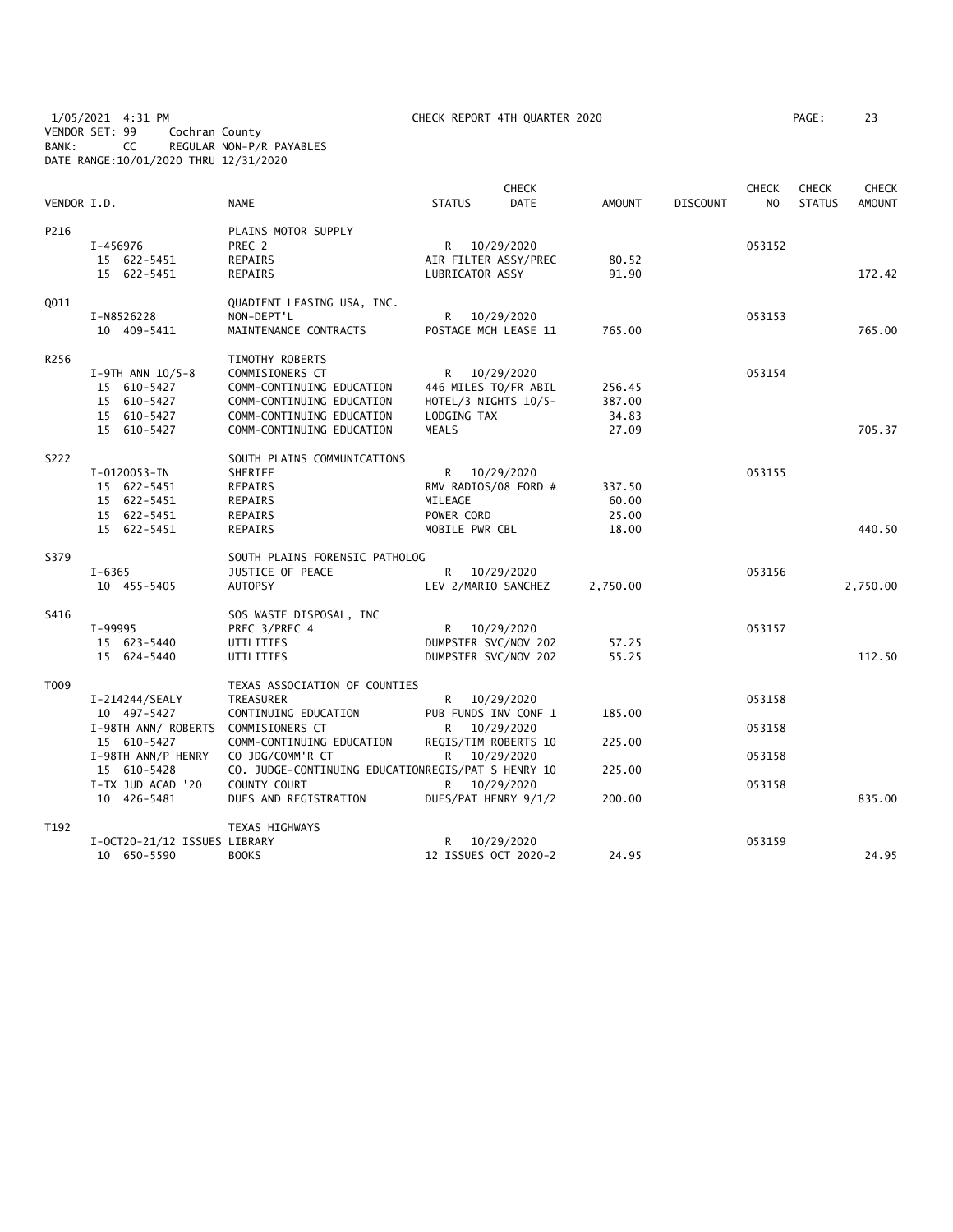1/05/2021 4:31 PM CHECK REPORT 4TH QUARTER 2020 PAGE: 24 VENDOR SET: 99 Cochran County BANK: CC REGULAR NON-P/R PAYABLES DATE RANGE:10/01/2020 THRU 12/31/2020

| PAGE : | 24 |
|--------|----|
|--------|----|

|             |            |                  |                           |                     | <b>CHECK</b>         |          |                 | <b>CHECK</b> | <b>CHECK</b>  | CHECK         |
|-------------|------------|------------------|---------------------------|---------------------|----------------------|----------|-----------------|--------------|---------------|---------------|
| VENDOR I.D. |            |                  | <b>NAME</b>               | <b>STATUS</b>       | DATE                 | AMOUNT   | <b>DISCOUNT</b> | NO           | <b>STATUS</b> | <b>AMOUNT</b> |
| T310        |            |                  | THRASHER INC.             |                     |                      |          |                 |              |               |               |
|             | $I - 8417$ |                  | PREC 2/CTIF GRANT 20      | R                   | 10/29/2020           |          |                 | 053160       |               |               |
|             |            | 15 622-5356      | ROAD MATERIALS & SUPPLIES |                     | 362.06TN ASPHALT/CR1 | 6,788.36 |                 |              |               | 6,788.36      |
| U019        |            |                  | UNITED SUPERMARKETS, INC  |                     |                      |          |                 |              |               |               |
|             |            | I-1017004 100520 | JAIL                      | R                   | 10/29/2020           |          |                 | 053161       |               |               |
|             |            | 10 512-5333      | FOOD-PRISONERS            |                     | CAKE MIX 100 5 FOR 5 | 10.00    |                 |              |               |               |
|             | 10         | 512-5333         | FOOD-PRISONERS            | CAKE MIX/16         |                      | 23.84    |                 |              |               |               |
|             | 10         | 512-5333         | FOOD-PRISONERS            | MASHED POTATO/2     |                      | 6.78     |                 |              |               |               |
|             | 10         | 512-5333         | FOOD-PRISONERS            | BIRTHDAY CAKE/2     |                      | 2.58     |                 |              |               |               |
|             | 10         | 512-5333         | FOOD-PRISONERS            | CINNAMON SGR MFF    |                      | 1.29     |                 |              |               |               |
|             | 10         | 512-5333         | FOOD-PRISONERS            | MUFFIN MIX/8        |                      | 9.52     |                 |              |               |               |
|             | 10         | 512-5333         | FOOD-PRISONERS            |                     | STRAWBERRY CHEESCAKE | 2.38     |                 |              |               |               |
|             | 10         | 512-5333         | FOOD-PRISONERS            |                     | RANCH STYLE BEANS/18 | 17.82    |                 |              |               |               |
|             |            | 10 512-5333      | FOOD-PRISONERS            |                     | GREEN BEANS 49 @2 FO | 24.00    |                 |              |               |               |
|             | 10         | 512-5333         | FOOD-PRISONERS            | TOMATO SAUCE/24     |                      | 9.36     |                 |              |               |               |
|             |            | 10 512-5333      | FOOD-PRISONERS            | 10LB BAG OF POTATO  |                      | 3.99     |                 |              |               |               |
|             | 10         | 512-5333         | FOOD-PRISONERS            | 4 PK TOMATOES/4     |                      | 11.96    |                 |              |               |               |
|             |            | 10 512-5333      | FOOD-PRISONERS            | DOLE GARDEN SALAD/2 |                      | 7.98     |                 |              |               |               |
|             | 10         | 512-5333         | FOOD-PRISONERS            |                     | DOLE SHREDDED LETTUC | 2.99     |                 |              |               |               |
|             |            | 10 512-5333      | FOOD-PRISONERS            |                     | JALAPENOS 7.85LB @1. | 9.34     |                 |              |               |               |
|             | 10         | 512-5333         | FOOD-PRISONERS            | SWEET ONIONS/3LB    |                      | 3.49     |                 |              |               |               |
|             | 10         | 512-5333         | FOOD-PRISONERS            | 73/27 GR BEEF/4     |                      | 53.96    |                 |              |               |               |
|             | 10         | 512-5333         | FOOD-PRISONERS            | 80/20 BEEF PATTY/8  |                      | 80.00    |                 |              |               |               |
|             | 10         | 512-5333         | FOOD-PRISONERS            | WHT CRN TORTILLAS/3 |                      | 10.17    |                 |              |               |               |
|             | 10         | 512-5333         | FOOD-PRISONERS            | FLOUR TORTILLAS/6   |                      | 23.94    |                 |              |               |               |
|             | 10         | 512-5333         | FOOD-PRISONERS            | BONE-IN SIRLOIN/2   |                      | 30.18    |                 |              |               |               |
|             |            | 10 512-5333      | FOOD-PRISONERS            | PORK CHOP/2         |                      | 33.10    |                 |              |               |               |
|             | 10         | 512-5333         | FOOD-PRISONERS            | GAL MILK/12         |                      | 39.48    |                 |              |               |               |
|             |            | 10 512-5333      | FOOD-PRISONERS            | PORK STEAK/3        |                      | 37.77    |                 |              |               |               |
|             |            | 10 512-5333      | FOOD-PRISONERS            | DISC                |                      | 45.59CR  |                 |              |               |               |
|             |            | I-2183002 092320 | JAIL                      | R                   | 10/29/2020           |          |                 | 053161       |               |               |
|             | 10         | 512-5333         | FOOD-PRISONERS            | BAIRDS BREAD/2      |                      | 4.98     |                 |              |               |               |
|             |            | 10 512-5333      | FOOD-PRISONERS            | ROUND TOP BREAD/9   |                      | 19.91    |                 |              |               |               |
|             |            | 10 512-5333      | FOOD-PRISONERS            | MASHED POTATO/2     |                      | 6.78     |                 |              |               |               |
|             |            | 10 512-5333      | FOOD-PRISONERS            | NON SCAN            |                      | 9.99     |                 |              |               |               |
|             | 10         | 512-5333         | FOOD-PRISONERS            | NACHO CHEESE/2      |                      | 17.98    |                 |              |               |               |
|             | 10         | 512-5333         | FOOD-PRISONERS            | SPAGHETTI/2         |                      | 4.38     |                 |              |               |               |
|             | 10         | 512-5333         | FOOD-PRISONERS            | FRUIT COCKTAIL/3    |                      | 26.97    |                 |              |               |               |
|             | 10         | 512-5333         | FOOD-PRISONERS            | SS SUGAR            |                      | 14.99    |                 |              |               |               |
|             |            | 10 512-5333      | FOOD-PRISONERS            | DOLE GARDEN SALAD/3 |                      | 11.97    |                 |              |               |               |
|             | 10         | 512-5333         | FOOD-PRISONERS            |                     | FIELD GRN TOM 2.74LB | 5.45     |                 |              |               |               |
|             | 10         | 512-5333         | FOOD-PRISONERS            | ICEBERG LETTUCE     |                      | 1.49     |                 |              |               |               |
|             | 10         | 512-5333         | FOOD-PRISONERS            |                     | PREMIUM BANANAS/4.17 | 2.46     |                 |              |               |               |
|             | 10         | 512-5333         | FOOD-PRISONERS            | PORK CHOP/4         |                      | 5.96     |                 |              |               |               |
|             | 10         | 512-5333         | FOOD-PRISONERS            |                     | MISSION FLR TORT 22C | 35.91    |                 |              |               |               |
|             | 10         | 512-5333         | FOOD-PRISONERS            | CHOPPED HAM         |                      | 3.49     |                 |              |               |               |
|             | 10         | 512-5333         | FOOD-PRISONERS            | HAM/CHEESE-5        |                      | 17.45    |                 |              |               |               |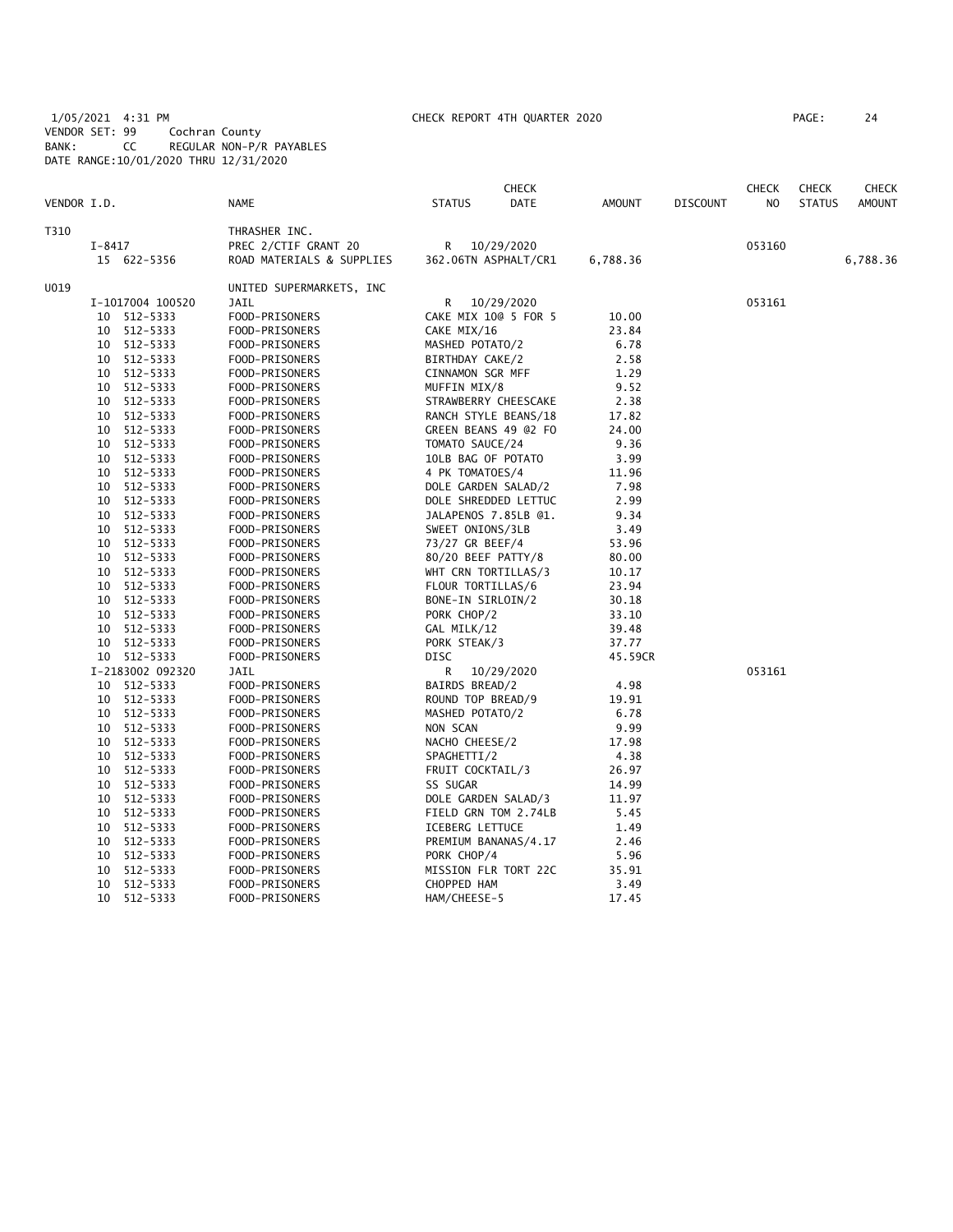1/05/2021 4:31 PM CHECK REPORT 4TH QUARTER 2020 PAGE: 25 VENDOR SET: 99 Cochran County BANK: CC REGULAR NON-P/R PAYABLES DATE RANGE:10/01/2020 THRU 12/31/2020

|             |                  |                                 |                   | <b>CHECK</b>         |               |                 | <b>CHECK</b>   | <b>CHECK</b>  | <b>CHECK</b>  |
|-------------|------------------|---------------------------------|-------------------|----------------------|---------------|-----------------|----------------|---------------|---------------|
| VENDOR I.D. |                  | <b>NAME</b>                     | <b>STATUS</b>     | DATE                 | <b>AMOUNT</b> | <b>DISCOUNT</b> | N <sub>O</sub> | <b>STATUS</b> | <b>AMOUNT</b> |
| U019        |                  | UNITED SUPERMARKETS, INC (CONT) |                   |                      |               |                 |                |               |               |
|             | I-2183002 092320 | <b>JAIL</b>                     | R                 | 10/29/2020           |               |                 | 053161         |               |               |
|             | 10 512-5333      | FOOD-PRISONERS                  | VELVEETA/5        |                      | 39.95         |                 |                |               |               |
|             | 10 512-5333      | FOOD-PRISONERS                  | PORK CHOPS/6      |                      | 85.07         |                 |                |               |               |
|             | 10 512-5333      | FOOD-PRISONERS                  | DISC PORK CHOPS   |                      | 30.59CR       |                 |                |               |               |
|             | 10 512-5333      | FOOD-PRISONERS                  | MILK/ 4GAL        |                      | 13.16         |                 |                |               |               |
|             | 10 512-5333      | FOOD-PRISONERS                  | EGGS/4            |                      | 11.96         |                 |                |               |               |
|             | I-4298001 101820 | JAIL                            | R                 | 10/29/2020           |               |                 | 053161         |               |               |
|             | 10 512-5333      | FOOD-PRISONERS                  | BAKED BEANS/6     |                      | 13.14         |                 |                |               |               |
|             | 10 512-5333      | FOOD-PRISONERS                  |                   | CHIPS VAR PK, FLMN H | 13.98         |                 |                |               |               |
| 10 512-5333 |                  | FOOD-PRISONERS                  | CHIPS MIX/2       |                      | 13.98         |                 |                |               |               |
|             | 10 512-5333      | FOOD-PRISONERS                  | MASHED POTATO/3   |                      | 10.17         |                 |                |               |               |
|             | 10 512-5333      | FOOD-PRISONERS                  | ROTEL/7           |                      | 7.63          |                 |                |               |               |
|             | 10 512-5333      | FOOD-PRISONERS                  | BR SUGAR/3        |                      | 5.97          |                 |                |               |               |
|             | 10 512-5333      | FOOD-PRISONERS                  | COOKING SPRAY/2   |                      | 4.98          |                 |                |               |               |
|             | 10 512-5333      | FOOD-PRISONERS                  | 10LB BAG POTATO   |                      | 3.99          |                 |                |               |               |
|             | 10 512-5333      | FOOD-PRISONERS                  | 4PK TOMATOES/2    |                      | 5.98          |                 |                |               |               |
|             | 10 512-5333      | FOOD-PRISONERS                  | DOLE GRDN SALAD/2 |                      | 7.98          |                 |                |               |               |
|             | 10 512-5333      | FOOD-PRISONERS                  |                   | DOLE SHREDDED LETTUC | 5.98          |                 |                |               |               |
|             | 10 512-5333      | FOOD-PRISONERS                  | SWEET ONIONS/3LB  |                      | 3.49          |                 |                |               |               |
|             | 10 512-5333      | FOOD-PRISONERS                  | 73/27 GR BEEF/5   |                      | 53.96         |                 |                |               |               |
|             | 10 512-5333      | FOOD-PRISONERS                  |                   | 80/20 GR BEEF PATTY/ | 613.18        |                 |                |               |               |
|             | 10 512-5333      | FOOD-PRISONERS                  | MEAT FRANKS/21    |                      | 20.79         |                 |                |               |               |
|             | 10 512-5333      | FOOD-PRISONERS                  | <b>BACON</b>      |                      | 15.99         |                 |                |               |               |
|             | 10 512-5333      | FOOD-PRISONERS                  | CHDR JCK CHEESE/2 |                      | 13.98         |                 |                |               |               |
|             | 10 512-5333      | FOOD-PRISONERS                  | MXC SHR CHEESE/2  |                      | 13.98         |                 |                |               |               |
|             | 10 512-5333      | FOOD-PRISONERS                  | MEAT MARKET       |                      | 7.51          |                 |                |               |               |
|             | 10 512-5333      | FOOD-PRISONERS                  | FLOUR TORTILLAS/4 |                      | 14.36         |                 |                |               |               |
|             | 10 512-5333      | FOOD-PRISONERS                  | SAUSAGE/4         |                      | 24.00         |                 |                |               |               |
|             | 10 512-5333      | FOOD-PRISONERS                  | SAUSAGE PATTY/4   |                      | 39.96         |                 |                |               |               |
|             | 10 512-5333      | FOOD-PRISONERS                  | SIRLOIN CHOPS/10  |                      | 76.46         |                 |                |               |               |
|             | 10 512-5333      | FOOD-PRISONERS                  | GAL MLK/6         |                      | 19.74         |                 |                |               |               |
|             | 10 512-5333      | FOOD-PRISONERS                  | EGGS/2            |                      | 7.78          |                 |                |               |               |
|             | 10 512-5333      | FOOD-PRISONERS                  | CAN OPENER        |                      | 14.99         |                 |                |               |               |
|             | 10 512-5333      | FOOD-PRISONERS                  | DISC              |                      | 103.40CR      |                 |                |               | 1,650.59      |
| U036        |                  | UNIFIRST HOLDINGS, INC.         |                   |                      |               |                 |                |               |               |
|             | I-831 2528940    | JAIL/COURTHOUSE                 | R                 | 10/29/2020           |               |                 | 053162         |               |               |
|             | 10 510-5332      | CUSTODIAL SUPPLIES              | 4 MATS 4x6        |                      | 12.00         |                 |                |               |               |
|             | 10 512-5392      | MISCELLANEOUS SUPPLIES          |                   | 200 MICROFIBER TOWEL | 22.00         |                 |                |               |               |
|             | 10 512-5392      | MISCELLANEOUS SUPPLIES          | DEFE CHG          |                      | 5.00          |                 |                |               |               |
|             | I-831 2531615    | JAIL/COURTHOUSE                 | R                 | 10/29/2020           |               |                 | 053162         |               |               |
|             | 10 510-5332      | CUSTODIAL SUPPLIES              | 4 MATS 4X6        |                      | 12.00         |                 |                |               |               |
|             | 10 512-5392      | MISCELLANEOUS SUPPLIES          |                   | 200 MICROFIBER TOWEL | 22.00         |                 |                |               |               |
|             | 10 512-5392      | MISCELLANEOUS SUPPLIES          | DEFE CHG          |                      | 5.00          |                 |                |               | 78.00         |
|             |                  |                                 |                   |                      |               |                 |                |               |               |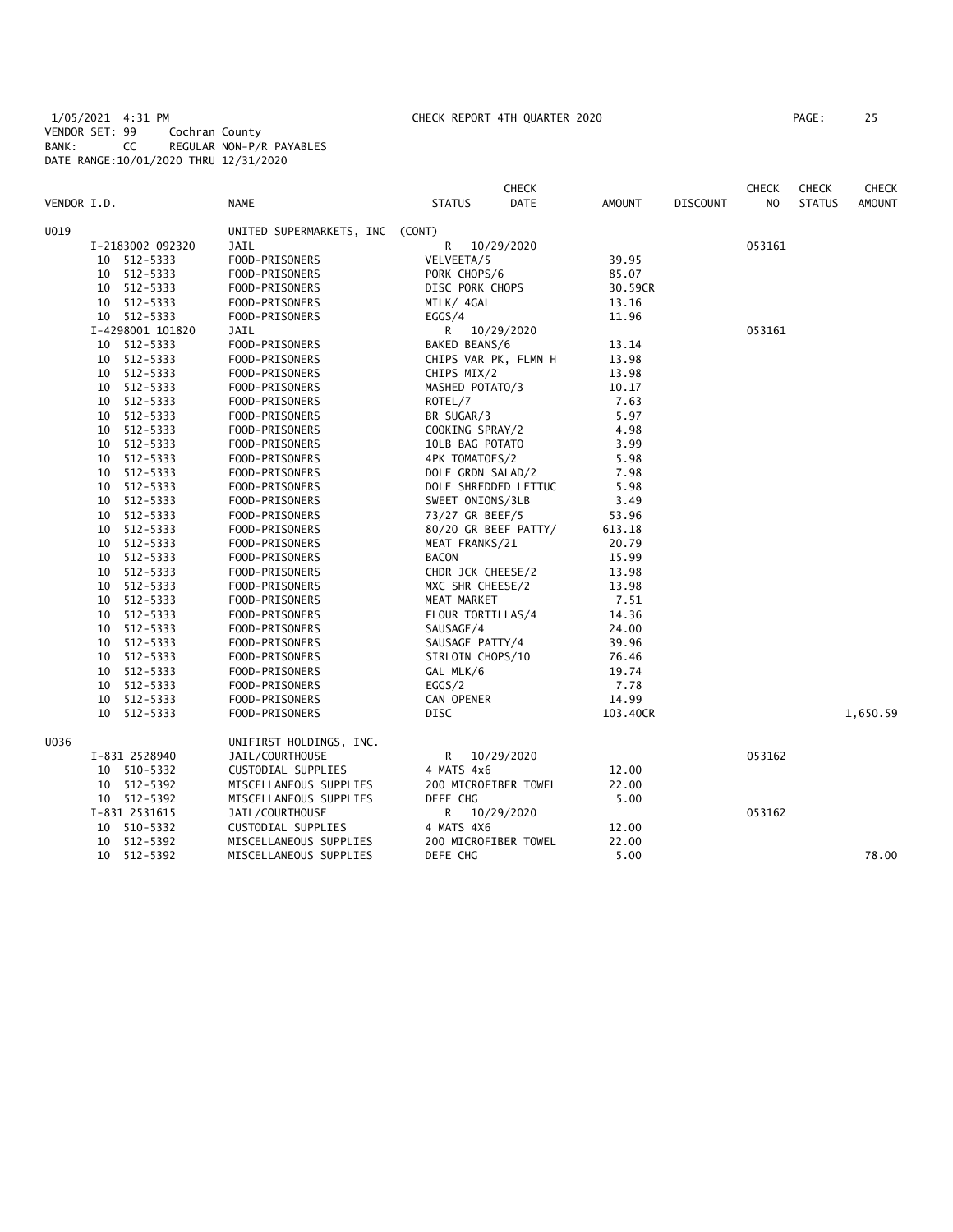1/05/2021 4:31 PM CHECK REPORT 4TH QUARTER 2020 PAGE: 26 VENDOR SET: 99 Cochran County BANK: CC REGULAR NON-P/R PAYABLES DATE RANGE:10/01/2020 THRU 12/31/2020

|             |             |                    |                                |                   | CHECK                |               |                 | <b>CHECK</b>   | <b>CHECK</b>  | CHECK         |
|-------------|-------------|--------------------|--------------------------------|-------------------|----------------------|---------------|-----------------|----------------|---------------|---------------|
| VENDOR I.D. |             |                    | <b>NAME</b>                    | <b>STATUS</b>     | DATE                 | <b>AMOUNT</b> | <b>DISCOUNT</b> | N <sub>O</sub> | <b>STATUS</b> | <b>AMOUNT</b> |
| V035        |             |                    | VARIVERGE, LLC                 |                   |                      |               |                 |                |               |               |
|             | $I - 30520$ |                    | TAX A/C                        | R.                | 10/29/2020           |               |                 | 053163         |               |               |
|             |             | 10 499-5408        | TAX ROLL                       |                   | 15,256 LASER PRNT/TA | 671.26        |                 |                |               |               |
|             |             | 10 499-5408        | TAX ROLL                       | 3,877 RENDERING   |                      | 252.01        |                 |                |               |               |
|             |             | 10 499-5408        | TAX ROLL                       |                   | 3,877 PAPER FOR LASE | 191.15        |                 |                |               |               |
|             |             | 10 499-5408        | TAX ROLL                       | 3,877 UPDATE      |                      | 19.39         |                 |                |               |               |
|             |             | 10 499-5408        | TAX ROLL                       | 33 6X9'S          |                      | 8.25          |                 |                |               |               |
|             |             | 10 499-5408        | TAX ROLL                       | 3,756 PRE SORT    |                      | 93.90         |                 |                |               |               |
|             |             | 10 499-5311        | POSTAL EXPENSES                | 3,756 POSTAGE     |                      | 1,681.87      |                 |                |               |               |
|             |             | 10 499-5311        | POSTAL EXPENSES                |                   | 3,756 POSTAGE PREV P | 1,681.87CR    |                 |                |               |               |
|             | I-30521     |                    | TAX A/C                        |                   | R 10/29/2020         |               |                 | 053163         |               |               |
|             |             | 10 499-5408        | TAX ROLL                       |                   | 8,675 LASER PRNT/MIN | 381.70        |                 |                |               |               |
|             |             | 10 499-5408        | TAX ROLL                       | 2,658 RENDERING   |                      | 172.77        |                 |                |               |               |
|             |             | 10 499-5408        | TAX ROLL                       |                   | 5,366 PAPER FOR LASE | 134.15        |                 |                |               |               |
|             |             | 10 499-5408        | TAX ROLL                       | <b>UPDATE</b>     |                      | 13.29         |                 |                |               |               |
|             |             | 10 499-5408        | TAX ROLL                       | 65 FLATS          |                      | 55.25         |                 |                |               |               |
|             |             | 10 499-5408        | TAX ROLL                       | 2,626 PRE SORT    |                      | 65.65         |                 |                |               |               |
|             |             | 10 499-5311        | POSTAL EXPENSES                | 2,626 POSTAGE     |                      | 1,176.00      |                 |                |               |               |
|             |             | 10 499-5311        | POSTAL EXPENSES                |                   | 1 POSTAGE PREV PAID  | 1,318.13CR    |                 |                |               | 1,916.64      |
| W007        |             |                    | THOMSON REUTERS-WEST PAYMENT C |                   |                      |               |                 |                |               |               |
|             |             | I-843182817        | AUDITOR                        |                   | R 10/29/2020         |               |                 | 053164         |               |               |
|             |             | 10 495-5310        | OFFICE SUPPLIES                |                   | TX VERN STAT 2020 PP | 78.00         |                 |                |               |               |
|             |             | 10 495-5310        | OFFICE SUPPLIES                |                   | LOCAL GOV '20 PP V1A | 78.00         |                 |                |               |               |
|             |             | 10 495-5310        | OFFICE SUPPLIES                |                   | LOCAL GOV '20 PP V1B | 78.00         |                 |                |               |               |
|             |             | 10 495-5310        | OFFICE SUPPLIES                |                   | LOCAL GOV '20 PP V2  | 78.00         |                 |                |               |               |
|             |             | 10 495-5310        | OFFICE SUPPLIES                |                   | LOCAL GOV '20 PP V3  | 78.00         |                 |                |               |               |
|             |             | 10 495-5310        | OFFICE SUPPLIES                |                   | LOCAL GOV '20 PP V4  | 78.00         |                 |                |               |               |
|             |             | 10 495-5310        | OFFICE SUPPLIES                |                   | LOCAL GOV '20 PP V5  | 78.00         |                 |                |               |               |
|             |             | 10 495-5310        | OFFICE SUPPLIES                |                   | LOCAL GOV '20 PP V6  | 78.00         |                 |                |               |               |
|             |             | 10 495-5310        | OFFICE SUPPLIES                |                   | LOCAL GOV '20 PP V7  | 78.00         |                 |                |               | 702.00        |
| W055        |             |                    | WINDSTREAM COMMUNICATIONS SW   |                   |                      |               |                 |                |               |               |
|             |             | I-266-5181 OCT20   | ELECTIONS                      | R.                | 10/29/2020           |               |                 | 053165         |               |               |
|             |             | 10 490-5420        | TELECOMMUNICATIONS             | BASIC SVCS        |                      | 30.30         |                 |                |               |               |
|             |             | 10 490-5420        | TELECOMMUNICATIONS             | <b>FEES</b>       |                      | 21.76         |                 |                |               |               |
|             |             | 10 490-5420        | TELECOMMUNICATIONS             | LONG DISTANCE SVC |                      | 9.58          |                 |                |               | 61.64         |
| W098        |             |                    | WEST TEXAS JUVENILE CHIEF'S AS |                   |                      |               |                 |                |               |               |
|             |             | I-2020 22ND ANNUAL | JUVENILE PROBATION             | V                 | 10/29/2020           |               |                 | 053166         |               | 150.00        |
| W098        |             |                    | WEST TEXAS JUVENILE CHIEF'S AS |                   |                      |               |                 |                |               |               |
|             | M-CHECK     |                    | WEST TEXAS JUVENILE CHIEUNPOST | V                 | 11/16/2020           |               |                 | 053166         |               | 150.00CR      |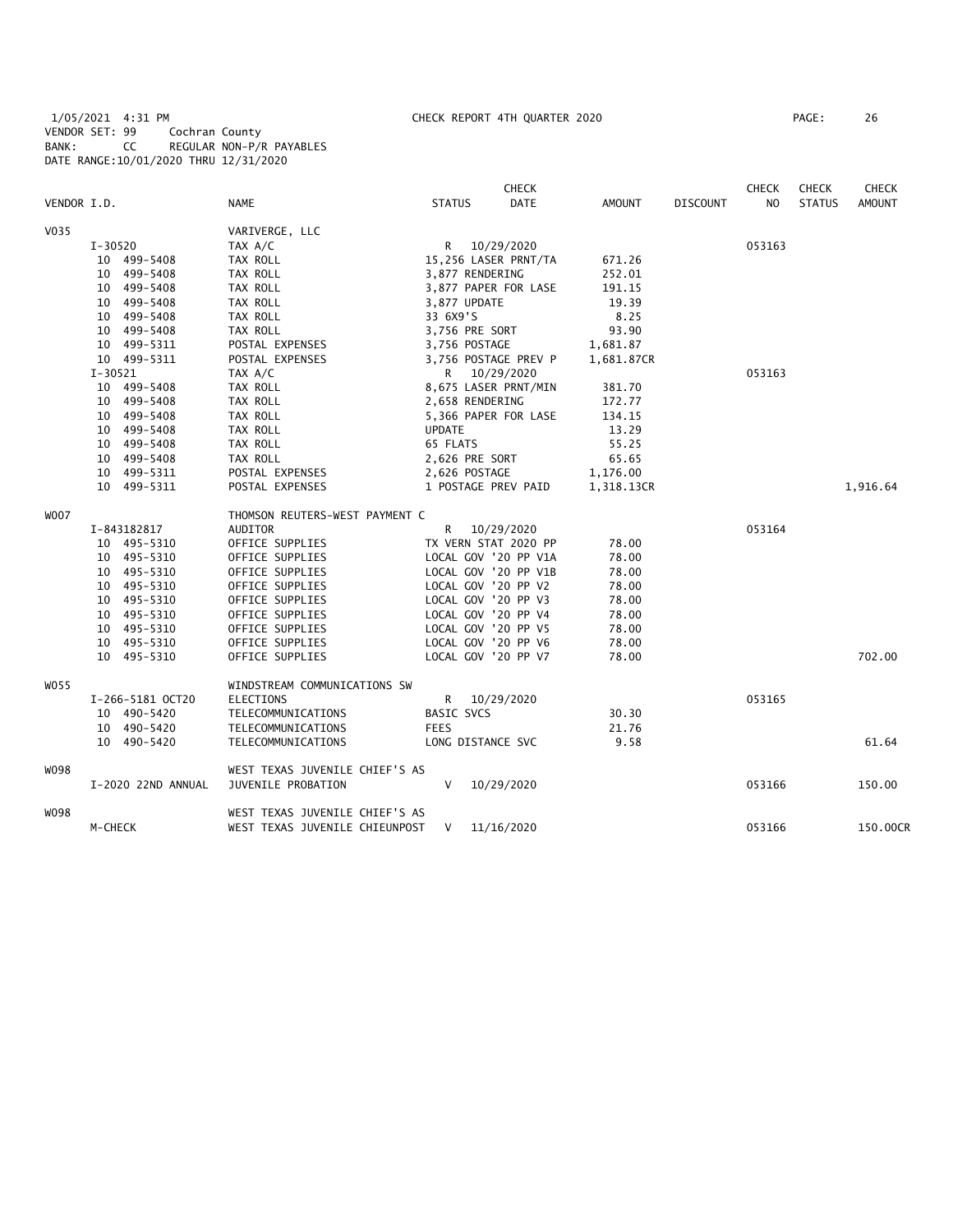1/05/2021 4:31 PM CHECK REPORT 4TH QUARTER 2020 PAGE: 27 VENDOR SET: 99 Cochran County BANK: CC REGULAR NON-P/R PAYABLES DATE RANGE:10/01/2020 THRU 12/31/2020

|                  |            |               |                                       |                     | <b>CHECK</b>           |               |                 | <b>CHECK</b>   | <b>CHECK</b>  | CHECK         |
|------------------|------------|---------------|---------------------------------------|---------------------|------------------------|---------------|-----------------|----------------|---------------|---------------|
| VENDOR I.D.      |            |               | <b>NAME</b>                           | <b>STATUS</b>       | <b>DATE</b>            | <b>AMOUNT</b> | <b>DISCOUNT</b> | N <sub>O</sub> | <b>STATUS</b> | <b>AMOUNT</b> |
| W193             |            |               | WESTWARD AUTOMOTIVE REPAIR LLC        |                     |                        |               |                 |                |               |               |
|                  | I-1209     |               | SHERIFF                               | R                   | 10/29/2020             |               |                 | 053167         |               |               |
|                  |            | 10 560-5451   | MACHINERY-NON-OFFICE REPAIR           | CHG OIL/18 CHEV     |                        | 20.00         |                 |                |               |               |
|                  |            | 10 560-5451   | MACHINERY-NON-OFFICE REPAIR           | HAZARDOUS WASTE FEE |                        | 1.75          |                 |                |               |               |
|                  | $I-1210$   |               | SHERIFF                               |                     | R 10/29/2020           |               |                 | 053167         |               |               |
|                  |            | 10 560-5451   | MACHINERY-NON-OFFICE REPAIR           |                     | CHG OIL/17 CHEV #780   | 20.00         |                 |                |               |               |
|                  |            | 10 650-5451   | REPAIR                                |                     | CHG TRANS FLUID & FL   | 75.00         |                 |                |               |               |
|                  |            | 10 650-5451   | REPAIR                                | TRANS FILTER KIT    |                        | 67.89         |                 |                |               |               |
|                  |            | 10 650-5451   | REPAIR                                | SYNTH OIL/6         |                        | 53.70         |                 |                |               |               |
|                  |            | 10 650-5451   | REPAIR                                | SHOP SUPPLIES       |                        | 1.50          |                 |                |               |               |
|                  |            | 10 650-5451   | REPAIR                                | HAZARDOUS WASTE FEE |                        | 1.75          |                 |                |               |               |
|                  | I-1211     |               | SHERIFF                               |                     | R 10/29/2020           |               |                 | 053167         |               |               |
|                  |            | 10 560-5451   | MACHINERY-NON-OFFICE REPAIR           |                     | CHG OIL/17 DODGE #41   | 20.25         |                 |                |               |               |
|                  |            | 10 560-5451   | MACHINERY-NON-OFFICE REPAIR           | DRAIN AND REFILL    |                        | 37.50         |                 |                |               |               |
|                  |            | 10 560-5451   | MACHINERY-NON-OFFICE REPAIR           | <b>GEAR LUBE</b>    |                        | 25.78         |                 |                |               |               |
|                  |            | 10 560-5451   | MACHINERY-NON-OFFICE REPAIR           | HAZARDOUS WASTE FEE |                        | 1.75          |                 |                |               |               |
|                  |            | 10 560-5451   | MACHINERY-NON-OFFICE REPAIR           | SHOP SUPPLIES       |                        | 1.50          |                 |                |               |               |
|                  | $I-1260$   |               | SHERIFF                               |                     | R 10/29/2020           |               |                 | 053167         |               |               |
|                  |            | 10 560-5451   | MACHINERY-NON-OFFICE REPAIR           |                     | $R/R$ BATT/17 DODGE #4 | 22.50         |                 |                |               |               |
|                  |            | 10 560-5451   | MACHINERY-NON-OFFICE REPAIR           | REPLACE 2 BATT CHEV |                        | 37.50         |                 |                |               |               |
|                  |            | I-1265 102720 | SHERIFF                               |                     | R 10/29/2020           |               |                 | 053167         |               |               |
|                  |            | 10 560-5451   | MACHINERY-NON-OFFICE REPAIR           |                     | OIL CHG/20 CHEV #923   | 20.00         |                 |                |               |               |
|                  |            | 10 560-5451   | MACHINERY-NON-OFFICE REPAIR           | HAZ WASTE FEE       |                        | 1.75          |                 |                |               | 410.12        |
| W <sub>235</sub> |            |               | VANDY NELSON dba                      |                     |                        |               |                 |                |               |               |
|                  | $I - 3190$ |               | CRTHSE/ACT BLDG/LIBRARY               | R                   | 10/29/2020             |               |                 | 053168         |               |               |
|                  |            | 10 510-5332   | CUSTODIAL SUPPLIES                    | SPRAY BUGS          |                        | 70.00         |                 |                |               |               |
|                  |            | 10 662-5332   | CUSTODIAL SUPPLIES                    | SPRAY BUGS          |                        | 45.00         |                 |                |               |               |
|                  |            | 10 650-5332   | CUSTODIAL SUPPLIES                    | SPRAY BUGS          |                        | 35.00         |                 |                |               | 150.00        |
| W243             |            |               | WANDA'S DESIGNS AND EMBROIDERY        |                     |                        |               |                 |                |               |               |
|                  | $I-19270$  |               | SHERIFF                               | R                   | 10/29/2020             |               |                 | 053169         |               |               |
|                  |            | 10 560-5205   | UNIFORMS                              |                     | 2 NAME TAG/BK; J SAN   | 20.00         |                 |                |               |               |
|                  |            | 10 560-5205   | UNIFORMS                              | 2 BADGE/BLK         |                        | 4.00          |                 |                |               |               |
|                  |            | 10 560-5205   | UNIFORMS                              | 3 PANT #F5251/KH    |                        | 89.97         |                 |                |               |               |
|                  |            | 10 560-5205   | UNIFORMS                              |                     | 3 EMBROIDERY BASE FE   | 22.50         |                 |                |               |               |
|                  |            | 10 560-5205   | UNIFORMS                              | 2 SHIRT #F5311/BK   |                        | 69.98         |                 |                |               |               |
|                  | 10         | 560-5205      | UNIFORMS                              | 1 SHIRT #F5312/BK   |                        | 39.99         |                 |                |               |               |
|                  |            | 10 560-5205   | UNIFORMS                              |                     | 1 EMBROIDERY BASE FE   | 20.00         |                 |                |               | 266.44        |
| X001             |            |               | XCEL ENERGY                           |                     |                        |               |                 |                |               |               |
|                  |            |               | I-54-1324315-7 10/20 ALMOST ALL DEPTS | R                   | 10/29/2020             |               |                 | 053170         |               |               |
|                  |            | 30 518-5440   | UTILITIES                             |                     | 300210167 RUNWAY LIG   | 59.82         |                 |                |               |               |
|                  |            | 10 510-5440   | UTILITIES                             |                     | 300240736 COURTHOUSE   | 1,434.32      |                 |                |               |               |
|                  |            | 10 580-5440   | UTILITIES [TOWER]                     | 300282806 TOWER     |                        | 57.64         |                 |                |               |               |
|                  |            | 15 621-5440   | UTILITIES                             |                     | 300294119 PREC 1 SHO   | 45.74         |                 |                |               |               |
|                  |            | 10 650-5440   | UTILITIES                             | 300338546 LIBRARY   |                        | 230.96        |                 |                |               |               |
|                  |            | 10 652-5440   | UTILITIES                             | 300342232 MUSEUM    |                        | 51.05         |                 |                |               |               |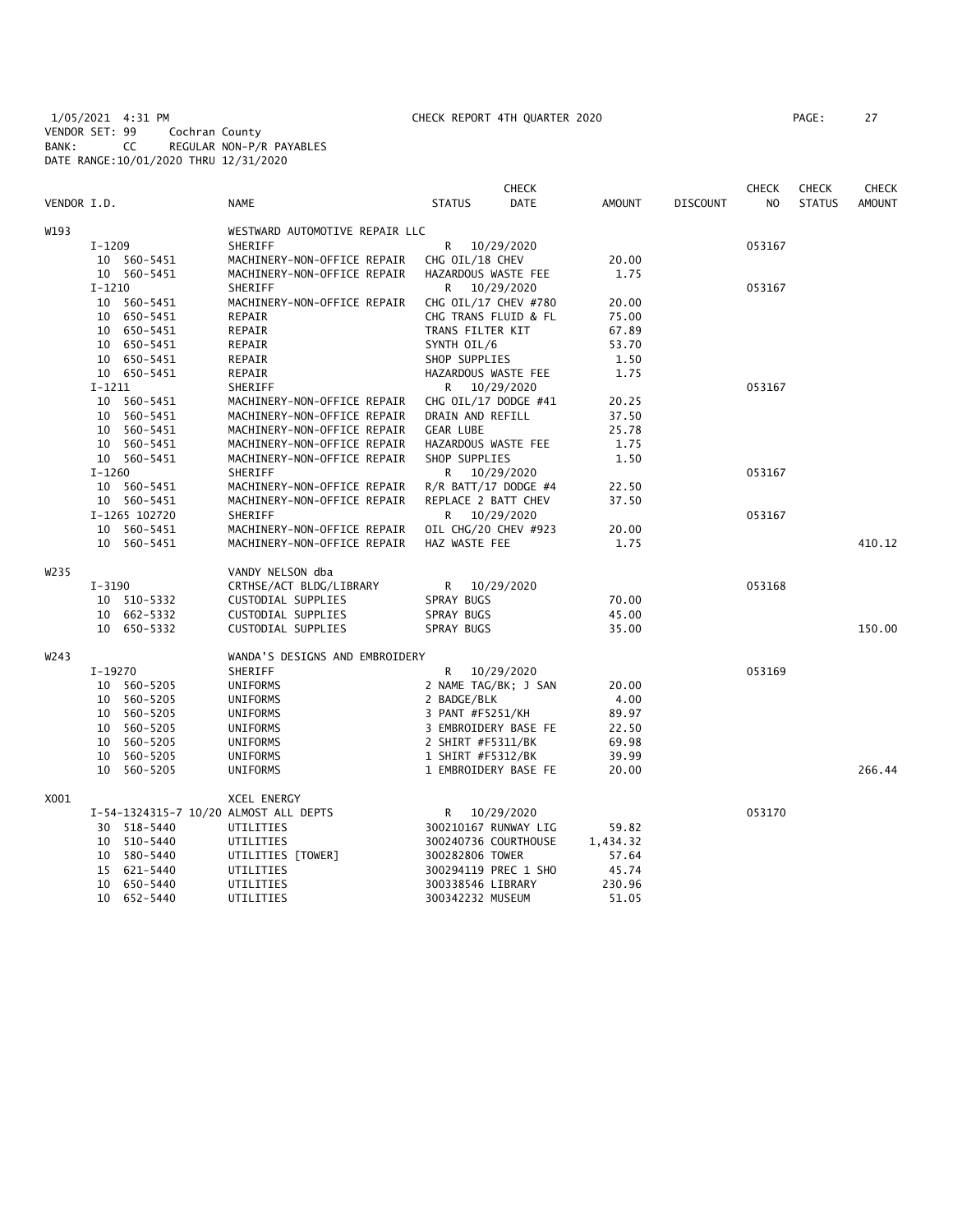1/05/2021 4:31 PM CHECK REPORT 4TH QUARTER 2020 PAGE: 28 VENDOR SET: 99 Cochran County BANK: CC REGULAR NON-P/R PAYABLES DATE RANGE:10/01/2020 THRU 12/31/2020

|             |                                       |                                                    | <b>CHECK</b>                 |               |                 | <b>CHECK</b>   | <b>CHECK</b>  | <b>CHECK</b>  |
|-------------|---------------------------------------|----------------------------------------------------|------------------------------|---------------|-----------------|----------------|---------------|---------------|
| VENDOR I.D. |                                       | <b>NAME</b>                                        | <b>STATUS</b><br><b>DATE</b> | <b>AMOUNT</b> | <b>DISCOUNT</b> | N <sub>O</sub> | <b>STATUS</b> | <b>AMOUNT</b> |
| X001        |                                       | (CONT)<br>XCEL ENERGY                              |                              |               |                 |                |               |               |
|             | I-54-1324315-7 10/20 ALMOST ALL DEPTS |                                                    | R 10/29/2020                 |               |                 | 053170         |               |               |
|             | 10 662-5440                           | UTILITIES                                          | 300390484 ACTIVITY B         | 475.74        |                 |                |               |               |
|             | 10 660-5440                           | UTILITIES & IRRIGATION                             | 300410370 PARK               | 382.43        |                 |                |               |               |
|             | 10 660-5440                           | UTILITIES & IRRIGATION                             | 300457515 PARK/SHOP          | 27.54         |                 |                |               |               |
|             | 10 516-5440                           | UTILITIES                                          | 300555198 CEMETERY           | 223.72        |                 |                |               |               |
|             | 10 660-5440                           | UTILITIES & IRRIGATION                             | 300587052 SHOWBARN           | 185.02CR      |                 |                |               |               |
|             | 10 660-5440                           | UTILITIES & IRRIGATION                             | 300587753 RODEO GROU         | 31.43         |                 |                |               |               |
|             | 10 409-5440                           | UTILITIES                                          | 300588989 ANNEX              | 46.74         |                 |                |               |               |
|             | 10 516-5440                           | UTILITIES                                          | 300603417 CEMETERY           | 54.22         |                 |                |               |               |
|             | 10 516-5440                           | UTILITIES                                          | 300637038 CEMETERY S         | 203.44        |                 |                |               | 3,139.77      |
| X001        |                                       | <b>XCEL ENERGY</b>                                 |                              |               |                 |                |               |               |
|             | I-54-1829977-7 OCT20 PREC 2           |                                                    | R 10/29/2020                 |               |                 | 053171         |               |               |
|             | 15 622-5440                           | UTILITIES                                          | 2064KWH 09/14-10/13/         | 184.03        |                 |                |               |               |
|             | 15 622-5440                           | UTILITIES                                          | AREA LIGHT                   | 15.80         |                 |                |               | 199.83        |
| Y026        |                                       | YOAKUM COUNTY SHERIFF'S OFFICE                     |                              |               |                 |                |               |               |
|             | I-SEP 2020                            | JAIL/MEDS                                          | R<br>10/29/2020              |               |                 | 053172         |               |               |
|             | 10 512-5499                           | MISCELLANEOUS                                      | 30 DAS/MAIRA CASTANE         | 1,500.00      |                 |                |               |               |
|             | 10 512-5499                           | MISCELLANEOUS                                      | 30 DAS/TYRONE HARRIS         | 1,500.00      |                 |                |               |               |
|             | 10 512-5499                           | MISCELLANEOUS                                      | 30 DAS/MARKEIS PATTO         | 1,500.00      |                 |                |               |               |
|             | 10 512-5391                           | MEDICAL CARE-PRISONERS                             | RX/MAIRA CASTANEDA 0         | 20.95         |                 |                |               |               |
|             | 10 512-5391                           | MEDICAL CARE-PRISONERS                             | TOOTH EXTR/MARKEIS P         | 306.00        |                 |                |               |               |
|             | 10 512-5391                           | MEDICAL CARE-PRISONERS                             | TOOTH EXTR/MARKEIS P         | 79.00         |                 |                |               | 4,905.95      |
| D211        |                                       | DISTRICT ATTY, ANGELA OVERMAN                      |                              |               |                 |                |               |               |
|             | I-#18-06-4542 DA                      | SEIZURE FUND                                       | R 11/05/2020                 |               |                 | 053173         |               |               |
|             | 93 000-4352.100                       | SEIZURES PENDING DISPOSITION 1/3 OF \$663/WILLIAM  |                              | 220.98        |                 |                |               |               |
|             | 93 000-4360.100                       | INTEREST EARNINGS                                  | 1/3 OF \$16.45 INTERE        | 5.48          |                 |                |               | 226.46        |
| S077        |                                       | SHERIFF'S FORFEITURE FUND                          |                              |               |                 |                |               |               |
|             | $I - #18 - 06 - 4542$ SO              | SEIZURE FUND                                       | R<br>11/05/2020              |               |                 | 053174         |               |               |
|             | 93 000-4352.100                       | SEIZURES PENDING DISPOSITION 2/3 OF \$663.00/WILLI |                              | 442.02        |                 |                |               |               |
|             | 93 000-4360.100                       | INTEREST EARNINGS                                  | 2/3 OF \$16.45 INTERE        | 10.97         |                 |                |               | 452.99        |
| A271        |                                       | AVENU ENTERPRISE SOLUTIONS, LL                     |                              |               |                 |                |               |               |
|             | I-INVB-018824                         | CO/DIST CLERK                                      | R.<br>11/09/2020             |               |                 | 053175         |               |               |
|             | 10 403-5416                           | FILMING & INDEXING                                 | 20/20 LAND RECORDS O         | 1,250.00      |                 |                |               |               |
|             | $I-INVB-019237$                       | CO/DIST CLERK                                      | R.<br>11/09/2020             |               |                 | 053175         |               |               |
|             | 10 403-5416                           | FILMING & INDEXING                                 | <b>1RL THERMAL PAPER</b>     | 87.40         |                 |                |               |               |
|             | 10 403-5416                           | FILMING & INDEXING                                 | 5 PURPLE RIBBONS             | 84.35         |                 |                |               |               |
|             | 10 403-5416                           | FILMING & INDEXING                                 | SHIPPING                     | 21.60         |                 |                |               | 1,443.35      |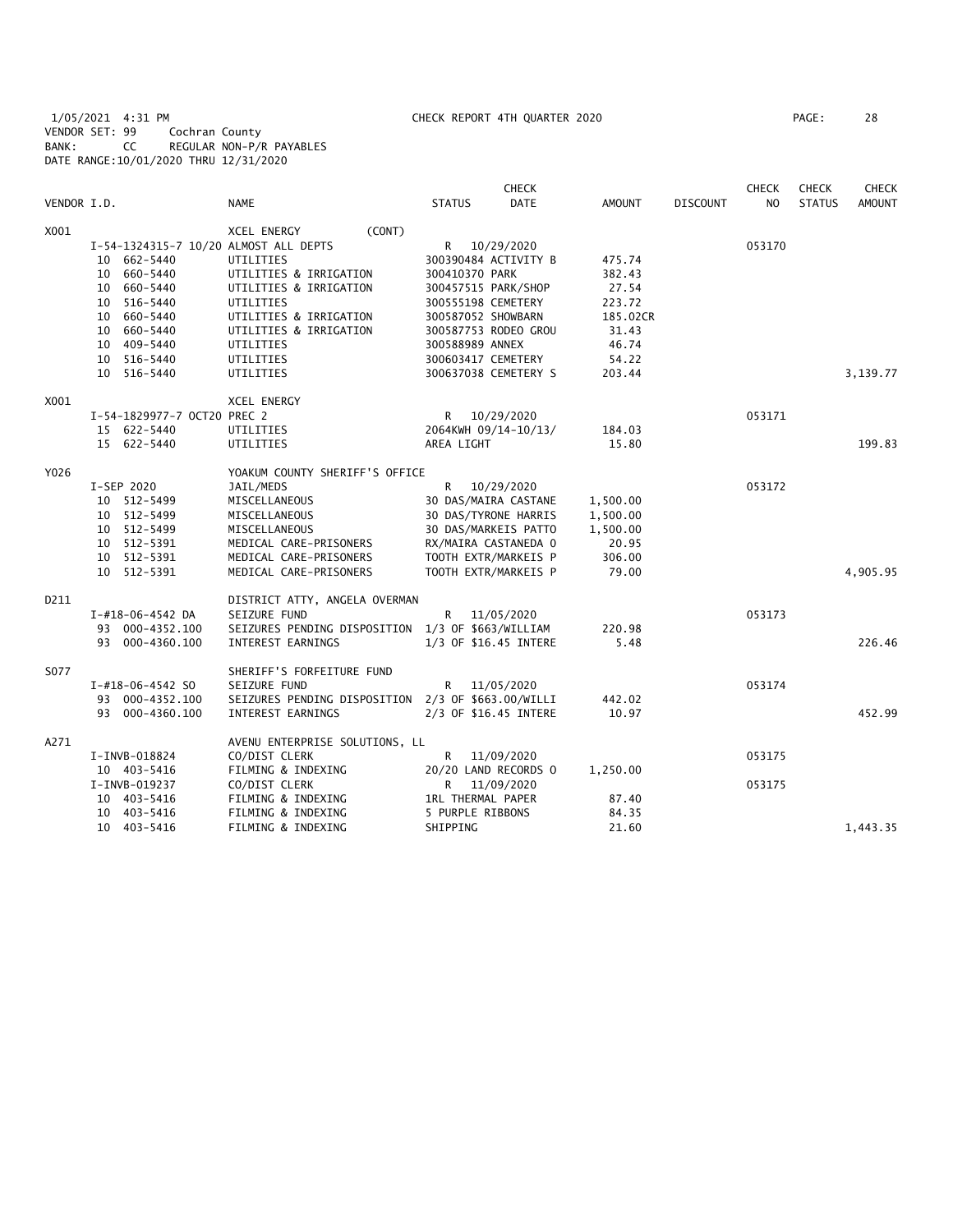1/05/2021 4:31 PM CHECK REPORT 4TH QUARTER 2020 PAGE: 29 VENDOR SET: 99 Cochran County BANK: CC REGULAR NON-P/R PAYABLES DATE RANGE:10/01/2020 THRU 12/31/2020

|             |            |               |                                |                         | CHECK                |               |                 | <b>CHECK</b>   | <b>CHECK</b>  | <b>CHECK</b>  |
|-------------|------------|---------------|--------------------------------|-------------------------|----------------------|---------------|-----------------|----------------|---------------|---------------|
| VENDOR I.D. |            |               | <b>NAME</b>                    | <b>STATUS</b>           | <b>DATE</b>          | <b>AMOUNT</b> | <b>DISCOUNT</b> | N <sub>O</sub> | <b>STATUS</b> | <b>AMOUNT</b> |
| B001        |            |               | BAILEY CO. ELECTRIC COOP       |                         |                      |               |                 |                |               |               |
|             | I-464765   |               | PREC 4                         | R                       | 11/09/2020           |               |                 | 053176         |               |               |
|             |            | 15 624-5440   | UTILITIES                      | 174KWH 9/14-10/14/20    |                      | 42.27         |                 |                |               |               |
|             |            | 15 624-5440   | UTILITIES                      | AREA LIGHT              |                      | 11.85         |                 |                |               |               |
|             | I-464766   |               | PREC <sub>3</sub>              | R                       | 11/09/2020           |               |                 | 053176         |               |               |
|             |            | 15 623-5440   | UTILITIES                      | 82KWH 9/14-10/14/20     |                      | 35.78         |                 |                |               |               |
|             |            | 15 623-5440   | UTILITIES                      | 2 AREA LIGHTS           |                      | 25.40         |                 |                |               |               |
|             | $I-464767$ |               | NON-DEPT'L/SHERIFF POSSE       | $\mathsf{R}$            | 11/09/2020           |               |                 | 053176         |               |               |
|             |            | 10 409-5440   | UTILITIES                      |                         | ELEC SVC 9/14-10/14/ | 42.50         |                 |                |               | 157.80        |
| B210        |            |               | BROCK'S CARPET                 |                         |                      |               |                 |                |               |               |
|             | I-17542    |               | ACTIVITY BLDG                  | R                       | 11/09/2020           |               |                 | 053177         |               |               |
|             |            | 10 662-5451   | REPAIR                         | RE-CARPET USDA OFFIC    |                      | 1,480.00      |                 |                |               |               |
|             | 10         | 662-5451      | REPAIR                         | 220YDS/SHAW#54936, #    |                      | 3,840.00      |                 |                |               |               |
|             |            | 10 662-5451   | REPAIR                         | WALL BASE-ROPPE LUNA    |                      | 180.00        |                 |                |               | 5,500.00      |
| C007        |            |               | CITY OF MORTON                 |                         |                      |               |                 |                |               |               |
|             | I-103020   |               | LIB/MUS/ACT BLDG/CRTHSE/PREC 1 | R                       | 11/09/2020           |               |                 | 053178         |               |               |
|             |            | 10 650-5440   | UTILITIES                      | LIBRARY GAS             |                      | 19.00         |                 |                |               |               |
|             |            | 10 650-5440   | UTILITIES                      | LIBRARY WATER           |                      | 28.00         |                 |                |               |               |
|             | 10         | 650-5440      | UTILITIES                      | LIBRARY GARBAGE         |                      | 51.50         |                 |                |               |               |
|             |            | 10 650-5440   | UTILITIES                      | LIBRARY SEWER           |                      | 18.00         |                 |                |               |               |
|             |            | 10 652-5440   | UTILITIES                      | MUSEUM GAS              |                      | 45.25         |                 |                |               |               |
|             |            | 10 652-5440   | UTILITIES                      | MUSEUM WATER            |                      | 28.00         |                 |                |               |               |
|             |            | 10 652-5440   | UTILITIES                      | MUSEUM GARBAGE          |                      | 28.00         |                 |                |               |               |
|             | 10         | 652-5440      | UTILITIES                      | MUSEUM SEWER            |                      | 16.00         |                 |                |               |               |
|             | 10         | 662-5440      | UTILITIES                      | ACTIVITY BLDG GAS       |                      | 36.50         |                 |                |               |               |
|             | 10         | 662-5440      | UTILITIES                      | ACT. BLDG WATER         |                      | 28.00         |                 |                |               |               |
|             | 10         | 662-5440      | UTILITIES                      | ACT. BLDG GARBAGE       |                      | 77.00         |                 |                |               |               |
|             | 10         | 662-5440      | UTILITIES                      | ACT. BLDG SEWER         |                      | 48.00         |                 |                |               |               |
|             | 10         | 510-5440      | UTILITIES                      | COURTHOUSE GAS          |                      | 19.00         |                 |                |               |               |
|             |            | 10 510-5440   | UTILITIES                      | <b>COURTHOUSE WATER</b> |                      | 974.00        |                 |                |               |               |
|             | 10         | 510-5440      | UTILITIES                      | <b>CRTHSE GARBAGE</b>   |                      | 334.50        |                 |                |               |               |
|             | 10         | 510-5440      | UTILITIES                      | <b>COURTHOUSE SEWER</b> |                      | 54.00         |                 |                |               |               |
|             | 15         | 621-5440      | UTILITIES                      | PREC 1 GAS              |                      | 19.00         |                 |                |               |               |
|             | 15         | 621-5440      | UTILITIES                      | PREC 1 WATER            |                      | 28.00         |                 |                |               |               |
|             |            | 15 621-5440   | UTILITIES                      | PREC 1 GARBAGE          |                      | 51.50         |                 |                |               | 1,903.25      |
| C008        |            |               | CITY OF WHITEFACE              |                         |                      |               |                 |                |               |               |
|             |            | $I-409$ 10/20 | PREC 2                         | R.                      | 11/09/2020           |               |                 | 053179         |               |               |
|             |            | 15 622-5440   | UTILITIES                      | GAS SVC 9/14-10/26/2    |                      | 16.50         |                 |                |               |               |
|             |            | 15 622-5440   | UTILITIES                      | WATER SVC               |                      | 26.00         |                 |                |               |               |
|             |            | 15 622-5440   | UTILITIES                      | GARBAGE SVC             |                      | 54.37         |                 |                |               |               |
|             |            | 15 622-5440   | UTILITIES                      | SEWER SVC               |                      | 22.50         |                 |                |               | 119.37        |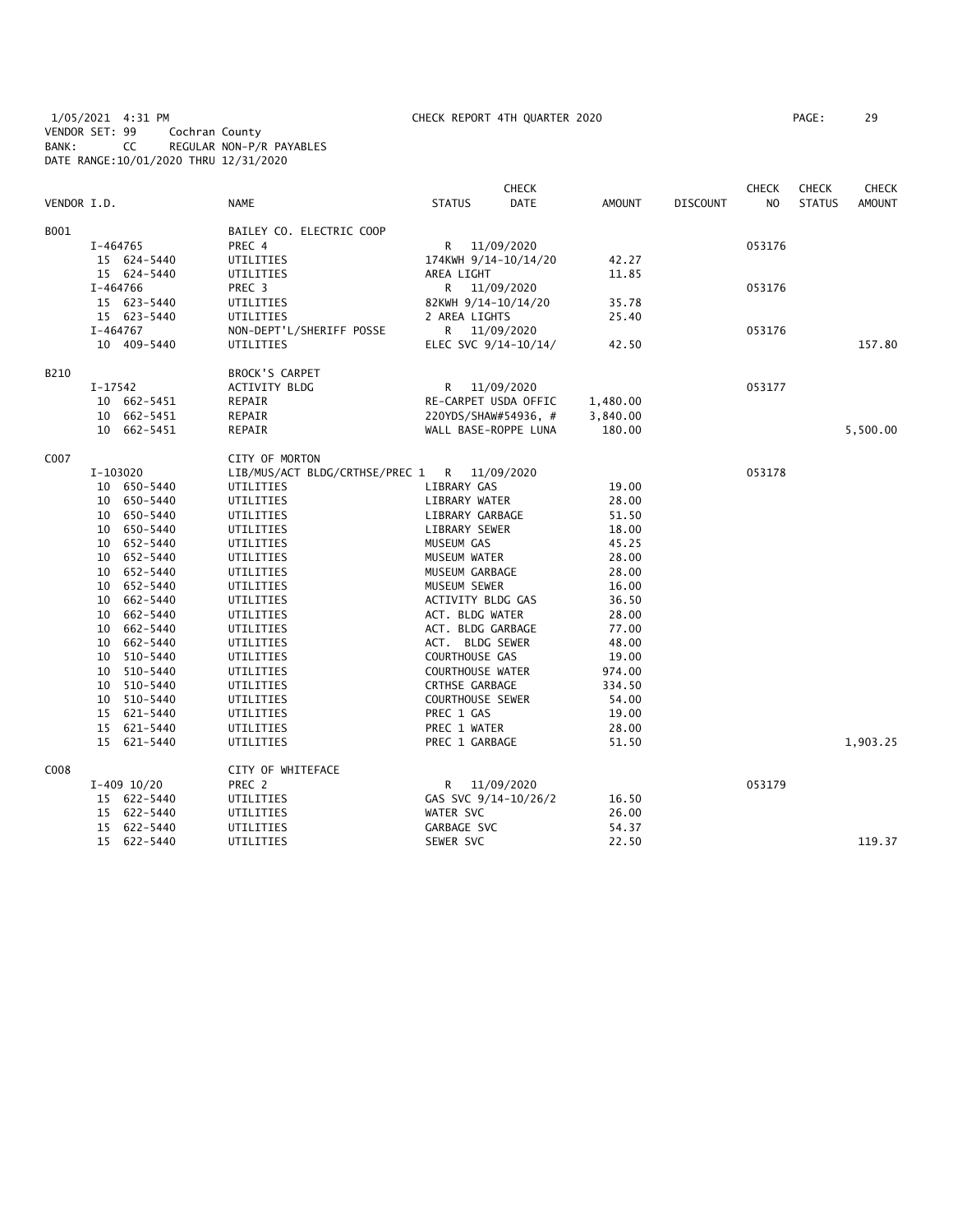1/05/2021 4:31 PM CHECK REPORT 4TH QUARTER 2020 PAGE: 30 VENDOR SET: 99 Cochran County BANK: CC REGULAR NON-P/R PAYABLES DATE RANGE:10/01/2020 THRU 12/31/2020

| PAGE : | 30 |
|--------|----|
|        |    |

| C015<br>COCHRAN COUNTY SENIOR<br>I-NOV '20 INSTLMT<br>SENIOR CITIZENS<br>053180<br>R 11/09/2020<br>10 663-5418<br>SENIOR CITIZENS CONTRACT<br>NOVEMBER 2020<br>6,250.00<br>6,250.00<br>C <sub>022</sub><br>COMMERCIAL PRINTING COMPA<br>I-21726<br>SHERIFF<br>11/09/2020<br>053181<br>R<br>OFFICE SUPPLIES<br>10BKS VEH IMPOUND TK<br>184.00<br>10 560-5310<br>184.00<br>C <sub>0</sub> 35<br>COX AUTO SUPPLY CO<br>$C - 452740$<br>PREC <sub>2</sub><br>R 11/09/2020<br>053182<br>15 622-5356<br>ROAD MATERIALS & SUPPLIES<br>REF CORE/BATTERY/#45<br>15.00CR<br>$C - 453250$<br>PREC <sub>3</sub><br>11/09/2020<br>053182<br>R<br>15 623-5451<br>REPAIRS<br>COPPER CUTTER<br>13.99CR<br>15 623-5451<br><b>DRAIN EXT</b><br>6.29<br>REPAIRS<br>$C - 453636$<br>SHERIFF<br>053182<br>R<br>11/09/2020<br>10 560-5451<br>MACHINERY-NON-OFFICE REPAIR<br>RET/AIR FILTER/45363<br>27.99CR<br>$C-453697$<br>SHERIFF<br>11/09/2020<br>053182<br>R<br>10 560-5451<br>MACHINERY-NON-OFFICE REPAIR<br>RET 5 KEY MADE<br>5.00CR<br>$I-451662$<br>COUNTY PARK<br>053182<br>R<br>11/09/2020<br>10 660-5332<br>CUSTODIAL SUPPLIES<br>DISINFECTANT SPRAY<br>5.99<br>$I-451857$<br><b>ELECTIONS</b><br>R.<br>11/09/2020<br>053182<br>10 490-5310<br>OFFICE SUPPLIES<br>2 SURGE PROTECTOR<br>43.98<br>I-452217<br>SHERIFF<br>R<br>11/09/2020<br>053182<br>10 560-5334<br>OTHER SUPPLIES<br>4.00<br>4 KEY MADE<br>I-452303 10/7/20<br>ELECTIONS<br>R<br>11/09/2020<br>053182<br>2 EXT CORD<br>10 490-5310<br>OFFICE SUPPLIES<br>17.98<br>10 490-5310<br>EXT CORD<br>OFFICE SUPPLIES<br>39.99<br>OFFICE SUPPLIES<br>4 POWER STRIP<br>31.96<br>10 490-5310<br>I-452438<br>COMM'R COURT<br>R 11/09/2020<br>053182<br>22" WINDSHIELD WIPER<br>15 610-5456<br>REPAIR-COUNTY CAR<br>23.98<br>I-452632<br>ELECTIONS/COVID-19<br>R 11/09/2020<br>053182<br>ROD FOR CURB SIDE ST<br>9.99<br>10 490-5335<br>ELECTION SUPPLIES<br>$I-452728$<br>PREC <sub>2</sub><br>11/09/2020<br>053182<br>R<br>ROAD MATERIALS & SUPPLIES<br>DELCO BATTERY<br>144.98<br>15 622-5356<br>15 622-5356<br>ROAD MATERIALS & SUPPLIES<br>ST BATT FEE<br>3.00<br>$I-452905$<br>PREC 4<br>R<br>11/09/2020<br>053182<br>15 624-5356<br>ROAD MATERIALS & SUPPLIES<br>2 YELLOW PAINT MARKE<br>8.58<br>15 624-5356<br>ROAD MATERIALS & SUPPLIES<br>4.29<br>WHITE MARKER<br>$I-453018$<br>SHERIFF<br>R.<br>11/09/2020<br>053182<br>10 560-5451<br>MACHINERY-NON-OFFICE REPAIR<br>AC DELCO BATTERY<br>177.99<br>10 560-5451<br>MACHINERY-NON-OFFICE REPAIR<br><b>BATTERY</b><br>156.23<br>I-453139<br>PREC 1<br>11/09/2020<br>053182<br>R<br>15 621-5451<br>REPAIRS<br>LIQUID FIRE<br>5.99<br>15 621-5451<br>DRAIN AUGER<br>24.99<br>REPAIRS<br>I-453157<br>PREC 1<br>R<br>11/09/2020<br>053182<br>5.99<br>REPAIRS<br>LIQUID FIRE<br>15 621-5451<br>$I - 453224$<br>PREC 4<br>11/09/2020<br>R.<br>053182<br>REPAIRS<br>2 QT HUB OIL<br>19.98<br>15 624-5451 | VENDOR I.D. | <b>NAME</b> | <b>STATUS</b> | <b>CHECK</b><br>DATE | AMOUNT | <b>DISCOUNT</b> | <b>CHECK</b><br>NO. | <b>CHECK</b><br><b>STATUS</b> | CHECK<br><b>AMOUNT</b> |
|-----------------------------------------------------------------------------------------------------------------------------------------------------------------------------------------------------------------------------------------------------------------------------------------------------------------------------------------------------------------------------------------------------------------------------------------------------------------------------------------------------------------------------------------------------------------------------------------------------------------------------------------------------------------------------------------------------------------------------------------------------------------------------------------------------------------------------------------------------------------------------------------------------------------------------------------------------------------------------------------------------------------------------------------------------------------------------------------------------------------------------------------------------------------------------------------------------------------------------------------------------------------------------------------------------------------------------------------------------------------------------------------------------------------------------------------------------------------------------------------------------------------------------------------------------------------------------------------------------------------------------------------------------------------------------------------------------------------------------------------------------------------------------------------------------------------------------------------------------------------------------------------------------------------------------------------------------------------------------------------------------------------------------------------------------------------------------------------------------------------------------------------------------------------------------------------------------------------------------------------------------------------------------------------------------------------------------------------------------------------------------------------------------------------------------------------------------------------------------------------------------------------------------------------------------------------------------------------------------------------------------------------------------------------------------------------------------------------------------------------------------------------------------------------------------------------------------------------------------------------------------------------------------|-------------|-------------|---------------|----------------------|--------|-----------------|---------------------|-------------------------------|------------------------|
|                                                                                                                                                                                                                                                                                                                                                                                                                                                                                                                                                                                                                                                                                                                                                                                                                                                                                                                                                                                                                                                                                                                                                                                                                                                                                                                                                                                                                                                                                                                                                                                                                                                                                                                                                                                                                                                                                                                                                                                                                                                                                                                                                                                                                                                                                                                                                                                                                                                                                                                                                                                                                                                                                                                                                                                                                                                                                                     |             |             |               |                      |        |                 |                     |                               |                        |
|                                                                                                                                                                                                                                                                                                                                                                                                                                                                                                                                                                                                                                                                                                                                                                                                                                                                                                                                                                                                                                                                                                                                                                                                                                                                                                                                                                                                                                                                                                                                                                                                                                                                                                                                                                                                                                                                                                                                                                                                                                                                                                                                                                                                                                                                                                                                                                                                                                                                                                                                                                                                                                                                                                                                                                                                                                                                                                     |             |             |               |                      |        |                 |                     |                               |                        |
|                                                                                                                                                                                                                                                                                                                                                                                                                                                                                                                                                                                                                                                                                                                                                                                                                                                                                                                                                                                                                                                                                                                                                                                                                                                                                                                                                                                                                                                                                                                                                                                                                                                                                                                                                                                                                                                                                                                                                                                                                                                                                                                                                                                                                                                                                                                                                                                                                                                                                                                                                                                                                                                                                                                                                                                                                                                                                                     |             |             |               |                      |        |                 |                     |                               |                        |
|                                                                                                                                                                                                                                                                                                                                                                                                                                                                                                                                                                                                                                                                                                                                                                                                                                                                                                                                                                                                                                                                                                                                                                                                                                                                                                                                                                                                                                                                                                                                                                                                                                                                                                                                                                                                                                                                                                                                                                                                                                                                                                                                                                                                                                                                                                                                                                                                                                                                                                                                                                                                                                                                                                                                                                                                                                                                                                     |             |             |               |                      |        |                 |                     |                               |                        |
|                                                                                                                                                                                                                                                                                                                                                                                                                                                                                                                                                                                                                                                                                                                                                                                                                                                                                                                                                                                                                                                                                                                                                                                                                                                                                                                                                                                                                                                                                                                                                                                                                                                                                                                                                                                                                                                                                                                                                                                                                                                                                                                                                                                                                                                                                                                                                                                                                                                                                                                                                                                                                                                                                                                                                                                                                                                                                                     |             |             |               |                      |        |                 |                     |                               |                        |
|                                                                                                                                                                                                                                                                                                                                                                                                                                                                                                                                                                                                                                                                                                                                                                                                                                                                                                                                                                                                                                                                                                                                                                                                                                                                                                                                                                                                                                                                                                                                                                                                                                                                                                                                                                                                                                                                                                                                                                                                                                                                                                                                                                                                                                                                                                                                                                                                                                                                                                                                                                                                                                                                                                                                                                                                                                                                                                     |             |             |               |                      |        |                 |                     |                               |                        |
|                                                                                                                                                                                                                                                                                                                                                                                                                                                                                                                                                                                                                                                                                                                                                                                                                                                                                                                                                                                                                                                                                                                                                                                                                                                                                                                                                                                                                                                                                                                                                                                                                                                                                                                                                                                                                                                                                                                                                                                                                                                                                                                                                                                                                                                                                                                                                                                                                                                                                                                                                                                                                                                                                                                                                                                                                                                                                                     |             |             |               |                      |        |                 |                     |                               |                        |
|                                                                                                                                                                                                                                                                                                                                                                                                                                                                                                                                                                                                                                                                                                                                                                                                                                                                                                                                                                                                                                                                                                                                                                                                                                                                                                                                                                                                                                                                                                                                                                                                                                                                                                                                                                                                                                                                                                                                                                                                                                                                                                                                                                                                                                                                                                                                                                                                                                                                                                                                                                                                                                                                                                                                                                                                                                                                                                     |             |             |               |                      |        |                 |                     |                               |                        |
|                                                                                                                                                                                                                                                                                                                                                                                                                                                                                                                                                                                                                                                                                                                                                                                                                                                                                                                                                                                                                                                                                                                                                                                                                                                                                                                                                                                                                                                                                                                                                                                                                                                                                                                                                                                                                                                                                                                                                                                                                                                                                                                                                                                                                                                                                                                                                                                                                                                                                                                                                                                                                                                                                                                                                                                                                                                                                                     |             |             |               |                      |        |                 |                     |                               |                        |
|                                                                                                                                                                                                                                                                                                                                                                                                                                                                                                                                                                                                                                                                                                                                                                                                                                                                                                                                                                                                                                                                                                                                                                                                                                                                                                                                                                                                                                                                                                                                                                                                                                                                                                                                                                                                                                                                                                                                                                                                                                                                                                                                                                                                                                                                                                                                                                                                                                                                                                                                                                                                                                                                                                                                                                                                                                                                                                     |             |             |               |                      |        |                 |                     |                               |                        |
|                                                                                                                                                                                                                                                                                                                                                                                                                                                                                                                                                                                                                                                                                                                                                                                                                                                                                                                                                                                                                                                                                                                                                                                                                                                                                                                                                                                                                                                                                                                                                                                                                                                                                                                                                                                                                                                                                                                                                                                                                                                                                                                                                                                                                                                                                                                                                                                                                                                                                                                                                                                                                                                                                                                                                                                                                                                                                                     |             |             |               |                      |        |                 |                     |                               |                        |
|                                                                                                                                                                                                                                                                                                                                                                                                                                                                                                                                                                                                                                                                                                                                                                                                                                                                                                                                                                                                                                                                                                                                                                                                                                                                                                                                                                                                                                                                                                                                                                                                                                                                                                                                                                                                                                                                                                                                                                                                                                                                                                                                                                                                                                                                                                                                                                                                                                                                                                                                                                                                                                                                                                                                                                                                                                                                                                     |             |             |               |                      |        |                 |                     |                               |                        |
|                                                                                                                                                                                                                                                                                                                                                                                                                                                                                                                                                                                                                                                                                                                                                                                                                                                                                                                                                                                                                                                                                                                                                                                                                                                                                                                                                                                                                                                                                                                                                                                                                                                                                                                                                                                                                                                                                                                                                                                                                                                                                                                                                                                                                                                                                                                                                                                                                                                                                                                                                                                                                                                                                                                                                                                                                                                                                                     |             |             |               |                      |        |                 |                     |                               |                        |
|                                                                                                                                                                                                                                                                                                                                                                                                                                                                                                                                                                                                                                                                                                                                                                                                                                                                                                                                                                                                                                                                                                                                                                                                                                                                                                                                                                                                                                                                                                                                                                                                                                                                                                                                                                                                                                                                                                                                                                                                                                                                                                                                                                                                                                                                                                                                                                                                                                                                                                                                                                                                                                                                                                                                                                                                                                                                                                     |             |             |               |                      |        |                 |                     |                               |                        |
|                                                                                                                                                                                                                                                                                                                                                                                                                                                                                                                                                                                                                                                                                                                                                                                                                                                                                                                                                                                                                                                                                                                                                                                                                                                                                                                                                                                                                                                                                                                                                                                                                                                                                                                                                                                                                                                                                                                                                                                                                                                                                                                                                                                                                                                                                                                                                                                                                                                                                                                                                                                                                                                                                                                                                                                                                                                                                                     |             |             |               |                      |        |                 |                     |                               |                        |
|                                                                                                                                                                                                                                                                                                                                                                                                                                                                                                                                                                                                                                                                                                                                                                                                                                                                                                                                                                                                                                                                                                                                                                                                                                                                                                                                                                                                                                                                                                                                                                                                                                                                                                                                                                                                                                                                                                                                                                                                                                                                                                                                                                                                                                                                                                                                                                                                                                                                                                                                                                                                                                                                                                                                                                                                                                                                                                     |             |             |               |                      |        |                 |                     |                               |                        |
|                                                                                                                                                                                                                                                                                                                                                                                                                                                                                                                                                                                                                                                                                                                                                                                                                                                                                                                                                                                                                                                                                                                                                                                                                                                                                                                                                                                                                                                                                                                                                                                                                                                                                                                                                                                                                                                                                                                                                                                                                                                                                                                                                                                                                                                                                                                                                                                                                                                                                                                                                                                                                                                                                                                                                                                                                                                                                                     |             |             |               |                      |        |                 |                     |                               |                        |
|                                                                                                                                                                                                                                                                                                                                                                                                                                                                                                                                                                                                                                                                                                                                                                                                                                                                                                                                                                                                                                                                                                                                                                                                                                                                                                                                                                                                                                                                                                                                                                                                                                                                                                                                                                                                                                                                                                                                                                                                                                                                                                                                                                                                                                                                                                                                                                                                                                                                                                                                                                                                                                                                                                                                                                                                                                                                                                     |             |             |               |                      |        |                 |                     |                               |                        |
|                                                                                                                                                                                                                                                                                                                                                                                                                                                                                                                                                                                                                                                                                                                                                                                                                                                                                                                                                                                                                                                                                                                                                                                                                                                                                                                                                                                                                                                                                                                                                                                                                                                                                                                                                                                                                                                                                                                                                                                                                                                                                                                                                                                                                                                                                                                                                                                                                                                                                                                                                                                                                                                                                                                                                                                                                                                                                                     |             |             |               |                      |        |                 |                     |                               |                        |
|                                                                                                                                                                                                                                                                                                                                                                                                                                                                                                                                                                                                                                                                                                                                                                                                                                                                                                                                                                                                                                                                                                                                                                                                                                                                                                                                                                                                                                                                                                                                                                                                                                                                                                                                                                                                                                                                                                                                                                                                                                                                                                                                                                                                                                                                                                                                                                                                                                                                                                                                                                                                                                                                                                                                                                                                                                                                                                     |             |             |               |                      |        |                 |                     |                               |                        |
|                                                                                                                                                                                                                                                                                                                                                                                                                                                                                                                                                                                                                                                                                                                                                                                                                                                                                                                                                                                                                                                                                                                                                                                                                                                                                                                                                                                                                                                                                                                                                                                                                                                                                                                                                                                                                                                                                                                                                                                                                                                                                                                                                                                                                                                                                                                                                                                                                                                                                                                                                                                                                                                                                                                                                                                                                                                                                                     |             |             |               |                      |        |                 |                     |                               |                        |
|                                                                                                                                                                                                                                                                                                                                                                                                                                                                                                                                                                                                                                                                                                                                                                                                                                                                                                                                                                                                                                                                                                                                                                                                                                                                                                                                                                                                                                                                                                                                                                                                                                                                                                                                                                                                                                                                                                                                                                                                                                                                                                                                                                                                                                                                                                                                                                                                                                                                                                                                                                                                                                                                                                                                                                                                                                                                                                     |             |             |               |                      |        |                 |                     |                               |                        |
|                                                                                                                                                                                                                                                                                                                                                                                                                                                                                                                                                                                                                                                                                                                                                                                                                                                                                                                                                                                                                                                                                                                                                                                                                                                                                                                                                                                                                                                                                                                                                                                                                                                                                                                                                                                                                                                                                                                                                                                                                                                                                                                                                                                                                                                                                                                                                                                                                                                                                                                                                                                                                                                                                                                                                                                                                                                                                                     |             |             |               |                      |        |                 |                     |                               |                        |
|                                                                                                                                                                                                                                                                                                                                                                                                                                                                                                                                                                                                                                                                                                                                                                                                                                                                                                                                                                                                                                                                                                                                                                                                                                                                                                                                                                                                                                                                                                                                                                                                                                                                                                                                                                                                                                                                                                                                                                                                                                                                                                                                                                                                                                                                                                                                                                                                                                                                                                                                                                                                                                                                                                                                                                                                                                                                                                     |             |             |               |                      |        |                 |                     |                               |                        |
|                                                                                                                                                                                                                                                                                                                                                                                                                                                                                                                                                                                                                                                                                                                                                                                                                                                                                                                                                                                                                                                                                                                                                                                                                                                                                                                                                                                                                                                                                                                                                                                                                                                                                                                                                                                                                                                                                                                                                                                                                                                                                                                                                                                                                                                                                                                                                                                                                                                                                                                                                                                                                                                                                                                                                                                                                                                                                                     |             |             |               |                      |        |                 |                     |                               |                        |
|                                                                                                                                                                                                                                                                                                                                                                                                                                                                                                                                                                                                                                                                                                                                                                                                                                                                                                                                                                                                                                                                                                                                                                                                                                                                                                                                                                                                                                                                                                                                                                                                                                                                                                                                                                                                                                                                                                                                                                                                                                                                                                                                                                                                                                                                                                                                                                                                                                                                                                                                                                                                                                                                                                                                                                                                                                                                                                     |             |             |               |                      |        |                 |                     |                               |                        |
|                                                                                                                                                                                                                                                                                                                                                                                                                                                                                                                                                                                                                                                                                                                                                                                                                                                                                                                                                                                                                                                                                                                                                                                                                                                                                                                                                                                                                                                                                                                                                                                                                                                                                                                                                                                                                                                                                                                                                                                                                                                                                                                                                                                                                                                                                                                                                                                                                                                                                                                                                                                                                                                                                                                                                                                                                                                                                                     |             |             |               |                      |        |                 |                     |                               |                        |
|                                                                                                                                                                                                                                                                                                                                                                                                                                                                                                                                                                                                                                                                                                                                                                                                                                                                                                                                                                                                                                                                                                                                                                                                                                                                                                                                                                                                                                                                                                                                                                                                                                                                                                                                                                                                                                                                                                                                                                                                                                                                                                                                                                                                                                                                                                                                                                                                                                                                                                                                                                                                                                                                                                                                                                                                                                                                                                     |             |             |               |                      |        |                 |                     |                               |                        |
|                                                                                                                                                                                                                                                                                                                                                                                                                                                                                                                                                                                                                                                                                                                                                                                                                                                                                                                                                                                                                                                                                                                                                                                                                                                                                                                                                                                                                                                                                                                                                                                                                                                                                                                                                                                                                                                                                                                                                                                                                                                                                                                                                                                                                                                                                                                                                                                                                                                                                                                                                                                                                                                                                                                                                                                                                                                                                                     |             |             |               |                      |        |                 |                     |                               |                        |
|                                                                                                                                                                                                                                                                                                                                                                                                                                                                                                                                                                                                                                                                                                                                                                                                                                                                                                                                                                                                                                                                                                                                                                                                                                                                                                                                                                                                                                                                                                                                                                                                                                                                                                                                                                                                                                                                                                                                                                                                                                                                                                                                                                                                                                                                                                                                                                                                                                                                                                                                                                                                                                                                                                                                                                                                                                                                                                     |             |             |               |                      |        |                 |                     |                               |                        |
|                                                                                                                                                                                                                                                                                                                                                                                                                                                                                                                                                                                                                                                                                                                                                                                                                                                                                                                                                                                                                                                                                                                                                                                                                                                                                                                                                                                                                                                                                                                                                                                                                                                                                                                                                                                                                                                                                                                                                                                                                                                                                                                                                                                                                                                                                                                                                                                                                                                                                                                                                                                                                                                                                                                                                                                                                                                                                                     |             |             |               |                      |        |                 |                     |                               |                        |
|                                                                                                                                                                                                                                                                                                                                                                                                                                                                                                                                                                                                                                                                                                                                                                                                                                                                                                                                                                                                                                                                                                                                                                                                                                                                                                                                                                                                                                                                                                                                                                                                                                                                                                                                                                                                                                                                                                                                                                                                                                                                                                                                                                                                                                                                                                                                                                                                                                                                                                                                                                                                                                                                                                                                                                                                                                                                                                     |             |             |               |                      |        |                 |                     |                               |                        |
|                                                                                                                                                                                                                                                                                                                                                                                                                                                                                                                                                                                                                                                                                                                                                                                                                                                                                                                                                                                                                                                                                                                                                                                                                                                                                                                                                                                                                                                                                                                                                                                                                                                                                                                                                                                                                                                                                                                                                                                                                                                                                                                                                                                                                                                                                                                                                                                                                                                                                                                                                                                                                                                                                                                                                                                                                                                                                                     |             |             |               |                      |        |                 |                     |                               |                        |
|                                                                                                                                                                                                                                                                                                                                                                                                                                                                                                                                                                                                                                                                                                                                                                                                                                                                                                                                                                                                                                                                                                                                                                                                                                                                                                                                                                                                                                                                                                                                                                                                                                                                                                                                                                                                                                                                                                                                                                                                                                                                                                                                                                                                                                                                                                                                                                                                                                                                                                                                                                                                                                                                                                                                                                                                                                                                                                     |             |             |               |                      |        |                 |                     |                               |                        |
|                                                                                                                                                                                                                                                                                                                                                                                                                                                                                                                                                                                                                                                                                                                                                                                                                                                                                                                                                                                                                                                                                                                                                                                                                                                                                                                                                                                                                                                                                                                                                                                                                                                                                                                                                                                                                                                                                                                                                                                                                                                                                                                                                                                                                                                                                                                                                                                                                                                                                                                                                                                                                                                                                                                                                                                                                                                                                                     |             |             |               |                      |        |                 |                     |                               |                        |
|                                                                                                                                                                                                                                                                                                                                                                                                                                                                                                                                                                                                                                                                                                                                                                                                                                                                                                                                                                                                                                                                                                                                                                                                                                                                                                                                                                                                                                                                                                                                                                                                                                                                                                                                                                                                                                                                                                                                                                                                                                                                                                                                                                                                                                                                                                                                                                                                                                                                                                                                                                                                                                                                                                                                                                                                                                                                                                     |             |             |               |                      |        |                 |                     |                               |                        |
|                                                                                                                                                                                                                                                                                                                                                                                                                                                                                                                                                                                                                                                                                                                                                                                                                                                                                                                                                                                                                                                                                                                                                                                                                                                                                                                                                                                                                                                                                                                                                                                                                                                                                                                                                                                                                                                                                                                                                                                                                                                                                                                                                                                                                                                                                                                                                                                                                                                                                                                                                                                                                                                                                                                                                                                                                                                                                                     |             |             |               |                      |        |                 |                     |                               |                        |
|                                                                                                                                                                                                                                                                                                                                                                                                                                                                                                                                                                                                                                                                                                                                                                                                                                                                                                                                                                                                                                                                                                                                                                                                                                                                                                                                                                                                                                                                                                                                                                                                                                                                                                                                                                                                                                                                                                                                                                                                                                                                                                                                                                                                                                                                                                                                                                                                                                                                                                                                                                                                                                                                                                                                                                                                                                                                                                     |             |             |               |                      |        |                 |                     |                               |                        |
|                                                                                                                                                                                                                                                                                                                                                                                                                                                                                                                                                                                                                                                                                                                                                                                                                                                                                                                                                                                                                                                                                                                                                                                                                                                                                                                                                                                                                                                                                                                                                                                                                                                                                                                                                                                                                                                                                                                                                                                                                                                                                                                                                                                                                                                                                                                                                                                                                                                                                                                                                                                                                                                                                                                                                                                                                                                                                                     |             |             |               |                      |        |                 |                     |                               |                        |
|                                                                                                                                                                                                                                                                                                                                                                                                                                                                                                                                                                                                                                                                                                                                                                                                                                                                                                                                                                                                                                                                                                                                                                                                                                                                                                                                                                                                                                                                                                                                                                                                                                                                                                                                                                                                                                                                                                                                                                                                                                                                                                                                                                                                                                                                                                                                                                                                                                                                                                                                                                                                                                                                                                                                                                                                                                                                                                     |             |             |               |                      |        |                 |                     |                               |                        |
|                                                                                                                                                                                                                                                                                                                                                                                                                                                                                                                                                                                                                                                                                                                                                                                                                                                                                                                                                                                                                                                                                                                                                                                                                                                                                                                                                                                                                                                                                                                                                                                                                                                                                                                                                                                                                                                                                                                                                                                                                                                                                                                                                                                                                                                                                                                                                                                                                                                                                                                                                                                                                                                                                                                                                                                                                                                                                                     |             |             |               |                      |        |                 |                     |                               |                        |
|                                                                                                                                                                                                                                                                                                                                                                                                                                                                                                                                                                                                                                                                                                                                                                                                                                                                                                                                                                                                                                                                                                                                                                                                                                                                                                                                                                                                                                                                                                                                                                                                                                                                                                                                                                                                                                                                                                                                                                                                                                                                                                                                                                                                                                                                                                                                                                                                                                                                                                                                                                                                                                                                                                                                                                                                                                                                                                     |             |             |               |                      |        |                 |                     |                               |                        |
|                                                                                                                                                                                                                                                                                                                                                                                                                                                                                                                                                                                                                                                                                                                                                                                                                                                                                                                                                                                                                                                                                                                                                                                                                                                                                                                                                                                                                                                                                                                                                                                                                                                                                                                                                                                                                                                                                                                                                                                                                                                                                                                                                                                                                                                                                                                                                                                                                                                                                                                                                                                                                                                                                                                                                                                                                                                                                                     |             |             |               |                      |        |                 |                     |                               |                        |
|                                                                                                                                                                                                                                                                                                                                                                                                                                                                                                                                                                                                                                                                                                                                                                                                                                                                                                                                                                                                                                                                                                                                                                                                                                                                                                                                                                                                                                                                                                                                                                                                                                                                                                                                                                                                                                                                                                                                                                                                                                                                                                                                                                                                                                                                                                                                                                                                                                                                                                                                                                                                                                                                                                                                                                                                                                                                                                     |             |             |               |                      |        |                 |                     |                               |                        |
|                                                                                                                                                                                                                                                                                                                                                                                                                                                                                                                                                                                                                                                                                                                                                                                                                                                                                                                                                                                                                                                                                                                                                                                                                                                                                                                                                                                                                                                                                                                                                                                                                                                                                                                                                                                                                                                                                                                                                                                                                                                                                                                                                                                                                                                                                                                                                                                                                                                                                                                                                                                                                                                                                                                                                                                                                                                                                                     |             |             |               |                      |        |                 |                     |                               |                        |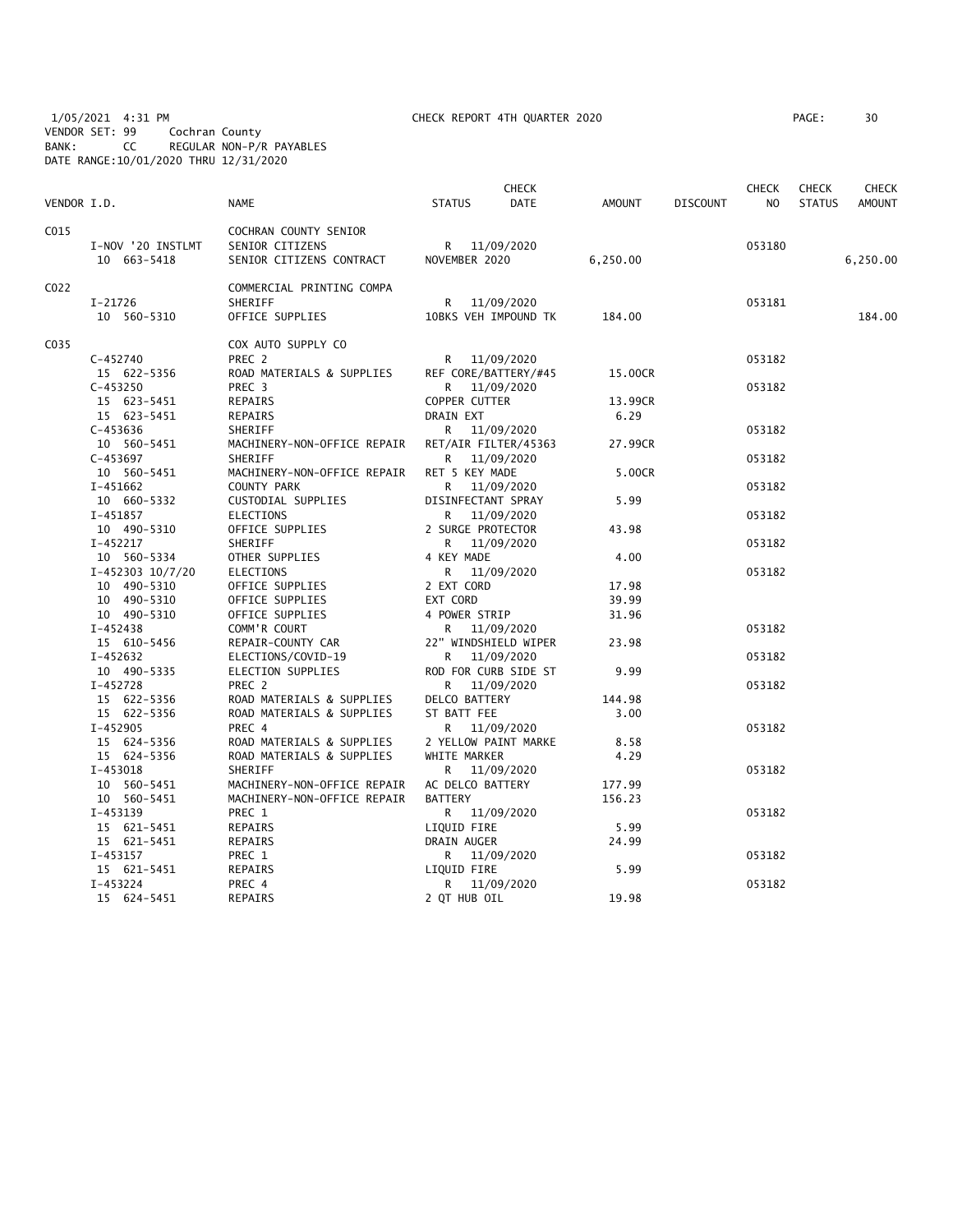1/05/2021 4:31 PM CHECK REPORT 4TH QUARTER 2020 PAGE: 31 VENDOR SET: 99 Cochran County BANK: CC REGULAR NON-P/R PAYABLES DATE RANGE:10/01/2020 THRU 12/31/2020

| VENDOR I.D.    | <b>NAME</b>                  | <b>CHECK</b><br><b>DATE</b> | AMOUNT | <b>DISCOUNT</b> | <b>CHECK</b><br>N <sub>O</sub> | <b>CHECK</b><br><b>STATUS</b> | CHECK<br><b>AMOUNT</b> |
|----------------|------------------------------|-----------------------------|--------|-----------------|--------------------------------|-------------------------------|------------------------|
|                |                              | <b>STATUS</b>               |        |                 |                                |                               |                        |
| C035           | COX AUTO SUPPLY CO<br>(CONT) |                             |        |                 |                                |                               |                        |
| I-453224       | PREC 4                       | R<br>11/09/2020             |        |                 | 053182                         |                               |                        |
| 15 624-5451    | REPAIRS                      | 3 HUB GASKET                | 47.97  |                 |                                |                               |                        |
| I-453231       | PREC 1                       | R<br>11/09/2020             |        |                 | 053182                         |                               |                        |
| 15 621-5451    | REPAIRS                      | DRAIN PIPE                  | 2.79   |                 |                                |                               |                        |
| 15 621-5451    | REPAIRS                      | PVC 20EL PIPE               | 1.79   |                 |                                |                               |                        |
| 15 621-5451    | <b>REPAIRS</b>               | 2 PVC 24PIPE                | 1.46   |                 |                                |                               |                        |
| 15 621-5451    | <b>REPAIRS</b>               | COUPLING                    | 5.39   |                 |                                |                               |                        |
| 15 621-5451    | <b>REPAIRS</b>               | RUBBER BOOT                 | 3.79   |                 |                                |                               |                        |
| 15 621-5451    | REPAIRS                      | 2 PVC 20PIPE                | 1.44   |                 |                                |                               |                        |
| I-453234       | PREC 3                       | R 11/09/2020                |        |                 | 053182                         |                               |                        |
| 15 623-5451    | REPAIRS                      | <b>BATTERY</b>              | 178.99 |                 |                                |                               |                        |
| 15 623-5451    | REPAIRS                      | ST BATT FEE                 | 3.00   |                 |                                |                               |                        |
| 15 623-5451    | <b>REPAIRS</b>               | <b>B12 CARB CLEANER</b>     | 4.89   |                 |                                |                               |                        |
| 15 623-5451    | <b>REPAIRS</b>               | 4- 1/4X1 BOLT               | 0.36   |                 |                                |                               |                        |
| 15 623-5451    | REPAIRS                      | 4- 1/4X1-1/4 BOLT           | 0.32   |                 |                                |                               |                        |
| 15 623-5451    | REPAIRS                      | 4- 1/4 FLAT WASHER          | 0.12   |                 |                                |                               |                        |
| 15 623-5451    | REPAIRS                      | 4- 1/4 HEX NUT              | 0.12   |                 |                                |                               |                        |
| 15 623-5451    | REPAIRS                      | 1- NIPPLE                   | 1.99   |                 |                                |                               |                        |
| 15 623-5451    | <b>REPAIRS</b>               | 1-EXP PLG RU                | 3.99   |                 |                                |                               |                        |
| I-453238       | PREC 1                       | R 11/09/2020                |        |                 | 053182                         |                               |                        |
| 15 621-5451    | REPAIRS                      | <b>CEMENT GLUE</b>          | 7.29   |                 |                                |                               |                        |
| 15 621-5451    | REPAIRS                      | PVC 20 PIPE                 | 0.72   |                 |                                |                               |                        |
| I-453243       | PREC 1                       | R 11/09/2020                |        |                 | 053182                         |                               |                        |
| 15 621-5356    | ROAD MATERIALS & SUPPLIES    | SAWS-ALL-BLADE              | 9.99   |                 |                                |                               |                        |
| 15 621-5356    | ROAD MATERIALS & SUPPLIES    | COPPER CUTTER               | 13.99  |                 |                                |                               |                        |
| I-453273       | PREC <sub>2</sub>            | R<br>11/09/2020             |        |                 | 053182                         |                               |                        |
| 15 622-5356    | ROAD MATERIALS & SUPPLIES    | MARVEL OIL                  | 9.49   |                 |                                |                               |                        |
| 15 622-5356    | ROAD MATERIALS & SUPPLIES    | EXP PLG RU                  | 3.99   |                 |                                |                               |                        |
| I-453356       | COUNTY PARK                  | R<br>11/09/2020             |        |                 | 053182                         |                               |                        |
| 10 660-5451    | REPAIR                       | 6 ANTIFREEZE                | 29.94  |                 |                                |                               |                        |
| I-453522       | SHERIFF                      | 11/09/2020<br>R             |        |                 | 053182                         |                               |                        |
| 10 560-5451    | MACHINERY-NON-OFFICE REPAIR  | 2 WIPER BLADE               | 23.98  |                 |                                |                               |                        |
| I-453567       | <b>ATTORNEY</b>              | R.<br>11/09/2020            |        |                 | 053182                         |                               |                        |
| 10 475-5310    | OFFICE SUPPLIES              | CRMC TOWER HEATER           | 45.99  |                 |                                |                               |                        |
| I-453632       | SHERIFF                      | 11/09/2020<br>R             |        |                 | 053182                         |                               |                        |
| 10 560-5451    | MACHINERY-NON-OFFICE REPAIR  | OIL FILTER PF63E            | 6.98   |                 |                                |                               |                        |
| 10 560-5451    | MACHINERY-NON-OFFICE REPAIR  | AIR FILTER                  | 27.99  |                 |                                |                               |                        |
| 10 560-5451    | MACHINERY-NON-OFFICE REPAIR  | 8 DEXOS OW-20 OIL           | 47.92  |                 |                                |                               | 1,160.88               |
| C065           | CITY OF WHITEFACE F D        |                             |        |                 |                                |                               |                        |
|                |                              |                             |        |                 |                                |                               |                        |
| I-OCT 2020     | PUBLIC SAFETY*OTHER          | R 11/09/2020                |        |                 | 053185                         |                               |                        |
| 10 580-5414    | FIRE PROTECTION CONTRACTS    | FM1585/1780; GRASS 10       | 350.00 |                 |                                |                               |                        |
| 10 580-5414    | FIRE PROTECTION CONTRACTS    | FM1780/CR210/GRASS 1        | 350.00 |                 |                                |                               |                        |
| 580-5414<br>10 | FIRE PROTECTION CONTRACTS    | FM1780/CR301; GRASS 1       | 350.00 |                 |                                |                               |                        |
| 580-5414<br>10 | FIRE PROTECTION CONTRACTS    | SH214/CR260; WRECK 10       | 350.00 |                 |                                |                               | 1,400.00               |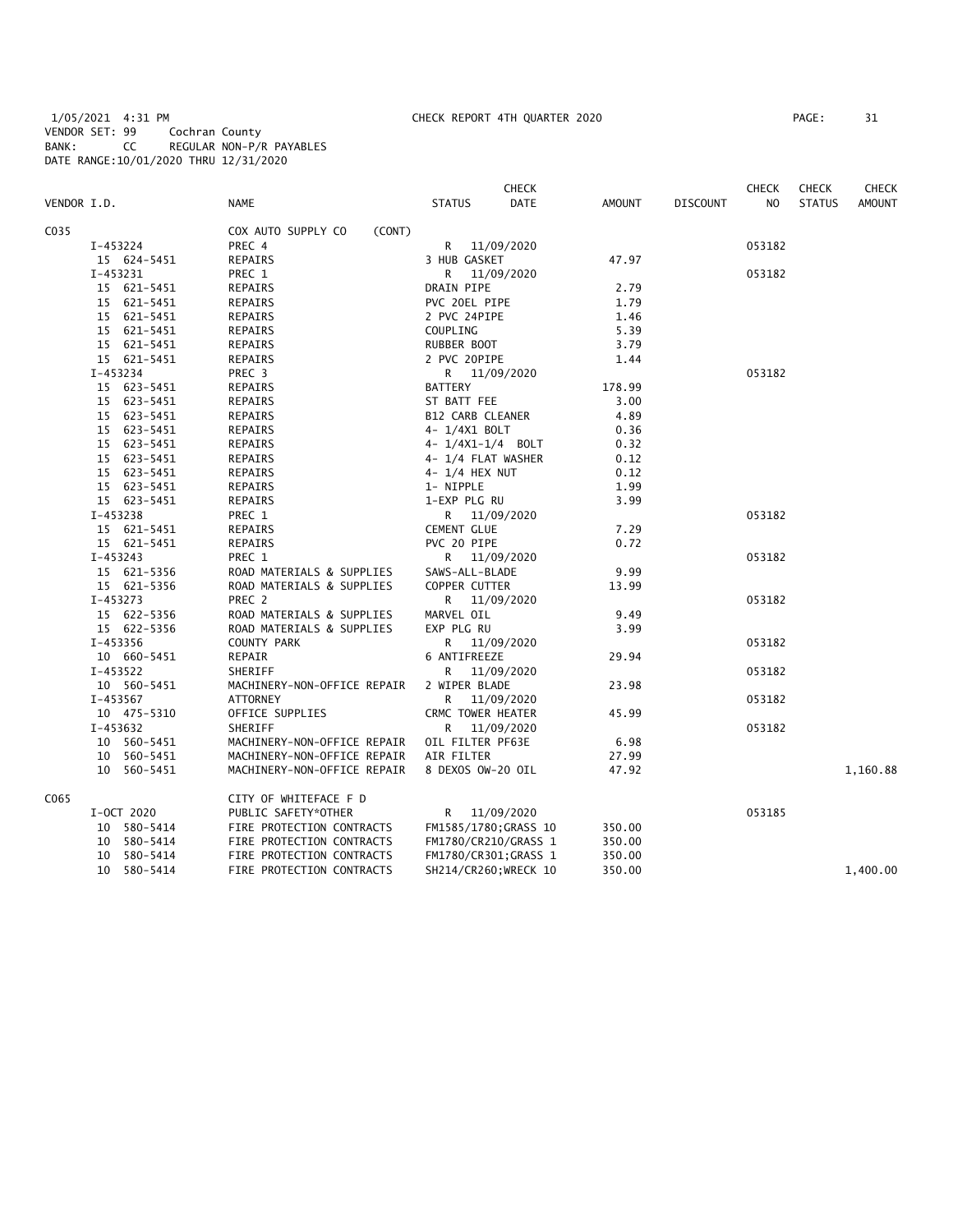1/05/2021 4:31 PM CHECK REPORT 4TH QUARTER 2020 PAGE: 32 VENDOR SET: 99 Cochran County BANK: CC REGULAR NON-P/R PAYABLES DATE RANGE:10/01/2020 THRU 12/31/2020

| VENDOR I.D.      |                                  | <b>NAME</b>                                        | <b>STATUS</b>                               | <b>CHECK</b><br>DATE | <b>AMOUNT</b>    | <b>DISCOUNT</b> | <b>CHECK</b><br>N <sub>O</sub> | <b>CHECK</b><br><b>STATUS</b> | CHECK<br><b>AMOUNT</b> |
|------------------|----------------------------------|----------------------------------------------------|---------------------------------------------|----------------------|------------------|-----------------|--------------------------------|-------------------------------|------------------------|
|                  |                                  |                                                    |                                             |                      |                  |                 |                                |                               |                        |
| C <sub>371</sub> | I-'10 FORD PK #7956              | COCHRAN COUNTY TAX A/C<br>SHERIFF                  | R                                           | 11/09/2020           |                  |                 | 053186                         |                               |                        |
|                  | 10 560-5451                      | MACHINERY-NON-OFFICE REPAIR                        | ST INSP FEE/10 FORD                         |                      | 7.50             |                 |                                |                               |                        |
|                  | I-00 PTRB #8289 2020 PREC 4      |                                                    | R                                           | 11/09/2020           |                  |                 | 053186                         |                               |                        |
|                  | 15 624-5451                      | REPAIRS                                            | ST INSP FEE/00 PTRB                         |                      | 7.50             |                 |                                |                               |                        |
|                  | I-07 CTS #0778 2020              | PREC 4                                             | R —                                         | 11/09/2020           |                  |                 | 053186                         |                               |                        |
|                  | 15 624-5451                      | REPAIRS                                            | ST INSP FEE/07 TRLR                         |                      | 7.50             |                 |                                |                               |                        |
|                  | I-15 CHEV#0270/20<br>10 665-5451 | EXTENSION SVC                                      | R                                           | 11/09/2020           |                  |                 | 053186                         |                               | 29.50                  |
|                  |                                  | <b>REPAIRS</b>                                     | ST INSP FEE/15 CHEV                         |                      | 7.00             |                 |                                |                               |                        |
| C414             |                                  | CARDMEMBER SERVICES                                |                                             |                      |                  |                 |                                |                               |                        |
|                  | $I-9191$ $10/20$                 | CO JDG/COMM'R CT                                   | R                                           | 11/09/2020           |                  |                 | 053187                         |                               |                        |
|                  | 15 610-5428                      | CO. JUDGE-CONTINUING EDUCATION3 NITES/ABILENE 10/5 |                                             |                      | 387.00           |                 |                                |                               |                        |
|                  | 15 000-4380.200                  | OTHER [MISCELLANEOUS]                              | HOTEL NTWRK REBATE                          |                      | 15.48CR          |                 |                                |                               | 371.52                 |
| C416             |                                  | BRANDY CRISWELL                                    |                                             |                      |                  |                 |                                |                               |                        |
|                  | I-CPS#4586 102820                | DISTRICT COURT                                     | R 11/09/2020                                |                      |                  |                 | 053188                         |                               |                        |
|                  | 10 435-5400                      | ATTORNEY AD LITEM                                  | SETL CONF(C)/CPS#458                        |                      | 300.00           |                 |                                |                               | 300.00                 |
| D207             |                                  | DUFFY LAW FIRM, PC                                 |                                             |                      |                  |                 |                                |                               |                        |
|                  | I-CPS#4586 102720                | DISTRICT COURT                                     | R                                           | 11/09/2020           |                  |                 | 053189                         |                               |                        |
|                  | 10 435-5400                      | ATTORNEY AD LITEM                                  | SETL CONF(PM)/CPS#45                        |                      | 300.00           |                 |                                |                               | 300.00                 |
| D <sub>212</sub> |                                  | D & J TIRE SERVICE, LLC                            |                                             |                      |                  |                 |                                |                               |                        |
|                  | I-323701                         | COUNTY PARK                                        | R.                                          | 11/09/2020           |                  |                 | 053190                         |                               |                        |
|                  | 10 660-5454                      | TIRES                                              | PEST??                                      |                      | 5.00             |                 |                                |                               |                        |
|                  | I-323715                         | PREC 4                                             | R 11/09/2020                                |                      |                  |                 | 053190                         |                               |                        |
|                  | 15 624-5454                      | TIRES                                              | NEW TUBE                                    |                      | 77.00            |                 |                                |                               |                        |
|                  | 15 624-5454                      | <b>TIRES</b>                                       | RPR FLAT                                    |                      | 60.00            |                 |                                |                               | 142.00                 |
| E057             |                                  | ELECTION SYSTEMS & SOFTWARE                        |                                             |                      |                  |                 |                                |                               |                        |
|                  | I-1160816                        | <b>ELECTIONS</b>                                   | R 11/09/2020                                |                      |                  |                 | 053191                         |                               |                        |
|                  | 10 490-5335                      | ELECTION SUPPLIES                                  | PREC TABULATOR                              |                      | 525.00           |                 |                                |                               |                        |
|                  | 10 490-5335                      | ELECTION SUPPLIES                                  | REPORTING DATABASE                          |                      | 525.00           |                 |                                |                               |                        |
|                  | 10 490-5335                      | ELECTION SUPPLIES                                  | <b>BALLOT TYPES</b>                         |                      | 78.75            |                 |                                |                               |                        |
|                  | 10 490-5335                      | ELECTION SUPPLIES                                  | 7 PRECINCTS                                 |                      | 66.15            |                 |                                |                               |                        |
|                  | 10 490-5335                      | ELECTION SUPPLIES                                  | 7 BALLOT FACES                              |                      | 117.60           |                 |                                |                               |                        |
|                  | 10 490-5335                      | ELECTION SUPPLIES                                  | 25 CONTESTS ISSUES                          |                      | 462.50           |                 |                                |                               |                        |
|                  | 10 490-5335<br>10 490-5335       | ELECTION SUPPLIES<br>ELECTION SUPPLIES             | 63 CANDIDATE RESPONS<br>25 MEDIA BURN THUMB |                      | 504.00<br>312.50 |                 |                                |                               |                        |
|                  | 10 490-5335                      | ELECTION SUPPLIES                                  | ADMIN COLL SURCHG                           |                      | 194.00           |                 |                                |                               |                        |
|                  | 10 490-5335                      | ELECTION SUPPLIES                                  | SHIPPING                                    |                      | 64.32            |                 |                                |                               |                        |
|                  | 10 490-5335                      | ELECTION SUPPLIES                                  | TIMELY PAY DISC                             |                      | 194.00CR         |                 |                                |                               |                        |
|                  | I-1161666                        | <b>ELECTIONS</b>                                   | R                                           | 11/09/2020           |                  |                 | 053191                         |                               |                        |
|                  | 10 490-5335                      | ELECTION SUPPLIES                                  | AUDIO:LANGUAGE SET U                        |                      | 350.00           |                 |                                |                               |                        |
|                  | 10 490-5335                      | ELECTION SUPPLIES                                  | 63 AUDIO: CAND/YES-N                        |                      | 645.75           |                 |                                |                               |                        |
|                  | 10 490-5335                      | ELECTION SUPPLIES                                  | 4 AUDIO: POLITICAL P                        |                      | 21.00            |                 |                                |                               |                        |
|                  | 10 490-5335                      | ELECTION SUPPLIES                                  | 25 AUDIO: CONTEST IS                        |                      | 425.00           |                 |                                |                               |                        |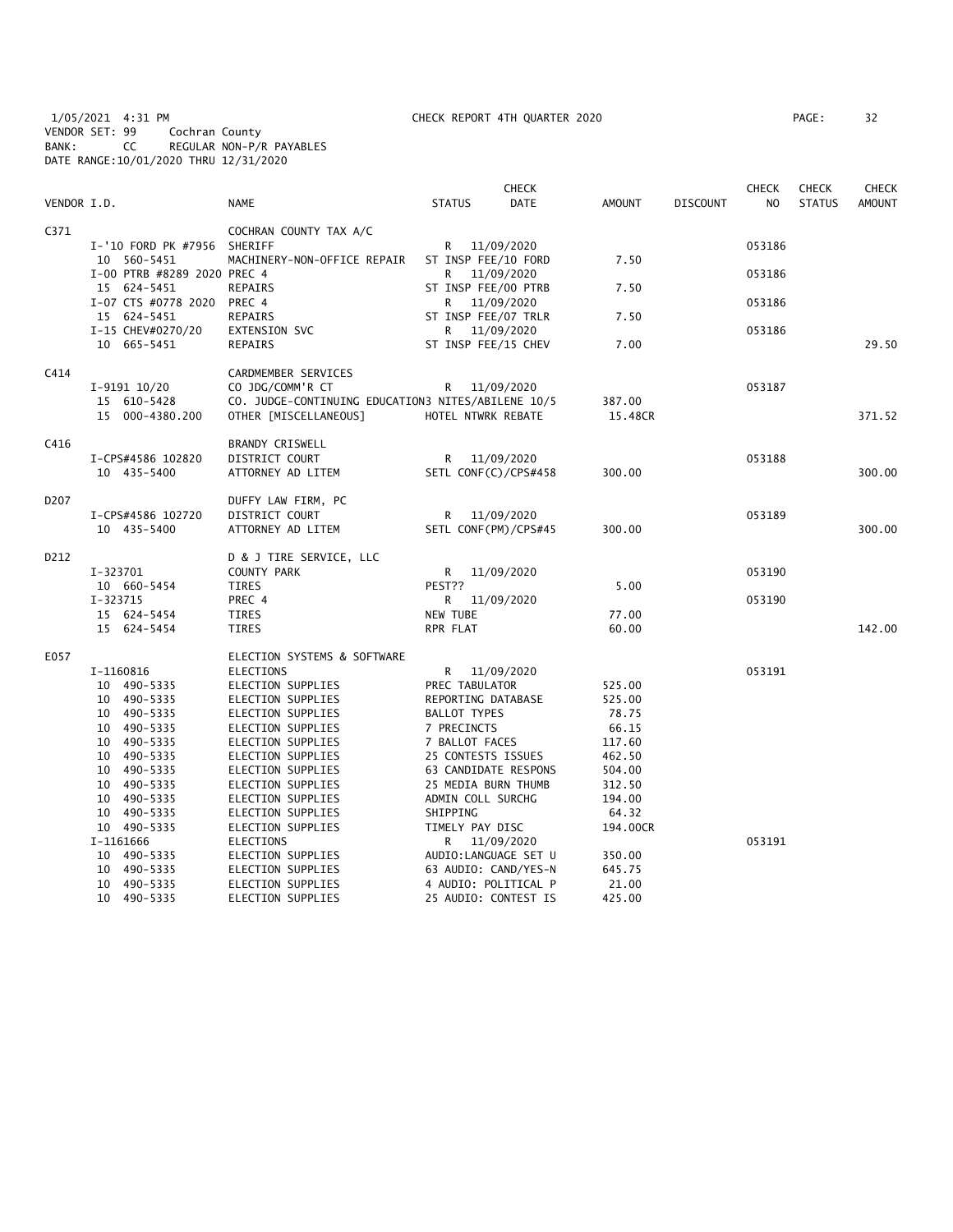1/05/2021 4:31 PM CHECK REPORT 4TH QUARTER 2020 PAGE: 33 VENDOR SET: 99 Cochran County BANK: CC REGULAR NON-P/R PAYABLES DATE RANGE:10/01/2020 THRU 12/31/2020

|             |                |                               | <b>CHECK</b>                                       |               |                 | <b>CHECK</b>   | <b>CHECK</b>  | <b>CHECK</b>  |
|-------------|----------------|-------------------------------|----------------------------------------------------|---------------|-----------------|----------------|---------------|---------------|
| VENDOR I.D. |                | <b>NAME</b>                   | <b>STATUS</b><br><b>DATE</b>                       | <b>AMOUNT</b> | <b>DISCOUNT</b> | N <sub>O</sub> | <b>STATUS</b> | <b>AMOUNT</b> |
| E057        |                | ELECTION SYSTEMS & SOF (CONT) |                                                    |               |                 |                |               |               |
|             | I-1161666      | <b>ELECTIONS</b>              | R<br>11/09/2020                                    |               |                 | 053191         |               |               |
|             | 10 490-5335    | ELECTION SUPPLIES             | 7 AUDIO: BALLOT FACE                               | 110.25        |                 |                |               |               |
|             | 490-5335<br>10 | <b>ELECTION SUPPLIES</b>      | AUDIO: LANGUAGE SET                                | 350.00        |                 |                |               |               |
|             | 490-5335<br>10 | ELECTION SUPPLIES             | 63 AUDIO: CAND/YES-N                               | 645.75        |                 |                |               |               |
|             | 10 490-5335    | ELECTION SUPPLIES             | 4 AUDIO: POLITICAL P                               | 21.00         |                 |                |               |               |
|             | 490-5335<br>10 | ELECTION SUPPLIES             | 25 AUDIO: CONTESTS I                               | 425.00        |                 |                |               |               |
|             | 490-5335<br>10 | ELECTION SUPPLIES             | 7 AUDIO: BALLOT FACE                               | 110.25        |                 |                |               |               |
|             | 10 490-5335    | ELECTION SUPPLIES             | ADMIN COLL SURCHG                                  | 233.00        |                 |                |               |               |
|             | 10 490-5335    | ELECTION SUPPLIES             | TIMELY PAY DISC                                    | 233.00CR      |                 |                |               |               |
|             | I-1161693      | <b>ELECTIONS</b>              | 11/09/2020<br>R.                                   |               |                 | 053191         |               |               |
|             | 10 490-5335    | ELECTION SUPPLIES             | 7 LAYOUT CHG: 1-500                                | 257.25        |                 |                |               |               |
|             | 10 490-5335    | ELECTION SUPPLIES             | <b>SURCHARGE</b>                                   | 19.00         |                 |                |               |               |
|             | 10 490-5335    | ELECTION SUPPLIES             | TIMELY PAY DISC                                    | 19.00CR       |                 |                |               |               |
|             | I-1164921      | ELECTIONS                     | 11/09/2020<br>R                                    |               |                 | 053191         |               |               |
|             | 10 490-5335    | ELECTION SUPPLIES             | 350 ABSENTEE BALLOTS                               | 112.00        |                 |                |               |               |
|             | 10 490-5335    | ELECTION SUPPLIES             | 350 ELECTION DAY BAL                               | 112.00        |                 |                |               |               |
|             | 10 490-5335    | ELECTION SUPPLIES             | 75 CODING BALLOTS                                  | 24.00         |                 |                |               |               |
|             | 490-5335<br>10 | ELECTION SUPPLIES             | 35 SAMPLE BALLOTS                                  | 11.20         |                 |                |               |               |
|             | 10 490-5335    | ELECTION SUPPLIES             | 35 TEST BALLOTS                                    | 11.20         |                 |                |               |               |
|             | 10 490-5335    | ELECTION SUPPLIES             | ADMIN COLL SURCHG                                  | 20.00         |                 |                |               |               |
|             | 10 490-5335    | ELECTION SUPPLIES             | SHIPPING                                           | 19.06         |                 |                |               |               |
|             | 10 490-5335    | ELECTION SUPPLIES             | TIMELY PAY DISC                                    | 20.00CR       |                 |                |               |               |
|             | I-1165613      | <b>ELECTIONS</b>              | 11/09/2020<br>R.                                   |               |                 | 053191         |               |               |
|             | 10 490-5335    | ELECTION SUPPLIES             | ABSENTEE BALLOTS/50                                | 16.00         |                 |                |               |               |
|             | 10 490-5335    | ELECTION SUPPLIES             | ADMIN COLL SURCHG                                  | 1.00          |                 |                |               |               |
|             | 10 490-5335    | ELECTION SUPPLIES             | SHIPPING                                           | 13.60         |                 |                |               |               |
|             | 10 490-5335    | ELECTION SUPPLIES             | TIMELY PAY DISC                                    | 1.00CR        |                 |                |               |               |
|             | I-1168106      | <b>ELECTIONS</b>              | 11/09/2020<br>R                                    |               |                 | 053191         |               |               |
|             | 10 490-5335    | ELECTION SUPPLIES             | 2500 ACT CARD THERMA                               | 312.50        |                 |                |               |               |
|             | 10 490-5335    | ELECTION SUPPLIES             | SHIPPING                                           | 33.01         |                 |                |               |               |
|             | I-1169623      | <b>ELECTIONS</b>              | R 11/09/2020                                       |               |                 | 053191         |               |               |
|             | 10 490-5335    | ELECTION SUPPLIES             | 50 STMT OF COMP & OA                               | 25.00         |                 |                |               |               |
|             | 10 490-5335    | ELECTION SUPPLIES             | SHIPPING                                           | 14.64         |                 |                |               | 6,721.28      |
| E075        |                | <b>WEX BANK</b>               |                                                    |               |                 |                |               |               |
|             | I-68432443     |                               | JAIL/JUV PROB/CO JDG/COMM'R CT R 11/09/2020        |               |                 | 053192         |               |               |
|             | 10 512-5499    | MISCELLANEOUS                 | 16.088GL ETH/MRTN; XP                              | 29.06         |                 |                |               |               |
|             | 10 512-5499    | MISCELLANEOUS                 | 19.691GL UNL/CLYDE;X                               | 33.40         |                 |                |               |               |
|             | 15 610-5428    |                               | CO. JUDGE-CONTINUING EDUCATION19.328GL UNL/ABILENE | 30.46         |                 |                |               |               |
|             | 573-5499<br>17 | OPERATING EXPENSES            | 6.675GL UNL/MRTN 10/                               | 11.39         |                 |                |               |               |
|             | 17 573-5499    | OPERATING EXPENSES            | 20GL UNL/WAXAHACHIE;                               | 33.53         |                 |                |               |               |
|             | 573-5499<br>17 | OPERATING EXPENSES            | 10.2GL UNL/CONROE; XP                              | 16.48         |                 |                |               |               |
|             | 17<br>573-5499 | OPERATING EXPENSES            | 19.005GL UNL/ABILENE                               | 30.14         |                 |                |               | 184.46        |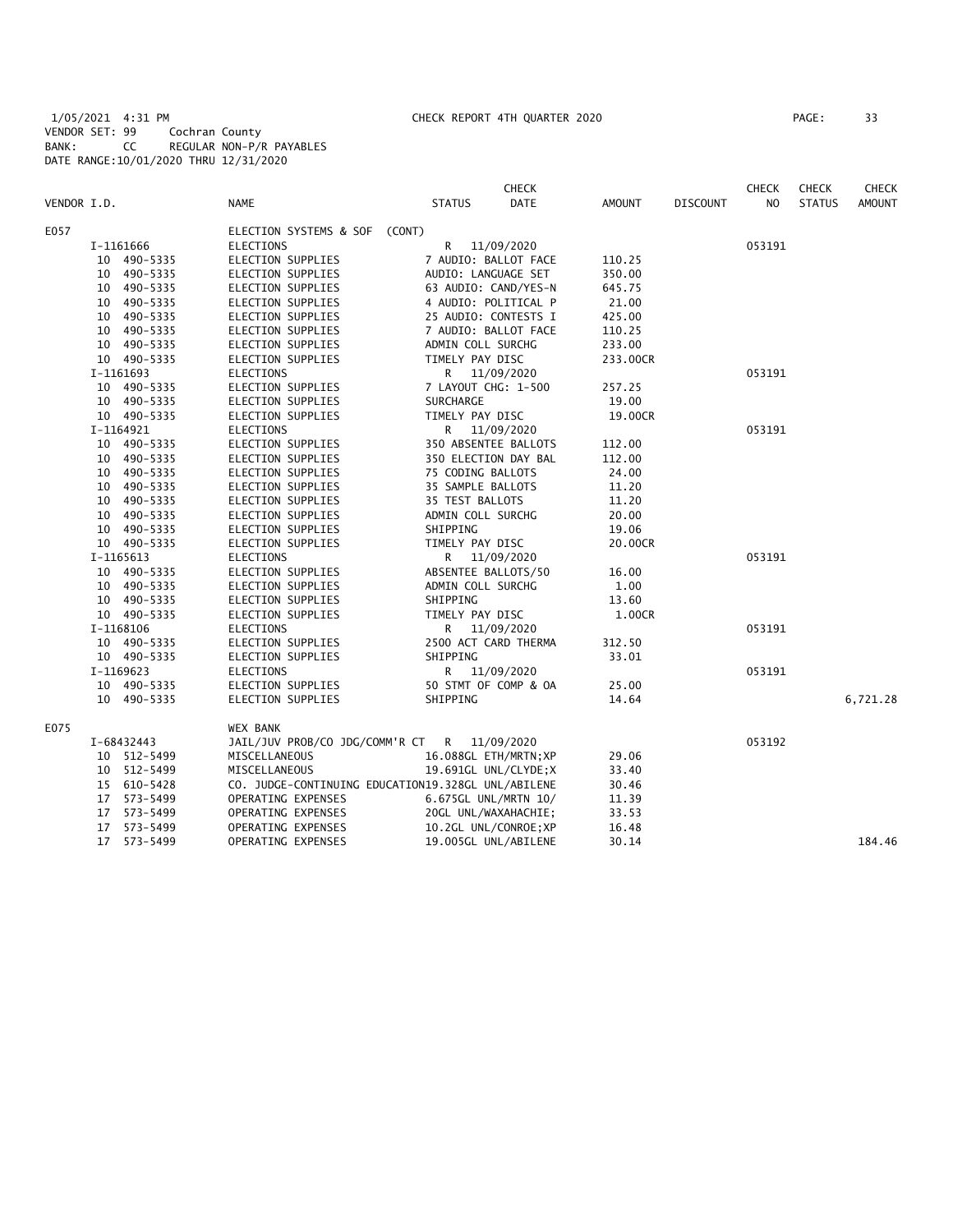1/05/2021 4:31 PM CHECK REPORT 4TH QUARTER 2020 PAGE: 34 VENDOR SET: 99 Cochran County BANK: CC REGULAR NON-P/R PAYABLES DATE RANGE:10/01/2020 THRU 12/31/2020

| VENDOR I.D. |                                         | <b>NAME</b>                    | <b>STATUS</b>         | <b>CHECK</b><br><b>DATE</b> | <b>AMOUNT</b> | <b>DISCOUNT</b> | <b>CHECK</b><br>N <sub>O</sub> | <b>CHECK</b><br><b>STATUS</b> | <b>CHECK</b><br><b>AMOUNT</b> |
|-------------|-----------------------------------------|--------------------------------|-----------------------|-----------------------------|---------------|-----------------|--------------------------------|-------------------------------|-------------------------------|
| F010        |                                         | FIVE-AREA TELEPHONE CO-OP      |                       |                             |               |                 |                                |                               |                               |
|             | I-927-5510 NOV20                        | PREC 4                         | R 11/09/2020          |                             |               |                 | 053193                         |                               |                               |
|             | 15 624-5420                             | TELECOMMUNICATIONS             | BASIC SVC             |                             | 32.25         |                 |                                |                               |                               |
|             | 15 624-5420                             | TELECOMMUNICATIONS             | <b>FEES</b>           |                             | 12.63         |                 |                                |                               |                               |
|             | 15 624-5420                             | TELECOMMUNICATIONS             | LONG DISTANCE         |                             | 0.32          |                 |                                |                               | 45.20                         |
| G074        |                                         | GRAVES, HUMPHRIES, STAHL, LTD  |                       |                             |               |                 |                                |                               |                               |
|             | I-FEES OCT20                            | JUSTICE OF PEACE               | R 11/09/2020          |                             |               |                 | 053194                         |                               |                               |
|             | 10 000-2206.002                         | COLLECTION AGENCY FEES         | COLLECTIONS FEES OCT  |                             | 23.79         |                 |                                |                               | 23.79                         |
| G098        |                                         | GALLS, LLC                     |                       |                             |               |                 |                                |                               |                               |
|             | I-016816612                             | JAIL                           | R 11/09/2020          |                             |               |                 | 053195                         |                               |                               |
|             | 10 512-5392                             | MISCELLANEOUS SUPPLIES         | OVRSZD LEG IRONS      |                             | 42.50         |                 |                                |                               |                               |
|             | 10 512-5392                             | MISCELLANEOUS SUPPLIES         | CHAIN RESTRAINT BELT  |                             | 39.10         |                 |                                |                               |                               |
|             | 10 512-5392                             | MISCELLANEOUS SUPPLIES         | SHIPPING              |                             | 1.53          |                 |                                |                               | 83.13                         |
| H126        |                                         | HOLLAND'S OFFICE TECHNOLOGIES  |                       |                             |               |                 |                                |                               |                               |
|             | I-00142432                              | JAIL                           | R 11/09/2020          |                             |               |                 | 053196                         |                               |                               |
|             | 10 512-5310                             | OFFICE SUPPLIES                | KYO TONER FS4200, BK( |                             | 88.20         |                 |                                |                               | 88.20                         |
| I112        |                                         | RICHARD P PERALES dba          |                       |                             |               |                 |                                |                               |                               |
|             | I-05.05.20 MRTN CPS                     | DISTRICT COURT                 | R                     | 11/09/2020                  |               |                 | 053197                         |                               |                               |
|             | 10 435-5499                             | MISCELLANEOUS                  | INTERP FEE 5/5;CPS #  |                             | 360.00        |                 |                                |                               |                               |
|             | I-07.07.20 MRTN CPS DISTRICT COURT      |                                | R                     | 11/09/2020                  |               |                 | 053197                         |                               |                               |
|             | 10 435-5499                             | MISCELLANEOUS                  | INTERP FEE 7/7;CPS #  |                             | 360.00        |                 |                                |                               |                               |
|             | I-11.03.20 MRTN CPS DISTRICT COURT      |                                | $\mathsf{R}$          | 11/09/2020                  |               |                 | 053197                         |                               |                               |
|             | 10 435-5499                             | MISCELLANEOUS                  | INTERP FEE 11/3; CPS  |                             | 360.00        |                 |                                |                               | 1,080.00                      |
| J049        |                                         | JUVENILE PROBATION FUND        |                       |                             |               |                 |                                |                               |                               |
|             | I-LOCAL MATCH 11/20 JUVENILE PROBATION  |                                | R 11/09/2020          |                             |               |                 | 053198                         |                               |                               |
|             | 10 571-5472                             | LOCAL SUPPORT-JUV BOARD        | LOCAL FUNDS MATCH NO  |                             | 4,170.00      |                 |                                |                               | 4,170.00                      |
| L015        |                                         | LUBBOCK COUNTY, TEXAS          |                       |                             |               |                 |                                |                               |                               |
|             | I-JUV OCT2020                           | JUVENILE PROBATION             | R 11/09/2020          |                             |               |                 | 053199                         |                               |                               |
|             | 17  573-5413.003                        | Grant C Placements             | 6 DAYS POST(S)/JUV#8  |                             | 600.00        |                 |                                |                               | 600.00                        |
| L189        |                                         | HOCKLEY COUNTY PUBLISHING CO.I |                       |                             |               |                 |                                |                               |                               |
|             | I-10/29/20 QTRLY RPT COMMISIONERS COURT |                                | R 11/09/2020          |                             |               |                 | 053200                         |                               |                               |
|             | 15 610-5430                             | LEGAL NOTICES                  | 3RD QTR TREAS QTRLY   |                             | 207.90        |                 |                                |                               |                               |
|             | 15 610-5430                             | LEGAL NOTICES                  | TIMELY PAY DISC       |                             | 18.90CR       |                 |                                |                               |                               |
|             | I-BLEDSOE GRT 101120 COMMISIONERS COURT |                                | R <sub>a</sub>        | 11/09/2020                  |               |                 | 053200                         |                               |                               |
|             | 15 610-5430                             | LEGAL NOTICES                  | REL OF FUNDS/ENG 10/  |                             | 287.10        |                 |                                |                               |                               |
|             | 15 610-5430                             | LEGAL NOTICES                  | REL OF FUNDS/SPAN 10  |                             | 336.60        |                 |                                |                               |                               |
|             | 15 610-5430                             | LEGAL NOTICES                  | TIMELY PAY DISC       |                             | 80.32CR       |                 |                                |                               | 732.38                        |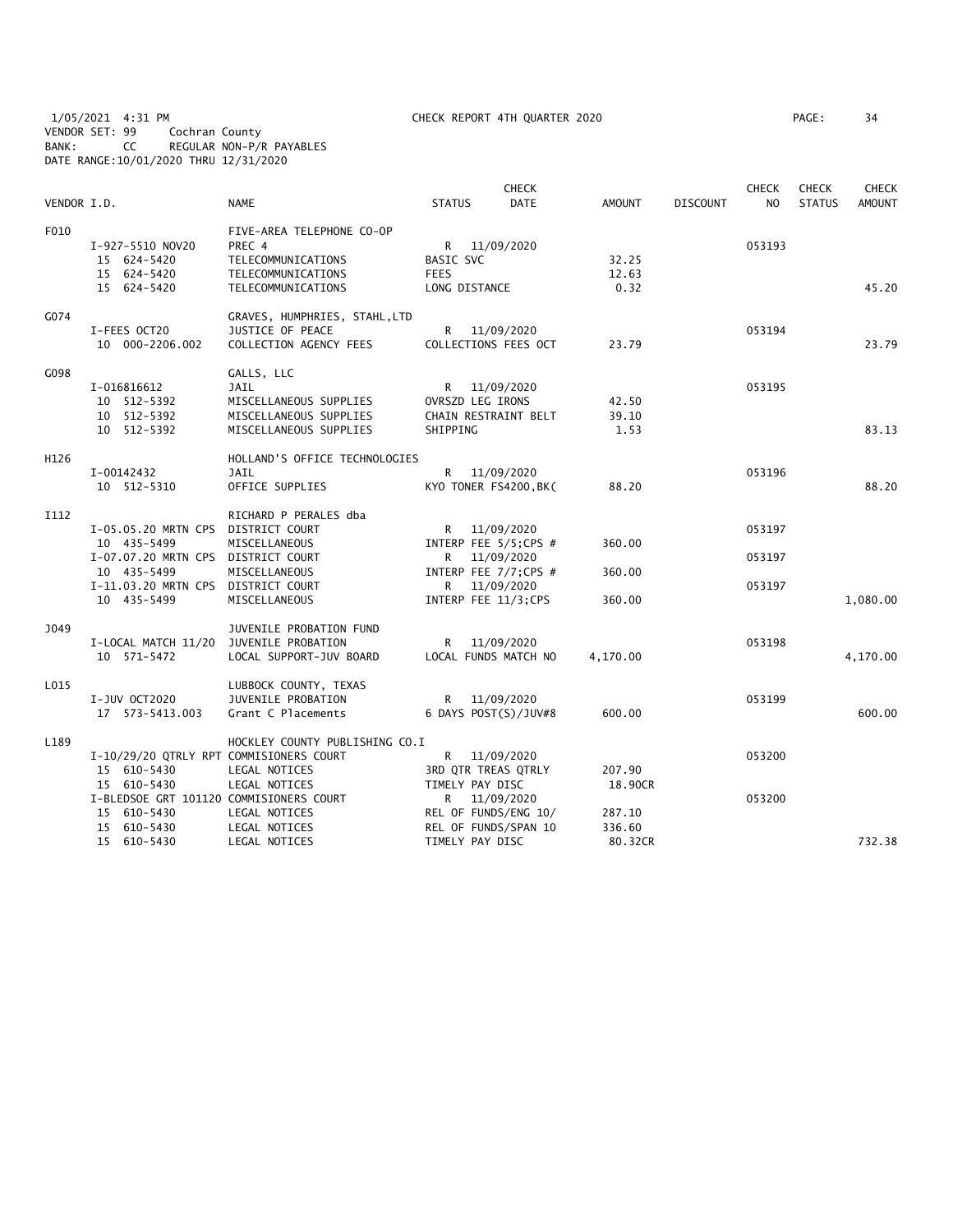| 1/05/2021 4:31 PM<br>VENDOR SET: 99<br>BANK: |             | CC                             | Cochran County | REGULAR NON-P/R PAYABLES<br>DATE RANGE: 10/01/2020 THRU 12/31/2020 |                                      | CHECK REPORT 4TH QUARTER 2020 |                |                 |                                | PAGE:                         | 35                     |
|----------------------------------------------|-------------|--------------------------------|----------------|--------------------------------------------------------------------|--------------------------------------|-------------------------------|----------------|-----------------|--------------------------------|-------------------------------|------------------------|
| VENDOR I.D.                                  |             |                                |                | <b>NAME</b>                                                        | <b>STATUS</b>                        | <b>CHECK</b><br><b>DATE</b>   | <b>AMOUNT</b>  | <b>DISCOUNT</b> | <b>CHECK</b><br>N <sub>O</sub> | <b>CHECK</b><br><b>STATUS</b> | CHECK<br><b>AMOUNT</b> |
|                                              |             |                                |                |                                                                    |                                      |                               |                |                 |                                |                               |                        |
| N082                                         |             | I-iTICKET OCT20<br>10 455-5499 |                | <b>NETDATA</b><br>JUSTICE OF PEACE<br>MISCELLANEOUS                | R 11/09/2020<br>OCT 2020             |                               | 12.00          |                 | 053201                         |                               | 12.00                  |
| N103                                         |             |                                |                | NETPROTECT LLC                                                     |                                      |                               |                |                 |                                |                               |                        |
|                                              | $I-1876$    | 10 455-5411                    |                | JUSTIC OF PEACE<br>MAINTENANCE CONTRACTS                           | R 11/09/2020<br>VIDEO MAGIS 10/30-11 |                               | 249.00         |                 | 053202                         |                               | 249.00                 |
| P261                                         |             |                                |                | PRESCRIPTION SHOP                                                  |                                      |                               |                |                 |                                |                               |                        |
|                                              |             | I-4596/BANDY<br>10 512-5391    |                | JAIL<br>MEDICAL CARE-PRISONERS                                     | R<br>RX/CARESSA BANDY 10/            | 11/09/2020                    | 22.45          |                 | 053203                         |                               | 22.45                  |
| S071                                         |             |                                |                | SCRIPT OFFICE PRODUCTS, INC.                                       |                                      |                               |                |                 |                                |                               |                        |
|                                              | I-58807     |                                |                | <b>CLERK</b>                                                       | R 11/09/2020                         |                               |                |                 | 053204                         |                               |                        |
|                                              |             | 10 403-5310                    |                | OFFICE SUPPLIES                                                    | 1BX COPY PAPER                       |                               | 42.50          |                 |                                |                               |                        |
|                                              |             | 10 403-5310                    |                | OFFICE SUPPLIES                                                    | 1 PK LABELS                          |                               | 6.95           |                 |                                |                               |                        |
|                                              |             | 10 403-5310                    |                | OFFICE SUPPLIES                                                    | LEGAL COPY PAPER                     |                               | 121.95         |                 |                                |                               |                        |
|                                              |             | 10 403-5310                    |                | OFFICE SUPPLIES                                                    | 1DZ JR LEGAL PADS                    |                               | 13.95          |                 |                                |                               |                        |
|                                              | I-58808     |                                |                | <b>ATTORNEY</b>                                                    | R 11/09/2020                         |                               |                |                 | 053204                         |                               |                        |
|                                              |             | 10 475-5310                    |                | OFFICE SUPPLIES                                                    | CORRECTION TAPE                      |                               | 7.90           |                 |                                |                               |                        |
|                                              | $I - 58809$ |                                |                | TREASURER                                                          | R                                    | 11/09/2020                    |                |                 | 053204                         |                               |                        |
|                                              |             | 10 497-5310                    |                | OFFICE SUPPLIES                                                    | 2 PK CALCULATOR TAPE                 |                               | 25.90          |                 |                                |                               |                        |
|                                              | $I - 58830$ |                                |                | COUNTY COURT                                                       | R 11/09/2020                         |                               |                |                 | 053204                         |                               |                        |
|                                              |             | 10 426-5310                    |                | OFFICE SUPPLIES                                                    | 1DZ LEGAL PADS                       |                               | 18.95          |                 |                                |                               |                        |
|                                              | $I - 58842$ |                                |                | JUSTICE OF PEACE                                                   | R.                                   | 11/09/2020                    |                |                 | 053204                         |                               |                        |
|                                              |             | 10 455-5310                    |                | OFFICE SUPPLIES                                                    | <b>TONER</b>                         |                               | 68.49          |                 |                                |                               |                        |
|                                              | $I - 58843$ |                                |                | TAX A/C                                                            | R 11/09/2020                         |                               |                |                 | 053204                         |                               |                        |
|                                              |             | 10 499-5310                    |                | OFFICE SUPPLIES                                                    | <b>1PKTAPE</b>                       |                               | 19.07          |                 |                                |                               |                        |
|                                              | $I - 58844$ |                                |                | <b>AUDITOR</b>                                                     | R 11/09/2020                         |                               |                |                 | 053204                         |                               |                        |
|                                              |             | 10 495-5310                    |                | OFFICE SUPPLIES                                                    | 2- ENERGEL PEN                       |                               | 6.98           |                 |                                |                               |                        |
|                                              |             | 10 495-5310                    |                | OFFICE SUPPLIES                                                    | 2- ENERGEL REFILL                    |                               | 2.58           |                 |                                |                               |                        |
|                                              | I-58866     |                                |                | TAX A/C                                                            | R 11/09/2020                         |                               |                |                 | 053204                         |                               |                        |
|                                              |             | 10 499-5310<br>10 499-5310     |                | OFFICE SUPPLIES<br>OFFICE SUPPLIES                                 | 2BX- COPY PAPER<br>1PK- STICKY NOTES |                               | 85.00<br>11.58 |                 |                                |                               |                        |
|                                              | I-58872     |                                |                | ELECTIONS                                                          | R 11/09/2020                         |                               |                |                 | 053204                         |                               |                        |
|                                              |             | 10 490-5335                    |                | ELECTION SUPPLIES                                                  | 1 BX-BADGES                          |                               | 28.79          |                 |                                |                               |                        |
|                                              |             | 10 490-5335                    |                | ELECTION SUPPLIES                                                  | 1 BX- BADGE HOLDER                   |                               | 31.95          |                 |                                |                               |                        |
|                                              |             | 10 490-5310                    |                | OFFICE SUPPLIES                                                    | 1PK-FILE FOLDER LABE                 |                               | 32.96          |                 |                                |                               |                        |
|                                              |             | 10 490-5310                    |                | OFFICE SUPPLIES                                                    | 1BX-SMALL BINDER CLI                 |                               | 7.80           |                 |                                |                               |                        |
|                                              |             | 10 490-5310                    |                | OFFICE SUPPLIES                                                    | 2BX- MEDIUM BINDER C                 |                               | 5.90           |                 |                                |                               |                        |
|                                              | $I-58873$   |                                |                | AUDITOR                                                            | R 11/09/2020                         |                               |                |                 | 053204                         |                               |                        |
|                                              |             | 10 495-5310                    |                | OFFICE SUPPLIES                                                    | 2ST MONTHLY DIVIDERS                 |                               | 7.90           |                 |                                |                               |                        |
|                                              | I-58883     |                                |                | TAX A/C                                                            | R.                                   | 11/09/2020                    |                |                 | 053204                         |                               |                        |
|                                              |             | 10 499-5310                    |                | OFFICE SUPPLIES                                                    | NOTES LINED                          |                               | 13.95          |                 |                                |                               |                        |

 10 499-5310 OFFICE SUPPLIES JUMBO PAPER CLIPS 12.95 10 499-5310 OFFICE SUPPLIES 2BX COPY PAPER 85.00

10 403-5310 OFFICE SUPPLIES NOTE POP UP 8.95

I-58884 CLERK R 11/09/2020 053204

109/2020<br>
I-58884 CLERK R 11/09/2020<br>
I-58885 T-58885 TREASUER R 11/09/2020<br>
I-58885 TREASUER R 11/09/2020 8.95<br>
OS3204<br>
R 11/09/2020 8.95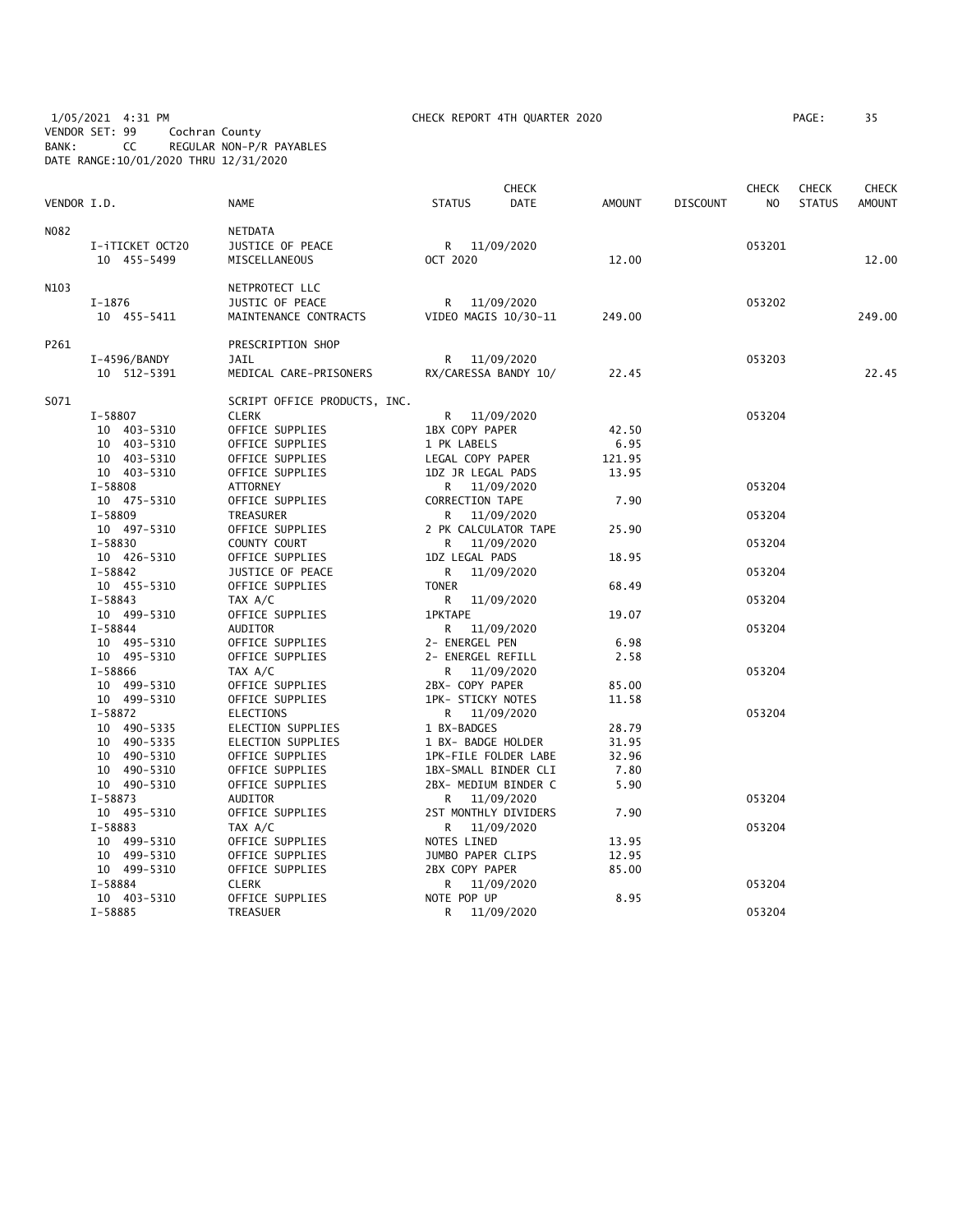1/05/2021 4:31 PM CHECK REPORT 4TH QUARTER 2020 PAGE: 36 VENDOR SET: 99 Cochran County BANK: CC REGULAR NON-P/R PAYABLES DATE RANGE:10/01/2020 THRU 12/31/2020

|             |                |                               |                          | <b>CHECK</b> |               |                 | <b>CHECK</b>   | <b>CHECK</b>  | <b>CHECK</b>  |
|-------------|----------------|-------------------------------|--------------------------|--------------|---------------|-----------------|----------------|---------------|---------------|
| VENDOR I.D. |                | NAME                          | <b>STATUS</b>            | <b>DATE</b>  | <b>AMOUNT</b> | <b>DISCOUNT</b> | N <sub>O</sub> | <b>STATUS</b> | <b>AMOUNT</b> |
| S071        |                | SCRIPT OFFICE PRODUCTS (CONT) |                          |              |               |                 |                |               |               |
|             | I-58885        | TREASUER                      | R                        | 11/09/2020   |               |                 | 053204         |               |               |
|             | 10 497-5310    | OFFICE SUPPLIES               | 2 TYPEWRITER RIBBON      |              | 31.90         |                 |                |               |               |
|             | 10 497-5310    | OFFICE SUPPLIES               | 1 LIFT OFF TAPE          |              | 13.95         |                 |                |               |               |
|             | I-58887        | <b>AUDITOR</b>                | R                        | 11/09/2020   |               |                 | 053204         |               |               |
|             | 10 495-5310    | OFFICE SUPPLIES               | BINDER CLIPS/SMALL       |              | 3.80          |                 |                |               |               |
|             | $I - 58889$    | EXTENSION SVC                 | 11/09/2020<br>R.         |              |               |                 | 053204         |               |               |
|             | 10 665-5310    | OFFICE SUPPLIES               | 2BX COPY PAPER           |              | 85.00         |                 |                |               |               |
|             | I-58902        | <b>ELECTIONS</b>              | R 11/09/2020             |              |               |                 | 053204         |               |               |
|             | 10 490-5310    | OFFICE SUPPLIES               | MULTI PURPOSE COPY P     |              | 78.95         |                 |                |               |               |
|             | 10 490-5310    | OFFICE SUPPLIES               | PACKING TAPE             |              | 5.81          |                 |                |               |               |
|             | 10 490-5310    | OFFICE SUPPLIES               | TAPE W/DISPENSER         |              | 26.05         |                 |                |               |               |
|             | $I - 58903$    | AUDITOR                       | R 11/09/2020             |              |               |                 | 053204         |               |               |
|             | 10 495-5310    | OFFICE SUPPLIES               | CALENDAR                 |              | 23.95         |                 |                |               |               |
|             | 10 495-5310    | OFFICE SUPPLIES               | DESK CALENDAR            |              | 7.95          |                 |                |               |               |
|             | $I - 58904$    | JUSTICE OF PEACE              | R 11/09/2020             |              |               |                 | 053204         |               |               |
|             | 10 455-5310    | OFFICE SUPPLIES               | WALL PLANNER             |              | 20.95         |                 |                |               |               |
|             | I-58907        | SHERIFF                       | R 11/09/2020             |              |               |                 | 053204         |               |               |
|             | 10 560-5310    | OFFICE SUPPLIES               | NOTARY STAMP             |              | 23.46         |                 |                |               | 989.72        |
| S222        |                | SOUTH PLAINS COMMUNICATIONS   |                          |              |               |                 |                |               |               |
|             | I-0120143-IN   | SHERIFF                       | R 11/09/2020             |              |               |                 | 053206         |               |               |
|             | 10 560-5452    | OFFICE EQUIPMENT REPAIR       | TRBLSHT CONSOLE          |              | 412.50        |                 |                |               |               |
|             | 10 560-5452    | OFFICE EQUIPMENT REPAIR       | MILEAGE 2 TRIPS          |              | 157.50        |                 |                |               |               |
|             | 10 560-5452    | OFFICE EQUIPMENT REPAIR       | 1/4 WAVE ANT             |              | 11.50         |                 |                |               | 581.50        |
| S242        |                | SAM'S CLUB                    |                          |              |               |                 |                |               |               |
|             | I-5775569259   | JAIL                          | R                        | 11/09/2020   |               |                 | 053207         |               |               |
|             | 10 512-5333    | FOOD-PRISONERS                | 4 MM CKN BREASTS, FRZ    |              | 67.92         |                 |                |               |               |
|             | 10 512-5333    | FOOD-PRISONERS                | 2 MM COLBY/JACK SHRD     |              | 32.46         |                 |                |               |               |
|             | 10 512-5333    | FOOD-PRISONERS                | RAISIN BRAN              |              | 7.78          |                 |                |               |               |
|             | 10 512-5333    | FOOD-PRISONERS                | 2 HVR DRESSING 400Z/     |              | 19.96         |                 |                |               |               |
|             | 10 512-5333    | FOOD-PRISONERS                | 3 PINEAPPLE CHKS         |              | 17.94         |                 |                |               |               |
|             | 10 512-5392    | MISCELLANEOUS SUPPLIES        | <b>3BX PLASTIC FORKS</b> |              | 32.94         |                 |                |               |               |
|             | 10 512-5333    | FOOD-PRISONERS                | 2 SUGAR 50#              |              | 55.48         |                 |                |               |               |
|             | 10 512-5333    | FOOD-PRISONERS                | 2 BR GRAVY MIX           |              | 9.36          |                 |                |               |               |
|             | 10 512-5392    | MISCELLANEOUS SUPPLIES        | 2BX SPOONS               |              | 21.96         |                 |                |               |               |
|             | 10 512-5333    | FOOD-PRISONERS                | 2 BROCOLI FLORETS, F     |              | 12.96         |                 |                |               |               |
|             | 10 512-5333    | FOOD-PRISONERS                | FRENCH FRIES FRZ         |              | 18.48         |                 |                |               |               |
|             | 10 512-5333    | FOOD-PRISONERS                | 12BX AMER SLICED CHE     |              | 89.76         |                 |                |               |               |
|             | 10 512-5333    | FOOD-PRISONERS                | SPECIAL K                |              | 7.98          |                 |                |               |               |
|             | 10 512-5333    | FOOD-PRISONERS                | 2 QUAKER OATS 5#/2PK     |              | 17.96         |                 |                |               |               |
|             | 10 512-5333    | FOOD-PRISONERS                | MEX 4-CHS SHRD 5#        |              | 16.03         |                 |                |               |               |
|             | 10 512-5392    | MISCELLANEOUS SUPPLIES        | FOAM BOWLS               |              | 9.98          |                 |                |               |               |
|             | 512-5333<br>10 | FOOD-PRISONERS                | 2 YW TORTILLA CHIPS,     |              | 15.96         |                 |                |               |               |
|             | 512-5333<br>10 | FOOD-PRISONERS                | 3BX LoL SALTED BUTTE     |              | 9.54          |                 |                |               |               |
|             | 512-5333<br>10 | FOOD-PRISONERS                | 2 MIRACLE WHIP 300Z/     |              | 12.96         |                 |                |               |               |
|             | 10 512-5333    | FOOD-PRISONERS                | 2 BROCCOLI FRZN          |              | 11.96         |                 |                |               |               |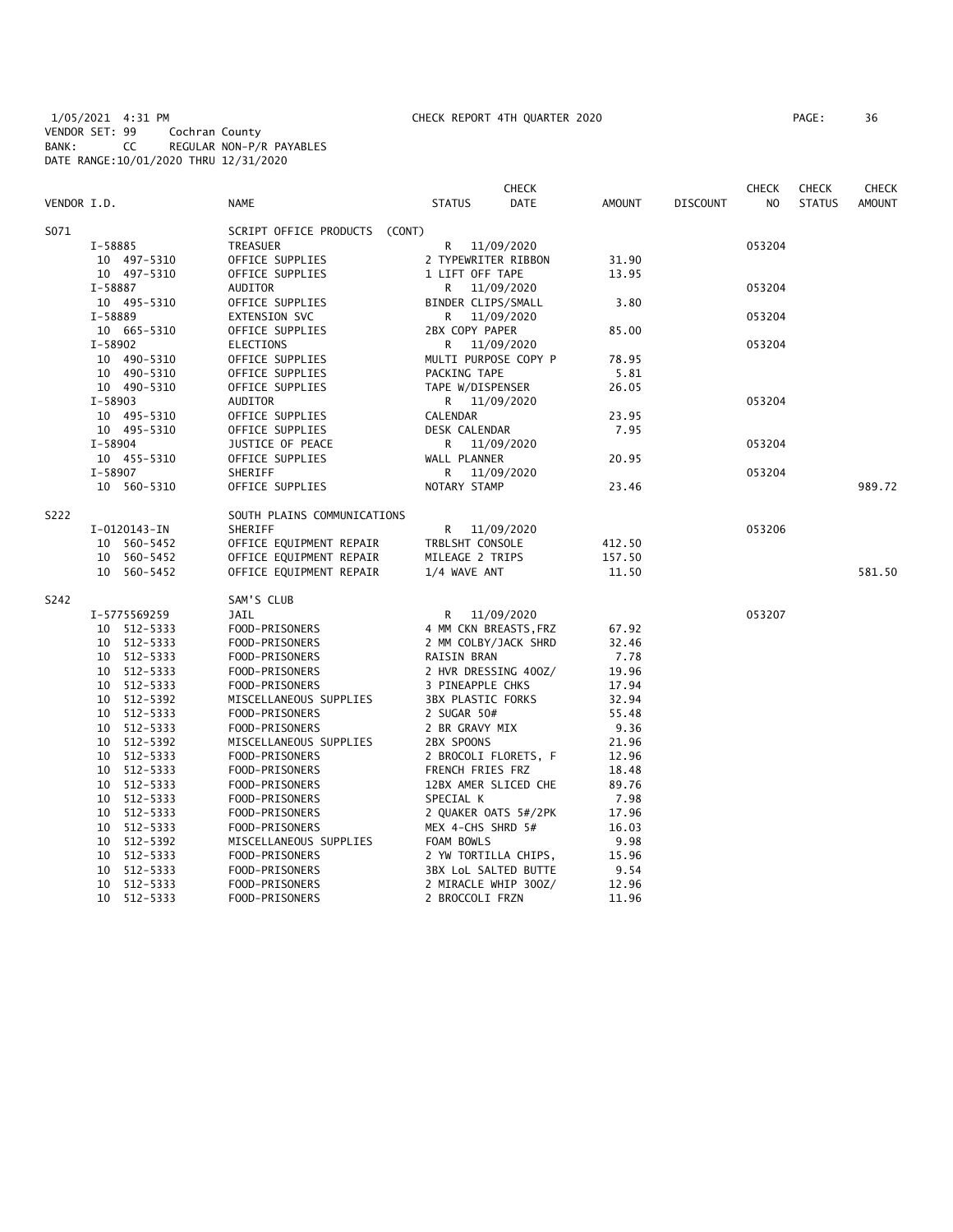1/05/2021 4:31 PM CHECK REPORT 4TH QUARTER 2020 PAGE: 37 VENDOR SET: 99 Cochran County BANK: CC REGULAR NON-P/R PAYABLES DATE RANGE:10/01/2020 THRU 12/31/2020

| PAGE : | 37 |
|--------|----|
|        |    |

|             |              |                        | <b>CHECK</b>             |               |                 | <b>CHECK</b> | <b>CHECK</b>  | <b>CHECK</b>  |
|-------------|--------------|------------------------|--------------------------|---------------|-----------------|--------------|---------------|---------------|
| VENDOR I.D. |              | <b>NAME</b>            | <b>STATUS</b><br>DATE    | <b>AMOUNT</b> | <b>DISCOUNT</b> | NO           | <b>STATUS</b> | <b>AMOUNT</b> |
| S242        |              | SAM'S CLUB<br>(CONT)   |                          |               |                 |              |               |               |
|             | I-5775569259 | JAIL                   | R 11/09/2020             |               |                 | 053207       |               |               |
| 10          | 512-5333     | FOOD-PRISONERS         | CHEERIOS 2PK             | 5.78          |                 |              |               |               |
| 10          | 512-5333     | FOOD-PRISONERS         | 3 FRUIT COCKTAIL         | 22.50         |                 |              |               |               |
| 10          | 512-5333     | FOOD-PRISONERS         | HELLMANN'S MAYO          | 6.98          |                 |              |               |               |
| 10          | 512-5333     | FOOD-PRISONERS         | ONION RINGS FRZN 10#     | 19.98         |                 |              |               |               |
| 10          | 512-5333     | FOOD-PRISONERS         | 6 POPCORN SHRIMP 2#      | 59.88         |                 |              |               |               |
| 10          | 512-5333     | FOOD-PRISONERS         | 2 FRYING OIL 35#         | 34.16         |                 |              |               |               |
| 10          | 512-5333     | FOOD-PRISONERS         | KRAFT MAC/CH 18CT        | 13.96         |                 |              |               |               |
| 10          | 512-5333     | FOOD-PRISONERS         | 15DZ EGGS                | 18.82         |                 |              |               |               |
| 10          | 512-5333     | FOOD-PRISONERS         | 4 SLICED PEACHES 105     | 27.92         |                 |              |               |               |
| 10          | 512-5333     | FOOD-PRISONERS         | 2 MUSTARD 300Z 2PK       | 9.76          |                 |              |               |               |
| 10          | 512-5333     | FOOD-PRISONERS         | 8 BACON 4#               | 151.84        |                 |              |               |               |
| 10          | 512-5333     | FOOD-PRISONERS         | 2 SWEET PEAS 150Z/8C     | 19.96         |                 |              |               |               |
| 10          | 512-5333     | FOOD-PRISONERS         | 6 COUNTRY CROCK 5#       | 29.88         |                 |              |               |               |
| 10          | 512-5333     | FOOD-PRISONERS         | <b>FROSTED FLAKES</b>    | 6.74          |                 |              |               |               |
| 10          | 512-5333     | FOOD-PRISONERS         | ONION PDR 200Z           | 4.88          |                 |              |               |               |
| 10          | 512-5333     | FOOD-PRISONERS         | SK TUNA 50Z/12PK         | 9.88          |                 |              |               |               |
| 10          | 512-5392     | MISCELLANEOUS SUPPLIES | TOILET PAPER 45RL        | 20.98         |                 |              |               |               |
| 10          | 512-5333     | FOOD-PRISONERS         | 2 CORN DOGS 34CT         | 23.96         |                 |              |               |               |
| 10          | 512-5333     | FOOD-PRISONERS         | 2 GREEN BEANS 1010Z      | 7.96          |                 |              |               |               |
| 10          | 512-5333     | FOOD-PRISONERS         | BUSH'S BAKED BEANS 1     | 8.97          |                 |              |               |               |
| 10          | 512-5333     | FOOD-PRISONERS         | MINI WHEATS              | 6.78          |                 |              |               |               |
| 10          | 512-5392     | MISCELLANEOUS SUPPLIES | 2 9" FOAM PLATES 250     | 24.96         |                 |              |               |               |
| 10          | 512-5333     | FOOD-PRISONERS         | FISH STICKS              | 11.98         |                 |              |               |               |
| 10          | 512-5333     | FOOD-PRISONERS         | 8 JUICE VAR 36PK         | 71.84         |                 |              |               |               |
| 10          | 512-5392     | MISCELLANEOUS SUPPLIES | 15RL PAPER TOWELS        | 16.98         |                 |              |               |               |
| 10          | 512-5333     | FOOD-PRISONERS         | CORN FLAKES              | 5.98          |                 |              |               |               |
| 10          | 512-5333     | FOOD-PRISONERS         | 2 APPLESAUCE 460Z/3C     | 13.96         |                 |              |               |               |
| 10          | 512-5333     | FOOD-PRISONERS         | 2 CHEDDAR SAUCE          | 14.12         |                 |              |               |               |
|             | 10 512-5333  | FOOD-PRISONERS         | <b>DISC</b>              | 6.00CR        |                 |              |               |               |
|             | I-5919328795 | <b>JAIL</b>            | R<br>11/09/2020          |               |                 | 053207       |               |               |
|             | 10 512-5333  | FOOD-PRISONERS         | 4 PINEAPPLE CHKS 106     | 23.92         |                 |              |               |               |
|             | 10 409-5300  | COUNTY-WIDE SUPPLIES   | <b>1BX PLASTIC FORKS</b> | 10.98         |                 |              |               |               |
|             | 10 512-5333  | FOOD-PRISONERS         | LAY'S POTATO CHIPS       | 13.98         |                 |              |               |               |
| 10          | 512-5333     | FOOD-PRISONERS         | 5 TILAPIA FILLETS 3#     | 49.90         |                 |              |               |               |
| 10          | 512-5333     | FOOD-PRISONERS         | 2 YW TORTILLA CHIPS      | 15.96         |                 |              |               |               |
| 10          | 512-5333     | FOOD-PRISONERS         | TOM/GR CHILES 100Z/8     | 5.48          |                 |              |               |               |
| 10          | 512-5333     | FOOD-PRISONERS         | FRENCH FRIES FRZ 30#     | 18.48         |                 |              |               |               |
| 10          | 512-5392     | MISCELLANEOUS SUPPLIES | 9" PLATES 320CT          | 8.98          |                 |              |               |               |
| 10          | 512-5333     | FOOD-PRISONERS         | FRZ CKN BREASTS 10#      | 16.98         |                 |              |               |               |
| 10          | 512-5333     | FOOD-PRISONERS         | 3 FRUIT COCKTAIL 106     | 22.50         |                 |              |               |               |
| 10          | 512-5333     | FOOD-PRISONERS         | 15DZ EGGS                | 22.86         |                 |              |               |               |
| 10          | 512-5392     | MISCELLANEOUS SUPPLIES | 2 BATH TISSUE 45RL       | 41.96         |                 |              |               |               |
| 10          | 512-5333     | FOOD-PRISONERS         | 5 POPCORN SHRIMP 2#      | 43.90         |                 |              |               |               |
| 10          | 512-5333     | FOOD-PRISONERS         | 12 JUICE VAR 36PK        | 107.76        |                 |              |               |               |
| 10          | 512-5333     | FOOD-PRISONERS         | 3 RANCH STYLE BEANS      | 17.94         |                 |              |               |               |
| 10          | 409-5300     | COUNTY-WIDE SUPPLIES   | 1BX PLASTIC SPOONS       | 10.98         |                 |              |               |               |
|             |              |                        |                          |               |                 |              |               |               |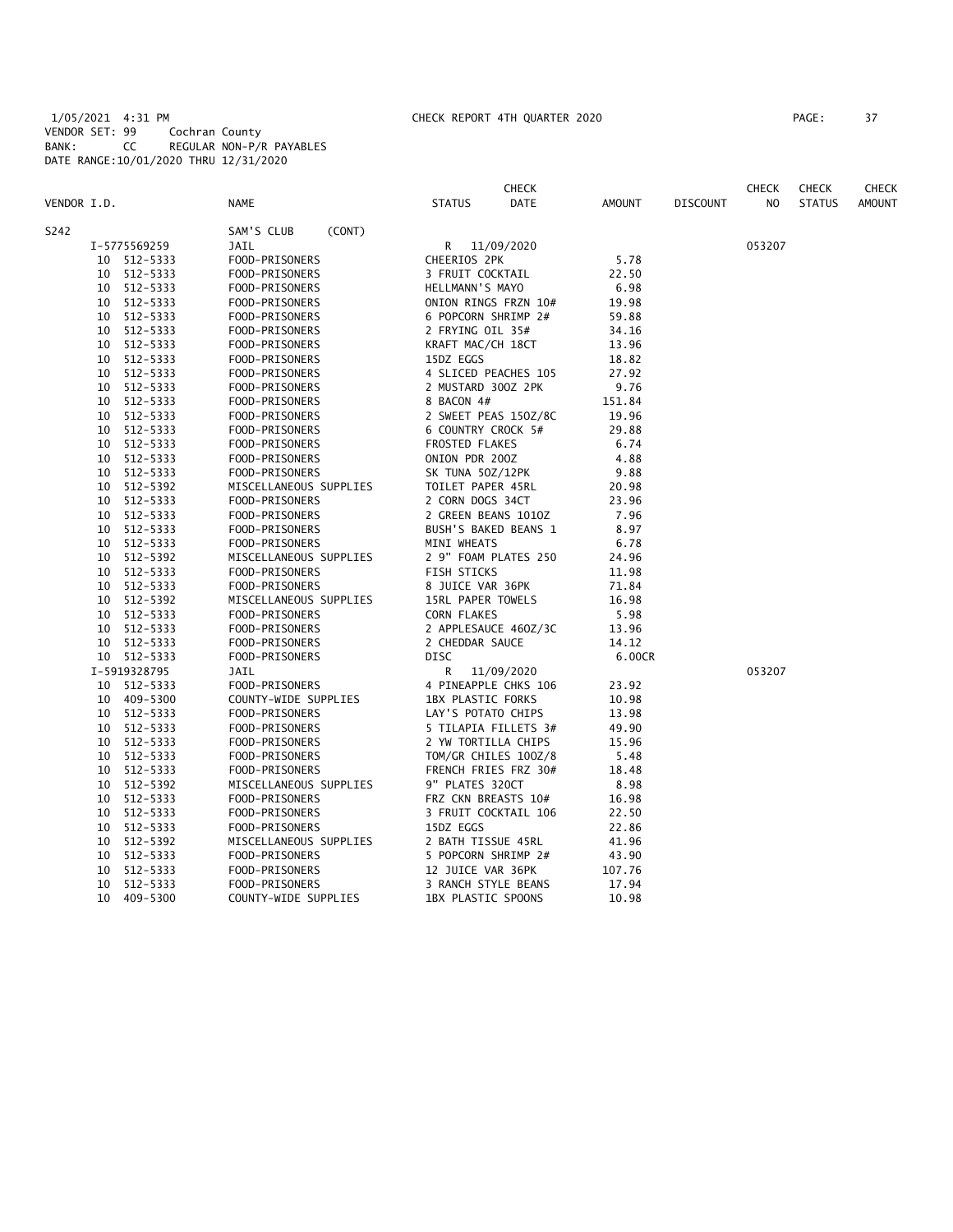# 1/05/2021 4:31 PM CHECK REPORT 4TH QUARTER 2020 PAGE: 38 VENDOR SET: 99 Cochran County BANK: CC REGULAR NON-P/R PAYABLES DATE RANGE:10/01/2020 THRU 12/31/2020

|             |                  |                                | <b>CHECK</b>                 |               | <b>CHECK</b>    |        | <b>CHECK</b><br>CHECK |               |
|-------------|------------------|--------------------------------|------------------------------|---------------|-----------------|--------|-----------------------|---------------|
| VENDOR I.D. |                  | <b>NAME</b>                    | <b>DATE</b><br><b>STATUS</b> | <b>AMOUNT</b> | <b>DISCOUNT</b> | NO     | <b>STATUS</b>         | <b>AMOUNT</b> |
| S242        |                  | SAM'S CLUB<br>(CONT)           |                              |               |                 |        |                       |               |
|             | I-5919328795     | JAIL                           | R<br>11/09/2020              |               |                 | 053207 |                       |               |
|             | 10 409-5300      | COUNTY-WIDE SUPPLIES           | 3-SEC FOAM PLATES 20         | 13.98         |                 |        |                       |               |
|             | 512-5333<br>10   | FOOD-PRISONERS                 | 4 SLICED PEACHES 105         | 27.92         |                 |        |                       |               |
|             | 10 409-5300      | COUNTY-WIDE SUPPLIES           | 2PK FOAM BOWLS 300CT         | 19.96         |                 |        |                       |               |
|             | 10 512-5333      | FOOD-PRISONERS                 | ONION RINGS 10# FRZN         | 19.98         |                 |        |                       |               |
|             | 10 512-5333      | FOOD-PRISONERS                 | 2 BR GRAVY MIX 210Z          | 9.36          |                 |        |                       |               |
|             | 10 512-5333      | FOOD-PRISONERS                 | FRITOS 50PK                  | 13.98         |                 |        |                       |               |
|             | 10 512-5333      | FOOD-PRISONERS                 | BUSH'S BAKED BEANS 1         | 8.97          |                 |        |                       |               |
|             | 10 512-5392      | MISCELLANEOUS SUPPLIES         | GAL FRZR BAGS 152CT          | 14.98         |                 |        |                       |               |
|             | 10 512-5333      | FOOD-PRISONERS                 | 6 FRITO-LAY VAR 50PK         | 77.88         |                 |        |                       | 1,794.33      |
| S347        |                  | SOUTHERN TIRE MART, LLC        |                              |               |                 |        |                       |               |
|             | I-4900036402     | PREC 1                         | 11/09/2020<br>R              |               |                 | 053208 |                       |               |
|             | 15 621-5454      | <b>TIRES</b>                   | 2- 17.5R25 ULTRA TRA         | 2,524.10      |                 |        |                       | 2,524.10      |
| T148        |                  | TASCOSA OFFICE MACHINES INC    |                              |               |                 |        |                       |               |
|             | I-221021         | <b>CLERK</b>                   | R<br>11/09/2020              |               |                 | 053209 |                       |               |
|             | 10 403-5411      | MAINTENANCE CONTRACTS          | 1,682 COPIES 9/10-10         | 25.23         |                 |        |                       | 25.23         |
| W007        |                  | THOMSON REUTERS-WEST PAYMENT C |                              |               |                 |        |                       |               |
|             | I-843348245      | ATTORNEY                       | R<br>11/09/2020              |               |                 | 053210 |                       |               |
|             | 10 475-5590      | LAW LIBRARY MTRLS/UPDATES      | BOOKS & BOUND VOL NO         | 129.52        |                 |        |                       | 129.52        |
| W055        |                  | WINDSTREAM COMMUNICATIONS SW   |                              |               |                 |        |                       |               |
|             | I-266-0638 OCT20 | MUSEUM                         | R.<br>11/09/2020             |               |                 | 053211 |                       |               |
|             | 10 652-5420      | TELECOMMUNICATIONS             | BASIC SVCS                   | 62.58         |                 |        |                       |               |
|             | 10 652-5420      | TELECOMMUNICATIONS             | <b>FEES</b>                  | 30.05         |                 |        |                       |               |
|             | 10 652-5420      | TELECOMMUNICATIONS             | INTERNET FIBER               | 566.43        |                 |        |                       |               |
|             | 10 652-5420      | TELECOMMUNICATIONS             | PICC CHG                     | 1.16          |                 |        |                       |               |
|             | I-266-5051 OCT20 | LIBRARY                        | R 11/09/2020                 |               |                 | 053211 |                       |               |
|             | 10 650-5420      | TELECOMMUNICATIONS             | BASIC SVC/2 LINES            | 126.12        |                 |        |                       |               |
|             | 10 650-5420      | TELECOMMUNICATIONS             | <b>FEES</b>                  | 41.37         |                 |        |                       |               |
|             | 10 650-5420      | TELECOMMUNICATIONS             | LONG DISTANCE SVC            | 0.69          |                 |        |                       |               |
|             | I-266-5074 OCT20 | ADULT PROBATION                | 11/09/2020<br>R.             |               |                 | 053211 |                       |               |
|             | 10 570-5420      | TELECOMMUNICATIONS             | BASIC SVCS                   | 37.30         |                 |        |                       |               |
|             | 10 570-5420      | TELECOMMUNICATIONS             | <b>FEES</b>                  | 18.15         |                 |        |                       |               |
|             | I-266-5161 OCT20 | TREASURER                      | R<br>11/09/2020              |               |                 | 053211 |                       |               |
|             | 10 497-5420      | TELECOMMUNICATIONS             | <b>BASIC SVCS</b>            | 37.30         |                 |        |                       |               |
|             | 10 497-5420      | TELECOMMUNICATIONS             | <b>FEES</b>                  | 18.15         |                 |        |                       |               |
|             | 10 497-5420      | TELECOMMUNICATIONS             | LONG DISTANCE SVC            | 0.14          |                 |        |                       |               |
|             | I-266-5171 OCT20 | TAX A/C                        | R.<br>11/09/2020             |               |                 | 053211 |                       |               |
|             | 10 499-5420      | TELECOMMUNICATIONS             | BASIC SVC/3 LINES            | 246.58        |                 |        |                       |               |
|             | 10 499-5420      | TELECOMMUNICATIONS             | INTERNET SVC                 | 69.20         |                 |        |                       |               |
|             | 10 499-5420      | TELECOMMUNICATIONS             | <b>FEES</b>                  | 9.65          |                 |        |                       |               |
|             | 10 499-5420      | TELECOMMUNICATIONS             | LONG DISTANCE SVCS           | 8.35          |                 |        |                       |               |
|             | I-266-5211 OCT20 | SHERIFF                        | 11/09/2020<br>R              |               |                 | 053211 |                       |               |
|             | 10 560-5420      | TELECOMMUNICATIONS             | BASIC SVCS/3 LINES           | 132.94        |                 |        |                       |               |
|             |                  |                                |                              |               |                 |        |                       |               |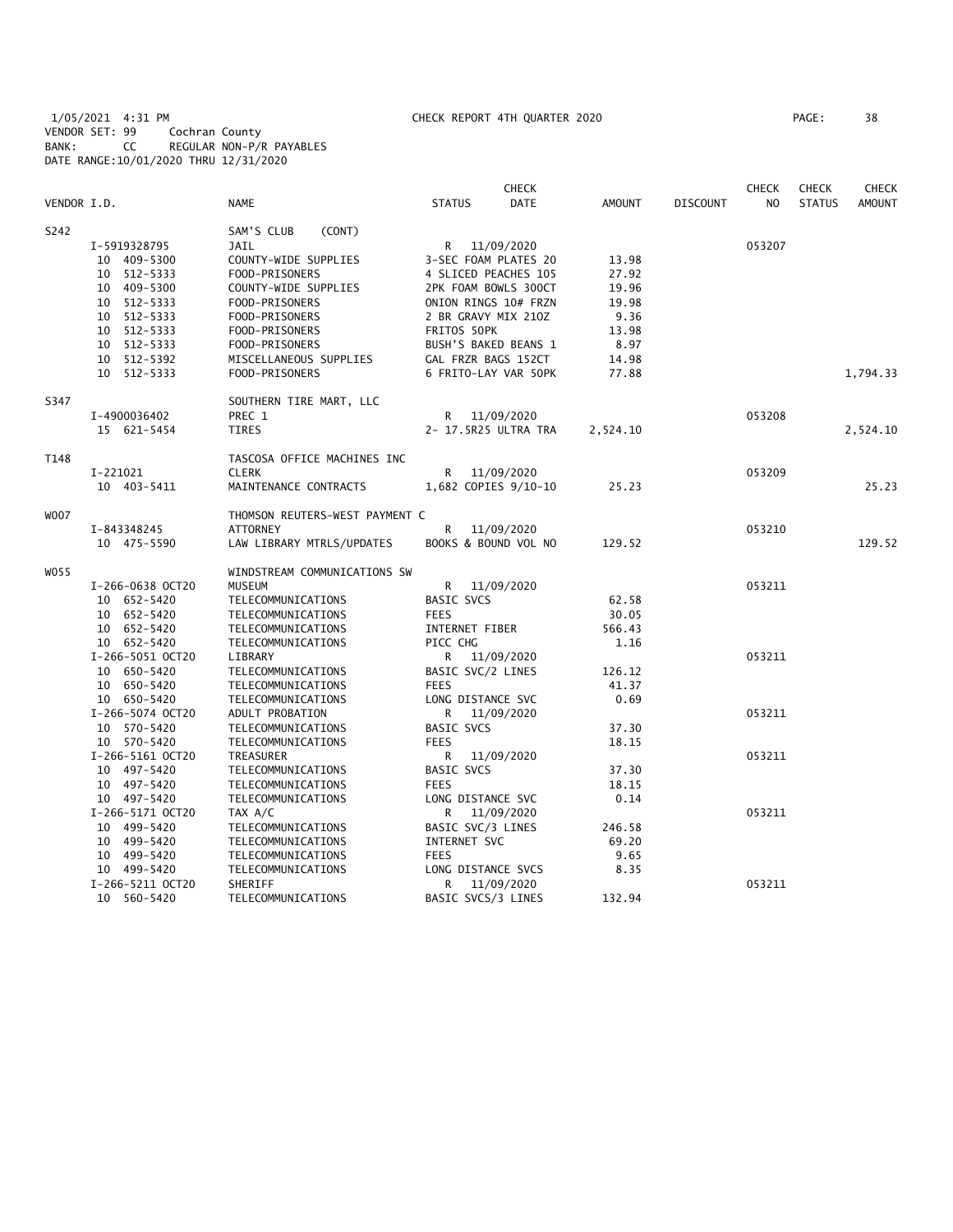1/05/2021 4:31 PM CHECK REPORT 4TH QUARTER 2020 PAGE: 39 VENDOR SET: 99 Cochran County BANK: CC REGULAR NON-P/R PAYABLES DATE RANGE:10/01/2020 THRU 12/31/2020

| AGE : |  | 39 |  |
|-------|--|----|--|
|       |  |    |  |

|             |                  |                               |                     | <b>CHECK</b> |               |                 | <b>CHECK</b>   | <b>CHECK</b>  | CHECK         |
|-------------|------------------|-------------------------------|---------------------|--------------|---------------|-----------------|----------------|---------------|---------------|
| VENDOR I.D. |                  | <b>NAME</b>                   | <b>STATUS</b>       | DATE         | <b>AMOUNT</b> | <b>DISCOUNT</b> | N <sub>O</sub> | <b>STATUS</b> | <b>AMOUNT</b> |
| W055        |                  | WINDSTREAM COMMUNICATIONS     | (CONT)              |              |               |                 |                |               |               |
|             | I-266-5211 OCT20 | SHERIFF                       | R                   | 11/09/2020   |               |                 | 053211         |               |               |
|             | 10 560-5420      | TELECOMMUNICATIONS            | <b>FEES</b>         |              | 62.09         |                 |                |               |               |
|             | 10 560-5420      | TELECOMMUNICATIONS            | LONG DISTANCE SVCS  |              | 12.04         |                 |                |               |               |
|             | I-266-5215 OCT20 | <b>EXTENSION SVC</b>          | R                   | 11/09/2020   |               |                 | 053211         |               |               |
|             | 665-5420<br>10   | TELECOMMUNICATIONS            | BASIC SVCS/3 LINES  |              | 143.38        |                 |                |               |               |
|             | 10 665-5420      | TELECOMMUNICATIONS            | <b>FEES</b>         |              | 62.04         |                 |                |               |               |
|             | 10 665-5420      | TELECOMMUNICATIONS            | LONG DISTANCE SVC   |              | 0.86          |                 |                |               |               |
|             | I-266-5302 OCT20 | JUSTICE OF PEACE              | R                   | 11/09/2020   |               |                 | 053211         |               |               |
|             | 10 455-5420      | TELECOMMUNICATIONS            | BASIC SVCS          |              | 31.83         |                 |                |               |               |
|             | 10 455-5420      | TELECOMMUNICATIONS            | <b>FEES</b>         |              | 18.14         |                 |                |               |               |
|             | 10 455-5420      |                               | LONG DISTANCE SVC   |              | 1.57          |                 |                |               |               |
|             |                  | TELECOMMUNICATIONS            |                     |              |               |                 |                |               |               |
|             | I-266-5411 OCT20 | JUVENILE PROBATION            | R                   | 11/09/2020   |               |                 | 053211         |               |               |
|             | 17 573-5499      | OPERATING EXPENSES            | <b>BASIC SVCS</b>   |              | 31.83         |                 |                |               |               |
|             | 17 573-5499      | OPERATING EXPENSES            | <b>FEES</b>         |              | 18.14         |                 |                |               |               |
|             | 17 573-5499      | OPERATING EXPENSES            | LONG DISTANCE SVC   |              | 1.62          |                 |                |               |               |
|             | I-266-5412 OCT20 | NON-DEPT'L-DIST CT/CONST/ELEC | R                   | 11/09/2020   |               |                 | 053211         |               |               |
|             | 10 409-5420      | TELECOMMUNICATIONS            | COURTHOUSE INTERNET |              | 130.00        |                 |                |               |               |
|             | 10 435-5420      | TELECOMMUNICATIONS            | <b>BASIC SVC</b>    |              | 20.89         |                 |                |               |               |
|             | 435-5420<br>10   | TELECOMMUNICATIONS            | INTERNET            |              | 130.00        |                 |                |               |               |
|             | 10 435-5420      | TELECOMMUNICATIONS            | <b>FEES</b>         |              | 20.83         |                 |                |               |               |
|             | 10 435-5420      | TELECOMMUNICATIONS            | PICC CHG            |              | 1.16          |                 |                |               |               |
|             | 10 550-5420      | TELECOMMUNICATIONS            | <b>BASIC SVCS</b>   |              | 20.89         |                 |                |               |               |
|             | 550-5420<br>10   | TELECOMMUNICATIONS            | <b>FEES</b>         |              | 20.84         |                 |                |               |               |
|             | 10 490-5420      | TELECOMMUNICATIONS            | LOCAL MEAS CALLS    |              | 1.70          |                 |                |               |               |
|             | I-266-5450 OCT20 | <b>CLERK</b>                  | R                   | 11/09/2020   |               |                 | 053211         |               |               |
|             | 10 403-5420      | TELECOMMUNICATIONS            | BASIC SVCS/3 LINES  |              | 113.00        |                 |                |               |               |
|             | 10 403-5420      | TELECOMMUNICATIONS            | <b>FEES</b>         |              | 69.50         |                 |                |               |               |
|             | 10 403-5420      | TELECOMMUNICATIONS            | LONG DISTANCE SVC   |              | 11.87         |                 |                |               |               |
|             | I-266-5508 OCT20 | CO JUDGE/COMM'R CT            | R                   | 11/09/2020   |               |                 | 053211         |               |               |
|             | 15 610-5420      | TELECOMMUNICATIONS            | BASIC SVCS/2 LINES  |              | 64.76         |                 |                |               |               |
|             | 15 610-5420      | TELECOMMUNICATIONS            | <b>FEES</b>         |              | 57.87         |                 |                |               |               |
|             | 15 610-5420      | TELECOMMUNICATIONS            | LONG DISTANCE SVC   |              | 6.17          |                 |                |               |               |
|             | I-266-5700 OCT20 | SHERIFF                       | R                   | 11/09/2020   |               |                 | 053211         |               |               |
|             | 560-5420<br>10   | TELECOMMUNICATIONS            | BASIC SVC           |              | 48.37         |                 |                |               |               |
|             | 10 560-5420      | TELECOMMUNICATIONS            | <b>FEES</b>         |              | 14.68         |                 |                |               |               |
|             | 10 560-5420      | TELECOMMUNICATIONS            | LONG DISTANCE SVC   |              | 0.52          |                 |                |               |               |
|             | I-266-5822 OCT20 | AUDITOR/NON-DEPT'L            | R                   | 11/09/2020   |               |                 | 053211         |               |               |
|             | 10 495-5420      | TELECOMMUNICATIONS            | <b>BASIC SVCS</b>   |              | 20.89         |                 |                |               |               |
|             | 10 495-5420      | TELECOMMUNICATIONS            | <b>INTERNET</b>     |              | 130.00        |                 |                |               |               |
|             | 495-5420<br>10   | TELECOMMUNICATIONS            | <b>FEES</b>         |              | 21.02         |                 |                |               |               |
|             | 495-5420<br>10   | TELECOMMUNICATIONS            | LONG DISTANCE SVC   |              | 0.43          |                 |                |               |               |
|             | 10<br>495-5420   | TELECOMMUNICATIONS            | PICC CHG            |              | 1.16          |                 |                |               |               |
|             | 10<br>409-5420   | TELECOMMUNICATIONS            | FAX LINE 266-5629   |              | 20.89         |                 |                |               |               |
|             | 10<br>409–5420   | TELECOMMUNICATIONS            | FAX LONG DISTANCE   |              | 0.14          |                 |                |               |               |
|             | 10               |                               |                     |              |               |                 |                |               |               |
|             | 409-5420         | TELECOMMUNICATIONS            | INTERNET            |              | 145.00        |                 |                |               |               |
|             | 409-5420<br>10   | TELECOMMUNICATIONS            | <b>FEES</b>         |              | 21.02         |                 |                |               |               |
|             | 10 409-5420      | TELECOMMUNICATIONS            | PICC CHG            |              | 1.16          |                 |                |               |               |
|             | I-266-8661 OCT20 | <b>ATTORNEY</b>               | R                   | 11/09/2020   |               |                 | 053211         |               |               |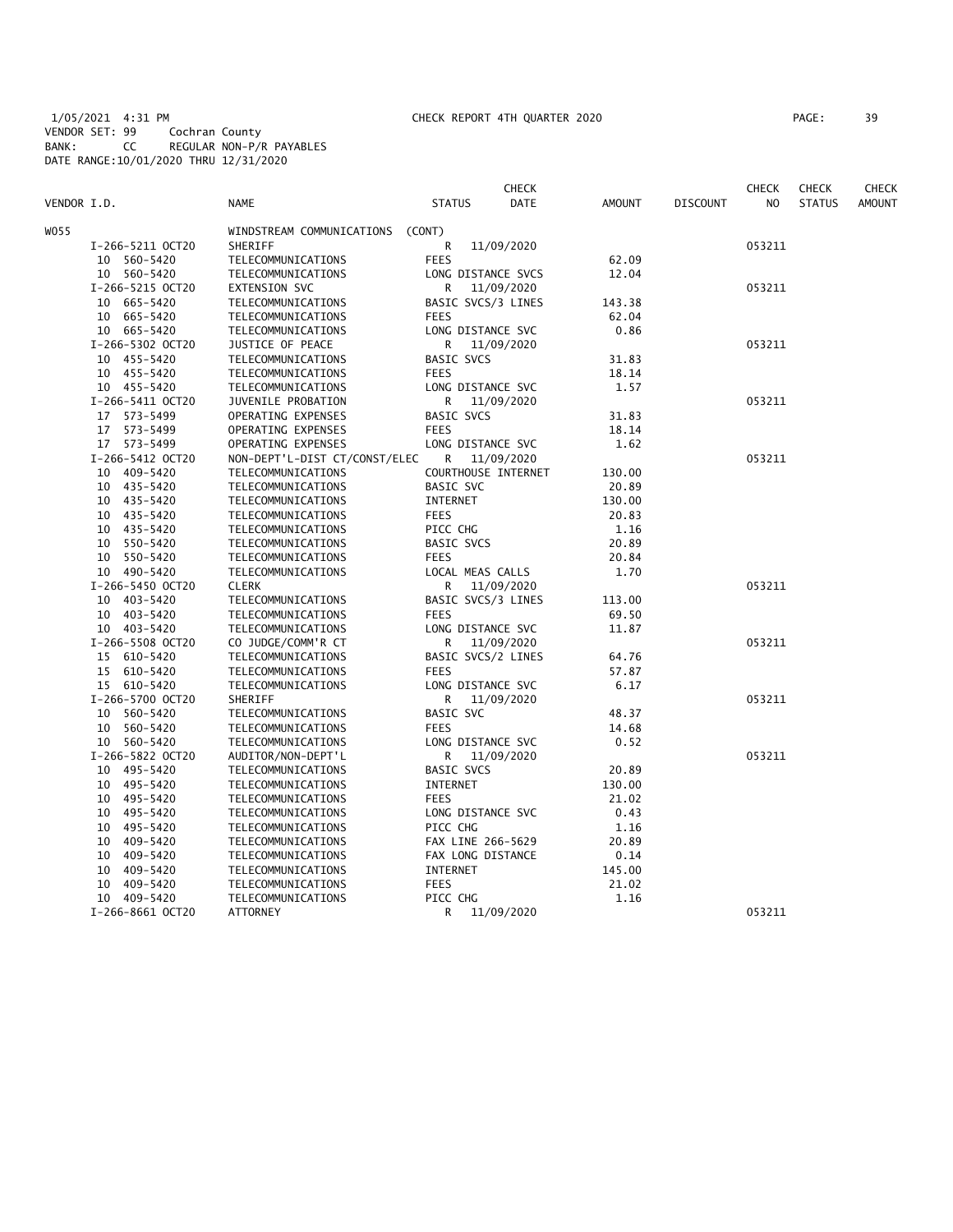1/05/2021 4:31 PM CHECK REPORT 4TH QUARTER 2020 PAGE: 40 VENDOR SET: 99 Cochran County BANK: CC REGULAR NON-P/R PAYABLES DATE RANGE:10/01/2020 THRU 12/31/2020

|             |                     |                           |                      | <b>CHECK</b>         |               |                 | <b>CHECK</b>   | <b>CHECK</b>  | CHECK         |
|-------------|---------------------|---------------------------|----------------------|----------------------|---------------|-----------------|----------------|---------------|---------------|
| VENDOR I.D. |                     | <b>NAME</b>               | <b>STATUS</b>        | DATE                 | <b>AMOUNT</b> | <b>DISCOUNT</b> | N <sub>O</sub> | <b>STATUS</b> | <b>AMOUNT</b> |
| W055        |                     | WINDSTREAM COMMUNICATIONS | (CONT)               |                      |               |                 |                |               |               |
|             | I-266-8661 OCT20    | ATTORNEY                  | R                    | 11/09/2020           |               |                 | 053211         |               |               |
|             | 10 475-5420         | TELECOMMUNICATIONS        | BASIC SVC/2 LINES    |                      | 75.21         |                 |                |               |               |
|             | 10 475-5420         | TELECOMMUNICATIONS        | <b>FEES</b>          |                      | 41.37         |                 |                |               |               |
|             | 10 475-5420         | TELECOMMUNICATIONS        | LONG DISTANCE SVC    |                      | 0.12          |                 |                |               |               |
|             | I-266-8888 OCT20    | SHERIFF                   | R                    | 11/09/2020           |               |                 | 053211         |               |               |
|             | 10 560-5420         | TELECOMMUNICATIONS        | SERVICES/FAX LINE    |                      | 32.38         |                 |                |               |               |
|             | 10 560-5420         | TELECOMMUNICATIONS        | <b>FEES</b>          |                      | 14.65         |                 |                |               |               |
|             | 10 560-5420         | TELECOMMUNICATIONS        | LONG DISTANCE SVC    |                      | 2.85          |                 |                |               | 3,051.04      |
| W058        |                     | BRIAN S WALSH             |                      |                      |               |                 |                |               |               |
|             | $I$ -#1657/HEMME    | DISTRICT COURT            | R                    | 11/09/2020           |               |                 | 053213         |               |               |
|             | 10 435-5400         | ATTORNEY AD LITEM         | PLEA HRNG(F)/JEFFRE  |                      | 350.00        |                 |                |               |               |
|             | I-#1658/HEMME       | DISTRICT COURT            | R                    | 11/09/2020           |               |                 | 053213         |               |               |
|             | 10 435-5400         | ATTORNEY AD LITEM         |                      | PLEA HRNG(F)/JEFFR H | 350.00        |                 |                |               |               |
|             | I-PRE IND/CRUZ      | DISTRICT COURT            | R                    | 11/09/2020           |               |                 | 053213         |               |               |
|             | 10 435-5400         | ATTORNEY AD LITEM         |                      | PRE-IND(F)/ANGELA CR | 100.00        |                 |                |               |               |
|             | I-PRE IND/HEMME     | DISTRICT COURT            |                      | R 11/09/2020         |               |                 | 053213         |               |               |
|             | 10 435-5400         | ATTORNEY AD LITEM         |                      | PRE-IND(F)/JEFFREY H | 100.00        |                 |                |               |               |
|             | I-PRE IND/PCS/HEMME | DISTRICT COURT            |                      | R 11/09/2020         |               |                 | 053213         |               |               |
|             | 10 435-5400         | ATTORNEY AD LITEM         | PRE-IND(F)/JEFFREY H |                      | 100.00        |                 |                |               | 1,000.00      |
|             |                     |                           |                      |                      |               |                 |                |               |               |
| <b>WO70</b> |                     | R D WALLACE OIL CO INC    |                      |                      |               |                 |                |               |               |
|             | I-12520010 OCT20    | <b>CEMETERY</b>           | R                    | 11/09/2020           |               |                 | 053214         |               |               |
|             | 10 516-5330         | FUEL & OIL                | 31.02GL UNL 09/14    |                      | 48.79         |                 |                |               |               |
|             | 10 516-5330         | FUEL & OIL                | 24GL UNL 10/02       |                      | 40.15         |                 |                |               |               |
|             | 10 516-5330         | FUEL & OIL                | 27GL UNL 10/13       |                      | 45.44         |                 |                |               |               |
|             | 10 516-5330         | FUEL & OIL                | 24.70GL UNL 10/29    |                      | 41.57         |                 |                |               |               |
|             | I-12520021 OCT20    | PREC 3                    | R.                   | 11/09/2020           |               |                 | 053214         |               |               |
|             | 15 623-5330         | FUEL AND OIL              |                      | 1050.4GL DYED DIESEL | 1,670.14      |                 |                |               |               |
|             | 15 623-5330         | FUEL AND OIL              | 4 80-02 PWR SVC      |                      | 51.80         |                 |                |               |               |
|             | 15 623-5330         | FUEL AND OIL              |                      | 87.80GL REG ETH 10/3 | 153.21        |                 |                |               |               |
|             | I-12520030 OCT20    | PREC 1                    | R                    | 11/09/2020           |               |                 | 053214         |               |               |
|             | 15 621-5330         | FUEL & OIL                |                      | 987GL DYED DIESEL 10 | 1,529.85      |                 |                |               |               |
|             | 15 621-5330         | FUEL & OIL                | 4 80-02 PWR SVC      |                      | 51.80         |                 |                |               |               |
|             | 15 621-5330         | FUEL & OIL                | 27.55GL UNL 10/5     |                      | 46.09         |                 |                |               |               |
|             | 15 621-5330         | FUEL & OIL                | 15GL UNL 10/8        |                      | 24.80         |                 |                |               |               |
|             | 15 621-5330         | FUEL & OIL                | 27.28GL UNL 10/15    |                      | 45.91         |                 |                |               |               |
|             | I-12520032 OCT20    | PREC 2                    |                      | R 11/09/2020         |               |                 | 053214         |               |               |
|             | 15 622-5330         | FUEL AND OIL              | 17.43GL UNL 10/14    |                      | 29.33         |                 |                |               |               |
|             | 15 622-5330         | FUEL AND OIL              | 16GL UNL 10/20       |                      | 26.93         |                 |                |               |               |
|             | I-12520041 OCT20    | PREC 4                    | R <sub>a</sub>       | 11/09/2020           |               |                 | 053214         |               |               |
|             | 15 624-5330         | FUEL AND OIL              |                      | 90GL CLEAR DIESEL 10 | 166.95        |                 |                |               |               |
|             | 15 624-5330         | FUEL AND OIL              |                      | 750GL DYED DIESEL 10 | 1,192.50      |                 |                |               |               |
|             | 15 624-5330         | FUEL AND OIL              | 3 80-0Z PWR SVC      |                      | 38.85         |                 |                |               |               |
|             | 15 624-5330         | FUEL AND OIL              | 23.40GL UNL 09/14    |                      | 36.81         |                 |                |               |               |
|             | 15 624-5330         | FUEL AND OIL              | 26GL UNL 10/01       |                      | 43.50         |                 |                |               |               |
|             | 15 624-5330         | FUEL AND OIL              | 22GL UNL 10/16       |                      | 37.03         |                 |                |               |               |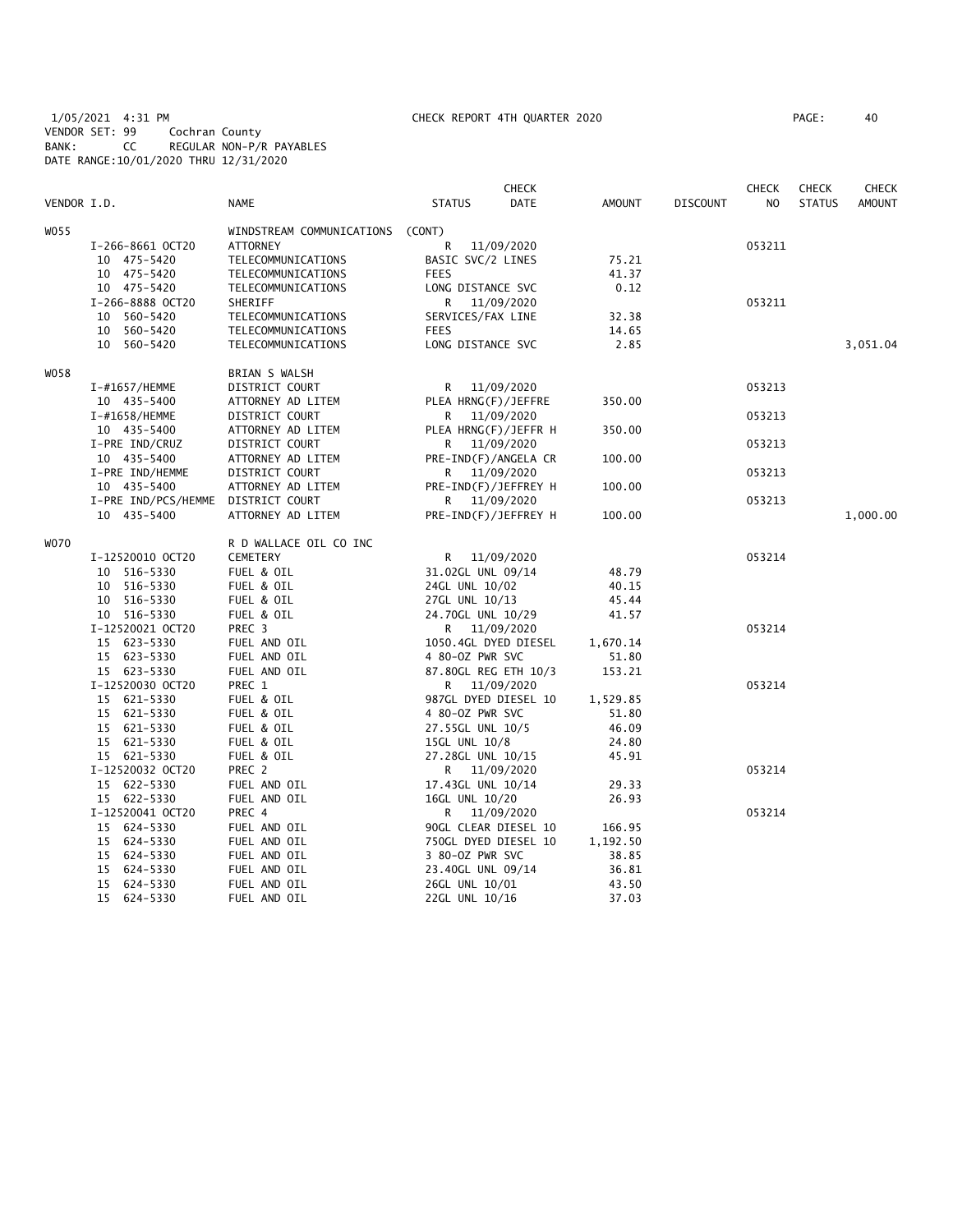1/05/2021 4:31 PM CHECK REPORT 4TH QUARTER 2020 PAGE: 41 VENDOR SET: 99 Cochran County BANK: CC REGULAR NON-P/R PAYABLES DATE RANGE:10/01/2020 THRU 12/31/2020

|             |                     |                                                |                     | <b>CHECK</b>         |               |                 | <b>CHECK</b>   | <b>CHECK</b>  | CHECK         |
|-------------|---------------------|------------------------------------------------|---------------------|----------------------|---------------|-----------------|----------------|---------------|---------------|
| VENDOR I.D. |                     | <b>NAME</b>                                    | <b>STATUS</b>       | <b>DATE</b>          | <b>AMOUNT</b> | <b>DISCOUNT</b> | N <sub>O</sub> | <b>STATUS</b> | <b>AMOUNT</b> |
| <b>WO70</b> |                     | R D WALLACE OIL CO INC (CONT)                  |                     |                      |               |                 |                |               |               |
|             | I-12520041 OCT20    | PREC 4                                         | R <sub>a</sub>      | 11/09/2020           |               |                 | 053214         |               |               |
|             | 15 624-5330         | FUEL AND OIL                                   | 10.42GL UNL 10/30   |                      | 17.54         |                 |                |               |               |
|             | I-12520043 OCT20    | SHERIFF                                        | R —                 | 11/09/2020           |               |                 | 053214         |               |               |
|             | 10 560-5451         | MACHINERY-NON-OFFICE REPAIR                    |                     | ST INSP/17 CHEV#7808 | 7.00          |                 |                |               |               |
|             | 10 560-5451         | MACHINERY-NON-OFFICE REPAIR                    |                     | ST INSP/10 FORD#7956 | 7.00          |                 |                |               |               |
|             | 10 560-5451         | MACHINERY-NON-OFFICE REPAIR                    | 2 PAPER FORM        |                      | 6.00          |                 |                |               |               |
|             | 10 560-5330         | FUEL AND OIL                                   | 567.251GL UNL       |                      | 997.19        |                 |                |               |               |
|             | 10 560-5330         | FUEL AND OIL                                   |                     | 83.42GL UNL/CARD#258 | 139.61        |                 |                |               |               |
|             | 10 560-5330         | FUEL AND OIL                                   |                     | 123.57GL UNL/CARD#86 | 210.60        |                 |                |               |               |
|             | I-125202241 OCT20   | EXT SVC                                        |                     | R 11/09/2020         |               |                 | 053214         |               |               |
|             | 10 665-5330         | FUEL AND OIL                                   | 20.30GL UNL 10/7    |                      | 33.55         |                 |                |               |               |
|             | 10 665-5330         | FUEL AND OIL                                   | 26.21GL UNL 10/21   |                      | 44.11         |                 |                |               |               |
|             | I-12520239 OCT20    | CO JDG/ COMM'R CT                              |                     | R 11/09/2020         |               |                 | 053214         |               |               |
|             | 15 610-5456         | REPAIR-COUNTY CAR                              |                     | ST INSP/11 FORD #971 | 7.00          |                 |                |               |               |
|             | 15 610-5456         | REPAIR-COUNTY CAR                              | PAPER FORM          |                      | 3.00          |                 |                |               |               |
|             | 15 610-5428         | CO. JUDGE-CONTINUING EDUCATION10.6GL UNL 10/08 |                     |                      | 17.52         |                 |                |               |               |
|             | I-12520261 OCT20    | <b>VETERANS SVC</b>                            |                     | R 11/09/2020         |               |                 | 053214         |               |               |
|             | 10 405-5330         | FUEL AND OIL                                   | 19GL UNL 10/02      |                      | 31.79         |                 |                |               | 6,843.36      |
| W246        |                     | WAGNER SUPPLY                                  |                     |                      |               |                 |                |               |               |
|             | I-L021971           | <b>COURTHOUSE</b>                              |                     | R 11/09/2020         |               |                 | 053215         |               |               |
|             | 10 510-5332         | CUSTODIAL SUPPLIES                             | DUST MOP HANDLE     |                      | 13.95         |                 |                |               |               |
|             | 10 510-5332         | CUSTODIAL SUPPLIES                             | DUST MOP FRAME      |                      | 4.52          |                 |                |               |               |
|             | 10 510-5332         | CUSTODIAL SUPPLIES                             | 1CS PINE-SOL 1440Z  |                      | 45.60         |                 |                |               |               |
|             | 10 510-5332         | CUSTODIAL SUPPLIES                             | 1CS TISSUE 80RL     |                      | 73.70         |                 |                |               |               |
|             | 10 510-5332         | CUSTODIAL SUPPLIES                             | 1CS S/F TOWEL       |                      | 48.27         |                 |                |               |               |
|             | I-L021971-01        | <b>COURTHOUSE</b>                              |                     | R 11/09/2020         |               |                 | 053215         |               |               |
|             | 10 510-5332         | CUSTODIAL SUPPLIES                             | 1CT PLEDGE          |                      | 76.02         |                 |                |               |               |
|             | I-L023205           | <b>COURTHOUSE</b>                              |                     | R 11/09/2020         |               |                 | 053215         |               |               |
|             | 10 510-5332         | CUSTODIAL SUPPLIES                             | 1CS PINE-SOL 1440Z  |                      | 45.60         |                 |                |               |               |
|             | 10 510-5332         | CUSTODIAL SUPPLIES                             |                     | 1CS STERIPHENE DISIN | 88.62         |                 |                |               |               |
|             | 10 510-5332         | CUSTODIAL SUPPLIES                             |                     | 1CS TRASH LINERS 15G | 39.76         |                 |                |               |               |
|             | 10 510-5332         | CUSTODIAL SUPPLIES                             |                     | 1CS 20" WHITE POLISH | 26.89         |                 |                |               |               |
|             | 10 510-5332         | CUSTODIAL SUPPLIES                             |                     | 1EA FINISH MOP BL/WH | 35.56         |                 |                |               |               |
|             | 10 510-5332         | CUSTODIAL SUPPLIES                             | 5GL WAX             |                      | 92.10         |                 |                |               |               |
|             | 10 510-5332         | CUSTODIAL SUPPLIES                             |                     | 1CS DIAL ANTI-MIC HA | 68.11         |                 |                |               | 658.70        |
| A176        |                     | MACK ASHMORE                                   |                     |                      |               |                 |                |               |               |
|             | I-ELEC SCH 10/22/20 | ELECTIONS                                      | R                   | 11/09/2020           |               |                 | 053216         |               |               |
|             | 10 490-5102         | ELECTION SALARIES                              | 1.75HRS @ \$10      |                      | 17.50         |                 |                |               |               |
|             | I-GEN ELEC 11/3/20  | <b>ELECTIONS</b>                               |                     | R 11/09/2020         |               |                 | 053216         |               |               |
|             | 10 490-5102         | ELECTION SALARIES                              | 14HRS/ELEC DAY/CITY |                      | 140.00        |                 |                |               |               |
|             | 10 490-5102         | ELECTION SALARIES                              | DEL FEE/CITY WTFC   |                      | 25.00         |                 |                |               | 182.50        |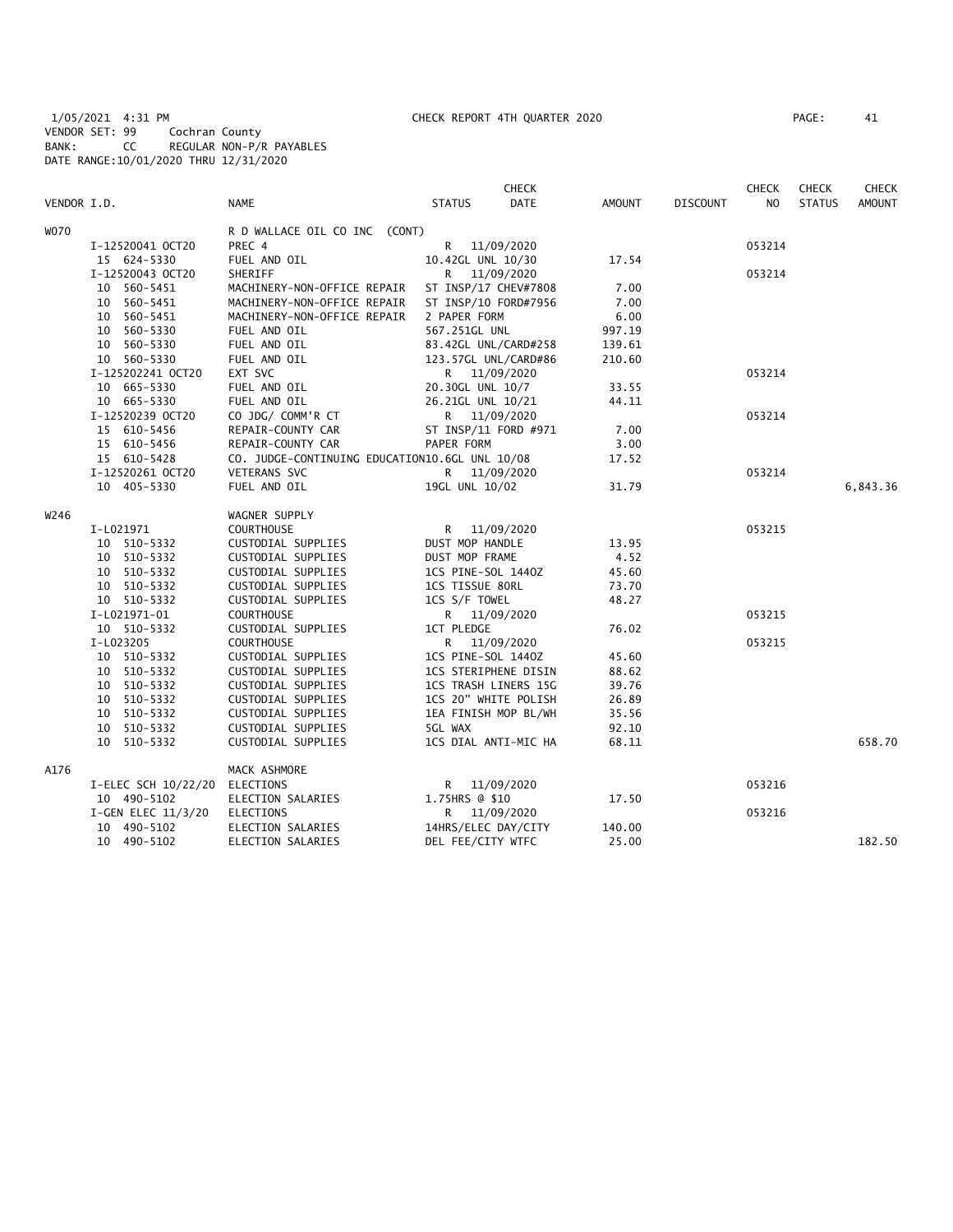## 1/05/2021 4:31 PM CHECK REPORT 4TH QUARTER 2020 PAGE: 42 VENDOR SET: 99 Cochran County BANK: CC REGULAR NON-P/R PAYABLES DATE RANGE:10/01/2020 THRU 12/31/2020

|             |                               |                   |                      | <b>CHECK</b> |               |                 | <b>CHECK</b>   | <b>CHECK</b>  | <b>CHECK</b>  |
|-------------|-------------------------------|-------------------|----------------------|--------------|---------------|-----------------|----------------|---------------|---------------|
| VENDOR I.D. |                               | <b>NAME</b>       | <b>STATUS</b>        | <b>DATE</b>  | <b>AMOUNT</b> | <b>DISCOUNT</b> | N <sub>O</sub> | <b>STATUS</b> | <b>AMOUNT</b> |
| B022        |                               | TWYLLA BLACKSTOCK |                      |              |               |                 |                |               |               |
|             | I-ELEC SCH 10/22/20           | <b>ELECTIONS</b>  | R 11/09/2020         |              |               |                 | 053217         |               |               |
|             | 10 490-5102                   | ELECTION SALARIES | 1.75HRS @ \$10       |              | 17.50         |                 |                |               |               |
|             | I-GEN ELEC 11/3/20            | <b>ELECTIONS</b>  | R 11/09/2020         |              |               |                 | 053217         |               |               |
|             | 10 490-5102                   | ELECTION SALARIES | 18.75HRS/EARLY VOTIN |              | 187.50        |                 |                |               |               |
|             | 10 490-5102                   | ELECTION SALARIES | 7.5HRS/ELEC DAY/EV   |              | 75.00         |                 |                |               | 280.00        |
| B310        |                               | MELANIE BIHL      |                      |              |               |                 |                |               |               |
|             | I-ELEC SCH 10/22/20 ELECTIONS |                   | R 11/09/2020         |              |               |                 | 053218         |               |               |
|             | 10 490-5102                   | ELECTION SALARIES | 1.75HRS @ \$10       |              | 17.50         |                 |                |               |               |
|             | I-GEN ELEC 11/3/20            | ELECTIONS         | R —                  | 11/09/2020   |               |                 | 053218         |               |               |
|             | 10 490-5102                   | ELECTION SALARIES | 12.75HRS/ELEC DAY/BO |              | 127.50        |                 |                |               | 145.00        |
| B311        |                               | DAVONI BENAVIDEZ  |                      |              |               |                 |                |               |               |
|             | I-ELEC SCH 10/22/20           | ELECTIONS         | R                    | 11/09/2020   |               |                 | 053219         |               |               |
|             | 10 490-5102                   | ELECTION SALARIES | 1.75HRS @ \$10       |              | 17.50         |                 |                |               |               |
|             | I-GEN ELEC 11/3/20            | <b>ELECTIONS</b>  | R 11/09/2020         |              |               |                 | 053219         |               |               |
|             | 10 490-5102                   | ELECTION SALARIES | 29.75HRS/EARLY VOTIN |              | 297.50        |                 |                |               |               |
|             | 10 490-5102                   | ELECTION SALARIES | 14.25HRS/ELEC DAY/CI |              | 142.50        |                 |                |               | 457.50        |
| B312        |                               | CHEYENNE BARNES   |                      |              |               |                 |                |               |               |
|             | I-ELEC SCH 10/22/20 ELECTIONS |                   | R —                  | 11/09/2020   |               |                 | 053220         |               |               |
|             | 10 490-5102                   | ELECTION SALARIES | 1.75HRS @ \$10       |              | 17.50         |                 |                |               |               |
|             | I-GEN ELEC 11/3/20            | <b>ELECTIONS</b>  | R.                   | 11/09/2020   |               |                 | 053220         |               |               |
|             | 10 490-5102                   | ELECTION SALARIES | 14HRS/ELEC DAY/BOX 4 |              | 140.00        |                 |                |               | 157.50        |
| C066        |                               | ISABELL CAVEZUELA |                      |              |               |                 |                |               |               |
|             | I-ELEC SCH 10/22/20           | ELECTIONS         | R.                   | 11/09/2020   |               |                 | 053221         |               |               |
|             | 10 490-5102                   | ELECTION SALARIES | 1.75HRS @ \$10       |              | 17.50         |                 |                |               |               |
|             | I-GEN ELEC 11/3/20            | ELECTIONS         | R 11/09/2020         |              |               |                 | 053221         |               |               |
|             | 10 490-5102                   | ELECTION SALARIES | 14.75HRS/ELEC DAY/BO |              | 147.50        |                 |                |               |               |
|             | 10 490-5102                   | ELECTION SALARIES | DEL FEE/BOX 306      |              | 25.00         |                 |                |               | 190.00        |
| C310        |                               | DAVID CORDER      |                      |              |               |                 |                |               |               |
|             | I-ELEC SCH 10/22/20           | ELECTIONS         | V<br>$\mathsf{V}$    | 11/09/2020   |               |                 | 053222         |               |               |
|             | I-GEN ELEC 11/3/20            | <b>ELECTIONS</b>  |                      | 11/09/2020   |               |                 | 053222         |               | 400.00        |
| C310        |                               | DAVID CORDER      |                      |              |               |                 |                |               |               |
|             | M-CHECK                       | DAVID CORDER      | VOIDED<br>V          | 11/09/2020   |               |                 | 053222         |               | 400.00CR      |
| C378        |                               | KERRY R COFFMAN   |                      |              |               |                 |                |               |               |
|             | I-ELEC SCH 10/22/20           | ELECTIONS         | R.                   | 11/09/2020   |               |                 | 053223         |               |               |
|             | 10 490-5102                   | ELECTION SALARIES | 1.75HRS @ \$10       |              | 17.50         |                 |                |               |               |
|             | I-GEN ELEC $11/3/20$          | ELECTIONS         | R 11/09/2020         |              |               |                 | 053223         |               |               |
|             | 10 490-5102                   | ELECTION SALARIES | 14.25HRS/ELEC DAY/CI |              | 142.50        |                 |                |               |               |
|             | 10 490-5102                   | ELECTION SALARIES | DEL FEE/CITY MRTN    |              | 25.00         |                 |                |               | 185.00        |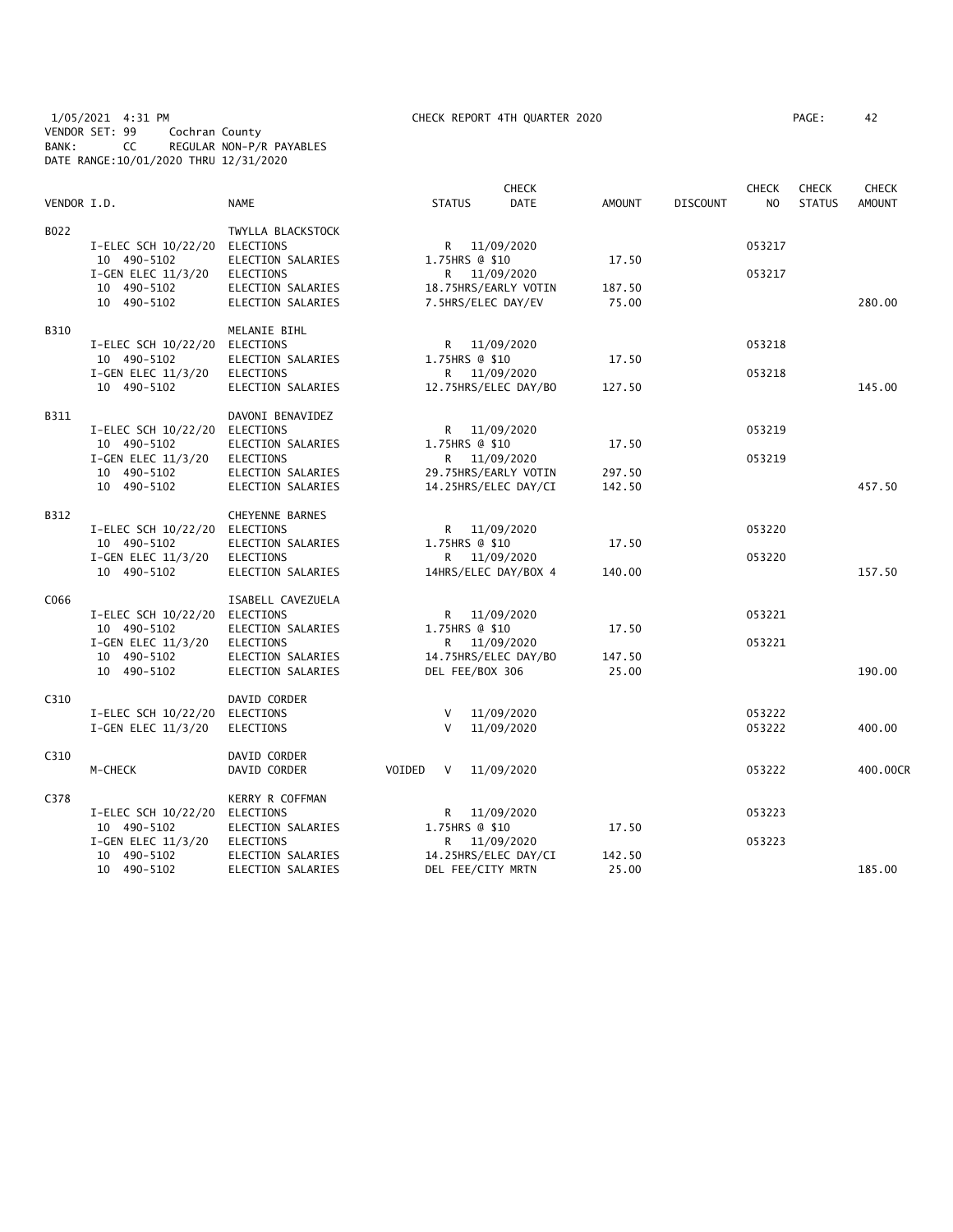# 1/05/2021 4:31 PM CHECK REPORT 4TH QUARTER 2020 PAGE: 43 VENDOR SET: 99 Cochran County BANK: CC REGULAR NON-P/R PAYABLES DATE RANGE:10/01/2020 THRU 12/31/2020

| VENDOR I.D.      |                                                                                              | <b>NAME</b>                                                                           | <b>STATUS</b>                                                          | <b>CHECK</b><br><b>DATE</b> | AMOUNT          | <b>DISCOUNT</b> | <b>CHECK</b><br>NO. | <b>CHECK</b><br><b>STATUS</b> | <b>CHECK</b><br><b>AMOUNT</b> |
|------------------|----------------------------------------------------------------------------------------------|---------------------------------------------------------------------------------------|------------------------------------------------------------------------|-----------------------------|-----------------|-----------------|---------------------|-------------------------------|-------------------------------|
| C396             | I-ELEC SCH 10/22/20<br>10 490-5102<br>I-GEN ELEC 11/3/20<br>10 490-5102                      | MARY COFFMAN<br>ELECTIONS<br>ELECTION SALARIES<br>ELECTIONS<br>ELECTION SALARIES      | R 11/09/2020<br>1.75HRS @ \$10<br>R 11/09/2020<br>14.25HRS/ELEC DAY/CI |                             | 17.50<br>142.50 |                 | 053224<br>053224    |                               | 160.00                        |
| C423             | I-ELEC SCH 10/22/20 ELECTIONS<br>10 490-5102<br>I-GEN ELEC 11/23/20 ELECTIONS<br>10 490-5102 | ELIZABETH CASAREZ<br>ELECTION SALARIES<br>ELECTION SALARIES                           | R <sub>a</sub><br>1.75HRS @ \$10<br>R<br>13HRS/ELEC DAY/CITY           | 11/09/2020<br>11/09/2020    | 17.50<br>130.00 |                 | 053225<br>053225    |                               | 147.50                        |
| C424             | I-ELEC SCH 10/22/20<br>10 490-5102<br>I-GEN ELEC $11/3/20$<br>10 490-5102                    | MISAEL CASTANEDA<br>ELECTIONS<br>ELECTION SALARIES<br>ELECTIONS<br>ELECTION SALARIES  | R <sub>a</sub><br>1.75HRS @ \$10<br>R.<br>12.75HRS/ELEC DAY            | 11/09/2020<br>11/09/2020    | 17.50<br>127.50 |                 | 053226<br>053226    |                               | 145.00                        |
| D213             | I-ELEC SCH 10/22/20<br>10 490-5102<br>I-GEN ELEC 11/3/20<br>10 490-5102                      | RAELEIGH DEAVOURS<br>ELECTIONS<br>ELECTION SALARIES<br>ELECTIONS<br>ELECTION SALARIES | R<br>1.75HRS @ \$10<br>R.<br>12.75HRS/ELEC DAY/BO                      | 11/09/2020<br>11/09/2020    | 17.50<br>127.50 |                 | 053227<br>053227    |                               | 145.00                        |
| D <sub>214</sub> | I-ELEC SCH 10/22/20<br>I-GEN ELEC 11/3/20                                                    | <b>KELTON DOWNEN</b><br>ELECTIONS<br>ELECTIONS                                        | V<br>$\vee$                                                            | 11/09/2020<br>11/09/2020    |                 |                 | 053228<br>053228    |                               | 460.00                        |
| D214             | M-CHECK                                                                                      | <b>KELTON DOWNEN</b><br><b>KELTON DOWNEN</b>                                          | VOIDED<br>V                                                            | 11/09/2020                  |                 |                 | 053228              |                               | 460.00CR                      |
| E100             | I-ELEC SCH 10/22/20<br>10 490-5102<br>I-GEN ELEC $11/3/20$<br>10 490-5102                    | KEELY ESCH<br>ELECTIONS<br>ELECTION SALARIES<br>ELECTIONS<br>ELECTION SALARIES        | R<br>1.75HRS @ \$10<br>R 11/09/2020<br>13HRS/ELEC DAY/CITY             | 11/09/2020                  | 17.50<br>130.00 |                 | 053229<br>053229    |                               | 147.50                        |
| F236             | I-ELEC SCH 10/22/20<br>10 490-5102<br>I-GEN ELEC 11/3/20<br>10 490-5102                      | JARRAHN FRENCH<br>ELECTIONS<br>ELECTION SALARIES<br>ELECTIONS<br>ELECTION SALARIES    | R.<br>1.75HRS @ \$10<br>R<br>14.25HRS/ELEC DAY/BO                      | 11/09/2020<br>11/09/2020    | 17.50<br>142.50 |                 | 053230<br>053230    |                               | 160.00                        |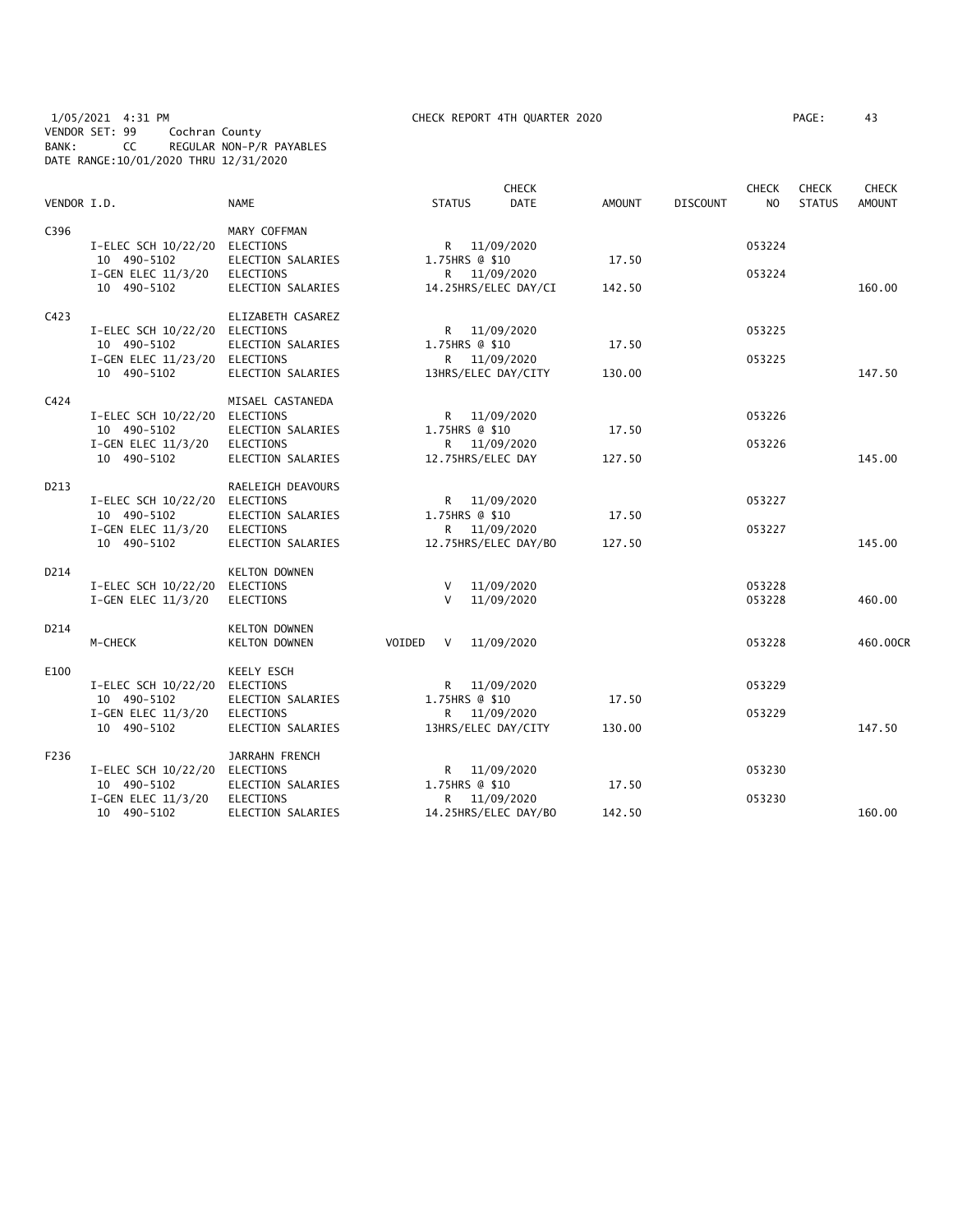# 1/05/2021 4:31 PM CHECK REPORT 4TH QUARTER 2020 PAGE: 44 VENDOR SET: 99 Cochran County BANK: CC REGULAR NON-P/R PAYABLES DATE RANGE:10/01/2020 THRU 12/31/2020

| PAGE : | 44 |
|--------|----|
|        |    |

| VENDOR I.D.      |                                   | <b>NAME</b>                            | <b>STATUS</b>         | <b>CHECK</b><br><b>DATE</b> | AMOUNT          | <b>DISCOUNT</b> | <b>CHECK</b><br>NO | <b>CHECK</b><br><b>STATUS</b> | <b>CHECK</b><br>AMOUNT |
|------------------|-----------------------------------|----------------------------------------|-----------------------|-----------------------------|-----------------|-----------------|--------------------|-------------------------------|------------------------|
| G279             |                                   | JACKSON GREENER                        |                       |                             |                 |                 |                    |                               |                        |
|                  | I-ELEC SCH 10/22/20               | <b>ELECTIONS</b>                       | R <sub>a</sub>        | 11/09/2020                  |                 |                 | 053231             |                               |                        |
|                  | 10 490-5102                       | ELECTION SALARIES                      | 1.75HRS @ \$10        |                             | 17.50           |                 |                    |                               |                        |
|                  | I-GEN ELEC 11/3/20                | <b>ELECTIONS</b>                       | R <sub>a</sub>        | 11/09/2020                  |                 |                 | 053231             |                               |                        |
|                  | 10 490-5102                       | ELECTION SALARIES                      | 13HRS/ELEC DAY/CITY   |                             | 130.00          |                 |                    |                               | 147.50                 |
| G280             |                                   | LIZZIE GOMEZ                           |                       |                             |                 |                 |                    |                               |                        |
|                  | I-ELEC SCH 10/22/20               | ELECTIONS                              | R <sub>a</sub>        | 11/09/2020                  |                 |                 | 053232             |                               |                        |
|                  | 10 490-5102                       | ELECTION SALARIES                      | 1.75HRS @ \$10        |                             | 17.50           |                 |                    |                               |                        |
|                  | I-GEN ELEC 11/3/20                | <b>ELECTIONS</b>                       | R                     | 11/09/2020                  |                 |                 | 053232             |                               |                        |
|                  | 10 490-5102                       | ELECTION SALARIES                      |                       | 13HRS/ELEC DAY/BOX 2        | 130.00          |                 |                    |                               | 147.50                 |
| H157             |                                   | <b>BLADE HENRY</b>                     |                       |                             |                 |                 |                    |                               |                        |
|                  | I-GEN ELEC 11/3/20                | <b>ELECTIONS</b>                       |                       | R 11/09/2020                |                 |                 | 053233             |                               |                        |
|                  | 10 490-5102                       | ELECTION SALARIES                      | 6HRS/EARLY VOTING     |                             | 60.00           |                 |                    |                               |                        |
|                  | 10 490-5102                       | ELECTION SALARIES                      |                       | 13.5HRS/ELEC DAY/CIT        | 135.00          |                 |                    |                               | 195.00                 |
| H314             |                                   | ALICIA HEFLIN                          |                       |                             |                 |                 |                    |                               |                        |
|                  | I-ELEC SCH 10/22/20               | ELECTIONS                              |                       | R 11/09/2020                |                 |                 | 053234             |                               |                        |
|                  | 10 490-5102<br>I-GEN ELEC 11/3/20 | ELECTION SALARIES<br>ELECTIONS         | 1.75HRS @ \$10        | R 11/09/2020                | 17.50           |                 | 053234             |                               |                        |
|                  | 10 490-5102                       | ELECTION SALARIES                      |                       | 12.75HRS/ELEC DAY/BO        | 127.50          |                 |                    |                               | 145.00                 |
|                  |                                   |                                        |                       |                             |                 |                 |                    |                               |                        |
| J098             |                                   | ELOISA JARAMILLO                       |                       |                             |                 |                 |                    |                               |                        |
|                  | I-ELEC SCH 10/22/20               | ELECTIONS                              |                       | R 11/09/2020                |                 |                 | 053235             |                               |                        |
|                  | 10 490-5102                       | ELECTION SALARIES                      | 1.75HRS @ \$10        |                             | 17.50           |                 |                    |                               |                        |
|                  | I-GEN ELEC 11/3/20                | <b>ELECTIONS</b>                       |                       | R 11/09/2020                |                 |                 | 053235             |                               |                        |
|                  | 10 490-5102                       | ELECTION SALARIES                      |                       | 19.5HRS/EARLY VOTING        | 195.00          |                 |                    |                               |                        |
|                  | 10 490-5102<br>10 490-5102        | ELECTION SALARIES<br>ELECTION SALARIES | DEL FEE/BOX 202       | 13.75HRS/ELEC DAY/BO        | 137.50<br>25.00 |                 |                    |                               | 375.00                 |
|                  |                                   |                                        |                       |                             |                 |                 |                    |                               |                        |
| J100             |                                   | CALVIN JOHNSON                         |                       |                             |                 |                 |                    |                               |                        |
|                  | I-ELEC SCH 10/22/20               | ELECTIONS                              | R <sub>a</sub>        | 11/09/2020                  |                 |                 | 053236             |                               |                        |
|                  | 10 490-5102                       | ELECTION SALARIES                      | 1.75HRS @ \$10        |                             | 17.50           |                 |                    |                               | 17.50                  |
| L149             |                                   | ERMA LOPEZ                             |                       |                             |                 |                 |                    |                               |                        |
|                  | I-ELEC SCH 10/22/20               | ELECTIONS                              | R                     | 11/09/2020                  |                 |                 | 053237             |                               |                        |
|                  | 10 490-5102                       | ELECTION SALARIES                      | 1.75HRS @ \$10        |                             | 17.50           |                 |                    |                               |                        |
|                  | I-GEN ELEC 11/3/20                | <b>ELECTIONS</b>                       | R                     | 11/09/2020                  |                 |                 | 053237             |                               | 130.00                 |
|                  | 10 490-5102                       | ELECTION SALARIES                      |                       | 11.25HRS/EARLY VOTIN        | 112.50          |                 |                    |                               |                        |
| L <sub>155</sub> |                                   | ANGELA LEWIS                           |                       |                             |                 |                 |                    |                               |                        |
|                  | I-ELEC SCH 10/22/20               | ELECTIONS                              | R                     | 11/09/2020                  |                 |                 | 053238             |                               |                        |
|                  | 10 490-5102<br>I-GEN ELEC 11/3/20 | ELECTION SALARIES<br><b>ELECTIONS</b>  | 1.75HRS @ \$10<br>R — | 11/09/2020                  | 17.50           |                 | 053238             |                               |                        |
|                  | 10 490-5102                       | ELECTION SALARIES                      |                       | 13.75HRS/ELEC DAY/BO        | 137.50          |                 |                    |                               | 155.00                 |
|                  |                                   |                                        |                       |                             |                 |                 |                    |                               |                        |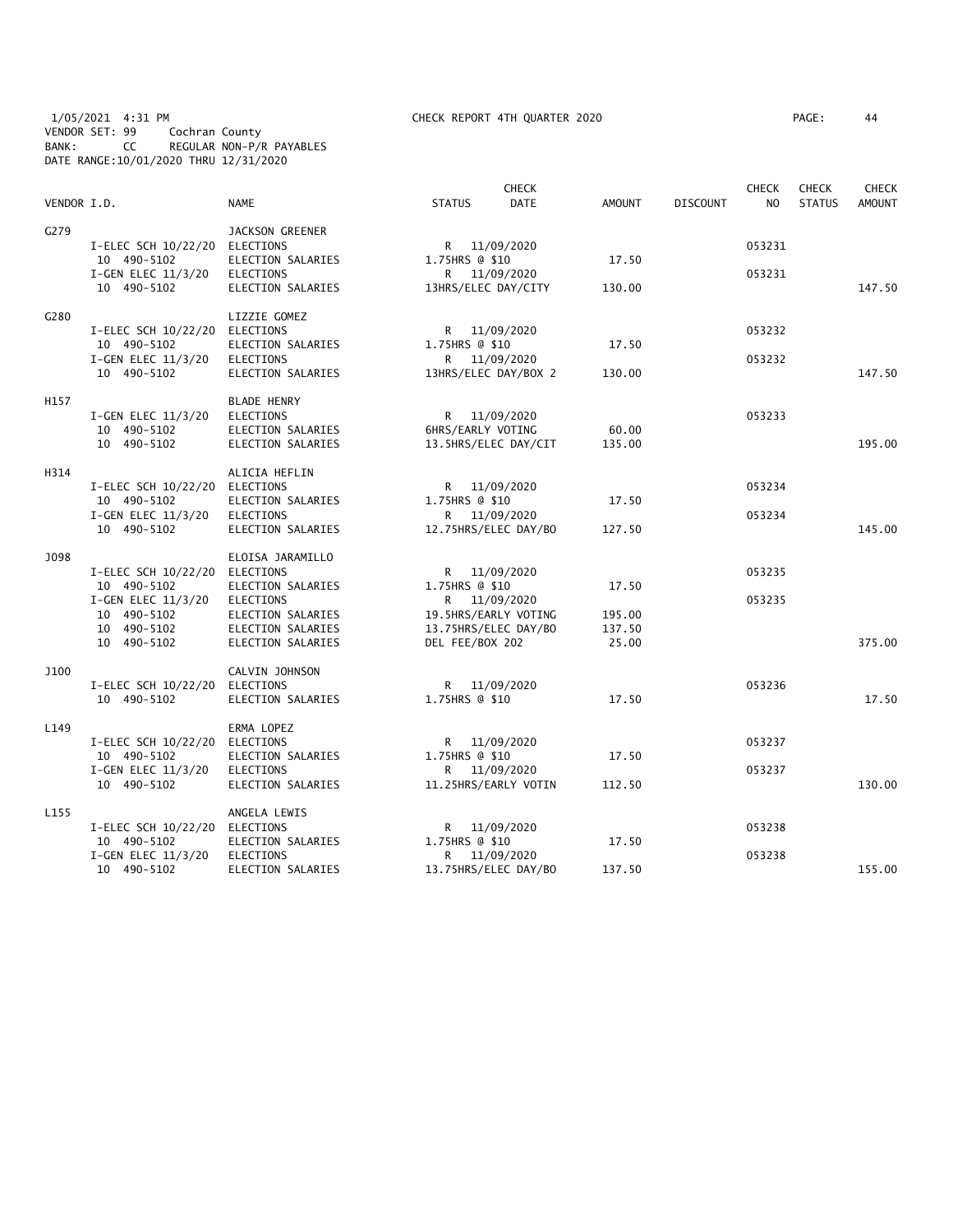## 1/05/2021 4:31 PM CHECK REPORT 4TH QUARTER 2020 PAGE: 45 VENDOR SET: 99 Cochran County BANK: CC REGULAR NON-P/R PAYABLES DATE RANGE:10/01/2020 THRU 12/31/2020

| VENDOR I.D.      |                               | <b>NAME</b>       | <b>STATUS</b>        | <b>CHECK</b><br><b>DATE</b> | <b>AMOUNT</b> | <b>DISCOUNT</b> | <b>CHECK</b><br>N <sub>O</sub> | <b>CHECK</b><br><b>STATUS</b> | <b>CHECK</b><br><b>AMOUNT</b> |
|------------------|-------------------------------|-------------------|----------------------|-----------------------------|---------------|-----------------|--------------------------------|-------------------------------|-------------------------------|
|                  |                               |                   |                      |                             |               |                 |                                |                               |                               |
| N107             |                               | STEPHANIE NUNN    |                      |                             |               |                 |                                |                               |                               |
|                  | I-ELEC SCH 10/22/20           | ELECTIONS         | R 11/09/2020         |                             |               |                 | 053239                         |                               |                               |
|                  | 10 490-5102                   | ELECTION SALARIES | 1.75HRS @ \$10       |                             | 17.50         |                 |                                |                               |                               |
|                  | I-GEN ELEC 11/3/20            | ELECTIONS         | R 11/09/2020         |                             |               |                 | 053239                         |                               |                               |
|                  | 10 490-5102                   | ELECTION SALARIES | 12.75HRS/ELEC DAY/BO |                             | 127.50        |                 |                                |                               |                               |
|                  | 10 490-5102                   | ELECTION SALARIES | DEL FEE/BOX 303      |                             | 25.00         |                 |                                |                               | 170.00                        |
| 0128             |                               | ALAZAYE ORNELAS   |                      |                             |               |                 |                                |                               |                               |
|                  | I-ELEC SCH 10/22/20 ELECTIONS |                   |                      | R 11/09/2020                |               |                 | 053240                         |                               |                               |
|                  | 10 490-5102                   | ELECTION SALARIES | 1.75HRS @ \$10       |                             | 17.50         |                 |                                |                               |                               |
|                  | I-GEN ELEC 11/3/20            | ELECTIONS         |                      | R 11/09/2020                |               |                 | 053240                         |                               |                               |
|                  | 10 490-5102                   | ELECTION SALARIES | 14HRS/ELEC DAY/BOX 4 |                             | 140.00        |                 |                                |                               | 157.50                        |
| P <sub>265</sub> |                               | FRANCIS PURCELL   |                      |                             |               |                 |                                |                               |                               |
|                  | I-GEN ELEC $11/3/20$          | ELECTIONS         | R 11/09/2020         |                             |               |                 | 053241                         |                               |                               |
|                  | 10 490-5102                   | ELECTION SALARIES |                      | 13.75HRS/ELEC DAY/CI        | 137.50        |                 |                                |                               | 137.50                        |
| R157             |                               | ETHEL RICHARDSON  |                      |                             |               |                 |                                |                               |                               |
|                  | I-ELEC SCH 10/22/20 ELECTIONS |                   | R 11/09/2020         |                             |               |                 | 053242                         |                               |                               |
|                  | 10 490-5102                   | ELECTION SALARIES | 1.75HRS @ \$10       |                             | 17.50         |                 |                                |                               |                               |
|                  | I-GEN ELEC 11/3/20            | ELECTIONS         |                      | R 11/09/2020                |               |                 | 053242                         |                               |                               |
|                  | 10 490-5102                   | ELECTION SALARIES | 23HRS/EARLY VOTING   |                             | 230.00        |                 |                                |                               |                               |
|                  | 10 490-5102                   | ELECTION SALARIES | 7.5HRS/ELEC DAY/EV   |                             | 75.00         |                 |                                |                               | 322.50                        |
|                  |                               |                   |                      |                             |               |                 |                                |                               |                               |
| R208             |                               | LETTIE ROBERTS    |                      |                             |               |                 |                                |                               |                               |
|                  | I-ELEC SCH 10/22/20 ELECTIONS |                   | R 11/09/2020         |                             |               |                 | 053243                         |                               |                               |
|                  | 10 490-5102                   | ELECTION SALARIES | 1.75HRS @ \$10       |                             | 17.50         |                 |                                |                               |                               |
|                  | I-GEN ELEC 11/3/20            | ELECTIONS         | R 11/09/2020         |                             |               |                 | 053243                         |                               |                               |
|                  | 10 490-5102                   | ELECTION SALARIES |                      | 23.5HRS/EARLY VOTING        | 235.00        |                 |                                |                               |                               |
|                  | 10 490-5102                   | ELECTION SALARIES |                      | 13.5HRS/ELEC DAY/BOX        | 135.00        |                 |                                |                               | 387.50                        |
|                  |                               |                   |                      |                             |               |                 |                                |                               |                               |
| R300             |                               | DEANNA RICHARDSON |                      |                             |               |                 |                                |                               |                               |
|                  | I-ELEC SCH 10/22/20 ELECTIONS |                   | R 11/09/2020         |                             |               |                 | 053244                         |                               |                               |
|                  | 10 490-5102                   | ELECTION SALARIES | 1.75HRS @ \$10       |                             | 17.50         |                 |                                |                               |                               |
|                  | I-GEN ELEC 11/3/20            | ELECTIONS         |                      | R 11/09/2020                |               |                 | 053244                         |                               |                               |
|                  | 10 490-5102                   | ELECTION SALARIES | 42HRS/EARLY VOTING   |                             | 420.00        |                 |                                |                               | 437.50                        |
| R311             |                               | VANESSA ROMERO    |                      |                             |               |                 |                                |                               |                               |
|                  | I-ELEC SCH 10/22/20 ELECTIONS |                   |                      | R 11/09/2020                |               |                 | 053245                         |                               |                               |
|                  | 10 490-5102                   | ELECTION SALARIES | 1.75HRS @ \$10       |                             | 17.50         |                 |                                |                               |                               |
|                  | I-GEN ELEC 11/3/20            | ELECTIONS         |                      | R 11/09/2020                |               |                 | 053245                         |                               |                               |
|                  | 10 490-5102                   | ELECTION SALARIES | 7.5HRS/EARLY VOTING  |                             | 75.00         |                 |                                |                               |                               |
|                  | 10 490-5102                   | ELECTION SALARIES | 6.5HRS/ELEC DAY/BOX  |                             | 65.00         |                 |                                |                               | 157.50                        |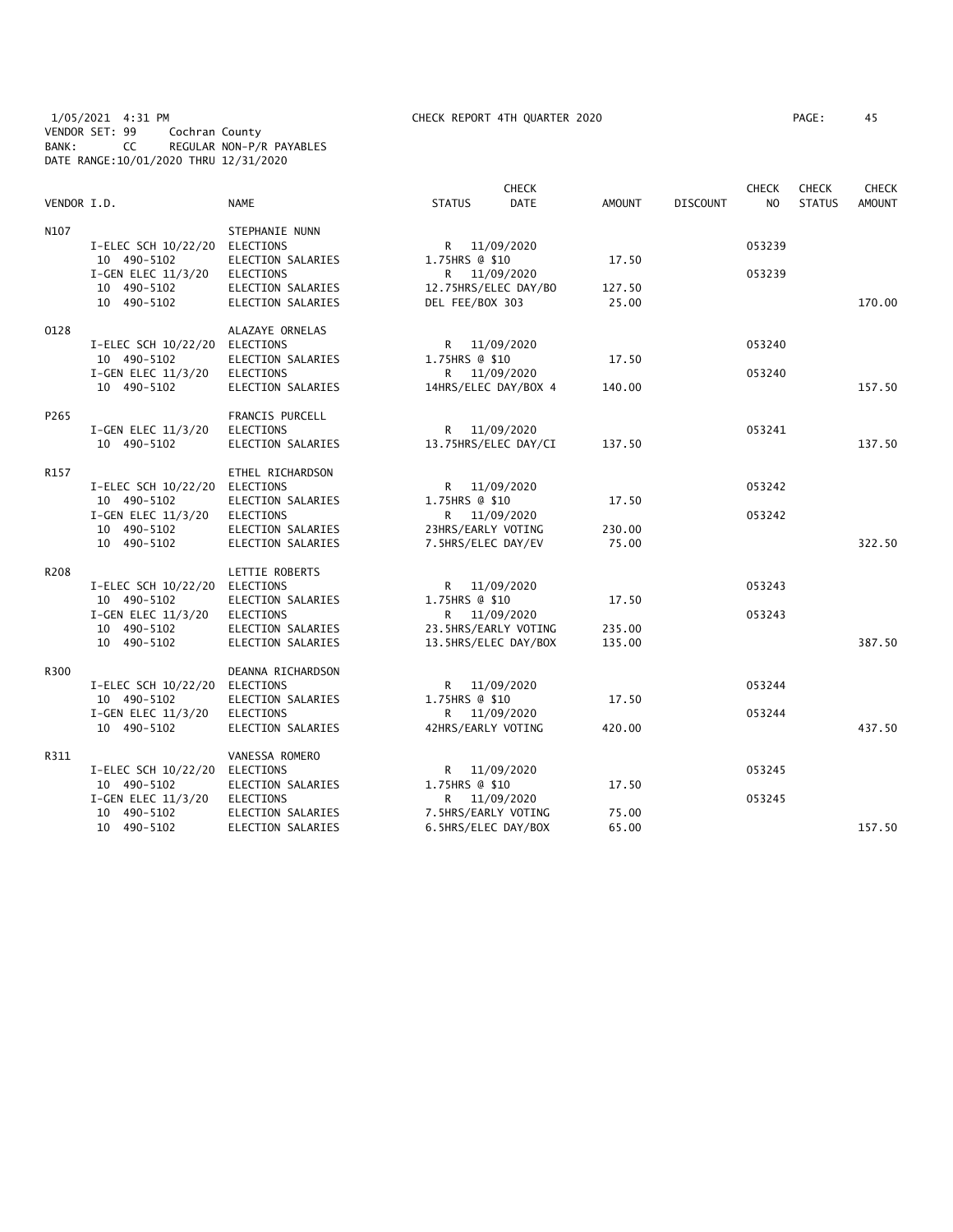#### 1/05/2021 4:31 PM CHECK REPORT 4TH QUARTER 2020 PAGE: 46 VENDOR SET: 99 Cochran County BANK: CC REGULAR NON-P/R PAYABLES DATE RANGE:10/01/2020 THRU 12/31/2020

| AGE: | 46 |  |
|------|----|--|
|      |    |  |

| VENDOR I.D. |                                              | <b>NAME</b>                            | <b>STATUS</b>  | <b>CHECK</b><br><b>DATE</b>                  | <b>AMOUNT</b>    | <b>DISCOUNT</b> | <b>CHECK</b><br>N <sub>O</sub> | <b>CHECK</b><br><b>STATUS</b> | <b>CHECK</b><br><b>AMOUNT</b> |
|-------------|----------------------------------------------|----------------------------------------|----------------|----------------------------------------------|------------------|-----------------|--------------------------------|-------------------------------|-------------------------------|
| R312        | I-ELEC SCH 10/22/20 ELECTIONS<br>10 490-5102 | LUIS RUBIO, JR<br>ELECTION SALARIES    | 1.75HRS @ \$10 | R 11/09/2020                                 | 17.50            |                 | 053246                         |                               |                               |
|             | I-GEN ELEC 11/3/20                           | <b>ELECTIONS</b><br>ELECTION SALARIES  |                | R 11/09/2020                                 |                  |                 | 053246                         |                               | 160.00                        |
|             | 10 490-5102                                  |                                        |                | 14.25HRS/ELEC DAY/CI                         | 142.50           |                 |                                |                               |                               |
| S294        | I-ELEC SCH 10/22/20                          | SHIRLEY SEARS<br>ELECTIONS             |                | R 11/09/2020                                 |                  |                 | 053247                         |                               |                               |
|             | 10 490-5102<br>I-GEN ELEC 11/3/20            | ELECTION SALARIES<br><b>ELECTIONS</b>  | 1.75HRS @ \$10 | R 11/09/2020                                 | 17.50            |                 | 053247                         |                               |                               |
|             | 10 490-5102<br>10 490-5102                   | ELECTION SALARIES<br>ELECTION SALARIES |                | 24.25HRS/EARLY VOTIN<br>13.25HRS ELEC DAY/BO | 242.50<br>132.50 |                 |                                |                               | 392.50                        |
| S317        |                                              | TERESA SMITH                           |                |                                              |                  |                 |                                |                               |                               |
|             | I-ELEC SCH 10/22/20 ELECTIONS<br>10 490-5102 | ELECTION SALARIES                      | 1.75HRS @ \$10 | R 11/09/2020                                 | 17.50            |                 | 053248                         |                               |                               |
|             | I-GEN ELEC 11/3/20                           | ELECTIONS                              |                | R 11/09/2020                                 |                  |                 | 053248                         |                               |                               |
|             | 10 490-5102                                  | ELECTION SALARIES                      |                | 22.5HRS/EARLY VOTING                         | 225.00           |                 |                                |                               | 242.50                        |
| T307        | I-ELEC SCH 10/22/20 ELECTIONS                | IMELDA TARANGO                         |                | R 11/09/2020                                 |                  |                 | 053249                         |                               |                               |
|             | 10 490-5102<br>I-GEN ELEC 11/3/20            | ELECTION SALARIES<br><b>ELECTIONS</b>  | 1.75HRS @ \$10 | R 11/09/2020                                 | 17.50            |                 | 053249                         |                               |                               |
|             | 10 490-5102                                  | ELECTION SALARIES                      |                | 14.75HRS/ELEC DAY/BO                         | 147.50           |                 |                                |                               | 165.00                        |
| V056        | I-ELEC SCH 10/22/20                          | VALERIA VIGIL<br>ELECTIONS             |                | R 11/09/2020                                 |                  |                 | 053250                         |                               |                               |
|             | 10 490-5102                                  | ELECTION SALARIES                      | 1.75HRS @ \$10 |                                              | 17.50            |                 |                                |                               |                               |
|             | I-GEN ELEC 11/3/20<br>10 490-5102            | <b>ELECTIONS</b><br>ELECTION SALARIES  |                | R 11/09/2020<br>13.5HRS/ELEC DAY/BOX         | 135.00           |                 | 053250                         |                               | 152.50                        |
| V057        |                                              | YAZMIN VIGIL                           |                |                                              |                  |                 |                                |                               |                               |
|             | I-ELEC DAY 11/3/20<br>10 490-5102            | <b>ELECTIONS</b><br>ELECTION SALARIES  |                | R 11/09/2020<br>13.5HRS/ELEC DAY/BOX         | 135.00           |                 | 053251                         |                               |                               |
|             | I-ELEC SCH 10/22/20 ELECTIONS<br>10 490-5102 | ELECTION SALARIES                      | 1.75HRS @ \$10 | R 11/09/2020                                 | 17.50            |                 | 053251                         |                               | 152.50                        |
| W137        |                                              | LYNNETTE D. WHITTEN                    |                |                                              |                  |                 |                                |                               |                               |
|             | I-ELEC SCH 10/22/20<br>10 490-5102           | ELECTIONS<br>ELECTION SALARIES         | 1.75HRS @ \$10 | R 11/09/2020                                 | 17.50            |                 | 053252                         |                               | 17.50                         |
| Z116        |                                              | <b>GISELLE ZAPATA</b>                  |                |                                              |                  |                 |                                |                               |                               |
|             | I-ELEC SCH 10/22/20 ELECTIONS                |                                        | R              | 11/09/2020                                   |                  |                 | 053253                         |                               |                               |
|             | 10 490-5102<br>I-GEN ELEC 11/3/20            | ELECTION SALARIES<br><b>ELECTIONS</b>  | 1.75HRS @ \$10 | R 11/09/2020                                 | 17.50            |                 | 053253                         |                               |                               |
|             | 10 490-5102                                  | ELECTION SALARIES                      |                | 13.75HRS/ELEC DAY/BO                         | 137.50           |                 |                                |                               | 155.00                        |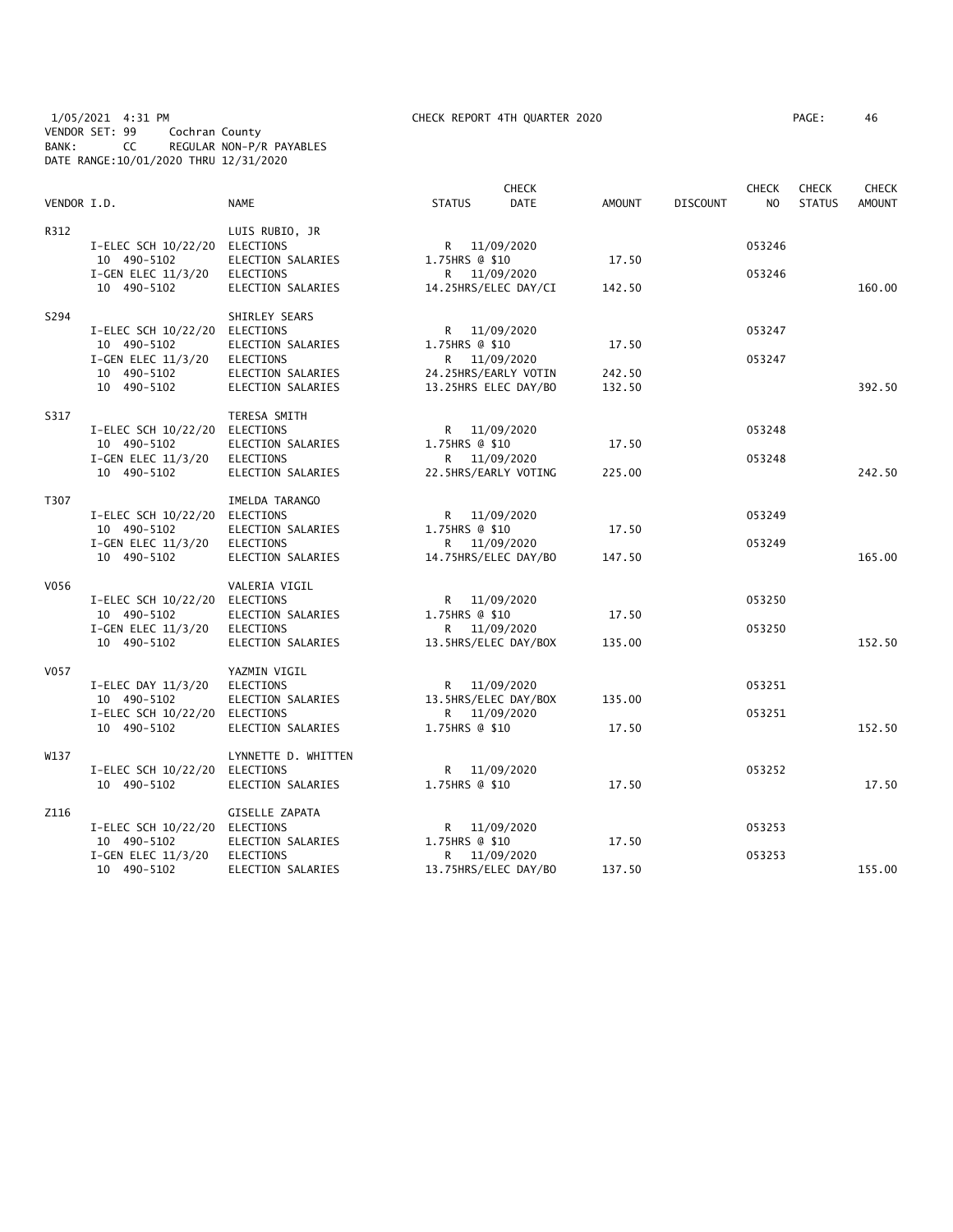1/05/2021 4:31 PM CHECK REPORT 4TH QUARTER 2020 PAGE: 47 VENDOR SET: 99 Cochran County BANK: CC REGULAR NON-P/R PAYABLES DATE RANGE:10/01/2020 THRU 12/31/2020

|                  |                               |                                     |                      | <b>CHECK</b>                        |               |                 | <b>CHECK</b> | <b>CHECK</b>  | <b>CHECK</b>  |
|------------------|-------------------------------|-------------------------------------|----------------------|-------------------------------------|---------------|-----------------|--------------|---------------|---------------|
| VENDOR I.D.      |                               | NAME                                | <b>STATUS</b>        | <b>DATE</b>                         | <b>AMOUNT</b> | <b>DISCOUNT</b> | NO.          | <b>STATUS</b> | <b>AMOUNT</b> |
| C310             |                               | DAVID CORDER                        |                      |                                     |               |                 |              |               |               |
|                  | I-ELEC SCH 10/22              | <b>ELECTIONS</b>                    |                      | R 11/10/2020                        |               |                 | 053254       |               |               |
|                  | 10 490-5102                   | ELECTION SALARIES                   |                      | 1.75HRS ELEC SCHOOL                 | 17.50         |                 |              |               |               |
|                  | $I-GEN$ ELEC $11/20$          | ELECTIONS                           |                      | R 11/10/2020                        |               |                 | 053254       |               |               |
|                  | 10 490-5102                   | ELECTION SALARIES                   |                      | 23.75HRS @ \$10/EARLY               | 237.50        |                 |              |               |               |
|                  | 10 490-5102                   | ELECTION SALARIES                   |                      | 13.75HRS @ \$10/BOX10               | 137.50        |                 |              |               | 392.50        |
| D214             |                               | <b>KELTON DOWNEN</b>                |                      |                                     |               |                 |              |               |               |
|                  | I-ELEC SCH 10/22              | ELECTIONS                           |                      | R 11/10/2020                        |               |                 | 053255       |               |               |
|                  | 10 490-5102                   | ELECTION SALARIES                   |                      | 1.75HRS ELEC SCHOOL                 | 17.50         |                 |              |               |               |
|                  | I-GEN ELEC 11/20              | ELECTIONS                           |                      | R 11/10/2020                        |               |                 | 053255       |               |               |
|                  | 10 490-5102                   | ELECTION SALARIES                   |                      | 43.75HRS EARLY VOTIN                | 437.50        |                 |              |               | 455.00        |
| C <sub>281</sub> |                               | GROUNDWORKS CONTRACTING, INC        |                      |                                     |               |                 |              |               |               |
|                  | I-DELIVERED FEE               | GROUNDWORKS CONTRACTING, INC        | V                    | 11/20/2020                          |               |                 | 053256       |               | 1,500.00      |
|                  |                               |                                     |                      |                                     |               |                 |              |               |               |
| G281             |                               | GROUNDWORKS CONTRACTING, INC        |                      |                                     |               |                 |              |               |               |
|                  | M-CHECK                       | GROUNDWORKS CONTRACTING, UNPOST     | V                    | 11/23/2020                          |               |                 | 053256       |               | 1,500.00CR    |
| G281             |                               | GROUNDWORKS CONTRACTING, INC        |                      |                                     |               |                 |              |               |               |
|                  | I-P0#8045                     | GROUNDWORKS CONTRACTING, INC        | V                    | 11/20/2020                          |               |                 | 053257       |               | 49,000.00     |
| G281             |                               | GROUNDWORKS CONTRACTING, INC        |                      |                                     |               |                 |              |               |               |
|                  | M-CHECK                       | GROUNDWORKS CONTRACTING, UNPOST     | V                    | 11/23/2020                          |               |                 | 053257       |               | 49,000.00CR   |
|                  |                               |                                     |                      |                                     |               |                 |              |               |               |
| A178             |                               | AMAZON                              |                      |                                     |               |                 |              |               |               |
|                  | I-439778383859                | ELECTIONS                           |                      | R 11/25/2020                        |               |                 | 053276       |               |               |
|                  | 10 490-5310                   | OFFICE SUPPLIES                     |                      | 2PK TRACING PAPER 50                | 13.98         |                 |              |               |               |
|                  | 10 490-5310                   | OFFICE SUPPLIES                     | SHIPPING             |                                     | 5.99          |                 |              |               |               |
|                  | I-449646833995                | LIBRARY                             |                      | R 11/25/2020                        |               |                 | 053276       |               |               |
|                  | 10 650-5590                   | <b>BOOKS</b>                        | THE HOLY ROAD        |                                     | 28.28         |                 |              |               |               |
|                  | 10 650-5590                   | <b>BOOKS</b>                        | SHIPPING             |                                     | 3.92          |                 |              |               |               |
|                  | I-457659647999                | EXTENSION SVC                       |                      | R 11/25/2020                        |               |                 | 053276       |               |               |
|                  | 10 665-5310<br>I-458988994737 | OFFICE SUPPLIES<br><b>ELECTIONS</b> |                      | 1 EXEC DESK W/PED, HU               | 748.84        |                 | 053276       |               |               |
|                  | 10 490-5310                   | OFFICE SUPPLIES                     |                      | R 11/25/2020<br>BOX CUTTER W/5 XTRA | 9.99          |                 |              |               |               |
|                  | 10 490-5310                   | OFFICE SUPPLIES                     | 5 FLAG TAPE          |                                     | 25.45         |                 |              |               |               |
|                  | 10 490-5310                   | OFFICE SUPPLIES                     |                      | 1 KING SZ PERM MARKE                | 8.37          |                 |              |               |               |
|                  | I-463583695635                | <b>ELECTIONS</b>                    | R                    | 11/25/2020                          |               |                 | 053276       |               |               |
|                  | 10 490-5498                   | VOTER ENHANCEMENT                   |                      | 2 CLIPBOARD STRG BX/                | 45.38         |                 |              |               |               |
|                  | I-537836978643                | ELECTIONS                           | R                    | 11/25/2020                          |               |                 | 053276       |               |               |
|                  | 10 490-5310                   | OFFICE SUPPLIES                     |                      | 1000 #10 SEC ENV PRI                | 45.95         |                 |              |               |               |
|                  | I-763764486747                | LIBRARY                             |                      | R 11/25/2020                        |               |                 | 053276       |               |               |
|                  | 10 650-5590                   | <b>BOOKS</b>                        |                      | THE QUEEN OF NOTHING                | 15.15         |                 |              |               |               |
|                  | 10 650-5590                   | <b>BOOKS</b>                        | SHIPPING             |                                     | 3.99          |                 |              |               |               |
|                  | I-847558955783                | LIBRARY                             |                      | R 11/25/2020                        |               |                 | 053276       |               |               |
|                  | 10 650-5590                   | <b>BOOKS</b>                        | <b>EMERALD GREEN</b> |                                     | 17.99         |                 |              |               |               |
|                  | 10 650-5590                   | <b>BOOKS</b>                        | THE RETURN           |                                     | 16.80         |                 |              |               |               |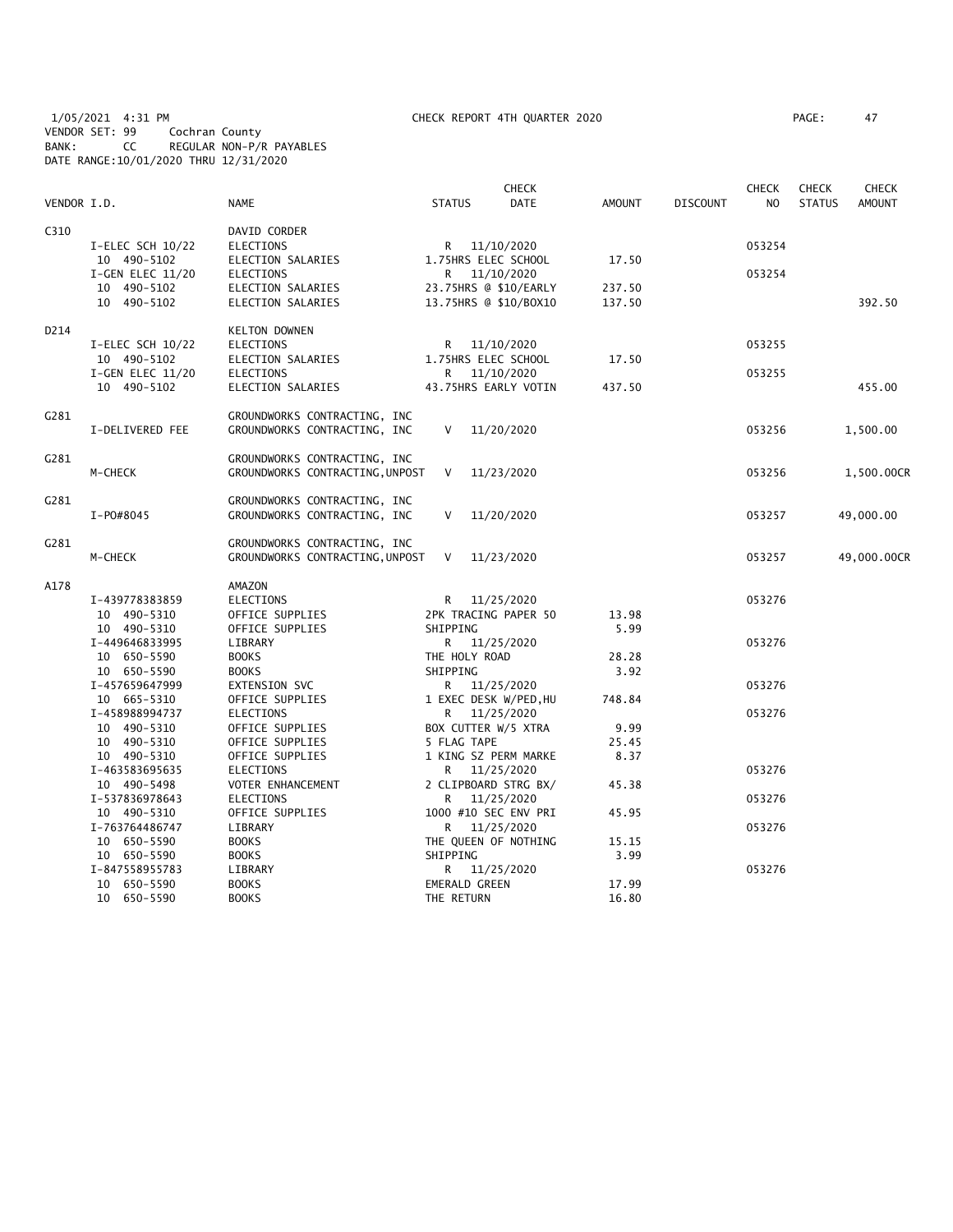# 1/05/2021 4:31 PM CHECK REPORT 4TH QUARTER 2020 PAGE: 48 VENDOR SET: 99 Cochran County BANK: CC REGULAR NON-P/R PAYABLES DATE RANGE:10/01/2020 THRU 12/31/2020

|             |                  |                                              | <b>CHECK</b>          |          |                 | <b>CHECK</b>   | <b>CHECK</b>  | CHECK         |
|-------------|------------------|----------------------------------------------|-----------------------|----------|-----------------|----------------|---------------|---------------|
| VENDOR I.D. |                  | NAME                                         | <b>STATUS</b><br>DATE | AMOUNT   | <b>DISCOUNT</b> | N <sub>O</sub> | <b>STATUS</b> | <b>AMOUNT</b> |
| A178        |                  | (CONT)<br>AMAZON                             |                       |          |                 |                |               |               |
|             | I-847558955783   | LIBRARY                                      | R 11/25/2020          |          |                 | 053276         |               |               |
|             | 10 650-5590      | <b>BOOKS</b>                                 | BECOMING MUHAMMAD AL  | 11.88    |                 |                |               |               |
|             | 10 650-5590      | <b>BOOKS</b>                                 | THE TOWER OF NERO     | 14.11    |                 |                |               |               |
|             | 10 650-5590      | <b>BOOKS</b>                                 | THE EVENING AND THE   | 21.60    |                 |                |               |               |
|             | 10 650-5590      | <b>BOOKS</b>                                 | TRISTAN STRONG DESTR  | 13.85    |                 |                |               |               |
|             | 10 650-5590      | <b>BOOKS</b>                                 | <b>CPN</b>            | 13.85CR  |                 |                |               |               |
|             | I-874959663333   | <b>ELECTIONS</b>                             | R 11/25/2020          |          |                 | 053276         |               |               |
|             | 10 490-5498      | VOTER ENHANCEMENT                            | 2PK YLW YARD SIGNS 1  | 62.98    |                 |                |               |               |
|             | I-935946944573   | LIBRARY                                      | R 11/25/2020          |          |                 | 053276         |               |               |
|             | 10 650-5590      | <b>BOOKS</b>                                 | THE DEEP END(DIARY 0  | 9.46     |                 |                |               |               |
|             | 10 650-5451      | REPAIR                                       | 5/16 INCH QUICK CNCT  | 16.99    |                 |                |               |               |
|             | 10 650-5590      | <b>BOOKS</b>                                 | THE CRUEL PRINCE (THE | 15.93    |                 |                |               |               |
|             | 10 650-5590      | <b>BOOKS</b>                                 | THE HILLMAN GROUP 51  | 9.99     |                 |                |               |               |
|             | 10 650-5590      | <b>BOOKS</b>                                 | THE SENTINEL:A JACK   | 17.38    |                 |                |               |               |
|             | 10 650-5590      | <b>BOOKS</b>                                 | DESCENT: STEEL BROTHE | 12.67    |                 |                |               |               |
|             | 10 650-5590      | <b>BOOKS</b>                                 | THE WICKED KING       | 14.32    |                 |                |               |               |
|             | 10 650-5590      | <b>BOOKS</b>                                 | LEAVE THE WORLD BEHI  | 16.88    |                 |                |               |               |
|             | 10 650-5590      | <b>BOOKS</b>                                 | DEAR CHILD:A NOVEL    | 23.99    |                 |                |               |               |
|             | 10 650-5590      | <b>BOOKS</b>                                 | IN A HOLIDAZE         | 28.00    |                 |                |               |               |
|             | 10 650-5590      | <b>BOOKS</b>                                 | FORTUNE AND GLORY: A  | 19.32    |                 |                |               |               |
|             | 10 650-5590      | <b>BOOKS</b>                                 | DOG MAN: GRIME AND PU | 6.99     |                 |                |               |               |
|             | 10 650-5590      | <b>BOOKS</b>                                 | SAPPHIRE BLUE         | 14.29    |                 |                |               |               |
|             | 10 650-5310      | OFFICE SUPPLIES                              | HDMI ADAPTER          | 23.99    |                 |                |               |               |
|             | I-967443556865   | <b>ELECTIONS</b>                             | R 11/25/2020          |          |                 | 053276         |               |               |
|             | 10 490-5310      | OFFICE SUPPLIES                              | 1 TONER CRTG, BK HP 5 | 166.89   |                 |                |               | 1,497.74      |
| A200        |                  | APPRISS, INC.                                |                       |          |                 |                |               |               |
|             | I-INV84165       | SHERIFF/TX VINE                              | R 11/25/2020          |          |                 | 053278         |               |               |
|             | 10 560-5411      | MAINTENANCE CONTRACTS                        | TX VINE SVC FEE Q1 F  | 1,991.30 |                 |                |               | 1,991.30      |
| B026        |                  | BLEDSOE WATER SUPPLY CORP                    |                       |          |                 |                |               |               |
|             | $I-3004$ 11/20   | PREC <sub>3</sub>                            | R 11/25/2020          |          |                 | 053279         |               |               |
|             | 15 623-5440      | UTILITIES                                    | 190GL WATER OCT 2020  | 22.00    |                 |                |               |               |
|             | 15 623-5440      | UTILITIES                                    | ASSESMENT FEE         | 0.11     |                 |                |               | 22.11         |
| C066        |                  | ISABELL CAVEZUELA                            |                       |          |                 |                |               |               |
|             | I-RECOUNT/GEN 20 | <b>ELECTIONS</b>                             | R 11/25/2020          |          |                 | 053280         |               |               |
|             | 10 490-5102      | ELECTION SALARIES                            | 1.5HRS/PARTIAL GEN 1  | 15.00    |                 |                |               | 15.00         |
| C084        |                  | CLERK, SEVENTH COURT OF APPEAL               |                       |          |                 |                |               |               |
|             | $I-0CT$ 20       | STATE FEEES                                  | R.<br>11/25/2020      |          |                 | 053281         |               |               |
|             | 90 000-2379.002  | 7th Crt of Appeal Gov't22.2081COUNTY COURT   |                       | 5.00     |                 |                |               |               |
|             | 90 000-2379.002  | 7th Crt of Appeal Gov't22.2081DISTRICT COURT |                       | 25.00    |                 |                |               | 30.00         |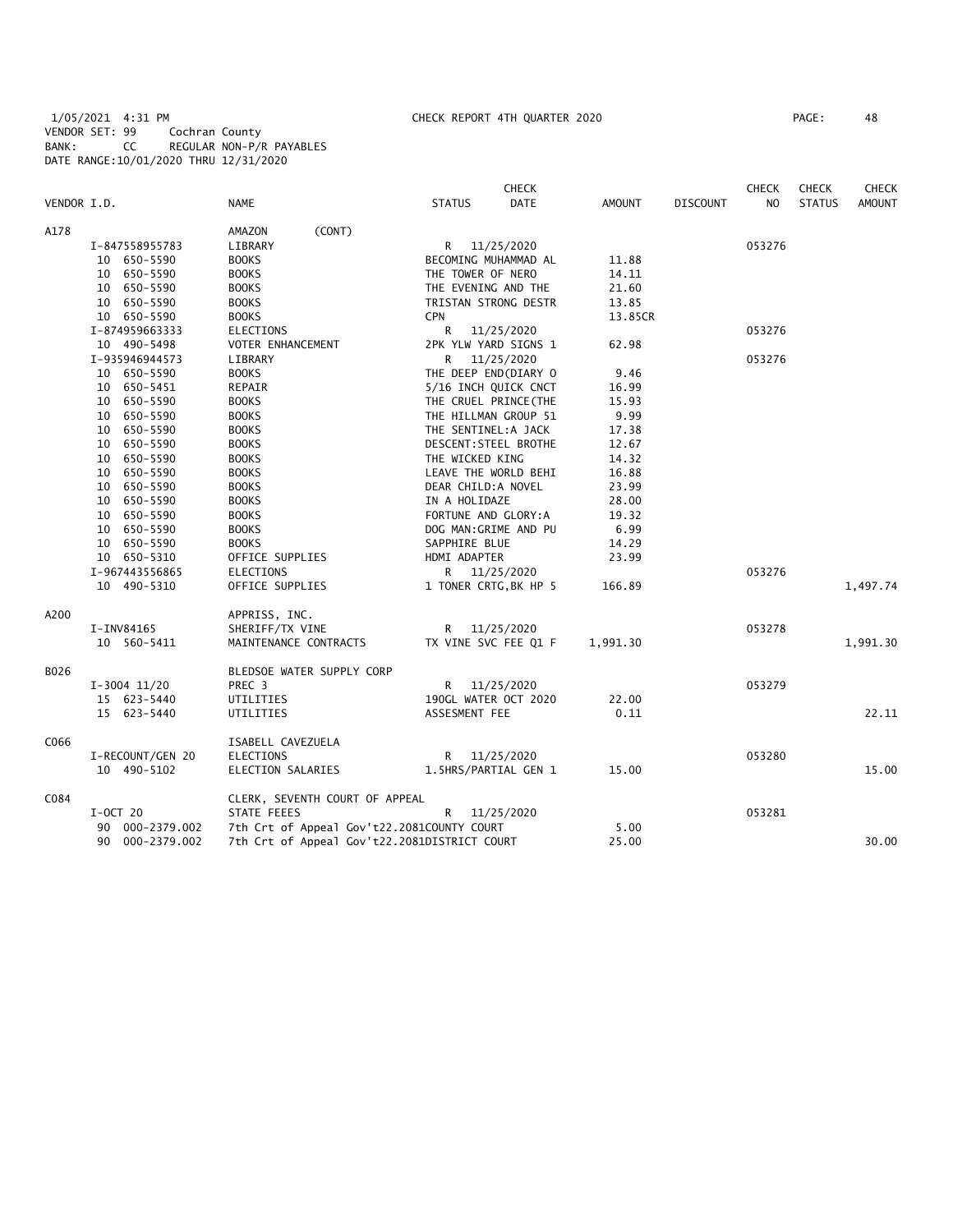1/05/2021 4:31 PM CHECK REPORT 4TH QUARTER 2020 PAGE: 49 VENDOR SET: 99 Cochran County BANK: CC REGULAR NON-P/R PAYABLES DATE RANGE:10/01/2020 THRU 12/31/2020

| VENDOR I.D. |                     | <b>NAME</b>                    | <b>STATUS</b>          | <b>CHECK</b><br>DATE | <b>AMOUNT</b> | <b>DISCOUNT</b> | <b>CHECK</b><br>N <sub>O</sub> | <b>CHECK</b><br><b>STATUS</b> | <b>CHECK</b><br><b>AMOUNT</b> |
|-------------|---------------------|--------------------------------|------------------------|----------------------|---------------|-----------------|--------------------------------|-------------------------------|-------------------------------|
| C165        |                     | CITY OF MORTON                 |                        |                      |               |                 |                                |                               |                               |
|             | $I-11/16/2020$      | <b>CEMETERY</b>                | R 11/25/2020           |                      |               |                 | 053282                         |                               |                               |
|             | 10 516-5486         | CONTRACT LABOR-OPEN CLOSE      | MARY JANE JOHNSON 10   |                      | 300.00        |                 |                                |                               |                               |
|             | 10 516-5486         | CONTRACT LABOR-OPEN CLOSE      | VICKI MOORE 10/11/20   |                      | 300.00        |                 |                                |                               | 600.00                        |
| C290        |                     | CENTER POINT LARGE PRINT       |                        |                      |               |                 |                                |                               |                               |
|             | I-1802094           | LIBRARY                        | R.                     | 11/25/2020           |               |                 | 053283                         |                               |                               |
|             | 10 650-5590         | <b>BOOKS</b>                   | NOEL STREET            |                      | 23.37         |                 |                                |                               |                               |
|             | 10 650-5590         | <b>BOOKS</b>                   | <b>GIRLS OF SUMMER</b> |                      | 23.37         |                 |                                |                               |                               |
|             | 10 650-5590         | <b>BOOKS</b>                   | THE PRISONERS WIFE     |                      | 23.37         |                 |                                |                               |                               |
|             | 10 650-5590         | <b>BOOKS</b>                   | ALL IN                 |                      | 23.37         |                 |                                |                               |                               |
|             | 10 650-5590         | <b>BOOKS</b>                   | SHADOWS OF FOXWORTH    |                      | 23.37         |                 |                                |                               |                               |
|             | 10 650-5590         | <b>BOOKS</b>                   | ONE LAST LIE           |                      | 23.37         |                 |                                |                               | 140.22                        |
| C340        |                     | COUNTY INFORMATION RESOURCE AG |                        |                      |               |                 |                                |                               |                               |
|             | I-S0P013440         | NON-DEPT'L                     | R                      | 11/25/2020           |               |                 | 053284                         |                               |                               |
|             | 10 409-5420         | TELECOMMUNICATIONS             |                        | 33 EMAIL ACCOUNTS OC | 66.00         |                 |                                |                               | 66.00                         |
| C414        |                     | CARDMEMBER SERVICES            |                        |                      |               |                 |                                |                               |                               |
|             | I-4486 103120       | SHERIFF                        |                        | R 11/25/2020         |               |                 | 053285                         |                               |                               |
|             | 10 560-5499         | MISCELLANEOUS                  | LATE FEE/PARKING       |                      | 35.00         |                 |                                |                               |                               |
|             | 10 560-5310         | OFFICE SUPPLIES                | MS OFC 365/JAIL COMP   |                      | 7.53          |                 |                                |                               |                               |
|             | 10 560-5499         | MISCELLANEOUS                  | <b>FINANCE CHG</b>     |                      | 0.77          |                 |                                |                               | 43.30                         |
| C416        |                     | <b>BRANDY CRISWELL</b>         |                        |                      |               |                 |                                |                               |                               |
|             | I-CPS#4586 110320   | DISTRICT COURT                 | R                      | 11/25/2020           |               |                 | 053286                         |                               |                               |
|             | 10 435-5400         | ATTORNEY AD LITEM              | FINAL PERM(C)/CPS#45   |                      | 300.00        |                 |                                |                               |                               |
|             | I-CPS#4616 110320   | DISTRICT COURT                 | R                      | 11/25/2020           |               |                 | 053286                         |                               |                               |
|             | 10 435-5400         | ATTORNEY AD LITEM              |                        | STATUS HRNG(PM)/CPS# | 300.00        |                 |                                |                               | 600.00                        |
| D048        |                     | DATA-LINE OFFICE SYSTEMS       |                        |                      |               |                 |                                |                               |                               |
|             | I-IN122412          | LIBRARY                        | R.                     | 11/25/2020           |               |                 | 053287                         |                               |                               |
|             | 10 650-5411         | MAINTENANCE CONTRACTS          |                        | COPIER MAINT 11/21-1 | 37.50         |                 |                                |                               |                               |
|             | 10 650-5411         | MAINTENANCE CONTRACTS          | 116 COLOR COPIES 10/   |                      | 11.60         |                 |                                |                               | 49.10                         |
| D196        |                     | JORGE DE LA CRUZ, SHERIFF      |                        |                      |               |                 |                                |                               |                               |
|             | I-GRO/COVID-19 1109 | JAIL/COVID-19                  | R                      | 11/25/2020           |               |                 | 053288                         |                               |                               |
|             | 10 512-5333         | FOOD-PRISONERS                 |                        | 2 SHRD LETTUCE/ALLSU | 2.78          |                 |                                |                               |                               |
|             | 10 512-5333         | FOOD-PRISONERS                 | LG DZN EGS/FAM \$ 10/  |                      | 6.00          |                 |                                |                               |                               |
|             | 10 512-5392         | MISCELLANEOUS SUPPLIES         |                        | 1BX MED CAPS/COVENAN | 18.50         |                 |                                |                               | 27.28                         |
| D207        |                     | DUFFY LAW FIRM, PC             |                        |                      |               |                 |                                |                               |                               |
|             | I-CPS#4586 110320   | DISTRICT COURT                 | R                      | 11/25/2020           |               |                 | 053289                         |                               |                               |
|             | 10 435-5400         | ATTORNEY AD LITEM              |                        | FINAL PERM(PM)/CPS#4 | 300.00        |                 |                                |                               |                               |
|             | I-CPS#4587 102720   | DISTRICT COURT                 | R                      | 11/25/2020           |               |                 | 053289                         |                               |                               |
|             | 10 435-5400         | ATTORNEY AD LITEM              |                        | STLMNT CONF(PM)/CPS# | 300.00        |                 |                                |                               |                               |
|             | I-CPS#4587 110320   | DISTRICT COURT                 | R                      | 11/25/2020           |               |                 | 053289                         |                               |                               |
|             | 10 435-5400         | ATTORNEY AD LITEM              | FINAL PERM(C)/CPS#45   |                      | 300.00        |                 |                                |                               | 900.00                        |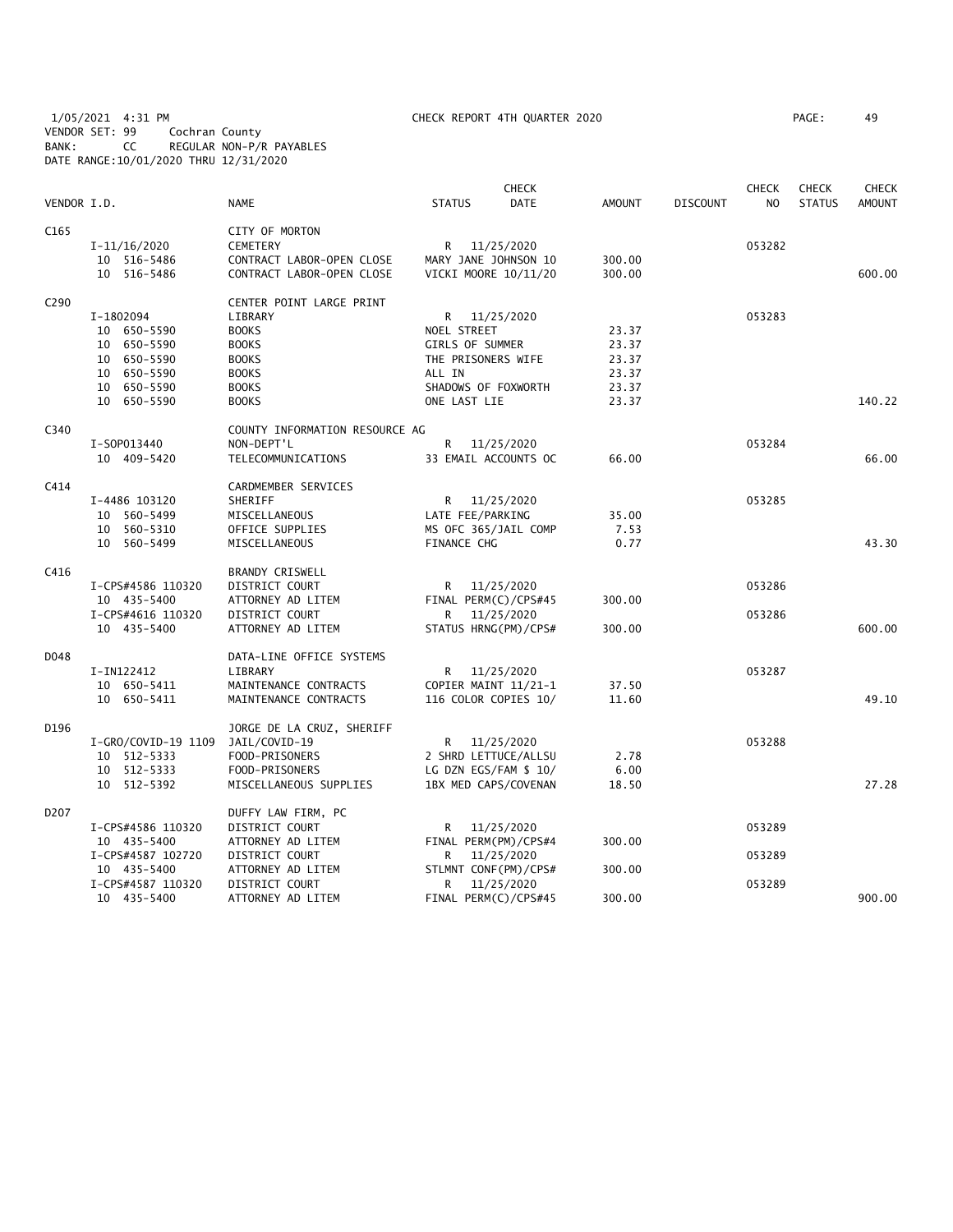1/05/2021 4:31 PM CHECK REPORT 4TH QUARTER 2020 PAGE: 50 VENDOR SET: 99 Cochran County BANK: CC REGULAR NON-P/R PAYABLES DATE RANGE:10/01/2020 THRU 12/31/2020

| PAGE : | 50 |
|--------|----|
|        |    |

| VENDOR I.D. |                         | <b>NAME</b>                                           | <b>STATUS</b>       | <b>CHECK</b><br><b>DATE</b>        | <b>AMOUNT</b> | <b>DISCOUNT</b> | <b>CHECK</b><br>NO. | <b>CHECK</b><br><b>STATUS</b> | <b>CHECK</b><br>AMOUNT |
|-------------|-------------------------|-------------------------------------------------------|---------------------|------------------------------------|---------------|-----------------|---------------------|-------------------------------|------------------------|
| D215        | I-1434<br>10 510-5451   | <b>CAMERON DOCKERY</b><br><b>COURTHOUSE</b><br>REPAIR | R                   | 11/25/2020<br>RESEAL INDIAN CARVIN | 200.00        |                 | 053290              |                               | 200.00                 |
| E002        |                         | EASTERN EQUIPMENT SUPPLY                              |                     |                                    |               |                 |                     |                               |                        |
|             | I-H19462                | PREC 2                                                |                     | R 11/25/2020                       |               |                 | 053291              |                               |                        |
|             | 15 622-5356<br>I-H19463 | ROAD MATERIALS & SUPPLIES<br>PREC 2                   | R                   | ANNUAL OXY CYL LEASE<br>11/25/2020 | 50.00         |                 | 053291              |                               |                        |
|             | 15 622-5356             | ROAD MATERIALS & SUPPLIES                             |                     | ANNUAL ACET CYL LEAS               | 50.00         |                 |                     |                               | 100.00                 |
| G031        |                         | GRAINGER                                              |                     |                                    |               |                 |                     |                               |                        |
|             | I-9720413336            | NON-DEPT'L/PREC 1                                     |                     | R 11/25/2020                       |               |                 | 053292              |                               |                        |
|             | 10 409-5300             | COUNTY-WIDE SUPPLIES                                  | PK24 AAA BATTERY    |                                    | 4.80          |                 |                     |                               |                        |
|             | 15 621-5356             | ROAD MATERIALS & SUPPLIES                             |                     | PK16 PAPER TOWEL ROL               | 25.96         |                 |                     |                               |                        |
|             | 15 621-5356             | ROAD MATERIALS & SUPPLIES                             |                     | PK24 TOILET PAPER RO               | 44.16         |                 |                     |                               | 74.92                  |
| G145        |                         | GT DISTRIBUTORS, INC.                                 |                     |                                    |               |                 |                     |                               |                        |
|             | I-INV0803088            | CONSTABLE                                             |                     | R 11/25/2020                       |               |                 | 053293              |                               |                        |
|             | 10 550-5571             | CAPITAL OUTLAY                                        |                     | LIGHTS/20 CHEV #3954               | 1,087.87      |                 |                     |                               | 1,087.87               |
| G249        |                         | GULF COAST TRADES CENTER                              |                     |                                    |               |                 |                     |                               |                        |
|             | I-2013045353            | JUVENILE PROBATION                                    | R <sub>a</sub>      | 11/25/2020                         |               |                 | 053294              |                               |                        |
|             | 17  573-5413.004        | Other Placements                                      |                     | 26 DAYS/POST(N)/JUV#               | 2,812.68      |                 |                     |                               | 2,812.68               |
| G265        |                         | GOVERNMENT FORMS AND SUPPLIES,                        |                     |                                    |               |                 |                     |                               |                        |
|             | I-0324635               | CO/DIST CLERK                                         |                     | R 11/25/2020                       |               |                 | 053295              |                               |                        |
|             | 10 403-5310             | OFFICE SUPPLIES                                       |                     | 3 OPR BINDER VOL 378               | 450.00        |                 |                     |                               |                        |
|             | 10 403-5310             | OFFICE SUPPLIES                                       | FREIGHT             |                                    | 27.45         |                 |                     |                               | 477.45                 |
| G270        |                         | GARZA COUNTY LAW ENFORCEMENT C                        |                     |                                    |               |                 |                     |                               |                        |
|             | I-OCT 2020              | JAIL                                                  |                     | R 11/25/2020                       |               |                 | 053296              |                               |                        |
|             | 10 512-5499             | MISCELLANEOUS                                         |                     | 24 DAYS/DANIEL GARZA               | 1,080.00      |                 |                     |                               |                        |
|             | 10 512-5499             | MISCELLANEOUS                                         | 7 DAYS/JOSE PACHECO |                                    | 315.00        |                 |                     |                               |                        |
|             | 10 512-5499             | MISCELLANEOUS                                         |                     | 25 DAYS/REFUGIO RENT               | 1,125.00      |                 |                     |                               | 2,520.00               |
| G278        |                         | ELIAS J GARCIA LLC                                    |                     |                                    |               |                 |                     |                               |                        |
|             | I-CPS#4581 110320       | DISTRICT COURT                                        | R                   | 11/25/2020                         |               |                 | 053297              |                               |                        |
|             | 10 435-5400             | ATTORNEY AD LITEM                                     |                     | FINAL HRNG(PF)/CPS#4               | 300.00        |                 |                     |                               |                        |
|             | I-CPS#4587 110320       | DISTRICT COURT                                        | R                   | 11/25/2020                         |               |                 | 053297              |                               |                        |
|             | 10 435-5400             | ATTORNEY AD LITEM                                     |                     | STLMNT HRNG(PF)/CPS#               | 300.00        |                 |                     |                               |                        |
|             | I-CPS#4616 110320       | DISTRICT COURT                                        | R.                  | 11/25/2020                         |               |                 | 053297              |                               |                        |
|             | 10 435-5400             | ATTORNEY AD LITEM                                     |                     | STATUS HRNG(PF)/CPS#               | 300.00        |                 |                     |                               | 900.00                 |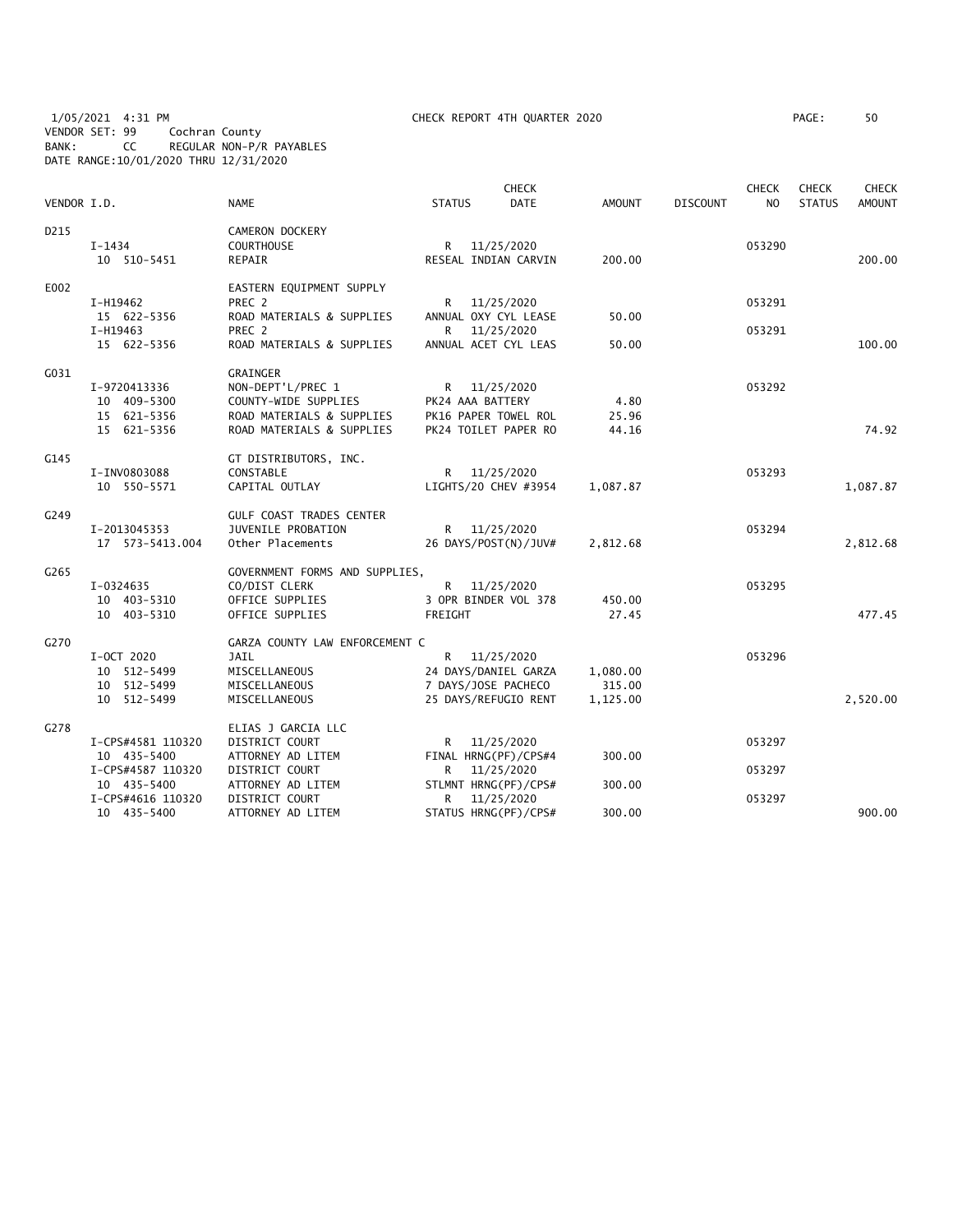1/05/2021 4:31 PM CHECK REPORT 4TH QUARTER 2020 PAGE: 51 VENDOR SET: 99 Cochran County BANK: CC REGULAR NON-P/R PAYABLES DATE RANGE:10/01/2020 THRU 12/31/2020

|                   |                     |                        |                    | <b>CHECK</b>         |               |                 | CHECK          | <b>CHECK</b>  | <b>CHECK</b>  |
|-------------------|---------------------|------------------------|--------------------|----------------------|---------------|-----------------|----------------|---------------|---------------|
| VENDOR I.D.       |                     | <b>NAME</b>            | <b>STATUS</b>      | <b>DATE</b>          | <b>AMOUNT</b> | <b>DISCOUNT</b> | N <sub>O</sub> | <b>STATUS</b> | <b>AMOUNT</b> |
| H318              |                     | AGP PHARMACY, LLC dba  |                    |                      |               |                 |                |               |               |
|                   | I-552306            | <b>JAIL</b>            |                    | R 11/25/2020         |               |                 | 053298         |               |               |
|                   | 10 512-5391         | MEDICAL CARE-PRISONERS | RX#1- DANIEL GARZA |                      | 17.13         |                 |                |               |               |
|                   | 10 512-5391         | MEDICAL CARE-PRISONERS | RX#2- DANIEL GARZA |                      | 20.74         |                 |                |               |               |
|                   | 10 512-5391         | MEDICAL CARE-PRISONERS | RX#3- DANIEL GARZA |                      | 17.69         |                 |                |               | 55.56         |
| H323              |                     | DAVID HOLLAND          |                    |                      |               |                 |                |               |               |
|                   | I-14631             | EXTENSION SVC          |                    | R 11/25/2020         |               |                 | 053299         |               |               |
|                   | 10 665-5451         | <b>REPAIRS</b>         |                    | R/B FULL SVC OIL CHG | 43.99         |                 |                |               |               |
|                   | 10 665-5451         | REPAIRS                | PREMIUM OIL        |                      | 9.99          |                 |                |               |               |
|                   | 10 665-5451         | REPAIRS                | EXTRA PREM OIL     |                      | 6.99          |                 |                |               |               |
|                   | 10 665-5451         | REPAIRS                | STATE INSP         |                      | 7.00          |                 |                |               |               |
|                   | 10 665-5451         | REPAIRS                | AIR FILTER         |                      | 23.99         |                 |                |               |               |
|                   | 10 665-5451         | <b>REPAIRS</b>         | CABIN AIR FILTER   |                      | 39.99         |                 |                |               |               |
|                   | 10 665-5451         | REPAIRS                | WIPER BLADE        |                      | 20.99         |                 |                |               |               |
|                   | 10 665-5451         | REPAIRS                | WIPER BLADE        |                      | 20.99         |                 |                |               |               |
|                   | 10 665-5451         | <b>REPAIRS</b>         | LIGHT BULB         |                      | 9.99          |                 |                |               |               |
|                   | 10 665-5451         | <b>REPAIRS</b>         | DISPOSAL FEE       |                      | 1.50          |                 |                |               |               |
|                   | 10 665-5451         | REPAIRS                | R/B SALES TAX      |                      | 11.79         |                 |                |               | 197.21        |
| I112              |                     | RICHARD P PERALES dba  |                    |                      |               |                 |                |               |               |
|                   | I-09.02.20 MRTN CPS | DISTRICT COURT         |                    | R 11/25/2020         |               |                 | 053300         |               |               |
|                   | 10 435-5499         | MISCELLANEOUS          |                    | INTERP FEE 09/1;CPS# | 360.00        |                 |                |               | 360.00        |
| J098              |                     | ELOISA JARAMILLO       |                    |                      |               |                 |                |               |               |
|                   | I-RECOUNT/GEN 1110  | <b>ELECTIONS</b>       |                    | R 11/25/2020         |               |                 | 053301         |               |               |
|                   | 10 490-5102         | ELECTION SALARIES      |                    | 1.5HRS/PARTIAL GEN 1 | 15.00         |                 |                |               | 15.00         |
| K090              |                     | KNOW INK LLC           |                    |                      |               |                 |                |               |               |
|                   | $I - 6382$          | <b>ELECTIONS</b>       |                    | R 11/25/2020         |               |                 | 053302         |               |               |
|                   | 10 490-5335         | ELECTION SUPPLIES      | IPAD AIR 2 16GB    |                      | 1,000.00      |                 |                |               | 1,000.00      |
| M348              |                     | JENNIFER MIRLL, PLLC   |                    |                      |               |                 |                |               |               |
|                   | I-CPS#4581 110320   | DISTRICT COURT         | R                  | 11/25/2020           |               |                 | 053303         |               |               |
|                   | 10 435-5400         | ATTORNEY AD LITEM      |                    | FINAL PERM(C)/CPS#45 | 300.00        |                 |                |               |               |
|                   | I-CPS#4586 110320   | DISTRICT COURT         |                    | R 11/25/2020         |               |                 | 053303         |               |               |
|                   | 10 435-5400         | ATTORNEY AD LITEM      |                    | FINAL PERM(PF)/CPS#4 | 300.00        |                 |                |               |               |
|                   | I-CPS#4587 110320   | DISTRICT COURT         | R                  | 11/25/2020           |               |                 | 053303         |               |               |
|                   | 10 435-5400         | ATTORNEY AD LITEM      |                    | FINAL PERM(PM)/CPS#4 | 300.00        |                 |                |               | 900.00        |
| N <sub>10</sub> 3 |                     | NETPROTECT LLC         |                    |                      |               |                 |                |               |               |
|                   | $I-1904$            | JUSTICE OF PEACE       | R                  | 11/25/2020           |               |                 | 053304         |               |               |
|                   | 10 455-5411         | MAINTENANCE CONTRACTS  |                    | VIDEO MAGIS 11/30-12 | 249.00        |                 |                |               | 249.00        |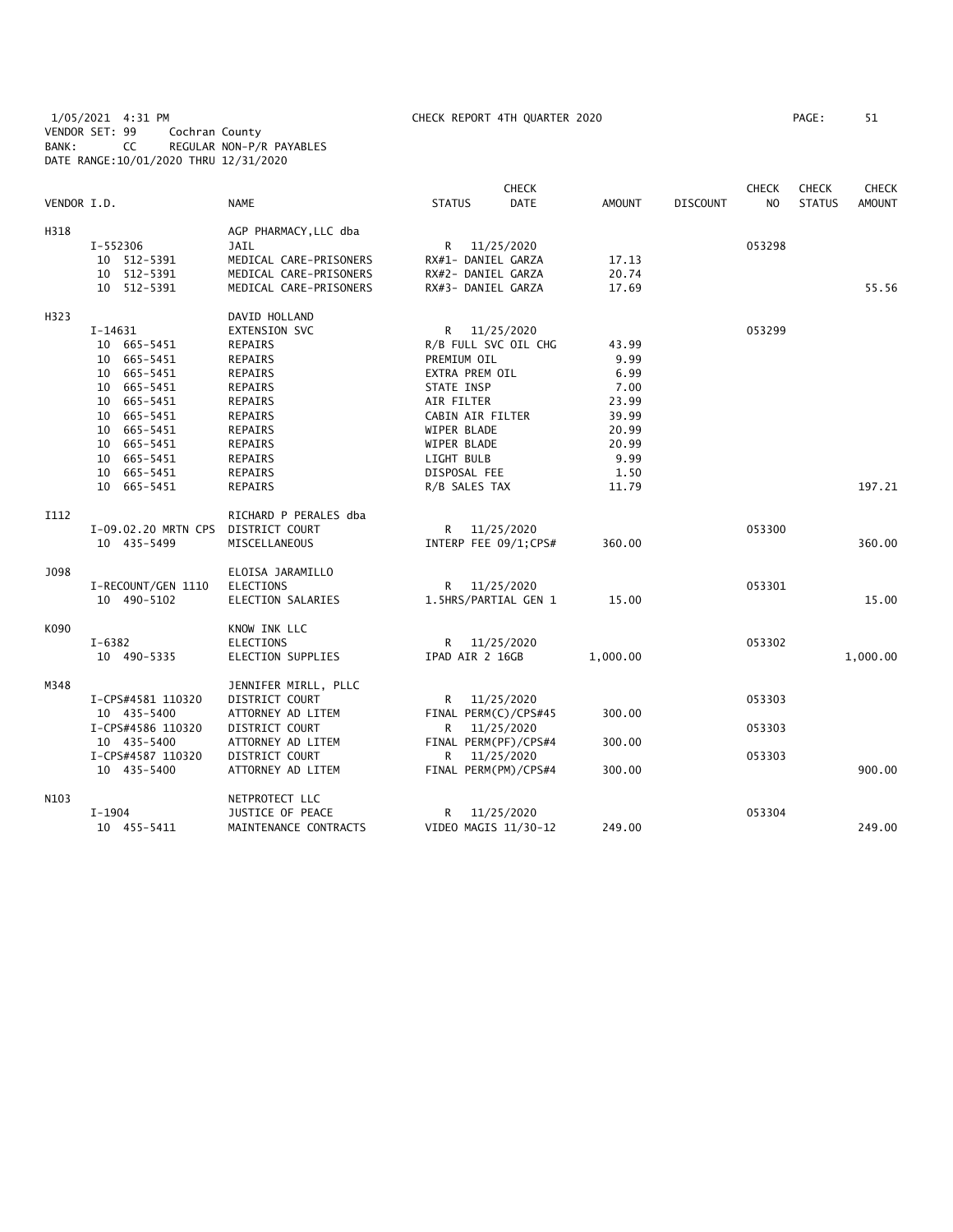1/05/2021 4:31 PM CHECK REPORT 4TH QUARTER 2020 PAGE: 52 VENDOR SET: 99 Cochran County BANK: CC REGULAR NON-P/R PAYABLES DATE RANGE:10/01/2020 THRU 12/31/2020

| PAGE :<br>52 |  |
|--------------|--|
|--------------|--|

|             |                                      |                                |                      | <b>CHECK</b>         |        |                 | <b>CHECK</b> | <b>CHECK</b>  | CHECK         |
|-------------|--------------------------------------|--------------------------------|----------------------|----------------------|--------|-----------------|--------------|---------------|---------------|
| VENDOR I.D. |                                      | NAME                           | <b>STATUS</b>        | <b>DATE</b>          | AMOUNT | <b>DISCOUNT</b> | NO.          | <b>STATUS</b> | <b>AMOUNT</b> |
| 0013        |                                      | OLD REPUBLIC SURETY COMPA      |                      |                      |        |                 |              |               |               |
|             | I-2757/EVANS 2021                    | COMISSIONERS COURT             | R 11/25/2020         |                      |        |                 | 053305       |               |               |
|             | 15 610-5480                          | BONDS & NOTARY FEES            | PUBLIC OFF'L BOND RN |                      | 50.00  |                 |              |               |               |
|             | I-4235/JP 2021                       | JUSTICE OF PEACE               | R                    | 11/25/2020           |        |                 | 053305       |               |               |
|             | 10 455-5480                          | BONDS & NOTARY FEES            | PUB OFF'L BOND RNW/D |                      | 50.00  |                 |              |               |               |
|             | I-4237/SEALY 2021                    | TREASURER                      | R 11/25/2020         |                      |        |                 | 053305       |               |               |
|             | 10 497-5480                          | <b>BONDS &amp; NOTARY FEES</b> | PUB OFF'L BOND RNW/S |                      | 250.00 |                 |              |               |               |
|             | I-4238/JACKSON 2021 TAX A/C          |                                | R 11/25/2020         |                      |        |                 | 053305       |               |               |
|             | 10 499-5480                          | <b>BONDS &amp; NOTARY FEES</b> | CO BOND RNW/TREVA JA |                      | 500.00 |                 |              |               |               |
|             | I-4239/JACKSON 2021 TAX A/C          |                                | R                    | 11/25/2020           |        |                 | 053305       |               |               |
|             | 10 499-5480                          | <b>BONDS &amp; NOTARY FEES</b> | STATE BOND RNW/TREVA |                      | 100.00 |                 |              |               |               |
|             | I-4241/BUTLER 2021                   | ELECTIONS                      | R <sub>a</sub>       | 11/25/2020           |        |                 | 053305       |               |               |
|             | 10 490-5480                          | <b>BONDS &amp; NOTARY FEES</b> | PUB OFF'L BOND RNW/C |                      | 50.00  |                 |              |               |               |
|             | I-4386/SILHAN 2021                   | COMMISIONERS COURT             | R 11/25/2020         |                      |        |                 | 053305       |               |               |
|             | 15 610-5480                          | <b>BONDS &amp; NOTARY FEES</b> | PUB OFF'L BOND RNW/E |                      | 50.00  |                 |              |               |               |
|             | I-4466/DE LA CRUZ 21 SHERIFF         |                                | R 11/25/2020         |                      |        |                 | 053305       |               |               |
|             | 10 560-5480                          | <b>BONDS &amp; NOTARY FEES</b> | PUB OFF'L BOND RNW/D |                      | 50.00  |                 |              |               |               |
|             | I-4469/MCCLELLAN 21 AUDITOR          |                                | R 11/25/2020         |                      |        |                 | 053305       |               |               |
|             | 10 495-5480                          | BONDS & NOTARY FEES            | PUB OFF'L BOND RNW/M |                      | 50.00  |                 |              |               |               |
|             | I-4864/ROBERTS 2021 COMMISSIONERS CT |                                | R 11/25/2020         |                      |        |                 | 053305       |               |               |
|             | 15 610-5480                          | <b>BONDS &amp; NOTARY FEES</b> | PUB OFF'L BOND RNW/T |                      | 50.00  |                 |              |               |               |
|             | I-5092/HENRY 21                      | COMMISIONERS COURT             | R 11/25/2020         |                      |        |                 | 053305       |               |               |
|             | 15 610-5480                          | BONDS & NOTARY FEES            | PUB OFF'L BOND RNW/P |                      | 350.00 |                 |              |               |               |
|             | I-5093/MORIN 2021                    | COMMISONERS COURT              | R 11/25/2020         |                      |        |                 | 053305       |               |               |
|             | 15 610-5480                          | <b>BONDS &amp; NOTARY FEES</b> | PUB OFF'L BOND RNW/R |                      | 50.00  |                 |              |               |               |
|             | I-7511/DIXIE 2021                    | TAX A/C                        | R 11/25/2020         |                      |        |                 | 053305       |               |               |
|             | 10 499-5480                          | BONDS & NOTARY FEES            | PUB OFF'L BOND RNW/D |                      | 50.00  |                 |              |               | 1,650.00      |
| P232        |                                      | THE POLICE AND SHERIFFS PRESS, |                      |                      |        |                 |              |               |               |
|             | I-140145                             | SHERIFF                        | R 11/25/2020         |                      |        |                 | 053307       |               |               |
|             | 10 560-5310                          | OFFICE SUPPLIES                | SECURE ID CARD/V ROB |                      | 15.00  |                 |              |               |               |
|             | 10 560-5310                          | OFFICE SUPPLIES                | SECURE ID CARD/S ALV |                      | 15.00  |                 |              |               |               |
|             | 10 560-5310                          | OFFICE SUPPLIES                | SECURE ID CARD/L DUR |                      | 15.00  |                 |              |               |               |
|             | 10 560-5310                          | OFFICE SUPPLIES                |                      | SECURE ID CARD/K LUC | 15.00  |                 |              |               |               |
|             | 10 560-5310                          | OFFICE SUPPLIES                | SECURE ID CARD/J SAN |                      | 15.00  |                 |              |               |               |
|             | 10 560-5310                          | OFFICE SUPPLIES                | SECURE ID CARD/J ROD |                      | 15.00  |                 |              |               |               |
|             | 10 560-5310                          | OFFICE SUPPLIES                | SECURE ID CARD/J MAD |                      | 15.00  |                 |              |               |               |
|             | 10 560-5310                          | OFFICE SUPPLIES                | SHIPPING             |                      | 3.21   |                 |              |               | 108.21        |
| P264        |                                      | PRINTELECT                     |                      |                      |        |                 |              |               |               |
|             | I-24260                              | <b>ELECTIONS</b>               | R 11/25/2020         |                      |        |                 | 053308       |               |               |
|             | 10 490-5335                          | ELECTION SUPPLIES              | CURBSIDE VOTING CONE |                      | 280.00 |                 |              |               |               |
|             | 10 490-5335                          | ELECTION SUPPLIES              | SHIPPING             |                      | 67.66  |                 |              |               | 347.66        |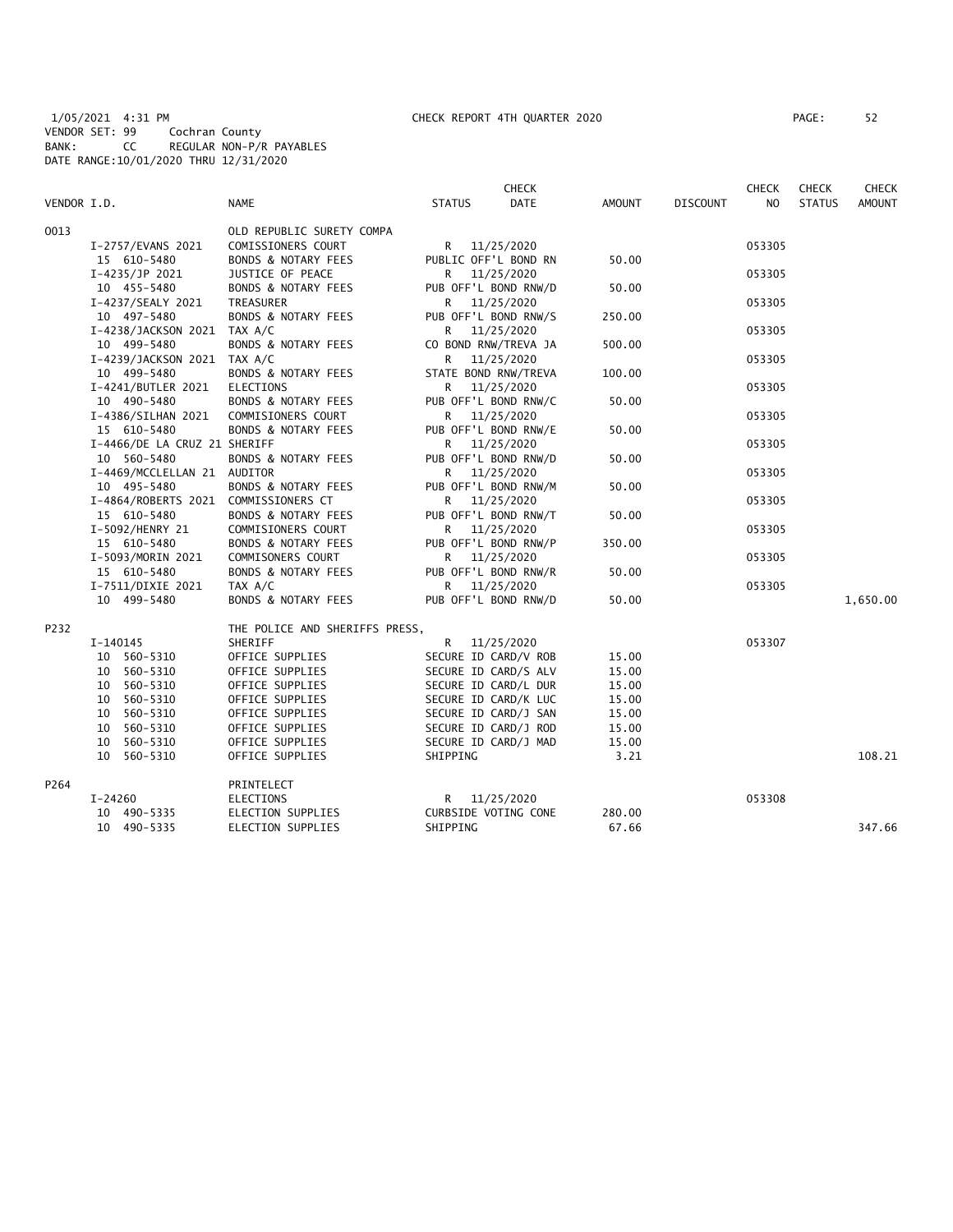1/05/2021 4:31 PM CHECK REPORT 4TH QUARTER 2020 PAGE: 53 VENDOR SET: 99 Cochran County BANK: CC REGULAR NON-P/R PAYABLES DATE RANGE:10/01/2020 THRU 12/31/2020

| VENDOR I.D. |                                            | <b>NAME</b>                                                                                  | <b>CHECK</b><br><b>DATE</b><br><b>STATUS</b>                 | <b>AMOUNT</b>    | <b>DISCOUNT</b> | <b>CHECK</b><br>N <sub>O</sub> | <b>CHECK</b><br><b>STATUS</b> | <b>CHECK</b><br><b>AMOUNT</b> |
|-------------|--------------------------------------------|----------------------------------------------------------------------------------------------|--------------------------------------------------------------|------------------|-----------------|--------------------------------|-------------------------------|-------------------------------|
| Q012        | I-POSTAGE 100720<br>10 403-5311            | QUADIENT FINANCE USA, INC.<br><b>CLERK</b><br>POSTAL EXPENSES                                | R 11/25/2020<br>POSTAGE ADDED TO MET                         | 1,000.00         |                 | 053309                         |                               | 1,000.00                      |
| R272        | I-CPS#4581 110320<br>10 435-5400           | RICKER LAW FIRM, PC<br>DISTRICT COURT<br>ATTORNEY AD LITEM                                   | R<br>11/25/2020<br>FINAL PERM(PM)/CPS#4                      | 300.00           |                 | 053310                         |                               |                               |
|             | I-CPS#4616 110320<br>10 435-5400           | <b>DISTRICT COURT</b><br>ATTORNEY AD LITEM                                                   | R.<br>11/25/2020<br>FINAL PERM(C)/CPS#46                     | 300.00           |                 | 053310                         |                               | 600.00                        |
| S222        | I-0120205-IN<br>10 560-5452<br>10 560-5452 | SOUTH PLAINS COMMUNICATIONS<br>SHERIFF<br>OFFICE EQUIPMENT REPAIR<br>OFFICE EQUIPMENT REPAIR | R 11/25/2020<br>SVC CALL/RPL NETWORK<br>MILEAGE              | 250.00<br>77.25  |                 | 053311                         |                               |                               |
|             | 10 560-5452<br>I-0120209-IN<br>10 560-5452 | OFFICE EQUIPMENT REPAIR<br>SHERIFF<br>OFFICE EQUIPMENT REPAIR                                | TECH PARTS/16 PORT S<br>R 11/25/2020<br>SVC CALL/NO ISSUES F | 68.97<br>270.00  |                 | 053311                         |                               |                               |
|             | 10 560-5452                                | OFFICE EQUIPMENT REPAIR                                                                      | MILEAGE                                                      | 77.25            |                 |                                |                               | 743.47                        |
| S242        | I-'21MBRSHP DUES<br>10 560-5481            | SAM'S CLUB<br>SHERIFF<br>DUES AND REGISTRATION                                               | R 11/25/2020<br>'21 PRIMARY/JORGE DE                         | 100.00           |                 | 053312                         |                               | 100.00                        |
| S281        |                                            | <b>STAPLES</b>                                                                               |                                                              |                  |                 |                                |                               |                               |
|             | C-9510663542<br>10 490-5310                | ELECTIONS<br>OFFICE SUPPLIES                                                                 | R <sub>a</sub><br>11/25/2020<br>REFUND LASERJET MEDI         | 348.49CR         |                 | 053313                         |                               |                               |
|             | I-2652495141<br>10 490-5310                | <b>ELECTIONS</b><br>OFFICE SUPPLIES                                                          | R 11/25/2020<br>HP LASERJET MEDIA TR                         | 348.49           |                 | 053313                         |                               |                               |
|             | I-2653045321<br>10 490-5310                | <b>ELECTIONS</b><br>OFFICE SUPPLIES                                                          | 11/25/2020<br>R.<br>HP LASERJET COLOR PR                     | 449.99           |                 | 053313                         |                               |                               |
|             | I-2659564921<br>10 490-5310<br>10 490-5310 | <b>ELECTIONS</b><br>OFFICE SUPPLIES<br>OFFICE SUPPLIES                                       | 11/25/2020<br>R —<br>1 RM PINK LGL<br>1 RM CANARY LGL        | 16.74<br>21.98   |                 | 053313                         |                               |                               |
|             | 10 490-5310<br>I-2686065431<br>10 512-5310 | OFFICE SUPPLIES<br><b>JAIL</b><br>OFFICE SUPPLIES                                            | 1 RM BLUE LGL<br>R 11/25/2020<br>HP 8GB DESKTOP COMPU        | 19.47<br>629.99  |                 | 053313                         |                               |                               |
|             | I-2687865921<br>10 512-5310<br>10 512-5310 | <b>JAIL</b><br>OFFICE SUPPLIES<br>OFFICE SUPPLIES                                            | R 11/25/2020<br>LABEL 15x075 ROLL<br>WIRELESS MOUSE          | 9.99<br>12.99    |                 | 053313                         |                               |                               |
|             | 10 512-5310<br>10 512-5310                 | OFFICE SUPPLIES<br>OFFICE SUPPLIES                                                           | 36PK GEL PEN<br><b>CPN</b>                                   | 38.46<br>30.00CR |                 |                                |                               | 1,169.61                      |
| S379        |                                            | SOUTH PLAINS FORENSIC PATHOLOG                                                               |                                                              |                  |                 |                                |                               |                               |
|             | $I - 6390$<br>10 455-5405                  | JUSTICE OF PEACE<br><b>AUTOPSY</b>                                                           | R<br>11/25/2020<br>LEV 1/AJ HERNANDEZ 1                      | 2,200.00         |                 | 053314                         |                               | 2,200.00                      |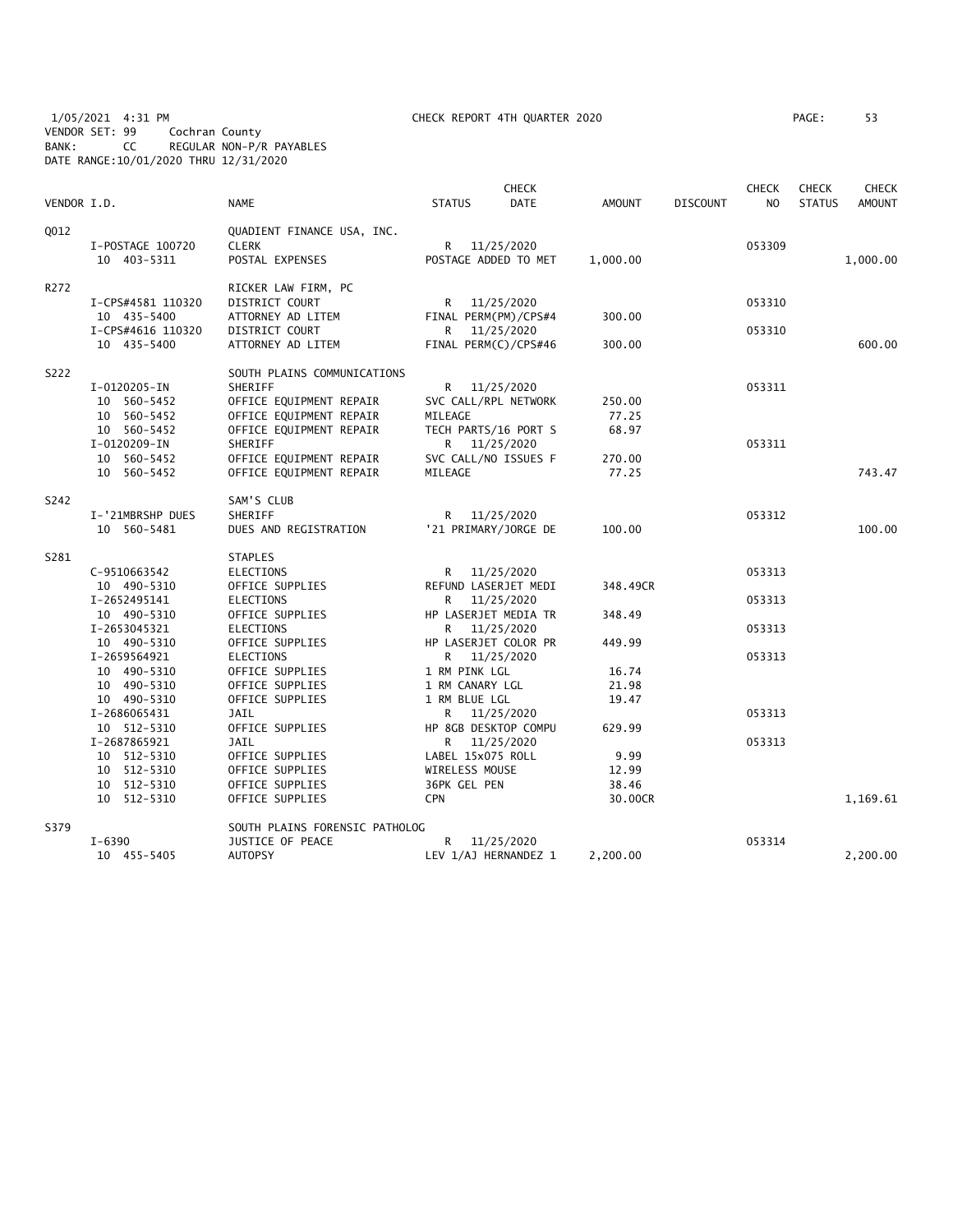1/05/2021 4:31 PM CHECK REPORT 4TH QUARTER 2020 PAGE: 54 VENDOR SET: 99 Cochran County BANK: CC REGULAR NON-P/R PAYABLES DATE RANGE:10/01/2020 THRU 12/31/2020

| VENDOR I.D. |                                                                                                                                        | <b>NAME</b>                                                                                                                                                                                    | <b>STATUS</b>                                                                                                                                            | <b>CHECK</b><br><b>DATE</b>                                | <b>AMOUNT</b>                                                             | <b>DISCOUNT</b> | <b>CHECK</b><br>NO. | <b>CHECK</b><br><b>STATUS</b> | <b>CHECK</b><br>AMOUNT |
|-------------|----------------------------------------------------------------------------------------------------------------------------------------|------------------------------------------------------------------------------------------------------------------------------------------------------------------------------------------------|----------------------------------------------------------------------------------------------------------------------------------------------------------|------------------------------------------------------------|---------------------------------------------------------------------------|-----------------|---------------------|-------------------------------|------------------------|
| S416        | I-101711<br>15 623-5440<br>15 624-5440                                                                                                 | SOS WASTE DISPOSAL, INC<br>PREC 3/PREC 4<br>UTILITIES<br>UTILITIES                                                                                                                             | R 11/25/2020<br>DUMPSTER SVC/DEC 202                                                                                                                     | DUMPSTER SVC/DEC 202                                       | 57.25<br>55.25                                                            |                 | 053315              |                               | 112.50                 |
| T067        | I-13535<br>10 409-5499                                                                                                                 | TREE LOVING CARE<br>CRTHSE/NON-DEPT'L<br>MISCELLANEOUS                                                                                                                                         | R.                                                                                                                                                       | 11/25/2020<br>CHRISTMAS DECOR INST                         | 3,575.00                                                                  |                 | 053316              |                               | 3,575.00               |
| T081        | I-NRCN-30800-AL<br>10 409-5497<br>I-NRCN-30800-AP                                                                                      | TAC RISK MANAGEMENT POOL<br>NON-DEPT'L/AUTO LIAB<br>LIABILITY INSURANCE<br>NON-DEPT'L/AUTO LIAB/PD                                                                                             | R.<br>AUTO LIAB CVG 2021<br>R.                                                                                                                           | 11/25/2020<br>11/25/2020                                   | 3,600.00                                                                  |                 | 053317<br>053317    |                               |                        |
|             | 10 409-5497<br>I-NRCN-30800-GL<br>10 409-5497                                                                                          | LIABILITY INSURANCE<br>NON-DEPT'L/GEN LIABILITY<br>LIABILITY INSURANCE                                                                                                                         | R                                                                                                                                                        | AUTO PHYS DAMAGE 202<br>11/25/2020<br>GENERAL LIABILTY CVG | 2,896.00<br>2,194.00                                                      |                 | 053317              |                               | 8,690.00               |
| T306        | $I-10355$<br>15 622-5571<br>15 622-5571                                                                                                | TONY'S OILFIELD SERVICES INC.<br>PREC 2<br>CAPITAL OUTLAY<br>CAPITAL OUTLAY                                                                                                                    | VIN 40FSK51447102800                                                                                                                                     | R 11/25/2020<br>07 TALBERT LB TRAILE                       | 25,000.00                                                                 |                 | 053318              |                               | 25,000.00              |
| T310        | I-8442<br>15 622-5356                                                                                                                  | THRASHER INC.<br>PREC <sub>2</sub><br>ROAD MATERIALS & SUPPLIES                                                                                                                                | R                                                                                                                                                        | 11/25/2020<br>103.37TN ASPHALT/CR1                         | 1,938.19                                                                  |                 | 053319              |                               | 1,938.19               |
| U019        | I-2196001 111620<br>10 512-5333<br>10 512-5333<br>10 512-5333<br>10 512-5333                                                           | UNITED SUPERMARKETS, INC<br>JAIL<br>FOOD-PRISONERS<br>FOOD-PRISONERS<br>FOOD-PRISONERS<br>FOOD-PRISONERS                                                                                       | DOLE COLESLAW<br>DOLE GARDEN SALAD/2<br><b>DISC</b>                                                                                                      | R 11/25/2020<br>DOLE SHREDDED LETTUC                       | 2.99<br>7.98<br>2.99<br>1.40CR                                            |                 | 053320              |                               |                        |
|             | I-2812001 111820<br>10 512-5333<br>10 512-5333<br>10 512-5333<br>10 512-5333<br>10 512-5333<br>10 512-5333                             | <b>JAIL</b><br>FOOD-PRISONERS<br>FOOD-PRISONERS<br>FOOD-PRISONERS<br>FOOD-PRISONERS<br>FOOD-PRISONERS<br>FOOD-PRISONERS                                                                        | R<br>YLW CORNMEAL/2<br>CAKE MIX/4<br>PUMPKIN COOKIE/2<br>CORN FLOUR<br>GOLDEN HOMINY/3                                                                   | 11/25/2020<br>CASSAROLE PINTO BEAN                         | 6.78<br>6.00<br>4.00<br>28.98<br>3.29<br>9.87                             |                 | 053320              |                               |                        |
|             | 10 512-5333<br>10 512-5392<br>10 512-5392<br>10 512-5392<br>10 512-5333<br>10<br>512-5333<br>10 512-5333<br>10 512-5333<br>10 512-5391 | FOOD-PRISONERS<br>MISCELLANEOUS SUPPLIES<br>MISCELLANEOUS SUPPLIES<br>MISCELLANEOUS SUPPLIES<br>FOOD-PRISONERS<br>FOOD-PRISONERS<br>FOOD-PRISONERS<br>FOOD-PRISONERS<br>MEDICAL CARE-PRISONERS | FIDEO/6<br>BATH TISSUE 30RLS<br>PAPER TOWEL 12PK<br>SURFACE WIPES/4<br>TRIPE/4<br><b>BONELESS HAM</b><br>PIE CRUST FRZ/4<br>PIE CRUST/2<br>ZINC CLD RMDY |                                                            | 2.00<br>13.99<br>31.98<br>19.96<br>39.96<br>14.71<br>8.00<br>6.00<br>7.99 |                 |                     |                               |                        |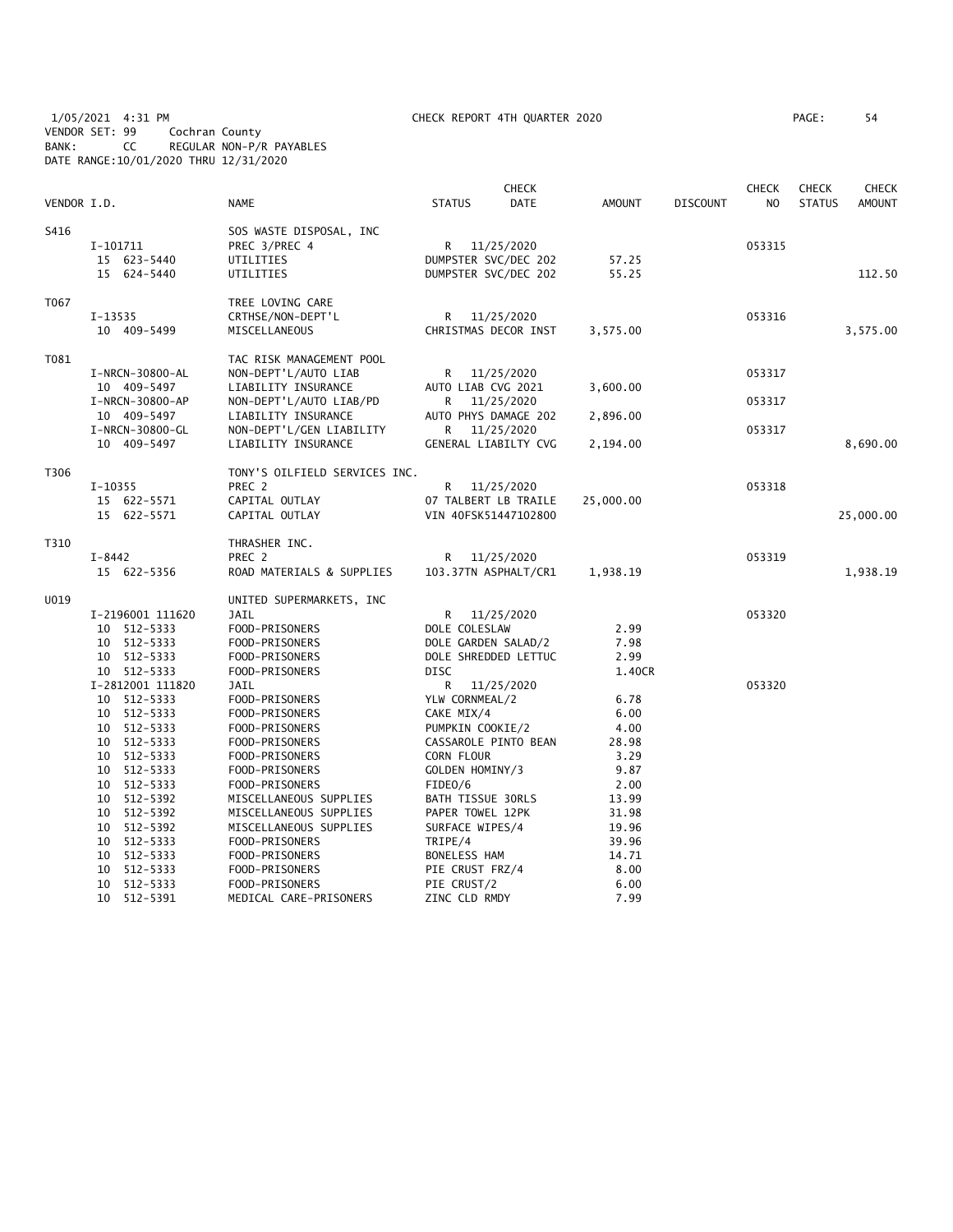1/05/2021 4:31 PM CHECK REPORT 4TH QUARTER 2020 PAGE: 55 VENDOR SET: 99 Cochran County BANK: CC REGULAR NON-P/R PAYABLES DATE RANGE:10/01/2020 THRU 12/31/2020

| PAGE : | 55 |
|--------|----|
|        |    |

|             |    |                      |                          |                      | <b>CHECK</b> |               |                 | <b>CHECK</b>   | <b>CHECK</b>  | <b>CHECK</b>  |
|-------------|----|----------------------|--------------------------|----------------------|--------------|---------------|-----------------|----------------|---------------|---------------|
| VENDOR I.D. |    |                      | <b>NAME</b>              | <b>STATUS</b>        | <b>DATE</b>  | <b>AMOUNT</b> | <b>DISCOUNT</b> | N <sub>O</sub> | <b>STATUS</b> | <b>AMOUNT</b> |
| U019        |    |                      | UNITED SUPERMARKETS, INC | (CONT)               |              |               |                 |                |               |               |
|             |    | I-2812001 111820     | JAIL                     | R                    | 11/25/2020   |               |                 | 053320         |               |               |
|             |    | 10 512-5391          | MEDICAL CARE-PRISONERS   | THERAFLU             |              | 7.49          |                 |                |               |               |
|             |    | 10 512-5333          | FOOD-PRISONERS           | <b>DISC</b>          |              | 21.10CR       |                 |                |               |               |
|             |    | I-4152007 110220     | JAIL                     | R                    | 11/25/2020   |               |                 | 053320         |               |               |
|             |    | 10 512-5333          | FOOD-PRISONERS           | CARNATION MILK/3     |              | 4.77          |                 |                |               |               |
|             | 10 | 512-5392             | MISCELLANEOUS SUPPLIES   | DISINF WIPES/4       |              | 19.96         |                 |                |               |               |
|             | 10 | 512-5333             | FOOD-PRISONERS           | YLW CORNMEAL         |              | 3.39          |                 |                |               |               |
|             | 10 | 512-5333             | FOOD-PRISONERS           | BAKERS JOY/2         |              | 5.58          |                 |                |               |               |
|             | 10 | 512-5333             | FOOD-PRISONERS           | CAKE MIX/10          |              | 15.00         |                 |                |               |               |
|             | 10 | 512-5392             | MISCELLANEOUS SUPPLIES   | DAWN ORIG/2          |              | 18.98         |                 |                |               |               |
|             | 10 | 512-5333             | FOOD-PRISONERS           | PEACHES/2            |              | 20.98         |                 |                |               |               |
|             | 10 | 512-5333             | FOOD-PRISONERS           | CHILI POWDER         |              | 7.99          |                 |                |               |               |
|             | 10 | 512-5333             | FOOD-PRISONERS           | 18CT FRITO LAY VAR P |              | 13.98         |                 |                |               |               |
|             | 10 | 512-5333             | FOOD-PRISONERS           | MASHED POTATO/4      |              | 11.96         |                 |                |               |               |
|             | 10 | 512-5333             | FOOD-PRISONERS           | JELLO PUDDING        |              | 5.36          |                 |                |               |               |
|             | 10 | 512-5333             | FOOD-PRISONERS           | PUMPKIN MIX/2        |              | 6.58          |                 |                |               |               |
|             | 10 | 512-5333             | FOOD-PRISONERS           | CHOCOLATE PUDDING/2  |              | 12.98         |                 |                |               |               |
|             | 10 | 512-5333             | FOOD-PRISONERS           | MIRACLE WHIP         |              | 4.49          |                 |                |               |               |
|             |    |                      | FOOD-PRISONERS           |                      |              |               |                 |                |               |               |
|             | 10 | 10 512-5333          | FOOD-PRISONERS           | NESTLE SYRUP/4       |              | 11.96<br>9.99 |                 |                |               |               |
|             | 10 | 512-5333<br>512-5333 |                          | NON SCAN GROCERY     |              |               |                 |                |               |               |
|             |    |                      | FOOD-PRISONERS           | RANCH STYLE BEAN/12  |              | 11.88         |                 |                |               |               |
|             | 10 | 512-5333             | FOOD-PRISONERS           | CHICKEN BROTH/2      |              | 2.58          |                 |                |               |               |
|             | 10 | 512-5333             | FOOD-PRISONERS           | APPLE SAUCE/3        |              | 8.97          |                 |                |               |               |
|             | 10 | 512-5392             | MISCELLANEOUS SUPPLIES   | 2 PAPER TOWELS 12PK  |              | 33.98         |                 |                |               |               |
|             | 10 | 512-5333             | FOOD-PRISONERS           | BRN SUGAR/2          |              | 3.58          |                 |                |               |               |
|             | 10 | 512-5392             | MISCELLANEOUS SUPPLIES   | 2 BTH TISSUE 30RL    |              | 33.98         |                 |                |               |               |
|             | 10 | 512-5333             | FOOD-PRISONERS           | CORN/48              |              | 31.20         |                 |                |               |               |
|             | 10 | 512-5333             | FOOD-PRISONERS           | FRUIT COCKTAIL/2     |              | 17.98         |                 |                |               |               |
|             | 10 | 512-5333             | FOOD-PRISONERS           | GREEN BEANS/48       |              | 31.20         |                 |                |               |               |
|             | 10 | 512-5333             | FOOD-PRISONERS           | SPAGHETTI/2          |              | 3.98          |                 |                |               |               |
|             | 10 | 512-5333             | FOOD-PRISONERS           | MARSHMALLOWS         |              | 0.99          |                 |                |               |               |
|             | 10 | 512-5333             | FOOD-PRISONERS           | POWDERED SUGAR/2     |              | 3.58          |                 |                |               |               |
|             | 10 | 512-5333             | FOOD-PRISONERS           | SALT/3               |              | 2.37          |                 |                |               |               |
|             | 10 | 512-5333             | FOOD-PRISONERS           | 25 POUND SUGAR/2     |              | 29.98         |                 |                |               |               |
|             | 10 | 512-5333             | FOOD-PRISONERS           | TOMATO SAUCE/24      |              | 9.36          |                 |                |               |               |
|             |    | 10 512-5333          | FOOD-PRISONERS           | WOLF CHILI PLAIN/4   |              | 7.56          |                 |                |               |               |
|             | 10 | 512-5333             | FOOD-PRISONERS           | XL FRITOS REG/6      |              | 19.74         |                 |                |               |               |
|             | 10 | 512-5333             | FOOD-PRISONERS           | 5 TOMATOES 4PK       |              | 14.95         |                 |                |               |               |
|             | 10 | 512-5333             | FOOD-PRISONERS           | DOLE GARDEN SALAD/2  |              | 7.98          |                 |                |               |               |
|             | 10 | 512-5333             | FOOD-PRISONERS           | DOLE SALAD           |              | 1.99          |                 |                |               |               |
|             | 10 | 512-5333             | FOOD-PRISONERS           | DOLE SHREDDED LETTUC |              | 2.99          |                 |                |               |               |
|             | 10 | 512-5333             | FOOD-PRISONERS           | JALAPENO PEPPERS     |              | 1.65          |                 |                |               |               |
|             | 10 | 512-5333             | FOOD-PRISONERS           | HOT RED CHILE        |              | 2.99          |                 |                |               |               |
|             | 10 | 512-5333             | FOOD-PRISONERS           | RUSSET POTATOES/2    |              | 10.00         |                 |                |               |               |
|             | 10 | 512-5333             | FOOD-PRISONERS           | 73/27 GROUND BEEF/4  |              | 53.96         |                 |                |               |               |
|             | 10 | 512-5333             | FOOD-PRISONERS           | 9PK BEEF PATTIES 80/ |              | 90.00         |                 |                |               |               |
|             | 10 | 512-5333             | FOOD-PRISONERS           | CHILI MEAT           |              | 19.27         |                 |                |               |               |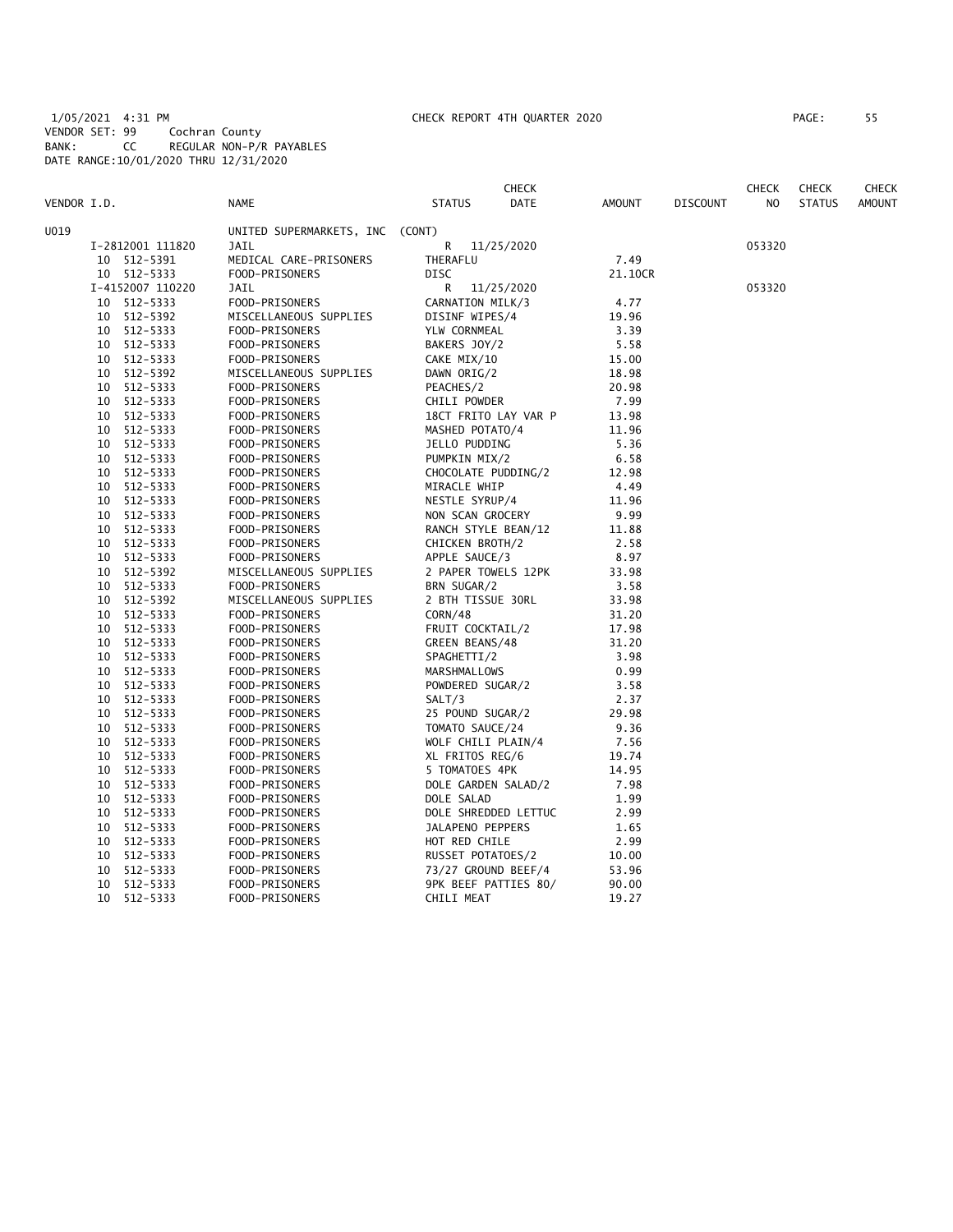1/05/2021 4:31 PM CHECK REPORT 4TH QUARTER 2020 PAGE: 56 VENDOR SET: 99 Cochran County BANK: CC REGULAR NON-P/R PAYABLES DATE RANGE:10/01/2020 THRU 12/31/2020

|             |                                    |                                 |                      | <b>CHECK</b> |               |                 | <b>CHECK</b>   | <b>CHECK</b>  | <b>CHECK</b>  |
|-------------|------------------------------------|---------------------------------|----------------------|--------------|---------------|-----------------|----------------|---------------|---------------|
| VENDOR I.D. |                                    | <b>NAME</b>                     | <b>STATUS</b>        | <b>DATE</b>  | <b>AMOUNT</b> | <b>DISCOUNT</b> | N <sub>O</sub> | <b>STATUS</b> | <b>AMOUNT</b> |
| U019        |                                    | UNITED SUPERMARKETS, INC (CONT) |                      |              |               |                 |                |               |               |
|             | I-4152007 110220                   | <b>JAIL</b>                     | R                    | 11/25/2020   |               |                 | 053320         |               |               |
|             | 10 512-5333                        | FOOD-PRISONERS                  | TURKEY BREAST        |              | 14.70         |                 |                |               |               |
|             | 10 512-5333                        | FOOD-PRISONERS                  | CHOPPED HAM 4PK      |              | 11.96         |                 |                |               |               |
|             | 10 512-5333                        | FOOD-PRISONERS                  | HAM CHEESE 4PK       |              | 11.96         |                 |                |               |               |
|             | 10 512-5333                        | FOOD-PRISONERS                  | <b>GIBLET GRAVY</b>  |              | 3.99          |                 |                |               |               |
|             | 10 512-5333                        | FOOD-PRISONERS                  | DRESSING             |              | 14.99         |                 |                |               |               |
|             | 10 512-5333                        | FOOD-PRISONERS                  | WHIP TOPPING/3       |              | 3.47          |                 |                |               |               |
|             | 10 512-5333                        | FOOD-PRISONERS                  | 8GAL MILK            |              | 26.32         |                 |                |               |               |
|             | 10 512-5333                        | FOOD-PRISONERS                  | SALTED BUTTER/4      |              | 11.96         |                 |                |               |               |
|             | 10 512-5333                        | FOOD-PRISONERS                  | 3DZ EGG              |              | 11.67         |                 |                |               |               |
|             | 10 512-5333                        | FOOD-PRISONERS                  | <b>DISC</b>          |              | 74.37CR       |                 |                |               | 871.75        |
| U036        |                                    | UNIFIRST HOLDINGS, INC.         |                      |              |               |                 |                |               |               |
|             | I-831 2534330                      | JAIL/COURTHOUSE                 | R.                   | 11/25/2020   |               |                 | 053321         |               |               |
|             | 10 510-5332                        | CUSTODIAL SUPPLIES              | 4 MATS 4x6           |              | 13.20         |                 |                |               |               |
|             | 10 512-5392                        | MISCELLANEOUS SUPPLIES          | 200 MICROFIBER TOWEL |              | 24.00         |                 |                |               |               |
|             | 10 512-5392                        | MISCELLANEOUS SUPPLIES          | DEFE CHG             |              | 6.50          |                 |                |               |               |
|             | 10 510-5332                        | CUSTODIAL SUPPLIES              | 4 MAT PROTECTION     |              | 1.00          |                 |                |               |               |
|             | I-831 2536999                      | JAIL/COURTHOUSE                 | R                    | 11/25/2020   |               |                 | 053321         |               |               |
|             | 10 510-5332                        | CUSTODIAL SUPPLIES              | 4 MATS 4x6           |              | 13.20         |                 |                |               |               |
|             | 10 512-5392                        | MISCELLANEOUS SUPPLIES          | 200 MICROFIBER TOWEL |              | 24.00         |                 |                |               |               |
|             | 10 512-5392                        | MISCELLANEOUS SUPPLIES          | DEFE CHG             |              | 6.50          |                 |                |               |               |
|             | 10 510-5332                        | CUSTODIAL SUPPLIES              | 4 MAT PROTECTION     |              | 1.00          |                 |                |               | 89.40         |
| U040        |                                    | US FOODS INC                    |                      |              |               |                 |                |               |               |
|             | I-4680368                          | NON-DEPT'L                      | R 11/25/2020         |              |               |                 | 053322         |               |               |
|             | 10 409-5300                        | COUNTY-WIDE SUPPLIES            | 1 COFFEE POT         |              | 26.00         |                 |                |               |               |
|             | 10 409-5300                        | COUNTY-WIDE SUPPLIES            | 5BX COFFEE, DK BLND  |              | 150.45        |                 |                |               | 176.45        |
| W008        |                                    | WEST TEXAS COUNTY JUDGES & COM  |                      |              |               |                 |                |               |               |
|             | I-2021 DUES/952                    | COMMISSIONERS COURT             | R.                   | 11/25/2020   |               |                 | 053323         |               |               |
|             | 15 610-5481                        | DUES AND REGISTRATION           | ANNUAL MEMBERSHIP/20 |              | 200.00        |                 |                |               | 200.00        |
| W010        |                                    | WEST TEXAS GAS INC              |                      |              |               |                 |                |               |               |
|             | I-020036001501 11/20 PARK/SHOP     |                                 | R                    | 11/25/2020   |               |                 | 053324         |               |               |
|             | 10 660-5440                        | UTILITIES & IRRIGATION          | ELEC SVC 09/28-11/02 |              | 9.54          |                 |                |               |               |
|             | 10 660-5440                        | UTILITIES & IRRIGATION          | <b>GRIP CHG</b>      |              | 5.21          |                 |                |               |               |
|             | I-020036002501 11/20 PARK/SHOWBARN |                                 | R 11/25/2020         |              |               |                 | 053324         |               |               |
|             | 10 660-5440                        | UTILITIES & IRRIGATION          | ELEC SVC 09/28-11/02 |              | 13.06         |                 |                |               |               |
|             | 10 660-5440                        | UTILITIES & IRRIGATION          | GRIP CHG             |              | 13.16         |                 |                |               |               |
|             | I-020049022001 11/20 PREC 3        |                                 | R.                   | 11/25/2020   |               |                 | 053324         |               |               |
|             | 15 623-5440                        | UTILITIES                       | .9MCF 09/28-11/02/20 |              | 2.22          |                 |                |               |               |
|             | 15 623-5440                        | UTILITIES                       | COST OF GAS (1.787)  |              | 1.60          |                 |                |               |               |
|             | 15 623-5440                        | UTILITIES                       | <b>CUSTOMER CHG</b>  |              | 13.06         |                 |                |               |               |
|             | 15 623-5440                        | UTILITIES                       | GRIP CHG             |              | 13.16         |                 |                |               | 71.01         |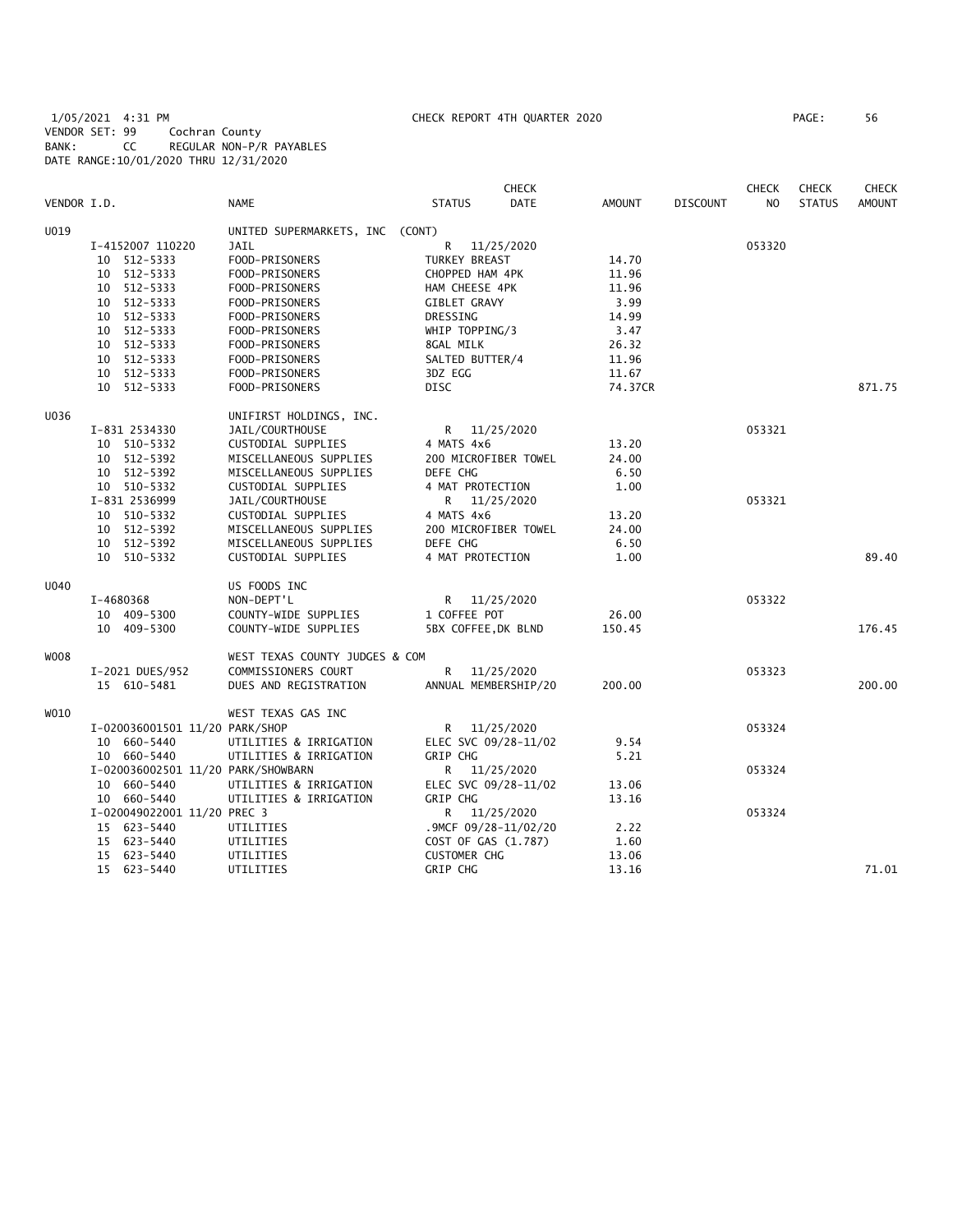1/05/2021 4:31 PM CHECK REPORT 4TH QUARTER 2020 PAGE: 57 VENDOR SET: 99 Cochran County BANK: CC REGULAR NON-P/R PAYABLES DATE RANGE:10/01/2020 THRU 12/31/2020

| PAGE : | 57 |  |
|--------|----|--|
|        |    |  |

| VENDOR I.D.      |                    | <b>NAME</b>                    | <b>STATUS</b>       | <b>CHECK</b><br><b>DATE</b> | AMOUNT | <b>DISCOUNT</b> | <b>CHECK</b><br>NO. | <b>CHECK</b><br><b>STATUS</b> | <b>CHECK</b><br><b>AMOUNT</b> |
|------------------|--------------------|--------------------------------|---------------------|-----------------------------|--------|-----------------|---------------------|-------------------------------|-------------------------------|
| W058             |                    | BRIAN S WALSH                  |                     |                             |        |                 |                     |                               |                               |
|                  | I-1581/PLEA/ROJAS  | DISTRICT COURT                 | R —                 | 11/25/2020                  |        |                 | 053325              |                               |                               |
|                  | 10 435-5400        | ATTORNEY AD LITEM              | PLEA BARGIN/C ROJAS |                             | 375.00 |                 |                     |                               | 375.00                        |
| W062             |                    | WAL-MART COMMUNITY             |                     |                             |        |                 |                     |                               |                               |
|                  | I-016418 111620    | JAIL                           | R                   | 11/25/2020                  |        |                 | 053326              |                               |                               |
|                  | 10 512-5392        | MISCELLANEOUS SUPPLIES         | 2 BED PAD 23x36     |                             | 11.36  |                 |                     |                               |                               |
|                  | 10 512-5392        | MISCELLANEOUS SUPPLIES         | 10.5GL TRASH CAN    |                             | 34.97  |                 |                     |                               |                               |
|                  | I-030900498268     | JAIL                           | R                   | 11/25/2020                  |        |                 | 053326              |                               |                               |
|                  | 10 512-5392        | MISCELLANEOUS SUPPLIES         | SPA ST PRO 28       |                             | 14.96  |                 |                     |                               |                               |
|                  | 10 512-5392        | MISCELLANEOUS SUPPLIES         | 3 PLASTIC CNTRS     |                             | 2.94   |                 |                     |                               |                               |
|                  | 10 512-5391        | MEDICAL CARE-PRISONERS         | 3 TIGER BALM        |                             | 13.44  |                 |                     |                               |                               |
|                  | 10 512-5391        | MEDICAL CARE-PRISONERS         | 2 COUGH DROP        |                             | 6.96   |                 |                     |                               |                               |
|                  | 10 512-5392        | MISCELLANEOUS SUPPLIES         | HAND MIXER          |                             | 14.96  |                 |                     |                               |                               |
|                  | 10 512-5391        | MEDICAL CARE-PRISONERS         | ANTIBIOTIC          |                             | 3.98   |                 |                     |                               |                               |
|                  | I-0311600108368    | JAIL/COVID-19                  | R.                  | 11/25/2020                  |        |                 | 053326              |                               |                               |
|                  | 10 512-5392        | MISCELLANEOUS SUPPLIES         |                     | 6 CLOROX CLN UP 320Z        | 20.28  |                 |                     |                               |                               |
|                  | 10 512-5392        | MISCELLANEOUS SUPPLIES         | 6 PINESOL LEMON     |                             | 35.28  |                 |                     |                               |                               |
|                  | 10 512-5392        | MISCELLANEOUS SUPPLIES         | 6 PINESOL           |                             | 41.28  |                 |                     |                               | 200.41                        |
| W164             |                    | WARREN CAT                     |                     |                             |        |                 |                     |                               |                               |
|                  | I-PS000574140      | PREC 3                         | R                   | 11/25/2020                  |        |                 | 053327              |                               |                               |
|                  | 15 623-5451        | REPAIRS                        | 16GL 15W40          |                             | 241.60 |                 |                     |                               | 241.60                        |
| W206             |                    | WEST TEXAS RURAL COUNTIES ASSN |                     |                             |        |                 |                     |                               |                               |
|                  | I-'20 PROF ED CONF | COMMISIONERS COURT             | R                   | 11/25/2020                  |        |                 | 053328              |                               |                               |
|                  | 15 610-5427        | COMM-CONTINUING EDUCATION      |                     | REGIS/REY MORIN 12/0        | 195.00 |                 |                     |                               | 195.00                        |
| W <sub>235</sub> |                    | VANDY NELSON dba               |                     |                             |        |                 |                     |                               |                               |
|                  | $I - 3638$         | CRTHSE/ACT BLDG/LIBRARY        | R.                  | 11/25/2020                  |        |                 | 053329              |                               |                               |
|                  | 10 510-5332        | CUSTODIAL SUPPLIES             | SPRAY BUGS          |                             | 70.00  |                 |                     |                               |                               |
|                  | 10 662-5332        | CUSTODIAL SUPPLIES             | SPRAY BUGS          |                             | 45.00  |                 |                     |                               |                               |
|                  | 10 650-5332        | CUSTODIAL SUPPLIES             | SPRAY BUGS          |                             | 35.00  |                 |                     |                               |                               |
|                  | $I - 3644$         | COURTHOUSE/ANNEX               | R                   | 11/25/2020                  |        |                 | 053329              |                               |                               |
|                  | 10 510-5332        | CUSTODIAL SUPPLIES             | SPRAY BUGS          |                             | 50.00  |                 |                     |                               | 200.00                        |
| W243             |                    | WANDA'S DESIGNS AND EMBROIDERY |                     |                             |        |                 |                     |                               |                               |
|                  | I-19352            | JAIL/COVID-19                  | R                   | 11/25/2020                  |        |                 | 053330              |                               |                               |
|                  | 10 512-5392        | MISCELLANEOUS SUPPLIES         |                     | 100 PK SHOE COVERS D        | 25.00  |                 |                     |                               |                               |
|                  | 10 512-5392        | MISCELLANEOUS SUPPLIES         |                     | 100 PK DISP HAIR COV        | 29.99  |                 |                     |                               |                               |
|                  | $I-19354$          | SHERIFF                        | R                   | 11/25/2020                  |        |                 | 053330              |                               |                               |
|                  | 10 560-5205        | UNIFORMS                       | 2 SHIRT #F5311/BK   |                             | 69.98  |                 |                     |                               |                               |
|                  | 10 560-5205        | UNIFORMS                       | 1 SHIRT #F5312/BK   |                             | 39.99  |                 |                     |                               |                               |
|                  | 10 560-5205        | UNIFORMS                       |                     | 3 NAME TAG/BK; J ROD        | 30.00  |                 |                     |                               |                               |
|                  | 10 560-5205        | <b>UNIFORMS</b>                | 3 BADGE/BK          |                             | 6.00   |                 |                     |                               |                               |
|                  | 10<br>560-5205     | <b>UNIFORMS</b>                |                     | 3 EMBROIDERY BASE FE        | 60.00  |                 |                     |                               | 260.96                        |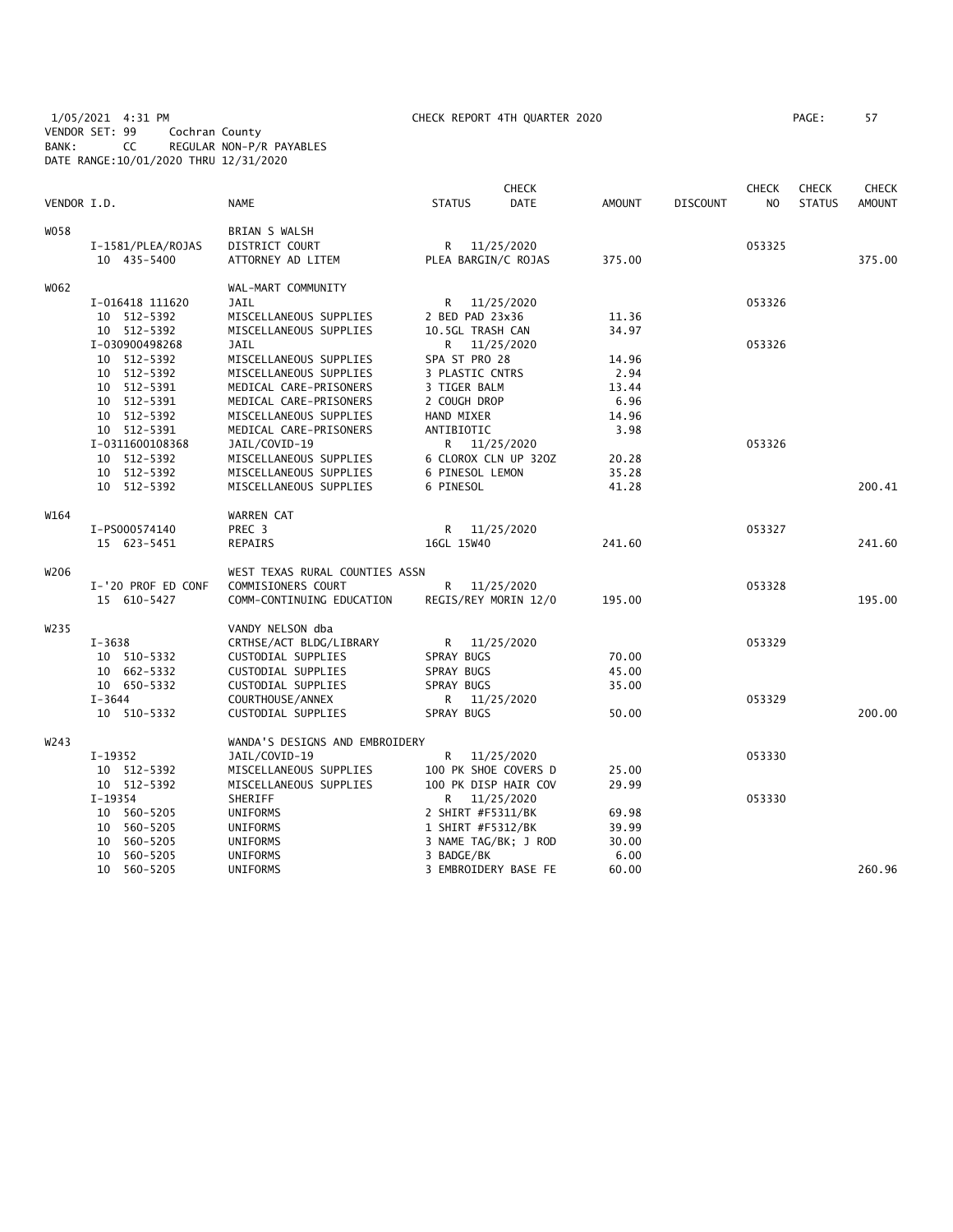1/05/2021 4:31 PM CHECK REPORT 4TH QUARTER 2020 PAGE: 58 VENDOR SET: 99 Cochran County BANK: CC REGULAR NON-P/R PAYABLES DATE RANGE:10/01/2020 THRU 12/31/2020

| VENDOR I.D. |                             | <b>NAME</b>                    | <b>STATUS</b>        | <b>CHECK</b><br><b>DATE</b> | <b>AMOUNT</b> | <b>DISCOUNT</b> | <b>CHECK</b><br>N <sub>O</sub> | <b>CHECK</b><br><b>STATUS</b> | <b>CHECK</b><br><b>AMOUNT</b> |
|-------------|-----------------------------|--------------------------------|----------------------|-----------------------------|---------------|-----------------|--------------------------------|-------------------------------|-------------------------------|
| X001        |                             | XCEL ENERGY                    |                      |                             |               |                 |                                |                               |                               |
|             | I-54-1829977-7 NOV20 PREC 2 |                                | R                    | 11/25/2020                  |               |                 | 053331                         |                               |                               |
|             | 15 622-5440                 | UTILITIES                      | 129KWH 10/13-11/10/2 |                             | 23.05         |                 |                                |                               |                               |
|             | 15 622-5440                 | UTILITIES                      | AREA LIGHT           |                             | 15.76         |                 |                                |                               | 38.81                         |
| Y026        |                             | YOAKUM COUNTY SHERIFF'S OFFICE |                      |                             |               |                 |                                |                               |                               |
|             | I-OCT 2020                  | JAIL/MEDS                      | R                    | 11/25/2020                  |               |                 | 053332                         |                               |                               |
|             | 10 512-5499                 | MISCELLANEOUS                  |                      | 29 DAS/JOSE ARGUMEDO        | 1,450.00      |                 |                                |                               |                               |
|             | 10 512-5499                 | MISCELLANEOUS                  |                      | 31 DAS/MAIRA CASTANE        | 1,550.00      |                 |                                |                               |                               |
|             | 10 512-5499                 | MISCELLANEOUS                  |                      | 31 DAS/STEVEN HARRIS        | 1,550.00      |                 |                                |                               |                               |
|             | 10 512-5499                 | MISCELLANEOUS                  |                      | 14 DAS/JEREMIE HOLLA        | 700.00        |                 |                                |                               |                               |
|             | 10 512-5499                 | MISCELLANEOUS                  |                      | 29 DAS/WALTER MELEND        | 1,450.00      |                 |                                |                               |                               |
|             | 10 512-5499                 | MISCELLANEOUS                  | 10 DAS/ISIAH MORIN   |                             | 500.00        |                 |                                |                               |                               |
|             | 10 512-5499                 | MISCELLANEOUS                  | 17 DAS/MARKEIS PATTO |                             | 850.00        |                 |                                |                               |                               |
|             | 10 512-5499                 | MISCELLANEOUS                  | 13 DAS/ RICKY SOTO   |                             | 650.00        |                 |                                |                               |                               |
|             | 512-5391<br>10              | MEDICAL CARE-PRISONERS         |                      | PSYCH MONITOR/M CAST        | 102.00        |                 |                                |                               |                               |
|             | 10 512-5391                 | MEDICAL CARE-PRISONERS         |                      | RX 1/MAIRA CASTANEDA        | 30.00         |                 |                                |                               |                               |
|             | 10 512-5391                 | MEDICAL CARE-PRISONERS         |                      | RX 2/MAIRA CASTANEDA        | 20.95         |                 |                                |                               |                               |
|             | 10 512-5391                 | MEDICAL CARE-PRISONERS         |                      | RX 3/MAIRA CASTANEDA        | 30.90         |                 |                                |                               |                               |
|             | 10 512-5391                 | MEDICAL CARE-PRISONERS         |                      | RX 1/STEVEN HARRISON        | 32.88         |                 |                                |                               |                               |
|             | 10 512-5391                 | MEDICAL CARE-PRISONERS         |                      | RX 2/STEVEN HARRISON        | 32.14         |                 |                                |                               |                               |
|             | 10 512-5391                 | MEDICAL CARE-PRISONERS         |                      | RX 3/STEVEN HARRISON        | 31.14         |                 |                                |                               |                               |
|             | 10 512-5391                 | MEDICAL CARE-PRISONERS         |                      | RX 4/STEVEN HARRISON        | 28.32         |                 |                                |                               |                               |
|             | 512-5391<br>10              | MEDICAL CARE-PRISONERS         |                      | RX 5/STEVEN HARRISON        | 50.01         |                 |                                |                               |                               |
|             | 10 512-5391                 | MEDICAL CARE-PRISONERS         |                      | RX 6/STEVEN HARRISON        | 34.65         |                 |                                |                               | 9,092.99                      |
| A108        |                             | AT&T MOBILITY                  |                      |                             |               |                 |                                |                               |                               |
|             | I-#4144 111920              | SHERIFF                        |                      | R 12/14/2020                |               |                 | 053333                         |                               |                               |
|             | 10 560-5420                 | TELECOMMUNICATIONS             |                      | 1ST NET/6LNS 10/20-1        | 229.50        |                 |                                |                               | 229.50                        |
| A133        |                             | ALLIED COMPLIANCE SERVICE      |                      |                             |               |                 |                                |                               |                               |
|             | I-LB112206                  | COMMISIONERS COURT             | R.                   | 12/14/2020                  |               |                 | 053334                         |                               |                               |
|             | 15 610-5499                 | MISCELLANEOUS                  | 2 DOT RANDOM TEST    |                             | 120.00        |                 |                                |                               |                               |
|             | 15 610-5499                 | MISCELLANEOUS                  | 2 DOT ALC SCREEN     |                             | 66.00         |                 |                                |                               |                               |
|             | 15 610-5499                 | MISCELLANEOUS                  | ON-SITE FEE          |                             | 70.00         |                 |                                |                               | 256.00                        |
| A271        |                             | AVENU ENTERPRISE SOLUTIONS, LL |                      |                             |               |                 |                                |                               |                               |
|             | I-INVB-019940               | CO/DIST CLERK                  | R                    | 12/14/2020                  |               |                 | 053335                         |                               |                               |
|             | 10 403-5416                 | FILMING & INDEXING             |                      | 20/20 LAND RECORDS N        | 1,250.00      |                 |                                |                               | 1,250.00                      |
| A285        |                             | ALL-STATE FENCE COMPANY        |                      |                             |               |                 |                                |                               |                               |
|             | I-22858/ADD'L               | <b>JAIL</b>                    | R                    | 12/14/2020                  |               |                 | 053336                         |                               |                               |
|             | 10 512-5571                 | CAPITAL OUTLAY                 | 50' GATE/SALLYPORT,  |                             | 1,537.50      |                 |                                |                               | 1,537.50                      |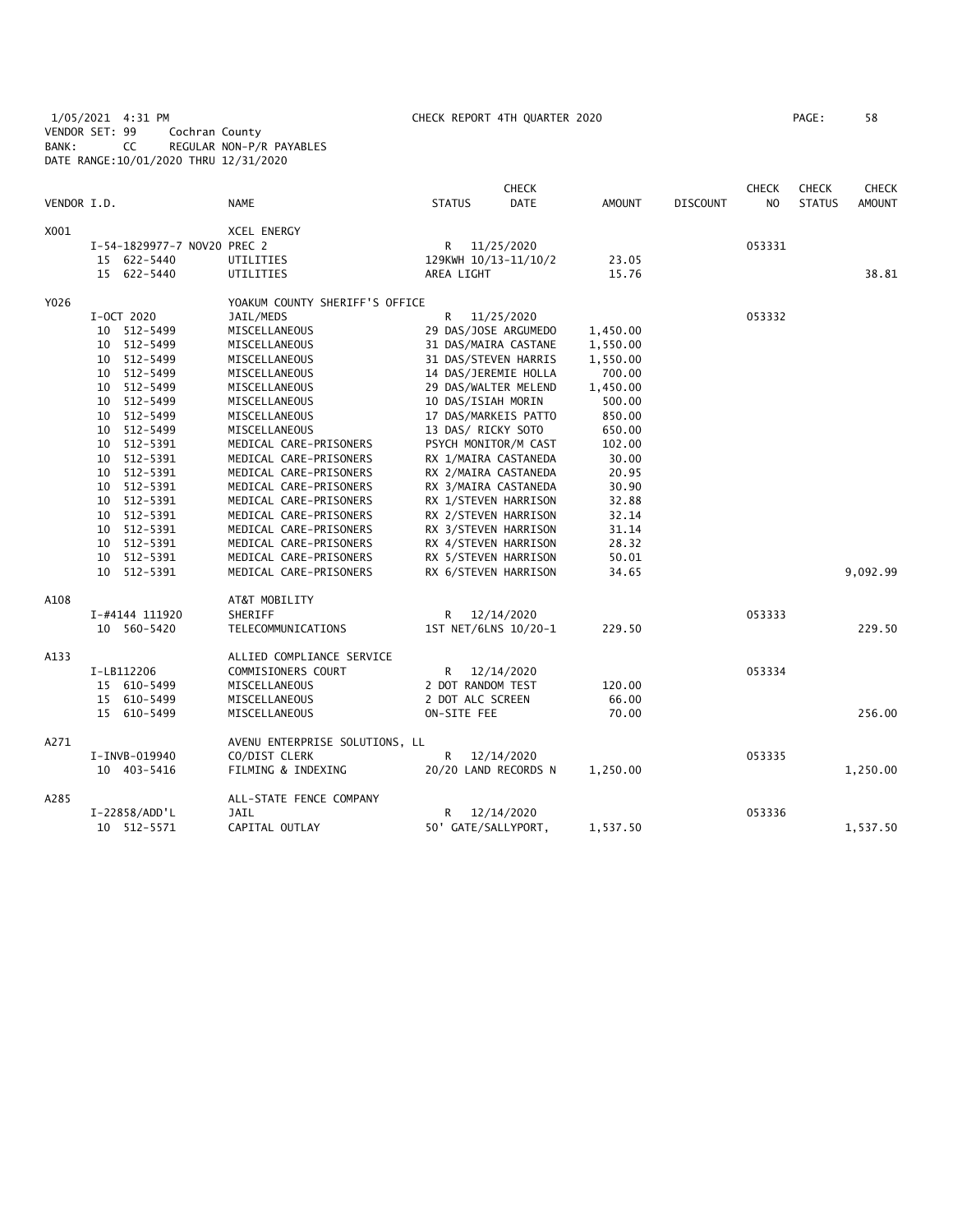1/05/2021 4:31 PM CHECK REPORT 4TH QUARTER 2020 PAGE: 59 VENDOR SET: 99 Cochran County BANK: CC REGULAR NON-P/R PAYABLES DATE RANGE:10/01/2020 THRU 12/31/2020

| PAGE : | 59 |
|--------|----|
|        |    |

| VENDOR I.D.      |                    | <b>NAME</b>                           | <b>STATUS</b> |                 | CHECK<br><b>DATE</b>                 | AMOUNT    | <b>DISCOUNT</b> | <b>CHECK</b><br>N <sub>O</sub> | <b>CHECK</b><br><b>STATUS</b> | <b>CHECK</b><br><b>AMOUNT</b> |
|------------------|--------------------|---------------------------------------|---------------|-----------------|--------------------------------------|-----------|-----------------|--------------------------------|-------------------------------|-------------------------------|
| A285             |                    | ALL-STATE FENCE COMPANY               |               |                 |                                      |           |                 |                                |                               |                               |
|                  | I-22858/CESF GRANT | <b>JAIL</b>                           |               |                 | R 12/14/2020                         |           |                 | 053337                         |                               |                               |
|                  | 10 512-5571        | CAPITAL OUTLAY                        |               |                 | 50FT ROLLING GATE, I                 | 11,277.00 |                 |                                |                               | 11,277.00                     |
| B001             |                    | BAILEY CO. ELECTRIC COOP              |               |                 |                                      |           |                 |                                |                               |                               |
|                  | I-466765           | PREC 4                                |               |                 | R 12/14/2020                         |           |                 | 053338                         |                               |                               |
|                  | 15 624-5440        | UTILITIES                             |               |                 | 367KWH 10/14-11/14/2                 | 55.87     |                 |                                |                               |                               |
|                  | 15 624-5440        | UTILITIES                             |               | AREA LIGHT      |                                      | 11.85     |                 |                                |                               |                               |
|                  | I-466766           | PREC 3                                |               |                 | R 12/14/2020                         |           |                 | 053338                         |                               |                               |
|                  | 15 623-5440        | UTILITIES                             |               |                 | 83KWH 10/14-11/14/20                 | 35.85     |                 |                                |                               |                               |
|                  | 15 623-5440        | UTILITIES                             |               | 2 AREA LIGHTS   |                                      | 25.40     |                 |                                |                               |                               |
|                  | I-466767           | NON-DEPT'L/SHERIFF POSSE              | R —           |                 | 12/14/2020                           |           |                 | 053338                         |                               |                               |
|                  | 10 409-5440        | UTILITIES                             |               |                 | ELEC SVC 10/14-11/14                 | 42.50     |                 |                                |                               | 171.47                        |
| B029             |                    |                                       |               |                 |                                      |           |                 |                                |                               |                               |
|                  | C-439850L          | BRUCKNER'S TRUCK SALES, INC<br>PREC 4 |               |                 |                                      |           |                 | 053339                         |                               |                               |
|                  | 15 624-5451        | REPAIRS                               |               |                 | R 12/14/2020<br>RET SWITCH #25131431 | 77.75CR   |                 |                                |                               |                               |
|                  | I-444775L          | PREC 1                                |               |                 | R 12/14/2020                         |           |                 | 053339                         |                               |                               |
|                  | 15 621-5451        | REPAIRS                               |               | CABLE 9/22/20   |                                      | 82.41     |                 |                                |                               | 4.66                          |
|                  |                    |                                       |               |                 |                                      |           |                 |                                |                               |                               |
| C <sub>007</sub> |                    | CITY OF MORTON                        |               |                 |                                      |           |                 |                                |                               |                               |
|                  | I-113020           | LIB/MUS/ACT BLDG/CRTHSE/PREC1         | R             |                 | 12/14/2020                           |           |                 | 053340                         |                               |                               |
|                  | 10 650-5440        | UTILITIES                             |               | LIBRARY GAS     |                                      | 106.50    |                 |                                |                               |                               |
|                  | 10 650-5440        | UTILITIES                             |               | LIBRARY WATER   |                                      | 28.00     |                 |                                |                               |                               |
|                  | 10 650-5440        | UTILITIES                             |               | LIBRARY GARBAGE |                                      | 51.50     |                 |                                |                               |                               |
|                  | 10 650-5440        | UTILITIES                             |               | LIBRARY SEWER   |                                      | 18.00     |                 |                                |                               |                               |
|                  | 10 652-5440        | UTILITIES                             |               | MUSEUM GAS      |                                      | 71.50     |                 |                                |                               |                               |
|                  | 10 652-5440        | UTILITIES                             |               | MUSEUM WATER    |                                      | 28.00     |                 |                                |                               |                               |
|                  | 10 652-5440        | UTILITIES                             |               | MUSEUM GARBAGE  |                                      | 28.00     |                 |                                |                               |                               |
|                  | 10 652-5440        | UTILITIES                             |               | MUSEUM SEWER    |                                      | 16.00     |                 |                                |                               |                               |
|                  | 10 662-5440        | UTILITIES                             |               |                 | ACTIVITY BLDG GAS                    | 587.75    |                 |                                |                               |                               |
|                  | 10 662-5440        | UTILITIES                             |               | ACT. BLDG WATER |                                      | 28.00     |                 |                                |                               |                               |
|                  | 10 662-5440        | UTILITIES                             |               |                 | ACT. BLDG GARBAGE                    | 77.00     |                 |                                |                               |                               |
|                  | 10 662-5440        | UTILITIES                             |               | ACT. BLDG SEWER |                                      | 48.00     |                 |                                |                               |                               |
|                  | 10 510-5440        | UTILITIES                             |               | COURTHOUSE GAS  |                                      | 19.00     |                 |                                |                               |                               |
|                  | 10 510-5440        | UTILITIES                             |               |                 | <b>COURTHOUSE WATER</b>              | 609.50    |                 |                                |                               |                               |
|                  | 10 510-5440        | UTILITIES                             |               |                 | COURTHOUSE GARBAGE                   | 334.50    |                 |                                |                               |                               |
|                  | 10 510-5440        | UTILITIES                             |               |                 | <b>COURTHOUSE SEWER</b>              | 54.00     |                 |                                |                               |                               |
|                  | 15 621-5440        | UTILITIES                             |               | PREC 1 GAS      |                                      | 141.50    |                 |                                |                               |                               |
|                  | 15 621-5440        | UTILITIES                             |               | PREC 1 WATER    |                                      | 28.00     |                 |                                |                               |                               |
|                  | 15 621-5440        | UTILITIES                             |               | PREC 1 GARBAGE  |                                      | 51.50     |                 |                                |                               | 2,326.25                      |
| C <sub>008</sub> |                    | CITY OF WHITEFACE                     |               |                 |                                      |           |                 |                                |                               |                               |
|                  | I-409 11/20        | PREC 2                                |               |                 | R 12/14/2020                         |           |                 | 053341                         |                               |                               |
|                  | 15 622-5440        | UTILITIES                             |               |                 | GAS SVC 10/26-12/02/                 | 39.35     |                 |                                |                               |                               |
|                  | 15 622-5440        | UTILITIES                             | WATER SVC     |                 |                                      | 26.00     |                 |                                |                               |                               |
|                  | 15 622-5440        | UTILITIES                             |               | GARBAGE SVC     |                                      | 54.37     |                 |                                |                               |                               |
|                  | 15 622-5440        | UTILITIES                             | SEWER SVC     |                 |                                      | 22.50     |                 |                                |                               | 142.22                        |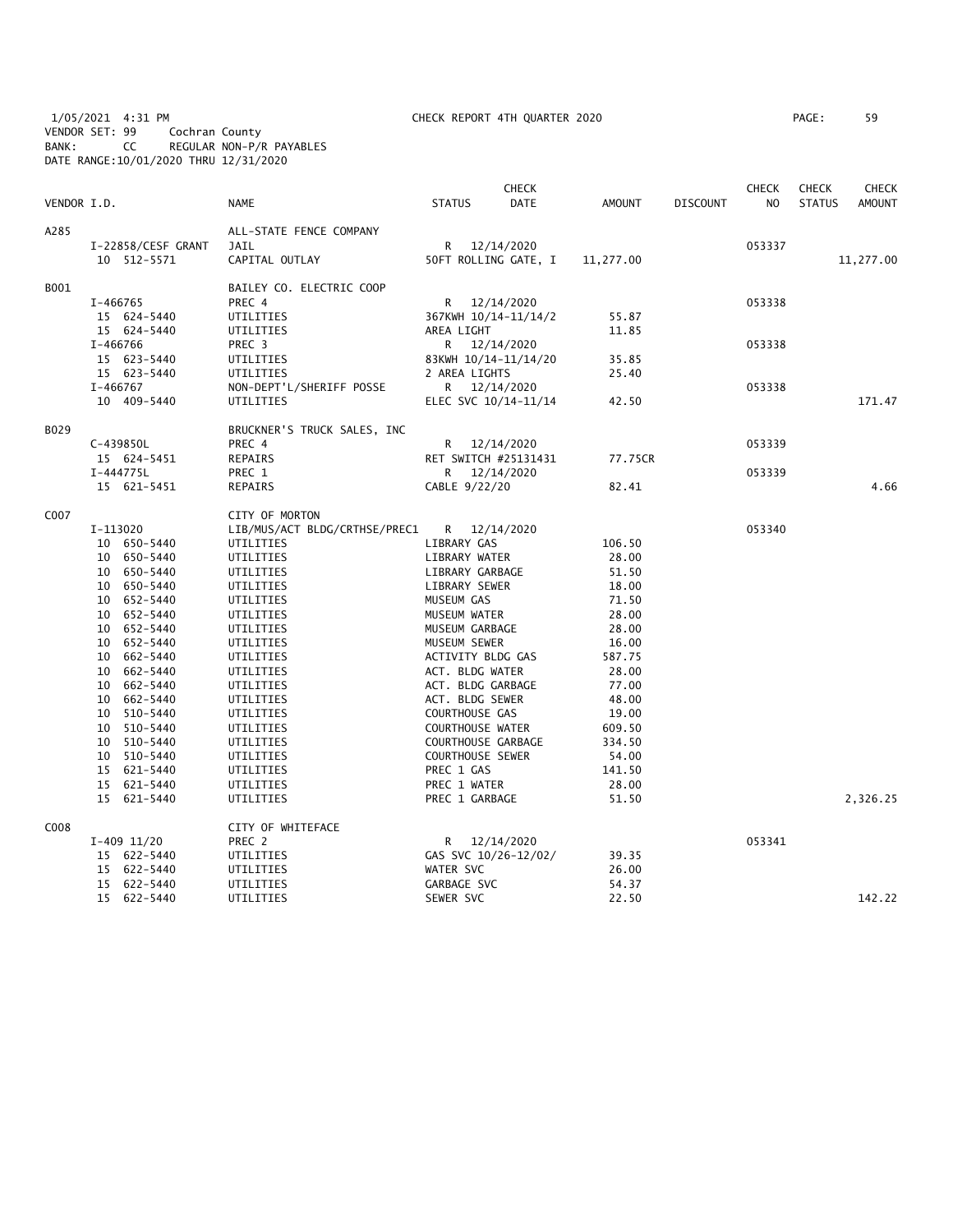1/05/2021 4:31 PM CHECK REPORT 4TH QUARTER 2020 PAGE: 60 VENDOR SET: 99 Cochran County BANK: CC REGULAR NON-P/R PAYABLES DATE RANGE:10/01/2020 THRU 12/31/2020

| PAGE : | 60 |
|--------|----|
|        |    |

| VENDOR I.D. |                                  | <b>NAME</b>                                                          | <b>STATUS</b>              | <b>CHECK</b><br><b>DATE</b>   | <b>AMOUNT</b>  | DISCOUNT | <b>CHECK</b><br>N <sub>O</sub> | <b>CHECK</b><br><b>STATUS</b> | <b>CHECK</b><br><b>AMOUNT</b> |
|-------------|----------------------------------|----------------------------------------------------------------------|----------------------------|-------------------------------|----------------|----------|--------------------------------|-------------------------------|-------------------------------|
| C015        | I-DEC '20 INSTLMT<br>10 663-5418 | COCHRAN COUNTY SENIOR<br>SENIOR CITIZENS<br>SENIOR CITIZENS CONTRACT |                            | R 12/14/2020<br>DECEMBER 2020 |                |          | 053342                         |                               | 6,250.00                      |
| C022        | I-21751<br>10 560-5334           | COMMERCIAL PRINTING COMPA<br>SHERIFF<br>OTHER SUPPLIES               | R<br>500 DOOR HANGERS/SVC  | 12/14/2020                    | 119.00         |          | 053343                         |                               | 119.00                        |
| C035        |                                  | COX AUTO SUPPLY CO                                                   |                            |                               |                |          |                                |                               |                               |
|             | I-1192<br>10 560-5451            | SHERIFF<br>MACHINERY-NON-OFFICE REPAIR                               | R<br>LIGHT BULB            | 12/14/2020                    | 3.99           |          | 053344                         |                               |                               |
|             | I-1613                           | PREC 1                                                               | R                          | 12/14/2020                    |                |          | 053344                         |                               |                               |
|             | 15 621-5356<br>I-453852          | ROAD MATERIALS & SUPPLIES<br>ELECTIONS                               | CARB CLEANER<br>R          | 12/14/2020                    | 7.78           |          | 053344                         |                               |                               |
|             | 10 490-5310<br>10 490-5310       | OFFICE SUPPLIES<br>OFFICE SUPPLIES                                   | 2 EXT CORDS<br>SIDE SOCKET |                               | 79.98<br>12.99 |          |                                |                               |                               |
|             | 10 490-5310                      | OFFICE SUPPLIES                                                      | 3 WAY EXT CORD             |                               | 8.99           |          |                                |                               |                               |
|             | I-454265                         | PREC 4                                                               | R                          | 12/14/2020                    |                |          | 053344                         |                               |                               |
|             | 15 624-5356                      | ROAD MATERIALS & SUPPLIES                                            | 2 KEY                      |                               | 2.00           |          |                                |                               |                               |
|             | $I-454451$                       | PREC 1                                                               | R                          | 12/14/2020                    |                |          | 053344                         |                               |                               |
|             | 15 621-5356                      | ROAD MATERIALS & SUPPLIES                                            | <b>CUTTING WHEEL</b>       |                               | 19.18          |          |                                |                               | 134.91                        |
| C057        |                                  | CITY BANK AS DEPOSITORY                                              |                            |                               |                |          |                                |                               |                               |
|             | I-1ST QTR 2021                   | NON-DEPT'L/APPR DIST                                                 | R                          | 12/14/2020                    |                |          | 053345                         |                               |                               |
|             | 10 409-5406                      | APPRAISAL DISTRICT                                                   | 1ST QTR ASSESSMENT-A       |                               | 23,480.62      |          |                                |                               | 23,480.62                     |
| C064        |                                  | CITY OF MORTON F D                                                   |                            |                               |                |          |                                |                               |                               |
|             | $I - 4/2 - 12/5/20$              | PUBLIC SAFETY*OTHER                                                  | R.                         | 12/14/2020                    |                |          | 053346                         |                               |                               |
|             | 10 580-5414                      | FIRE PROTECTION CONTRACTS                                            | SH125/SH214; WRECK 4/      |                               | 350.00         |          |                                |                               |                               |
|             | 10 580-5414                      | FIRE PROTECTION CONTRACTS                                            | CR84/CR145; WRECK 4/5      |                               | 350.00         |          |                                |                               |                               |
|             | 10 580-5414                      | FIRE PROTECTION CONTRACTS                                            | CR250/SH214; GRASS 4/      |                               | 350.00         |          |                                |                               |                               |
|             | 10 580-5414                      | FIRE PROTECTION CONTRACTS                                            | SH125/FM2195; GRASS 4      |                               | 350.00         |          |                                |                               |                               |
|             | 10 580-5414                      | FIRE PROTECTION CONTRACTS                                            | FM1585/SH214; GRASS 4      |                               | 350.00         |          |                                |                               |                               |
|             | 10 580-5414                      | FIRE PROTECTION CONTRACTS                                            | CR210/3miW SH214;GRA       |                               | 350.00         |          |                                |                               |                               |
|             | 10 580-5414                      | FIRE PROTECTION CONTRACTS                                            | SH125/CR105; AUTO 5/1      |                               | 350.00         |          |                                |                               |                               |
|             | 10 580-5414                      | FIRE PROTECTION CONTRACTS                                            | FM1585/W SH214; GRASS      |                               | 350.00         |          |                                |                               |                               |
|             | 10 580-5414                      | FIRE PROTECTION CONTRACTS                                            | CR77/CR110; GRASS 5/6      |                               | 350.00         |          |                                |                               |                               |
|             | 10 580-5414                      | FIRE PROTECTION CONTRACTS                                            | CR210/CR97; GRASS 5/6      |                               | 350.00         |          |                                |                               |                               |
|             | 10 580-5414                      | FIRE PROTECTION CONTRACTS                                            | SH114/3miW; GRASS 5/1      |                               | 350.00         |          |                                |                               |                               |
|             | 10 580-5414                      | FIRE PROTECTION CONTRACTS                                            | SH125/5miW WFC;GRASS       |                               | 350.00         |          |                                |                               |                               |
|             | 10 580-5414                      | FIRE PROTECTION CONTRACTS                                            | FM596/SH114; GRASS 5/      |                               | 350.00         |          |                                |                               |                               |
|             | 10 580-5414                      | FIRE PROTECTION CONTRACTS                                            | FM1780/CR230; GRASS 6      |                               | 350.00         |          |                                |                               |                               |
|             | 10 580-5414                      | FIRE PROTECTION CONTRACTS                                            | FM1585/CR197; GRASS 6      |                               | 350.00         |          |                                |                               |                               |
|             | 10 580-5414                      | FIRE PROTECTION CONTRACTS                                            | FM1169/CR77; GRASS 6/      |                               | 350.00         |          |                                |                               |                               |
|             | 10 580-5414                      | FIRE PROTECTION CONTRACTS                                            | SH114/FM596; PWR LNS       |                               | 350.00         |          |                                |                               |                               |
|             | 10 580-5414                      | FIRE PROTECTION CONTRACTS                                            | SH214/5miN MRT; GRASS      |                               | 350.00         |          |                                |                               |                               |
|             | 10 580-5414                      | FIRE PROTECTION CONTRACTS                                            | 1855 CR94; GRASS 6/25      |                               | 350.00         |          |                                |                               |                               |
|             | 10 580-5414                      | FIRE PROTECTION CONTRACTS                                            | SH114/CR225; WRECK 6/      |                               | 350.00         |          |                                |                               |                               |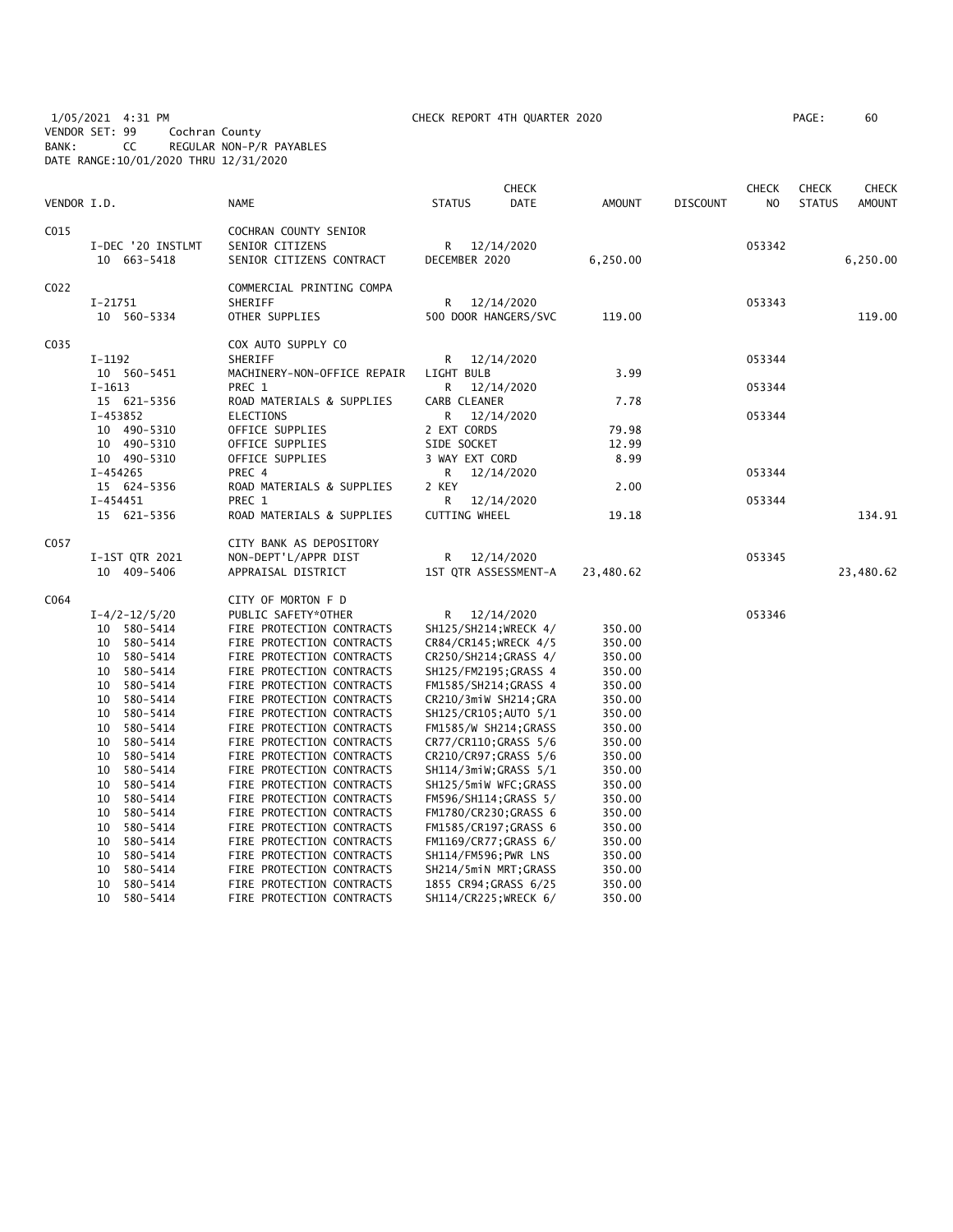1/05/2021 4:31 PM CHECK REPORT 4TH QUARTER 2020 PAGE: 61 VENDOR SET: 99 Cochran County BANK: CC REGULAR NON-P/R PAYABLES DATE RANGE:10/01/2020 THRU 12/31/2020

| PAGE : | 61 |
|--------|----|
|        |    |
|        |    |

|             |            |                     |                                              |                      | ${\sf CHECK}$          |        |                 | CHECK  | <b>CHECK</b>  | CHECK         |
|-------------|------------|---------------------|----------------------------------------------|----------------------|------------------------|--------|-----------------|--------|---------------|---------------|
| VENDOR I.D. |            |                     | <b>NAME</b>                                  | <b>STATUS</b>        | DATE                   | AMOUNT | <b>DISCOUNT</b> | NO     | <b>STATUS</b> | <b>AMOUNT</b> |
| C064        |            |                     | CITY OF MORTON F D<br>(CONT)                 |                      |                        |        |                 |        |               |               |
|             |            | $I - 4/2 - 12/5/20$ | PUBLIC SAFETY*OTHER                          | R                    | 12/14/2020             |        |                 | 053346 |               |               |
|             |            | 10 580-5414         | FIRE PROTECTION CONTRACTS                    |                      | SH125/CR177; GRASS 6/  | 350.00 |                 |        |               |               |
|             |            | 10 580-5414         | FIRE PROTECTION CONTRACTS                    |                      | SH125/CR177; GRASS (RE | 350.00 |                 |        |               |               |
|             | 10         | 580-5414            | FIRE PROTECTION CONTRACTS                    |                      | SH214/FM1585; GRASS 7  | 350.00 |                 |        |               |               |
|             | 10         | 580-5414            | FIRE PROTECTION CONTRACTS                    |                      | SH125/CR217; GRASS 7/  | 350.00 |                 |        |               |               |
|             | 10         | 580-5414            | FIRE PROTECTION CONTRACTS                    |                      | FM1780/CR301;GRASS 7   | 350.00 |                 |        |               |               |
|             | 10         | 580-5414            | FIRE PROTECTION CONTRACTS                    |                      | SH125/CR197; GRASS 7/  | 350.00 |                 |        |               |               |
|             | 10         | 580-5414            | FIRE PROTECTION CONTRACTS                    |                      | SH125/CR197; GRASS 7/  | 350.00 |                 |        |               |               |
|             | 10         | 580-5414            | FIRE PROTECTION CONTRACTS                    |                      | SH125/CR197;MED RESC   | 350.00 |                 |        |               |               |
|             | 10         | 580-5414            | FIRE PROTECTION CONTRACTS                    |                      | 3miN BLDS/FM595;XFRM   | 350.00 |                 |        |               |               |
|             | 10         | 580-5414            | FIRE PROTECTION CONTRACTS                    |                      | FM1894/CR97; GRASS 7/  | 350.00 |                 |        |               |               |
|             | 10         | 580-5414            | FIRE PROTECTION CONTRACTS                    |                      | CR227/CR260; GRASS 7/  | 350.00 |                 |        |               |               |
|             | 10         | 580-5414            | FIRE PROTECTION CONTRACTS                    |                      | SH125/CR177; GRASS 7/  | 350.00 |                 |        |               |               |
|             | 10         | 580-5414            | FIRE PROTECTION CONTRACTS                    |                      | 2miW/SH114;GRASS 8/2   | 350.00 |                 |        |               |               |
|             | 10         | 580-5414            | FIRE PROTECTION CONTRACTS                    |                      | FM1585/W SH214; GRASS  | 350.00 |                 |        |               |               |
|             | 10         | 580-5414            | FIRE PROTECTION CONTRACTS                    |                      | FM303/FM1780; TRK; ASS |        |                 |        |               |               |
|             | 10         | 580-5414            | FIRE PROTECTION CONTRACTS                    |                      | SH114/CR110; GRASS 8/  | 350.00 |                 |        |               |               |
|             | 10         | 580-5414            | FIRE PROTECTION CONTRACTS                    |                      | SH114/CR110;GRASS(RE   | 350.00 |                 |        |               |               |
|             | 10         | 580-5414            | FIRE PROTECTION CONTRACTS                    |                      | CR177/CR44; GRASS; DIS |        |                 |        |               |               |
|             | 10         | 580-5414            | FIRE PROTECTION CONTRACTS                    |                      | CR177/CR44; GRASS; DIS |        |                 |        |               |               |
|             | 10         | 580-5414            | FIRE PROTECTION CONTRACTS                    | FM1780/FM1585; GRASS |                        | 350.00 |                 |        |               |               |
|             | 10         | 580-5414            | FIRE PROTECTION CONTRACTS                    |                      | FM1780/CR210; GRASS 1  | 350.00 |                 |        |               |               |
|             | 10         | 580-5414            | FIRE PROTECTION CONTRACTS                    |                      | FM1780/FM301; GRASS 1  | 350.00 |                 |        |               |               |
|             | 10         | 580-5414            | FIRE PROTECTION CONTRACTS                    |                      | SH214/CR260; WRECK 10  | 350.00 |                 |        |               |               |
|             | 10         | 580-5414            | FIRE PROTECTION CONTRACTS                    |                      | FM1585/SH214;NO CL S   |        |                 |        |               |               |
|             | 10         | 580-5414            | FIRE PROTECTION CONTRACTS                    |                      | FM1337/CR125; WRECK 1  | 350.00 |                 |        |               |               |
|             | 10         | 580-5414            | FIRE PROTECTION CONTRACTS                    |                      | SH125/2miE LHMN; GRAS  | 350.00 |                 |        |               |               |
|             | 10         | 580-5414            | FIRE PROTECTION CONTRACTS                    |                      | SH214/CR210; GRASS 11  | 350.00 |                 |        |               |               |
|             |            | 10 580-5414         | FIRE PROTECTION CONTRACTS                    | S CR77; GRASS 12/5   |                        | 350.00 |                 |        |               | 15,400.00     |
| C065        |            |                     | CITY OF WHITEFACE F D                        |                      |                        |        |                 |        |               |               |
|             |            | I-NOV 2020          | PUBLIC SAFETY*OTHER                          | R                    | 12/14/2020             |        |                 | 053347 |               |               |
|             |            | 10 580-5414         | FIRE PROTECTION CONTRACTS                    |                      | SH214/FM1585; GRASS 1  | 350.00 |                 |        |               |               |
|             |            | 10 580-5414         | FIRE PROTECTION CONTRACTS                    | FM1585/CR197S; GRASS |                        | 350.00 |                 |        |               |               |
|             | 10         | 580-5414            | FIRE PROTECTION CONTRACTS                    |                      | FM1337CR125; ROLLOVER  | 350.00 |                 |        |               |               |
|             | 10         | 580-5414            | FIRE PROTECTION CONTRACTS                    | FM1780S/APACHE; POLE |                        | 350.00 |                 |        |               |               |
|             | 10         | 580-5414            | FIRE PROTECTION CONTRACTS                    |                      | SH214/CR210W; GRASS 1  | 350.00 |                 |        |               | 1,750.00      |
| C084        |            |                     | CLERK, SEVENTH COURT OF APPEAL               |                      |                        |        |                 |        |               |               |
|             | $I-NOV$ 20 |                     | STATE FEES                                   | R                    | 12/14/2020             |        |                 | 053348 |               |               |
|             | 90         | 000-2379.002        | 7th Crt of Appeal Gov't22.2081COUNTY COURT   |                      |                        | 5.00   |                 |        |               |               |
|             | 90         | 000-2379.002        | 7th Crt of Appeal Gov't22.2081DISTRICT COURT |                      |                        | 5.00   |                 |        |               | 10.00         |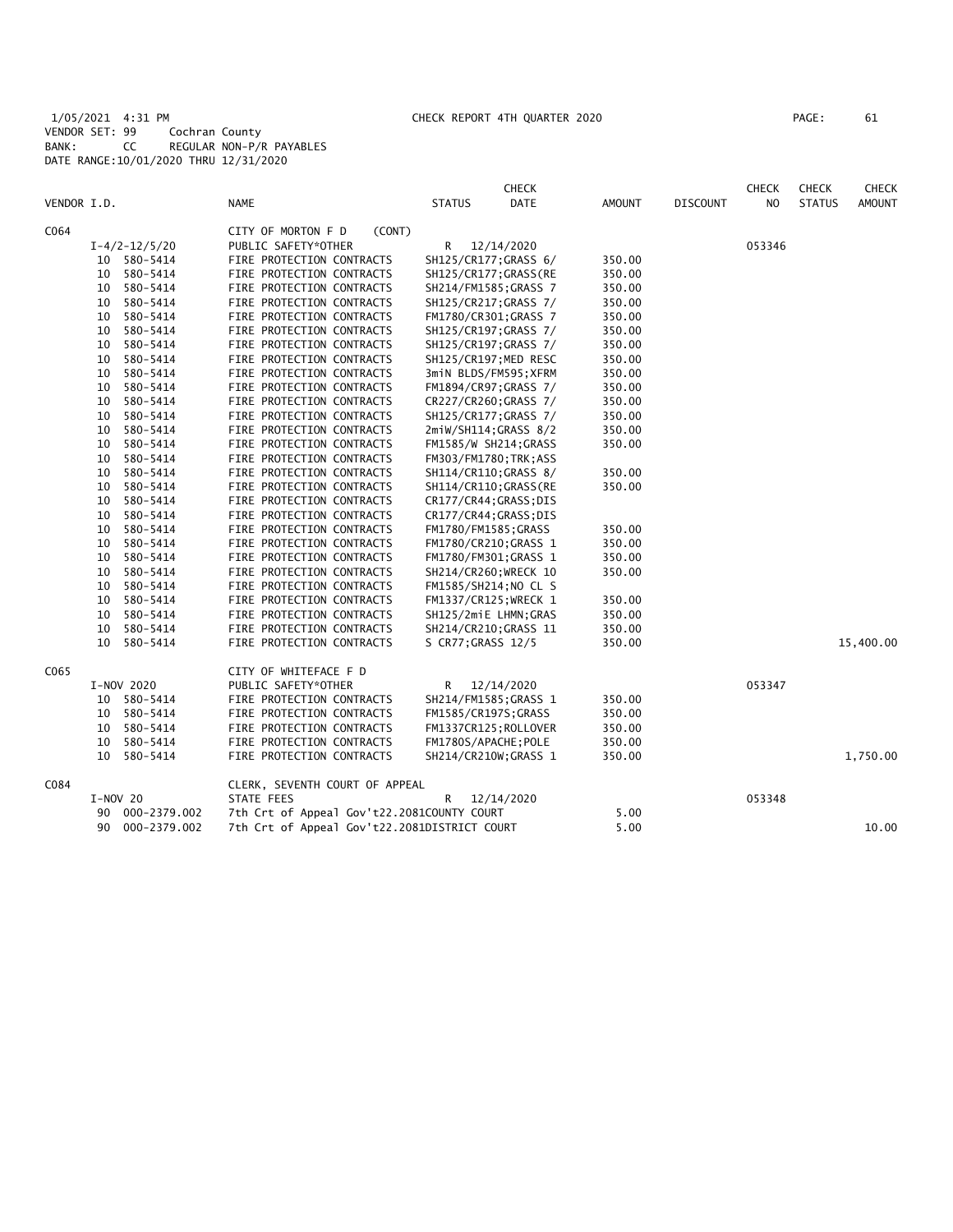1/05/2021 4:31 PM CHECK REPORT 4TH QUARTER 2020 PAGE: 62 VENDOR SET: 99 Cochran County BANK: CC REGULAR NON-P/R PAYABLES DATE RANGE:10/01/2020 THRU 12/31/2020

|             |                    |                               |                     | <b>CHECK</b>         |               |                 | <b>CHECK</b>   | <b>CHECK</b>  | <b>CHECK</b>  |
|-------------|--------------------|-------------------------------|---------------------|----------------------|---------------|-----------------|----------------|---------------|---------------|
| VENDOR I.D. |                    | <b>NAME</b>                   | <b>STATUS</b>       | <b>DATE</b>          | <b>AMOUNT</b> | <b>DISCOUNT</b> | N <sub>O</sub> | <b>STATUS</b> | <b>AMOUNT</b> |
| C414        |                    | CARDMEMBER SERVICES           |                     |                      |               |                 |                |               |               |
|             | I-4486 113020      | SHERIFF                       |                     | R 12/14/2020         |               |                 | 053349         |               |               |
|             | 10 560-5427        | CONTINUING EDUCATION          | REMOTE PILOT/SCOTT  |                      | 149.00        |                 |                |               |               |
|             | 10 560-5427        | CONTINUING EDUCATION          | REMOTE PILOT/CHRIS  |                      | 149.00        |                 |                |               |               |
|             | 10 560-5427        | CONTINUING EDUCATION          |                     | ADD'L CHG IN ERROR/R | 149.00        |                 |                |               |               |
|             | 10 560-5427        | CONTINUING EDUCATION          | CR ISSUED 12/7/20   |                      | 149.00CR      |                 |                |               |               |
|             | 10 512-5310        | OFFICE SUPPLIES               |                     | MS OFC 365/JAIL COMP | 7.53          |                 |                |               |               |
|             | I-5126 112820      | <b>CLERK</b>                  |                     | R 12/14/2020         |               |                 | 053349         |               |               |
|             | 10 403-5411        | MAINTENANCE CONTRACTS         |                     | FNGRPRNT/VIT REC/SHA | 39.05         |                 |                |               |               |
|             | 10 403-5411        | MAINTENANCE CONTRACTS         |                     | FNGRPRNT/VIT REC/CON | 39.05         |                 |                |               |               |
|             | 10 403-5411        | MAINTENANCE CONTRACTS         |                     | FNGRPRNT/VIT REC/MAR | 39.05         |                 |                |               |               |
|             | 10 403-5427        | CONTINUING EDUCATION          | 3 MEALS 11/14       |                      | 39.55         |                 |                |               |               |
|             | 10 403-5427        | CONTINUING EDUCATION          | PD W/PERSONAL MO    |                      | 39.55CR       |                 |                |               | 422.68        |
| D016        |                    | DELL MARKETING LP             |                     |                      |               |                 |                |               |               |
|             | I-10440295645      | LIBRARY                       |                     | R 12/14/2020         |               |                 | 053350         |               |               |
|             | 10 650-5310        | OFFICE SUPPLIES               |                     | XPS COMPUTER #97GHN7 | 986.78        |                 |                |               | 986.78        |
| D207        |                    | DUFFY LAW FIRM, PC            |                     |                      |               |                 |                |               |               |
|             | I-#1640/NEAL       | DISTRICT COURT                |                     | R 12/14/2020         |               |                 | 053351         |               |               |
|             | 10 435-5420        | TELECOMMUNICATIONS            | PLEA-BARG/JOY NEAL  |                      | 375.00        |                 |                |               | 375.00        |
| D212        |                    | D & J TIRE SERVICE, LLC       |                     |                      |               |                 |                |               |               |
|             | I-323670           | COUNTY PARK                   | R                   | 12/14/2020           |               |                 | 053352         |               |               |
|             | 10 660-5454        | TIRES                         | 1 NEW TIRE          |                      | 80.00         |                 |                |               |               |
|             | 10 660-5454        | <b>TIRES</b>                  | 1 TIRE CHANGE       |                      | 10.00         |                 |                |               |               |
|             | 10 660-5454        | TIRES                         | 1 RPR FLAT          |                      | 15.00         |                 |                |               |               |
|             | I-323686           | CEMETERY                      |                     | R 12/14/2020         |               |                 | 053352         |               |               |
|             | 10 516-5454        | TIRES                         | RPR FLAT            |                      | 15.00         |                 |                |               |               |
|             | I-968272           | PREC 4                        | R.                  | 12/14/2020           |               |                 | 053352         |               |               |
|             | 15 624-5454        | TIRES                         | RPR FLAT            |                      | 40.00         |                 |                |               |               |
|             | I-968356           | PREC 1                        |                     | R 12/14/2020         |               |                 | 053352         |               |               |
|             | 15 621-5454        | TIRES                         | FIX FLAT/VET VAN    |                      | 18.00         |                 |                |               |               |
|             | I-968379           | CEMETERY                      |                     | R 12/14/2020         |               |                 | 053352         |               |               |
|             | 10 516-5454        | TIRES                         | P/U CHANGE TIRE/2   |                      | 20.00         |                 |                |               |               |
|             | 10 516-5454        | <b>TIRES</b>                  | MOWER CHANGE TIRE/2 |                      | 20.00         |                 |                |               | 218.00        |
| E015        |                    | TEXAS SOCIAL SECURITY PROGRAM |                     |                      |               |                 |                |               |               |
|             | I-21' SS ADMIN FEE | NON-DEPT'L                    |                     | R 12/14/2020         |               |                 | 053353         |               |               |
|             | 10 409-5499        | MISCELLANEOUS                 | ANNUAL FEE TO ADMIN |                      | 35.00         |                 |                |               | 35.00         |
| E057        |                    | ELECTION SYSTEMS & SOFTWARE   |                     |                      |               |                 |                |               |               |
|             | I-1170441          | ELECTIONS                     | R                   | 12/14/2020           |               |                 | 053354         |               |               |
|             | 10 490-5335        | ELECTION SUPPLIES             |                     | 1250 ACTIVATION CARD | 156.25        |                 |                |               |               |
|             | 10 490-5335        | ELECTION SUPPLIES             | BALLOT PRINTING EXP |                      | 100.00        |                 |                |               |               |
|             | 10 490-5335        | ELECTION SUPPLIES             | SHIPPING            |                      | 100.05        |                 |                |               |               |
|             | I-1171063          | <b>ELECTIONS</b>              | R                   | 12/14/2020           |               |                 | 053354         |               |               |
|             | 10 490-5411        | MAINTENANCE CONTRACTS         | 1 ELECTWARE         |                      | 4,375.00      |                 |                |               |               |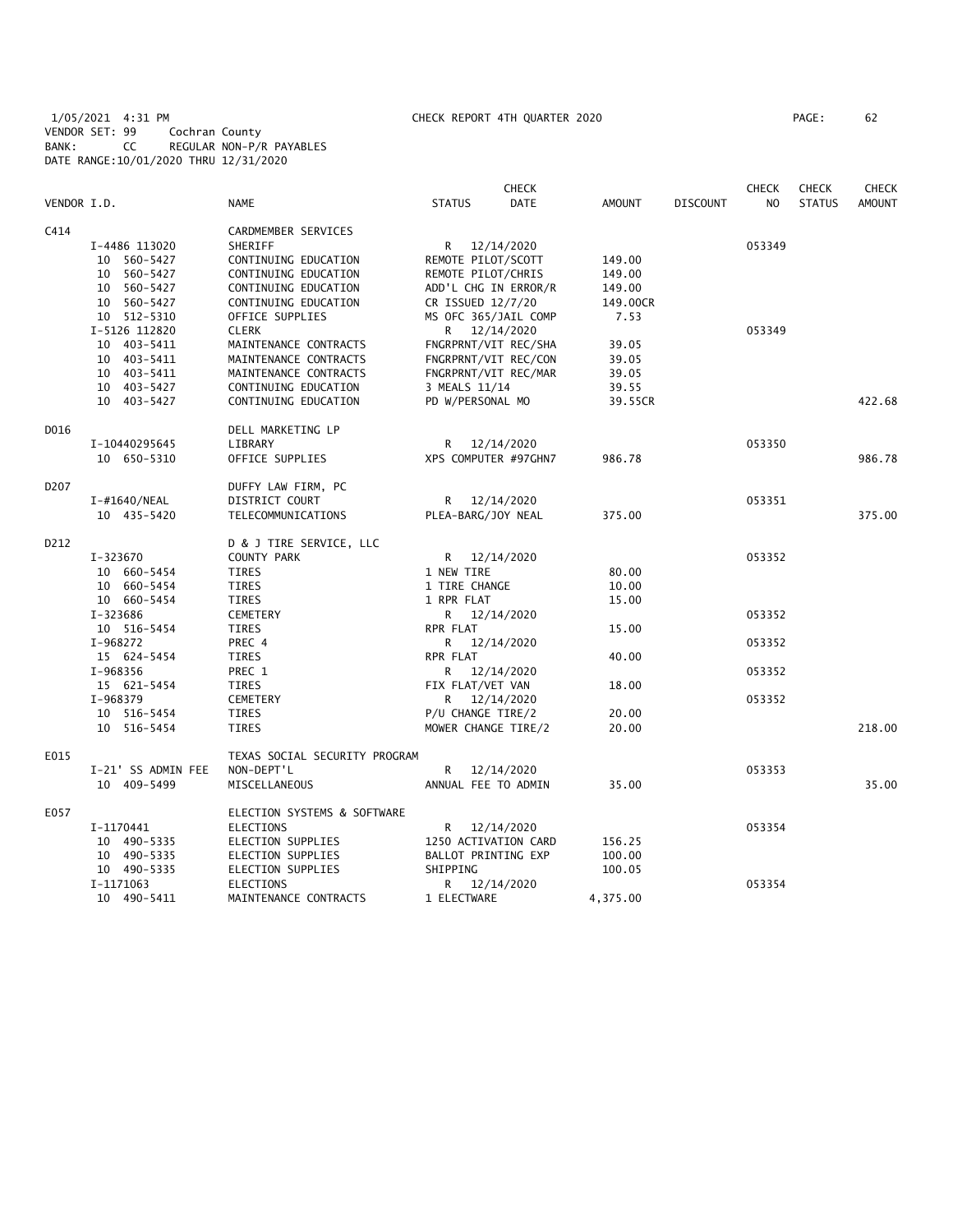1/05/2021 4:31 PM CHECK REPORT 4TH QUARTER 2020 PAGE: 63 VENDOR SET: 99 Cochran County BANK: CC REGULAR NON-P/R PAYABLES DATE RANGE:10/01/2020 THRU 12/31/2020

|             |                  |                                  |                        | <b>CHECK</b> |               |                 | <b>CHECK</b> | <b>CHECK</b>  | <b>CHECK</b>  |
|-------------|------------------|----------------------------------|------------------------|--------------|---------------|-----------------|--------------|---------------|---------------|
| VENDOR I.D. |                  | <b>NAME</b>                      | <b>STATUS</b>          | <b>DATE</b>  | <b>AMOUNT</b> | <b>DISCOUNT</b> | NO.          | <b>STATUS</b> | <b>AMOUNT</b> |
| E057        |                  | ELECTION SYSTEMS & SOF<br>(CONT) |                        |              |               |                 |              |               |               |
|             | I-1171063        | <b>ELECTIONS</b>                 | R                      | 12/14/2020   |               |                 | 053354       |               |               |
|             | 10 490-5411      | MAINTENANCE CONTRACTS            | 6 FIRMWARE LICENSE/D   |              | 480.00        |                 |              |               |               |
|             | 10 490-5411      | MAINTENANCE CONTRACTS            | 8 FIRMWARE LICENSE/E   |              | 520.00        |                 |              |               |               |
|             | 10 490-5411      | MAINTENANCE CONTRACTS            | 6 HARDWARE MAINT/DS2   |              | 1,110.00      |                 |              |               |               |
|             | 10 490-5411      | MAINTENANCE CONTRACTS            | 8 HARDWARE MAINT/EXP   |              | 780.00        |                 |              |               | 7,621.30      |
| E069        |                  | ENCARTELE, INC                   |                        |              |               |                 |              |               |               |
|             | I-9661           | JAIL                             | R                      | 12/14/2020   |               |                 | 053355       |               |               |
|             | 10 000-4380.200  | OTHER [MISCELLANEOUS]            | 1,000 MIN @30c/DATA    |              | 300.00        |                 |              |               | 300.00        |
| E075        |                  | WEX BANK                         |                        |              |               |                 |              |               |               |
|             | I-68009490       | SHERIFF                          | R 12/14/2020           |              |               |                 | 053356       |               |               |
|             | 10 560-5330      | FUEL AND OIL                     | 1.46GL UNL/MRTN 11/2   |              | 13.19         |                 |              |               |               |
|             | 10 560-5330      | FUEL AND OIL                     | 2.92GL UNL/MRTN 11/2   |              | 26.33         |                 |              |               |               |
|             | 10 560-5330      | FUEL AND OIL                     | 3.52GL ETH/MRTN 11/2   |              | 31.78         |                 |              |               | 71.30         |
| F010        |                  | FIVE-AREA TELEPHONE CO-OP        |                        |              |               |                 |              |               |               |
|             | I-927-5510 DEC20 | PREC 4                           | R.                     | 12/14/2020   |               |                 | 053357       |               |               |
|             | 15 624-5420      | TELECOMMUNICATIONS               | <b>BASIC SVC</b>       |              | 32.25         |                 |              |               |               |
|             | 15 624-5420      | TELECOMMUNICATIONS               | <b>FEES</b>            |              | 12.63         |                 |              |               | 44.88         |
| F237        |                  | FIX IN A ZIP LLC                 |                        |              |               |                 |              |               |               |
|             | I-ORDER#1143     | SHERIFF                          | R 12/14/2020           |              |               |                 | 053358       |               |               |
|             | 10 560-5334      | OTHER SUPPLIES                   | 2 DRONE BATT           |              | 378.00        |                 |              |               |               |
|             | 10 560-5334      | OTHER SUPPLIES                   | 2 PROPELLORS/LOW NOI   |              | 30.00         |                 |              |               | 408.00        |
| G031        |                  | GRAINGER                         |                        |              |               |                 |              |               |               |
|             | I-9740430047     | <b>PARK</b>                      | R 12/14/2020           |              |               |                 | 053359       |               |               |
|             | 10 660-5332      | CUSTODIAL SUPPLIES               | <b>GREASE GUN</b>      |              | 199.00        |                 |              |               |               |
|             | 10 660-5332      | CUSTODIAL SUPPLIES               | <b>BATTERY CHARGER</b> |              | 97.90         |                 |              |               |               |
|             | I-9742137574     | PREC 1                           | R                      | 12/14/2020   |               |                 | 053359       |               |               |
|             | 15 621-5356      | ROAD MATERIALS & SUPPLIES        | <b>GREASE GUN</b>      |              | 199.00        |                 |              |               |               |
|             | 15 621-5356      | ROAD MATERIALS & SUPPLIES        | <b>BATTERY CHARGER</b> |              | 97.90         |                 |              |               | 593.80        |
| G074        |                  | GRAVES, HUMPHRIES, STAHL, LTD    |                        |              |               |                 |              |               |               |
|             | I-FEES NOV20     | JUSTICE OF PEACE                 | R                      | 12/14/2020   |               |                 | 053360       |               |               |
|             | 10 000-2206.002  | COLLECTION AGENCY FEES           | COLLECTIONS FEES NOV   |              | 11.54         |                 |              |               | 11.54         |
| G098        |                  | GALLS, LLC                       |                        |              |               |                 |              |               |               |
|             | I-016943850      | JAIL                             | R                      | 12/14/2020   |               |                 | 053361       |               |               |
|             | 10 512-5392      | MISCELLANEOUS SUPPLIES           | 2-LEG IRONS            |              | 77.96         |                 |              |               | 77.96         |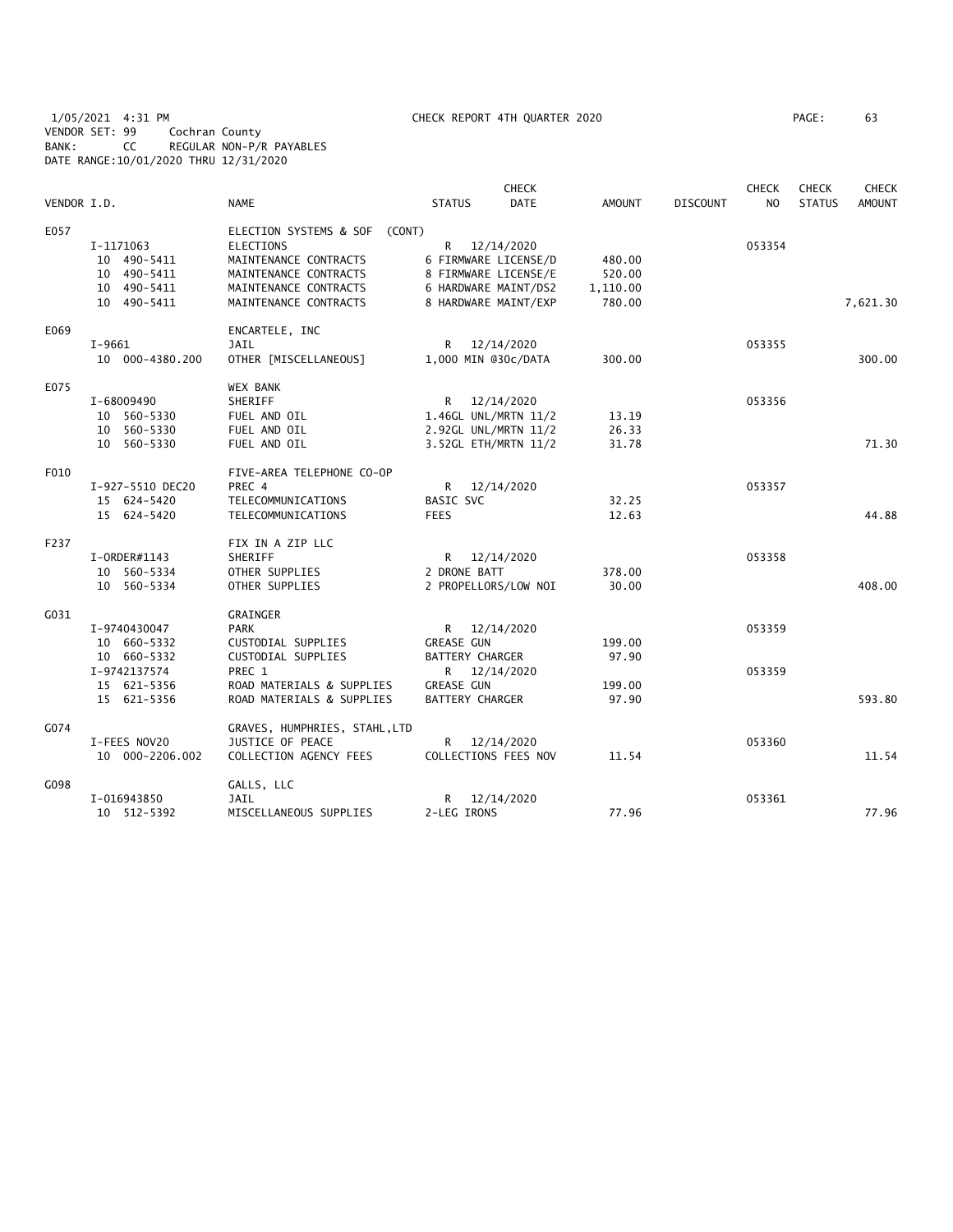1/05/2021 4:31 PM CHECK REPORT 4TH QUARTER 2020 PAGE: 64 VENDOR SET: 99 Cochran County BANK: CC REGULAR NON-P/R PAYABLES DATE RANGE:10/01/2020 THRU 12/31/2020

| PAGE : | 64 |
|--------|----|
|        |    |

| VENDOR I.D.      |                                                                                                    | <b>NAME</b>                                                                                                                                                                                          | <b>STATUS</b>                                                                                                                                | <b>CHECK</b><br><b>DATE</b> | <b>AMOUNT</b>                                            | <b>DISCOUNT</b> | <b>CHECK</b><br>NO | <b>CHECK</b><br><b>STATUS</b> | <b>CHECK</b><br>AMOUNT |
|------------------|----------------------------------------------------------------------------------------------------|------------------------------------------------------------------------------------------------------------------------------------------------------------------------------------------------------|----------------------------------------------------------------------------------------------------------------------------------------------|-----------------------------|----------------------------------------------------------|-----------------|--------------------|-------------------------------|------------------------|
| G249             | I-2013045386<br>17  573-5413.004                                                                   | <b>GULF COAST TRADES CENTER</b><br><b>JUVENILE PROBATION</b><br>Other Placements                                                                                                                     | R 12/14/2020                                                                                                                                 | 30 DAYS/POST(N)/JUV#        | 3,245.40                                                 |                 | 053362             |                               | 3,245.40               |
| G282             | I-OCT 2020/MEDICAL<br>10 512-5391                                                                  | GARZA COUNTY TREASURER<br>JAIL<br>MEDICAL CARE-PRISONERS                                                                                                                                             | R<br>PSYCH EVAL/DANIEL GA                                                                                                                    | 12/14/2020                  | 240.00                                                   |                 | 053363             |                               | 240.00                 |
| H026             | I-#1508/REYES<br>10 435-5400                                                                       | RICHARD L. HUSEN, ATTY.<br>DISTRICT COURT<br>ATTORNEY AD LITEM                                                                                                                                       | R<br>ATTY DISCHGD/2.85HRS                                                                                                                    | 12/14/2020                  | 213.75                                                   |                 | 053364             |                               | 213.75                 |
| H152             | I-MN00014040<br>10 499-5411<br>10 499-5411                                                         | HARRIS LOCAL GOVERNMENT<br>TAX A/C<br>MAINTENANCE CONTRACTS<br>MAINTENANCE CONTRACTS                                                                                                                 | R<br>1ST QTR'21 ONLINE CO<br>1ST QTR MAINT/ONLINE                                                                                            | 12/14/2020                  | 7,908.28<br>395.02                                       |                 | 053365             |                               | 8,303.30               |
| H <sub>242</sub> | I-POSTAGE 120420<br>10 650-5311                                                                    | DANA HEFLIN<br>LIBRARY<br>POSTAL EXPENSES                                                                                                                                                            | R 12/14/2020<br>R/B POSTAGE                                                                                                                  |                             | 40.00                                                    |                 | 053366             |                               | 40.00                  |
| H318             | I-554651/554843<br>10 512-5391<br>10 512-5391<br>10 512-5391                                       | AGP PHARMACY, LLC dba<br>JAIL<br>MEDICAL CARE-PRISONERS<br>MEDICAL CARE-PRISONERS<br>MEDICAL CARE-PRISONERS                                                                                          | R<br>RX#1- DANIEL GARZA<br>RX#2- DANIEL GARZA<br>RX#3- DANIEL GARZA                                                                          | 12/14/2020                  | 20.74<br>17.66<br>17.13                                  |                 | 053367             |                               | 55.53                  |
| H324             | I-563576<br>10 409-5411<br>10 409-5411<br>10 409-5411<br>10 409-5411<br>10 409-5411<br>10 512-5310 | HILLIARD OFFICE SOLUTIONS, LTD<br>NON-DEPT'L/SHERIFF<br>MAINTENANCE CONTRACTS<br>MAINTENANCE CONTRACTS<br>MAINTENANCE CONTRACTS<br>MAINTENANCE CONTRACTS<br>MAINTENANCE CONTRACTS<br>OFFICE SUPPLIES | R<br>3 SERVERS NOV2020<br>55 WORKSTATIONS NOV2<br>58 FORTIFY END POINT<br>58 SECURE ANYWHERE<br>ALTO TIME-BASED NOV2<br>MS365 DEC2020/LAPTOP | 12/14/2020                  | 525.00<br>2,475.00<br>377.00<br>116.00<br>99.00<br>12.50 |                 | 053368             |                               | 3,604.50               |
| J049             | I-LOCAL MATCH 12/20<br>10 571-5472                                                                 | JUVENILE PROBATION FUND<br>JUVENILE PROBATION<br>LOCAL SUPPORT-JUV BOARD                                                                                                                             | R<br>LOCAL FUNDS MATCH DE                                                                                                                    | 12/14/2020                  | 4,170.00                                                 |                 | 053369             |                               | 4,170.00               |
| L010             | $I-02895$<br>10 662-5332<br>10 662-5332                                                            | LEWIS FARM & RANCH STORE INC<br>ACTIVITY BLDG<br>CUSTODIAL SUPPLIES<br>CUSTODIAL SUPPLIES                                                                                                            | R<br>ODOR ELIMINATOR<br><b>DISC</b>                                                                                                          | 12/14/2020                  | 5.99<br>0.60CR                                           |                 | 053370             |                               |                        |
|                  | $I-02906$<br>10 512-5392<br>10 512-5392<br>$I-02984$                                               | <b>JAIL</b><br>MISCELLANEOUS SUPPLIES<br>MISCELLANEOUS SUPPLIES<br>PREC 4                                                                                                                            | R<br>DISH SOAP/8<br><b>DISC</b><br>R                                                                                                         | 12/14/2020<br>12/14/2020    | 36.72<br>3.67CR                                          |                 | 053370<br>053370   |                               |                        |
|                  |                                                                                                    |                                                                                                                                                                                                      |                                                                                                                                              |                             |                                                          |                 |                    |                               |                        |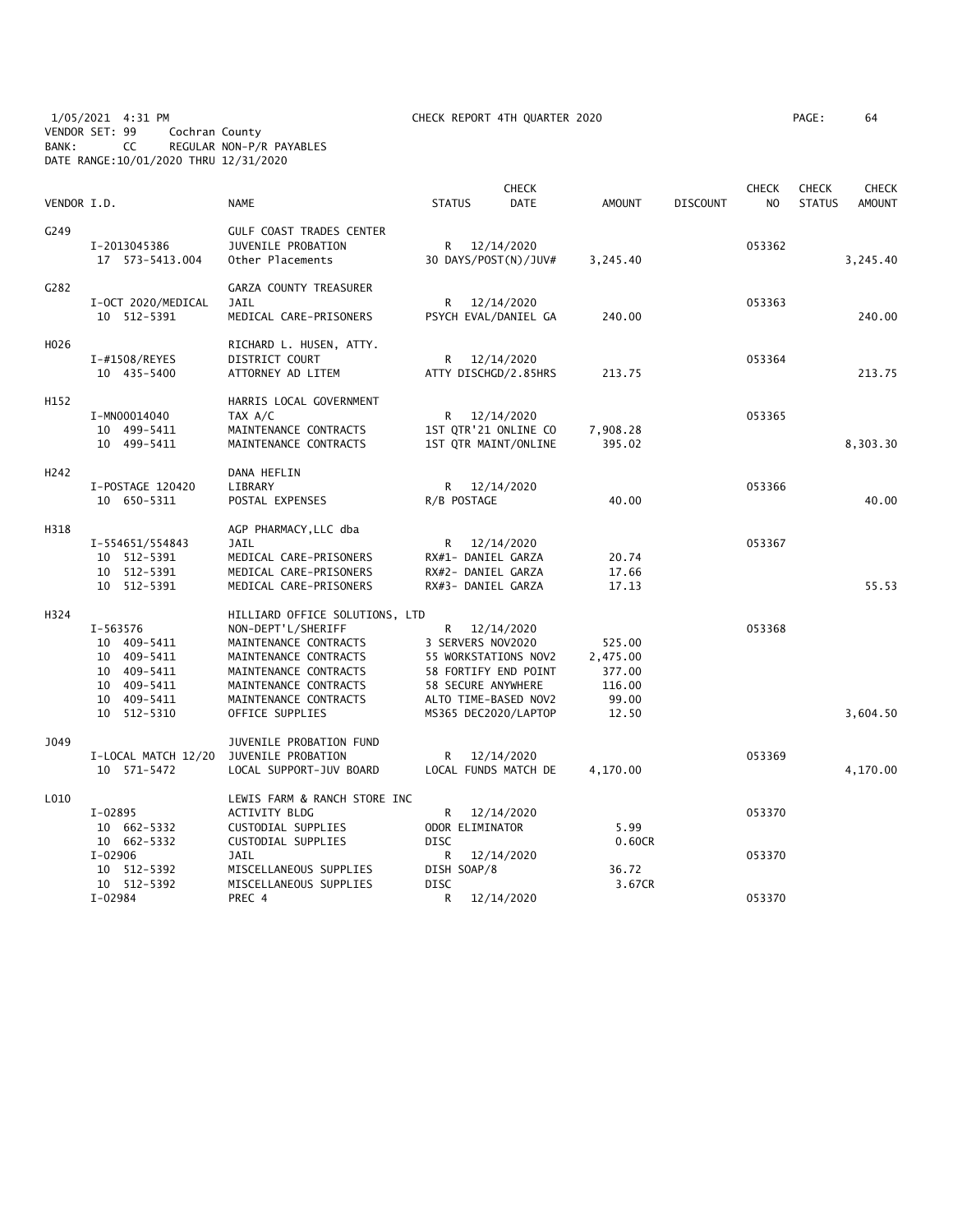1/05/2021 4:31 PM CHECK REPORT 4TH QUARTER 2020 PAGE: 65 VENDOR SET: 99 Cochran County BANK: CC REGULAR NON-P/R PAYABLES DATE RANGE:10/01/2020 THRU 12/31/2020

| PAGE : | 65 |  |
|--------|----|--|
|        |    |  |

|             |                 |                                 | <b>CHECK</b>                 |               |                 | <b>CHECK</b>   | <b>CHECK</b>  | CHECK         |
|-------------|-----------------|---------------------------------|------------------------------|---------------|-----------------|----------------|---------------|---------------|
| VENDOR I.D. |                 | <b>NAME</b>                     | <b>DATE</b><br><b>STATUS</b> | <b>AMOUNT</b> | <b>DISCOUNT</b> | N <sub>O</sub> | <b>STATUS</b> | <b>AMOUNT</b> |
| L010        |                 | LEWIS FARM & RANCH STORE (CONT) |                              |               |                 |                |               |               |
|             | I-02984         | PREC 4                          | R<br>12/14/2020              |               |                 | 053370         |               |               |
|             | 15 624-5356     | ROAD MATERIALS & SUPPLIES       | MISC SUPPLIES                | 17.15         |                 |                |               |               |
|             | 15 624-5356     | ROAD MATERIALS & SUPPLIES       | <b>DISC</b>                  | 1.72CR        |                 |                |               |               |
|             | $I-02989$       | PREC <sub>3</sub>               | R<br>12/14/2020              |               |                 | 053370         |               |               |
|             | 15 623-5356     | ROAD MATERIALS & SUPPLIES       | <b>TOWELS</b>                | 13.99         |                 |                |               |               |
|             | 15 623-5356     | ROAD MATERIALS & SUPPLIES       | 3 SCOURING STICK             | 10.77         |                 |                |               |               |
|             | 15 623-5356     | ROAD MATERIALS & SUPPLIES       | 2 SCRUB SPONGE               | 3.58          |                 |                |               |               |
|             | 15 623-5356     | ROAD MATERIALS & SUPPLIES       | <b>AJAX</b>                  | 1.79          |                 |                |               |               |
|             | 15 623-5356     | ROAD MATERIALS & SUPPLIES       | <b>DISC</b>                  | 3.01CR        |                 |                |               |               |
|             | $I-03133$       | JAIL                            | R<br>12/14/2020              |               |                 | 053370         |               |               |
|             | 10 512-5451     | REPAIR                          | URINAL REPAIR                | 22.99         |                 |                |               |               |
|             | 10 512-5451     | REPAIR                          | <b>DISC</b>                  | 2.30CR        |                 |                |               |               |
|             | $I-03282$       | ACTIVITY BLDG/COVID19           | R<br>12/14/2020              |               |                 | 053370         |               |               |
|             | 10 662-5332     | CUSTODIAL SUPPLIES              | ANTIBACTERIAL WIPES          | 8.99          |                 |                |               |               |
|             | 10 662-5332     | CUSTODIAL SUPPLIES              | <b>DISC</b>                  | 0.90CR        |                 |                |               |               |
|             | $I-03288$       | <b>COURTHOUSE</b>               | R<br>12/14/2020              |               |                 | 053370         |               |               |
|             | 10 510-5332     | CUSTODIAL SUPPLIES              | ORANGE GLO                   | 5.59          |                 |                |               |               |
|             | 10 510-5332     | CUSTODIAL SUPPLIES              | <b>BRUSH</b>                 | 5.59          |                 |                |               |               |
|             | 10 510-5332     | CUSTODIAL SUPPLIES              | <b>KABOOM</b>                | 5.99          |                 |                |               |               |
|             | 10 510-5332     | CUSTODIAL SUPPLIES              | DISC                         | 1.72CR        |                 |                |               |               |
|             | I-03289         | SHERIFF                         | R<br>12/14/2020              |               |                 | 053370         |               |               |
|             | 10 560-5334     | OTHER SUPPLIES                  | 6 2x2 WOOD/TARGETS           | 27.54         |                 |                |               |               |
|             | $I - 03346$     | JAIL                            | R<br>12/14/2020              |               |                 | 053370         |               |               |
|             | 10 512-5392     | MISCELLANEOUS SUPPLIES          | 12GL BLEACH                  | 67.08         |                 |                |               |               |
|             | 10 512-5392     | MISCELLANEOUS SUPPLIES          | DROP CLOTH                   | 5.99          |                 |                |               |               |
|             | 10 512-5392     | MISCELLANEOUS SUPPLIES          | <b>DISC</b>                  | 7.31CR        |                 |                |               |               |
|             | I-03969         | ACTIVITY BLDG                   | R<br>12/14/2020              |               |                 | 053370         |               |               |
|             | 10 662-5451     | REPAIR                          | ROOF SPRAY                   | 28.99         |                 |                |               |               |
|             | 10 662-5451     | REPAIR                          | <b>DISC</b>                  | 2.90CR        |                 |                |               |               |
|             | $I - 04032$     | JAIL                            | R<br>12/14/2020              |               |                 | 053370         |               |               |
|             | 10 512-5392     | MISCELLANEOUS SUPPLIES          | <b>FREEZER</b>               | 700.00        |                 |                |               |               |
|             | $I - 04112$     | PREC 3                          | R<br>12/14/2020              |               |                 | 053370         |               |               |
|             | 15 623-5356     | ROAD MATERIALS & SUPPLIES       | MASK                         | 6.99          |                 |                |               | 951.60        |
| M011        |                 | MCWHORTER'S LTD                 |                              |               |                 |                |               |               |
|             | I-4033788       | CEMETERY                        | R 12/14/2020                 |               |                 | 053372         |               |               |
|             | 10 516-5454     | TIRES                           | 4 CARLISLE TURF SVR          | 200.00        |                 |                |               | 200.00        |
| N082        |                 | NETDATA                         |                              |               |                 |                |               |               |
|             | I-ND-002137     | CLERK/JP/SHERIFF                | R 12/14/2020                 |               |                 | 053373         |               |               |
|             | 10 403-5411     | MAINTENANCE CONTRACTS           | ANN SFWR MAINT 1/1/2         | 6,830.00      |                 |                |               |               |
|             | 10 455-5411     | MAINTENANCE CONTRACTS           | ANN SFWR MAINT 1/1/2         | 5,050.00      |                 |                |               |               |
|             | 10 560-5411     | MAINTENANCE CONTRACTS           | ANN SFWR MAINT 1/1/2         | 10,245.00     |                 |                |               |               |
|             | I-iTICKET NOV20 | JUSTICE OF PEACE                | R 12/14/2020                 |               |                 | 053373         |               |               |
|             | 10 455-5499     | MISCELLANEOUS                   | NOV 2020                     | 8.00          |                 |                |               | 22,133.00     |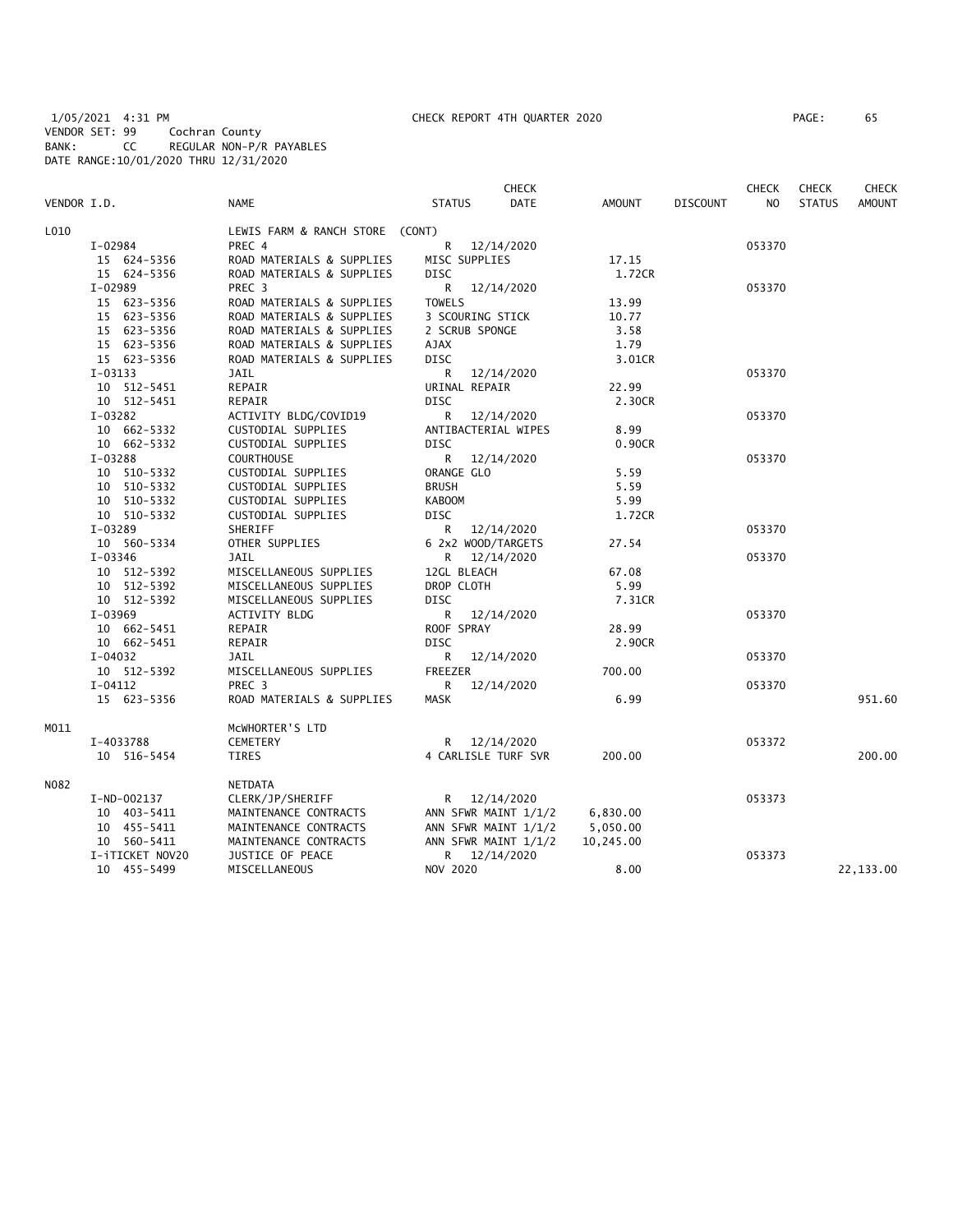1/05/2021 4:31 PM CHECK REPORT 4TH QUARTER 2020 PAGE: 66 VENDOR SET: 99 Cochran County BANK: CC REGULAR NON-P/R PAYABLES DATE RANGE:10/01/2020 THRU 12/31/2020

| PAGE : | 66 |  |
|--------|----|--|
|        |    |  |

| <b>DATE</b><br><b>NAME</b><br><b>STATUS</b><br><b>AMOUNT</b><br><b>DISCOUNT</b><br>N <sub>O</sub><br><b>STATUS</b><br><b>AMOUNT</b><br>0129<br>OVERDRIVE, INC.<br>I-H-0072135<br>LIBRARY<br>R<br>12/14/2020<br>053374<br>10 650-5590<br><b>BOOKS</b><br>W TX DIGITAL DEC20-N<br>1,000.00<br>10 650-5590<br><b>BOOKS</b><br>MAINT FEE<br>500.00<br>1,500.00<br>P202<br>THE PRODUCTIVITY CENTER<br>SHERIFF<br>I-CCSD003112720<br>R 12/14/2020<br>053375<br>330.00<br>10 560-5481<br>DUES AND REGISTRATION<br>JAN '21-'22 TCLEDDS/<br>330.00<br>S071<br>SCRIPT OFFICE PRODUCTS, INC.<br>$I - 58920$<br>AUDITOR<br>R 12/14/2020<br>053376<br>OFFICE SUPPLIES<br>2BX COPY PAPER<br>85.00<br>10 495-5310<br>$I - 58922$<br>COUNTY COURT<br>R 12/14/2020<br>053376<br>10 426-5310<br>OFFICE SUPPLIES<br><b>1PK FLAGS</b><br>15.12<br>10 426-5310<br>OFFICE SUPPLIES<br>NOTARY STAMP<br>22.95<br>$I - 58925$<br><b>CLERK</b><br>053376<br>R 12/14/2020<br>10 403-5310<br>OFFICE SUPPLIES<br>1BX CLASP ENVELOPE<br>16.95<br>$I-58937$<br><b>ELECTIONS</b><br>12/14/2020<br>053376<br>R.<br>10 490-5310<br>OFFICE SUPPLIES<br>2DZ LG BINDER CLIPS<br>17.90<br>10 490-5310<br>OFFICE SUPPLIES<br>1BX FILE FOLDERS<br>28.95<br>10 490-5310<br>OFFICE SUPPLIES<br>WALL PLANNER/2<br>81.22<br>10 490-5310<br>OFFICE SUPPLIES<br>DESK CALENDAR<br>4.95<br>10 490-5310<br>OFFICE SUPPLIES<br>DESK CALENDAR<br>9.95<br>10 490-5310<br>OFFICE SUPPLIES<br>2DZ MED BINDER CLIPS<br>5.90<br>I-58948<br>053376<br><b>ELECTIONS</b><br>R 12/14/2020<br>10 490-5310<br>OFFICE SUPPLIES<br>TRODAT STAMP<br>21.20<br>$I-58951$<br>SHERIFF<br>12/14/2020<br>053376<br>R.<br>10 560-5310<br>OFFICE SUPPLIES<br>178.88<br>4 TRODAT STAMPS<br>$I-58956$<br>AUDITOR<br>12/14/2020<br>053376<br>R.<br>10 490-5310<br>OFFICE SUPPLIES<br>CORRECTION TAPE<br>19.66<br>$I - 58963$<br>TAX A/C<br>R 12/14/2020<br>053376<br>10 499-5310<br>OFFICE SUPPLIES<br>3" BINDER<br>6.95<br>10 499-5310<br>1DZ PENCIL<br>2.95<br>OFFICE SUPPLIES<br>7.80<br>10 499-5310<br>OFFICE SUPPLIES<br>4 LETTER OPENER<br>87.95<br>10 499-5310<br>OFFICE SUPPLIES<br>1BX ENVELOPES<br>I-58966<br>AUDITOR<br>R 12/14/2020<br>053376<br>OFFICE SUPPLIES<br>10 495-5310<br>HANGING FOLDERS<br>46.95<br>I-58967<br>COUNTY COURT<br>12/14/2020<br>053376<br>R. | VENDOR I.D. |
|------------------------------------------------------------------------------------------------------------------------------------------------------------------------------------------------------------------------------------------------------------------------------------------------------------------------------------------------------------------------------------------------------------------------------------------------------------------------------------------------------------------------------------------------------------------------------------------------------------------------------------------------------------------------------------------------------------------------------------------------------------------------------------------------------------------------------------------------------------------------------------------------------------------------------------------------------------------------------------------------------------------------------------------------------------------------------------------------------------------------------------------------------------------------------------------------------------------------------------------------------------------------------------------------------------------------------------------------------------------------------------------------------------------------------------------------------------------------------------------------------------------------------------------------------------------------------------------------------------------------------------------------------------------------------------------------------------------------------------------------------------------------------------------------------------------------------------------------------------------------------------------------------------------------------------------------------------------------------------------------------------------------------------------------------------------------------------------------------------------------------------------------------------------------------------------------------------------------------------------------------------------------------------------------------|-------------|
|                                                                                                                                                                                                                                                                                                                                                                                                                                                                                                                                                                                                                                                                                                                                                                                                                                                                                                                                                                                                                                                                                                                                                                                                                                                                                                                                                                                                                                                                                                                                                                                                                                                                                                                                                                                                                                                                                                                                                                                                                                                                                                                                                                                                                                                                                                      |             |
|                                                                                                                                                                                                                                                                                                                                                                                                                                                                                                                                                                                                                                                                                                                                                                                                                                                                                                                                                                                                                                                                                                                                                                                                                                                                                                                                                                                                                                                                                                                                                                                                                                                                                                                                                                                                                                                                                                                                                                                                                                                                                                                                                                                                                                                                                                      |             |
|                                                                                                                                                                                                                                                                                                                                                                                                                                                                                                                                                                                                                                                                                                                                                                                                                                                                                                                                                                                                                                                                                                                                                                                                                                                                                                                                                                                                                                                                                                                                                                                                                                                                                                                                                                                                                                                                                                                                                                                                                                                                                                                                                                                                                                                                                                      |             |
|                                                                                                                                                                                                                                                                                                                                                                                                                                                                                                                                                                                                                                                                                                                                                                                                                                                                                                                                                                                                                                                                                                                                                                                                                                                                                                                                                                                                                                                                                                                                                                                                                                                                                                                                                                                                                                                                                                                                                                                                                                                                                                                                                                                                                                                                                                      |             |
|                                                                                                                                                                                                                                                                                                                                                                                                                                                                                                                                                                                                                                                                                                                                                                                                                                                                                                                                                                                                                                                                                                                                                                                                                                                                                                                                                                                                                                                                                                                                                                                                                                                                                                                                                                                                                                                                                                                                                                                                                                                                                                                                                                                                                                                                                                      |             |
|                                                                                                                                                                                                                                                                                                                                                                                                                                                                                                                                                                                                                                                                                                                                                                                                                                                                                                                                                                                                                                                                                                                                                                                                                                                                                                                                                                                                                                                                                                                                                                                                                                                                                                                                                                                                                                                                                                                                                                                                                                                                                                                                                                                                                                                                                                      |             |
|                                                                                                                                                                                                                                                                                                                                                                                                                                                                                                                                                                                                                                                                                                                                                                                                                                                                                                                                                                                                                                                                                                                                                                                                                                                                                                                                                                                                                                                                                                                                                                                                                                                                                                                                                                                                                                                                                                                                                                                                                                                                                                                                                                                                                                                                                                      |             |
|                                                                                                                                                                                                                                                                                                                                                                                                                                                                                                                                                                                                                                                                                                                                                                                                                                                                                                                                                                                                                                                                                                                                                                                                                                                                                                                                                                                                                                                                                                                                                                                                                                                                                                                                                                                                                                                                                                                                                                                                                                                                                                                                                                                                                                                                                                      |             |
|                                                                                                                                                                                                                                                                                                                                                                                                                                                                                                                                                                                                                                                                                                                                                                                                                                                                                                                                                                                                                                                                                                                                                                                                                                                                                                                                                                                                                                                                                                                                                                                                                                                                                                                                                                                                                                                                                                                                                                                                                                                                                                                                                                                                                                                                                                      |             |
|                                                                                                                                                                                                                                                                                                                                                                                                                                                                                                                                                                                                                                                                                                                                                                                                                                                                                                                                                                                                                                                                                                                                                                                                                                                                                                                                                                                                                                                                                                                                                                                                                                                                                                                                                                                                                                                                                                                                                                                                                                                                                                                                                                                                                                                                                                      |             |
|                                                                                                                                                                                                                                                                                                                                                                                                                                                                                                                                                                                                                                                                                                                                                                                                                                                                                                                                                                                                                                                                                                                                                                                                                                                                                                                                                                                                                                                                                                                                                                                                                                                                                                                                                                                                                                                                                                                                                                                                                                                                                                                                                                                                                                                                                                      |             |
|                                                                                                                                                                                                                                                                                                                                                                                                                                                                                                                                                                                                                                                                                                                                                                                                                                                                                                                                                                                                                                                                                                                                                                                                                                                                                                                                                                                                                                                                                                                                                                                                                                                                                                                                                                                                                                                                                                                                                                                                                                                                                                                                                                                                                                                                                                      |             |
|                                                                                                                                                                                                                                                                                                                                                                                                                                                                                                                                                                                                                                                                                                                                                                                                                                                                                                                                                                                                                                                                                                                                                                                                                                                                                                                                                                                                                                                                                                                                                                                                                                                                                                                                                                                                                                                                                                                                                                                                                                                                                                                                                                                                                                                                                                      |             |
|                                                                                                                                                                                                                                                                                                                                                                                                                                                                                                                                                                                                                                                                                                                                                                                                                                                                                                                                                                                                                                                                                                                                                                                                                                                                                                                                                                                                                                                                                                                                                                                                                                                                                                                                                                                                                                                                                                                                                                                                                                                                                                                                                                                                                                                                                                      |             |
|                                                                                                                                                                                                                                                                                                                                                                                                                                                                                                                                                                                                                                                                                                                                                                                                                                                                                                                                                                                                                                                                                                                                                                                                                                                                                                                                                                                                                                                                                                                                                                                                                                                                                                                                                                                                                                                                                                                                                                                                                                                                                                                                                                                                                                                                                                      |             |
|                                                                                                                                                                                                                                                                                                                                                                                                                                                                                                                                                                                                                                                                                                                                                                                                                                                                                                                                                                                                                                                                                                                                                                                                                                                                                                                                                                                                                                                                                                                                                                                                                                                                                                                                                                                                                                                                                                                                                                                                                                                                                                                                                                                                                                                                                                      |             |
|                                                                                                                                                                                                                                                                                                                                                                                                                                                                                                                                                                                                                                                                                                                                                                                                                                                                                                                                                                                                                                                                                                                                                                                                                                                                                                                                                                                                                                                                                                                                                                                                                                                                                                                                                                                                                                                                                                                                                                                                                                                                                                                                                                                                                                                                                                      |             |
|                                                                                                                                                                                                                                                                                                                                                                                                                                                                                                                                                                                                                                                                                                                                                                                                                                                                                                                                                                                                                                                                                                                                                                                                                                                                                                                                                                                                                                                                                                                                                                                                                                                                                                                                                                                                                                                                                                                                                                                                                                                                                                                                                                                                                                                                                                      |             |
|                                                                                                                                                                                                                                                                                                                                                                                                                                                                                                                                                                                                                                                                                                                                                                                                                                                                                                                                                                                                                                                                                                                                                                                                                                                                                                                                                                                                                                                                                                                                                                                                                                                                                                                                                                                                                                                                                                                                                                                                                                                                                                                                                                                                                                                                                                      |             |
|                                                                                                                                                                                                                                                                                                                                                                                                                                                                                                                                                                                                                                                                                                                                                                                                                                                                                                                                                                                                                                                                                                                                                                                                                                                                                                                                                                                                                                                                                                                                                                                                                                                                                                                                                                                                                                                                                                                                                                                                                                                                                                                                                                                                                                                                                                      |             |
|                                                                                                                                                                                                                                                                                                                                                                                                                                                                                                                                                                                                                                                                                                                                                                                                                                                                                                                                                                                                                                                                                                                                                                                                                                                                                                                                                                                                                                                                                                                                                                                                                                                                                                                                                                                                                                                                                                                                                                                                                                                                                                                                                                                                                                                                                                      |             |
|                                                                                                                                                                                                                                                                                                                                                                                                                                                                                                                                                                                                                                                                                                                                                                                                                                                                                                                                                                                                                                                                                                                                                                                                                                                                                                                                                                                                                                                                                                                                                                                                                                                                                                                                                                                                                                                                                                                                                                                                                                                                                                                                                                                                                                                                                                      |             |
|                                                                                                                                                                                                                                                                                                                                                                                                                                                                                                                                                                                                                                                                                                                                                                                                                                                                                                                                                                                                                                                                                                                                                                                                                                                                                                                                                                                                                                                                                                                                                                                                                                                                                                                                                                                                                                                                                                                                                                                                                                                                                                                                                                                                                                                                                                      |             |
|                                                                                                                                                                                                                                                                                                                                                                                                                                                                                                                                                                                                                                                                                                                                                                                                                                                                                                                                                                                                                                                                                                                                                                                                                                                                                                                                                                                                                                                                                                                                                                                                                                                                                                                                                                                                                                                                                                                                                                                                                                                                                                                                                                                                                                                                                                      |             |
|                                                                                                                                                                                                                                                                                                                                                                                                                                                                                                                                                                                                                                                                                                                                                                                                                                                                                                                                                                                                                                                                                                                                                                                                                                                                                                                                                                                                                                                                                                                                                                                                                                                                                                                                                                                                                                                                                                                                                                                                                                                                                                                                                                                                                                                                                                      |             |
|                                                                                                                                                                                                                                                                                                                                                                                                                                                                                                                                                                                                                                                                                                                                                                                                                                                                                                                                                                                                                                                                                                                                                                                                                                                                                                                                                                                                                                                                                                                                                                                                                                                                                                                                                                                                                                                                                                                                                                                                                                                                                                                                                                                                                                                                                                      |             |
|                                                                                                                                                                                                                                                                                                                                                                                                                                                                                                                                                                                                                                                                                                                                                                                                                                                                                                                                                                                                                                                                                                                                                                                                                                                                                                                                                                                                                                                                                                                                                                                                                                                                                                                                                                                                                                                                                                                                                                                                                                                                                                                                                                                                                                                                                                      |             |
|                                                                                                                                                                                                                                                                                                                                                                                                                                                                                                                                                                                                                                                                                                                                                                                                                                                                                                                                                                                                                                                                                                                                                                                                                                                                                                                                                                                                                                                                                                                                                                                                                                                                                                                                                                                                                                                                                                                                                                                                                                                                                                                                                                                                                                                                                                      |             |
|                                                                                                                                                                                                                                                                                                                                                                                                                                                                                                                                                                                                                                                                                                                                                                                                                                                                                                                                                                                                                                                                                                                                                                                                                                                                                                                                                                                                                                                                                                                                                                                                                                                                                                                                                                                                                                                                                                                                                                                                                                                                                                                                                                                                                                                                                                      |             |
|                                                                                                                                                                                                                                                                                                                                                                                                                                                                                                                                                                                                                                                                                                                                                                                                                                                                                                                                                                                                                                                                                                                                                                                                                                                                                                                                                                                                                                                                                                                                                                                                                                                                                                                                                                                                                                                                                                                                                                                                                                                                                                                                                                                                                                                                                                      |             |
|                                                                                                                                                                                                                                                                                                                                                                                                                                                                                                                                                                                                                                                                                                                                                                                                                                                                                                                                                                                                                                                                                                                                                                                                                                                                                                                                                                                                                                                                                                                                                                                                                                                                                                                                                                                                                                                                                                                                                                                                                                                                                                                                                                                                                                                                                                      |             |
|                                                                                                                                                                                                                                                                                                                                                                                                                                                                                                                                                                                                                                                                                                                                                                                                                                                                                                                                                                                                                                                                                                                                                                                                                                                                                                                                                                                                                                                                                                                                                                                                                                                                                                                                                                                                                                                                                                                                                                                                                                                                                                                                                                                                                                                                                                      |             |
|                                                                                                                                                                                                                                                                                                                                                                                                                                                                                                                                                                                                                                                                                                                                                                                                                                                                                                                                                                                                                                                                                                                                                                                                                                                                                                                                                                                                                                                                                                                                                                                                                                                                                                                                                                                                                                                                                                                                                                                                                                                                                                                                                                                                                                                                                                      |             |
|                                                                                                                                                                                                                                                                                                                                                                                                                                                                                                                                                                                                                                                                                                                                                                                                                                                                                                                                                                                                                                                                                                                                                                                                                                                                                                                                                                                                                                                                                                                                                                                                                                                                                                                                                                                                                                                                                                                                                                                                                                                                                                                                                                                                                                                                                                      |             |
|                                                                                                                                                                                                                                                                                                                                                                                                                                                                                                                                                                                                                                                                                                                                                                                                                                                                                                                                                                                                                                                                                                                                                                                                                                                                                                                                                                                                                                                                                                                                                                                                                                                                                                                                                                                                                                                                                                                                                                                                                                                                                                                                                                                                                                                                                                      |             |
|                                                                                                                                                                                                                                                                                                                                                                                                                                                                                                                                                                                                                                                                                                                                                                                                                                                                                                                                                                                                                                                                                                                                                                                                                                                                                                                                                                                                                                                                                                                                                                                                                                                                                                                                                                                                                                                                                                                                                                                                                                                                                                                                                                                                                                                                                                      |             |
|                                                                                                                                                                                                                                                                                                                                                                                                                                                                                                                                                                                                                                                                                                                                                                                                                                                                                                                                                                                                                                                                                                                                                                                                                                                                                                                                                                                                                                                                                                                                                                                                                                                                                                                                                                                                                                                                                                                                                                                                                                                                                                                                                                                                                                                                                                      |             |
| 10 435-5310<br>OFFICE SUPPLIES<br>BROTHER INK<br>39.99                                                                                                                                                                                                                                                                                                                                                                                                                                                                                                                                                                                                                                                                                                                                                                                                                                                                                                                                                                                                                                                                                                                                                                                                                                                                                                                                                                                                                                                                                                                                                                                                                                                                                                                                                                                                                                                                                                                                                                                                                                                                                                                                                                                                                                               |             |
| 10 435-5310<br>OFFICE SUPPLIES<br>HP BLACK INK<br>41.95                                                                                                                                                                                                                                                                                                                                                                                                                                                                                                                                                                                                                                                                                                                                                                                                                                                                                                                                                                                                                                                                                                                                                                                                                                                                                                                                                                                                                                                                                                                                                                                                                                                                                                                                                                                                                                                                                                                                                                                                                                                                                                                                                                                                                                              |             |
| $I-58973$<br><b>CLERK</b><br>053376<br>R 12/14/2020                                                                                                                                                                                                                                                                                                                                                                                                                                                                                                                                                                                                                                                                                                                                                                                                                                                                                                                                                                                                                                                                                                                                                                                                                                                                                                                                                                                                                                                                                                                                                                                                                                                                                                                                                                                                                                                                                                                                                                                                                                                                                                                                                                                                                                                  |             |
| 10 403-5310<br>OFFICE SUPPLIES<br>DESK PLANNER<br>23.85                                                                                                                                                                                                                                                                                                                                                                                                                                                                                                                                                                                                                                                                                                                                                                                                                                                                                                                                                                                                                                                                                                                                                                                                                                                                                                                                                                                                                                                                                                                                                                                                                                                                                                                                                                                                                                                                                                                                                                                                                                                                                                                                                                                                                                              |             |
| <b>TONER</b><br>10 403-5310<br>OFFICE SUPPLIES<br>126.87                                                                                                                                                                                                                                                                                                                                                                                                                                                                                                                                                                                                                                                                                                                                                                                                                                                                                                                                                                                                                                                                                                                                                                                                                                                                                                                                                                                                                                                                                                                                                                                                                                                                                                                                                                                                                                                                                                                                                                                                                                                                                                                                                                                                                                             |             |
| I-58982<br>SHERIFF<br>R 12/14/2020<br>053376                                                                                                                                                                                                                                                                                                                                                                                                                                                                                                                                                                                                                                                                                                                                                                                                                                                                                                                                                                                                                                                                                                                                                                                                                                                                                                                                                                                                                                                                                                                                                                                                                                                                                                                                                                                                                                                                                                                                                                                                                                                                                                                                                                                                                                                         |             |
| 10 560-5310<br>OFFICE SUPPLIES<br>STAMP/SCANNED<br>46.46                                                                                                                                                                                                                                                                                                                                                                                                                                                                                                                                                                                                                                                                                                                                                                                                                                                                                                                                                                                                                                                                                                                                                                                                                                                                                                                                                                                                                                                                                                                                                                                                                                                                                                                                                                                                                                                                                                                                                                                                                                                                                                                                                                                                                                             |             |
| 10 560-5310<br>OFFICE SUPPLIES<br>STAMP/EMAILED<br>46.46<br>986.81                                                                                                                                                                                                                                                                                                                                                                                                                                                                                                                                                                                                                                                                                                                                                                                                                                                                                                                                                                                                                                                                                                                                                                                                                                                                                                                                                                                                                                                                                                                                                                                                                                                                                                                                                                                                                                                                                                                                                                                                                                                                                                                                                                                                                                   |             |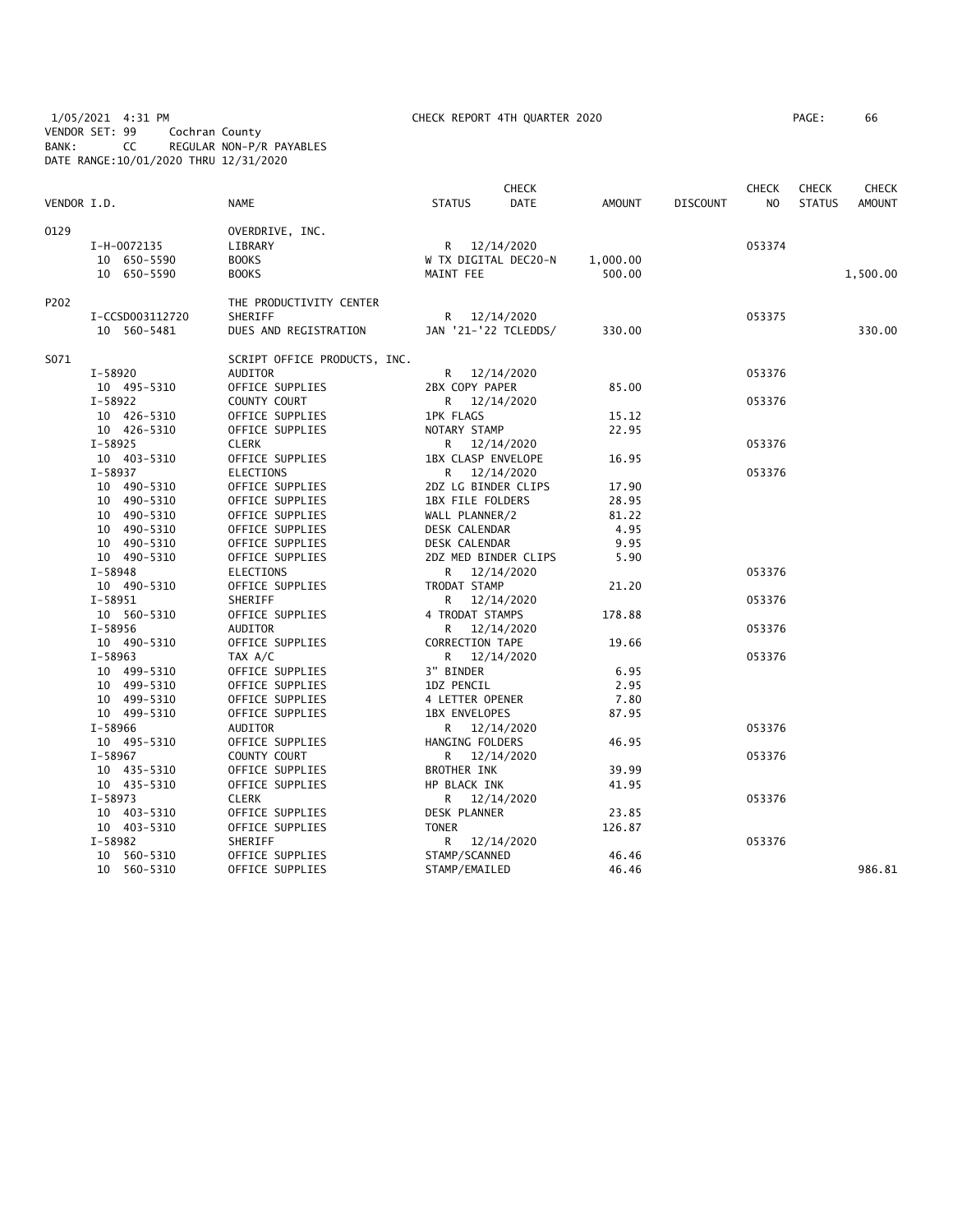1/05/2021 4:31 PM CHECK REPORT 4TH QUARTER 2020 PAGE: 67 VENDOR SET: 99 Cochran County BANK: CC REGULAR NON-P/R PAYABLES DATE RANGE:10/01/2020 THRU 12/31/2020

| PAGE : | 67 |
|--------|----|
|        |    |

| S222<br>SOUTH PLAINS COMMUNICATIONS<br>PREC 1<br>R<br>053378<br>I-0120215-IN<br>12/14/2020<br>15 621-5451<br>REPAIRS<br>COAX BRASS MT 3/4"<br>25.00<br>15 621-5451<br><b>REPAIRS</b><br>UHF ANTENNA<br>11.00<br>I-0120250-IN<br>SHERIFF<br>R 12/14/2020<br>053378<br>10 560-5452<br>OFFICE EQUIPMENT REPAIR<br>UPDATE SOFTWARE<br>600.00<br>729.00<br>10 560-5452<br>OFFICE EQUIPMENT REPAIR<br>MILEAGE<br>93.00<br>S242<br>SAM'S CLUB<br>I-001010 11820<br>JAIL<br>R<br>12/14/2020<br>053379<br>10 512-5392<br>MISCELLANEOUS SUPPLIES<br>LAUNDRY DETERGENT/2<br>27.76<br>10 512-5392<br>MISCELLANEOUS SUPPLIES<br><b>CLOROX</b><br>11.98<br>512-5392<br>6.27<br>MISCELLANEOUS SUPPLIES<br>DISH SOAP<br>10<br>10 512-5333<br>8.94<br>FOOD-PRISONERS<br>TORTILLAS/4<br>512-5333<br>HONEY CRISP CEREAL<br>10<br>FOOD-PRISONERS<br>6.32<br>10 512-5333<br>FOOD-PRISONERS<br><b>BANANAS</b><br>1.28<br>10 512-5333<br>ONIONS<br>4.42<br>FOOD-PRISONERS<br>36.63<br>10<br>512-5333<br>FOOD-PRISONERS<br>BLADE STEAK/4<br>512-5333<br>10<br>FOOD-PRISONERS<br>PORK LOIN<br>16.13<br>512-5333<br>10<br>FOOD-PRISONERS<br>GROUND BEEF/4<br>47.49<br>512-5333<br>10<br>FOOD-PRISONERS<br>PORK LOIN<br>16.49<br>10<br>512-5333<br>FOOD-PRISONERS<br>BLADE STEAK/2<br>18.06<br>10 512-5333<br>FOOD-PRISONERS<br>BEEF STEAK/2<br>19.74<br>512-5333<br>8.94<br>10<br>FOOD-PRISONERS<br>TORTILLAS/3<br>10 512-5333<br>TILAPIA<br>9.98<br>FOOD-PRISONERS<br>512-5392<br>MISCELLANEOUS SUPPLIES<br>500FT HEAVY DUTY FOI<br>45.76<br>10<br>10 512-5392<br>MISCELLANEOUS SUPPLIES<br>ZIPLOC FREEZER BAGS<br>13.98<br>10 512-5392<br>MISCELLANEOUS SUPPLIES<br>13GL TRASH BAGS<br>29.36<br>512-5392<br>MISCELLANEOUS SUPPLIES<br><b>TOOTHPICKS</b><br>3.28<br>10<br>512-5392<br>MISCELLANEOUS SUPPLIES<br>PAPER PLATES<br>12.48<br>10<br>512-5333<br>FOOD-PRISONERS<br>CHICKEN BREAST<br>19.98<br>10<br>512-5333<br>FOOD-PRISONERS<br>BEEF BURRITO PK/2<br>10<br>18.84<br>512-5333<br>FOOD-PRISONERS<br>10LBS BACON/2<br>10<br>69.94<br>10 512-5392<br>MISCELLANEOUS SUPPLIES<br>200Z CUPS CS<br>24.28<br>512-5333<br>FOOD-PRISONERS<br>11.98<br>10<br><b>BATTERED FISH</b><br>10 512-5392<br>MISCELLANEOUS SUPPLIES<br>ZIPLOC STORAGE BAGS<br>15.98<br>512-5333<br>FOOD-PRISONERS<br>PEPPERONI HOT<br>12.68<br>10<br>10 512-5333<br>FOOD-PRISONERS<br>BEEF TAQUITO PK/2<br>19.96<br>10 512-5333<br>FOOD-PRISONERS<br>FRUIT LOOPS<br>6.98<br>512-5333<br><b>MILK</b><br>2.98<br>10<br>FOOD-PRISONERS<br>512-5333<br>VELVEETA CHEESE 5#<br>16.24<br>10<br>FOOD-PRISONERS<br>10<br>512-5333<br>FOOD-PRISONERS<br><b>CHICKEN BREAST</b><br>19.98<br>10<br>512-5333<br>FOOD-PRISONERS<br>SAUSAGE/3<br>19.92<br>10<br>512-5392<br>MISCELLANEOUS SUPPLIES<br>PLASTIC KNIVES<br>10.98<br>10<br>512-5333<br>FOOD-PRISONERS<br>MM ELBOWS<br>4.98<br>512-5333<br>10<br>FOOD-PRISONERS<br>RAISIN BRAN CEREAL<br>7.78<br>10<br>512-5333<br>FOOD-PRISONERS<br>MAC/CHEESE 18CT<br>13.96<br>512-5333<br>7.88<br>10<br>FOOD-PRISONERS<br><b>BROWNIE MIX</b> | VENDOR I.D. | <b>NAME</b> | <b>STATUS</b> | <b>CHECK</b><br><b>DATE</b> | <b>AMOUNT</b> | <b>DISCOUNT</b> | <b>CHECK</b><br>N <sub>O</sub> | <b>CHECK</b><br><b>STATUS</b> | CHECK<br><b>AMOUNT</b> |
|--------------------------------------------------------------------------------------------------------------------------------------------------------------------------------------------------------------------------------------------------------------------------------------------------------------------------------------------------------------------------------------------------------------------------------------------------------------------------------------------------------------------------------------------------------------------------------------------------------------------------------------------------------------------------------------------------------------------------------------------------------------------------------------------------------------------------------------------------------------------------------------------------------------------------------------------------------------------------------------------------------------------------------------------------------------------------------------------------------------------------------------------------------------------------------------------------------------------------------------------------------------------------------------------------------------------------------------------------------------------------------------------------------------------------------------------------------------------------------------------------------------------------------------------------------------------------------------------------------------------------------------------------------------------------------------------------------------------------------------------------------------------------------------------------------------------------------------------------------------------------------------------------------------------------------------------------------------------------------------------------------------------------------------------------------------------------------------------------------------------------------------------------------------------------------------------------------------------------------------------------------------------------------------------------------------------------------------------------------------------------------------------------------------------------------------------------------------------------------------------------------------------------------------------------------------------------------------------------------------------------------------------------------------------------------------------------------------------------------------------------------------------------------------------------------------------------------------------------------------------------------------------------------------------------------------------------------------------------------------------------------------------------|-------------|-------------|---------------|-----------------------------|---------------|-----------------|--------------------------------|-------------------------------|------------------------|
|                                                                                                                                                                                                                                                                                                                                                                                                                                                                                                                                                                                                                                                                                                                                                                                                                                                                                                                                                                                                                                                                                                                                                                                                                                                                                                                                                                                                                                                                                                                                                                                                                                                                                                                                                                                                                                                                                                                                                                                                                                                                                                                                                                                                                                                                                                                                                                                                                                                                                                                                                                                                                                                                                                                                                                                                                                                                                                                                                                                                                          |             |             |               |                             |               |                 |                                |                               |                        |
|                                                                                                                                                                                                                                                                                                                                                                                                                                                                                                                                                                                                                                                                                                                                                                                                                                                                                                                                                                                                                                                                                                                                                                                                                                                                                                                                                                                                                                                                                                                                                                                                                                                                                                                                                                                                                                                                                                                                                                                                                                                                                                                                                                                                                                                                                                                                                                                                                                                                                                                                                                                                                                                                                                                                                                                                                                                                                                                                                                                                                          |             |             |               |                             |               |                 |                                |                               |                        |
|                                                                                                                                                                                                                                                                                                                                                                                                                                                                                                                                                                                                                                                                                                                                                                                                                                                                                                                                                                                                                                                                                                                                                                                                                                                                                                                                                                                                                                                                                                                                                                                                                                                                                                                                                                                                                                                                                                                                                                                                                                                                                                                                                                                                                                                                                                                                                                                                                                                                                                                                                                                                                                                                                                                                                                                                                                                                                                                                                                                                                          |             |             |               |                             |               |                 |                                |                               |                        |
|                                                                                                                                                                                                                                                                                                                                                                                                                                                                                                                                                                                                                                                                                                                                                                                                                                                                                                                                                                                                                                                                                                                                                                                                                                                                                                                                                                                                                                                                                                                                                                                                                                                                                                                                                                                                                                                                                                                                                                                                                                                                                                                                                                                                                                                                                                                                                                                                                                                                                                                                                                                                                                                                                                                                                                                                                                                                                                                                                                                                                          |             |             |               |                             |               |                 |                                |                               |                        |
|                                                                                                                                                                                                                                                                                                                                                                                                                                                                                                                                                                                                                                                                                                                                                                                                                                                                                                                                                                                                                                                                                                                                                                                                                                                                                                                                                                                                                                                                                                                                                                                                                                                                                                                                                                                                                                                                                                                                                                                                                                                                                                                                                                                                                                                                                                                                                                                                                                                                                                                                                                                                                                                                                                                                                                                                                                                                                                                                                                                                                          |             |             |               |                             |               |                 |                                |                               |                        |
|                                                                                                                                                                                                                                                                                                                                                                                                                                                                                                                                                                                                                                                                                                                                                                                                                                                                                                                                                                                                                                                                                                                                                                                                                                                                                                                                                                                                                                                                                                                                                                                                                                                                                                                                                                                                                                                                                                                                                                                                                                                                                                                                                                                                                                                                                                                                                                                                                                                                                                                                                                                                                                                                                                                                                                                                                                                                                                                                                                                                                          |             |             |               |                             |               |                 |                                |                               |                        |
|                                                                                                                                                                                                                                                                                                                                                                                                                                                                                                                                                                                                                                                                                                                                                                                                                                                                                                                                                                                                                                                                                                                                                                                                                                                                                                                                                                                                                                                                                                                                                                                                                                                                                                                                                                                                                                                                                                                                                                                                                                                                                                                                                                                                                                                                                                                                                                                                                                                                                                                                                                                                                                                                                                                                                                                                                                                                                                                                                                                                                          |             |             |               |                             |               |                 |                                |                               |                        |
|                                                                                                                                                                                                                                                                                                                                                                                                                                                                                                                                                                                                                                                                                                                                                                                                                                                                                                                                                                                                                                                                                                                                                                                                                                                                                                                                                                                                                                                                                                                                                                                                                                                                                                                                                                                                                                                                                                                                                                                                                                                                                                                                                                                                                                                                                                                                                                                                                                                                                                                                                                                                                                                                                                                                                                                                                                                                                                                                                                                                                          |             |             |               |                             |               |                 |                                |                               |                        |
|                                                                                                                                                                                                                                                                                                                                                                                                                                                                                                                                                                                                                                                                                                                                                                                                                                                                                                                                                                                                                                                                                                                                                                                                                                                                                                                                                                                                                                                                                                                                                                                                                                                                                                                                                                                                                                                                                                                                                                                                                                                                                                                                                                                                                                                                                                                                                                                                                                                                                                                                                                                                                                                                                                                                                                                                                                                                                                                                                                                                                          |             |             |               |                             |               |                 |                                |                               |                        |
|                                                                                                                                                                                                                                                                                                                                                                                                                                                                                                                                                                                                                                                                                                                                                                                                                                                                                                                                                                                                                                                                                                                                                                                                                                                                                                                                                                                                                                                                                                                                                                                                                                                                                                                                                                                                                                                                                                                                                                                                                                                                                                                                                                                                                                                                                                                                                                                                                                                                                                                                                                                                                                                                                                                                                                                                                                                                                                                                                                                                                          |             |             |               |                             |               |                 |                                |                               |                        |
|                                                                                                                                                                                                                                                                                                                                                                                                                                                                                                                                                                                                                                                                                                                                                                                                                                                                                                                                                                                                                                                                                                                                                                                                                                                                                                                                                                                                                                                                                                                                                                                                                                                                                                                                                                                                                                                                                                                                                                                                                                                                                                                                                                                                                                                                                                                                                                                                                                                                                                                                                                                                                                                                                                                                                                                                                                                                                                                                                                                                                          |             |             |               |                             |               |                 |                                |                               |                        |
|                                                                                                                                                                                                                                                                                                                                                                                                                                                                                                                                                                                                                                                                                                                                                                                                                                                                                                                                                                                                                                                                                                                                                                                                                                                                                                                                                                                                                                                                                                                                                                                                                                                                                                                                                                                                                                                                                                                                                                                                                                                                                                                                                                                                                                                                                                                                                                                                                                                                                                                                                                                                                                                                                                                                                                                                                                                                                                                                                                                                                          |             |             |               |                             |               |                 |                                |                               |                        |
|                                                                                                                                                                                                                                                                                                                                                                                                                                                                                                                                                                                                                                                                                                                                                                                                                                                                                                                                                                                                                                                                                                                                                                                                                                                                                                                                                                                                                                                                                                                                                                                                                                                                                                                                                                                                                                                                                                                                                                                                                                                                                                                                                                                                                                                                                                                                                                                                                                                                                                                                                                                                                                                                                                                                                                                                                                                                                                                                                                                                                          |             |             |               |                             |               |                 |                                |                               |                        |
|                                                                                                                                                                                                                                                                                                                                                                                                                                                                                                                                                                                                                                                                                                                                                                                                                                                                                                                                                                                                                                                                                                                                                                                                                                                                                                                                                                                                                                                                                                                                                                                                                                                                                                                                                                                                                                                                                                                                                                                                                                                                                                                                                                                                                                                                                                                                                                                                                                                                                                                                                                                                                                                                                                                                                                                                                                                                                                                                                                                                                          |             |             |               |                             |               |                 |                                |                               |                        |
|                                                                                                                                                                                                                                                                                                                                                                                                                                                                                                                                                                                                                                                                                                                                                                                                                                                                                                                                                                                                                                                                                                                                                                                                                                                                                                                                                                                                                                                                                                                                                                                                                                                                                                                                                                                                                                                                                                                                                                                                                                                                                                                                                                                                                                                                                                                                                                                                                                                                                                                                                                                                                                                                                                                                                                                                                                                                                                                                                                                                                          |             |             |               |                             |               |                 |                                |                               |                        |
|                                                                                                                                                                                                                                                                                                                                                                                                                                                                                                                                                                                                                                                                                                                                                                                                                                                                                                                                                                                                                                                                                                                                                                                                                                                                                                                                                                                                                                                                                                                                                                                                                                                                                                                                                                                                                                                                                                                                                                                                                                                                                                                                                                                                                                                                                                                                                                                                                                                                                                                                                                                                                                                                                                                                                                                                                                                                                                                                                                                                                          |             |             |               |                             |               |                 |                                |                               |                        |
|                                                                                                                                                                                                                                                                                                                                                                                                                                                                                                                                                                                                                                                                                                                                                                                                                                                                                                                                                                                                                                                                                                                                                                                                                                                                                                                                                                                                                                                                                                                                                                                                                                                                                                                                                                                                                                                                                                                                                                                                                                                                                                                                                                                                                                                                                                                                                                                                                                                                                                                                                                                                                                                                                                                                                                                                                                                                                                                                                                                                                          |             |             |               |                             |               |                 |                                |                               |                        |
|                                                                                                                                                                                                                                                                                                                                                                                                                                                                                                                                                                                                                                                                                                                                                                                                                                                                                                                                                                                                                                                                                                                                                                                                                                                                                                                                                                                                                                                                                                                                                                                                                                                                                                                                                                                                                                                                                                                                                                                                                                                                                                                                                                                                                                                                                                                                                                                                                                                                                                                                                                                                                                                                                                                                                                                                                                                                                                                                                                                                                          |             |             |               |                             |               |                 |                                |                               |                        |
|                                                                                                                                                                                                                                                                                                                                                                                                                                                                                                                                                                                                                                                                                                                                                                                                                                                                                                                                                                                                                                                                                                                                                                                                                                                                                                                                                                                                                                                                                                                                                                                                                                                                                                                                                                                                                                                                                                                                                                                                                                                                                                                                                                                                                                                                                                                                                                                                                                                                                                                                                                                                                                                                                                                                                                                                                                                                                                                                                                                                                          |             |             |               |                             |               |                 |                                |                               |                        |
|                                                                                                                                                                                                                                                                                                                                                                                                                                                                                                                                                                                                                                                                                                                                                                                                                                                                                                                                                                                                                                                                                                                                                                                                                                                                                                                                                                                                                                                                                                                                                                                                                                                                                                                                                                                                                                                                                                                                                                                                                                                                                                                                                                                                                                                                                                                                                                                                                                                                                                                                                                                                                                                                                                                                                                                                                                                                                                                                                                                                                          |             |             |               |                             |               |                 |                                |                               |                        |
|                                                                                                                                                                                                                                                                                                                                                                                                                                                                                                                                                                                                                                                                                                                                                                                                                                                                                                                                                                                                                                                                                                                                                                                                                                                                                                                                                                                                                                                                                                                                                                                                                                                                                                                                                                                                                                                                                                                                                                                                                                                                                                                                                                                                                                                                                                                                                                                                                                                                                                                                                                                                                                                                                                                                                                                                                                                                                                                                                                                                                          |             |             |               |                             |               |                 |                                |                               |                        |
|                                                                                                                                                                                                                                                                                                                                                                                                                                                                                                                                                                                                                                                                                                                                                                                                                                                                                                                                                                                                                                                                                                                                                                                                                                                                                                                                                                                                                                                                                                                                                                                                                                                                                                                                                                                                                                                                                                                                                                                                                                                                                                                                                                                                                                                                                                                                                                                                                                                                                                                                                                                                                                                                                                                                                                                                                                                                                                                                                                                                                          |             |             |               |                             |               |                 |                                |                               |                        |
|                                                                                                                                                                                                                                                                                                                                                                                                                                                                                                                                                                                                                                                                                                                                                                                                                                                                                                                                                                                                                                                                                                                                                                                                                                                                                                                                                                                                                                                                                                                                                                                                                                                                                                                                                                                                                                                                                                                                                                                                                                                                                                                                                                                                                                                                                                                                                                                                                                                                                                                                                                                                                                                                                                                                                                                                                                                                                                                                                                                                                          |             |             |               |                             |               |                 |                                |                               |                        |
|                                                                                                                                                                                                                                                                                                                                                                                                                                                                                                                                                                                                                                                                                                                                                                                                                                                                                                                                                                                                                                                                                                                                                                                                                                                                                                                                                                                                                                                                                                                                                                                                                                                                                                                                                                                                                                                                                                                                                                                                                                                                                                                                                                                                                                                                                                                                                                                                                                                                                                                                                                                                                                                                                                                                                                                                                                                                                                                                                                                                                          |             |             |               |                             |               |                 |                                |                               |                        |
|                                                                                                                                                                                                                                                                                                                                                                                                                                                                                                                                                                                                                                                                                                                                                                                                                                                                                                                                                                                                                                                                                                                                                                                                                                                                                                                                                                                                                                                                                                                                                                                                                                                                                                                                                                                                                                                                                                                                                                                                                                                                                                                                                                                                                                                                                                                                                                                                                                                                                                                                                                                                                                                                                                                                                                                                                                                                                                                                                                                                                          |             |             |               |                             |               |                 |                                |                               |                        |
|                                                                                                                                                                                                                                                                                                                                                                                                                                                                                                                                                                                                                                                                                                                                                                                                                                                                                                                                                                                                                                                                                                                                                                                                                                                                                                                                                                                                                                                                                                                                                                                                                                                                                                                                                                                                                                                                                                                                                                                                                                                                                                                                                                                                                                                                                                                                                                                                                                                                                                                                                                                                                                                                                                                                                                                                                                                                                                                                                                                                                          |             |             |               |                             |               |                 |                                |                               |                        |
|                                                                                                                                                                                                                                                                                                                                                                                                                                                                                                                                                                                                                                                                                                                                                                                                                                                                                                                                                                                                                                                                                                                                                                                                                                                                                                                                                                                                                                                                                                                                                                                                                                                                                                                                                                                                                                                                                                                                                                                                                                                                                                                                                                                                                                                                                                                                                                                                                                                                                                                                                                                                                                                                                                                                                                                                                                                                                                                                                                                                                          |             |             |               |                             |               |                 |                                |                               |                        |
|                                                                                                                                                                                                                                                                                                                                                                                                                                                                                                                                                                                                                                                                                                                                                                                                                                                                                                                                                                                                                                                                                                                                                                                                                                                                                                                                                                                                                                                                                                                                                                                                                                                                                                                                                                                                                                                                                                                                                                                                                                                                                                                                                                                                                                                                                                                                                                                                                                                                                                                                                                                                                                                                                                                                                                                                                                                                                                                                                                                                                          |             |             |               |                             |               |                 |                                |                               |                        |
|                                                                                                                                                                                                                                                                                                                                                                                                                                                                                                                                                                                                                                                                                                                                                                                                                                                                                                                                                                                                                                                                                                                                                                                                                                                                                                                                                                                                                                                                                                                                                                                                                                                                                                                                                                                                                                                                                                                                                                                                                                                                                                                                                                                                                                                                                                                                                                                                                                                                                                                                                                                                                                                                                                                                                                                                                                                                                                                                                                                                                          |             |             |               |                             |               |                 |                                |                               |                        |
|                                                                                                                                                                                                                                                                                                                                                                                                                                                                                                                                                                                                                                                                                                                                                                                                                                                                                                                                                                                                                                                                                                                                                                                                                                                                                                                                                                                                                                                                                                                                                                                                                                                                                                                                                                                                                                                                                                                                                                                                                                                                                                                                                                                                                                                                                                                                                                                                                                                                                                                                                                                                                                                                                                                                                                                                                                                                                                                                                                                                                          |             |             |               |                             |               |                 |                                |                               |                        |
|                                                                                                                                                                                                                                                                                                                                                                                                                                                                                                                                                                                                                                                                                                                                                                                                                                                                                                                                                                                                                                                                                                                                                                                                                                                                                                                                                                                                                                                                                                                                                                                                                                                                                                                                                                                                                                                                                                                                                                                                                                                                                                                                                                                                                                                                                                                                                                                                                                                                                                                                                                                                                                                                                                                                                                                                                                                                                                                                                                                                                          |             |             |               |                             |               |                 |                                |                               |                        |
|                                                                                                                                                                                                                                                                                                                                                                                                                                                                                                                                                                                                                                                                                                                                                                                                                                                                                                                                                                                                                                                                                                                                                                                                                                                                                                                                                                                                                                                                                                                                                                                                                                                                                                                                                                                                                                                                                                                                                                                                                                                                                                                                                                                                                                                                                                                                                                                                                                                                                                                                                                                                                                                                                                                                                                                                                                                                                                                                                                                                                          |             |             |               |                             |               |                 |                                |                               |                        |
|                                                                                                                                                                                                                                                                                                                                                                                                                                                                                                                                                                                                                                                                                                                                                                                                                                                                                                                                                                                                                                                                                                                                                                                                                                                                                                                                                                                                                                                                                                                                                                                                                                                                                                                                                                                                                                                                                                                                                                                                                                                                                                                                                                                                                                                                                                                                                                                                                                                                                                                                                                                                                                                                                                                                                                                                                                                                                                                                                                                                                          |             |             |               |                             |               |                 |                                |                               |                        |
|                                                                                                                                                                                                                                                                                                                                                                                                                                                                                                                                                                                                                                                                                                                                                                                                                                                                                                                                                                                                                                                                                                                                                                                                                                                                                                                                                                                                                                                                                                                                                                                                                                                                                                                                                                                                                                                                                                                                                                                                                                                                                                                                                                                                                                                                                                                                                                                                                                                                                                                                                                                                                                                                                                                                                                                                                                                                                                                                                                                                                          |             |             |               |                             |               |                 |                                |                               |                        |
|                                                                                                                                                                                                                                                                                                                                                                                                                                                                                                                                                                                                                                                                                                                                                                                                                                                                                                                                                                                                                                                                                                                                                                                                                                                                                                                                                                                                                                                                                                                                                                                                                                                                                                                                                                                                                                                                                                                                                                                                                                                                                                                                                                                                                                                                                                                                                                                                                                                                                                                                                                                                                                                                                                                                                                                                                                                                                                                                                                                                                          |             |             |               |                             |               |                 |                                |                               |                        |
|                                                                                                                                                                                                                                                                                                                                                                                                                                                                                                                                                                                                                                                                                                                                                                                                                                                                                                                                                                                                                                                                                                                                                                                                                                                                                                                                                                                                                                                                                                                                                                                                                                                                                                                                                                                                                                                                                                                                                                                                                                                                                                                                                                                                                                                                                                                                                                                                                                                                                                                                                                                                                                                                                                                                                                                                                                                                                                                                                                                                                          |             |             |               |                             |               |                 |                                |                               |                        |
|                                                                                                                                                                                                                                                                                                                                                                                                                                                                                                                                                                                                                                                                                                                                                                                                                                                                                                                                                                                                                                                                                                                                                                                                                                                                                                                                                                                                                                                                                                                                                                                                                                                                                                                                                                                                                                                                                                                                                                                                                                                                                                                                                                                                                                                                                                                                                                                                                                                                                                                                                                                                                                                                                                                                                                                                                                                                                                                                                                                                                          |             |             |               |                             |               |                 |                                |                               |                        |
|                                                                                                                                                                                                                                                                                                                                                                                                                                                                                                                                                                                                                                                                                                                                                                                                                                                                                                                                                                                                                                                                                                                                                                                                                                                                                                                                                                                                                                                                                                                                                                                                                                                                                                                                                                                                                                                                                                                                                                                                                                                                                                                                                                                                                                                                                                                                                                                                                                                                                                                                                                                                                                                                                                                                                                                                                                                                                                                                                                                                                          |             |             |               |                             |               |                 |                                |                               |                        |
|                                                                                                                                                                                                                                                                                                                                                                                                                                                                                                                                                                                                                                                                                                                                                                                                                                                                                                                                                                                                                                                                                                                                                                                                                                                                                                                                                                                                                                                                                                                                                                                                                                                                                                                                                                                                                                                                                                                                                                                                                                                                                                                                                                                                                                                                                                                                                                                                                                                                                                                                                                                                                                                                                                                                                                                                                                                                                                                                                                                                                          |             |             |               |                             |               |                 |                                |                               |                        |
|                                                                                                                                                                                                                                                                                                                                                                                                                                                                                                                                                                                                                                                                                                                                                                                                                                                                                                                                                                                                                                                                                                                                                                                                                                                                                                                                                                                                                                                                                                                                                                                                                                                                                                                                                                                                                                                                                                                                                                                                                                                                                                                                                                                                                                                                                                                                                                                                                                                                                                                                                                                                                                                                                                                                                                                                                                                                                                                                                                                                                          |             |             |               |                             |               |                 |                                |                               |                        |
|                                                                                                                                                                                                                                                                                                                                                                                                                                                                                                                                                                                                                                                                                                                                                                                                                                                                                                                                                                                                                                                                                                                                                                                                                                                                                                                                                                                                                                                                                                                                                                                                                                                                                                                                                                                                                                                                                                                                                                                                                                                                                                                                                                                                                                                                                                                                                                                                                                                                                                                                                                                                                                                                                                                                                                                                                                                                                                                                                                                                                          |             |             |               |                             |               |                 |                                |                               |                        |
|                                                                                                                                                                                                                                                                                                                                                                                                                                                                                                                                                                                                                                                                                                                                                                                                                                                                                                                                                                                                                                                                                                                                                                                                                                                                                                                                                                                                                                                                                                                                                                                                                                                                                                                                                                                                                                                                                                                                                                                                                                                                                                                                                                                                                                                                                                                                                                                                                                                                                                                                                                                                                                                                                                                                                                                                                                                                                                                                                                                                                          |             |             |               |                             |               |                 |                                |                               |                        |
|                                                                                                                                                                                                                                                                                                                                                                                                                                                                                                                                                                                                                                                                                                                                                                                                                                                                                                                                                                                                                                                                                                                                                                                                                                                                                                                                                                                                                                                                                                                                                                                                                                                                                                                                                                                                                                                                                                                                                                                                                                                                                                                                                                                                                                                                                                                                                                                                                                                                                                                                                                                                                                                                                                                                                                                                                                                                                                                                                                                                                          |             |             |               |                             |               |                 |                                |                               |                        |
|                                                                                                                                                                                                                                                                                                                                                                                                                                                                                                                                                                                                                                                                                                                                                                                                                                                                                                                                                                                                                                                                                                                                                                                                                                                                                                                                                                                                                                                                                                                                                                                                                                                                                                                                                                                                                                                                                                                                                                                                                                                                                                                                                                                                                                                                                                                                                                                                                                                                                                                                                                                                                                                                                                                                                                                                                                                                                                                                                                                                                          |             |             |               |                             |               |                 |                                |                               |                        |
|                                                                                                                                                                                                                                                                                                                                                                                                                                                                                                                                                                                                                                                                                                                                                                                                                                                                                                                                                                                                                                                                                                                                                                                                                                                                                                                                                                                                                                                                                                                                                                                                                                                                                                                                                                                                                                                                                                                                                                                                                                                                                                                                                                                                                                                                                                                                                                                                                                                                                                                                                                                                                                                                                                                                                                                                                                                                                                                                                                                                                          |             |             |               |                             |               |                 |                                |                               |                        |
|                                                                                                                                                                                                                                                                                                                                                                                                                                                                                                                                                                                                                                                                                                                                                                                                                                                                                                                                                                                                                                                                                                                                                                                                                                                                                                                                                                                                                                                                                                                                                                                                                                                                                                                                                                                                                                                                                                                                                                                                                                                                                                                                                                                                                                                                                                                                                                                                                                                                                                                                                                                                                                                                                                                                                                                                                                                                                                                                                                                                                          |             |             |               |                             |               |                 |                                |                               |                        |
|                                                                                                                                                                                                                                                                                                                                                                                                                                                                                                                                                                                                                                                                                                                                                                                                                                                                                                                                                                                                                                                                                                                                                                                                                                                                                                                                                                                                                                                                                                                                                                                                                                                                                                                                                                                                                                                                                                                                                                                                                                                                                                                                                                                                                                                                                                                                                                                                                                                                                                                                                                                                                                                                                                                                                                                                                                                                                                                                                                                                                          |             |             |               |                             |               |                 |                                |                               |                        |
|                                                                                                                                                                                                                                                                                                                                                                                                                                                                                                                                                                                                                                                                                                                                                                                                                                                                                                                                                                                                                                                                                                                                                                                                                                                                                                                                                                                                                                                                                                                                                                                                                                                                                                                                                                                                                                                                                                                                                                                                                                                                                                                                                                                                                                                                                                                                                                                                                                                                                                                                                                                                                                                                                                                                                                                                                                                                                                                                                                                                                          |             |             |               |                             |               |                 |                                |                               |                        |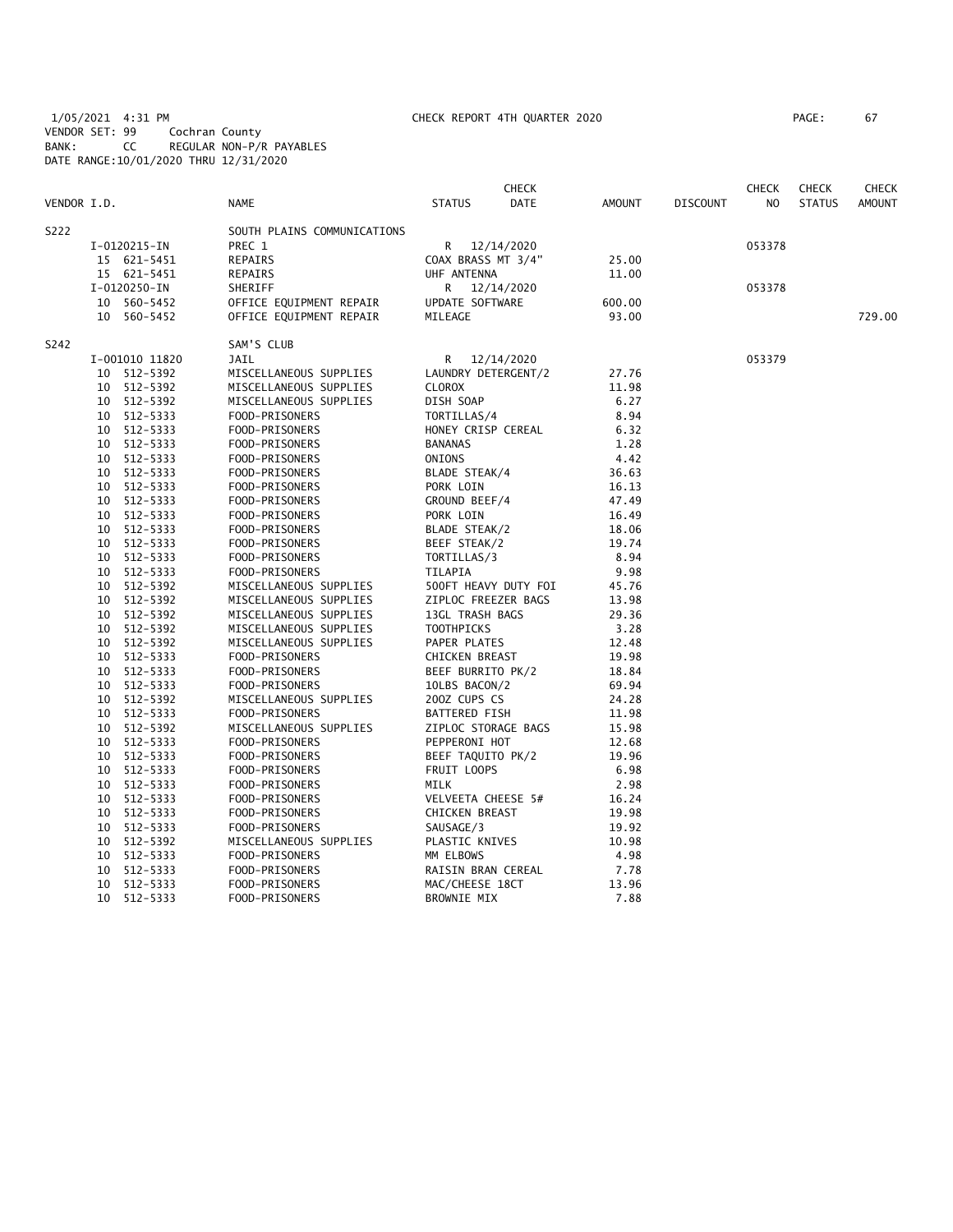1/05/2021 4:31 PM CHECK REPORT 4TH QUARTER 2020 PAGE: 68 VENDOR SET: 99 Cochran County BANK: CC REGULAR NON-P/R PAYABLES DATE RANGE:10/01/2020 THRU 12/31/2020

| PAGE : | 68 |
|--------|----|
|        |    |

|             |                |                        |        |                    | <b>CHECK</b>         |        |                 | <b>CHECK</b> | <b>CHECK</b>  | CHECK         |
|-------------|----------------|------------------------|--------|--------------------|----------------------|--------|-----------------|--------------|---------------|---------------|
| VENDOR I.D. |                | NAME                   |        | <b>STATUS</b>      | DATE                 | AMOUNT | <b>DISCOUNT</b> | NO           | <b>STATUS</b> | <b>AMOUNT</b> |
| S242        |                | SAM'S CLUB             | (CONT) |                    |                      |        |                 |              |               |               |
|             | I-001010 11820 | <b>JAIL</b>            |        | R                  | 12/14/2020           |        |                 | 053379       |               |               |
| 10          | 512-5333       | FOOD-PRISONERS         |        | CHEERIOS           |                      | 5.78   |                 |              |               |               |
| 10          | 512-5333       | FOOD-PRISONERS         |        | CEREAL?            |                      | 9.98   |                 |              |               |               |
| 10          | 512-5333       | FOOD-PRISONERS         |        | <b>OATMEAL</b>     |                      | 8.98   |                 |              |               |               |
| 10          | 512-5333       | FOOD-PRISONERS         |        | CORN DOG BX        |                      | 12.88  |                 |              |               |               |
| 10          | 512-5392       | MISCELLANEOUS SUPPLIES |        | 300CT BOWLS        |                      | 9.98   |                 |              |               |               |
| 10          | 512-5333       | FOOD-PRISONERS         |        | MINI WHEAT CEREAL  |                      | 6.78   |                 |              |               |               |
| 10          | 512-5333       | FOOD-PRISONERS         |        |                    | FROSTED FLAKES CEREA | 6.74   |                 |              |               |               |
| 10          | 512-5333       | FOOD-PRISONERS         |        | SPICY              |                      | 16.74  |                 |              |               |               |
| 10          | 512-5333       | FOOD-PRISONERS         |        | SHRIMP/2           |                      | 23.82  |                 |              |               |               |
| 10          | 512-5333       | FOOD-PRISONERS         |        | 50LBS SUGAR/2      |                      | 55.48  |                 |              |               |               |
| 10          | 512-5333       | FOOD-PRISONERS         |        | <b>RICE</b>        |                      | 35.96  |                 |              |               |               |
| 10          | 512-5333       | FOOD-PRISONERS         |        | MILK/3             |                      | 8.94   |                 |              |               |               |
| 10          | 512-5333       | FOOD-PRISONERS         |        | OIL/2              |                      | 14.56  |                 |              |               |               |
| 10          | 512-5333       | FOOD-PRISONERS         |        | MAYO               |                      | 6.98   |                 |              |               |               |
| 10          | 512-5333       | FOOD-PRISONERS         |        | PICKLES            |                      | 5.48   |                 |              |               |               |
| 10          | 512-5333       | FOOD-PRISONERS         |        | CHEESE SAUCE/2     |                      | 12.96  |                 |              |               |               |
| 10          | 512-5333       | FOOD-PRISONERS         |        | EGGS               |                      | 22.86  |                 |              |               |               |
| 10          | 512-5333       | FOOD-PRISONERS         |        | PEPPERONI          |                      | 12.68  |                 |              |               |               |
| 10          | 512-5333       | FOOD-PRISONERS         |        | ONION RINGS        |                      | 19.98  |                 |              |               |               |
| 10          | 512-5333       | FOOD-PRISONERS         |        | SYRUP/4            |                      | 19.92  |                 |              |               |               |
| 10          | 512-5333       | FOOD-PRISONERS         |        | DRESSING           |                      | 9.98   |                 |              |               |               |
| 10          | 512-5333       | FOOD-PRISONERS         |        | PECAN PIECES       |                      | 9.94   |                 |              |               |               |
| 10          | 512-5333       | FOOD-PRISONERS         |        | CHOC CHIPS         |                      | 9.98   |                 |              |               |               |
| 10          | 512-5333       | FOOD-PRISONERS         |        | TILAPIA            |                      | 9.98   |                 |              |               |               |
| 10          | 512-5333       | FOOD-PRISONERS         |        | HOT CHOCOLATE      |                      | 9.98   |                 |              |               |               |
| 10          | $512 - 5333$   | FOOD-PRISONERS         |        | <b>BUTTER</b>      |                      | 8.27   |                 |              |               |               |
| 10          | $512 - 5333$   | FOOD-PRISONERS         |        | EAGLE BRAND        |                      | 7.48   |                 |              |               |               |
| 10          | 512-5333       | FOOD-PRISONERS         |        | <b>BELLA YEAST</b> |                      | 4.98   |                 |              |               |               |
| 10          | 512-5333       | FOOD-PRISONERS         |        | KNORR CHI          |                      | 4.98   |                 |              |               |               |
| 10          | 512-5333       | FOOD-PRISONERS         |        | CHILI/2            |                      | 18.54  |                 |              |               |               |
| 10          | 512-5333       | FOOD-PRISONERS         |        | 8PK EVAP MILK      |                      | 9.98   |                 |              |               |               |
| 10          | 512-5333       | FOOD-PRISONERS         |        | RED PEPPERS        |                      | 4.92   |                 |              |               |               |
| 10          | 512-5333       | FOOD-PRISONERS         |        | MINC ONIONS/2      |                      | 11.96  |                 |              |               |               |
| 10          | 512-5333       | FOOD-PRISONERS         |        | SEASONED FISH      |                      | 6.44   |                 |              |               |               |
| 10          | 512-5333       | FOOD-PRISONERS         |        | <b>GRAPE JUICE</b> |                      | 3.58   |                 |              |               |               |
| 10          | 512-5333       | FOOD-PRISONERS         |        | PREGO SAUCE        |                      | 7.68   |                 |              |               |               |
| 10          | 512-5333       | FOOD-PRISONERS         |        | MARGARINE/2        |                      | 9.96   |                 |              |               |               |
| 10          | 512-5333       | FOOD-PRISONERS         |        | SPAGHETTI          |                      | 3.98   |                 |              |               |               |
| 10          | 512-5333       | FOOD-PRISONERS         |        | 8PK ROTEL          |                      | 5.48   |                 |              |               |               |
| 10          | 512-5333       | FOOD-PRISONERS         |        | <b>BAKED BEANS</b> |                      | 8.97   |                 |              |               |               |
| 10          | 512-5333       | FOOD-PRISONERS         |        | CPN/EVAP MILK      |                      | 2.00CR |                 |              |               |               |
| 10          | 512-5333       | FOOD-PRISONERS         |        | CPN/MAYO           |                      | 2.00CR |                 |              |               |               |
| 10          | 512-5333       | FOOD-PRISONERS         |        | CPN/CHOC CHIPS     |                      | 1.00CR |                 |              |               |               |
| 10          | 512-5333       | FOOD-PRISONERS         |        | CPN/HOT CHOCOLATE  |                      | 1.00CR |                 |              |               | 1,129.15      |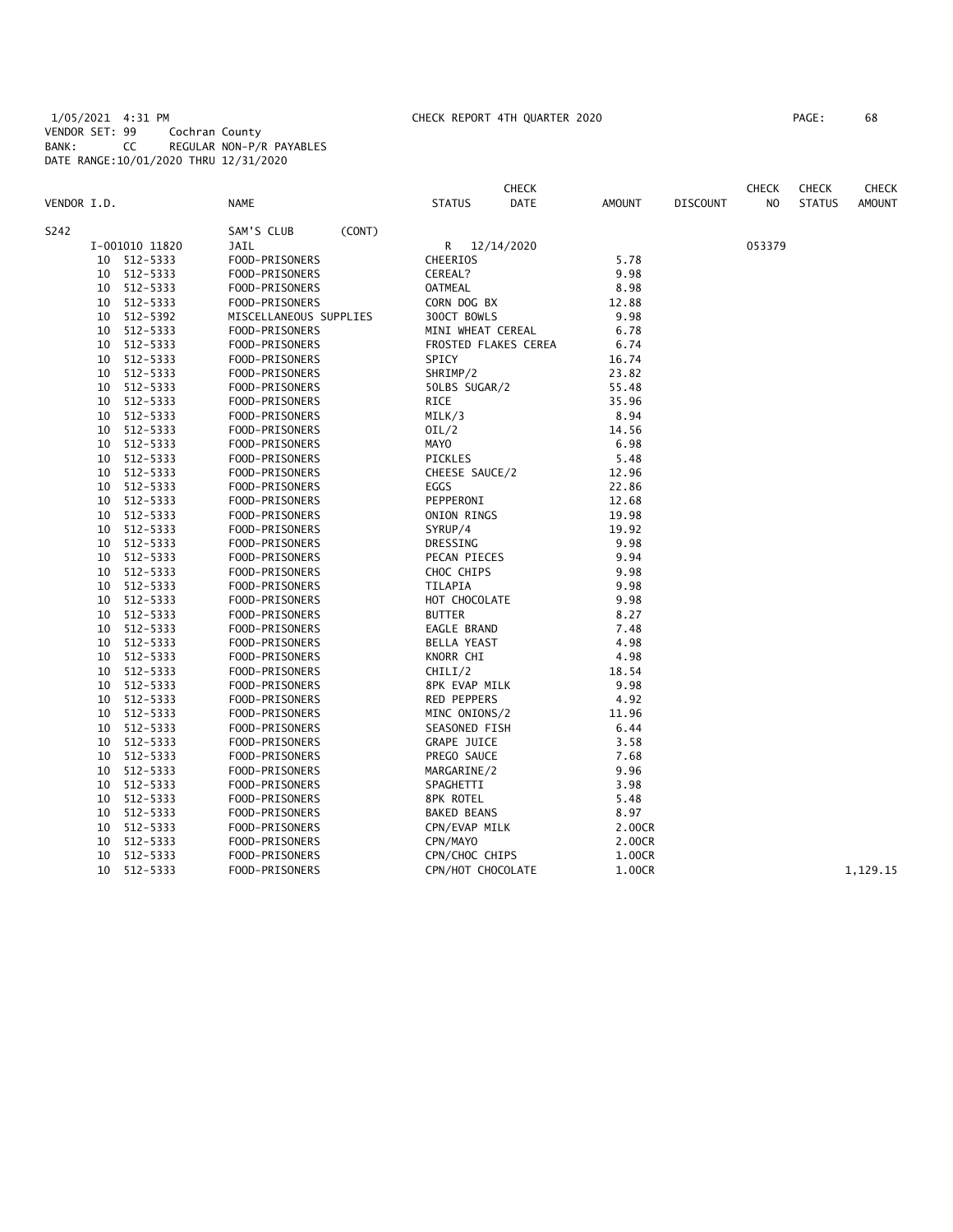1/05/2021 4:31 PM CHECK REPORT 4TH QUARTER 2020 PAGE: 69 VENDOR SET: 99 Cochran County BANK: CC REGULAR NON-P/R PAYABLES DATE RANGE:10/01/2020 THRU 12/31/2020

| PAGE : | 69 |
|--------|----|
|        |    |

| VENDOR I.D.       |                                              | <b>NAME</b>                                                            | <b>STATUS</b>                             | <b>CHECK</b><br><b>DATE</b> | <b>AMOUNT</b>    | <b>DISCOUNT</b> | <b>CHECK</b><br>N <sub>O</sub> | <b>CHECK</b><br><b>STATUS</b> | <b>CHECK</b><br><b>AMOUNT</b> |
|-------------------|----------------------------------------------|------------------------------------------------------------------------|-------------------------------------------|-----------------------------|------------------|-----------------|--------------------------------|-------------------------------|-------------------------------|
| S372              | I-DCN1003-INV1<br>15 621-5330<br>15 621-5356 | SCHAEFFER MFG.CO.<br>PREC 1<br>FUEL & OIL<br>ROAD MATERIALS & SUPPLIES | R 12/14/2020<br>4CS OIL<br>30TB/CS GREASE |                             | 533.52<br>160.50 |                 | 053380                         |                               |                               |
|                   | 15 621-5356<br>15 621-5356                   | ROAD MATERIALS & SUPPLIES<br>ROAD MATERIALS & SUPPLIES                 | 1CS MULTI LUBE SPRAY<br>OIL FEE           |                             | 109.56<br>0.96   |                 |                                |                               | 804.54                        |
| T009              | I-CLERK DUES1/20-21 CO/DIST CLERK            | TEXAS ASSOCIATION OF COUNTIES                                          | R 12/14/2020                              |                             |                  |                 | 053381                         |                               |                               |
|                   | 10 403-5481                                  | DUES AND REGISTRATION                                                  | 20-21 DUES/SHANNA DE                      |                             | 125.00           |                 |                                |                               | 125.00                        |
| T087              | I-2012323                                    | TEXAS DEPARTMENT OF HEALTH<br><b>CLERK</b>                             | R 12/14/2020                              |                             |                  |                 | 053382                         |                               |                               |
|                   | 10 403-5310                                  | OFFICE SUPPLIES                                                        | 6 REMOTE BIRTH ACCES                      |                             | 10.98            |                 |                                |                               | 10.98                         |
| T148              |                                              | TASCOSA OFFICE MACHINES INC                                            |                                           |                             |                  |                 |                                |                               |                               |
|                   | $I - 225939$<br>10 403-5411                  | <b>CLERK</b><br>MAINTENANCE CONTRACTS                                  | R 12/14/2020<br>459 COPIES 10/10-11/      |                             | 6.89             |                 | 053383                         |                               |                               |
|                   | I-231549                                     | <b>CLERK</b>                                                           | R 12/14/2020                              |                             |                  |                 | 053383                         |                               |                               |
|                   | 10 403-5411                                  | MAINTENANCE CONTRACTS                                                  | 1,181 COPIES 11/10-1                      |                             | 17.72            |                 |                                |                               | 24.61                         |
| T <sub>2</sub> 62 |                                              | TCAAA DISTRICT 2                                                       |                                           |                             |                  |                 |                                |                               |                               |
|                   | I-2020 DUES<br>10 665-5499                   | <b>EXTENSION SVC</b><br>MISCELLANEOUS                                  | R 12/14/2020<br>2020 MEMBERSHIP DUES      |                             | 150.00           |                 | 053384                         |                               |                               |
|                   | I-2021 DUES                                  | <b>EXTENSION SVC</b>                                                   | R 12/14/2020                              |                             |                  |                 | 053384                         |                               |                               |
|                   | 10 665-5499                                  | MISCELLANEOUS                                                          | 2021 MEMBERSHIP DUES                      |                             | 150.00           |                 |                                |                               | 300.00                        |
| T311              |                                              | TIFCO INDUSTRIES INC                                                   |                                           |                             |                  |                 |                                |                               |                               |
|                   | I-71607114                                   | PUBLIC SAFETY*OTHER                                                    | R 12/14/2020                              |                             |                  |                 | 053385                         |                               |                               |
|                   | 10 580-5499                                  | MISCELLANEOUS                                                          | DISINFECTANT FOGGER                       |                             | 698.00           |                 |                                |                               |                               |
|                   | 10 580-5499<br>I-71610005                    | MISCELLANEOUS<br>PUBLIC SAFETY*OTHER                                   | SANIDATE DISINFECTAN<br>R 12/14/2020      |                             | 99.95            |                 | 053385                         |                               |                               |
|                   | 10 580-5499                                  | MISCELLANEOUS                                                          | 4 HAND SANITIZER DIS                      |                             | 759.80           |                 |                                |                               |                               |
|                   | 10 580-5499                                  | MISCELLANEOUS                                                          | 500ML SANITIZER                           |                             | 72.57            |                 |                                |                               | 1,630.32                      |
| V053              |                                              | VP PLUMBING INC.                                                       |                                           |                             |                  |                 |                                |                               |                               |
|                   | $I-2637$                                     | ACTIVITY BUILDING                                                      | R 12/14/2020                              |                             |                  |                 | 053386                         |                               |                               |
|                   | 10 662-5451<br>10 662-5451                   | REPAIR<br>REPAIR                                                       | SMOKE TEST<br><b>PARTS</b>                |                             | 375.00<br>29.83  |                 |                                |                               | 404.83                        |
| W007              |                                              | THOMSON REUTERS-WEST PAYMENT C                                         |                                           |                             |                  |                 |                                |                               |                               |
|                   | I-843515146                                  | ATTORNEY/LAW LIBRARY                                                   | R                                         | 12/14/2020                  |                  |                 | 053387                         |                               |                               |
|                   | 10 475-5590                                  | LAW LIBRARY MTRLS/UPDATES                                              | BOOKS & BOUND VOL DE                      |                             | 129.52           |                 |                                |                               | 129.52                        |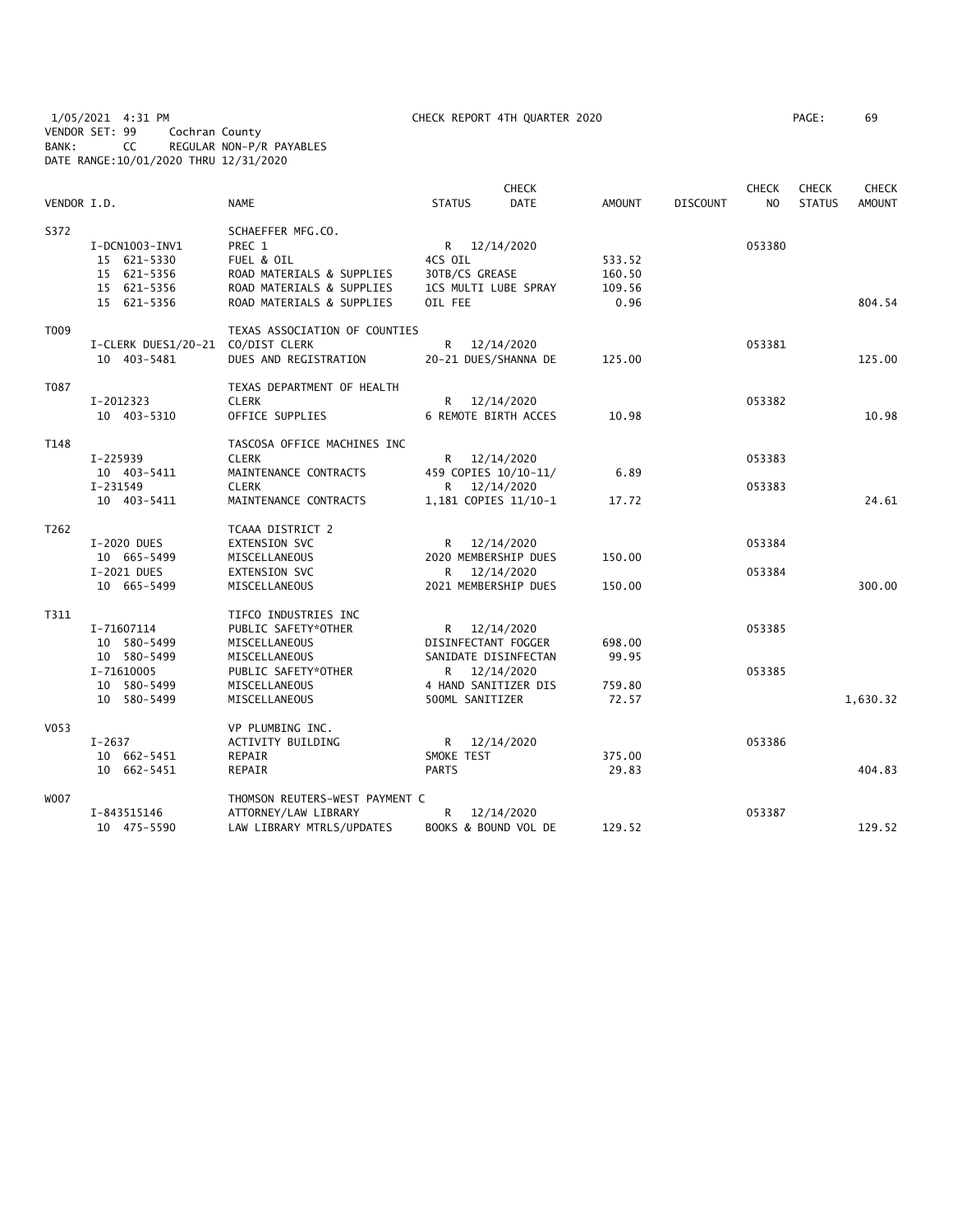1/05/2021 4:31 PM CHECK REPORT 4TH QUARTER 2020 PAGE: 70 VENDOR SET: 99 Cochran County BANK: CC REGULAR NON-P/R PAYABLES DATE RANGE:10/01/2020 THRU 12/31/2020

|             |                                    |                              |                      | <b>CHECK</b> |               |                 | <b>CHECK</b>   | <b>CHECK</b>  | CHECK         |
|-------------|------------------------------------|------------------------------|----------------------|--------------|---------------|-----------------|----------------|---------------|---------------|
| VENDOR I.D. |                                    | <b>NAME</b>                  | <b>STATUS</b>        | <b>DATE</b>  | <b>AMOUNT</b> | <b>DISCOUNT</b> | N <sub>O</sub> | <b>STATUS</b> | <b>AMOUNT</b> |
| WO10        |                                    | WEST TEXAS GAS INC           |                      |              |               |                 |                |               |               |
|             | I-020036001501 12/20 PARK/SHOP     |                              | R 12/14/2020         |              |               |                 | 053388         |               |               |
|             | 10 660-5440                        | UTILITIES & IRRIGATION       | GAS SVC 11/02-11/23/ |              | 9.54          |                 |                |               |               |
|             | 10 660-5440                        | UTILITIES & IRRIGATION       | <b>GRIP CHG</b>      |              | 5.21          |                 |                |               |               |
|             | I-020036002501 12/20 PARK/SHOWBARN |                              | R 12/14/2020         |              |               |                 | 053388         |               |               |
|             | 10 660-5440                        | UTILITIES & IRRIGATION       | GAS SVC 11/02-11/23/ |              | 13.06         |                 |                |               |               |
|             | 10 660-5440                        | UTILITIES & IRRIGATION       | GRIP CHG             |              | 13.16         |                 |                |               |               |
|             | I-020049022001 12/20 PREC 3        |                              | R 12/14/2020         |              |               |                 | 053388         |               |               |
|             | 15 623-5440                        | UTILITIES                    | 1.5MCF 11/02-11/23/2 |              | 3.71          |                 |                |               |               |
|             | 15 623-5440                        | UTILITIES                    | COST OF GAS (2.026)  |              | 3.03          |                 |                |               |               |
|             | 15 623-5440                        | UTILITIES                    | <b>CUSTOMER CHG</b>  |              | 13.06         |                 |                |               |               |
|             | 15 623-5440                        | UTILITIES                    | GRIP CHG             |              | 13.16         |                 |                |               | 73.93         |
| WO 55       |                                    | WINDSTREAM COMMUNICATIONS SW |                      |              |               |                 |                |               |               |
|             | I-266-0638 NOV20                   | <b>MUSEUM</b>                | R 12/14/2020         |              |               |                 | 053389         |               |               |
|             | 10 652-5420                        | TELECOMMUNICATIONS           | BASIC SVC            |              | 62.58         |                 |                |               |               |
|             | 10 652-5420                        | TELECOMMUNICATIONS           | <b>FEES</b>          |              | 63.05         |                 |                |               |               |
|             | 10 652-5420                        | TELECOMMUNICATIONS           | INTERNET/FIBER       |              | 566.43        |                 |                |               |               |
|             | 10 652-5420                        | TELECOMMUNICATIONS           | PICC CHG             |              | 1.16          |                 |                |               |               |
|             | I-266-5051 NOV20                   | LIBRARY                      | R 12/14/2020         |              |               |                 | 053389         |               |               |
|             | 10 650-5420                        | TELECOMMUNICATIONS           | BASIC SVC/2 LINES    |              | 126.12        |                 |                |               |               |
|             | 10 650-5420                        | TELECOMMUNICATIONS           | <b>FEES</b>          |              | 41.37         |                 |                |               |               |
|             | 10 650-5420                        | TELECOMMUNICATIONS           | LONG DISTANCE SVC    |              | 0.34          |                 |                |               |               |
|             | I-266-5074 NOV20                   | ADULT PROBATION              | R                    | 12/14/2020   |               |                 | 053389         |               |               |
|             | 10 570-5420                        | TELECOMMUNICATIONS           | BASIC SVC            |              | 37.30         |                 |                |               |               |
|             | 10 570-5420                        | TELECOMMUNICATIONS           | <b>FEES</b>          |              | 18.15         |                 |                |               |               |
|             | I-266-5161 NOV20                   | TREASURER                    | R 12/14/2020         |              |               |                 | 053389         |               |               |
|             | 10 497-5420                        | TELECOMMUNICATIONS           | BASIC SVC            |              | 37.30         |                 |                |               |               |
|             | 10 497-5420                        | TELECOMMUNICATIONS           | <b>FEES</b>          |              | 18.15         |                 |                |               |               |
|             | I-266-5171 NOV20                   | TAX A/C                      | R.                   | 12/14/2020   |               |                 | 053389         |               |               |
|             | 10 499-5420                        | TELECOMMUNICATIONS           | BASIC SVC/3 LINES    |              | 246.58        |                 |                |               |               |
|             | 10 499-5420                        | TELECOMMUNICATIONS           | INTERNET SVC         |              | 69.20         |                 |                |               |               |
|             | 10 499-5420                        | TELECOMMUNICATIONS           | LONG DISTANCE SVC    |              | 11.83         |                 |                |               |               |
|             | I-266-5181 NOV20                   | ELECTIONS                    | R 12/14/2020         |              |               |                 | 053389         |               |               |
|             | 10 490-5420                        | TELECOMMUNICATIONS           | BASIC SVC            |              | 30.30         |                 |                |               |               |
|             | 10 490-5420                        | TELECOMMUNICATIONS           | <b>FEES</b>          |              | 21.76         |                 |                |               |               |
|             | 10 490-5420                        | TELECOMMUNICATIONS           | LONG DISTANCE SVC    |              | 9.58          |                 |                |               |               |
|             | I-266-5211 NOV20                   | SHERIFF                      | R                    | 12/14/2020   |               |                 | 053389         |               |               |
|             | 10 560-5420                        | TELECOMMUNICATIONS           | BASIC SVC/3 LINES    |              | 132.94        |                 |                |               |               |
|             | 10 560-5420                        | TELECOMMUNICATIONS           | <b>FEES</b>          |              | 62.09         |                 |                |               |               |
|             | 10 560-5420                        | TELECOMMUNICATIONS           | LONG DISTANCE SVC    |              | 10.66         |                 |                |               |               |
|             | I-266-5215 NOV20                   | EXTENSION SVC                | R.                   | 12/14/2020   |               |                 | 053389         |               |               |
|             | 10 665-5420                        | TELECOMMUNICATIONS           | BASIC SVC/3 LINES    |              | 143.38        |                 |                |               |               |
|             | 10 665-5420                        | TELECOMMUNICATIONS           | <b>FEES</b>          |              | 62.04         |                 |                |               |               |
|             | 10 665-5420                        | TELECOMMUNICATIONS           | LONG DISTANCE SVC    |              | 0.50          |                 |                |               |               |
|             | 10 665-5420                        | TELECOMMUNICATIONS           | ADJUSTMENT 11/12/20  |              | 20.00CR       |                 |                |               |               |
|             | I-266-5302 NOV20                   | JUSTICE OF PEACE             | R.                   | 12/14/2020   |               |                 | 053389         |               |               |
|             | 10 455-5420                        | TELECOMMUNICATIONS           | BASIC SVC            |              | 31.83         |                 |                |               |               |
|             |                                    |                              |                      |              |               |                 |                |               |               |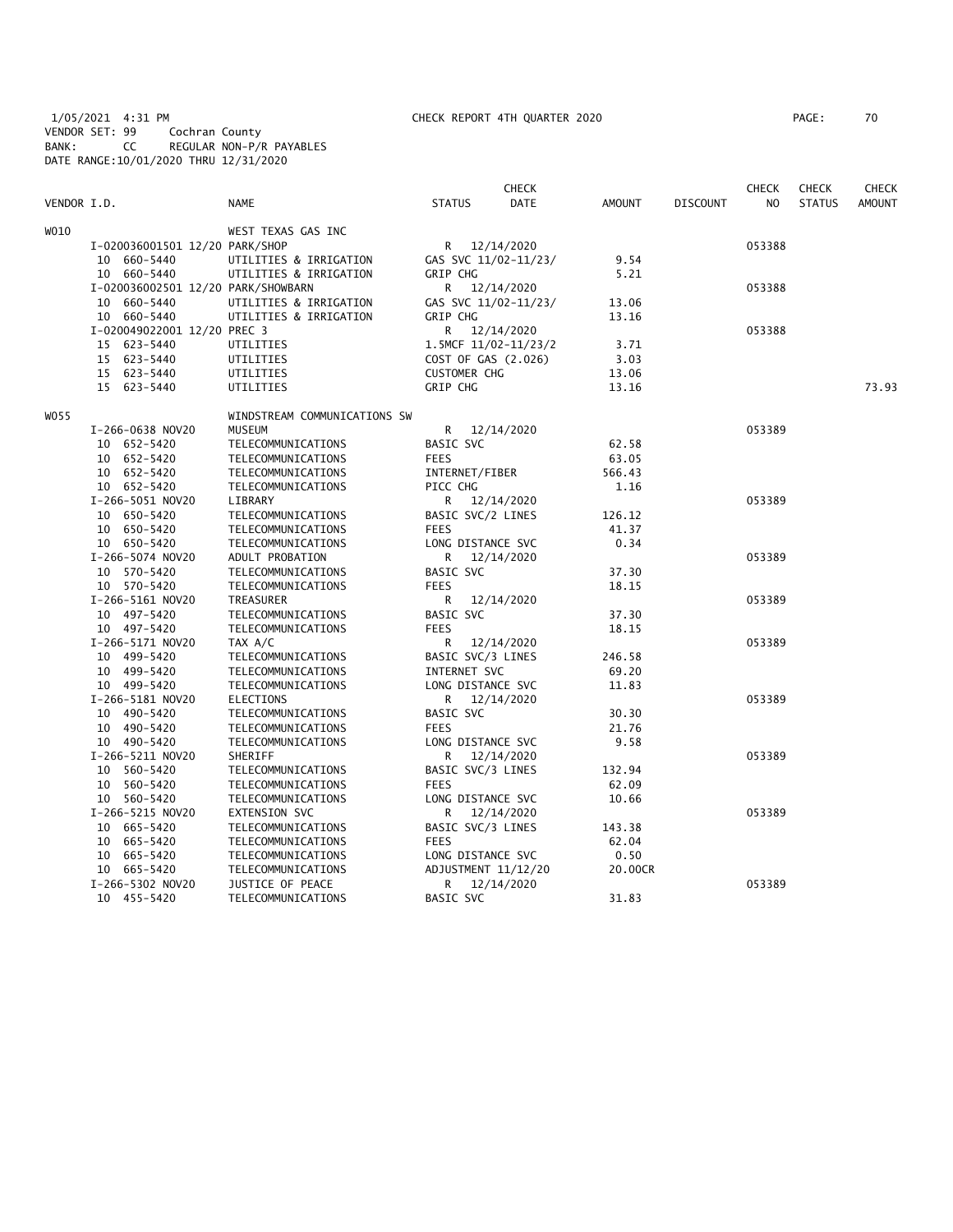1/05/2021 4:31 PM CHECK REPORT 4TH QUARTER 2020 PAGE: 71 VENDOR SET: 99 Cochran County BANK: CC REGULAR NON-P/R PAYABLES DATE RANGE:10/01/2020 THRU 12/31/2020

| PAGE : |  |
|--------|--|
|        |  |

|             |                  |                               |                     | <b>CHECK</b> |               |                 | <b>CHECK</b>   | <b>CHECK</b>  | CHECK         |
|-------------|------------------|-------------------------------|---------------------|--------------|---------------|-----------------|----------------|---------------|---------------|
| VENDOR I.D. |                  | <b>NAME</b>                   | <b>STATUS</b>       | DATE         | <b>AMOUNT</b> | <b>DISCOUNT</b> | N <sub>O</sub> | <b>STATUS</b> | <b>AMOUNT</b> |
| WO 55       |                  | WINDSTREAM COMMUNICATIONS     | (CONT)              |              |               |                 |                |               |               |
|             | I-266-5302 NOV20 | JUSTICE OF PEACE              | R                   | 12/14/2020   |               |                 | 053389         |               |               |
|             | 10 455-5420      | TELECOMMUNICATIONS            | <b>FEES</b>         |              | 18.14         |                 |                |               |               |
|             | 10 455-5420      | TELECOMMUNICATIONS            | LONG DISTANCE SVC   |              | 1.95          |                 |                |               |               |
|             | I-266-5411 NOV20 | JUVENILE PROBATION            | R                   | 12/14/2020   |               |                 | 053389         |               |               |
|             | 17 573-5499      | OPERATING EXPENSES            | BASIC SVC           |              | 31.83         |                 |                |               |               |
|             | 17 573-5499      | OPERATING EXPENSES            | <b>FEES</b>         |              | 18.14         |                 |                |               |               |
|             | 17 573-5499      | OPERATING EXPENSES            | LONG DISTANCE SVC   |              | 0.33          |                 |                |               |               |
|             | I-266-5412 NOV20 | NON-DEPT'L/DIST CT/CONST/ELEC | R                   | 12/14/2020   |               |                 | 053389         |               |               |
|             | 10 409-5420      | TELECOMMUNICATIONS            | COURTHOUSE INTERNET |              | 130.00        |                 |                |               |               |
|             | 10 435-5420      | TELECOMMUNICATIONS            | BASIC SVC           |              | 20.89         |                 |                |               |               |
|             | 10 435-5420      | TELECOMMUNICATIONS            | INTERNET            |              | 130.00        |                 |                |               |               |
|             | 10 435-5420      | TELECOMMUNICATIONS            | <b>FEES</b>         |              | 20.83         |                 |                |               |               |
|             | 10 435-5420      | TELECOMMUNICATIONS            | PICC CHG            |              | 1.16          |                 |                |               |               |
|             | 10 550-5420      | TELECOMMUNICATIONS            | BASIC SVC           |              | 20.89         |                 |                |               |               |
|             | 10 550-5420      | TELECOMMUNICATIONS            | <b>FEES</b>         |              | 20.84         |                 |                |               |               |
|             | 10 490-5420      | TELECOMMUNICATIONS            | LOCAL MEAS CALLS    |              | 0.10          |                 |                |               |               |
|             | I-266-5450NOV20  | <b>CLERK</b>                  | R                   | 12/14/2020   |               |                 | 053389         |               |               |
|             | 10 403-5420      | TELECOMMUNICATIONS            | BASIC SVC/3 LINES   |              | 113.00        |                 |                |               |               |
|             | 10 403-5420      | TELECOMMUNICATIONS            | <b>FEES</b>         |              | 69.50         |                 |                |               |               |
|             | 10 403-5420      | TELECOMMUNICATIONS            | LONG DISTANCE SVC   |              | 11.20         |                 |                |               |               |
|             | I-266-5508 NOV20 | CO JUDGE/COMM'R CT            | R                   | 12/14/2020   |               |                 | 053389         |               |               |
|             | 15 610-5420      | TELECOMMUNICATIONS            | BASIC SVCS/2 LINES  |              | 64.76         |                 |                |               |               |
|             | 15 610-5420      | TELECOMMUNICATIONS            | <b>FEES</b>         |              | 57.87         |                 |                |               |               |
|             | 15 610-5420      | TELECOMMUNICATIONS            | LONG DISTANCE SVC   |              | 5.61          |                 |                |               |               |
|             | I-266-5700 NOV20 | <b>SHERIFF</b>                | R.                  | 12/14/2020   |               |                 | 053389         |               |               |
|             | 10 560-5420      | TELECOMMUNICATIONS            | BASIC SVC           |              | 48.37         |                 |                |               |               |
|             | 10 560-5420      | TELECOMMUNICATIONS            | <b>FEES</b>         |              | 14.68         |                 |                |               |               |
|             | 10 560-5420      | TELECOMMUNICATIONS            | LONG DISTANCE SVC   |              | 1.77          |                 |                |               |               |
|             | I-266-5822 NOV20 | AUDITOR/NON-DEPT'L            | R                   | 12/14/2020   |               |                 | 053389         |               |               |
|             | 10 495-5420      | TELECOMMUNICATIONS            | BASIC SVC           |              | 20.89         |                 |                |               |               |
|             | 10 495-5420      | TELECOMMUNICATIONS            | <b>INTERNET</b>     |              | 137.50        |                 |                |               |               |
|             | 10 495-5420      | TELECOMMUNICATIONS            | FEES                |              | 21.02         |                 |                |               |               |
|             | 10 495-5420      | TELECOMMUNICATIONS            | LONG DISTANCE SVC   |              | 0.53          |                 |                |               |               |
|             | 10 495-5420      | TELECOMMUNICATIONS            | PICC CHG            |              | 1.16          |                 |                |               |               |
|             | 10 409-5420      | TELECOMMUNICATIONS            | FAX LINE 266-5629   |              | 20.89         |                 |                |               |               |
|             | 10<br>409-5420   | TELECOMMUNICATIONS            | FAX LONG DISTANCE   |              | 0.15          |                 |                |               |               |
|             | 10 409-5420      | TELECOMMUNICATIONS            | <b>INTERNET</b>     |              | 137.50        |                 |                |               |               |
|             | 10<br>409-5420   | TELECOMMUNICATIONS            | <b>FEES</b>         |              | 21.02         |                 |                |               |               |
|             | 10 409-5420      | TELECOMMUNICATIONS            | PICC CHG            |              | 1.16          |                 |                |               |               |
|             | I-266-8661 NOV20 | ATTORNEY                      | R                   | 12/14/2020   |               |                 | 053389         |               |               |
|             | 10 475-5420      | TELECOMMUNICATIONS            | BASIC SVC/2 LINES   |              | 75.21         |                 |                |               |               |
|             | 10 475-5420      | TELECOMMUNICATIONS            | <b>FEES</b>         |              | 41.37         |                 |                |               |               |
|             | 10 475-5420      | TELECOMMUNICATIONS            | LONG DISTANCE SVC   |              | 1.55          |                 |                |               |               |
|             | I-266-8888 NOV20 | SHERIFF                       | R                   | 12/14/2020   |               |                 | 053389         |               |               |
|             | 10 560-5420      | TELECOMMUNICATIONS            | SERVICES/FAX LINE   |              | 32.38         |                 |                |               |               |
|             | 10<br>560-5420   | TELECOMMUNICATIONS            | <b>FEES</b>         |              | 14.65         |                 |                |               |               |
|             | 10<br>560-5420   | TELECOMMUNICATIONS            | LONG DISTANCE SVC   |              | 1.07          |                 |                |               | 3,114.55      |
|             |                  |                               |                     |              |               |                 |                |               |               |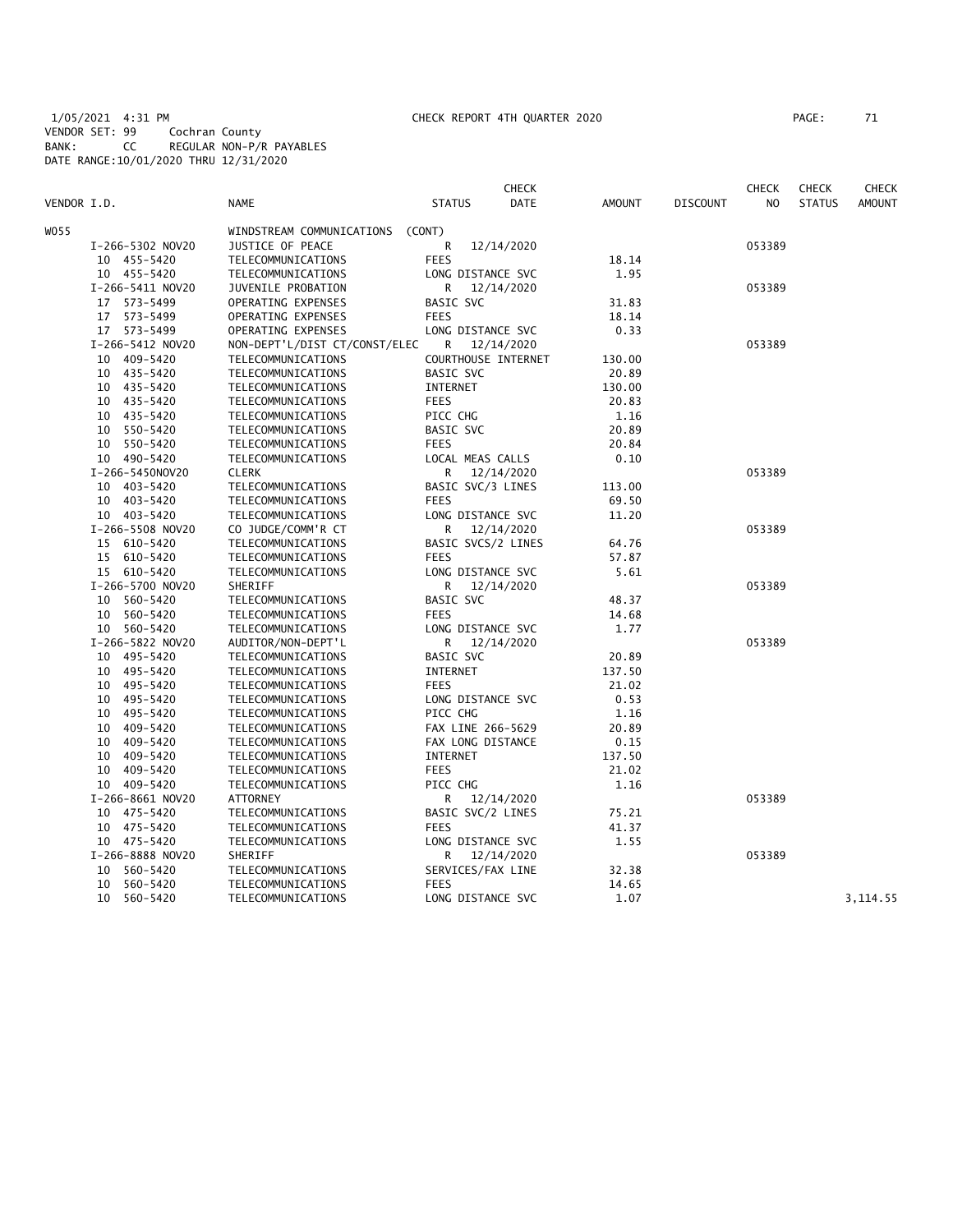1/05/2021 4:31 PM CHECK REPORT 4TH QUARTER 2020 PAGE: 72 VENDOR SET: 99 Cochran County BANK: CC REGULAR NON-P/R PAYABLES DATE RANGE:10/01/2020 THRU 12/31/2020

|             |                    |                            |                      | <b>CHECK</b> |          |                 | <b>CHECK</b>   | <b>CHECK</b>  | <b>CHECK</b>  |
|-------------|--------------------|----------------------------|----------------------|--------------|----------|-----------------|----------------|---------------|---------------|
| VENDOR I.D. |                    | <b>NAME</b>                | <b>STATUS</b>        | <b>DATE</b>  | AMOUNT   | <b>DISCOUNT</b> | N <sub>O</sub> | <b>STATUS</b> | <b>AMOUNT</b> |
| WO70        |                    | R D WALLACE OIL CO INC     |                      |              |          |                 |                |               |               |
|             | I-12520010 NOV20   | CEMETERY                   | R 12/14/2020         |              |          |                 | 053391         |               |               |
|             | 10 516-5330        | FUEL & OIL                 | 25.10GL UNL 11/01    |              | 42.29    |                 |                |               |               |
|             | 10 516-5330        | FUEL & OIL                 | 22.00GL UNL 11/05    |              | 37.03    |                 |                |               |               |
|             | 10 516-5330        | FUEL & OIL                 | 21.00GL UNL 11/13    |              | 35.98    |                 |                |               |               |
|             | I-12520019 NOV2020 | PARK                       | R 12/14/2020         |              |          |                 | 053391         |               |               |
|             | 10 660-5330        | FUEL AND OIL               | 23GL UNL 11/23       |              | 39.40    |                 |                |               |               |
|             | I-12520021 NOV20   | PREC 3                     | R 12/14/2020         |              |          |                 | 053391         |               |               |
|             | 15 623-5330        | FUEL AND OIL               | 67.20 REG ETH 11/30  |              | 117.26   |                 |                |               |               |
|             | I-12520030 NOV20   | PREC 1                     | R 12/14/2020         |              |          |                 | 053391         |               |               |
|             | 15 621-5330        | FUEL & OIL                 | 28.25GL UNL 11/05    |              | 47.54    |                 |                |               |               |
|             | 15 621-5330        | FUEL & OIL                 | 20.01GL UNL 11/17    |              | 34.28    |                 |                |               |               |
|             | 15 621-5330        | FUEL & OIL                 | 25.72GL UNL 11/30    |              | 44.06    |                 |                |               |               |
|             | I-12520032 NOV20   | PREC 2                     | R 12/14/2020         |              |          |                 | 053391         |               |               |
|             | 15 622-5330        | FUEL AND OIL               | 20 DEF 11/9          |              | 215.00   |                 |                |               |               |
|             | 15 622-5330        | FUEL AND OIL               | 919GL DYED DIESEL 11 |              | 1,626.63 |                 |                |               |               |
|             | 15 622-5330        | FUEL AND OIL               | 4-800Z PWR SVC       |              | 51.80    |                 |                |               |               |
|             | 15 622-5330        | FUEL AND OIL               | 21.85GL UNL 11/09    |              | 36.78    |                 |                |               |               |
|             | 15 622-5330        | FUEL AND OIL               | 20.22GL UNL 11/18    |              | 34.63    |                 |                |               |               |
|             | I-12520041 NOV20   | PREC 4                     | R 12/14/2020         |              |          |                 | 053391         |               |               |
|             | 15 624-5451        | REPAIRS                    | ST INSP/00 PTRB #828 |              | 7.00     |                 |                |               |               |
|             | 15 624-5451        | REPAIRS                    | ST INSP/07 TRLR 0778 |              | 7.00     |                 |                |               |               |
|             | 15 624-5451        | REPAIRS                    | 2 PAPER FORM         |              | 6.00     |                 |                |               |               |
|             | 15 624-5330        | FUEL AND OIL               | 95GL CLEAR DIESEL 11 |              | 176.23   |                 |                |               |               |
|             | 15 624-5440        | UTILITIES                  | 100GL LPG 11/12      |              | 130.00   |                 |                |               |               |
|             | 15 624-5330        | FUEL AND OIL               | 40GL DYED DIESEL 11/ |              | 66.80    |                 |                |               |               |
|             | 15 624-5330        | FUEL AND OIL               | 83GL CLEAR DIESEL 11 |              | 162.26   |                 |                |               |               |
|             | 15 624-5330        | FUEL AND OIL               | 23.20GL REG ETH 11/3 |              | 39.79    |                 |                |               |               |
|             | I-12520043 NOV20   | SHERIFF                    | R 12/14/2020         |              |          |                 | 053391         |               |               |
|             | 10 560-5330        | FUEL AND OIL               | 125.99GL UNL 11/01   |              | 212.29   |                 |                |               |               |
|             | 10 560-5330        | FUEL AND OIL               | 786.028GL UNL        |              | 1,345.86 |                 |                |               |               |
|             | 10 560-5330        | FUEL AND OIL               | 2 OIL                |              | 8.60     |                 |                |               |               |
|             | 10 560-5330        | FUEL AND OIL               | 48.02GL UNL/CARD#258 |              | 81.83    |                 |                |               |               |
|             | 10 560-5330        | FUEL AND OIL               | 75.43GL UNL/CARD#867 |              | 128.46   |                 |                |               |               |
|             | I-12520239 NOV20   | PUBLIC SAFETY*OTHER, CLERK | R 12/14/2020         |              |          |                 | 053391         |               |               |
|             | 10 580-5499        | MISCELLANEOUS              | 11.81GL UNL 11/06 PP |              | 19.88    |                 |                |               |               |
|             | 10 403-5411        | MAINTENANCE CONTRACTS      | 6.95GL UNL 11/13 FIN |              | 11.90    |                 |                |               |               |
|             | I-12520241 NOV20   | EXTENSION SVC              | R 12/14/2020         |              |          |                 | 053391         |               |               |
|             | 10 665-5330        | FUEL AND OIL               | 32.40GL UNL 11/06    |              | 54.54    |                 |                |               |               |
|             | 10 665-5330        | FUEL AND OIL               | 11.85GL UNL 11/23    |              | 20.30    |                 |                |               |               |
|             | I-12520261 NOV20   | VETERANS SVC               | R 12/14/2020         |              |          |                 | 053391         |               |               |
|             | 10 405-5330        | FUEL AND OIL               | 19GL UNL 11/05       |              | 31.98    |                 |                |               | 4,873.40      |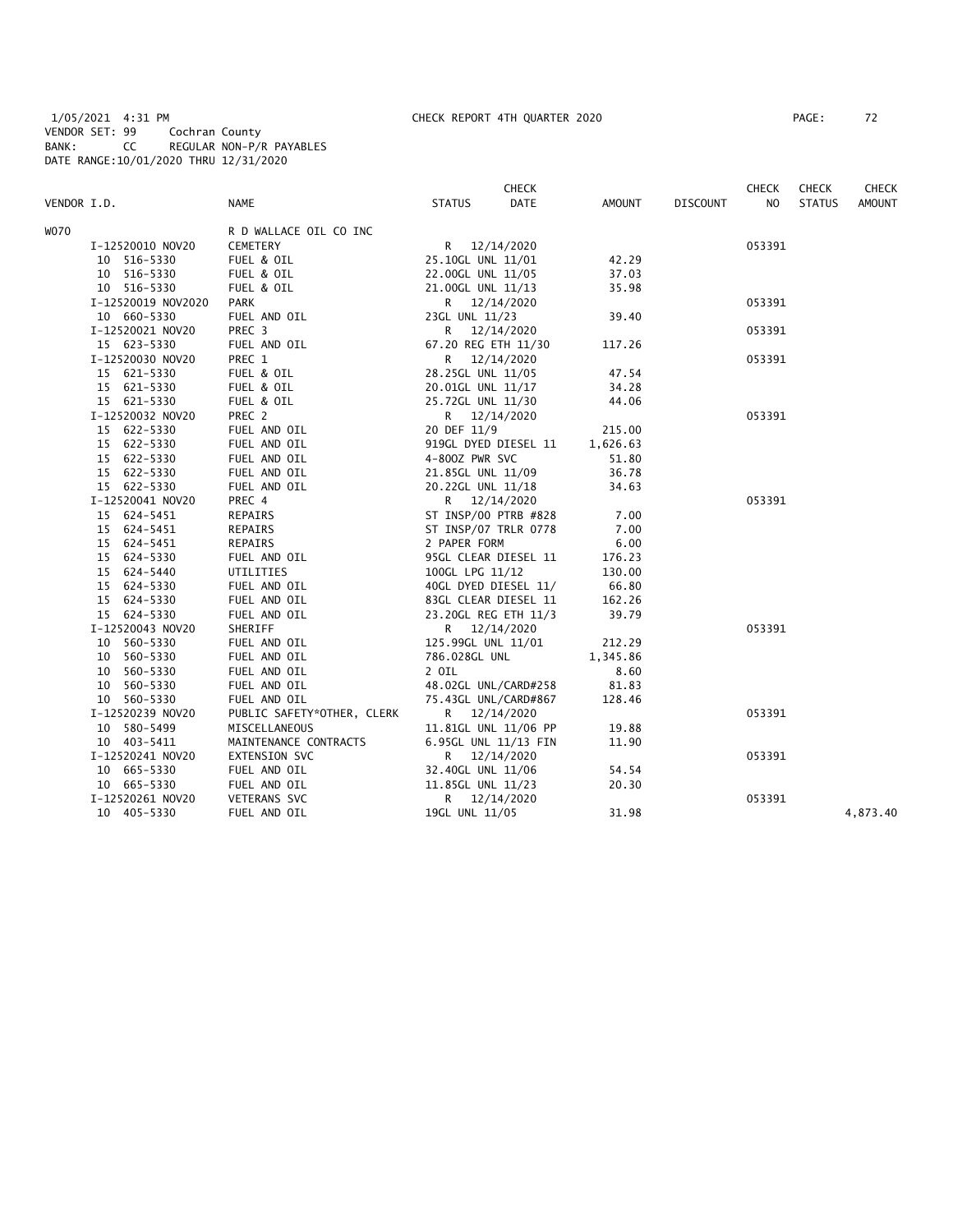1/05/2021 4:31 PM CHECK REPORT 4TH QUARTER 2020 PAGE: 73 VENDOR SET: 99 Cochran County BANK: CC REGULAR NON-P/R PAYABLES DATE RANGE:10/01/2020 THRU 12/31/2020

| VENDOR I.D. |                                        | <b>NAME</b>             | <b>STATUS</b>           | CHECK<br><b>DATE</b> | <b>AMOUNT</b> | <b>DISCOUNT</b> | <b>CHECK</b><br>NO | <b>CHECK</b><br><b>STATUS</b> | <b>CHECK</b><br><b>AMOUNT</b> |
|-------------|----------------------------------------|-------------------------|-------------------------|----------------------|---------------|-----------------|--------------------|-------------------------------|-------------------------------|
| W235        |                                        | VANDY NELSON dba        |                         |                      |               |                 |                    |                               |                               |
|             | I-3741                                 | CRTHSE/ACT BLDG/LIBRARY | R 12/14/2020            |                      |               |                 | 053392             |                               |                               |
|             | 10 510-5332                            | CUSTODIAL SUPPLIES      | SPRAY BUGS              |                      | 70.00         |                 |                    |                               |                               |
|             | 10 662-5332                            | CUSTODIAL SUPPLIES      | SPRAY BUGS              |                      | 45.00         |                 |                    |                               |                               |
|             | 10 650-5332                            | CUSTODIAL SUPPLIES      | SPRAY BUGS              |                      | 35.00         |                 |                    |                               | 150.00                        |
| W237        |                                        | CHRIS WANNER            |                         |                      |               |                 |                    |                               |                               |
|             | I-#1667/CERVANTEZ                      | DISTRICT COURT          | R 12/14/2020            |                      |               |                 | 053393             |                               |                               |
|             | 10 435-5400                            | ATTORNEY AD LITEM       | PLEA BARG/C ALVINO C    |                      | 375.00        |                 |                    |                               | 375.00                        |
| W246        |                                        | WAGNER SUPPLY           |                         |                      |               |                 |                    |                               |                               |
|             | I-L012554-01                           | COURTHOUSE/COVID-19     | R                       | 12/14/2020           |               |                 | 053394             |                               |                               |
|             | 10 510-5332                            | CUSTODIAL SUPPLIES      | 1CS DSF LYSOL SPRAY     |                      | 95.40         |                 |                    |                               |                               |
|             | I-L023205-01                           | <b>COURTHOUSE</b>       | R 12/14/2020            |                      |               |                 | 053394             |                               |                               |
|             | 10 510-5332                            | CUSTODIAL SUPPLIES      | 12EA ENZYME DRAIN TA    |                      | 72.00         |                 |                    |                               |                               |
|             | I-L024116                              | JAIL/COVID-19           | R 12/14/2020            |                      |               |                 | 053394             |                               |                               |
|             | 10 512-5392                            | MISCELLANEOUS SUPPLIES  | 2CS DSF SPRAY           |                      | 250.25        |                 |                    |                               |                               |
|             | 10 512-5392                            | MISCELLANEOUS SUPPLIES  | 1CS DSF WIPES           |                      | 164.16        |                 |                    |                               |                               |
|             | 10 512-5392                            | MISCELLANEOUS SUPPLIES  | <b>3CS PAPER TOWELS</b> |                      | 36.00         |                 |                    |                               |                               |
|             | I-L024794                              | <b>COURTHOUSE</b>       | R 12/14/2020            |                      |               |                 | 053394             |                               |                               |
|             | 10 510-5332                            | CUSTODIAL SUPPLIES      | 5GL WAX                 |                      | 92.10         |                 |                    |                               |                               |
|             | 10 510-5332                            | CUSTODIAL SUPPLIES      | <b>1CS PLEDGE</b>       |                      | 43.38         |                 |                    |                               |                               |
|             | 10 510-5332                            | CUSTODIAL SUPPLIES      | <b>1CS PAPER TOWELS</b> |                      | 76.95         |                 |                    |                               |                               |
|             | 10 510-5332                            | CUSTODIAL SUPPLIES      | 1CS HAND SANI 4GL       |                      | 176.00        |                 |                    |                               |                               |
|             | I-L024794-01                           | COURTHOUSE/COVID-19     | R 12/14/2020            |                      |               |                 | 053394             |                               |                               |
|             | 10 510-5332                            | CUSTODIAL SUPPLIES      | 1CS DISF CLEANER PIN    |                      | 45.60         |                 |                    |                               | 1,051.84                      |
| X001        |                                        | XCEL ENERGY             |                         |                      |               |                 |                    |                               |                               |
|             | I-54-1324315-7 11/20 ALMOST ALL DEPT'S |                         | R 12/14/2020            |                      |               |                 | 053395             |                               |                               |
|             | 30 518-5440                            | UTILITIES               | 300210167 RUNWAY LIG    |                      | 67.34         |                 |                    |                               |                               |
|             | 10 510-5440                            | UTILITIES               | 300240736 COURTHOUSE    |                      | 1,703.47      |                 |                    |                               |                               |
|             | 10 580-5440                            | UTILITIES [TOWER]       | 300282806 TOWER         |                      | 46.84         |                 |                    |                               |                               |
|             | 15 621-5440                            | UTILITIES               | 300294119 PREC 1 SHO    |                      | 47.48         |                 |                    |                               |                               |
|             | 10 650-5440                            | UTILITIES               | 300338546 LIBRARY       |                      | 42.18         |                 |                    |                               |                               |
|             | 10 652-5440                            | UTILITIES               | 300342232 MUSEUM        |                      | 91.31         |                 |                    |                               |                               |
|             | 10 662-5440                            | UTILITIES               | 300390484 ACTIVITY B    |                      | 292.86        |                 |                    |                               |                               |
|             | 10 660-5440                            | UTILITIES & IRRIGATION  | 300410370 PARK          |                      | 326.52        |                 |                    |                               |                               |
|             | 10 660-5440                            | UTILITIES & IRRIGATION  | 300457515 PARK/SHOP     |                      | 42.40         |                 |                    |                               |                               |
|             | 516-5440<br>10                         | UTILITIES               | 300555198 CEMETERY      |                      | 150.79        |                 |                    |                               |                               |
|             | 660-5440<br>10                         | UTILITIES & IRRIGATION  | 300587052 SHOWBARN      |                      | 107.30        |                 |                    |                               |                               |
|             | 10 660-5440                            | UTILITIES & IRRIGATION  | 300587753 RODEO GROU    |                      | 21.70         |                 |                    |                               |                               |
|             | 10 409-5440                            | UTILITIES               | 300588989 ANNEX         |                      | 3.20          |                 |                    |                               |                               |
|             | 10 516-5440                            | UTILITIES               | 300603417 CEMETERY      |                      | 67.19         |                 |                    |                               |                               |
|             | 10 516-5440                            | UTILITIES               | 300637038 CEMETERY S    |                      | 257.30        |                 |                    |                               | 3,267.88                      |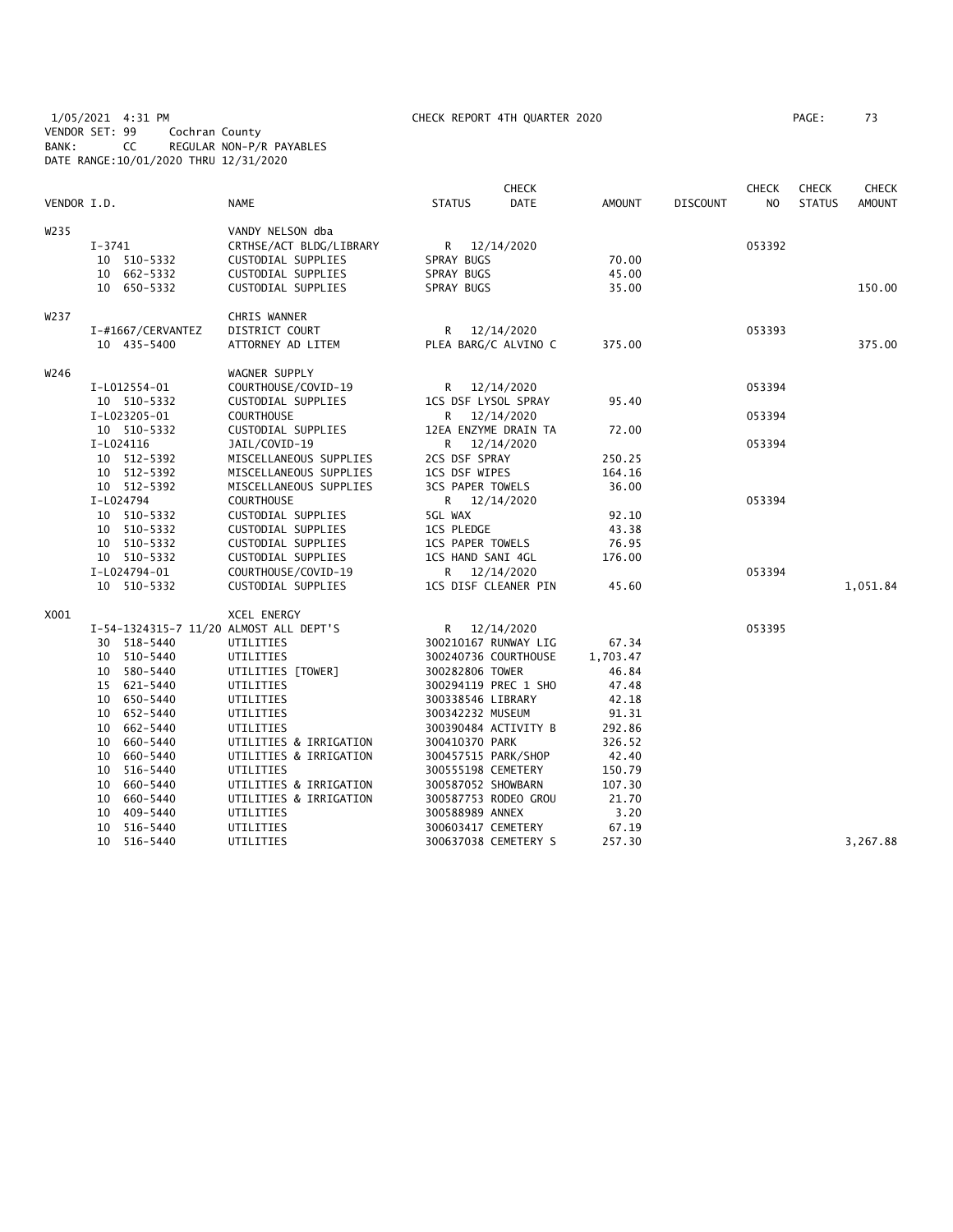#### 1/05/2021 4:31 PM CHECK REPORT 4TH QUARTER 2020 PAGE: 74 VENDOR SET: 99 Cochran County BANK: CC REGULAR NON-P/R PAYABLES DATE RANGE:10/01/2020 THRU 12/31/2020

| VENDOR I.D. |                                                   | <b>NAME</b>                                           | <b>STATUS</b>                     | <b>CHECK</b><br><b>DATE</b> | AMOUNT | <b>DISCOUNT</b> | <b>CHECK</b><br>N <sub>O</sub> | <b>CHECK</b><br><b>STATUS</b> | <b>CHECK</b><br><b>AMOUNT</b> |
|-------------|---------------------------------------------------|-------------------------------------------------------|-----------------------------------|-----------------------------|--------|-----------------|--------------------------------|-------------------------------|-------------------------------|
| D171        | I-GR JURY RE 121020 DISTRICT COURT<br>10 435-5491 | KRISTI DOBSON<br>GRAND JURY                           | R 12/18/2020<br>GRAND JURY RECALL |                             | 40.00  |                 | 053396                         |                               | 40.00                         |
| E031        | I-GR JURY RE 121020<br>10 435-5491                | FRANK ENRIQUEZ<br>DISTRICT COURT<br><b>GRAND JURY</b> | R 12/18/2020<br>GRAND JURY RECALL |                             | 40.00  |                 | 053397                         |                               | 40.00                         |
| H148        | I-GR JURY RE 121020 DISTRICT COURT<br>10 435-5491 | ROBERT HAWKINS<br>GRAND JURY                          | R 12/18/2020<br>GRAND JURY RECALL |                             | 40.00  |                 | 053398                         |                               | 40.00                         |
| H296        | I-GR JURY RE 121020 DISTRICT COURT<br>10 435-5491 | CRUZ HONESTO JR<br><b>GRAND JURY</b>                  | R<br>GRAND JURY RECALL            | 12/18/2020                  | 40.00  |                 | 053399                         |                               | 40.00                         |
| M062        | I-GR JURY RE 121020 DISTRICT COURT<br>10 435-5491 | EMMA MORIN<br><b>GRAND JURY</b>                       | GRAND JURY RECALL                 | R 12/18/2020                | 40.00  |                 | 053400                         |                               | 40.00                         |
| P263        | I-GR JURY RE 121020 DISTRICT COURT<br>10 435-5491 | LORI PRUITT<br><b>GRAND JURY</b>                      | R 12/18/2020<br>GRAND JURY RECALL |                             | 40.00  |                 | 053401                         |                               | 40.00                         |
| R047        | I-GR JURY RE 121020 DISTRICT COURT<br>10 435-5491 | MARCELO RODRIGUEZ<br>GRAND JURY                       | R 12/18/2020<br>GRAND JURY RECALL |                             | 40.00  |                 | 053402                         |                               | 40.00                         |
| R308        | I-GR JURY RE 121020 DISTRICT COURT<br>10 435-5491 | KANNEN RICHARDSON<br>GRAND JURY                       | R<br>GRAND JURY RECALL            | 12/18/2020                  | 40.00  |                 | 053403                         |                               | 40.00                         |
| S304        | I-GR JURY RE 121020<br>10 435-5491                | JAMES SOLIZ<br>DISTRICT COURT<br>GRAND JURY           | R 12/18/2020<br>GRAND JURY RECALL |                             | 40.00  |                 | 053404                         |                               | 40.00                         |
| W024        | I-GR JURY RE 121020 DISTRICT COURT<br>10 435-5491 | COREY WESTBROOK<br>GRAND JURY                         | GRAND JURY RECALL                 | R 12/18/2020                | 40.00  |                 | 053405                         |                               | 40.00                         |
| Z007        | I-GR JURY RE 121020<br>10 435-5491                | JOANN ZAPATA<br>DISTRICT COURT<br>GRAND JURY          | R 12/18/2020<br>GRAND JURY RECALL |                             | 40.00  |                 | 053406                         |                               | 40.00                         |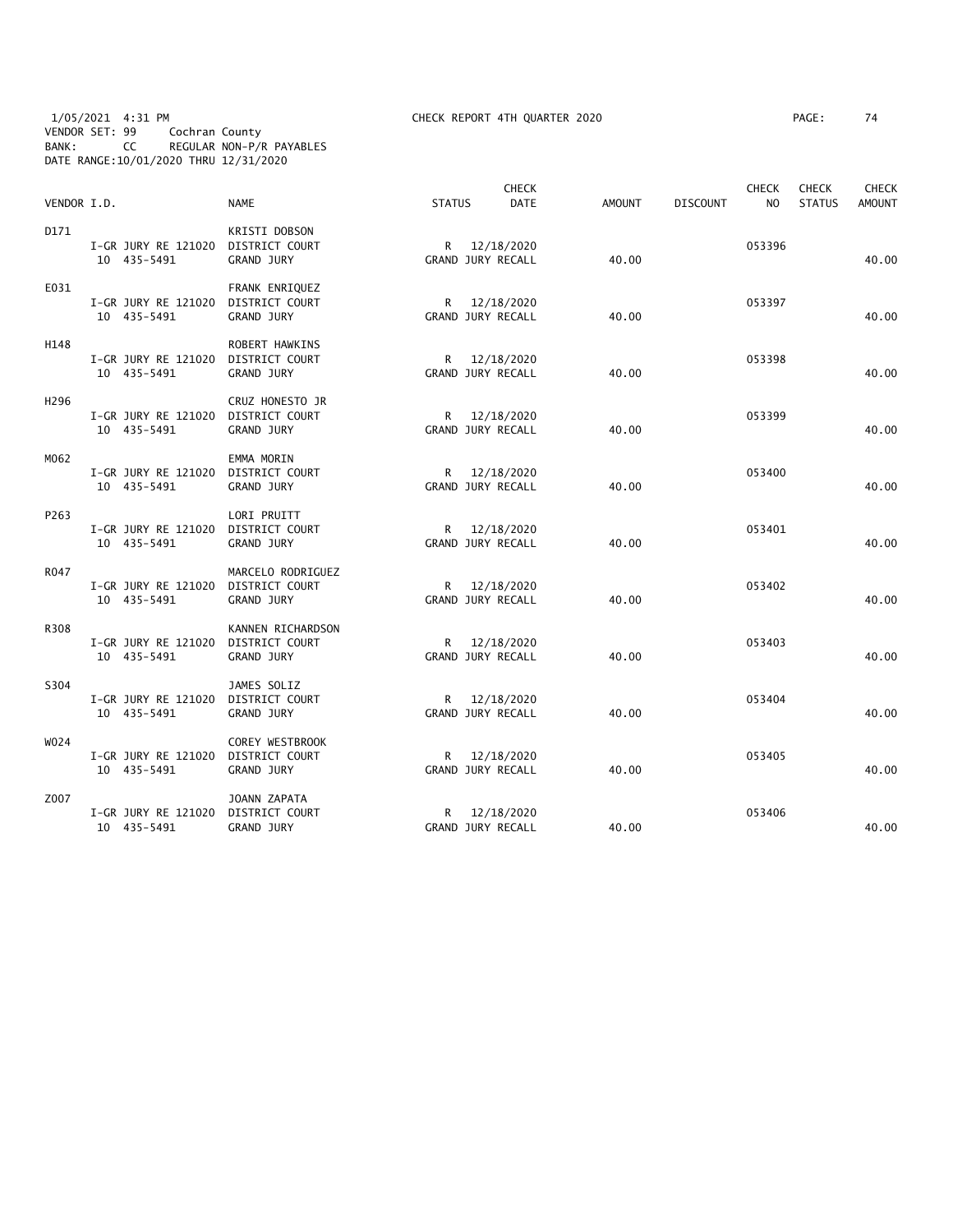1/05/2021 4:31 PM CHECK REPORT 4TH QUARTER 2020 PAGE: 75 VENDOR SET: 99 Cochran County BANK: CC REGULAR NON-P/R PAYABLES DATE RANGE:10/01/2020 THRU 12/31/2020

| VENDOR I.D. |                                                                     | <b>NAME</b>                                                                | <b>STATUS</b>                | <b>CHECK</b><br><b>DATE</b>                                              | <b>AMOUNT</b>         | <b>DISCOUNT</b> | <b>CHECK</b><br>N <sub>O</sub>       | <b>CHECK</b><br><b>STATUS</b> | <b>CHECK</b><br><b>AMOUNT</b> |
|-------------|---------------------------------------------------------------------|----------------------------------------------------------------------------|------------------------------|--------------------------------------------------------------------------|-----------------------|-----------------|--------------------------------------|-------------------------------|-------------------------------|
| A108        | I-#4144 121920<br>10 560-5420                                       | AT&T MOBILITY<br>SHERIFF<br>TELECOMMUNICATIONS                             |                              | R 12/30/2020<br>1ST NET/6LNS 11/20-1                                     | 229.50                |                 | 053424                               |                               | 229.50                        |
| A178        | I-448874565894<br>10 512-5310<br>I-796573564867                     | AMAZON<br>JAIL<br>OFFICE SUPPLIES<br>ELECTIONS                             | R.<br>WALL MOUNT<br>R        | 12/30/2020<br>12/30/2020                                                 | 25.58                 |                 | 053425<br>053425                     |                               |                               |
|             | 10 490-5310<br>10 490-5310<br>10 490-5310                           | OFFICE SUPPLIES<br>OFFICE SUPPLIES<br>OFFICE SUPPLIES                      | 2 LINE PHONE<br>DSL SPLITTER | 12FT HAND SET CORD                                                       | 76.58<br>5.89<br>6.88 |                 |                                      |                               | 114.93                        |
| B026        | $I-3004$ 12/20<br>15 623-5440<br>15 623-5440                        | BLEDSOE WATER SUPPLY CORP<br>PREC <sub>3</sub><br>UTILITIES<br>UTILITIES   | R<br>ASSESTMENT FEE          | 12/30/2020<br>160GL WATER NOV 2020                                       | 22.00<br>0.11         |                 | 053426                               |                               | 22.11                         |
| C007        | I-122220                                                            | CITY OF MORTON<br><b>CEMETERY</b>                                          | V                            | 12/30/2020                                                               |                       |                 | 053427                               |                               | 600.00                        |
| C007        | M-CHECK                                                             | CITY OF MORTON<br>CITY OF MORTON<br>VOIDED                                 | V                            | 12/30/2020                                                               |                       |                 | 053427                               |                               | 600.00CR                      |
| C340        | I-S0P013578<br>10 409-5420                                          | COUNTY INFORMATION RESOURCE AG<br>NON-DEPT'L<br>TELECOMMUNICATIONS         | R                            | 12/30/2020<br>34 EMAIL ACCOUNTS NO                                       | 68.00                 |                 | 053428                               |                               | 68.00                         |
| C371        | I-06 FORD F150<br>15 622-5451                                       | COCHRAN COUNTY TAX A/C<br>PREC 2<br>REPAIRS                                | R                            | 12/30/2020<br>ST INSP FEE/06 FORD                                        | 7.50                  |                 | 053429                               |                               |                               |
|             | I-17' RAM PK #4119<br>10 560-5451                                   | SHERIFF<br>MACHINERY-NON-OFFICE REPAIR                                     | R                            | 12/30/2020<br>ST INSP FEE/17 RAM #                                       | 7.50                  |                 | 053429                               |                               | 15.00                         |
| D048        | I-IN122033<br>10 665-5411                                           | DATA-LINE OFFICE SYSTEMS<br>EXTENSION SVC<br>MAINTENANCE CONTRACTS         | R.                           | 12/30/2020<br>COPIER MAINT 11/05-1                                       | 33.00                 |                 | 053430                               |                               |                               |
|             | I-IN123578<br>10 650-5411<br>10 650-5411<br>I-IN123782              | LIBRARY<br>MAINTENANCE CONTRACTS<br>MAINTENANCE CONTRACTS<br>EXTENSION SVC | R<br>R                       | 12/30/2020<br>COPIER MAINT 12/21-1<br>166 COLOR COPIES 11/<br>12/30/2020 | 37.50<br>16.60        |                 | 053430<br>053430                     |                               |                               |
|             | 10 665-5411                                                         | MAINTENANCE CONTRACTS                                                      |                              | COPIER MAINT 12/05/2                                                     | 33.00                 |                 |                                      |                               | 120.10                        |
| D196        | I-121520<br>I-GRO 122820<br>I-MEALS/OFCR TRG<br>I-SHERIFF CONF 2020 | JORGE DE LA CRUZ, SHERIFF<br>JAIL/SHERIFF<br>JAIL<br>SHERIFF<br>SHERIFF    | V<br>V<br>V<br>V             | 12/30/2020<br>12/30/2020<br>12/30/2020<br>12/30/2020                     |                       |                 | 053431<br>053431<br>053431<br>053431 |                               | 865.90                        |
|             | I-SHERIFF CONF/MLG                                                  | SHERIFF                                                                    | $\vee$                       | 12/30/2020                                                               |                       |                 | 053431                               |                               |                               |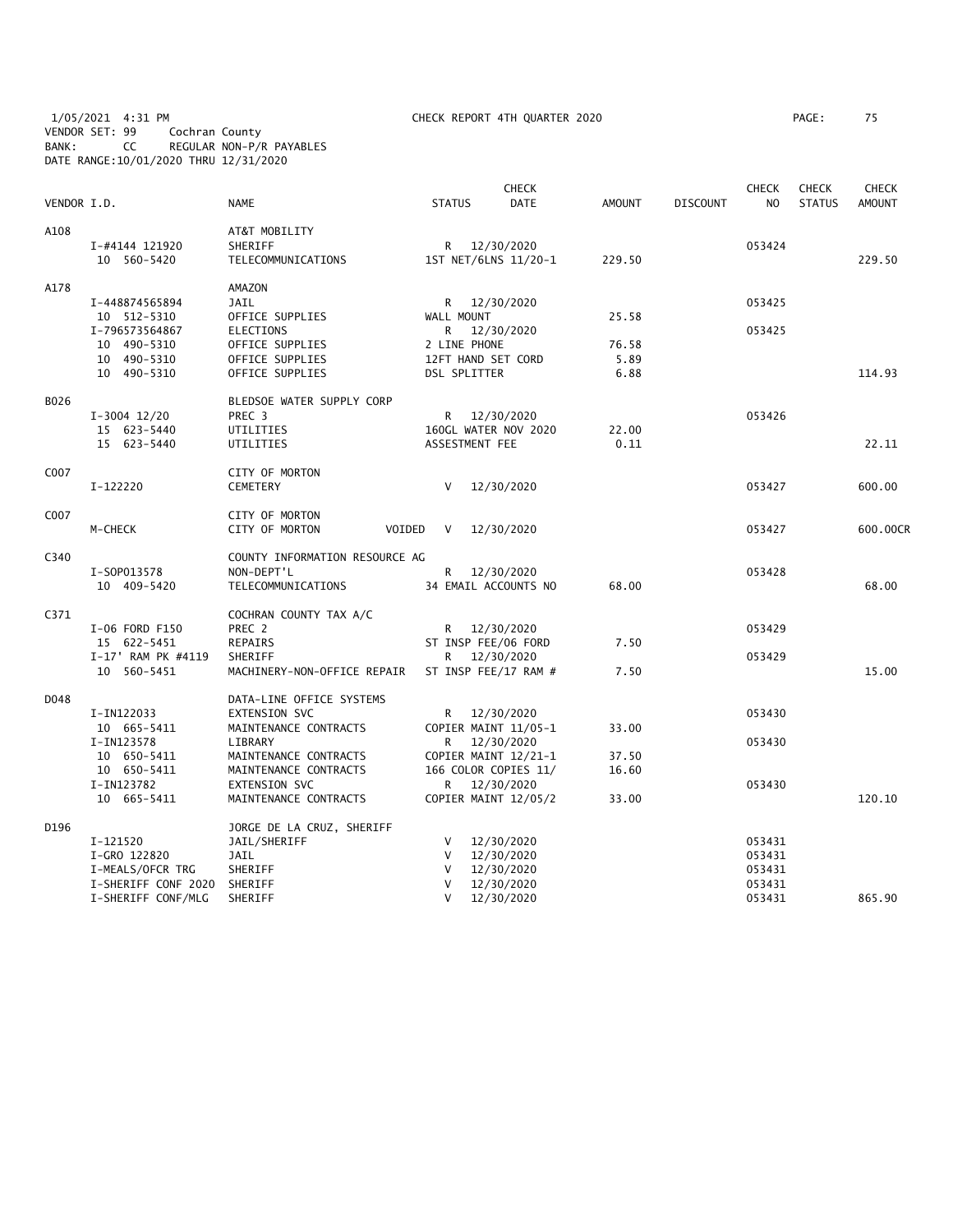1/05/2021 4:31 PM CHECK REPORT 4TH QUARTER 2020 PAGE: 76 VENDOR SET: 99 Cochran County BANK: CC REGULAR NON-P/R PAYABLES DATE RANGE:10/01/2020 THRU 12/31/2020

| VENDOR I.D. |                                                         | <b>NAME</b>                                                                                                     | <b>STATUS</b>                                              | <b>CHECK</b><br><b>DATE</b>                                                  | <b>AMOUNT</b>            | DISCOUNT | <b>CHECK</b><br>NO. | <b>CHECK</b><br><b>STATUS</b> | <b>CHECK</b><br><b>AMOUNT</b> |
|-------------|---------------------------------------------------------|-----------------------------------------------------------------------------------------------------------------|------------------------------------------------------------|------------------------------------------------------------------------------|--------------------------|----------|---------------------|-------------------------------|-------------------------------|
| D196        | M-CHECK                                                 | JORGE DE LA CRUZ, SHERIFF<br>JORGE DE LA CRUZ, SHERIFVOIDED                                                     | $\mathsf{V}$                                               | 12/30/2020                                                                   |                          |          | 053431              |                               | 865.90CR                      |
| D212        | I-968390<br>10 516-5454<br>10 660-5454<br>10 660-5454   | D & J TIRE SERVICE, LLC<br>CEMETERY/PARK<br>TIRES<br><b>TIRES</b><br><b>TIRES</b>                               | FIX FLAT<br>NEW TIRE/2<br>2 CHG/BAL                        | R 12/30/2020                                                                 | 15.00<br>360.00<br>40.00 |          | 053432              |                               | 415.00                        |
| E057        | I-1171393<br>10 490-5571<br>I-1175558<br>10 490-5571    | ELECTION SYSTEMS & SOFTWARE<br>ELECTIONS/HAVA GRANT<br>CAPITAL OUTLAY<br>ELECTIONS/HAVA GRANT<br>CAPITAL OUTLAY |                                                            | R 12/30/2020<br>INSTLMT 2/DS200 SCAN<br>R 12/30/2020<br>INSTLMT 3/DS200 SCAN | 24,874.10<br>24,874.10   |          | 053433<br>053433    |                               | 49,748.20                     |
| G005        | I-POSTAGE 2020<br>15 610-5311                           | <b>GENERAL FUND</b><br>CO JUDGE/COMM'R CT<br>POSTAL EXPENSES                                                    |                                                            | R 12/30/2020<br>POSTAGE MACHINE 2020                                         | 6.10                     |          | 053434              |                               | 6.10                          |
| G265        | I-0325383<br>10 403-5310<br>10 403-5310                 | GOVERNMENT FORMS AND SUPPLIES,<br>CO/DIST CLERK<br>OFFICE SUPPLIES<br>OFFICE SUPPLIES                           | FREIGHT                                                    | R 12/30/2020<br>500 BLUE BORDER PAPE                                         | 220.76<br>13.91          |          | 053435              |                               | 234.67                        |
| G270        | I-NOV 2020<br>10 512-5499                               | GARZA COUNTY LAW ENFORCEMENT C<br><b>JAIL</b><br>MISCELLANEOUS                                                  |                                                            | R 12/30/2020<br>30 DAYS/DANIEL GARZA                                         | 1,350.00                 |          | 053436              |                               | 1,350.00                      |
| H126        | I-00143257<br>10 512-5310<br>10 512-5310<br>10 512-5310 | HOLLAND'S OFFICE TECHNOLOGIES<br>JAIL<br>OFFICE SUPPLIES<br>OFFICE SUPPLIES<br>OFFICE SUPPLIES                  | KYO COLOR COPIER<br>MODEL#ECOFYSM3655<br>SERIAL#R4PAY49999 | R 12/30/2020                                                                 | 1,400.00                 |          | 053437              |                               |                               |
|             | I-00143281<br>10 495-5310<br>10 495-5310<br>I-00143282  | AUDITOR<br>OFFICE SUPPLIES<br>OFFICE SUPPLIES<br>TREASURER                                                      | 1PK 1099 FORM<br>SHIPPING                                  | R 12/30/2020<br>R 12/30/2020                                                 | 38.94<br>14.54           |          | 053437<br>053437    |                               |                               |
|             | 10 497-5310<br>10 497-5310                              | OFFICE SUPPLIES<br>OFFICE SUPPLIES                                                                              | 2PK W-2 ENVELOPE<br>2PK W-2 FORM                           |                                                                              | 55.84<br>63.18           |          |                     |                               | 1,572.50                      |
| L004        | I-0506012-IN<br>10 403-5310                             | LEGAL DIRECTORIES PUB. CO<br>CO/DIST CLERK<br>OFFICE SUPPLIES                                                   | R.                                                         | 12/30/2020<br>SHIPPING/2020 TX LEG                                           | 15.50                    |          | 053438              |                               | 15.50                         |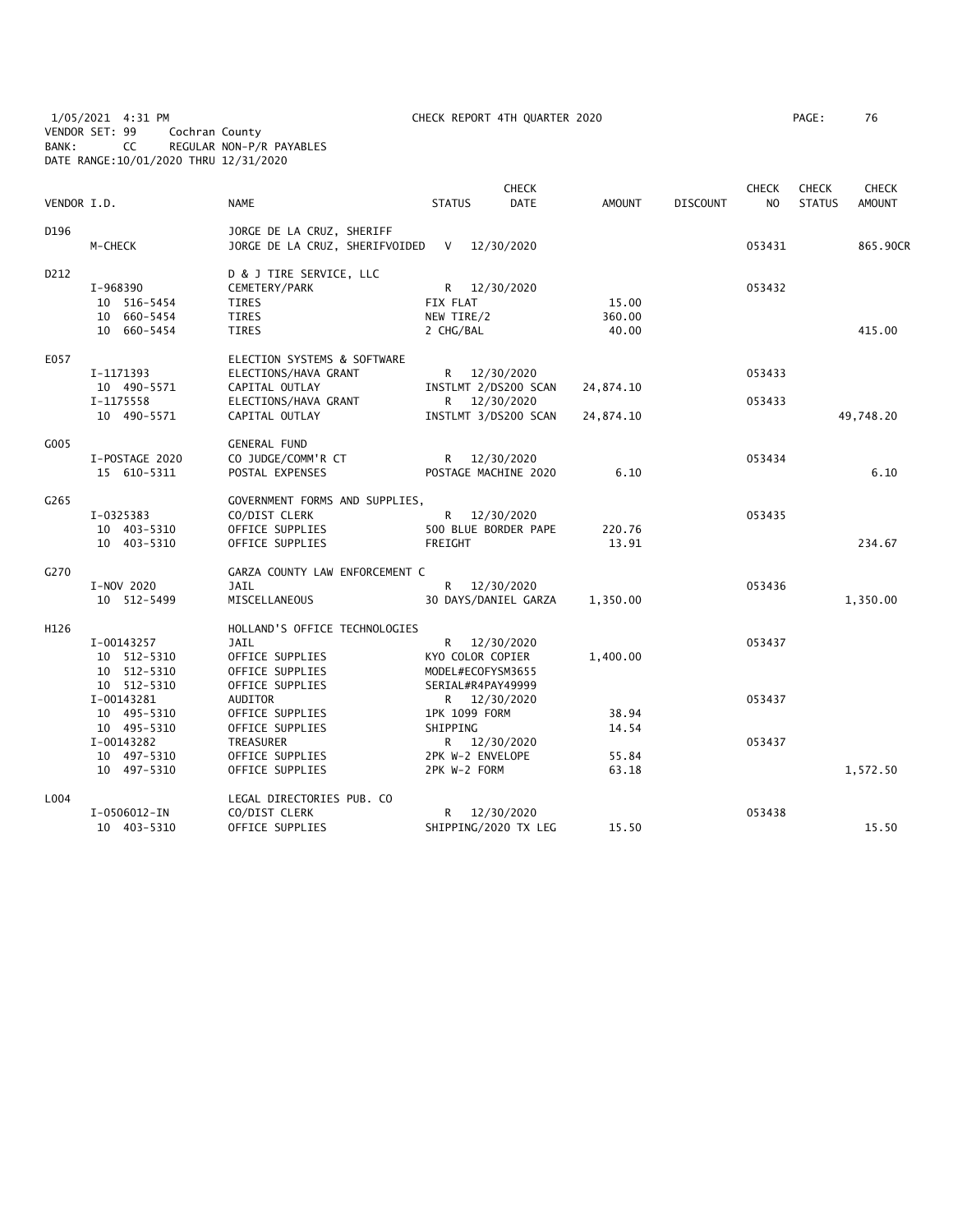1/05/2021 4:31 PM CHECK REPORT 4TH QUARTER 2020 PAGE: 77 VENDOR SET: 99 Cochran County BANK: CC REGULAR NON-P/R PAYABLES DATE RANGE:10/01/2020 THRU 12/31/2020

| PAGE : |  |  |
|--------|--|--|
|        |  |  |

| VENDOR I.D. |                   | <b>NAME</b>                    | <b>CHECK</b><br><b>DATE</b><br><b>STATUS</b> | <b>AMOUNT</b> | <b>DISCOUNT</b> | <b>CHECK</b><br>NO. | <b>CHECK</b><br><b>STATUS</b> | CHECK<br><b>AMOUNT</b> |
|-------------|-------------------|--------------------------------|----------------------------------------------|---------------|-----------------|---------------------|-------------------------------|------------------------|
| L018        |                   | LUBBOCK GRADER BLADE, INC      |                                              |               |                 |                     |                               |                        |
|             | $I - 71710$       | PREC <sub>3</sub>              | R 12/30/2020                                 |               |                 | 053439              |                               |                        |
|             | 15 623-5451       | REPAIRS                        | 5/8x7FT HT GRADER BL                         | 711.90        |                 |                     |                               |                        |
|             | 15 623-5451       | REPAIRS                        | 24 FS BIT/50                                 | 447.50        |                 |                     |                               | 1,159.40               |
| L057        |                   | L KENLEY, dba                  |                                              |               |                 |                     |                               |                        |
|             | $I - 9400$        | SHERIFF                        | R 12/30/2020                                 |               |                 | 053440              |                               |                        |
|             | 10 560-5334       | OTHER SUPPLIES                 | RESTRICTED AREA SIGN                         | 100.00        |                 |                     |                               | 100.00                 |
| N108        |                   | NGS FILMS AND GRAPHICS         |                                              |               |                 |                     |                               |                        |
|             | I-29518           | PUBLIC SAFETY* OTHER           | R 12/30/2020                                 |               |                 | 053441              |                               |                        |
|             | 10 580-5499       | MISCELLANEOUS                  | 16 SNEEZE GUARDS                             | 1,503.41      |                 |                     |                               |                        |
|             | 10 580-5499       | MISCELLANEOUS                  | DISC                                         | 150.34CR      |                 |                     |                               | 1,353.07               |
| 0013        |                   | OLD REPUBLIC SURETY COMPA      |                                              |               |                 |                     |                               |                        |
|             | I-5408/DOWNEN '21 | TAX A/C                        | R<br>12/30/2020                              |               |                 | 053442              |                               |                        |
|             | 10 499-5480       | <b>BONDS &amp; NOTARY FEES</b> | BOND RNW/AMY DOWNEN                          | 50.00         |                 |                     |                               | 50.00                  |
| P007        |                   | PAYROLL CLEARING ACCT          |                                              |               |                 |                     |                               |                        |
|             | I-4TH QTR 2020    | WORKERS COMP/ALL DEPTS         | R 12/30/2020                                 |               |                 | 053443              |                               |                        |
|             | 10 400-5204       | WORKERS' COMPENSATION          | W/C QTRLY DEPOSIT-CN                         | 52.26         |                 |                     |                               |                        |
|             | 10 403-5204       | WORKERS' COMPENSATION          | W/C QTRLY DEPOSIT-CL                         | 57.47         |                 |                     |                               |                        |
|             | 10 435-5204       | WORKERS' COMPENSATION          | W/C QTRLY DEPOSIT-DI                         | 11.39         |                 |                     |                               |                        |
|             | 10 455-5204       | WORKERS' COMPENSATION          | W/C QRTRLY DEPOSIT-J                         | 26.92         |                 |                     |                               |                        |
|             | 10 475-5204       | WORKERS' COMPENSATION          | W/C QTRLY DEPOSIT-CN                         | 8.60          |                 |                     |                               |                        |
|             | 10 476-5204       | WORKERS' COMPENSATION          | W/C QTRLY DEPOSIT-DI                         | 31.40         |                 |                     |                               |                        |
|             | 10 490-5204       | WORKERS' COMPENSATION          | W/C QTRLY DEPOSIT-EL                         | 24.00         |                 |                     |                               |                        |
|             | 10 495-5204       | WORKERS' COMPENSATION          | W/C QTRLY DEPOSIT-AU                         | 33.10         |                 |                     |                               |                        |
|             | 10 497-5204       | WORKERS' COMPENSATION          | W/C QTRLY DEPOSIT-TR                         | 35.87         |                 |                     |                               |                        |
|             | 10 499-5204       | WORKERS' COMPENSATION          | W/C QTRLY DEPOSIT-TA                         | 67.51         |                 |                     |                               |                        |
|             | 10 510-5204       | WORKERS' COMPENSATION          | W/C QTRLY DEPOSIT-CO                         | 281.11        |                 |                     |                               |                        |
|             | 512-5204<br>10    | WORKERS' COMPENSATION          | W/C QTRLY DEPOSIT-JA                         | 348.75        |                 |                     |                               |                        |
|             | 10 516-5204       | WORKERS' COMPENSATION          | W/C QTRLY DEPOSIT-CE                         | 263.03        |                 |                     |                               |                        |
|             | 550-5204<br>10    | WORKERS' COMPENSATION          | W/C QTRLY DEPOSIT-CO                         | 139.17        |                 |                     |                               |                        |
|             | 10 560-5204       | WORKERS' COMPENSATION          | W/C QTRLY DEPOSIT-SH                         | 1,750.39      |                 |                     |                               |                        |
|             | 573-5204<br>17    | WORKERS' COMPENSATION          | W/C QTRLY DEPOSIT-JU                         | 67.22         |                 |                     |                               |                        |
|             | 650-5204<br>10    | WORKERS' COMPENSATION          | W/C QTRLY DEPOSIT-LI                         | 38.30         |                 |                     |                               |                        |
|             | 10 652-5204       | WORKERS' COMPENSATION          | W/C QTRLY DEPOSIT-MU                         | 15.84         |                 |                     |                               |                        |
|             | 660-5204<br>10    | WORKERS' COMPENSATION          | W/C QTRLY DEPOSIT-PA                         | 174.54        |                 |                     |                               |                        |
|             | 10<br>662-5204    | WORKERS' COMPENSATION          | W/C QTRLY DEPOSIT-AC                         | 298.52        |                 |                     |                               |                        |
|             | 665–5204<br>10    | WORKERS' COMPENSATION          | W/C QTRLY DEPOSIT-EX                         | 17.86         |                 |                     |                               |                        |
|             | 15 610-5204       | WORKERS' COMPENSATION          | W/C QTRLY DEPOSIT-CO                         | 151.00        |                 |                     |                               |                        |
|             | 15 621-5204       | WORKERS' COMPENSATION          | W/C QTRLY DEPOSIT-PR                         | 527.94        |                 |                     |                               |                        |
|             | 15 622-5204       | WORKERS' COMPENSATION          | W/C QTRLY DEPOSIT-PR                         | 509.86        |                 |                     |                               |                        |
|             | 15 623-5204       | WORKERS' COMPENSATION          | W/C QTRLY DEPOSIT-PR                         | 262.16        |                 |                     |                               |                        |
|             | 15 624-5204       | WORKERS' COMPENSATION          | W/C QTRLY DEPOSIT-PR                         | 542.40        |                 |                     |                               |                        |
|             | 30 518-5204       | WORKERS' COMPENSATION          | W/C QTRLY DEPOSIT-AI                         | 73.30         |                 |                     |                               | 5,809.91               |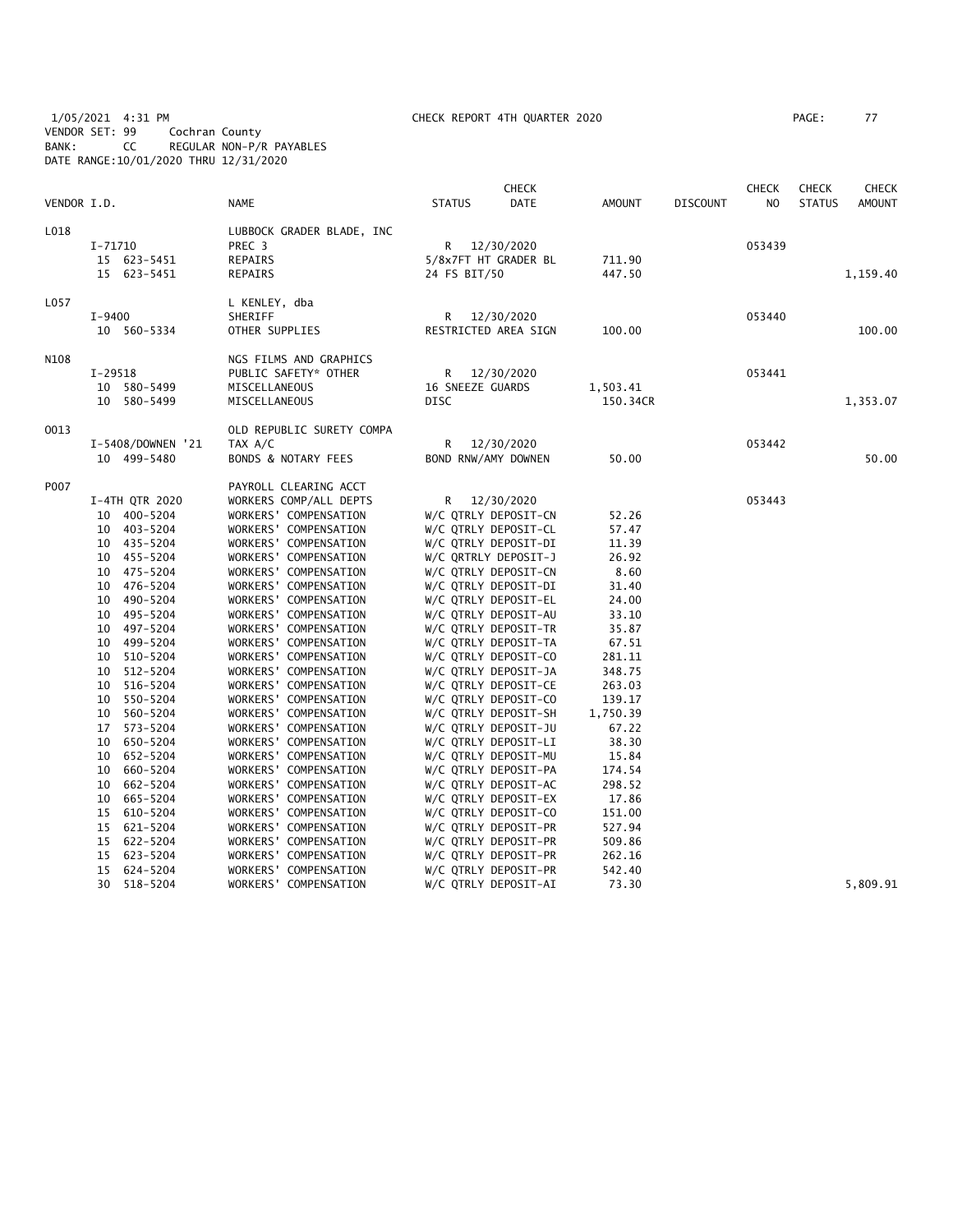1/05/2021 4:31 PM CHECK REPORT 4TH QUARTER 2020 PAGE: 78 VENDOR SET: 99 Cochran County BANK: CC REGULAR NON-P/R PAYABLES DATE RANGE:10/01/2020 THRU 12/31/2020

| VENDOR I.D. |                                     | <b>NAME</b>                    | <b>STATUS</b>        | <b>CHECK</b><br><b>DATE</b> | AMOUNT | <b>DISCOUNT</b> | <b>CHECK</b><br>N <sub>O</sub> | <b>CHECK</b><br><b>STATUS</b> | <b>CHECK</b><br><b>AMOUNT</b> |
|-------------|-------------------------------------|--------------------------------|----------------------|-----------------------------|--------|-----------------|--------------------------------|-------------------------------|-------------------------------|
| P017        |                                     | <b>POSTMASTER</b>              |                      |                             |        |                 |                                |                               |                               |
|             | I-SHERIFF 121420                    | SHERIFF                        | R 12/30/2020         |                             |        |                 | 053444                         |                               |                               |
|             | 10 560-5311                         | POSTAL EXPENSES                | 4 RL STAMPS          |                             | 220.00 |                 |                                |                               | 220.00                        |
| P232        |                                     | THE POLICE AND SHERIFFS PRESS, |                      |                             |        |                 |                                |                               |                               |
|             | I-141475                            | SHERIFF                        | R 12/30/2020         |                             |        |                 | 053445                         |                               |                               |
|             | 10 560-5310                         | OFFICE SUPPLIES                | SECURE ID CARD/B FRE |                             | 15.00  |                 |                                |                               |                               |
|             | 10 560-5310                         | OFFICE SUPPLIES                | SECURE ID CARD/C COV |                             | 15.00  |                 |                                |                               |                               |
|             | 10 560-5310                         | OFFICE SUPPLIES                | SECURE ID CARD/E ALV |                             | 15.00  |                 |                                |                               |                               |
|             | 10 560-5310                         | OFFICE SUPPLIES                | SECURE ID CARD/J SCI |                             | 15.00  |                 |                                |                               |                               |
|             | 10 560-5310                         | OFFICE SUPPLIES                | SECURE ID CARD/J MAR |                             | 15.00  |                 |                                |                               |                               |
|             | 10 560-5310                         | OFFICE SUPPLIES                | SECURE ID CARD/R SAL |                             | 15.00  |                 |                                |                               |                               |
|             | 10 560-5310                         | OFFICE SUPPLIES                | SECURE ID CARD/R HER |                             | 15.00  |                 |                                |                               |                               |
|             | 10 560-5310                         | OFFICE SUPPLIES                | SECURE ID CARD/R DAV |                             | 15.00  |                 |                                |                               |                               |
|             | 10 560-5310                         | OFFICE SUPPLIES                | SECURE ID CARD/S PRO |                             | 15.00  |                 |                                |                               |                               |
|             | 10 560-5310                         | OFFICE SUPPLIES                | SHIPPING             |                             | 3.21   |                 |                                |                               | 138.21                        |
| P259        |                                     | RICHARD PERALES dba            |                      |                             |        |                 |                                |                               |                               |
|             | I-CPS#4581/GALVAN 20 DISTRICT COURT |                                | R 12/30/2020         |                             |        |                 | 053446                         |                               |                               |
|             | 10 435-5499                         | MISCELLANEOUS                  | INTERP FEE           |                             | 360.00 |                 |                                |                               | 360.00                        |
| R012        |                                     | ROAD & BRIDGE FUND             |                      |                             |        |                 |                                |                               |                               |
|             | I-R/B 368356                        | VETERANS SVC OFFICER           | R 12/30/2020         |                             |        |                 | 053447                         |                               |                               |
|             | 10 405-5451                         | REPAIRS                        | R/B PREC 1 FLAT RPR  |                             | 18.00  |                 |                                |                               | 18.00                         |
| S071        |                                     | SCRIPT OFFICE PRODUCTS, INC.   |                      |                             |        |                 |                                |                               |                               |
|             | I-58991                             | <b>ATTORNEY</b>                | R 12/30/2020         |                             |        |                 | 053448                         |                               |                               |
|             | 10 475-5310                         | OFFICE SUPPLIES                | 2 DESK CALENDAR      |                             | 15.90  |                 |                                |                               |                               |
|             | I-58994                             | CO JUDGE/COMM'R COURT          | R 12/30/2020         |                             |        |                 | 053448                         |                               |                               |
|             | 15 610-5310                         | OFFICE SUPPLIES                | YELLOW TONER         |                             | 24.36  |                 |                                |                               |                               |
|             | I-58995                             | AUDITOR                        | R 12/30/2020         |                             |        |                 | 053448                         |                               |                               |
|             | 10 495-5310                         | OFFICE SUPPLIES                | 1BX FILE FOLDERS     |                             | 48.11  |                 |                                |                               |                               |
|             | I-58997                             | TREASURER                      | R <sub>a</sub>       | 12/30/2020                  |        |                 | 053448                         |                               |                               |
|             | 10 497-5310                         | OFFICE SUPPLIES                | DESK CALENDAR        |                             | 10.95  |                 |                                |                               |                               |
|             | 10 497-5310                         | OFFICE SUPPLIES                | WALL CALENDAR        |                             | 23.95  |                 |                                |                               |                               |
|             | I-59010                             | <b>CLERK</b>                   | R 12/30/2020         |                             |        |                 | 053448                         |                               |                               |
|             | 10 403-5310                         | OFFICE SUPPLIES                | CABLE                |                             | 7.99   |                 |                                |                               |                               |
|             | $I-59011$                           | TAX A/C                        | R —                  | 12/30/2020                  |        |                 | 053448                         |                               |                               |
|             | 10 499-5310                         | OFFICE SUPPLIES                | WALL PLANNER         |                             | 37.95  |                 |                                |                               |                               |
|             | $I-59069$                           | TAX A/C                        | R                    | 12/30/2020                  |        |                 | 053448                         |                               |                               |
|             | 10 499-5310                         | OFFICE SUPPLIES                | 3 ENERGEL PEN        |                             | 10.47  |                 |                                |                               |                               |
|             | 10 499-5310                         | OFFICE SUPPLIES                | <b>TONER</b>         |                             | 195.95 |                 |                                |                               | 375.63                        |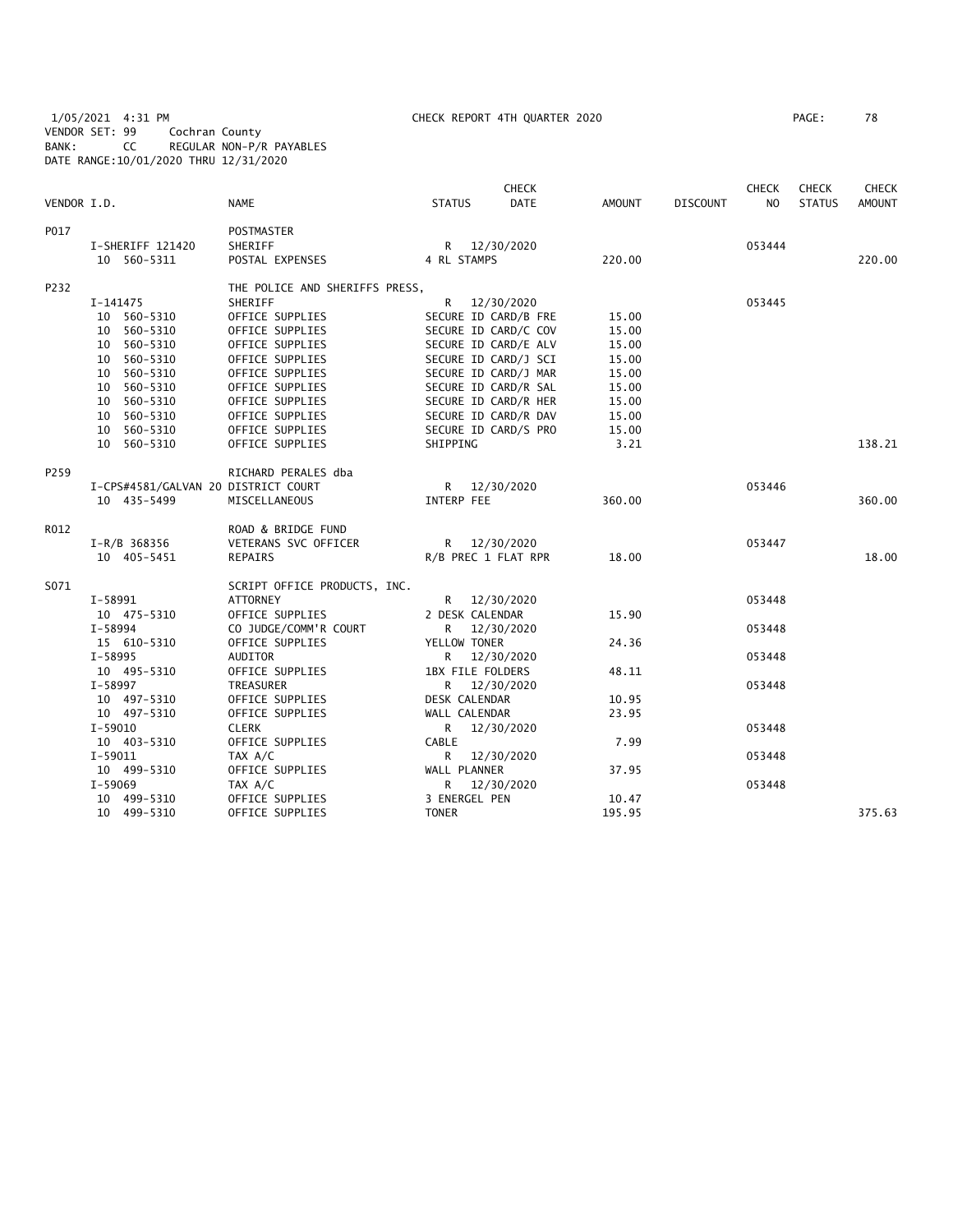1/05/2021 4:31 PM CHECK REPORT 4TH QUARTER 2020 PAGE: 79 VENDOR SET: 99 Cochran County BANK: CC REGULAR NON-P/R PAYABLES DATE RANGE:10/01/2020 THRU 12/31/2020

| PAGE : | 79 |
|--------|----|
|        |    |

|             |                |                                |                             | <b>CHECK</b>                |               |                 | <b>CHECK</b>   | <b>CHECK</b>  | <b>CHECK</b>  |
|-------------|----------------|--------------------------------|-----------------------------|-----------------------------|---------------|-----------------|----------------|---------------|---------------|
| VENDOR I.D. |                | <b>NAME</b>                    | <b>STATUS</b>               | DATE                        | <b>AMOUNT</b> | <b>DISCOUNT</b> | N <sub>O</sub> | <b>STATUS</b> | <b>AMOUNT</b> |
| S281        |                | <b>STAPLES</b>                 |                             |                             |               |                 |                |               |               |
|             | I-2639173671   | SHERIFF                        | R 12/30/2020                |                             |               |                 | 053449         |               |               |
|             | 10 560-5310    | OFFICE SUPPLIES                | USB CABLE                   |                             | 13.49         |                 |                |               |               |
|             | I-269318181    | JAIL                           | R                           | 12/30/2020                  |               |                 | 053449         |               |               |
|             | 10 512-5310    | OFFICE SUPPLIES                | FILE FOLDER HOLDER          |                             | 16.54         |                 |                |               |               |
|             | I-2698298011   | JAIL                           | R                           | 12/30/2020                  |               |                 | 053449         |               |               |
|             | 10 512-5310    | OFFICE SUPPLIES                | WIRELESS DOOR CHIME         |                             | 21.10         |                 |                |               |               |
|             | I-2698834501   | JAIL                           | R.                          | 12/30/2020                  |               |                 | 053449         |               |               |
|             | 10 512-5310    | OFFICE SUPPLIES                | HP DESKTOP COMPUTER         |                             | 629.99        |                 |                |               |               |
|             | 10 512-5310    | OFFICE SUPPLIES                | <b>CPN</b>                  |                             | 50.00CR       |                 |                |               |               |
|             | 10 512-5310    | OFFICE SUPPLIES                | CPN                         |                             | 20.00CR       |                 |                |               |               |
|             | I-2699317011   | JAIL                           | R                           | 12/30/2020                  |               |                 | 053449         |               |               |
|             | 10 512-5310    | OFFICE SUPPLIES                | 36PK AAA BATTERY            |                             | 30.49         |                 |                |               |               |
|             | 10 512-5310    | OFFICE SUPPLIES                | 36PK AA BATTERY             |                             | 30.49         |                 |                |               |               |
|             | 10 512-5310    | OFFICE SUPPLIES                | <b>3BX SMEAD FOLDERS</b>    |                             | 183.87        |                 |                |               |               |
|             | 10 512-5310    | OFFICE SUPPLIES                | LABEL MAKER                 |                             | 94.65         |                 |                |               |               |
|             | 10 512-5310    | OFFICE SUPPLIES                | DESK CALENDAR               |                             | 5.99          |                 |                |               |               |
|             | 10 512-5310    | OFFICE SUPPLIES                | WALL CALENDAR               |                             | 15.29         |                 |                |               |               |
|             | 10 512-5310    | OFFICE SUPPLIES                | 4 CARD HOLDERS              |                             | 7.88          |                 |                |               |               |
|             | 10 512-5310    | OFFICE SUPPLIES                | <b>CPN</b>                  |                             | 4.11CR        |                 |                |               | 975.67        |
| S372        |                | SCHAEFFER MFG.CO.              |                             |                             |               |                 |                |               |               |
|             | I-DCN1010-INV1 | <b>PARK</b>                    | R                           | 12/30/2020                  |               |                 | 053450         |               |               |
|             | 10 660-5332    | CUSTODIAL SUPPLIES             |                             | 1CS GREEN GREASE/30T        | 160.50        |                 |                |               |               |
|             | 10 660-5332    | CUSTODIAL SUPPLIES             |                             | <b>5GL PAIL TIRE SEALAN</b> | 213.00        |                 |                |               |               |
|             | 10 660-5332    | CUSTODIAL SUPPLIES             | TIRE SEALANT PUMP           |                             | 61.66         |                 |                |               |               |
|             | I-DCN1010-INV2 | <b>PARK</b>                    |                             | R 12/30/2020                |               |                 | 053450         |               |               |
|             | 10 660-5332    | CUSTODIAL SUPPLIES             | LOCK N LUBE                 |                             | 26.13         |                 |                |               | 461.29        |
| S379        |                | SOUTH PLAINS FORENSIC PATHOLOG |                             |                             |               |                 |                |               |               |
|             | $I - 6488$     | JUSTICE OF PEACE               | R                           | 12/30/2020                  |               |                 | 053451         |               |               |
|             | 10 455-5405    | <b>AUTOPSY</b>                 | LEV 1/DANIEL MURPHY         |                             | 2,200.00      |                 |                |               | 2,200.00      |
| S416        |                | SOS WASTE DISPOSAL, INC        |                             |                             |               |                 |                |               |               |
|             | I-103699       | PREC 3/PREC 4                  | R 12/30/2020                |                             |               |                 | 053452         |               |               |
|             | 15 623-5440    | UTILITIES                      | DUMPSTER SVC/JAN 202        |                             | 57.25         |                 |                |               |               |
|             | 15 624-5440    | UTILITIES                      | DUMPSTER SVC/JAN 202        |                             | 55.25         |                 |                |               | 112.50        |
| T050        |                | TAC UNEMPLOYMENT FUND          |                             |                             |               |                 |                |               |               |
|             | I-4TH QTR 2020 | UNEMPLOYMENT--ALL DEPTS        | R                           | 12/30/2020                  |               |                 | 053453         |               |               |
|             | 10 403-5206    | UNEMPLOYMENT                   | QTRLY UNEMPLYMNT-CLE        |                             | 7.11          |                 |                |               |               |
|             | 10 435-5206    | UNEMPLOYMENT                   | QTRLY UNEMPLYMNT-DIS        |                             | 5.91          |                 |                |               |               |
|             | 10 455-5206    | UNEMPLOYMENT                   | QTRLY UNEMPLYMNT-JP         |                             | 0.15          |                 |                |               |               |
|             | 10 475-5206    | UNEMPLOYMENT                   | QTRLY UNEMPLYMNT-CO         |                             | 5.25          |                 |                |               |               |
|             | 10 476-5206    | UNEMPLOYMENT                   |                             | QTRLY UNEMPLYMNT-DIS        | 1.88          |                 |                |               |               |
|             | 10 490-5206    | UNEMPLOYMENT                   | QTRLY UNEMPLYMNT-ELE        |                             | 5.75          |                 |                |               |               |
|             | 10 495-5206    | UNEMPLOYMENT                   | QTRLY UNEMPLYMNT-CO         |                             | 7.55          |                 |                |               |               |
|             | 10 497-5206    | UNEMPLOYMENT                   | <b>QTRLY UNEMPLYMNT-TRE</b> |                             | 1.74          |                 |                |               |               |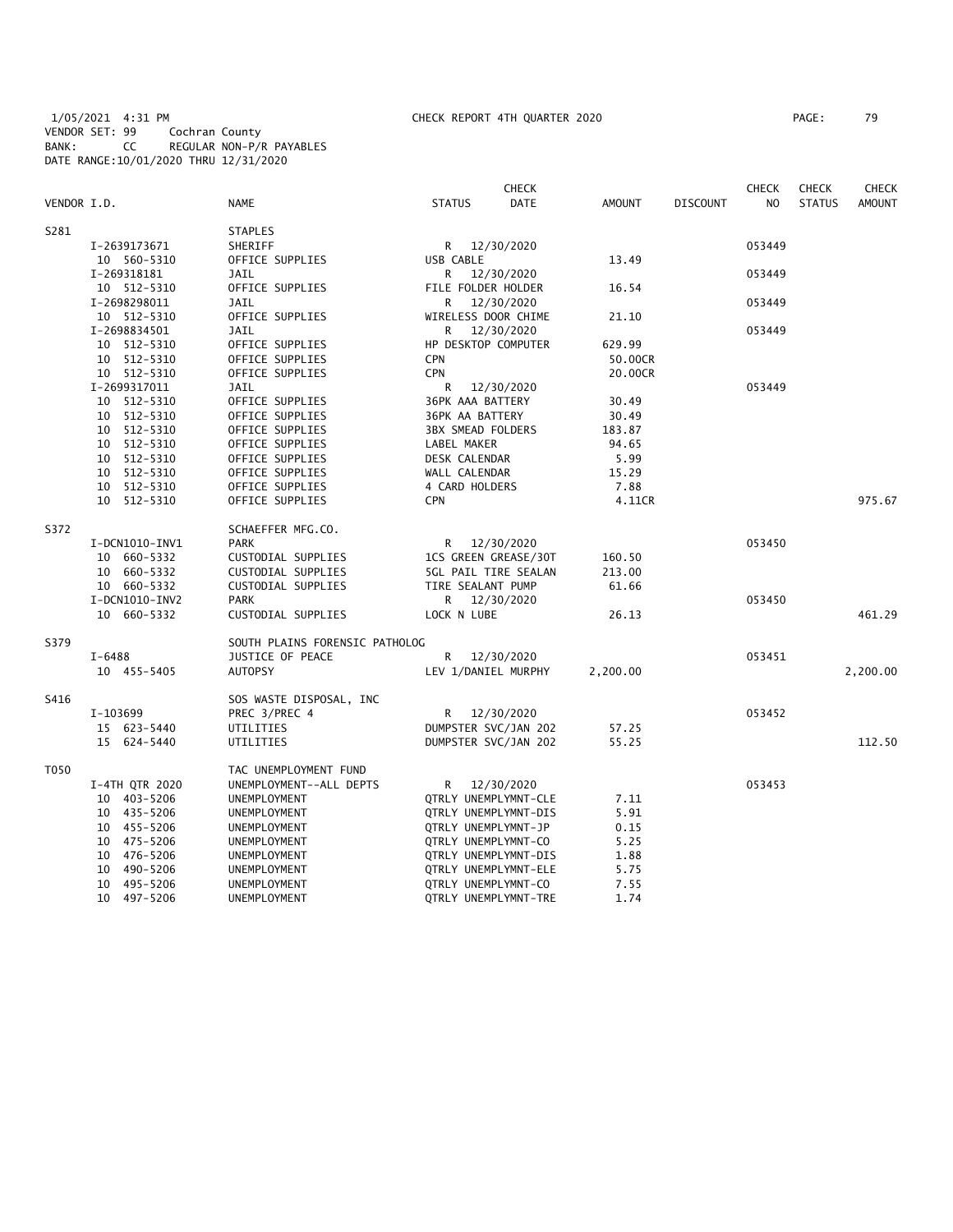1/05/2021 4:31 PM CHECK REPORT 4TH QUARTER 2020 PAGE: 80 VENDOR SET: 99 Cochran County BANK: CC REGULAR NON-P/R PAYABLES DATE RANGE:10/01/2020 THRU 12/31/2020

|             |    |                  |                              |                        | <b>CHECK</b>         |               |                 | <b>CHECK</b> | <b>CHECK</b>  | <b>CHECK</b>  |
|-------------|----|------------------|------------------------------|------------------------|----------------------|---------------|-----------------|--------------|---------------|---------------|
| VENDOR I.D. |    |                  | NAME                         | <b>STATUS</b>          | DATE                 | <b>AMOUNT</b> | <b>DISCOUNT</b> | NO           | <b>STATUS</b> | <b>AMOUNT</b> |
| T050        |    |                  | TAC UNEMPLOYMENT FUND (CONT) |                        |                      |               |                 |              |               |               |
|             |    | I-4TH QTR 2020   | UNEMPLOYMENT--ALL DEPTS      | R                      | 12/30/2020           |               |                 | 053453       |               |               |
|             |    | 10 499-5206      | UNEMPLOYMENT                 |                        | QTRLY UNEMPLYMNT-TAX | 9.35          |                 |              |               |               |
|             |    | 10 510-5206      | UNEMPLOYMENT                 |                        | QTRLY UNEMPLYMNT-CRT | 4.69          |                 |              |               |               |
|             |    | 10 512-5206      | UNEMPLOYMENT                 |                        | QTRLY UNEMPLYMNT-JAI | 13.36         |                 |              |               |               |
|             |    | 10 516-5206      | UNEMPLOYMENT                 |                        | QTRLY UNEMPLYMNT-CEM | 5.53          |                 |              |               |               |
|             |    | 10 560-5206      | UNEMPLOYMENT                 |                        | QTRLY UNEMPLYMNT-SHE | 59.90         |                 |              |               |               |
|             |    | 10 650-5206      | UNEMPLOYMENT                 |                        | QTRLY UNEMPLYMNT-LIB | 4.39          |                 |              |               |               |
|             |    | 10 660-5206      | UNEMPLOYMENT                 |                        | QTRLY UNEMPLYMNT-PAR | 5.20          |                 |              |               |               |
|             | 10 | 662-5206         | UNEMPLOYMENT                 |                        | QTRLY UNEMPLYMNT-ACT | 5.51          |                 |              |               |               |
|             | 10 | 665-5206         | UNEMPLOYMENT                 |                        | QTRLY UNEMPLYMNT-EXT | 5.64          |                 |              |               |               |
|             |    | 15 621-5206      | UNEMPLOYMENT                 |                        | QTRLY UNEMPLYMNT-PRE | 10.95         |                 |              |               |               |
|             |    | 15 622-5206      | UNEMPLOYMENT                 |                        | QTRLY UNEMPLYMNT-PRE | 10.58         |                 |              |               |               |
|             |    | 15 623-5206      | UNEMPLOYMENT                 |                        | QTRLY UNEMPLYMNT-PRE | 5.44          |                 |              |               |               |
|             |    | 15 624-5206      | UNEMPLOYMENT                 |                        | QTRLY UNEMPLYMNT-PRE | 11.25         |                 |              |               |               |
|             |    | 17 573-5206      | UNEMPLOYMENT INSURANCE       |                        | QTRLY UNEMPLYMNT-JUV | 5.30          |                 |              |               | 192.43        |
| T051        |    |                  | TAC RISK MANAGEMENT POOL     |                        |                      |               |                 |              |               |               |
|             |    | I-1ST QTR 2021   | WORKERS COMP/ALL DEPTS       |                        | R 12/30/2020         |               |                 | 053454       |               |               |
|             |    | 10 000-2500.1    | WITHHOLDING TAX PAYABLE      |                        | 1ST QTR WORKERS COMP | 5,466.00      |                 |              |               | 5,466.00      |
| U019        |    |                  | UNITED SUPERMARKETS, INC     |                        |                      |               |                 |              |               |               |
|             |    | I-1377004 120820 | JAIL                         |                        | R 12/30/2020         |               |                 | 053455       |               |               |
|             |    | 10 512-5333      | FOOD-PRISONERS               | 240Z HONEY             |                      | 6.99          |                 |              |               |               |
|             |    | 10 512-5333      | FOOD-PRISONERS               | 8CN BAKED BEANS        |                      | 17.52         |                 |              |               |               |
|             |    | 10 512-5333      | FOOD-PRISONERS               | 8CN SOUP               |                      | 7.92          |                 |              |               |               |
|             |    | 10 512-5333      | FOOD-PRISONERS               | <b>BLK PEPPER</b>      |                      | 8.49          |                 |              |               |               |
|             |    | 10 512-5333      | FOOD-PRISONERS               | CHILI POWDER           |                      | 7.99          |                 |              |               |               |
|             |    | 10 512-5333      | FOOD-PRISONERS               | <b>CINNAMON</b>        |                      | 9.99          |                 |              |               |               |
|             |    | 10 512-5333      | FOOD-PRISONERS               | GARLIC POWDER          |                      | 12.99         |                 |              |               |               |
|             |    | 10 512-5333      | FOOD-PRISONERS               | LEMON PEPPER           |                      | 8.99          |                 |              |               |               |
|             |    | 10 512-5333      | FOOD-PRISONERS               | 10CN MANWICH           |                      | 12.90         |                 |              |               |               |
|             |    | 10 512-5333      | FOOD-PRISONERS               | SEASON ALL             |                      | 5.99          |                 |              |               |               |
|             |    | 10 512-5333      | FOOD-PRISONERS               | SPICES                 |                      | 4.19          |                 |              |               |               |
|             |    | 10 512-5333      | FOOD-PRISONERS               | <b>5CN PREGO SAUCE</b> |                      | 12.45         |                 |              |               |               |
|             |    | 10 512-5333      | FOOD-PRISONERS               | 4CN SPAG SAUCE         |                      | 7.16          |                 |              |               |               |
|             | 10 | 512-5333         | FOOD-PRISONERS               | 4CN FETT SAUCE         |                      | 4.76          |                 |              |               |               |
|             | 10 | 512-5333         | FOOD-PRISONERS               | 4CN COOKING SPRAY      |                      | 7.96          |                 |              |               |               |
|             | 10 | 512-5333         | FOOD-PRISONERS               | SOY SAUCE              |                      | 6.49          |                 |              |               |               |
|             | 10 | 512-5333         | FOOD-PRISONERS               | 24CN TOMATO SAUCE      |                      | 7.92          |                 |              |               |               |
|             | 10 | 512-5333         | FOOD-PRISONERS               | 2CN WORSCESTERSHIRE    |                      | 10.98         |                 |              |               |               |
|             |    | 10 512-5333      | FOOD-PRISONERS               | 4PK TOMATOS/7PK        |                      | 20.93         |                 |              |               |               |
|             | 10 | 512-5333         | FOOD-PRISONERS               | DOLE GARDEN SALAD/2    |                      | 7.98          |                 |              |               |               |
|             |    | 10 512-5333      | FOOD-PRISONERS               | DOLE SHREDDED LETT     |                      | 1.99          |                 |              |               |               |
|             | 10 | 512-5333         | FOOD-PRISONERS               |                        | HATCH RSTD GRN CHILE | 20.00         |                 |              |               |               |
|             | 10 | 512-5333         | FOOD-PRISONERS               | JALAPENO PEPPERS       |                      | 3.01          |                 |              |               |               |
|             | 10 | 512-5333         | FOOD-PRISONERS               |                        | RUSSET POTATOES/3BGS | 15.00         |                 |              |               |               |
|             | 10 | 512-5333         | FOOD-PRISONERS               | <b>RED PEPPERS</b>     |                      | 2.99          |                 |              |               |               |
|             |    |                  |                              |                        |                      |               |                 |              |               |               |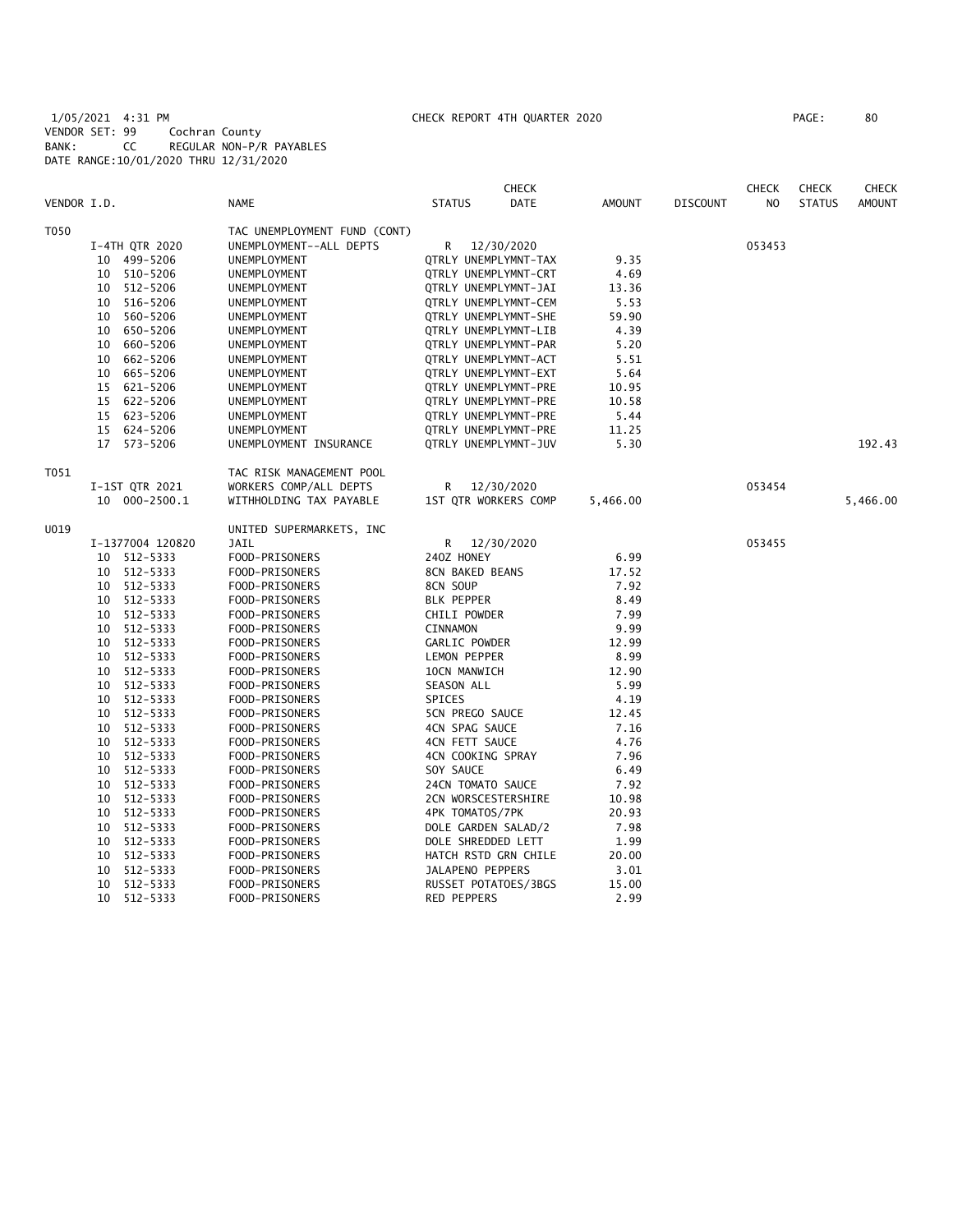1/05/2021 4:31 PM CHECK REPORT 4TH QUARTER 2020 PAGE: 81 VENDOR SET: 99 Cochran County BANK: CC REGULAR NON-P/R PAYABLES DATE RANGE:10/01/2020 THRU 12/31/2020

|             |                  |                                 |                       | <b>CHECK</b> |               |                 | <b>CHECK</b>   | <b>CHECK</b>  | <b>CHECK</b>  |
|-------------|------------------|---------------------------------|-----------------------|--------------|---------------|-----------------|----------------|---------------|---------------|
| VENDOR I.D. |                  | <b>NAME</b>                     | <b>STATUS</b>         | <b>DATE</b>  | <b>AMOUNT</b> | <b>DISCOUNT</b> | N <sub>O</sub> | <b>STATUS</b> | <b>AMOUNT</b> |
| U019        |                  | UNITED SUPERMARKETS, INC (CONT) |                       |              |               |                 |                |               |               |
|             | I-1377004 120820 | <b>JAIL</b>                     | R<br>12/30/2020       |              |               |                 | 053455         |               |               |
|             | 10 512-5333      | FOOD-PRISONERS                  | ONIONS/3LBS           |              | 2.79          |                 |                |               |               |
|             | 10 512-5333      | FOOD-PRISONERS                  | 3 BX GARLIC BREAD     |              | 8.07          |                 |                |               |               |
|             | 10 512-5333      | FOOD-PRISONERS                  | 18GL MILK             |              | 59.22         |                 |                |               |               |
|             | 10 512-5333      | FOOD-PRISONERS                  | 3DZ EGGS              |              | 11.67         |                 |                |               |               |
|             | 10 512-5333      | FOOD-PRISONERS                  | <b>DISC</b>           |              | 31.53CR       |                 |                |               |               |
|             | I-6522007 111920 | JAIL                            | R<br>12/30/2020       |              |               |                 | 053455         |               |               |
|             | 10 512-5333      | FOOD-PRISONERS                  | 4PK TOMATOES/4        |              | 11.96         |                 |                |               |               |
|             | 10 512-5333      | FOOD-PRISONERS                  | RUSSET POTATOES/2BGS  |              | 7.98          |                 |                |               |               |
|             | 10 512-5333      | FOOD-PRISONERS                  | 20PK WEENIES          |              | 19.80         |                 |                |               |               |
|             | 10 512-5333      | FOOD-PRISONERS                  | 9PK BOLOGNA           |              | 12.51         |                 |                |               |               |
|             | 10 512-5333      | FOOD-PRISONERS                  | <b>7PK PORK CHOPS</b> |              | 10.43         |                 |                |               |               |
|             | 10 512-5333      | FOOD-PRISONERS                  | 4 BUTTER              |              | 15.96         |                 |                |               |               |
|             | 10 512-5333      | FOOD-PRISONERS                  | 8PK HAM               |              | 23.92         |                 |                |               |               |
|             | 10 512-5333      | FOOD-PRISONERS                  | 11PK HAM/CHEESE       |              | 32.89         |                 |                |               |               |
|             | 10 512-5333      | FOOD-PRISONERS                  | DISC                  |              | 13.55CR       |                 |                |               | 405.70        |
| U036        |                  | UNIFIRST HOLDINGS, INC.         |                       |              |               |                 |                |               |               |
|             | I-831 2539711    | <b>JAIL</b>                     | R 12/30/2020          |              |               |                 | 053456         |               |               |
|             | 10 510-5332      | CUSTODIAL SUPPLIES              | 4 MATS 4x6            |              | 13.20         |                 |                |               |               |
|             | 10 512-5392      | MISCELLANEOUS SUPPLIES          | 200 MICROFIBER TOWEL  |              | 24.00         |                 |                |               |               |
|             | 10 512-5392      | MISCELLANEOUS SUPPLIES          | DEFE CHG              |              | 6.50          |                 |                |               |               |
|             | 10 510-5332      | CUSTODIAL SUPPLIES              | 4 MAT PROTECTION      |              | 1.00          |                 |                |               |               |
|             | I-831 2542443    | JAIL/COURTHOUSE                 | R 12/30/2020          |              |               |                 | 053456         |               |               |
|             | 10 510-5332      | CUSTODIAL SUPPLIES              | 4 MATS 4x6            |              | 13.20         |                 |                |               |               |
|             | 10 512-5392      | MISCELLANEOUS SUPPLIES          | 200 MICROFIBER TOWEL  |              | 24.00         |                 |                |               |               |
|             | 10 512-5392      | MISCELLANEOUS SUPPLIES          | DEFE CHG              |              | 6.50          |                 |                |               |               |
|             | 10 510-5332      | CUSTODIAL SUPPLIES              | 4 MAT PROTECTION      |              | 1.00          |                 |                |               | 89.40         |
| W055        |                  | WINDSTREAM COMMUNICATIONS SW    |                       |              |               |                 |                |               |               |
|             | I-266-5181 DEC20 | <b>ELECTIONS</b>                | R<br>12/30/2020       |              |               |                 | 053457         |               |               |
|             | 10 490-5420      | TELECOMMUNICATIONS              | <b>BASIC SVC</b>      |              | 30.30         |                 |                |               |               |
|             | 10 490-5420      | TELECOMMUNICATIONS              | <b>FEES</b>           |              | 21.76         |                 |                |               |               |
|             | 10 490-5420      | TELECOMMUNICATIONS              | LATE FEE              |              | 3.06          |                 |                |               |               |
|             | 10 490-5420      | TELECOMMUNICATIONS              | LONG DISTANCE SVC     |              | 9.64          |                 |                |               | 64.76         |
| W062        |                  | WAL-MART COMMUNITY              |                       |              |               |                 |                |               |               |
|             | I-034900713703   | JAIL                            | R 12/30/2020          |              |               |                 | 053458         |               |               |
|             | 10 512-5333      | FOOD-PRISONERS                  | HOLIDAY SNICKER/2     |              | 3.94          |                 |                |               |               |
|             | 10 512-5333      | FOOD-PRISONERS                  | GINGERBREAD/2         |              | 4.48          |                 |                |               |               |
|             | 10 512-5333      | FOOD-PRISONERS                  | EGGS 60CT/2           |              | 13.38         |                 |                |               | 21.80         |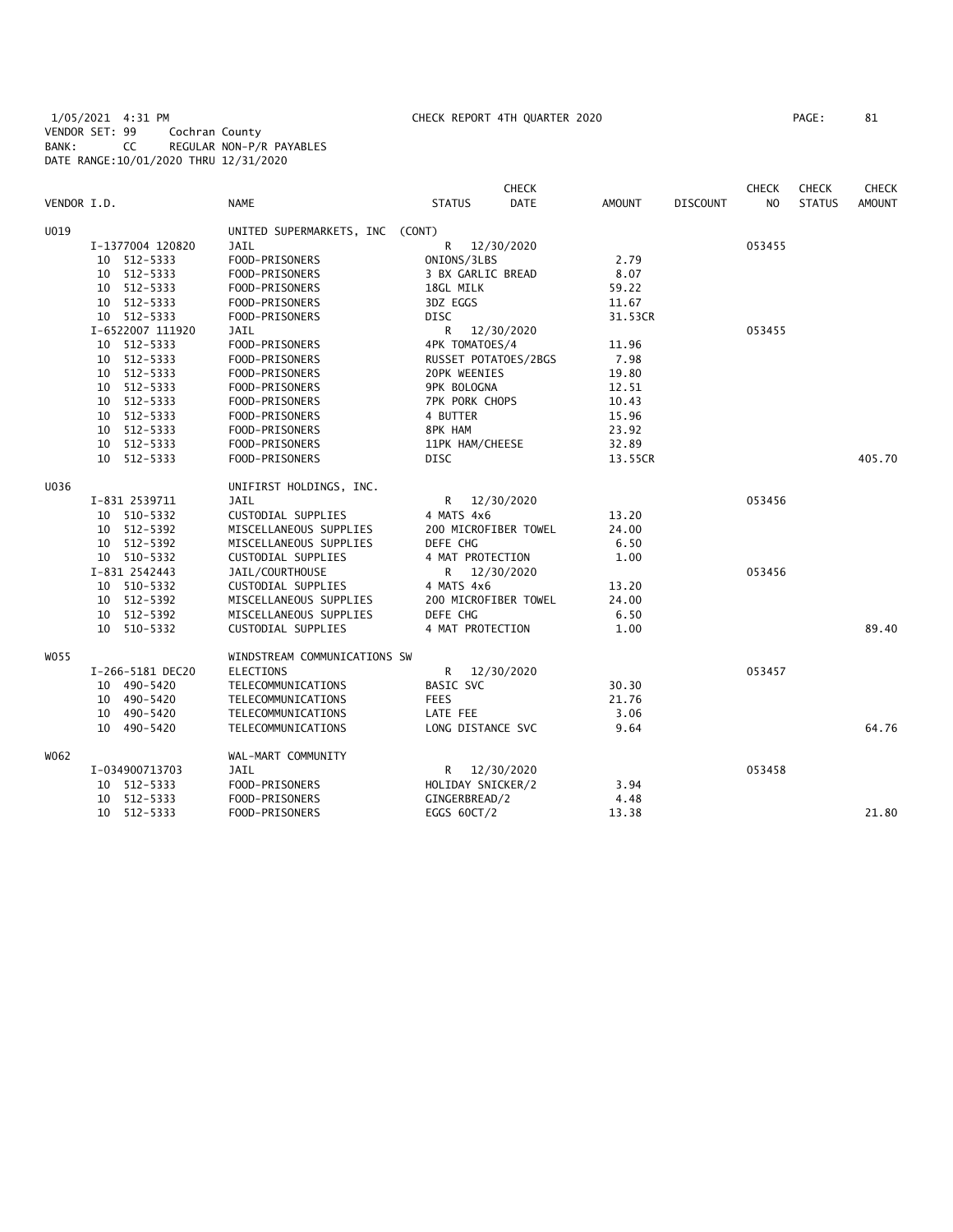1/05/2021 4:31 PM CHECK REPORT 4TH QUARTER 2020 PAGE: 82 VENDOR SET: 99 Cochran County BANK: CC REGULAR NON-P/R PAYABLES DATE RANGE:10/01/2020 THRU 12/31/2020

| VENDOR I.D. |                    | <b>NAME</b>                    | <b>STATUS</b>             | <b>CHECK</b><br><b>DATE</b> | <b>AMOUNT</b> | <b>DISCOUNT</b> | <b>CHECK</b><br>N <sub>O</sub> | <b>CHECK</b><br><b>STATUS</b> | <b>CHECK</b><br><b>AMOUNT</b> |
|-------------|--------------------|--------------------------------|---------------------------|-----------------------------|---------------|-----------------|--------------------------------|-------------------------------|-------------------------------|
| W246        |                    | WAGNER SUPPLY                  |                           |                             |               |                 |                                |                               |                               |
|             | C-L025394          | <b>COURTHOUSE</b>              | R 12/30/2020              |                             |               |                 | 053459                         |                               |                               |
|             | 10 510-5332        | CUSTODIAL SUPPLIES             | PLEDGE/CREDIT             |                             | 43.38CR       |                 |                                |                               |                               |
|             | I-L021971-02       | <b>COURTHOUSE</b>              | R 12/30/2020              |                             |               |                 | 053459                         |                               |                               |
|             | 10 510-5332        | CUSTODIAL SUPPLIES             | 1CS FABULOSO              |                             | 67.20         |                 |                                |                               |                               |
|             | I-L024794-02       | COURTHOUSE                     | R 12/30/2020              |                             |               |                 | 053459                         |                               |                               |
|             | 10 510-5332        | CUSTODIAL SUPPLIES             | 1CS STERIPHENE DISIN      |                             | 88.62         |                 |                                |                               |                               |
|             | I-L024794-03       | <b>COURTHOUSE</b>              | R                         | 12/30/2020                  |               |                 | 053459                         |                               |                               |
|             | 10 510-5332        | CUSTODIAL SUPPLIES             | 1CS ENZYME DRAIN TAM      |                             | 72.00         |                 |                                |                               |                               |
|             | I-L025416          | <b>COURTHOUSE</b>              | R                         | 12/30/2020                  |               |                 | 053459                         |                               |                               |
|             | 10 510-5332        | CUSTODIAL SUPPLIES             | 2CS FOAM HANDCLEANER      |                             | 204.06        |                 |                                |                               |                               |
|             | 10 510-5332        | CUSTODIAL SUPPLIES             | RETURNED FOAM HAND C      |                             | 204.06CR      |                 |                                |                               |                               |
|             | 10 510-5332        | CUSTODIAL SUPPLIES             | 19 AJAX                   |                             | 29.18         |                 |                                |                               |                               |
|             | 10 510-5332        | CUSTODIAL SUPPLIES             | 1CS 15GAL TRASH BAGS      |                             | 41.88         |                 |                                |                               |                               |
|             | 10 510-5332        | CUSTODIAL SUPPLIES             | <b>1CS BLK TRASH BAGS</b> |                             | 76.53         |                 |                                |                               |                               |
|             | 10 510-5332        | CUSTODIAL SUPPLIES             | 2 MOP FINISH              |                             | 25.01         |                 |                                |                               |                               |
|             | 10 510-5332        | CUSTODIAL SUPPLIES             | 1BX PAPER TOWEL           |                             | 43.95         |                 |                                |                               |                               |
|             | I-L025416-01       | <b>COURTHOUSE</b>              | R 12/30/2020              |                             |               |                 | 053459                         |                               |                               |
|             | 10 510-5332        | CUSTODIAL SUPPLIES             | 1CS ENZYME DRAIN TAM      |                             | 72.00         |                 |                                |                               | 472.99                        |
| X001        |                    | XCEL ENERGY                    |                           |                             |               |                 |                                |                               |                               |
|             | I-54-1829977 DEC20 | PREC 2                         | R 12/30/2020              |                             |               |                 | 053460                         |                               |                               |
|             | 15 622-5440        | UTILITIES                      | 41KWH 11/10-12/10/20      |                             | 16.29         |                 |                                |                               |                               |
|             | 15 622-5440        | UTILITIES                      | AREA LIGHT                |                             | 15.83         |                 |                                |                               | 32.12                         |
| Y018        |                    | YOUTH CENTER OF THE            |                           |                             |               |                 |                                |                               |                               |
|             | $I-MED/JUV$ #864   | JUVENILE PROBATION             | R 12/30/2020              |                             |               |                 | 053461                         |                               |                               |
|             | 17 573-5413        | Detention Services             | JUV#864 XRAY 11/02        |                             | 85.00         |                 |                                |                               | 85.00                         |
| Y026        |                    | YOAKUM COUNTY SHERIFF'S OFFICE |                           |                             |               |                 |                                |                               |                               |
|             | I-NOV 2020         | JAIL/MEDS                      | R.                        | 12/30/2020                  |               |                 | 053462                         |                               |                               |
|             | 10 512-5499        | MISCELLANEOUS                  | 30 DAS/JOSE ARGUMEDO      |                             | 1,500.00      |                 |                                |                               |                               |
|             | 10 512-5499        | MISCELLANEOUS                  | 30 DAS/MARIA CASTANE      |                             | 1,500.00      |                 |                                |                               |                               |
|             | 10 512-5499        | MISCELLANEOUS                  | 30 DAS/STEVEN HARRIS      |                             | 1,500.00      |                 |                                |                               |                               |
|             | 10 512-5499        | MISCELLANEOUS                  | 30 DAS/JEREMIE HOLLA      |                             | 1,500.00      |                 |                                |                               |                               |
|             | 10 512-5499        | MISCELLANEOUS                  | 30 DAS/WALTER MELEND      |                             | 1,500.00      |                 |                                |                               |                               |
|             | 10 512-5499        | MISCELLANEOUS                  | 30 DAS/RICKY SOTO         |                             | 1,500.00      |                 |                                |                               |                               |
|             | 10 512-5391        | MEDICAL CARE-PRISONERS         | RX 1/STEVEN HARRISON      |                             | 35.81         |                 |                                |                               |                               |
|             | 10 512-5391        | MEDICAL CARE-PRISONERS         | RX 2/STEVEN HARRISON      |                             | 15.00         |                 |                                |                               |                               |
|             | 10 512-5391        | MEDICAL CARE-PRISONERS         | RX 3/STEVEN HARRISON      |                             | 31.76         |                 |                                |                               |                               |
|             | 10 512-5391        | MEDICAL CARE-PRISONERS         | RX 1/ MAIRA CASTANED      |                             | 32.84         |                 |                                |                               |                               |
|             | 10 512-5391        | MEDICAL CARE-PRISONERS         | RX 2/ MAIRA CASTANED      |                             | 25.00         |                 |                                |                               | 9,140.41                      |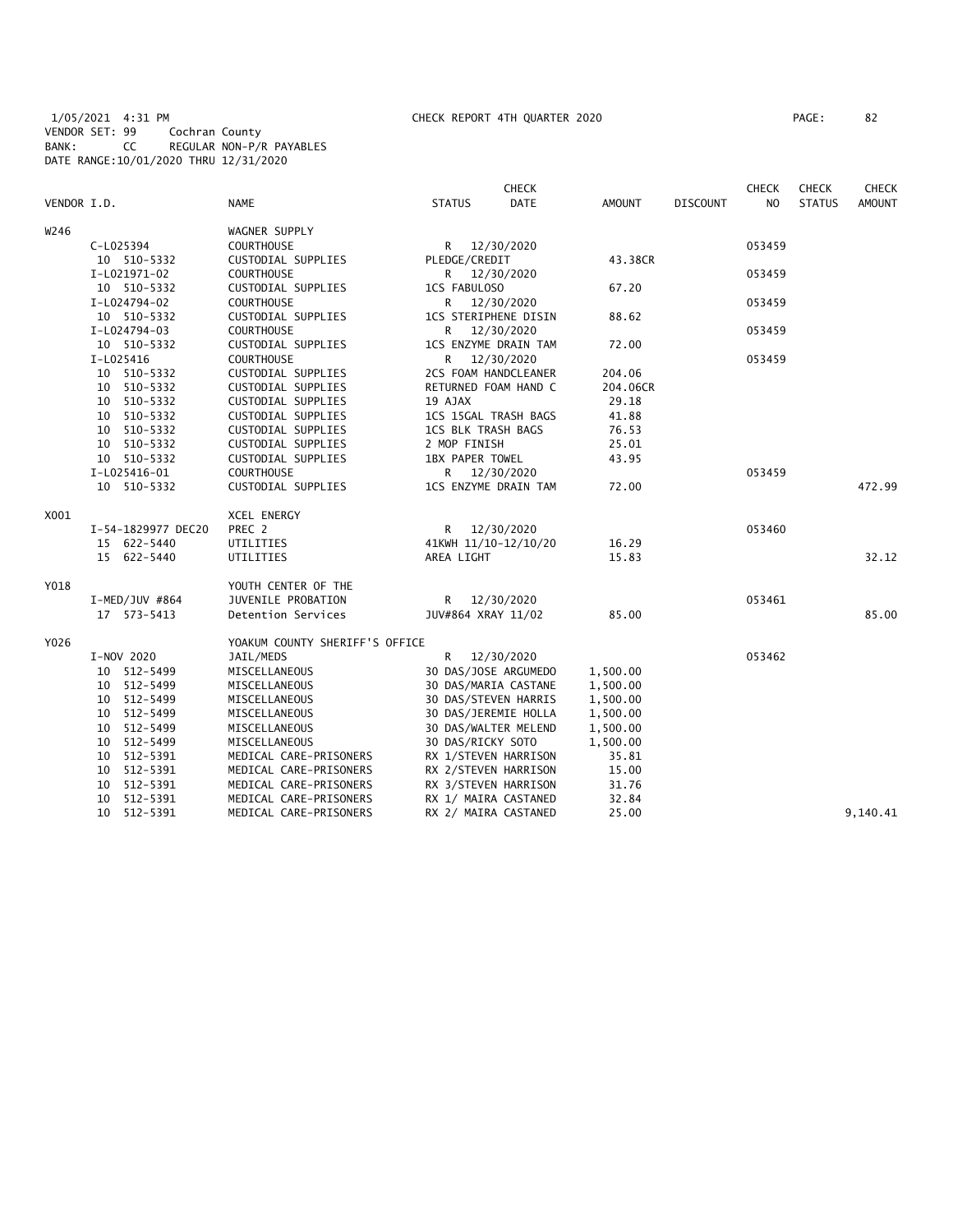1/05/2021 4:31 PM CHECK REPORT 4TH QUARTER 2020 PAGE: 83 VENDOR SET: 99 Cochran County BANK: CC REGULAR NON-P/R PAYABLES DATE RANGE:10/01/2020 THRU 12/31/2020

| VENDOR I.D. |                                  | <b>NAME</b>                                      | <b>STATUS</b>         | <b>CHECK</b><br><b>DATE</b> | <b>AMOUNT</b> | <b>DISCOUNT</b> | <b>CHECK</b><br>NO | <b>CHECK</b><br><b>STATUS</b> | <b>CHECK</b><br><b>AMOUNT</b> |
|-------------|----------------------------------|--------------------------------------------------|-----------------------|-----------------------------|---------------|-----------------|--------------------|-------------------------------|-------------------------------|
| C165        |                                  | CITY OF MORTON                                   |                       |                             |               |                 |                    |                               |                               |
|             | I-12/22/2020                     | <b>CEMETERY</b>                                  | R.                    | 12/30/2020                  |               |                 | 053463             |                               |                               |
|             | 10 516-5486                      | CONTRACT LABOR-OPEN CLOSE                        | LEO JOHNSON 11/14/20  |                             | 300.00        |                 |                    |                               |                               |
|             | 10 516-5486                      | CONTRACT LABOR-OPEN CLOSE                        | ELVA HERNANDEZ 11/22  |                             | 300.00        |                 |                    |                               | 600.00                        |
| D196        |                                  | JORGE DE LA CRUZ, SHERIFF                        |                       |                             |               |                 |                    |                               |                               |
|             | $I-12/15/20$                     | JAIL/SHERIFF                                     | R 12/30/2020          |                             |               |                 | 053464             |                               |                               |
|             | 10 560-5330                      | FUEL AND OIL                                     | 19.48GL UNL/ALLSUPS   |                             | 38.75         |                 |                    |                               |                               |
|             | 10 560-5330                      | FUEL AND OIL                                     | PRE-PAID GAS/STRIPES  |                             | 5.00          |                 |                    |                               |                               |
|             | 10 512-5333                      | FOOD-PRISONERS                                   | FAM\$ MILK/ 12/04     |                             | 4.20          |                 |                    |                               |                               |
|             | 10 512-5391                      | MEDICAL CARE-PRISONERS                           | 2 PREGNANCY TEST/FAM  |                             | 7.50          |                 |                    |                               |                               |
|             | 10 512-5391                      | MEDICAL CARE-PRISONERS                           | SALES TAX FAM\$       |                             | 0.58          |                 |                    |                               |                               |
|             | 10 512-5333                      | FOOD-PRISONERS                                   | 2 RED TOMATO/ALLSUPS  |                             | 5.98          |                 |                    |                               |                               |
|             | 10 512-5333                      | FOOD-PRISONERS                                   | ONION/ALLSUPS 12/8    |                             | 0.99          |                 |                    |                               |                               |
|             | 10 512-5333                      | FOOD-PRISONERS                                   | 2 SHRED LETTUCE/ ALL  |                             | 2.78          |                 |                    |                               |                               |
|             | 10 512-5333                      | FOOD-PRISONERS                                   | 3 PASTA/ALLSUPS 11/1  |                             | 1.47          |                 |                    |                               |                               |
|             | 10 512-5333                      | FOOD-PRISONERS                                   | ONION/ALLSUPS 12/03   |                             | 0.99          |                 |                    |                               |                               |
|             | 10 512-5333                      | FOOD-PRISONERS                                   | LETTUCE/ALLSUPS 12/0  |                             | 1.98          |                 |                    |                               |                               |
|             | 10 512-5333                      | FOOD-PRISONERS                                   | MILK/ALLSUPS 12/03    |                             | 3.99          |                 |                    |                               |                               |
|             | 10 512-5333                      | FOOD-PRISONERS                                   | MILK/ALLSUPS 12/6     |                             | 3.99          |                 |                    |                               |                               |
|             | 10 512-5333                      | FOOD-PRISONERS                                   | EGGS/ALLSUPS 12/6     |                             | 1.59          |                 |                    |                               |                               |
|             | 10 512-5333                      | FOOD-PRISONERS                                   | 40 BIMBO BREAD 11/23  |                             | 74.40         |                 |                    |                               |                               |
|             | I-GRO 12/28/20                   | JAIL                                             | R 12/30/2020          |                             |               |                 | 053464             |                               |                               |
|             | 10 512-5333                      | FOOD-PRISONERS                                   | 3BX CRACKERS/FAM\$ 12 |                             | 6.00          |                 |                    |                               |                               |
|             | 10 512-5333                      | FOOD-PRISONERS                                   | 40 BIMBO BREAD 12/28  |                             | 74.40         |                 |                    |                               |                               |
|             | I-MEALS OFCR TRG 20              | SHERIFF                                          | R                     | 12/30/2020                  |               |                 | 053464             |                               |                               |
|             | 10 560-5427                      | CONTINUING EDUCATION                             | MEAL/J RODRIGUEZ/129  |                             | 9.68          |                 |                    |                               | 244.27                        |
| D900        |                                  | JORGE DE LA CRUZ                                 |                       |                             |               |                 |                    |                               |                               |
|             | I-SHERIFF CONF 20                | SHERIFF                                          | R —                   | 12/30/2020                  |               |                 | 053465             |                               |                               |
|             | 10 560-5427                      | CONTINUING EDUCATION                             | MEALS 12/6-12/11/20   |                             | 106.43        |                 |                    |                               |                               |
|             | I-SHERIFF CONF MLG               | SHERIFF                                          | R.                    | 12/30/2020                  |               |                 | 053465             |                               |                               |
|             | 10 560-5427                      | CONTINUING EDUCATION                             | 896MI 057.5c, TO/FR S |                             | 515.20        |                 |                    |                               | 621.63                        |
| R012        |                                  | ROAD & BRIDGE FUND                               |                       |                             |               |                 |                    |                               |                               |
|             | I-PREC 2/CTIF 123020 PREC 2/CTIF |                                                  | R                     | 12/30/2020                  |               |                 | 053466             |                               |                               |
|             | 20 700-5700                      | TRANSFERS TO OTHER FUNDS                         | MV TO R&B/PREC 2 CTI  |                             | 3,250.00      |                 |                    |                               |                               |
|             | 20 625-5592                      | PCT. #2, LATERAL ROAD                            | MV TO R&B/PREC 2 CTI  |                             | 10,000.00     |                 |                    |                               | 13,250.00                     |
| G005        |                                  | <b>GENERAL FUND</b>                              |                       |                             |               |                 |                    |                               |                               |
|             | I-4TH QTR 20 CIVIL               | STATE CIVIL FEES                                 | R.                    | 12/31/2020                  |               |                 | 053467             |                               |                               |
|             | 90 000-2363.004                  | Co Filing Fee Ind Lgl Serv.                      | 4TH QTR CIVIL FEES    |                             | 7.03          |                 |                    |                               |                               |
|             | 90 000-2363.001                  | Divorce & Family Gov't 133.1514TH QTR CIVIL FEES |                       |                             | 0.75          |                 |                    |                               |                               |
|             | 90 000-2363.002                  | Other Than Divorce/Family 10B 4TH QTR CIVIL FEES |                       |                             | 3.00          |                 |                    |                               |                               |
|             | 90 000-2363.004                  | Co Filing Fee Ind Lgl Serv.                      | 4TH QTR CIVIL FEES    |                             | 3.00          |                 |                    |                               |                               |
|             | I-4TH QTR 20 CRIM                | STATE CRIM SVC FEES                              | R 12/31/2020          |                             |               |                 | 053467             |                               |                               |
|             | 000-2358.002<br>90               | NEW CCC 2020 FORWARD                             | 4TH QTR CRIM FEES     |                             | 235.73        |                 |                    |                               |                               |
|             | 90 000-2358.001                  | PRIOR OLD CCC 04 Forward                         | 4TH QTR CRIM FEES     |                             | 18.64         |                 |                    |                               |                               |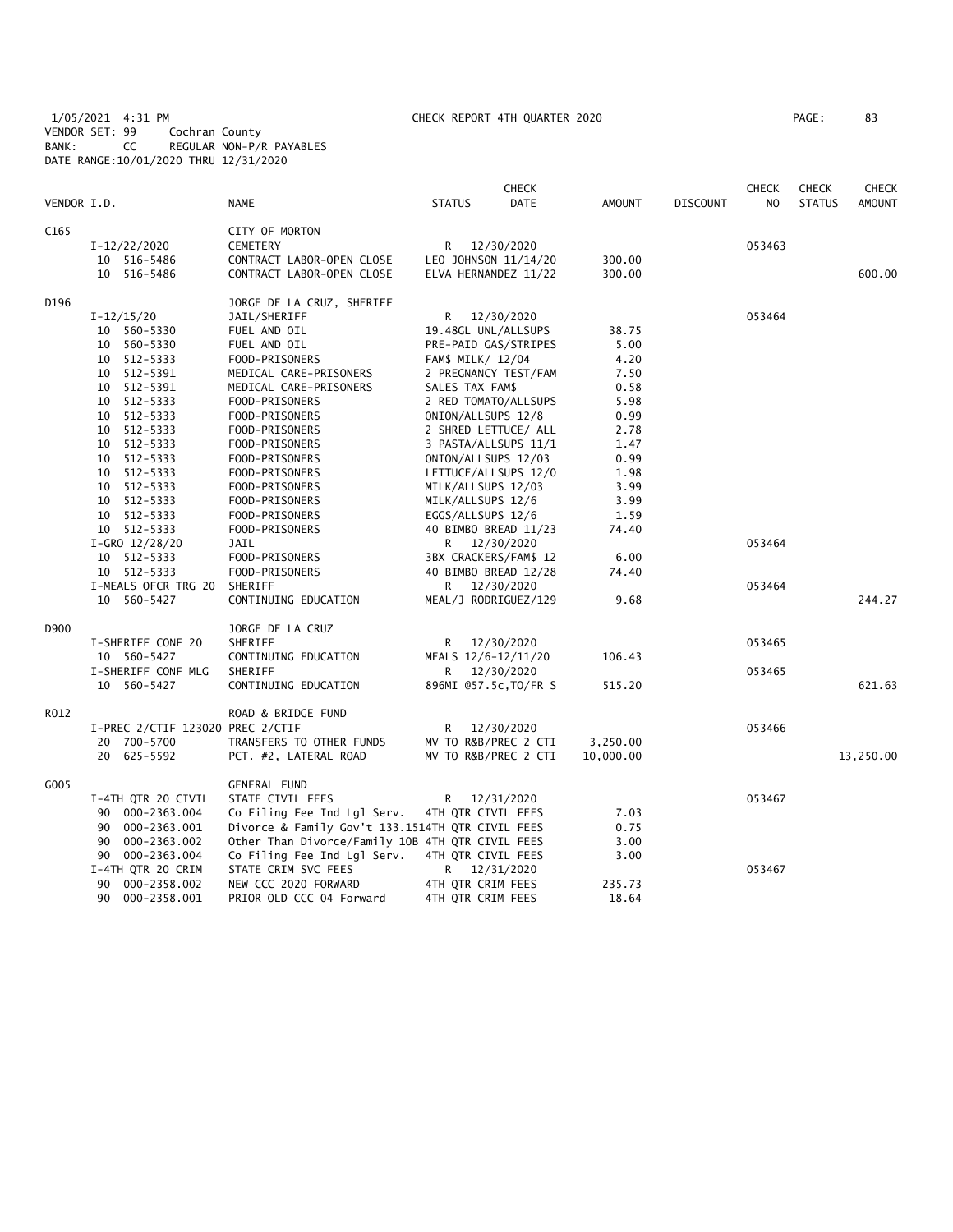1/05/2021 4:31 PM CHECK REPORT 4TH QUARTER 2020 PAGE: 84 VENDOR SET: 99 Cochran County BANK: CC REGULAR NON-P/R PAYABLES DATE RANGE:10/01/2020 THRU 12/31/2020

| VENDOR I.D. |                                                                                                                                                                                                                                                                       | <b>NAME</b>                                                                                                                                                                                                                                                                                                                                                                                                                                                                                                      | <b>STATUS</b>                                                                                              | <b>CHECK</b><br><b>DATE</b>                                                                                                                                                                                                        | <b>AMOUNT</b>                                                                                                           | <b>DISCOUNT</b> | <b>CHECK</b><br>NO | <b>CHECK</b><br><b>STATUS</b> | <b>CHECK</b><br><b>AMOUNT</b> |
|-------------|-----------------------------------------------------------------------------------------------------------------------------------------------------------------------------------------------------------------------------------------------------------------------|------------------------------------------------------------------------------------------------------------------------------------------------------------------------------------------------------------------------------------------------------------------------------------------------------------------------------------------------------------------------------------------------------------------------------------------------------------------------------------------------------------------|------------------------------------------------------------------------------------------------------------|------------------------------------------------------------------------------------------------------------------------------------------------------------------------------------------------------------------------------------|-------------------------------------------------------------------------------------------------------------------------|-----------------|--------------------|-------------------------------|-------------------------------|
| G005        | I-4TH QTR 20 CRIM<br>90 000-2379<br>000-2380<br>90<br>90 000-2368<br>000-2369<br>90<br>90 000-2367.001<br>90 000-2367<br>I-4TH QTR 20 SPEC<br>90 000-2379.001                                                                                                         | <b>GENERAL FUND</b><br>(CONT)<br>STATE CRIM SVC FEES<br>Judicial Support Fee/L133.105 4TH QTR CRIM FEES<br>PRIOR MAND COMB COST<br>BB Bond Fee (Gov CD 41.258)<br>EMS Trauma Sec49.02 SB1131<br>STF-SUB 96%9TRANDS CD542.40<br>STF-Sub 95% C(Trans CD542.40<br>SPECIALTY CT SVC FEES<br>Drug Court Fee CCP102.0178                                                                                                                                                                                               | R<br>4TH QTR CRIM FEES<br>4TH QTR CRIM FEES<br>4TH QTR CRIM FEES<br>4TH OTR CRIM FEES<br>4TH QTR CRIM FEES | 12/31/2020<br>R 12/31/2020<br>4TH QTR SPECIALTY CT                                                                                                                                                                                 | 8.40<br>1.93<br>25.50<br>0.03<br>36.33<br>0.61<br>2.95                                                                  |                 | 053467<br>053467   |                               | 343.90                        |
| S217        | I-4TH QTR 20 CIVIL<br>90 000-2372<br>90 000-2373<br>000-2363.004<br>90<br>000-2363.001<br>90<br>90<br>000-2363.002<br>90<br>000-2363.004<br>90 000-2379<br>000-2380.001<br>90                                                                                         | STATE COMPTROLLER<br>STATE CIVIL FEES<br>Birth Cert. Gov118.015<br>Marriage License Gov 118.011 4TH QTR REMITTANCE F<br>Co Filing Fee Ind Lgl Serv.<br>Divorce & Family Gov't 133.1514TH QTR REMITTANCE F<br>Other Than Divorce/Family 10B 4TH QTR REMITTANCE F<br>Co Filing Fee Ind Lgl Serv.<br>Judicial Support Fee/L133.105 4TH QTR REMITTANCE F<br>CJCPT PERSONAL TRAINGSEC51.9714TH QTR REMITTANCE F                                                                                                       | R                                                                                                          | 12/31/2020<br>4TH QTR REMITTANCE F<br>4TH QTR REMITTANCE F<br>4TH QTR REMITTANCE F                                                                                                                                                 | 32.40<br>60.00<br>133.53<br>134.25<br>297.00<br>57.00<br>462.00<br>115.00                                               |                 | 053468             |                               | 1,291.18                      |
| S217        | I-4TH QTR 20 CRIM<br>90 000-2358.002<br>000-2358.001<br>90<br>90 000-2379<br>90<br>000-2380<br>000-2368<br>90<br>000-2369<br>90<br>90<br>000-2367.001<br>90<br>000-2367<br>000-2355<br>90<br>000-2361<br>90<br>90<br>000-2376<br>90<br>$000 - 2342$<br>000-2357<br>90 | STATE COMPTROLLER<br>STATE CRIMINAL FEES<br>NEW CCC 2020 FORWARD<br>PRIOR OLD CCC 04 Forward<br>Judicial Support Fee/L133.105 4TH QTR REMITTANCE F<br>PRIOR MAND COMB COST<br>BB Bond Fee (Gov CD 41.258)<br>EMS Trauma Sec49.02 SB1131<br>STF-SUB 96%9TRANDS CD542.40<br>STF-Sub 95% C(Trans CD542.40<br>MVF CCP 102.002<br>50% of Time Payment to State 4TH QTR REMITTANCE F<br>Co. CrtCriminal Judicial Fund 4TH QTR REMITTANCE F<br>Arrest Fees - State Officers 4TH QTR REMITTANCE F<br>50% Overweight Fine | R.                                                                                                         | 12/31/2020<br>4TH QTR REMITTANCE F<br>4TH QTR REMITTANCE F<br>4TH QTR REMITTANCE F<br>4TH QTR REMITTANCE F<br>4TH QTR REMITTANCE F<br>4TH QTR REMITTANCE F<br>4TH QTR REMITTANCE F<br>4TH OTR REMITTANCE F<br>4TH QTR REMITTANCE F | 2,121.53<br>167.79<br>75.60<br>17.37<br>229.50<br>0.24<br>871.90<br>11.66<br>0.02<br>17.30<br>160.00<br>19.44<br>300.00 |                 | 053469             |                               | 3,992.35                      |
| S217        | I-4TH QTR 20 E-FILE<br>90 000-2363.005<br>000-2363.006<br>90<br>000-2363.007<br>90<br>90<br>000-2376.001<br>90<br>000-2376.002                                                                                                                                        | STATE COMPTROLLER<br>STATE E-FILE FEES<br>ELE. FILING FEE DIS CLK<br>ELE FILING FEE COUNTY CLERK<br>ELE FILING FEE JP<br>CRIM ELECTRONIC EFF DIS CLK<br>CRIMINAL ELECTRONIC EFF CO.                                                                                                                                                                                                                                                                                                                              | R                                                                                                          | 12/31/2020<br>4TH QTR REMITTANCE F<br>4TH QTR REMITTANCE F<br>4TH QTR REMITTANCE F<br>4TH QTR REMITTANCE F<br>4TH QTR REMITTANCE F                                                                                                 | 390.00<br>120.00<br>100.00<br>5.39<br>6.55                                                                              |                 | 053470             |                               | 621.94                        |
|             |                                                                                                                                                                                                                                                                       |                                                                                                                                                                                                                                                                                                                                                                                                                                                                                                                  |                                                                                                            |                                                                                                                                                                                                                                    |                                                                                                                         |                 |                    |                               |                               |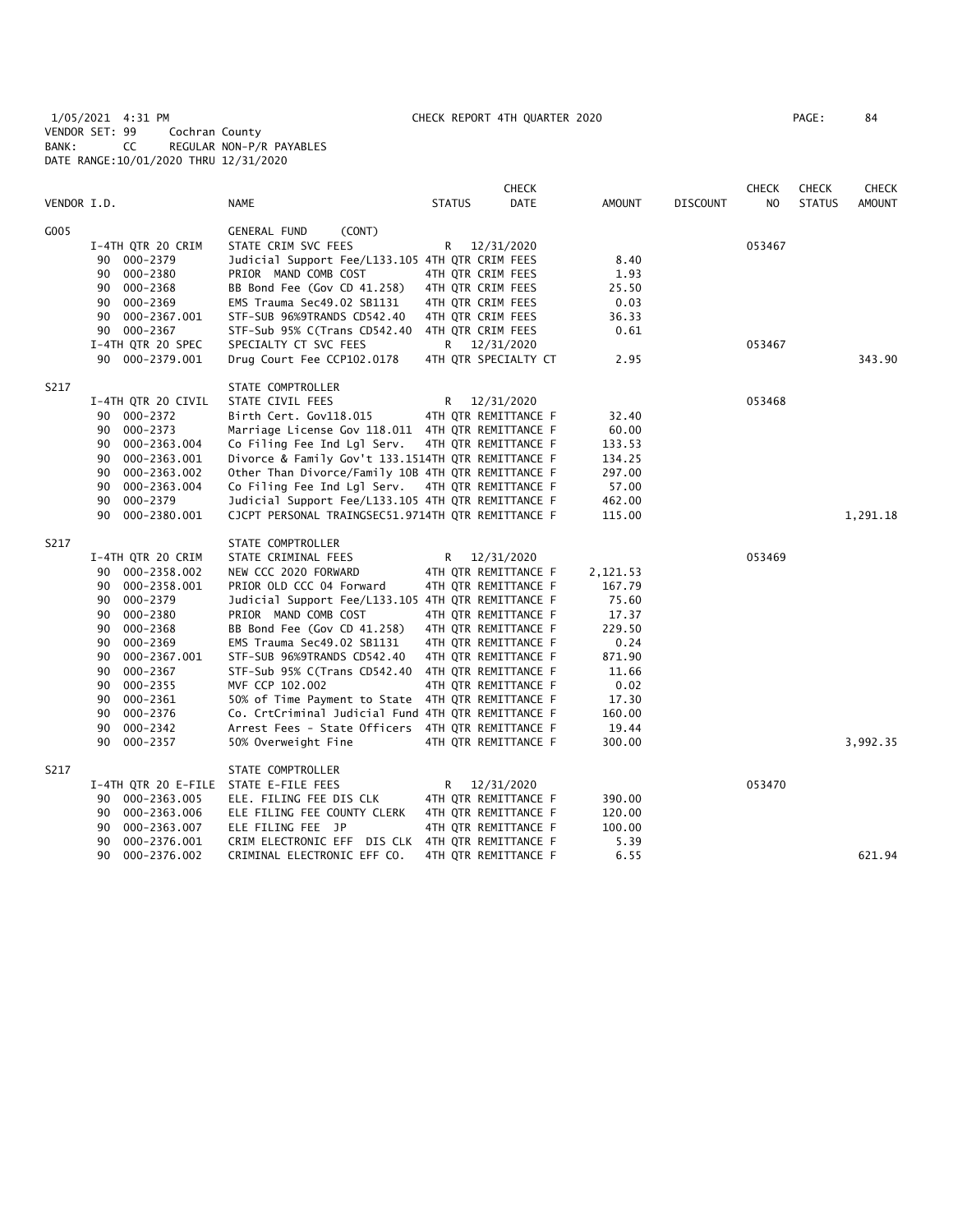1/05/2021 4:31 PM CHECK REPORT 4TH QUARTER 2020 PAGE: 85

DATE RANGE:10/01/2020 THRU 12/31/2020 CHECK CHECK CHECK CHECK NO STATUS AMOUNT S217 STATE COMPTROLLER I-4TH QTR 20 SPEC SPECIALTY CT COSTS R 12/31/2020<br>
90 000-2379.001 Drug Court Fee CCP102.0178 4TH QTR REMITTANCE F 26.50 Drug Court Fee CCP102.0178 4TH QTR REMITTANCE F 26.50 26.50 26.50 S217 STATE COMPTROLLER I-CSS 2020 ANNUAL CHILD SAFETY SEAT FINES R 12/31/2020 053472 90 000-2365 50% of Seat Belt (545.412&13) 2020 TERTIARY CARE F 187.50 187.50 \* \* T O T A L S \* \* NO INVOICE AMOUNT DISCOUNTS CHECK AMOUNT REGULAR CHECKS: HAND CHECKS: 0 0.00 0.00 0.00 DRAFTS: 0 0.00 0.00 0.00 EFT: 0 0.00 0.00 0.00

| NON CHECKS:         |                                      |                     | 0.00        | 0.00 | 0.00 |
|---------------------|--------------------------------------|---------------------|-------------|------|------|
| <b>VOID CHECKS:</b> | 8 VOID DEBITS<br><b>VOID CREDITS</b> | 0.00<br>53,655.35CR | 53,655.35CR | 0.00 |      |

TOTAL ERRORS: 0

VENDOR SET: 99 Cochran County

BANK: CC REGULAR NON-P/R PAYABLES

|    | G/L ACCOUNT  | <b>NAME</b>               | AMOUNT    |
|----|--------------|---------------------------|-----------|
|    |              |                           |           |
| 10 | 000-2206.002 | COLLECTION AGENCY FEES    | 126.33    |
| 10 | 000-2206.003 | Omni Collection Fee       | 43.25     |
| 10 | 000-2500.1   | WITHHOLDING TAX PAYABLE   | 5,466.00  |
| 10 | 000-4333.305 | OTHER STATE GRANTS        | 6,963.00  |
| 10 | 000-4380.200 | OTHER [MISCELLANEOUS]     | 900.00    |
| 10 | $400 - 5203$ | RETIREMENT                | 3,668.48  |
| 10 | 400-5204     | WORKERS' COMPENSATION     | 52.26     |
| 10 | 403-5203     | RETIREMENT                | 3,843.43  |
| 10 | 403–5204     | WORKERS' COMPENSATION     | 57.47     |
| 10 | 403-5206     | <b>UNEMPLOYMENT</b>       | 7.11      |
| 10 | 403-5310     | OFFICE SUPPLIES           | 1,445.73  |
| 10 | 403–5311     | POSTAL EXPENSES           | 1,000.00  |
| 10 | 403-5411     | MAINTENANCE CONTRACTS     | 7,008.89  |
| 10 | 403-5416     | FILMING & INDEXING        | 3,943.35  |
| 10 | 403-5420     | <b>TELECOMMUNICATIONS</b> | 388.07    |
| 10 | 403–5481     | DUES AND REGISTRATION     | 125.00    |
| 10 | 405-5330     | FUEL AND OIL              | 117.05    |
| 10 | 405-5451     | REPAIRS                   | 18.00     |
| 10 | 409-5300     | COUNTY-WIDE SUPPLIES      | 237.15    |
| 10 | 409-5401     | OUTSIDE AUDIT             | 20,000.00 |
| 10 | 409-5406     | APPRAISAL DISTRICT        | 23,480.62 |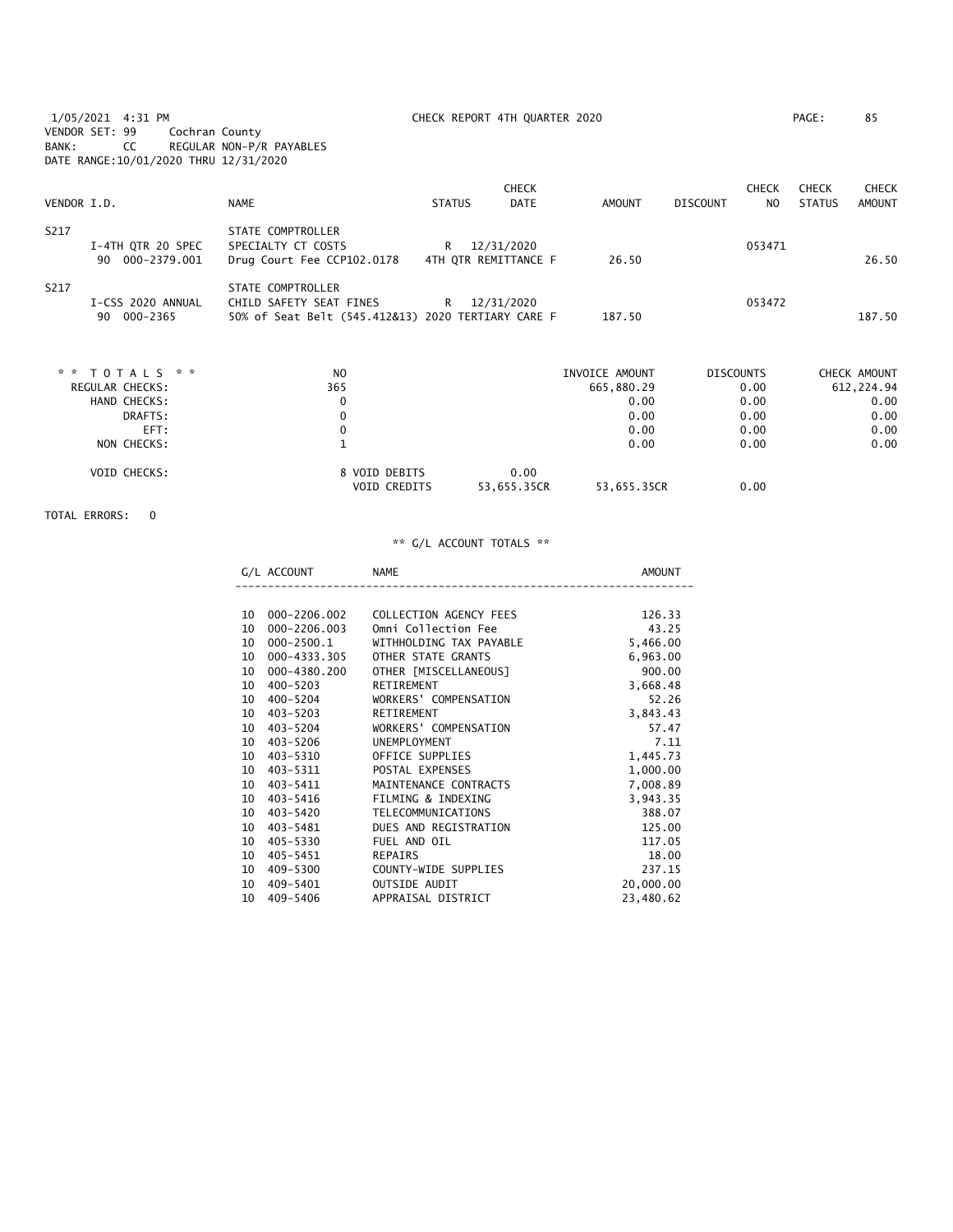1/05/2021 4:31 PM CHECK REPORT 4TH QUARTER 2020 PAGE: 86 VENDOR SET: 99 Cochran County BANK: CC REGULAR NON-P/R PAYABLES DATE RANGE:10/01/2020 THRU 12/31/2020

|    | G/L ACCOUNT  | <b>NAME</b>                    | <b>AMOUNT</b> |
|----|--------------|--------------------------------|---------------|
|    |              |                                |               |
|    | 10 409-5411  | MAINTENANCE CONTRACTS          | 11,541.00     |
|    | 10 409-5420  | TELECOMMUNICATIONS             | 828.93        |
|    | 10 409-5440  | UTILITIES                      | 177.44        |
|    | 10 409-5497  | LIABILITY INSURANCE            | 8,690.00      |
|    | 10 409-5499  | MISCELLANEOUS                  | 3,610.00      |
|    | 10 426-5310  | OFFICE SUPPLIES                | 57.02         |
|    | 10 426-5400  | ATTORNEY AD LITEM              | 400.00        |
|    | 10 426-5481  | DUES AND REGISTRATION          | 200.00        |
|    | 10 435-5203  | RETIREMENT                     | 782.41        |
|    | 10 435-5204  | WORKERS' COMPENSATION          | 11.39         |
|    | 10 435-5206  | <b>UNEMPLOYMENT</b>            | 5.91          |
|    | 10 435-5310  | OFFICE SUPPLIES                | 81.94         |
|    | 10 435-5400  | ATTORNEY AD LITEM              | 9,688.75      |
|    | 10 435-5420  | TELECOMMUNICATIONS             | 1,095.76      |
|    | 10 435-5491  | <b>GRAND JURY</b>              | 440.00        |
|    | 10 435-5499  | MISCELLANEOUS                  | 2,600.00      |
|    | 10 455-5203  | RETIREMENT                     | 1,766.98      |
|    | 10 455-5204  | WORKERS' COMPENSATION          | 26.92         |
|    | 10 455-5206  | <b>UNEMPLOYMENT</b>            | 0.15          |
|    | 10 455-5310  | OFFICE SUPPLIES                | 112.39        |
|    | 10 455-5405  | <b>AUTOPSY</b>                 | 7,150.00      |
|    | 10 455-5411  | MAINTENANCE CONTRACTS          | 5,548.00      |
|    | 10 455-5420  | TELECOMMUNICATIONS             | 103.46        |
|    | 10 455-5480  | BONDS & NOTARY FEES            | 50.00         |
|    | 10 455-5499  | MISCELLANEOUS                  | 44.00         |
|    | 10 475-5203  | RETIREMENT                     | 3,380.45      |
|    | 10 475-5204  | WORKERS' COMPENSATION          | 8.60          |
|    | 10 475-5206  | <b>UNEMPLOYMENT</b>            | 5.25          |
|    | 10 475-5310  | OFFICE SUPPLIES                | 69.79         |
|    | 10 475-5420  | TELECOMMUNICATIONS             | 234.83        |
|    | 10 475-5590  | LAW LIBRARY MTRLS/UPDATES      | 388.56        |
|    | 10 476-5203  | RETIREMENT                     | 773.63        |
|    | 10 476-5204  | WORKERS' COMPENSATION          | 31.40         |
|    | 10 476-5206  | <b>UNEMPLOYMENT</b>            | 1.88          |
| 10 | 490-5102     | ELECTION SALARIES              | 7,900.00      |
| 10 | 490-5203.001 | RETIREMENT                     | 519.58        |
| 10 | 490-5204     | WORKERS' COMPENSATION          | 24.00         |
| 10 | 490-5206     | UNEMPLOYMENT                   | 5.75          |
|    | 10 490-5310  | OFFICE SUPPLIES                | 1,985.82      |
| 10 | 490-5335     | ELECTION SUPPLIES              | 14, 377.64    |
| 10 | 490-5411     | MAINTENANCE CONTRACTS          | 7,265.00      |
| 10 | 490-5420     | <b>TELECOMMUNICATIONS</b>      | 189.84        |
| 10 | 490-5480     | <b>BONDS &amp; NOTARY FEES</b> | 50.00         |
| 10 | 490-5498     | VOTER ENHANCEMENT              | 108.36        |
| 10 | 490-5571     | CAPITAL OUTLAY                 | 49,748.20     |
| 10 | 495-5203     | RETIREMENT                     | 1,811.04      |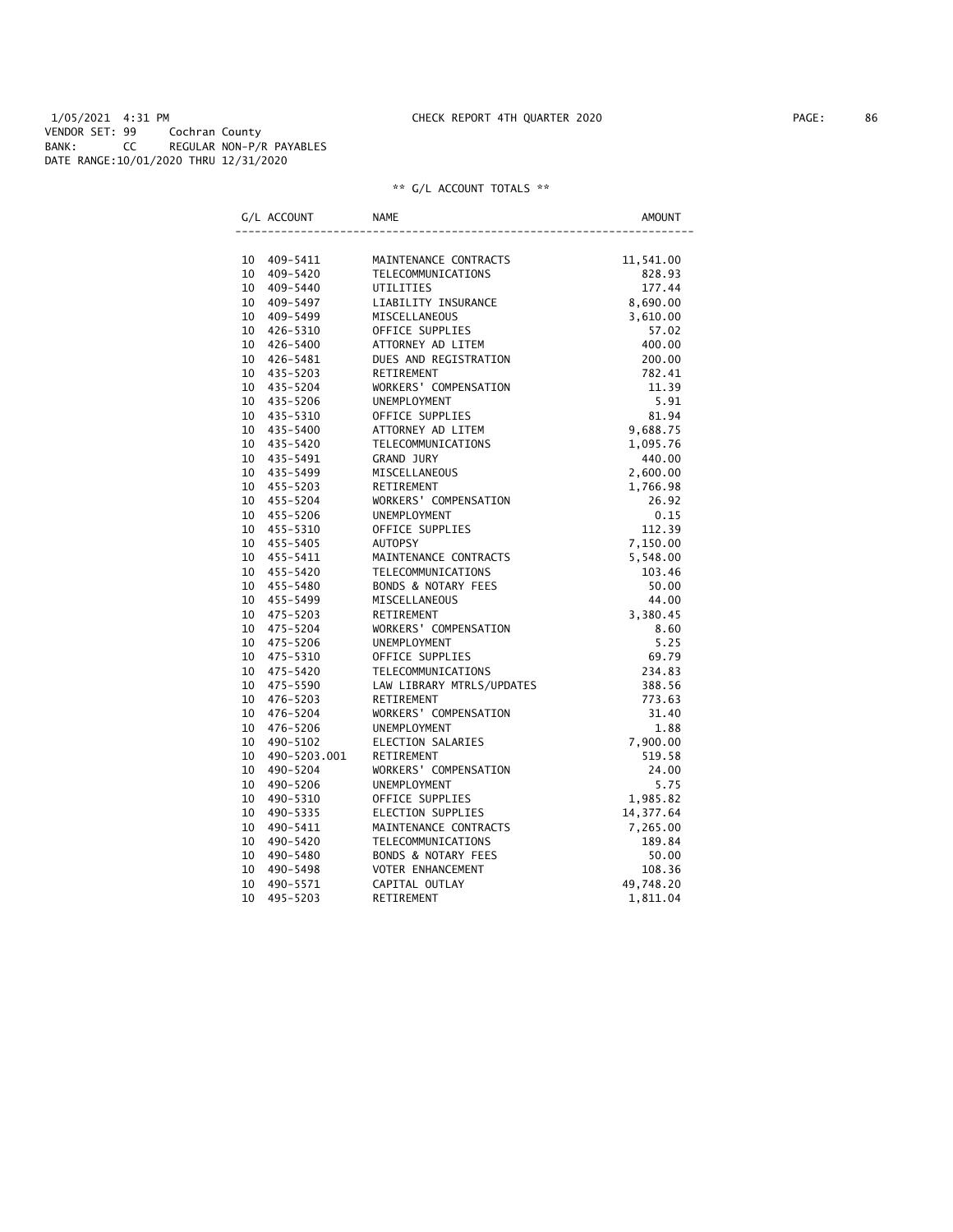|    | G/L ACCOUNT  | <b>NAME</b>                    | <b>AMOUNT</b> |
|----|--------------|--------------------------------|---------------|
|    |              |                                |               |
| 10 | 495–5204     | WORKERS' COMPENSATION          | 33.10         |
| 10 | 495-5206     | UNEMPLOYMENT                   | 7.55          |
|    | 10 495-5310  | OFFICE SUPPLIES                | 1,221.67      |
| 10 | 495–5420     | TELECOMMUNICATIONS             | 354.60        |
| 10 | 495-5480     | <b>BONDS &amp; NOTARY FEES</b> | 50.00         |
| 10 | 497-5203     | RETIREMENT                     | 2,334.79      |
| 10 | 497-5204     | WORKERS' COMPENSATION          | 35.87         |
| 10 | 497-5206     | <b>UNEMPLOYMENT</b>            | 1.74          |
| 10 | 497-5310     | OFFICE SUPPLIES                | 225.67        |
| 10 | 497-5311     | POSTAL EXPENSES                | 13.80         |
| 10 | 497-5420     | TELECOMMUNICATIONS             | 111.04        |
| 10 | 497-5427     | CONTINUING EDUCATION           | 185.00        |
| 10 | 497-5480     | <b>BONDS &amp; NOTARY FEES</b> | 250.00        |
| 10 | 499-5203     | RETIREMENT                     | 5,040.37      |
| 10 | 499-5204     | WORKERS' COMPENSATION          | 67.51         |
| 10 | 499-5206     | <b>UNEMPLOYMENT</b>            | 9.35          |
| 10 | 499-5310     | OFFICE SUPPLIES                | 604.44        |
| 10 | 499-5311     | POSTAL EXPENSES                | 142.13CR      |
| 10 | 499-5408     | TAX ROLL                       | 2,448.77      |
| 10 | 499-5411     | MAINTENANCE CONTRACTS          | 8,303.30      |
| 10 | 499-5420     | <b>TELECOMMUNICATIONS</b>      | 661.39        |
| 10 | 499-5480     | <b>BONDS &amp; NOTARY FEES</b> | 700.00        |
| 10 | 510-5203     | RETIREMENT                     | 1,413.22      |
| 10 | 510-5204     | WORKERS' COMPENSATION          | 281.11        |
| 10 | 510-5206     | UNEMPLOYMENT                   | 4.69          |
| 10 | 510-5332     | CUSTODIAL SUPPLIES             | 2,253.74      |
| 10 | 510-5411     | MAINTENANCE CONTRACTS          | 2,217.43      |
| 10 | 510-5440     | UTILITIES                      | 6,922.29      |
| 10 | 510-5451     | REPAIR                         | 307.96        |
| 10 | $512 - 5203$ | RETIREMENT                     | 6,015.49      |
| 10 | $512 - 5204$ | WORKERS' COMPENSATION          | 348.75        |
| 10 | $512 - 5206$ | UNEMPLOYMENT                   | 13.36         |
| 10 | 512-5310     | OFFICE SUPPLIES                | 3, 157.42     |
| 10 | 512-5333     | FOOD-PRISONERS                 | 5,577.34      |
| 10 | 512-5391     | MEDICAL CARE-PRISONERS         | 1,408.04      |
| 10 | 512-5392     | MISCELLANEOUS SUPPLIES         | 2,644.39      |
| 10 | 512-5451     | REPAIR                         | 20.69         |
| 10 | 512-5499     | MISCELLANEOUS                  | 26,732.40     |
| 10 | 512-5571     | CAPITAL OUTLAY                 | 12,814.50     |
| 10 | 516-5203     | RETIREMENT                     | 1,608.47      |
| 10 | 516-5204     | WORKERS' COMPENSATION          | 263.03        |
| 10 | 516-5206     | UNEMPLOYMENT                   | 5.53          |
| 10 | 516-5330     | FUEL & OIL                     | 630.30        |
| 10 | 516-5332     | CUSTODIAL SUPPLIES             | 34.28         |
| 10 | 516-5440     | UTILITIES                      | 956.66        |
| 10 | 516-5451     | <b>REPAIR</b>                  | 127.16        |
|    |              |                                |               |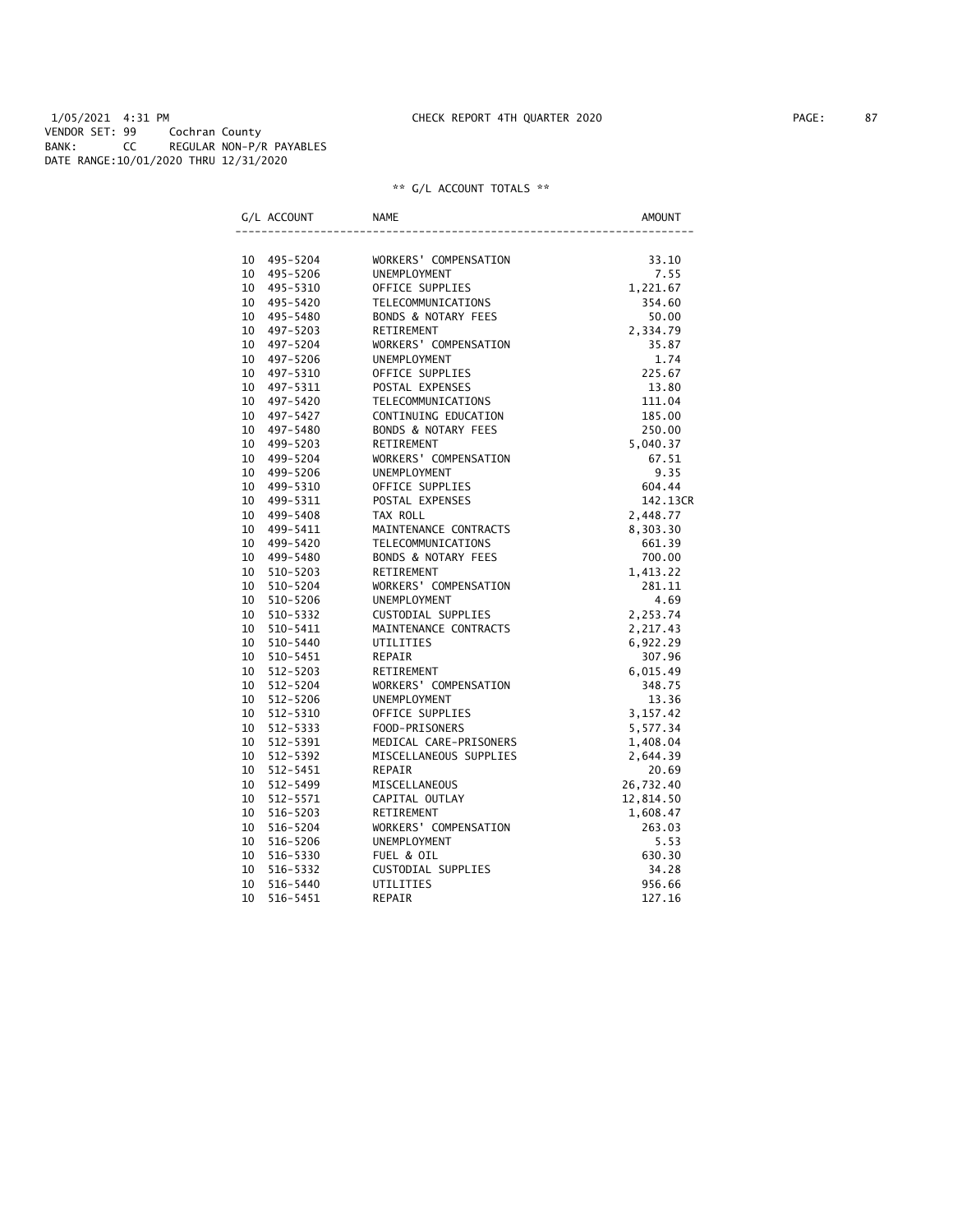1/05/2021 4:31 PM CHECK REPORT 4TH QUARTER 2020 PAGE: 88 VENDOR SET: 99 Cochran County BANK: CC REGULAR NON-P/R PAYABLES DATE RANGE:10/01/2020 THRU 12/31/2020

|    | G/L ACCOUNT | <b>NAME</b>                 | <b>AMOUNT</b> |
|----|-------------|-----------------------------|---------------|
| 10 | 516-5454    | <b>TIRES</b>                | 270.00        |
| 10 | 516-5486    | CONTRACT LABOR-OPEN CLOSE   | 2,100.00      |
| 10 | 550-5203    | RETIREMENT                  | 1,444.12      |
| 10 | 550-5204    | WORKERS' COMPENSATION       | 139.17        |
| 10 | 550-5420    | <b>TELECOMMUNICATIONS</b>   | 83.46         |
| 10 | 550-5571    | CAPITAL OUTLAY              | 1,264.40      |
| 10 | 560-5203    | RETIREMENT                  | 17, 158.33    |
| 10 | 560-5204    | WORKERS' COMPENSATION       | 1,750.39      |
| 10 | 560-5205    | UNIFORMS                    | 472.41        |
| 10 | 560-5206    | UNEMPLOYMENT                | 59.90         |
| 10 | 560-5310    | OFFICE SUPPLIES             | 746.70        |
| 10 | 560-5311    | POSTAL EXPENSES             | 330.00        |
| 10 | 560-5330    | FUEL AND OIL                | 3,239.49      |
| 10 | 560-5334    | OTHER SUPPLIES              | 684.63        |
| 10 | 560-5411    | MAINTENANCE CONTRACTS       | 12,236.30     |
| 10 | 560-5420    | TELECOMMUNICATIONS          | 2,263.63      |
| 10 | 560-5427    | CONTINUING EDUCATION        | 1,865.64      |
| 10 | 560-5451    | MACHINERY-NON-OFFICE REPAIR | 2,464.56      |
| 10 | 560-5452    | OFFICE EQUIPMENT REPAIR     | 2,017.97      |
| 10 | 560-5480    | BONDS & NOTARY FEES         | 50.00         |
| 10 | 560-5481    | DUES AND REGISTRATION       | 460.00        |
| 10 | 560-5499    | MISCELLANEOUS               | 35.77         |
| 10 | 570-5420    | TELECOMMUNICATIONS          | 110.90        |
| 10 | 571-5472    | LOCAL SUPPORT-JUV BOARD     | 12,510.00     |
| 10 | 580-5404    | MEDICAL-E.M.S. SUBSIDIES    | 4,000.00      |
| 10 | 580-5414    | FIRE PROTECTION CONTRACTS   | 18,550.00     |
| 10 | 580-5440    | UTILITIES [TOWER]           | 104.48        |
| 10 | 580-5499    | MISCELLANEOUS               | 3,302.72      |
| 10 | 650-5203    | RETIREMENT                  | 1,362.84      |
| 10 | 650-5204    | WORKERS' COMPENSATION       | 38.30         |
| 10 | 650-5206    | UNEMPLOYMENT                | 4.39          |
| 10 | 650-5310    | OFFICE SUPPLIES             | 1,026.92      |
| 10 | 650-5311    | POSTAL EXPENSES             | 40.00         |
| 10 | 650-5332    | CUSTODIAL SUPPLIES          | 105.00        |
| 10 | 650-5411    | MAINTENANCE CONTRACTS       | 286.25        |
| 10 | 650-5420    | TELECOMMUNICATIONS          | 336.01        |
| 10 | 650-5440    | UTILITIES                   | 710.14        |
| 10 | 650-5451    | REPAIR                      | 216.83        |
| 10 | 650-5499    | MISCELLANEOUS               | 63.46         |
| 10 | 650-5590    | <b>BOOKS</b>                | 2,561.42      |
| 10 | 652-5203    | RETIREMENT                  | 77.36         |
| 10 | 652-5204    | WORKERS' COMPENSATION       | 15.84         |
| 10 | 652-5420    | TELECOMMUNICATIONS          | 1,353.44      |
| 10 | 652-5440    | UTILITIES                   | 529.11        |
| 10 | 660-5203    | RETIREMENT                  | 1,089.47      |
| 10 | 660-5204    | WORKERS' COMPENSATION       | 174.54        |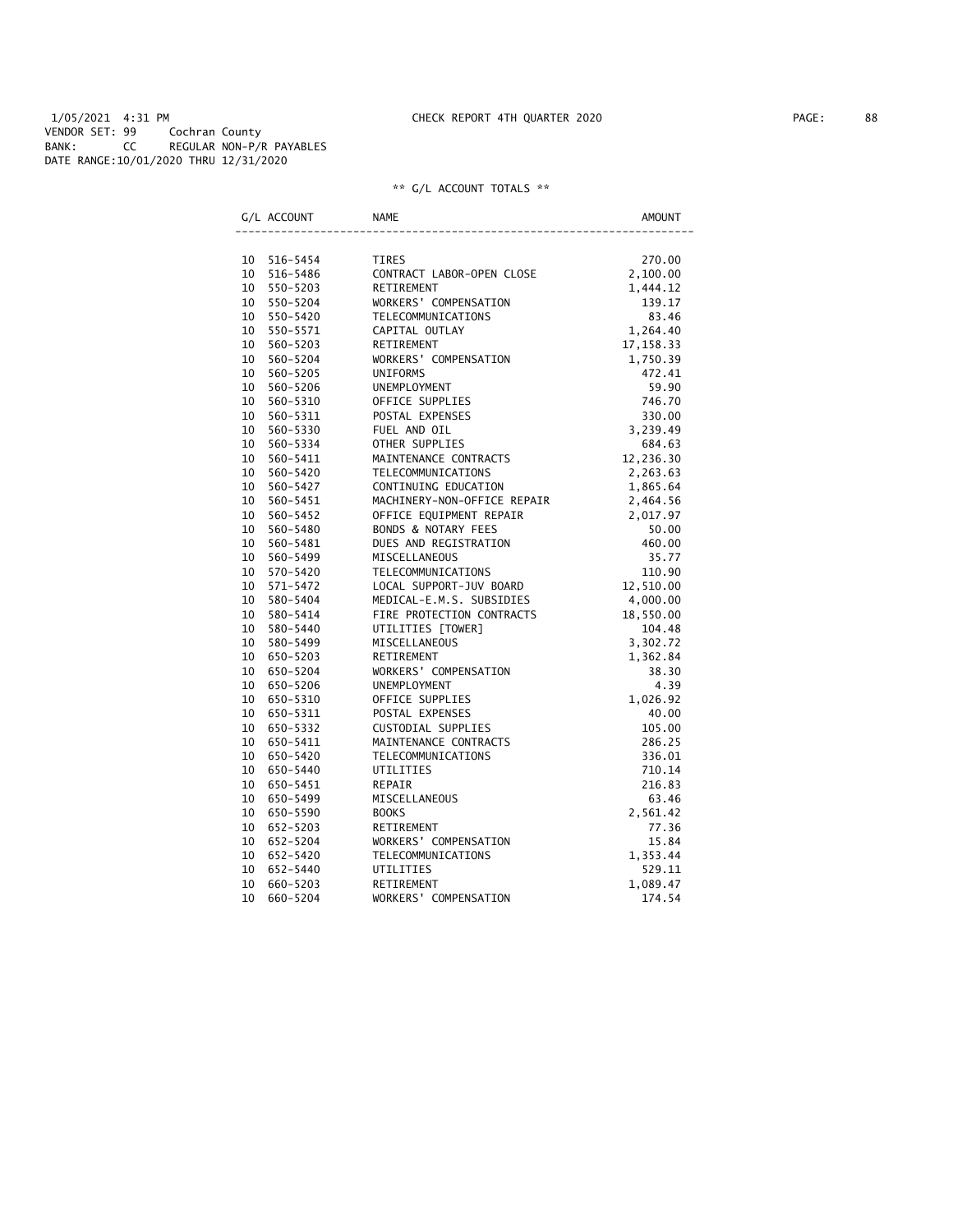1/05/2021 4:31 PM CHECK REPORT 4TH QUARTER 2020 PAGE: 89 VENDOR SET: 99 Cochran County BANK: CC REGULAR NON-P/R PAYABLES DATE RANGE:10/01/2020 THRU 12/31/2020

| G/L ACCOUNT                 | <b>NAME</b>                                                                     | AMOUNT     |
|-----------------------------|---------------------------------------------------------------------------------|------------|
|                             |                                                                                 |            |
| 10 660-5206                 | FUEL AND OIL<br>CUSTODIAL SUPPLIES<br>UTILITIES & IRRIGATION<br>REPAIR<br>TIPES | 5.20       |
| 10 660-5330                 |                                                                                 | 39.40      |
| 10 660-5332                 |                                                                                 | 850.72     |
| 10 660-5440                 |                                                                                 | 877.21     |
| 10 660-5451                 |                                                                                 | 32.61      |
| 10 660-5454                 | <b>TIRES</b>                                                                    | 562.00     |
| 10 662-5203                 | RETIREMENT                                                                      | 1,458.70   |
| 10 662-5204                 | WORKERS' COMPENSATION                                                           | 298.52     |
| 10 662-5206                 | UNEMPLOYMENT                                                                    | 5.51       |
| 10 662-5332                 | CUSTODIAL SUPPLIES                                                              | 199.83     |
| 10 662-5440                 | UTILITIES                                                                       | 1,888.35   |
| 10 662-5451                 | REPAIR                                                                          | 5,978.01   |
| 10 663-5418                 | SENIOR CITIZENS CONTRACT                                                        | 18,750.00  |
| 10 665-5203                 | RETIREMENT                                                                      | 1,192.08   |
| 10 665-5204                 | WORKERS' COMPENSATION                                                           | 17.86      |
| 10 665-5206                 | UNEMPLOYMENT                                                                    | 5.64       |
| 10 665-5310                 | OFFICE SUPPLIES                                                                 | 953.69     |
| 10 665-5330                 | FUEL AND OIL                                                                    | 354.35     |
| 10 665-5411                 | MAINTENANCE CONTRACTS                                                           | 99.00      |
| 10 665-5420                 | TELECOMMUNICATIONS                                                              | 392.20     |
| 10 665-5427                 | CO AGENT-TRAVEL-OUT OF COUNTY                                                   | 190.66     |
| 10 665-5451                 | REPAIRS                                                                         | 245.20     |
| 10 665-5499                 | MISCELLANEOUS                                                                   | 300.00     |
|                             | *** FUND TOTAL ***                                                              | 455,462.37 |
| 15 000-4380.200             | OTHER [MISCELLANEOUS]                                                           | 15.48CR    |
| 15 610-5203                 | RETIREMENT                                                                      | 7,607.36   |
| 15 610-5204                 | WORKERS' COMPENSATION                                                           | 151.00     |
| 15 610-5310                 | OFFICE SUPPLIES                                                                 | 156.94     |
| 15 610-5311                 | POSTAL EXPENSES                                                                 | 6.10       |
| 15 610-5420                 | TELECOMMUNICATIONS                                                              | 257.04     |
| 15 610-5427                 | COMM-CONTINUING EDUCATION                                                       | 1,275.37   |
| 15 610-5428                 | CO. JUDGE-CONTINUING EDUCATION                                                  | 709.98     |
| 15 610-5430                 | LEGAL NOTICES                                                                   | 776.18     |
| 15 610-5456                 | REPAIR-COUNTY CAR                                                               | 41.48      |
| 15<br>610-5480              | BONDS & NOTARY FEES                                                             | 571.00     |
| 15 <sup>7</sup><br>610-5481 | DUES AND REGISTRATION                                                           | 884.53     |
| 15<br>610-5499              | MISCELLANEOUS                                                                   | 256.00     |
| 15<br>621-5203              | RETIREMENT                                                                      | 594.24     |
| 15 621-5204                 | WORKERS' COMPENSATION                                                           | 527.94     |
| 15 621-5206                 | UNEMPLOYMENT                                                                    | 10.95      |
| 15 621-5330                 | FUEL & OIL                                                                      | 2,474.21   |
| 15 621-5356                 | ROAD MATERIALS & SUPPLIES                                                       | 1,395.12   |
| 15 621-5440                 | UTILITIES                                                                       | 511.22     |
| 15 621-5451                 | <b>REPAIRS</b>                                                                  | 312.21     |
| 15<br>621-5454              | TIRES                                                                           | 2,542.10   |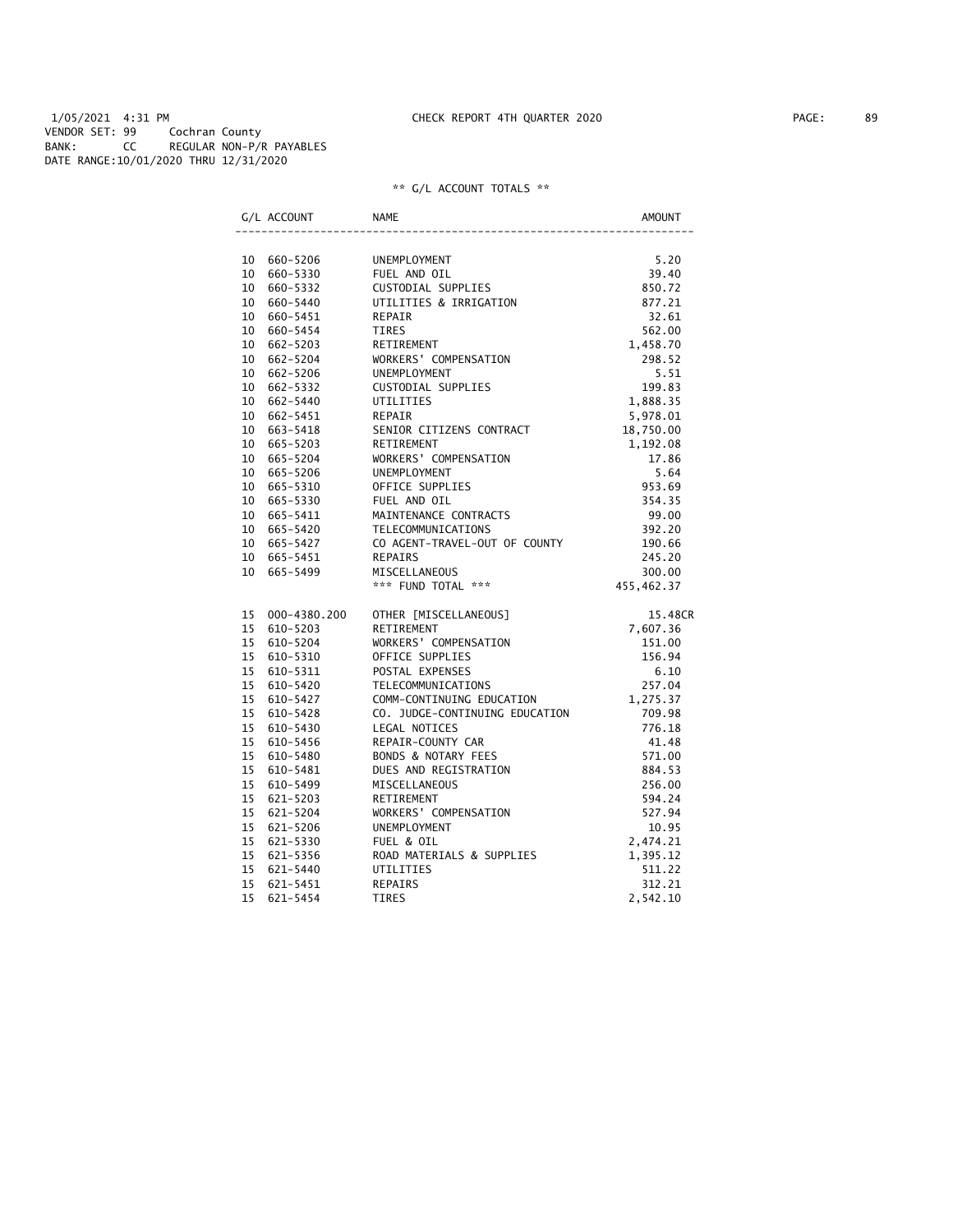1/05/2021 4:31 PM CHECK REPORT 4TH QUARTER 2020 PAGE: 90 VENDOR SET: 99 Cochran County BANK: CC REGULAR NON-P/R PAYABLES DATE RANGE:10/01/2020 THRU 12/31/2020

|    | G/L ACCOUNT                | <b>NAME</b>                                                                                                      | <b>AMOUNT</b>        |
|----|----------------------------|------------------------------------------------------------------------------------------------------------------|----------------------|
|    |                            |                                                                                                                  |                      |
|    | 15 622-5203                | RETIREMENT                                                                                                       | 3,126.09             |
|    | 15 622-5204                | WORKERS' COMPENSATION                                                                                            | 509.86               |
|    | 15 622-5206                | UNEMPLOYMENT                                                                                                     | 10.58                |
|    | 15 622-5330                | FUEL AND OIL                                                                                                     | 4,413.84             |
|    | 15 622-5356                | ROAD MATERIALS & SUPPLIES                                                                                        | 9,254.86             |
|    | 15 622-5370                | MACHINE HIRE                                                                                                     | 21, 145.00           |
|    | 15 622-5440                | UTILITIES                                                                                                        | 532.35               |
|    | 15 622-5451                | REPAIRS                                                                                                          | 11,148.00            |
|    | 15 622-5571                | CAPITAL OUTLAY                                                                                                   | 25,000.00            |
|    | 15 623-5203                | RETIREMENT                                                                                                       | 3,159.20             |
|    | 15 623-5204                | WORKERS' COMPENSATION                                                                                            | 262.16               |
|    | 15 623-5206                | UNEMPLOYMENT                                                                                                     | 5.44                 |
|    | 15 623-5330                | FUEL AND OIL                                                                                                     | 2,283.26             |
|    | 15 623-5356                | ROAD MATERIALS & SUPPLIES                                                                                        | 168.48               |
|    | 15 623-5440                | UTILITIES                                                                                                        | 524.75               |
|    | 15 623-5451                | REPAIRS                                                                                                          | 1,618.03             |
|    | 15 624-5203                | RETIREMENT                                                                                                       | 3,314.34             |
|    | 15 624-5204                | WORKERS' COMPENSATION                                                                                            | 542.40               |
|    | 15 624-5206                | UNEMPLOYMENT                                                                                                     | 11.25                |
|    | 15 624-5330                | FUEL AND OIL                                                                                                     | 2,171.81             |
|    | 15 624-5356                | ROAD MATERIALS & SUPPLIES<br>TELECOMMUNICATIONS                                                                  | 136.65               |
|    | 15 624-5420<br>15 624-5440 | UTILITIES                                                                                                        | 134.96<br>475.57     |
|    |                            |                                                                                                                  |                      |
|    | 15 624-5451<br>15 624-5454 | REPAIRS<br>TIRES                                                                                                 | 501.05               |
|    |                            | *** FUND TOTAL ***                                                                                               | 177.00<br>111,672.42 |
|    |                            |                                                                                                                  |                      |
|    | 17 573-5204                | WORKERS' COMPENSATION                                                                                            | 67.22                |
|    | 17 573-5206                |                                                                                                                  | 5.30                 |
|    | 17 573-5413                |                                                                                                                  | 1,385.00             |
|    | 17  573-5413.001           | UNEMPLOYMENT INSURANCE<br>Detention Services<br>Inter-Cnty Contr TELECOUNSEL'G<br>Mental Health External Contrac | 426.46               |
|    | 17 573-5413.002            |                                                                                                                  | 600.00               |
|    |                            | Grant C Placements                                                                                               | 600.00               |
|    | 17  573-5413.004           | Other Placements                                                                                                 | 6,458.08             |
|    | 17 573-5499                | OPERATING EXPENSES                                                                                               | 456.53               |
|    |                            | *** FUND TOTAL ***                                                                                               | 9,998.59             |
|    | 20 625-5592                | PCT. #2, LATERAL ROAD                                                                                            | 10,000.00            |
|    | 20 700-5700                | TRANSFERS TO OTHER FUNDS                                                                                         | 3,250.00             |
|    |                            | *** FUND TOTAL ***                                                                                               | 13,250.00            |
| 24 | 510-5499                   | COURTHOUSE SECURITY CCP102.0                                                                                     | 9,500.00             |
|    |                            | *** FUND TOTAL ***                                                                                               | 9,500.00             |
|    | 30 518-5203                | RETIREMENT                                                                                                       | 457.53               |
|    | 30 518-5204                | WORKERS' COMPENSATION                                                                                            | 73.30                |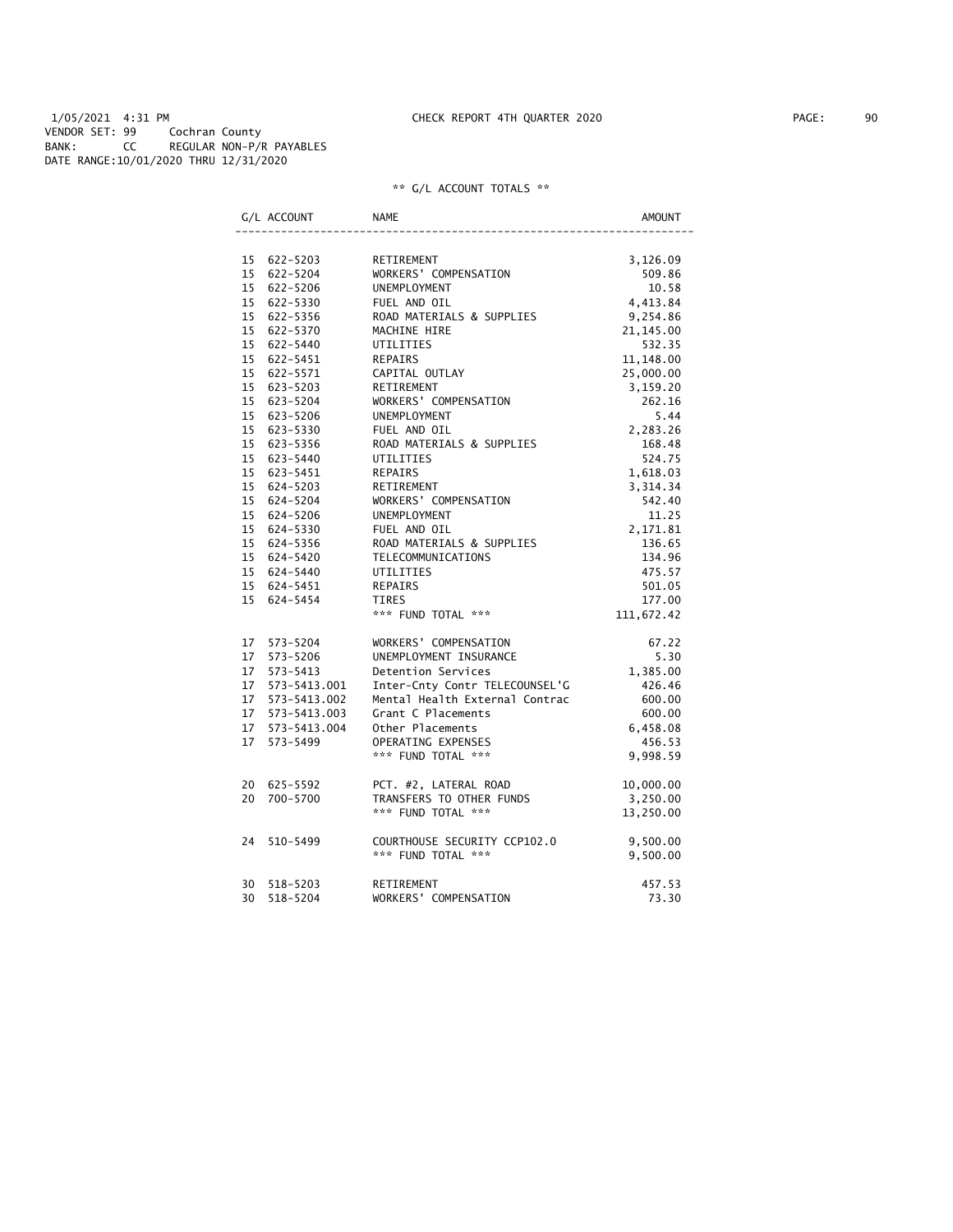1/05/2021 4:31 PM CHECK REPORT 4TH QUARTER 2020 PAGE: 91 VENDOR SET: 99 Cochran County BANK: CC REGULAR NON-P/R PAYABLES DATE RANGE:10/01/2020 THRU 12/31/2020

|                         |         | G/L ACCOUNT     | NAME                            | <b>AMOUNT</b>    |                  |              |
|-------------------------|---------|-----------------|---------------------------------|------------------|------------------|--------------|
|                         |         | 30 518-5440     | UTILITIES<br>*** FUND TOTAL *** | 127.16<br>657.99 |                  |              |
|                         |         | 90 000-2342     | Arrest Fees - State Officers    | 28.85            |                  |              |
|                         |         | 90 000-2342.001 | Omni FTA                        | 120.00           |                  |              |
|                         |         | 90 000-2347     | Juvenile Probation Diversion    | 20.00            |                  |              |
|                         |         | 90 000-2347.001 | Truancy Prvtn & Diver. 102.015  | 8.00             |                  |              |
|                         | 90      | 000-2355        | MVF CCP 102.002                 | 0.15             |                  |              |
|                         |         | 90 000-2357     | 50% Overweight Fine             | 300.00           |                  |              |
|                         |         | 90 000-2358.001 | PRIOR OLD CCC 04 Forward        | 537.81           |                  |              |
|                         |         | 90 000-2358.002 | NEW CCC 2020 FORWARD            | 3,725.05         |                  |              |
|                         |         | 90 000-2361     | 50% of Time Payment to State    | 34.10            |                  |              |
|                         |         | 90 000-2363.001 | Divorce & Family Gov't 133.151  | 360.00           |                  |              |
|                         |         | 90 000-2363.002 | Other Than Divorce/Family 10B   | 300.00           |                  |              |
|                         |         | 90 000-2363.004 | Co Filing Fee Ind Lgl Serv.     | 292.80           |                  |              |
|                         |         | 90 000-2363.005 | ELE. FILING FEE DIS CLK         | 630.00           |                  |              |
|                         |         | 90 000-2363.006 | ELE FILING FEE COUNTY CLERK     | 150.00           |                  |              |
|                         |         | 90 000-2363.007 | ELE FILING FEE JP               | 140.00           |                  |              |
|                         |         | 90 000-2365     | 50% of Seat Belt (545.412&13)   | 187.50           |                  |              |
|                         |         | 90 000-2367     | STF-Sub 95% C(Trans CD542.40    | 72.27            |                  |              |
|                         | 90      | 000-2367.001    | STF-SUB 96%9TRANDS CD542.40     | 1,284.69         |                  |              |
|                         |         | 90 000-2368     | BB Bond Fee (Gov CD 41.258)     | 585.00           |                  |              |
|                         |         | 90 000-2369     | EMS Trauma Sec49.02 SB1131      | 0.27             |                  |              |
|                         |         | 90 000-2372     | Birth Cert. Gov118.015          | 75.60            |                  |              |
|                         |         | 90 000-2373     | Marriage License Gov 118.011    | 240.00           |                  |              |
|                         |         | 90 000-2376     | Co. CrtCriminal Judicial Fund   | 200.00           |                  |              |
|                         | 90      | 000-2376.001    | CRIM ELECTRONIC EFF DIS CLK     | 9.39             |                  |              |
|                         | 90      | 000-2376.002    | CRIMINAL ELECTRONIC EFF CO.     | 13.93            |                  |              |
|                         |         | 90 000-2379     | Judicial Support Fee/L133.105   | 800.00           |                  |              |
|                         |         | 90 000-2379.001 | Drug Court Fee CCP102.0178      | 56.56            |                  |              |
|                         | 90      | 000-2379.002    | 7th Crt of Appeal Gov't22.2081  | 65.00            |                  |              |
|                         |         | 90 000-2380     | PRIOR MAND COMB COST            | 88.56            |                  |              |
|                         | 90      | 000-2380.001    | CJCPT PERSONAL TRAINGSEC51.971  | 165.00           |                  |              |
|                         |         |                 | *** FUND TOTAL ***              | 10,490.53        |                  |              |
|                         | 93      | 000-4352.100    | SEIZURES PENDING DISPOSITION    | 1,176.59         |                  |              |
|                         |         | 93 000-4360.100 | INTEREST EARNINGS               | 16.45            |                  |              |
|                         |         |                 | *** FUND TOTAL ***              | 1,193.04         |                  |              |
|                         |         | NO.             |                                 | INVOICE AMOUNT   | <b>DISCOUNTS</b> | CHECK AMOUNT |
| VENDOR SET: 99 BANK: CC | TOTALS: | 374             |                                 | 612,224.94       | 0.00             | 612, 224.94  |
| TOTALS:<br>BANK: CC     |         | 374             |                                 | 612, 224.94      | 0.00             | 612, 224.94  |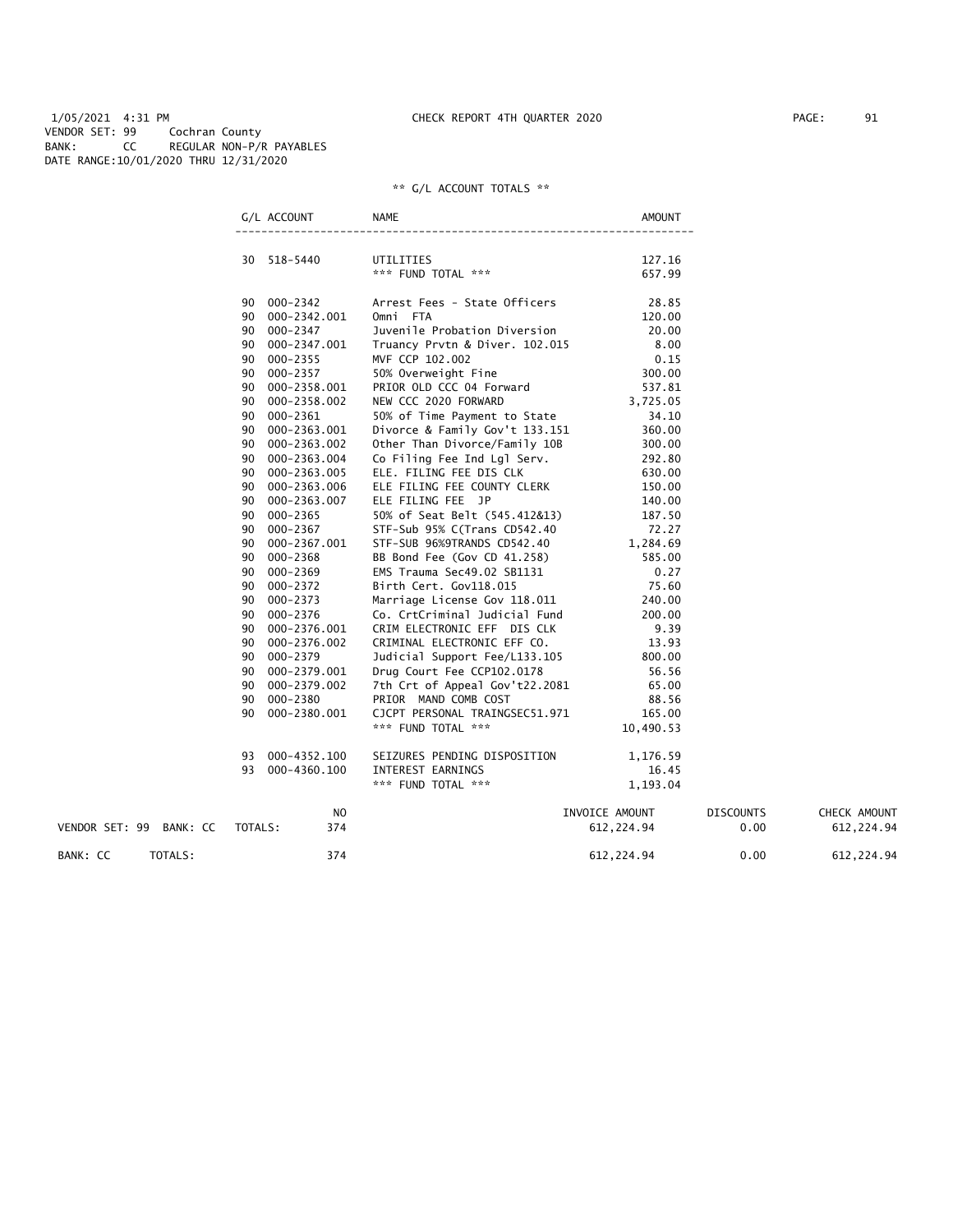1/05/2021 4:31 PM CHECK REPORT 4TH QUARTER 2020 PAGE: 92 VENDOR SET: 99 Cochran County BANK: PR PAYROLL PAYABLES DATE RANGE:10/01/2020 THRU 12/31/2020

| VENDOR I.D.      |    |                   | <b>NAME</b>                    | <b>STATUS</b>   | <b>CHECK</b><br><b>DATE</b> | AMOUNT   | <b>DISCOUNT</b> | <b>CHECK</b><br>N <sub>O</sub> | <b>CHECK</b><br><b>STATUS</b> | <b>CHECK</b><br><b>AMOUNT</b> |
|------------------|----|-------------------|--------------------------------|-----------------|-----------------------------|----------|-----------------|--------------------------------|-------------------------------|-------------------------------|
|                  |    |                   |                                |                 |                             |          |                 |                                |                               |                               |
| A067             |    |                   | AMERICAN FAMILY LIFE ASSURANCE |                 |                             |          |                 |                                |                               |                               |
|                  |    | I-08 202010230710 | MONTHLY PREMIUM                | R               | 10/31/2020                  |          |                 | 053111                         |                               |                               |
|                  |    | 10 000-2500.4     | INSURANCE PAYABLE              | MONTHLY PREMIUM |                             | 524.04   |                 |                                |                               |                               |
|                  |    | 15 000-2500.4     | INSURANCE PAYABLE              | MONTHLY PREMIUM |                             | 86.79    |                 |                                |                               |                               |
|                  | 30 | $000 - 2500.4$    | <b>AFLAC</b>                   | MONTHLY PREMIUM |                             | 10.91    |                 |                                |                               | 621.74                        |
| C091             |    |                   | <b>HUMANA</b>                  |                 |                             |          |                 |                                |                               |                               |
|                  |    | I-17A202010230710 | VISION MONTHLY PREMIUM         | R               | 10/31/2020                  |          |                 | 053112                         |                               |                               |
|                  |    | 10 000-2500.4     | INSURANCE PAYABLE              |                 | VISION MONTHLY PREMI        | 32.32    |                 |                                |                               | 32.32                         |
| C <sub>253</sub> |    |                   | COCHRAN COUNTY MONEY MKT       |                 |                             |          |                 |                                |                               |                               |
|                  |    | I-01 202010230710 | RETIREMENT CONTRIBUTIONS       | R.              | 10/31/2020                  |          |                 | 053113                         |                               |                               |
|                  | 10 | $000 - 2500.3$    | TCDRS PAYABLE                  |                 | RETIREMENT CONTRIBUT        | 9,279.85 |                 |                                |                               |                               |
|                  |    | 10 400-5203       | RETIREMENT                     |                 | RETIREMENT CONTRIBUT        | 1,095.30 |                 |                                |                               |                               |
|                  |    | 10 403-5203       | RETIREMENT                     |                 | RETIREMENT CONTRIBUT        | 1,132.13 |                 |                                |                               |                               |
|                  |    | 10 435-5203       | RETIREMENT                     |                 | RETIREMENT CONTRIBUT        | 231.80   |                 |                                |                               |                               |
|                  | 10 | 455-5203          | RETIREMENT                     |                 | RETIREMENT CONTRIBUT        | 546.11   |                 |                                |                               |                               |
|                  |    | 10 475-5203       | RETIREMENT                     |                 | RETIREMENT CONTRIBUT        | 1,284.14 |                 |                                |                               |                               |
|                  | 10 | 476–5203          | RETIREMENT                     |                 | RETIREMENT CONTRIBUT        | 229.20   |                 |                                |                               |                               |
|                  | 10 | 490-5203.001      | RETIREMENT                     |                 | RETIREMENT CONTRIBUT        | 244.68   |                 |                                |                               |                               |
|                  | 10 | 495-5203          | RETIREMENT                     |                 | RETIREMENT CONTRIBUT        | 559.60   |                 |                                |                               |                               |
|                  | 10 | 497-5203          | RETIREMENT                     |                 | RETIREMENT CONTRIBUT        | 691.00   |                 |                                |                               |                               |
|                  | 10 | 499-5203          | RETIREMENT                     |                 | RETIREMENT CONTRIBUT        | 1,330.87 |                 |                                |                               |                               |
|                  | 10 | 510-5203          | RETIREMENT                     |                 | RETIREMENT CONTRIBUT        | 400.44   |                 |                                |                               |                               |
|                  | 10 | 512-5203          | RETIREMENT                     |                 | RETIREMENT CONTRIBUT        | 1,117.57 |                 |                                |                               |                               |
|                  | 10 | 516-5203          | RETIREMENT                     |                 | RETIREMENT CONTRIBUT        | 476.13   |                 |                                |                               |                               |
|                  | 10 | 550-5203          | RETIREMENT                     |                 | RETIREMENT CONTRIBUT        | 427.84   |                 |                                |                               |                               |
|                  | 10 | 560-5203          | RETIREMENT                     |                 | RETIREMENT CONTRIBUT        | 5,932.65 |                 |                                |                               |                               |
|                  | 10 | 650-5203          | RETIREMENT                     |                 | RETIREMENT CONTRIBUT        | 403.76   |                 |                                |                               |                               |
|                  | 10 | 652-5203          | RETIREMENT                     |                 | RETIREMENT CONTRIBUT        | 22.92    |                 |                                |                               |                               |
|                  | 10 | 660-5203          | RETIREMENT                     |                 | RETIREMENT CONTRIBUT        | 322.49   |                 |                                |                               |                               |
|                  | 10 | 662-5203          | RETIREMENT                     |                 | RETIREMENT CONTRIBUT        | 432.16   |                 |                                |                               |                               |
|                  | 10 | 665-5203          | RETIREMENT                     |                 | RETIREMENT CONTRIBUT        | 353.17   |                 |                                |                               |                               |
|                  | 15 | $000 - 2500.3$    | TCDRS PAYABLE                  |                 | RETIREMENT CONTRIBUT        | 3,002.91 |                 |                                |                               |                               |
|                  | 15 | 610-5203          | RETIREMENT                     |                 | RETIREMENT CONTRIBUT        | 2,251.62 |                 |                                |                               |                               |
|                  | 15 | 621-5203          | RETIREMENT                     |                 | RETIREMENT CONTRIBUT        | 949.53   |                 |                                |                               |                               |
|                  | 15 | 622-5203          | RETIREMENT                     |                 | RETIREMENT CONTRIBUT        | 917.14   |                 |                                |                               |                               |
|                  | 15 | 623-5203          | RETIREMENT                     |                 | RETIREMENT CONTRIBUT        | 476.62   |                 |                                |                               |                               |
|                  | 15 | 624-5203          | RETIREMENT                     |                 | RETIREMENT CONTRIBUT        | 981.92   |                 |                                |                               |                               |
|                  | 17 | $000 - 2500.3$    | TCDRS PAYABLE                  |                 | RETIREMENT CONTRIBUT        | 252.62   |                 |                                |                               |                               |
|                  | 17 | 573-5203          | RETIREMENT                     |                 | RETIREMENT CONTRIBUT        | 469.15   |                 |                                |                               |                               |
|                  | 30 | $000 - 2500.3$    | <b>TCDRS</b>                   |                 | RETIREMENT CONTRIBUT        | 72.92    |                 |                                |                               |                               |
|                  | 30 | 518-5203          | RETIREMENT                     |                 | RETIREMENT CONTRIBUT        | 135.43   |                 |                                |                               | 36,023.67                     |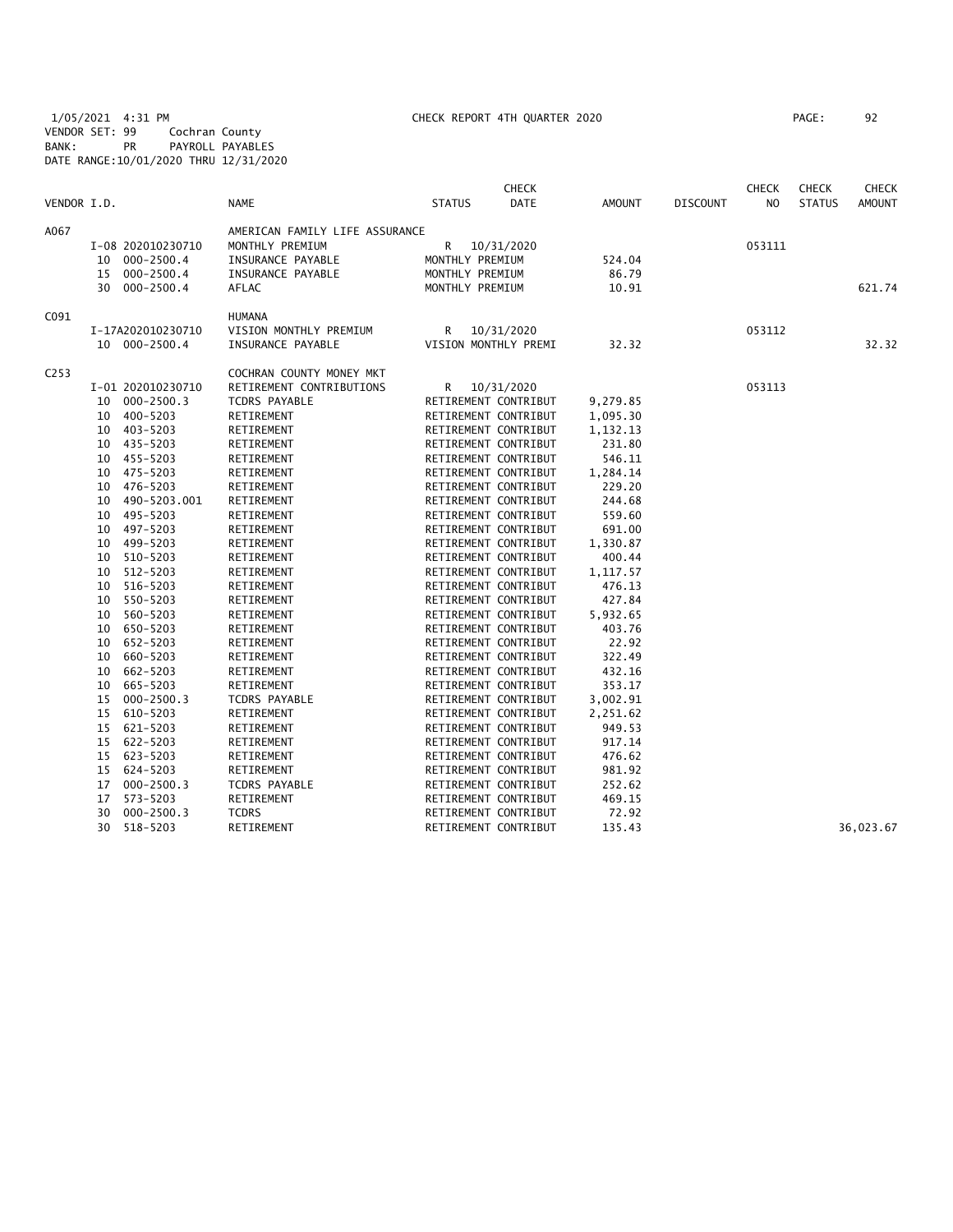1/05/2021 4:31 PM CHECK REPORT 4TH QUARTER 2020 PAGE: 93 VENDOR SET: 99 Cochran County BANK: PR PAYROLL PAYABLES DATE RANGE:10/01/2020 THRU 12/31/2020

| VENDOR I.D. |                            |                | <b>NAME</b>                        | <b>STATUS</b>        | <b>CHECK</b><br>DATE | <b>AMOUNT</b>    | <b>DISCOUNT</b> | <b>CHECK</b><br>N <sub>O</sub> | <b>CHECK</b><br><b>STATUS</b> | <b>CHECK</b><br><b>AMOUNT</b> |
|-------------|----------------------------|----------------|------------------------------------|----------------------|----------------------|------------------|-----------------|--------------------------------|-------------------------------|-------------------------------|
| C300        |                            |                | COCHRAN COUNTY SCHOOLS FEDERAL     |                      |                      |                  |                 |                                |                               |                               |
|             | I-18A202010230710          |                | MONTHLY PREMUIM                    | R                    | 10/31/2020           |                  |                 | 053114                         |                               |                               |
|             | 10                         | $000 - 2500.4$ | INSURANCE PAYABLE                  | MONTHLY PREMUIM      |                      | 8,691.03         |                 |                                |                               |                               |
|             | 15                         | $000 - 2500.4$ | INSURANCE PAYABLE                  | MONTHLY PREMUIM      |                      | 1,143.10         |                 |                                |                               |                               |
|             | 30                         | $000 - 2500.4$ | AFLAC                              | MONTHLY PREMUIM      |                      | 93.03            |                 |                                |                               | 9,927.16                      |
| N017        |                            |                | NATIONAL FARM LIFE                 |                      |                      |                  |                 |                                |                               |                               |
|             | I-05 202010230710          |                | NFL PREMIUM                        | R                    | 10/31/2020           |                  |                 | 053115                         |                               |                               |
|             | 10 000-2500.4              |                | INSURANCE PAYABLE                  | NFL PREMIUM          |                      | 40.90            |                 |                                |                               |                               |
|             | I-05A202010230710          |                | AFTER TAX PREM                     | R                    | 10/31/2020           |                  |                 | 053115                         |                               |                               |
|             | 10 000-2500.4              |                | INSURANCE PAYABLE                  | AFTER TAX PREM       |                      | 114.21           |                 |                                |                               |                               |
|             | 15 000-2500.4              |                | INSURANCE PAYABLE                  | AFTER TAX PREM       |                      | 67.80            |                 |                                |                               | 222.91                        |
| N060        |                            |                | NATIONWIDE RETIREMENT SOL          |                      |                      |                  |                 |                                |                               |                               |
|             | I-04 202010230710          |                | DEFERRED COMP WITHHELD             | R                    | 10/31/2020           |                  |                 | 053116                         |                               |                               |
|             | 10                         | $000 - 2500.7$ | PEBSCO DEF COMP PAYABLE            |                      | DEFERRED COMP WITHHE | 1,292.30         |                 |                                |                               |                               |
|             | 15                         | 000-2500.7     | PEBSCO DEF COMP PAYABLE            |                      | DEFERRED COMP WITHHE | 226.88           |                 |                                |                               |                               |
|             | 30 000-2500.7              |                | D.C.                               |                      | DEFERRED COMP WITHHE | 10.82            |                 |                                |                               | 1,530.00                      |
| P187        |                            |                | COCHRAN COUNTY PAYROLL TA          |                      |                      |                  |                 |                                |                               |                               |
|             | I-T1 202010230710          |                | FEDERAL INCOME TAX W/H             | R                    | 10/31/2020           |                  |                 | 053117                         |                               |                               |
|             | 10                         | 000-2500.1     | WITHHOLDING TAX PAYABLE            |                      | FEDERAL INCOME TAX W | 9,662.17         |                 |                                |                               |                               |
|             | 15                         | 000-2500.1     | WITHHOLDING TAX PAYABLE            |                      | FEDERAL INCOME TAX W | 3,177.15         |                 |                                |                               |                               |
|             | 17                         | $000 - 2500.1$ | WITHHOLDING TAX PAYABLE            |                      | FEDERAL INCOME TAX W | 250.66           |                 |                                |                               |                               |
|             | 30                         | 000-2500.1     | FEDERAL WITHOLDING                 |                      | FEDERAL INCOME TAX W | 122.11           |                 |                                |                               |                               |
|             | I-T3 202010230710          |                | FICA TAX                           | R                    | 10/31/2020           |                  |                 | 053117                         |                               |                               |
|             | 10                         | $000 - 2500.2$ | FICA PAYABLE                       | FICA TAX             |                      | 8,205.00         |                 |                                |                               |                               |
|             | 400-5201<br>10             |                | SOCIAL SECURITY                    | FICA TAX             |                      | 522.38           |                 |                                |                               |                               |
|             | 10 403-5201                |                | SOCIAL SECURITY                    | FICA TAX             |                      | 460.80           |                 |                                |                               |                               |
|             | 435-5201<br>10             |                | SOCIAL SECURITY                    | FICA TAX             |                      | 110.55           |                 |                                |                               |                               |
|             | 10 455-5201                |                | SOCIAL SECURITY                    | FICA TAX<br>FICA TAX |                      | 260.45<br>552.02 |                 |                                |                               |                               |
|             | 10 475-5201<br>10 476-5201 |                | SOCIAL SECURITY<br>SOCIAL SECURITY | FICA TAX             |                      | 109.31           |                 |                                |                               |                               |
|             | 10<br>490-5201             |                | SOCIAL SECURITY                    | FICA TAX             |                      | 66.50            |                 |                                |                               |                               |
|             | 10                         | 490-5201.001   | SOCIAL SECURITY FICA               | FICA TAX             |                      | 116.69           |                 |                                |                               |                               |
|             | 495-5201<br>10             |                | SOCIAL SECURITY                    | FICA TAX             |                      | 264.51           |                 |                                |                               |                               |
|             | 497-5201<br>10             |                | SOCIAL SECURITY                    | FICA TAX             |                      | 329.55           |                 |                                |                               |                               |
|             | 499-5201<br>10             |                | SOCIAL SECURITY                    | FICA TAX             |                      | 631.90           |                 |                                |                               |                               |
|             | 510-5201<br>10             |                | SOCIAL SECURITY                    | FICA TAX             |                      | 190.98           |                 |                                |                               |                               |
|             | 512-5201<br>10             |                | SOCIAL SECURITY                    | FICA TAX             |                      | 525.95           |                 |                                |                               |                               |
|             | 516-5201<br>10             |                | SOCIAL SECURITY                    | FICA TAX             |                      | 228.93           |                 |                                |                               |                               |
|             | 550-5201<br>10             |                | SOCIAL SECURITY                    | FICA TAX             |                      | 204.05           |                 |                                |                               |                               |
|             | 560-5201<br>10             |                | SOCIAL SECURITY                    | FICA TAX             |                      | 2,829.40         |                 |                                |                               |                               |
|             | 650-5201<br>10             |                | SOCIAL SECURITY                    | FICA TAX             |                      | 192.56           |                 |                                |                               |                               |
|             | 10<br>652-5201             |                | SOCIAL SECURITY                    | FICA TAX             |                      | 10.93            |                 |                                |                               |                               |
|             | 660-5201<br>10             |                | SOCIAL SECURITY                    | FICA TAX             |                      | 155.18           |                 |                                |                               |                               |
|             | 10<br>662-5201             |                | SOCIAL SECURITY                    | FICA TAX             |                      | 206.11           |                 |                                |                               |                               |
|             | 10<br>665-5201             |                | SOCIAL SECURITY                    | FICA TAX             |                      | 236.24           |                 |                                |                               |                               |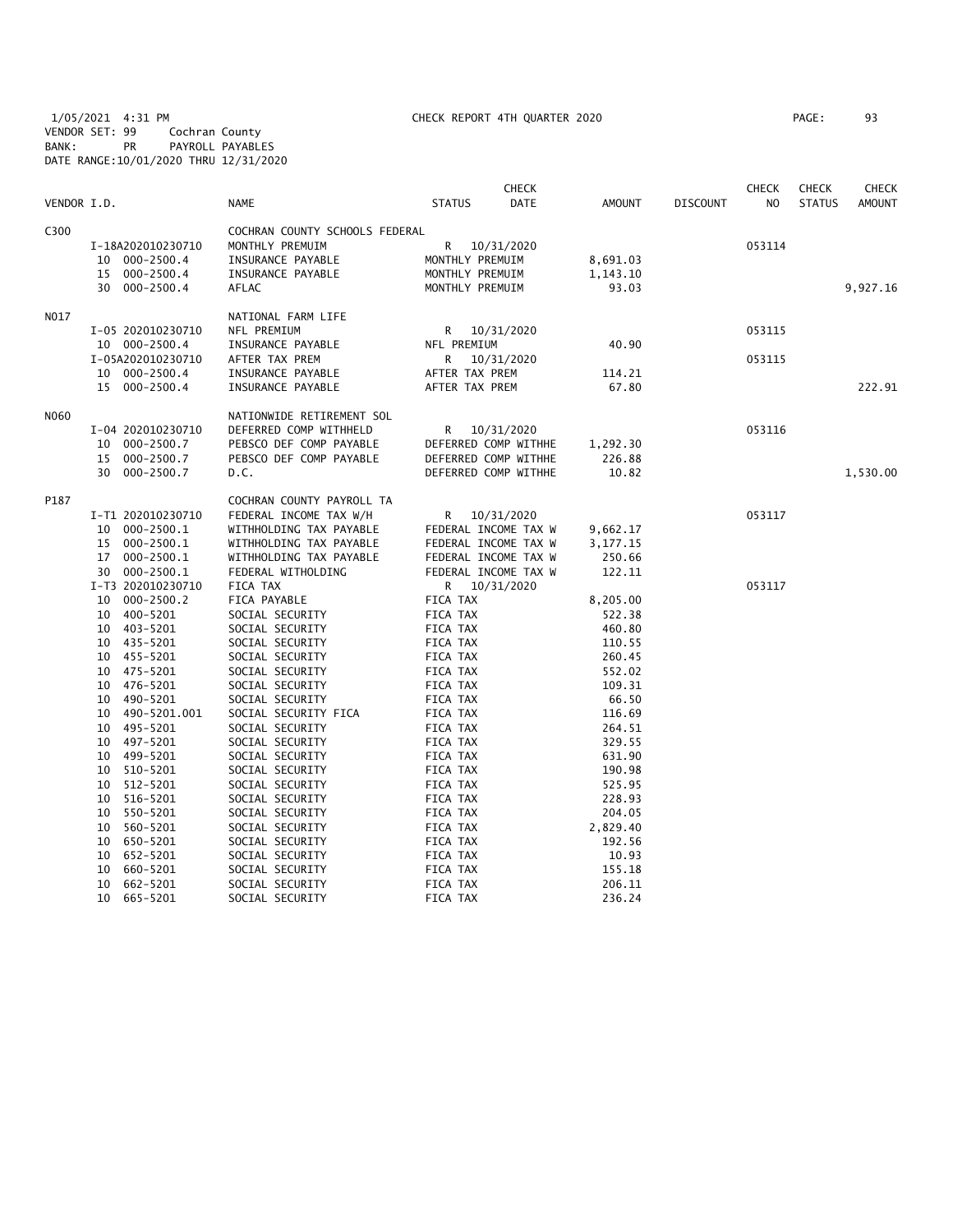1/05/2021 4:31 PM CHECK REPORT 4TH QUARTER 2020 PAGE: 94 VENDOR SET: 99 Cochran County BANK: PR PAYROLL PAYABLES DATE RANGE:10/01/2020 THRU 12/31/2020

| PAGE : | 94 |
|--------|----|
|        |    |

|             |    |                   |                        |               | CHECK      |          |                 | <b>CHECK</b> | <b>CHECK</b>  | CHECK         |
|-------------|----|-------------------|------------------------|---------------|------------|----------|-----------------|--------------|---------------|---------------|
| VENDOR I.D. |    |                   | <b>NAME</b>            | <b>STATUS</b> | DATE       | AMOUNT   | <b>DISCOUNT</b> | NO           | <b>STATUS</b> | <b>AMOUNT</b> |
| P187        |    |                   | COCHRAN COUNTY PAYROLL | (CONT)        |            |          |                 |              |               |               |
|             |    | I-T3 202010230710 | FICA TAX               | R             | 10/31/2020 |          |                 | 053117       |               |               |
|             | 15 | $000 - 2500.2$    | FICA PAYABLE           | FICA TAX      |            | 2,654.34 |                 |              |               |               |
|             | 15 | 610-5201          | SOCIAL SECURITY        | FICA TAX      |            | 1,073.86 |                 |              |               |               |
|             | 15 | 621-5201          | SOCIAL SECURITY        | FICA TAX      |            | 449.30   |                 |              |               |               |
|             | 15 | 622-5201          | SOCIAL SECURITY        | FICA TAX      |            | 437.40   |                 |              |               |               |
|             | 15 | 623-5201          | SOCIAL SECURITY        | FICA TAX      |            | 227.31   |                 |              |               |               |
|             | 15 | 624-5201          | SOCIAL SECURITY        | FICA TAX      |            | 466.47   |                 |              |               |               |
|             | 17 | $000 - 2500.2$    | FICA PAYABLE           | FICA TAX      |            | 223.75   |                 |              |               |               |
|             | 17 | 573-5201          | SOCIAL SECURITY        | FICA TAX      |            | 223.75   |                 |              |               |               |
|             | 30 | $000 - 2500.2$    | FICA                   | FICA TAX      |            | 65.15    |                 |              |               |               |
|             | 30 | 518-5201          | SOCIAL SECURITY        | FICA TAX      |            | 65.16    |                 |              |               |               |
|             |    | I-T4 202010230710 | MEDICARE TAX           | R             | 10/31/2020 |          |                 | 053117       |               |               |
|             | 10 | 000-2500.2        | FICA PAYABLE           | MEDICARE TAX  |            | 1,918.92 |                 |              |               |               |
|             | 10 | 400-5201          | SOCIAL SECURITY        | MEDICARE TAX  |            | 122.16   |                 |              |               |               |
|             | 10 | 403-5201          | SOCIAL SECURITY        | MEDICARE TAX  |            | 107.77   |                 |              |               |               |
|             | 10 | 435-5201          | SOCIAL SECURITY        | MEDICARE TAX  |            | 25.86    |                 |              |               |               |
|             | 10 | 455-5201          | SOCIAL SECURITY        | MEDICARE TAX  |            | 60.91    |                 |              |               |               |
|             | 10 | 475-5201          | SOCIAL SECURITY        | MEDICARE TAX  |            | 129.10   |                 |              |               |               |
|             | 10 | 476-5201          | SOCIAL SECURITY        | MEDICARE TAX  |            | 25.57    |                 |              |               |               |
|             | 10 | 490-5201          | SOCIAL SECURITY        | MEDICARE TAX  |            | 15.55    |                 |              |               |               |
|             | 10 | 490-5201.001      | SOCIAL SECURITY FICA   | MEDICARE TAX  |            | 27.29    |                 |              |               |               |
|             | 10 | 495-5201          | SOCIAL SECURITY        | MEDICARE TAX  |            | 61.86    |                 |              |               |               |
|             | 10 | 497-5201          | SOCIAL SECURITY        | MEDICARE TAX  |            | 77.08    |                 |              |               |               |
|             | 10 | 499-5201          | SOCIAL SECURITY        | MEDICARE TAX  |            | 147.78   |                 |              |               |               |
|             | 10 | 510-5201          | SOCIAL SECURITY        | MEDICARE TAX  |            | 44.66    |                 |              |               |               |
|             | 10 | 512-5201          | SOCIAL SECURITY        | MEDICARE TAX  |            | 123.01   |                 |              |               |               |
|             | 10 | 516-5201          | SOCIAL SECURITY        | MEDICARE TAX  |            | 53.54    |                 |              |               |               |
|             | 10 | 550-5201          | SOCIAL SECURITY        | MEDICARE TAX  |            | 47.72    |                 |              |               |               |
|             | 10 | 560-5201          | SOCIAL SECURITY        | MEDICARE TAX  |            | 661.72   |                 |              |               |               |
|             | 10 | 650-5201          | SOCIAL SECURITY        | MEDICARE TAX  |            | 45.04    |                 |              |               |               |
|             | 10 | 652-5201          | SOCIAL SECURITY        | MEDICARE TAX  |            | 2.56     |                 |              |               |               |
|             | 10 | 660-5201          | SOCIAL SECURITY        | MEDICARE TAX  |            | 36.29    |                 |              |               |               |
|             | 10 | 662-5201          | SOCIAL SECURITY        | MEDICARE TAX  |            | 48.20    |                 |              |               |               |
|             | 10 | 665-5201          | SOCIAL SECURITY        | MEDICARE TAX  |            | 55.25    |                 |              |               |               |
|             | 15 | $000 - 2500.2$    | FICA PAYABLE           | MEDICARE TAX  |            | 620.77   |                 |              |               |               |
|             | 15 | 610-5201          | SOCIAL SECURITY        | MEDICARE TAX  |            | 251.15   |                 |              |               |               |
|             | 15 | 621-5201          | SOCIAL SECURITY        | MEDICARE TAX  |            | 105.07   |                 |              |               |               |
|             | 15 | 622-5201          | SOCIAL SECURITY        | MEDICARE TAX  |            | 102.29   |                 |              |               |               |
|             | 15 | 623-5201          | SOCIAL SECURITY        | MEDICARE TAX  |            | 53.16    |                 |              |               |               |
|             | 15 | 624-5201          | SOCIAL SECURITY        | MEDICARE TAX  |            | 109.10   |                 |              |               |               |
|             | 17 | $000 - 2500.2$    | FICA PAYABLE           | MEDICARE TAX  |            | 52.33    |                 |              |               |               |
|             | 17 | 573-5201          | SOCIAL SECURITY        | MEDICARE TAX  |            | 52.33    |                 |              |               |               |
|             | 30 | $000 - 2500.2$    | FICA                   | MEDICARE TAX  |            | 15.24    |                 |              |               |               |
|             | 30 | 518-5201          | SOCIAL SECURITY        | MEDICARE TAX  |            | 15.24    |                 |              |               | 40,723.09     |
|             |    |                   |                        |               |            |          |                 |              |               |               |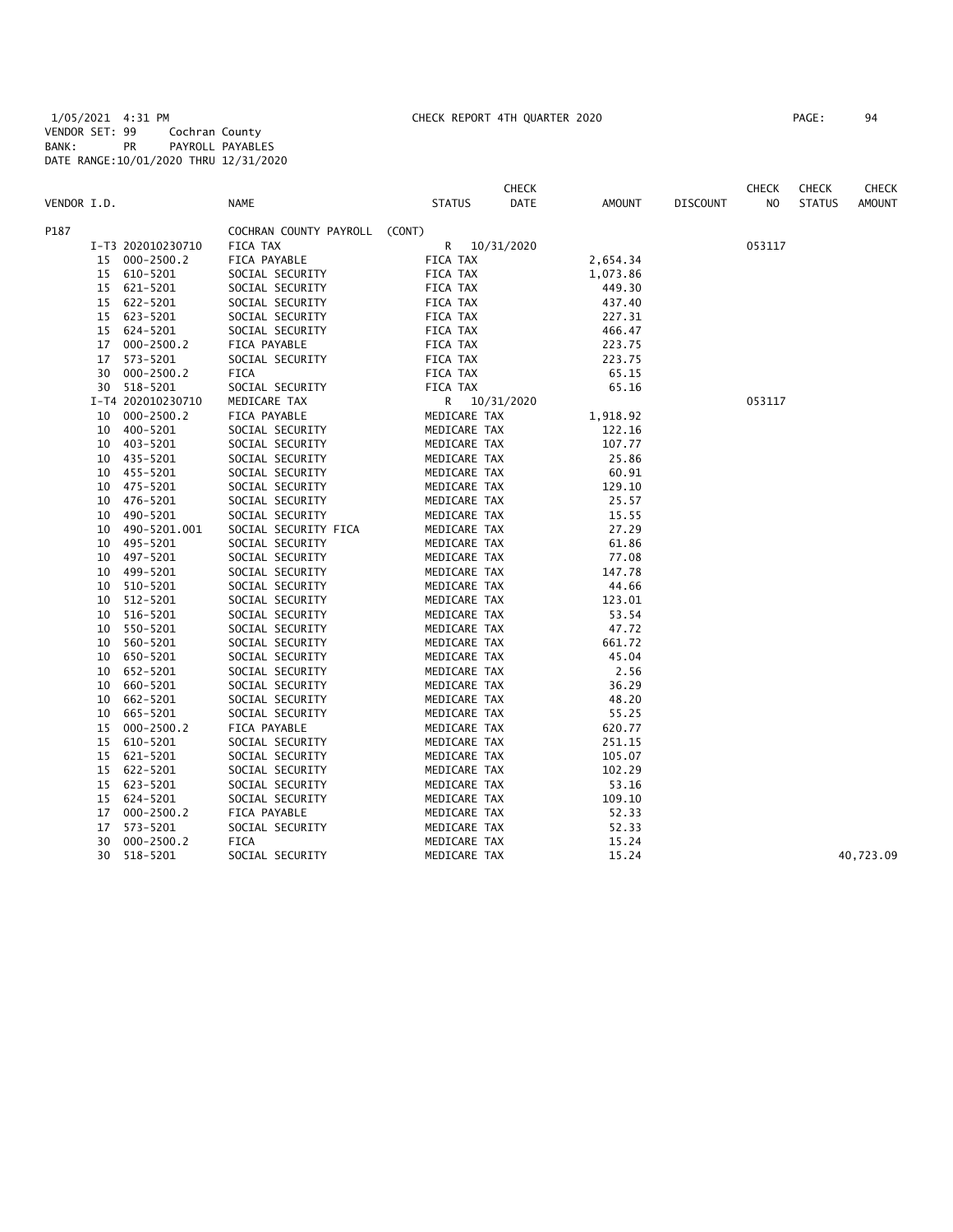1/05/2021 4:31 PM CHECK REPORT 4TH QUARTER 2020 PAGE: 95 VENDOR SET: 99 Cochran County BANK: PR PAYROLL PAYABLES DATE RANGE:10/01/2020 THRU 12/31/2020

|             |    |                   |                         | <b>CHECK</b>          |          |                 | <b>CHECK</b> | <b>CHECK</b>  | <b>CHECK</b>  |
|-------------|----|-------------------|-------------------------|-----------------------|----------|-----------------|--------------|---------------|---------------|
| VENDOR I.D. |    |                   | <b>NAME</b>             | <b>STATUS</b><br>DATE | AMOUNT   | <b>DISCOUNT</b> | NO           | <b>STATUS</b> | <b>AMOUNT</b> |
| T218        |    |                   | TEXAS ASS'N OF COUNTIES |                       |          |                 |              |               |               |
|             |    | I-11 202010230710 | EMPLOYEE PREMIUMS       | R 10/31/2020          |          |                 | 053118       |               |               |
|             | 10 | 400-5202          | GROUP INSURANCE         | EMPLOYEE PREMIUMS     | 1,486.84 |                 |              |               |               |
|             |    | 10 403-5202       | GROUP INSURANCE         | EMPLOYEE PREMIUMS     | 1,771.80 |                 |              |               |               |
|             |    | 10 455-5202       | GROUP INSURANCE         | EMPLOYEE PREMIUMS     | 885.90   |                 |              |               |               |
|             | 10 | 475-5202          | GROUP INSURANCE         | EMPLOYEE PREMIUMS     | 1,771.80 |                 |              |               |               |
|             | 10 | 495-5202          | GROUP INSURANCE         | EMPLOYEE PREMIUMS     | 885.90   |                 |              |               |               |
|             | 10 | 497-5202          | GROUP INSURANCE         | EMPLOYEE PREMIUMS     | 885.90   |                 |              |               |               |
|             | 10 | 499-5202          | GROUP INSURANCE         | EMPLOYEE PREMIUMS     | 2,657.70 |                 |              |               |               |
|             | 10 | 510-5202          | GROUP INSURANCE         | EMPLOYEE PREMIUMS     | 885.90   |                 |              |               |               |
|             | 10 | 512-5202          | GROUP INSURANCE         | EMPLOYEE PREMIUMS     | 1,934.87 |                 |              |               |               |
|             | 10 | 516-5202          | GROUP INSURANCE [50%]   | EMPLOYEE PREMIUMS     | 902.16   |                 |              |               |               |
|             | 10 | 550-5202          | GROUP INSURANCE         | EMPLOYEE PREMIUMS     | 885.90   |                 |              |               |               |
|             | 10 | 560-5202          | GROUP INSURANCE         | EMPLOYEE PREMIUMS     | 8,859.00 |                 |              |               |               |
|             | 10 | 650-5202          | GROUP INSURANCE         | EMPLOYEE PREMIUMS     | 928.39   |                 |              |               |               |
|             | 10 | 652-5202          | GROUP INSURANCE         | EMPLOYEE PREMIUMS     | 42.49    |                 |              |               |               |
|             | 10 | 660-5202          | GROUP INSURANCE [35%]   | EMPLOYEE PREMIUMS     | 612.57   |                 |              |               |               |
|             | 10 | 662-5202          | GROUP INSURANCE         | EMPLOYEE PREMIUMS     | 800.92   |                 |              |               |               |
|             | 10 | 665-5202          | GROUP INSURANCE         | EMPLOYEE PREMIUMS     | 885.90   |                 |              |               |               |
|             | 15 | 610-5202          | GROUP INSURANCE         | EMPLOYEE PREMIUMS     | 3,665.49 |                 |              |               |               |
|             |    | 15 621-5202       | GROUP INSURANCE         | EMPLOYEE PREMIUMS     | 1,771.80 |                 |              |               |               |
|             |    | 15 622-5202       | GROUP INSURANCE         | EMPLOYEE PREMIUMS     | 1,771.80 |                 |              |               |               |
|             |    | 15 623-5202       | GROUP INSURANCE         | EMPLOYEE PREMIUMS     | 885.90   |                 |              |               |               |
|             |    | 15 624-5202       | <b>GROUP INSURANCE</b>  | EMPLOYEE PREMIUMS     | 1,771.80 |                 |              |               |               |
|             | 17 | 573-5202          | GROUP HEALTH INSURANCE  | EMPLOYEE PREMIUMS     | 885.90   |                 |              |               |               |
|             | 30 | 518-5202          | GROUP INSURANCE [15%]   | EMPLOYEE PREMIUMS     | 257.07   |                 |              |               |               |
|             |    | I-12 202010230710 | GROUP LIFE INSURANCE    | R.<br>10/31/2020      |          |                 | 053118       |               |               |
|             | 10 | 400-5202          | <b>GROUP INSURANCE</b>  | GROUP LIFE INSURANCE  | 5.72     |                 |              |               |               |
|             | 10 | 403-5202          | <b>GROUP INSURANCE</b>  | GROUP LIFE INSURANCE  | 6.82     |                 |              |               |               |
|             | 10 | 455-5202          | GROUP INSURANCE         | GROUP LIFE INSURANCE  | 3.41     |                 |              |               |               |
|             | 10 | 475-5202          | GROUP INSURANCE         | GROUP LIFE INSURANCE  | 6.82     |                 |              |               |               |
|             | 10 | 495-5202          | GROUP INSURANCE         | GROUP LIFE INSURANCE  | 3.41     |                 |              |               |               |
|             | 10 | 497-5202          | <b>GROUP INSURANCE</b>  | GROUP LIFE INSURANCE  | 3.41     |                 |              |               |               |
|             | 10 | 499-5202          | GROUP INSURANCE         | GROUP LIFE INSURANCE  | 10.23    |                 |              |               |               |
|             | 10 | 510-5202          | GROUP INSURANCE         | GROUP LIFE INSURANCE  | 3.41     |                 |              |               |               |
|             | 10 | 512-5202          | GROUP INSURANCE         | GROUP LIFE INSURANCE  | 7.45     |                 |              |               |               |
|             | 10 | 516-5202          | GROUP INSURANCE [50%]   | GROUP LIFE INSURANCE  | 3.48     |                 |              |               |               |
|             | 10 | 550-5202          | GROUP INSURANCE         | GROUP LIFE INSURANCE  | 3.41     |                 |              |               |               |
|             | 10 | 560-5202          | GROUP INSURANCE         | GROUP LIFE INSURANCE  | 30.69    |                 |              |               |               |
|             | 10 | 650-5202          | GROUP INSURANCE         | GROUP LIFE INSURANCE  | 3.57     |                 |              |               |               |
|             | 10 | 652-5202          | GROUP INSURANCE         | GROUP LIFE INSURANCE  | 0.16     |                 |              |               |               |
|             | 10 | 660-5202          | GROUP INSURANCE [35%]   | GROUP LIFE INSURANCE  | 2.36     |                 |              |               |               |
|             | 10 | 662-5202          | GROUP INSURANCE         | GROUP LIFE INSURANCE  | 3.09     |                 |              |               |               |
|             | 10 | 665-5202          | GROUP INSURANCE         | GROUP LIFE INSURANCE  | 3.41     |                 |              |               |               |
|             | 15 | 610-5202          | GROUP INSURANCE         | GROUP LIFE INSURANCE  | 14.11    |                 |              |               |               |
|             | 15 | 621-5202          | GROUP INSURANCE         | GROUP LIFE INSURANCE  | 6.82     |                 |              |               |               |
|             | 15 | 622-5202          | GROUP INSURANCE         | GROUP LIFE INSURANCE  | 6.82     |                 |              |               |               |
|             | 15 | $623 - 5202$      | <b>GROUP INSURANCE</b>  | GROUP LIFE INSURANCE  | 3.41     |                 |              |               |               |
|             |    |                   |                         |                       |          |                 |              |               |               |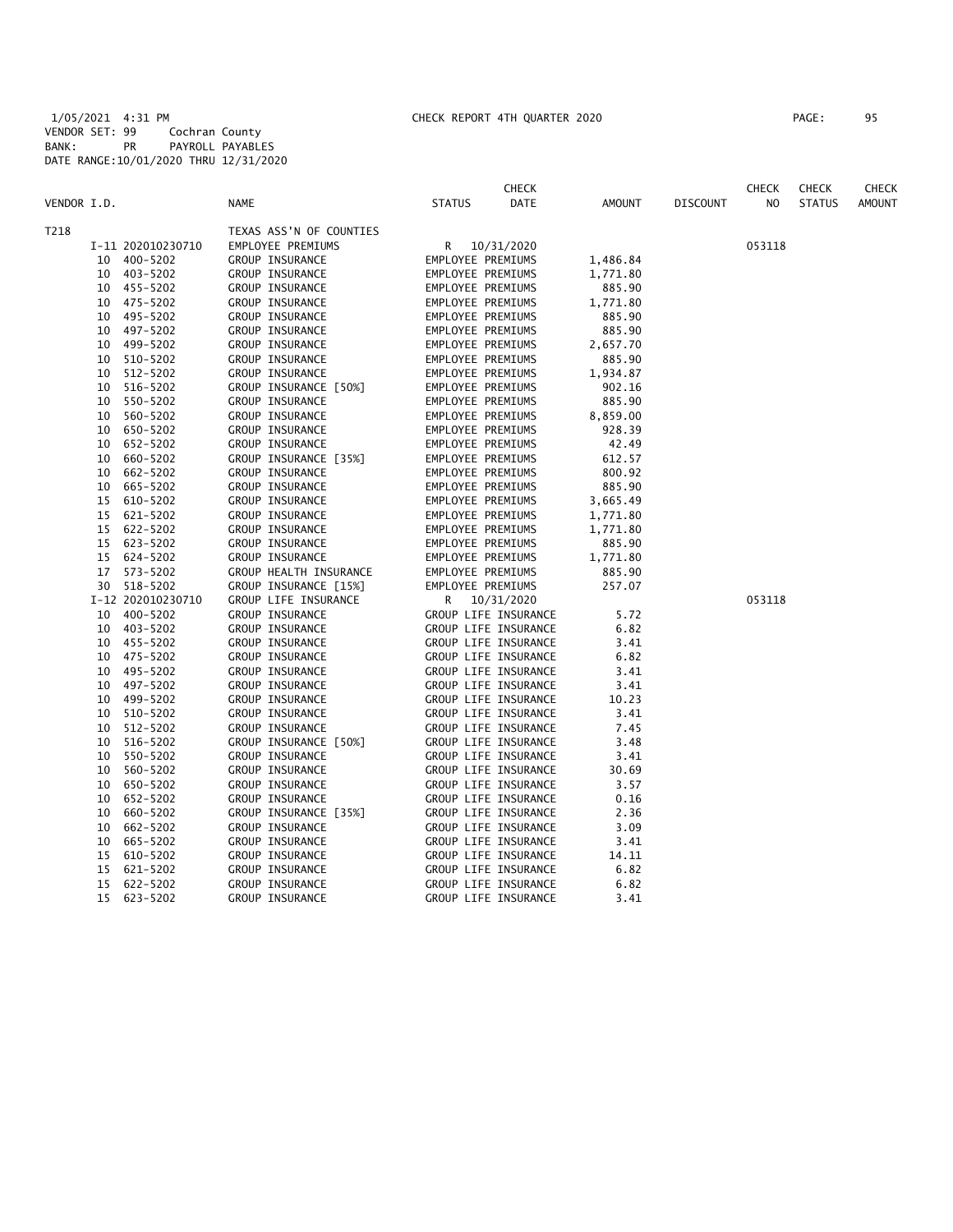1/05/2021 4:31 PM CHECK REPORT 4TH QUARTER 2020 PAGE: 96 VENDOR SET: 99 Cochran County BANK: PR PAYROLL PAYABLES DATE RANGE:10/01/2020 THRU 12/31/2020

| VENDOR I.D.      |                                                                                                                                                                                                                                                                                                                                                                                                                                      | <b>NAME</b>                                                                                                                                                                                                                                                                                                                                                                                  | <b>STATUS</b>                           | <b>CHECK</b><br><b>DATE</b>                                                                                                                                                                                                                                                                                                                                                                                                                                                                                                                                | <b>AMOUNT</b>                                                                                                                                                                                                                           | <b>DISCOUNT</b> | <b>CHECK</b><br>N <sub>O</sub> | <b>CHECK</b><br><b>STATUS</b> | <b>CHECK</b><br><b>AMOUNT</b> |
|------------------|--------------------------------------------------------------------------------------------------------------------------------------------------------------------------------------------------------------------------------------------------------------------------------------------------------------------------------------------------------------------------------------------------------------------------------------|----------------------------------------------------------------------------------------------------------------------------------------------------------------------------------------------------------------------------------------------------------------------------------------------------------------------------------------------------------------------------------------------|-----------------------------------------|------------------------------------------------------------------------------------------------------------------------------------------------------------------------------------------------------------------------------------------------------------------------------------------------------------------------------------------------------------------------------------------------------------------------------------------------------------------------------------------------------------------------------------------------------------|-----------------------------------------------------------------------------------------------------------------------------------------------------------------------------------------------------------------------------------------|-----------------|--------------------------------|-------------------------------|-------------------------------|
| T218             | I-12 202010230710<br>15 624-5202<br>573-5202<br>17<br>30 518-5202                                                                                                                                                                                                                                                                                                                                                                    | TEXAS ASS'N OF COUNTIES (CONT)<br>GROUP LIFE INSURANCE<br>GROUP INSURANCE<br>GROUP HEALTH INSURANCE<br>GROUP INSURANCE [15%]                                                                                                                                                                                                                                                                 | R                                       | 10/31/2020<br>GROUP LIFE INSURANCE<br>GROUP LIFE INSURANCE<br>GROUP LIFE INSURANCE                                                                                                                                                                                                                                                                                                                                                                                                                                                                         | 5.63<br>3.41<br>0.98                                                                                                                                                                                                                    |                 | 053118                         |                               |                               |
|                  | I-15 202010230710<br>10 000-2500.4                                                                                                                                                                                                                                                                                                                                                                                                   | DEPENDENT HEALTH PREM WITHHELD<br>INSURANCE PAYABLE                                                                                                                                                                                                                                                                                                                                          | R 10/31/2020                            | DEPENDENT HEALTH PRE                                                                                                                                                                                                                                                                                                                                                                                                                                                                                                                                       | 1,948.96                                                                                                                                                                                                                                |                 | 053118                         |                               | 40,184.69                     |
| C <sub>253</sub> | I-202010230711<br>10 409-5207                                                                                                                                                                                                                                                                                                                                                                                                        | COCHRAN COUNTY MONEY MKT<br>NON DEPT SUPP DEATH<br>SUPPLEMENTAL DEATH BENEFITS                                                                                                                                                                                                                                                                                                               | R<br>NON DEPT SUPP DEATH                | 10/31/2020                                                                                                                                                                                                                                                                                                                                                                                                                                                                                                                                                 | 1,062.70                                                                                                                                                                                                                                |                 | 053119                         |                               | 1,062.70                      |
| A067             | I-08 202011230713<br>$000 - 2500.4$<br>10<br>$000 - 2500.4$<br>15                                                                                                                                                                                                                                                                                                                                                                    | AMERICAN FAMILY LIFE ASSURANCE<br>MONTHLY PREMIUM<br>INSURANCE PAYABLE<br>INSURANCE PAYABLE                                                                                                                                                                                                                                                                                                  | R<br>MONTHLY PREMIUM<br>MONTHLY PREMIUM | 11/30/2020                                                                                                                                                                                                                                                                                                                                                                                                                                                                                                                                                 | 524.03<br>86.79                                                                                                                                                                                                                         |                 | 053267                         |                               |                               |
|                  | 30<br>$000 - 2500.4$                                                                                                                                                                                                                                                                                                                                                                                                                 | AFLAC                                                                                                                                                                                                                                                                                                                                                                                        | MONTHLY PREMIUM                         |                                                                                                                                                                                                                                                                                                                                                                                                                                                                                                                                                            | 10.92                                                                                                                                                                                                                                   |                 |                                |                               | 621.74                        |
| C091             | I-17A202011230713<br>10 000-2500.4                                                                                                                                                                                                                                                                                                                                                                                                   | <b>HUMANA</b><br>VISION MONTHLY PREMIUM<br>INSURANCE PAYABLE                                                                                                                                                                                                                                                                                                                                 | R                                       | 11/30/2020<br>VISION MONTHLY PREMI                                                                                                                                                                                                                                                                                                                                                                                                                                                                                                                         | 32.32                                                                                                                                                                                                                                   |                 | 053268                         |                               | 32.32                         |
| C <sub>253</sub> | I-01 202011230713<br>$000 - 2500.3$<br>10<br>400-5203<br>10<br>403-5203<br>10<br>435-5203<br>10<br>10 455-5203<br>10 475-5203<br>476–5203<br>10<br>490-5203.001<br>10<br>495-5203<br>10<br>497–5203<br>10<br>499–5203<br>10<br>510-5203<br>10<br>512-5203<br>10<br>516-5203<br>10<br>550-5203<br>10<br>10 560-5203<br>650-5203<br>10<br>10<br>652-5203<br>660-5203<br>10<br>662-5203<br>10<br>10<br>665-5203<br>15<br>$000 - 2500.3$ | COCHRAN COUNTY MONEY MKT<br>RETIREMENT CONTRIBUTIONS<br><b>TCDRS PAYABLE</b><br>RETIREMENT<br>RETIREMENT<br>RETIREMENT<br>RETIREMENT<br>RETIREMENT<br>RETIREMENT<br>RETIREMENT<br>RETIREMENT<br>RETIREMENT<br>RETIREMENT<br>RETIREMENT<br>RETIREMENT<br>RETIREMENT<br>RETIREMENT<br>RETIREMENT<br>RETIREMENT<br>RETIREMENT<br>RETIREMENT<br>RETIREMENT<br>RETIREMENT<br><b>TCDRS PAYABLE</b> | R                                       | 11/30/2020<br>RETIREMENT CONTRIBUT<br>RETIREMENT CONTRIBUT<br>RETIREMENT CONTRIBUT<br>RETIREMENT CONTRIBUT<br>RETIREMENT CONTRIBUT<br>RETIREMENT CONTRIBUT<br>RETIREMENT CONTRIBUT<br>RETIREMENT CONTRIBUT<br>RETIREMENT CONTRIBUT<br>RETIREMENT CONTRIBUT<br>RETIREMENT CONTRIBUT<br>RETIREMENT CONTRIBUT<br>RETIREMENT CONTRIBUT<br>RETIREMENT CONTRIBUT<br>RETIREMENT CONTRIBUT<br>RETIREMENT CONTRIBUT<br>RETIREMENT CONTRIBUT<br>RETIREMENT CONTRIBUT<br>RETIREMENT CONTRIBUT<br>RETIREMENT CONTRIBUT<br>RETIREMENT CONTRIBUT<br>RETIREMENT CONTRIBUT | 9,190.06<br>1,093.56<br>1,171.03<br>231.80<br>527.42<br>1,275.41<br>229.20<br>541.01<br>696.56<br>735.13<br>1,338.78<br>401.56<br>1,181.36<br>477.68<br>427.84<br>5,203.29<br>403.76<br>22.92<br>323.58<br>432.16<br>353.17<br>3,005.71 |                 | 053269                         |                               |                               |
|                  | 15<br>610-5203<br>15<br>621-5203                                                                                                                                                                                                                                                                                                                                                                                                     | RETIREMENT<br>RETIREMENT                                                                                                                                                                                                                                                                                                                                                                     |                                         | RETIREMENT CONTRIBUT<br>RETIREMENT CONTRIBUT                                                                                                                                                                                                                                                                                                                                                                                                                                                                                                               | 2,251.62<br>949.53                                                                                                                                                                                                                      |                 |                                |                               |                               |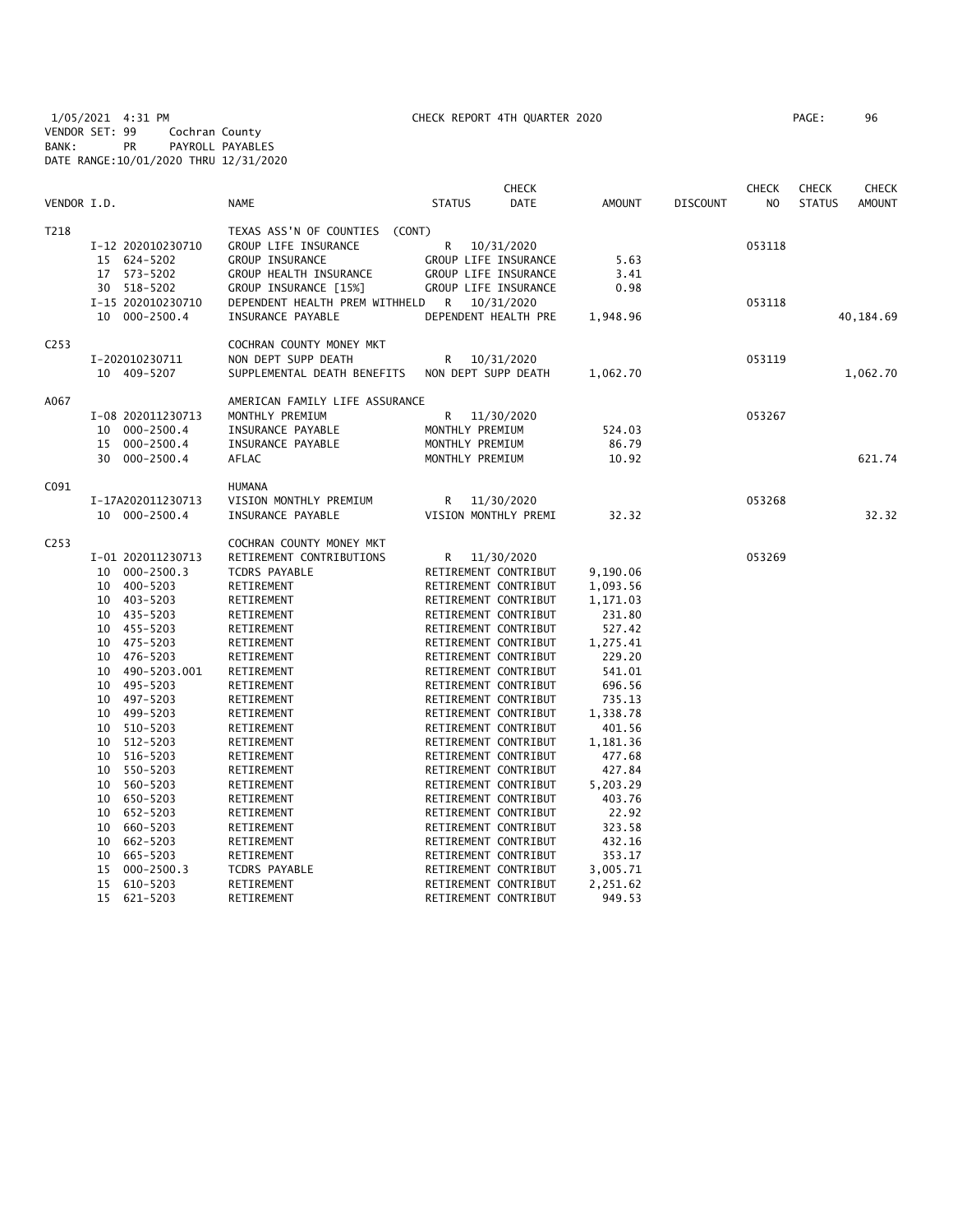1/05/2021 4:31 PM CHECK REPORT 4TH QUARTER 2020 PAGE: 97 VENDOR SET: 99 Cochran County BANK: PR PAYROLL PAYABLES DATE RANGE:10/01/2020 THRU 12/31/2020

|                  |                      |                                | <b>CHECK</b>                 |               |                 | <b>CHECK</b>   | <b>CHECK</b>  | CHECK         |
|------------------|----------------------|--------------------------------|------------------------------|---------------|-----------------|----------------|---------------|---------------|
| VENDOR I.D.      |                      | <b>NAME</b>                    | <b>STATUS</b><br><b>DATE</b> | <b>AMOUNT</b> | <b>DISCOUNT</b> | N <sub>O</sub> | <b>STATUS</b> | <b>AMOUNT</b> |
| C <sub>253</sub> |                      | COCHRAN COUNTY MONEY MKT       | (CONT)                       |               |                 |                |               |               |
|                  | I-01 202011230713    | RETIREMENT CONTRIBUTIONS       | R<br>11/30/2020              |               |                 | 053269         |               |               |
|                  | 15 622-5203          | RETIREMENT                     | RETIREMENT CONTRIBUT         | 922.34        |                 |                |               |               |
|                  | 15 623-5203          | RETIREMENT                     | RETIREMENT CONTRIBUT         | 476.62        |                 |                |               |               |
|                  | 624-5203<br>15       | RETIREMENT                     | RETIREMENT CONTRIBUT         | 981.92        |                 |                |               |               |
|                  | $000 - 2500.3$<br>17 | TCDRS PAYABLE                  | RETIREMENT CONTRIBUT         | 252.62        |                 |                |               |               |
|                  | 573-5203<br>17       | RETIREMENT                     | RETIREMENT CONTRIBUT         | 469.15        |                 |                |               |               |
|                  | $000 - 2500.3$<br>30 | <b>TCDRS</b>                   | RETIREMENT CONTRIBUT         | 73.18         |                 |                |               |               |
|                  | 30 518-5203          | RETIREMENT                     | RETIREMENT CONTRIBUT         | 135.89        |                 |                |               | 35,775.86     |
| C300             |                      | COCHRAN COUNTY SCHOOLS FEDERAL |                              |               |                 |                |               |               |
|                  | I-18A202011230713    | MONTHLY PREMUIM                | R<br>11/30/2020              |               |                 | 053270         |               |               |
|                  | 000-2500.4<br>10     | INSURANCE PAYABLE              | MONTHLY PREMUIM              | 8,792.86      |                 |                |               |               |
|                  | 15 000-2500.4        | INSURANCE PAYABLE              | MONTHLY PREMUIM              | 1,288.34      |                 |                |               |               |
|                  | 30 000-2500.4        | AFLAC                          | MONTHLY PREMUIM              | 94.08         |                 |                |               | 10, 175.28    |
| N017             |                      | NATIONAL FARM LIFE             |                              |               |                 |                |               |               |
|                  | I-05 202011230713    | NFL PREMIUM                    | R 11/30/2020                 |               |                 | 053271         |               |               |
|                  | 10 000-2500.4        | INSURANCE PAYABLE              | NFL PREMIUM                  | 40.90         |                 |                |               |               |
|                  | I-05A202011230713    | AFTER TAX PREM                 | R<br>11/30/2020              |               |                 | 053271         |               |               |
|                  | 10 000-2500.4        | INSURANCE PAYABLE              | AFTER TAX PREM               | 141.72        |                 |                |               |               |
|                  | 15 000-2500.4        | INSURANCE PAYABLE              | AFTER TAX PREM               | 67.80         |                 |                |               | 250.42        |
| N060             |                      | NATIONWIDE RETIREMENT SOL      |                              |               |                 |                |               |               |
|                  | I-04 202011230713    | DEFERRED COMP WITHHELD         | R<br>11/30/2020              |               |                 | 053272         |               |               |
|                  | 000-2500.7<br>10     | PEBSCO DEF COMP PAYABLE        | DEFERRED COMP WITHHE         | 1,292.30      |                 |                |               |               |
|                  | $000 - 2500.7$<br>15 | PEBSCO DEF COMP PAYABLE        | DEFERRED COMP WITHHE         | 226.88        |                 |                |               |               |
|                  | 30 000-2500.7        | D.C.                           | DEFERRED COMP WITHHE         | 10.82         |                 |                |               | 1,530.00      |
| P187             |                      | COCHRAN COUNTY PAYROLL TA      |                              |               |                 |                |               |               |
|                  | I-T1 202011230713    | FEDERAL INCOME TAX W/H         | R<br>11/30/2020              |               |                 | 053273         |               |               |
|                  | $000 - 2500.1$<br>10 | WITHHOLDING TAX PAYABLE        | FEDERAL INCOME TAX W         | 9,430.06      |                 |                |               |               |
|                  | 000-2500.1<br>15     | WITHHOLDING TAX PAYABLE        | FEDERAL INCOME TAX W         | 3,181.62      |                 |                |               |               |
|                  | 17 000-2500.1        | WITHHOLDING TAX PAYABLE        | FEDERAL INCOME TAX W         | 250.66        |                 |                |               |               |
|                  | 30 000-2500.1        | FEDERAL WITHOLDING             | FEDERAL INCOME TAX W         | 122.29        |                 |                |               |               |
|                  | I-T3 202011230713    | FICA TAX                       | R 11/30/2020                 |               |                 | 053273         |               |               |
|                  | 000-2500.2<br>10     | FICA PAYABLE                   | FICA TAX                     | 8,193.73      |                 |                |               |               |
|                  | 400-5201<br>10       | SOCIAL SECURITY                | FICA TAX                     | 521.54        |                 |                |               |               |
|                  | 10 403-5201          | SOCIAL SECURITY                | FICA TAX                     | 479.36        |                 |                |               |               |
|                  | 10 435-5201          | SOCIAL SECURITY                | FICA TAX                     | 110.55        |                 |                |               |               |
|                  | 10 455-5201          | SOCIAL SECURITY                | FICA TAX                     | 251.54        |                 |                |               |               |
|                  | 10 475-5201          | SOCIAL SECURITY                | FICA TAX                     | 547.86        |                 |                |               |               |
|                  | 10 476-5201          | SOCIAL SECURITY                | FICA TAX                     | 109.31        |                 |                |               |               |
|                  | 490-5201<br>10       | SOCIAL SECURITY                | FICA TAX                     | 147.48        |                 |                |               |               |
|                  | 10<br>490-5201.001   | SOCIAL SECURITY FICA           | FICA TAX                     | 258.02        |                 |                |               |               |
|                  | 495-5201<br>10       | SOCIAL SECURITY                | FICA TAX                     | 329.83        |                 |                |               |               |
|                  | 10 497-5201          | SOCIAL SECURITY                | FICA TAX                     | 350.60        |                 |                |               |               |
|                  | 10 499-5201          | SOCIAL SECURITY                | FICA TAX                     | 635.68        |                 |                |               |               |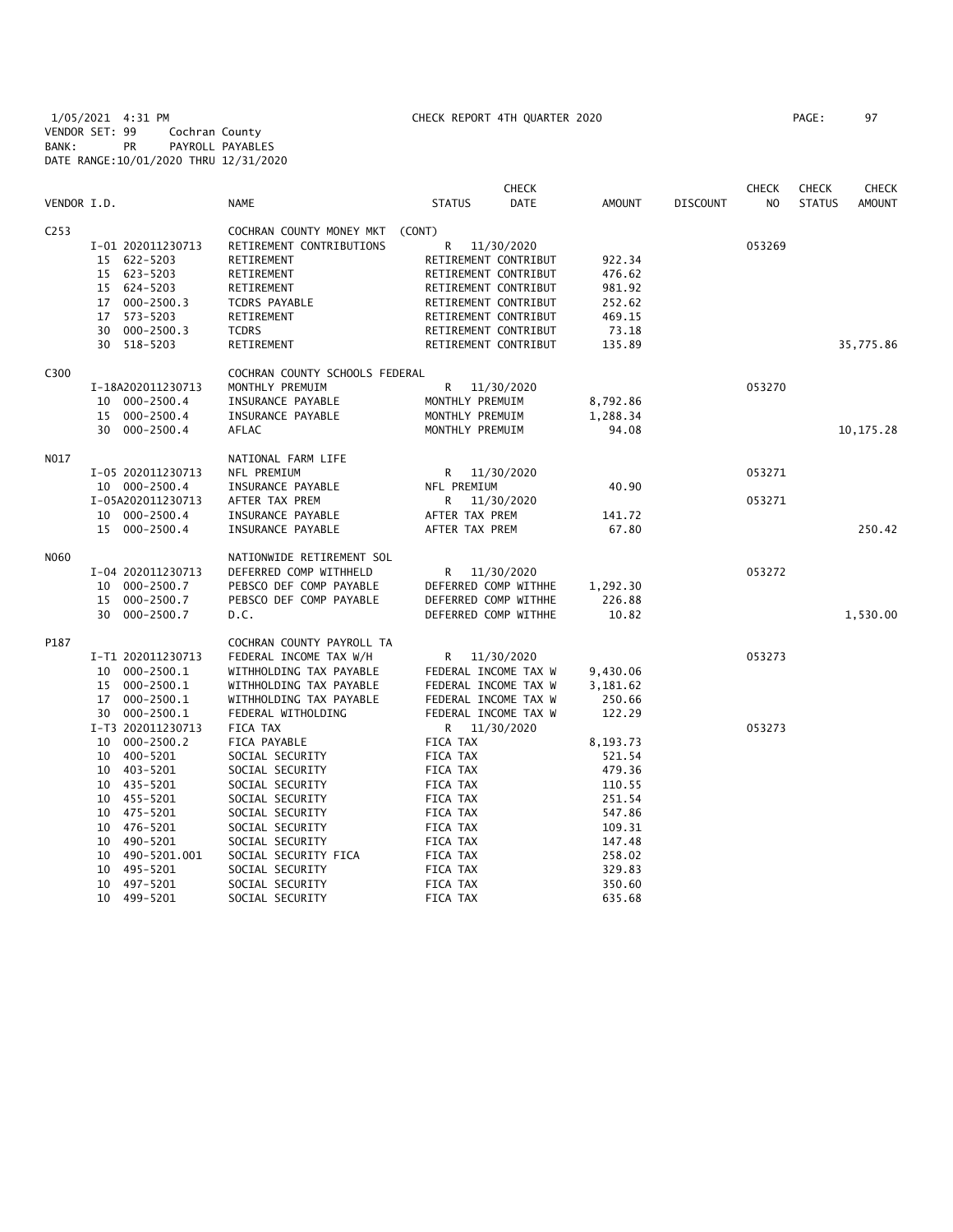1/05/2021 4:31 PM CHECK REPORT 4TH QUARTER 2020 PAGE: 98 VENDOR SET: 99 Cochran County BANK: PR PAYROLL PAYABLES DATE RANGE:10/01/2020 THRU 12/31/2020

| PAGE : | 98 |
|--------|----|
|        |    |

|             |    |                   |                        |               | <b>CHECK</b> |          |                 | <b>CHECK</b> | <b>CHECK</b>  | <b>CHECK</b>  |
|-------------|----|-------------------|------------------------|---------------|--------------|----------|-----------------|--------------|---------------|---------------|
| VENDOR I.D. |    |                   | <b>NAME</b>            | <b>STATUS</b> | DATE         | AMOUNT   | <b>DISCOUNT</b> | NO           | <b>STATUS</b> | <b>AMOUNT</b> |
| P187        |    |                   | COCHRAN COUNTY PAYROLL | (CONT)        |              |          |                 |              |               |               |
|             |    | I-T3 202011230713 | FICA TAX               | R             | 11/30/2020   |          |                 | 053273       |               |               |
|             |    | 10 510-5201       | SOCIAL SECURITY        | FICA TAX      |              | 191.51   |                 |              |               |               |
|             | 10 | 512-5201          | SOCIAL SECURITY        | FICA TAX      |              | 556.39   |                 |              |               |               |
|             |    | 10 516-5201       | SOCIAL SECURITY        | FICA TAX      |              | 229.31   |                 |              |               |               |
|             | 10 | 550-5201          | SOCIAL SECURITY        | FICA TAX      |              | 204.05   |                 |              |               |               |
|             | 10 | 560-5201          | SOCIAL SECURITY        | FICA TAX      |              | 2,468.87 |                 |              |               |               |
|             | 10 | 650-5201          | SOCIAL SECURITY        | FICA TAX      |              | 192.56   |                 |              |               |               |
|             | 10 | 652-5201          | SOCIAL SECURITY        | FICA TAX      |              | 10.93    |                 |              |               |               |
|             | 10 | 660-5201          | SOCIAL SECURITY        | FICA TAX      |              | 155.43   |                 |              |               |               |
|             | 10 | 662-5201          | SOCIAL SECURITY        | FICA TAX      |              | 206.11   |                 |              |               |               |
|             | 10 | 665-5201          | SOCIAL SECURITY        | FICA TAX      |              | 236.80   |                 |              |               |               |
|             | 15 | $000 - 2500.2$    | FICA PAYABLE           | FICA TAX      |              | 2,656.82 |                 |              |               |               |
|             | 15 | 610-5201          | SOCIAL SECURITY        | FICA TAX      |              | 1,073.86 |                 |              |               |               |
|             | 15 | 621-5201          | SOCIAL SECURITY        | FICA TAX      |              | 449.30   |                 |              |               |               |
|             | 15 | 622-5201          | SOCIAL SECURITY        | FICA TAX      |              | 439.88   |                 |              |               |               |
|             | 15 | 623-5201          | SOCIAL SECURITY        | FICA TAX      |              | 227.31   |                 |              |               |               |
|             | 15 | 624-5201          | SOCIAL SECURITY        | FICA TAX      |              | 466.47   |                 |              |               |               |
|             | 17 | $000 - 2500.2$    | FICA PAYABLE           | FICA TAX      |              | 223.75   |                 |              |               |               |
|             | 17 | 573-5201          | SOCIAL SECURITY        | FICA TAX      |              | 223.75   |                 |              |               |               |
|             | 30 | $000 - 2500.2$    | FICA                   | FICA TAX      |              | 65.26    |                 |              |               |               |
|             | 30 | 518-5201          | SOCIAL SECURITY        | FICA TAX      |              | 65.26    |                 |              |               |               |
|             |    | I-T4 202011230713 | MEDICARE TAX           | R             | 11/30/2020   |          |                 | 053273       |               |               |
|             | 10 | $000 - 2500.2$    | FICA PAYABLE           | MEDICARE TAX  |              | 1,916.29 |                 |              |               |               |
|             | 10 | 400-5201          | SOCIAL SECURITY        | MEDICARE TAX  |              | 121.97   |                 |              |               |               |
|             | 10 | 403-5201          | SOCIAL SECURITY        | MEDICARE TAX  |              | 112.11   |                 |              |               |               |
|             | 10 | 435-5201          | SOCIAL SECURITY        | MEDICARE TAX  |              | 25.86    |                 |              |               |               |
|             | 10 | 455-5201          | SOCIAL SECURITY        | MEDICARE TAX  |              | 58.83    |                 |              |               |               |
|             | 10 | 475-5201          | SOCIAL SECURITY        | MEDICARE TAX  |              | 128.12   |                 |              |               |               |
|             | 10 | 476-5201          | SOCIAL SECURITY        | MEDICARE TAX  |              | 25.57    |                 |              |               |               |
|             | 10 | 490-5201          | SOCIAL SECURITY        | MEDICARE TAX  |              | 34.49    |                 |              |               |               |
|             | 10 | 490-5201.001      | SOCIAL SECURITY FICA   | MEDICARE TAX  |              | 60.34    |                 |              |               |               |
|             | 10 | 495-5201          | SOCIAL SECURITY        | MEDICARE TAX  |              | 77.14    |                 |              |               |               |
|             | 10 | 497-5201          | SOCIAL SECURITY        | MEDICARE TAX  |              | 82.00    |                 |              |               |               |
|             | 10 | 499-5201          | SOCIAL SECURITY        | MEDICARE TAX  |              | 148.66   |                 |              |               |               |
|             | 10 | 510-5201          | SOCIAL SECURITY        | MEDICARE TAX  |              | 44.79    |                 |              |               |               |
|             | 10 | 512-5201          | SOCIAL SECURITY        | MEDICARE TAX  |              | 130.12   |                 |              |               |               |
|             | 10 | 516-5201          | SOCIAL SECURITY        | MEDICARE TAX  |              | 53.63    |                 |              |               |               |
|             | 10 | 550-5201          | SOCIAL SECURITY        | MEDICARE TAX  |              | 47.72    |                 |              |               |               |
|             | 10 | 560-5201          | SOCIAL SECURITY        | MEDICARE TAX  |              | 577.40   |                 |              |               |               |
|             | 10 | 650-5201          | SOCIAL SECURITY        | MEDICARE TAX  |              | 45.04    |                 |              |               |               |
|             | 10 | 652-5201          | SOCIAL SECURITY        | MEDICARE TAX  |              | 2.56     |                 |              |               |               |
|             | 10 | 660-5201          | SOCIAL SECURITY        | MEDICARE TAX  |              | 36.36    |                 |              |               |               |
|             | 10 | 662-5201          | SOCIAL SECURITY        | MEDICARE TAX  |              | 48.20    |                 |              |               |               |
|             | 10 | 665-5201          | SOCIAL SECURITY        | MEDICARE TAX  |              | 55.38    |                 |              |               |               |
|             | 15 | $000 - 2500.2$    | FICA PAYABLE           | MEDICARE TAX  |              | 621.35   |                 |              |               |               |
|             | 15 | 610-5201          | SOCIAL SECURITY        | MEDICARE TAX  |              | 251.15   |                 |              |               |               |
|             | 15 | 621-5201          | SOCIAL SECURITY        | MEDICARE TAX  |              | 105.07   |                 |              |               |               |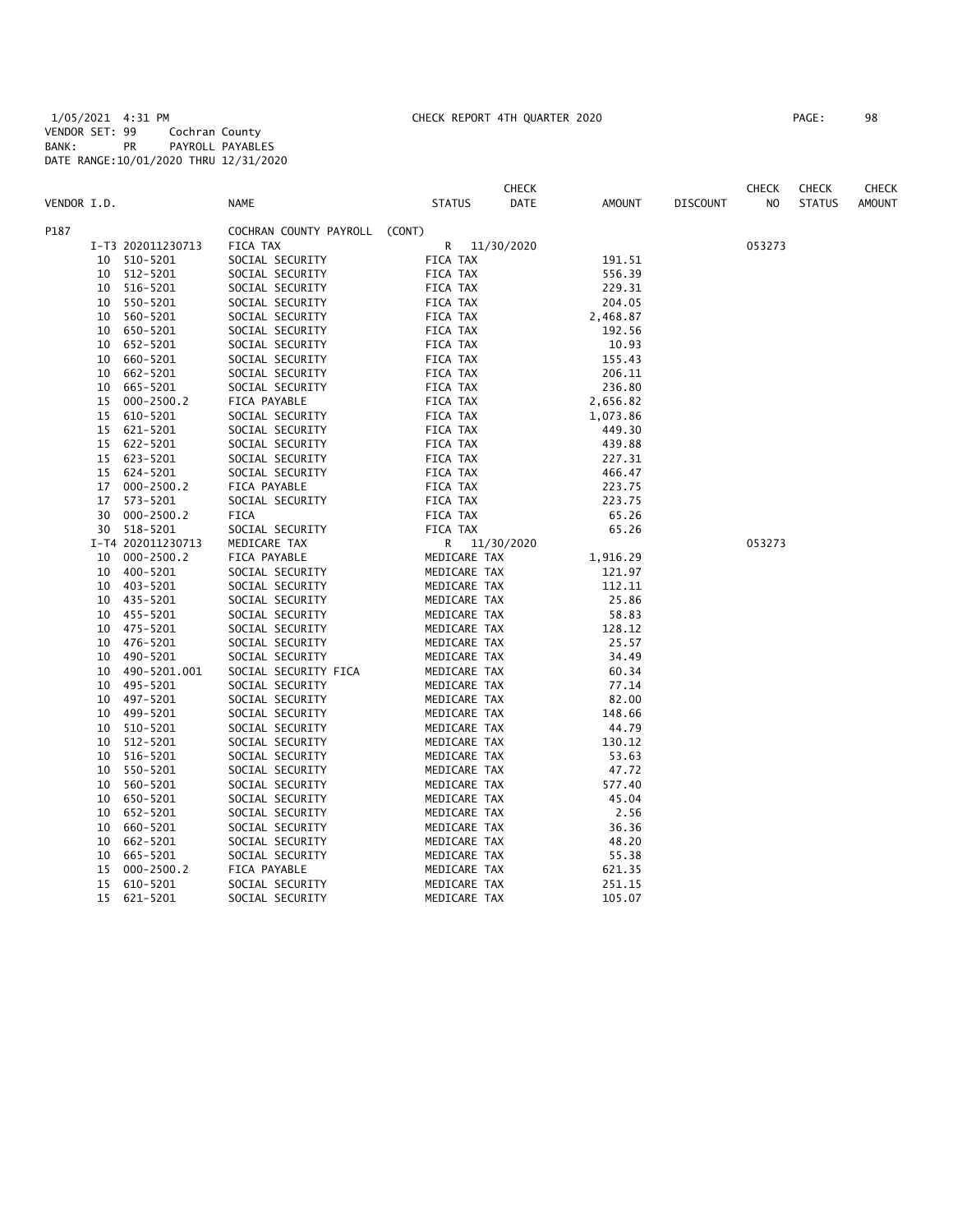1/05/2021 4:31 PM CHECK REPORT 4TH QUARTER 2020 PAGE: 99 VENDOR SET: 99 Cochran County BANK: PR PAYROLL PAYABLES DATE RANGE:10/01/2020 THRU 12/31/2020

|             |          |                   |                               |                   | <b>CHECK</b>                                 |               |                 | <b>CHECK</b>   | <b>CHECK</b>  | <b>CHECK</b>  |
|-------------|----------|-------------------|-------------------------------|-------------------|----------------------------------------------|---------------|-----------------|----------------|---------------|---------------|
| VENDOR I.D. |          |                   | <b>NAME</b>                   | <b>STATUS</b>     | <b>DATE</b>                                  | <b>AMOUNT</b> | <b>DISCOUNT</b> | N <sub>O</sub> | <b>STATUS</b> | <b>AMOUNT</b> |
| P187        |          |                   | COCHRAN COUNTY PAYROLL (CONT) |                   |                                              |               |                 |                |               |               |
|             |          | I-T4 202011230713 | MEDICARE TAX                  | R                 | 11/30/2020                                   |               |                 | 053273         |               |               |
|             | 15       | 622-5201          | SOCIAL SECURITY               | MEDICARE TAX      |                                              | 102.87        |                 |                |               |               |
|             | 15       | 623-5201          | SOCIAL SECURITY               | MEDICARE TAX      |                                              | 53.16         |                 |                |               |               |
|             | 15       | 624-5201          | SOCIAL SECURITY               | MEDICARE TAX      |                                              | 109.10        |                 |                |               |               |
|             | 17       | $000 - 2500.2$    | FICA PAYABLE                  | MEDICARE TAX      |                                              | 52.33         |                 |                |               |               |
|             | 17       | 573-5201          | SOCIAL SECURITY               | MEDICARE TAX      |                                              | 52.33         |                 |                |               |               |
|             | 30       | $000 - 2500.2$    | <b>FICA</b>                   | MEDICARE TAX      |                                              | 15.26         |                 |                |               |               |
|             | 30       | 518-5201          | SOCIAL SECURITY               | MEDICARE TAX      |                                              | 15.26         |                 |                |               | 40,474.21     |
| T218        |          |                   | TEXAS ASS'N OF COUNTIES       |                   |                                              |               |                 |                |               |               |
|             |          | I-11 202011230713 | EMPLOYEE PREMIUMS             | R                 | 11/30/2020                                   |               |                 | 053274         |               |               |
|             | 10       | $400 - 5202$      | GROUP INSURANCE               | EMPLOYEE PREMIUMS |                                              | 1,462.13      |                 |                |               |               |
|             | 10       | $403 - 5202$      | GROUP INSURANCE               | EMPLOYEE PREMIUMS |                                              | 1,771.80      |                 |                |               |               |
|             | 10       | 455-5202          | <b>GROUP INSURANCE</b>        | EMPLOYEE PREMIUMS |                                              | 885.90        |                 |                |               |               |
|             | 10       | 475-5202          | GROUP INSURANCE               | EMPLOYEE PREMIUMS |                                              | 1,771.80      |                 |                |               |               |
|             | 10       | 495-5202          | <b>GROUP INSURANCE</b>        | EMPLOYEE PREMIUMS |                                              | 885.90        |                 |                |               |               |
|             | 10       | 497-5202          | GROUP INSURANCE               | EMPLOYEE PREMIUMS |                                              | 885.90        |                 |                |               |               |
|             | 10       | 499-5202          | GROUP INSURANCE               | EMPLOYEE PREMIUMS |                                              | 2,657.70      |                 |                |               |               |
|             | 10       | 510-5202          | GROUP INSURANCE               | EMPLOYEE PREMIUMS |                                              | 885.90        |                 |                |               |               |
|             | 10       | 512-5202          | GROUP INSURANCE               | EMPLOYEE PREMIUMS |                                              | 1,959.58      |                 |                |               |               |
|             | 10       | 516-5202          | GROUP INSURANCE [50%]         | EMPLOYEE PREMIUMS |                                              | 902.02        |                 |                |               |               |
|             | 10       | 550-5202          | GROUP INSURANCE               | EMPLOYEE PREMIUMS |                                              | 885.90        |                 |                |               |               |
|             | 10       | 560-5202          | GROUP INSURANCE               | EMPLOYEE PREMIUMS |                                              | 9,744.90      |                 |                |               |               |
|             | 10       | 650-5202          | GROUP INSURANCE               | EMPLOYEE PREMIUMS |                                              | 928.39        |                 |                |               |               |
|             | 10       | 652-5202          | GROUP INSURANCE               | EMPLOYEE PREMIUMS |                                              | 42.49         |                 |                |               |               |
|             | 10       | 660-5202          | GROUP INSURANCE [35%]         | EMPLOYEE PREMIUMS |                                              | 612.67        |                 |                |               |               |
|             | 10       | 662-5202          | GROUP INSURANCE               | EMPLOYEE PREMIUMS |                                              | 800.92        |                 |                |               |               |
|             | 10       | 665-5202          | <b>GROUP INSURANCE</b>        | EMPLOYEE PREMIUMS |                                              | 885.90        |                 |                |               |               |
|             | 15       | 610-5202          | <b>GROUP INSURANCE</b>        | EMPLOYEE PREMIUMS |                                              | 3,665.49      |                 |                |               |               |
|             | 15       | 621-5202          | GROUP INSURANCE               | EMPLOYEE PREMIUMS |                                              | 1,771.80      |                 |                |               |               |
|             | 15       | 622-5202          | GROUP INSURANCE               | EMPLOYEE PREMIUMS |                                              | 1,771.80      |                 |                |               |               |
|             | 15       | 623-5202          | GROUP INSURANCE               | EMPLOYEE PREMIUMS |                                              | 885.90        |                 |                |               |               |
|             | 15       | 624-5202          | <b>GROUP INSURANCE</b>        | EMPLOYEE PREMIUMS |                                              | 1,771.80      |                 |                |               |               |
|             | 17       | 573-5202          | GROUP HEALTH INSURANCE        | EMPLOYEE PREMIUMS |                                              | 885.90        |                 |                |               |               |
|             | 30       | 518-5202          | GROUP INSURANCE [15%]         | EMPLOYEE PREMIUMS |                                              | 257.11        |                 |                |               |               |
|             |          | I-12 202011230713 | GROUP LIFE INSURANCE          | R                 | 11/30/2020                                   |               |                 | 053274         |               |               |
|             | 10       | 400-5202          | GROUP INSURANCE               |                   | GROUP LIFE INSURANCE                         | 5.63          |                 |                |               |               |
|             | 10       | 403-5202          | GROUP INSURANCE               |                   | GROUP LIFE INSURANCE                         | 6.82          |                 |                |               |               |
|             | 10       | 455-5202          | GROUP INSURANCE               |                   | GROUP LIFE INSURANCE                         | 3.41          |                 |                |               |               |
|             | 10       | 475-5202          | GROUP INSURANCE               |                   | GROUP LIFE INSURANCE                         | 6.82          |                 |                |               |               |
|             | 10       | 495-5202          | <b>GROUP INSURANCE</b>        |                   | GROUP LIFE INSURANCE                         | 3.41          |                 |                |               |               |
|             |          | 497-5202          | GROUP INSURANCE               |                   |                                              |               |                 |                |               |               |
|             | 10<br>10 | 499-5202          | GROUP INSURANCE               |                   | GROUP LIFE INSURANCE<br>GROUP LIFE INSURANCE | 3.41          |                 |                |               |               |
|             |          |                   |                               |                   |                                              | 10.23         |                 |                |               |               |
|             | 10       | 510-5202          | GROUP INSURANCE               |                   | GROUP LIFE INSURANCE                         | 3.41          |                 |                |               |               |
|             | 10       | 512-5202          | GROUP INSURANCE               |                   | GROUP LIFE INSURANCE                         | 7.54          |                 |                |               |               |
|             | 10       | 516-5202          | GROUP INSURANCE [50%]         |                   | GROUP LIFE INSURANCE                         | 3.48          |                 |                |               |               |
|             | 10       | 550-5202          | <b>GROUP INSURANCE</b>        |                   | GROUP LIFE INSURANCE                         | 3.41          |                 |                |               |               |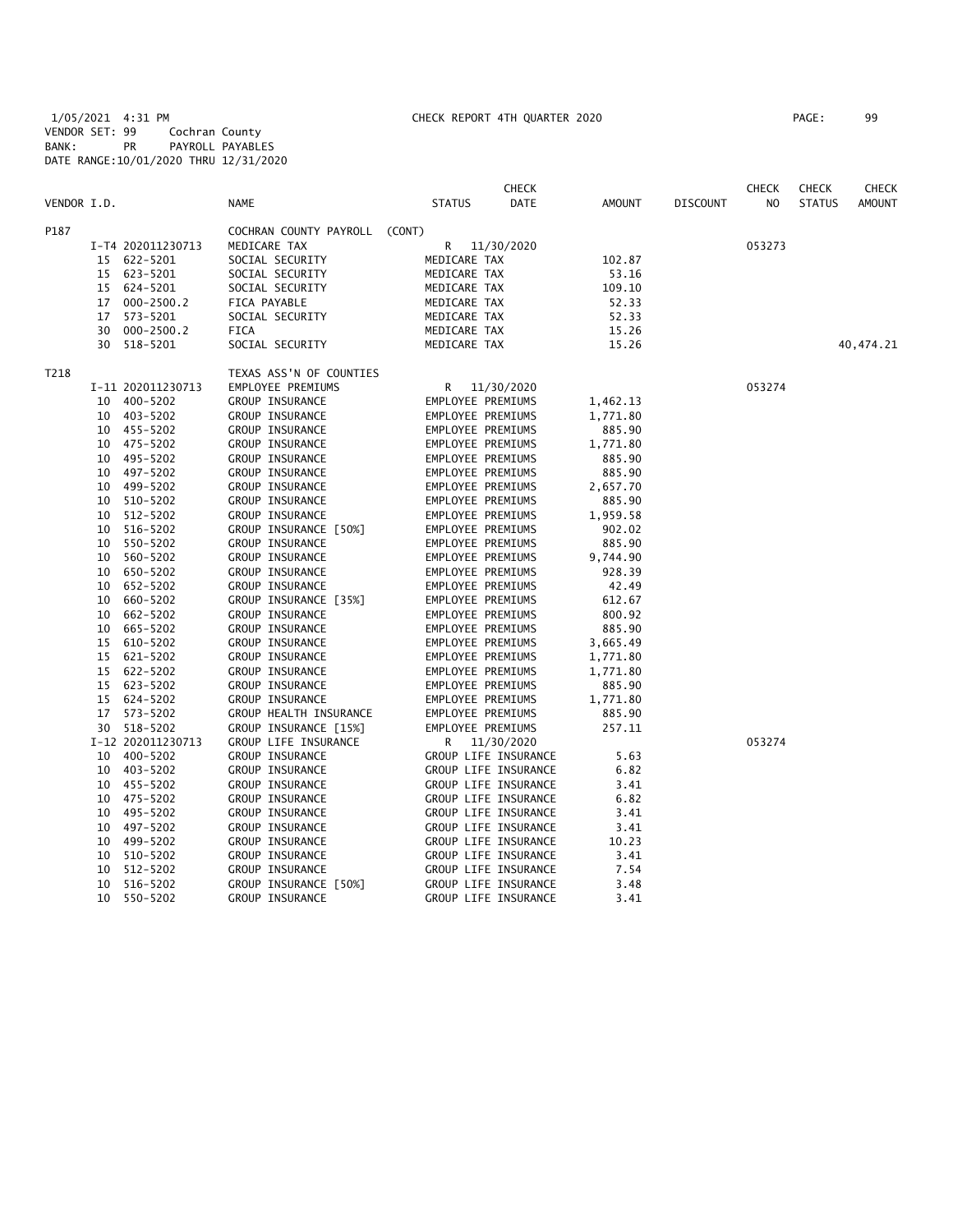1/05/2021 4:31 PM CHECK REPORT 4TH QUARTER 2020 PAGE: 100 VENDOR SET: 99 Cochran County BANK: PR PAYROLL PAYABLES DATE RANGE:10/01/2020 THRU 12/31/2020

|                  |                    |                                | <b>CHECK</b>                 |               |                 | <b>CHECK</b>   | <b>CHECK</b>  | <b>CHECK</b>  |
|------------------|--------------------|--------------------------------|------------------------------|---------------|-----------------|----------------|---------------|---------------|
| VENDOR I.D.      |                    | <b>NAME</b>                    | <b>STATUS</b><br><b>DATE</b> | <b>AMOUNT</b> | <b>DISCOUNT</b> | N <sub>O</sub> | <b>STATUS</b> | <b>AMOUNT</b> |
| T218             |                    | TEXAS ASS'N OF COUNTIES        | (CONT)                       |               |                 |                |               |               |
|                  | I-12 202011230713  | GROUP LIFE INSURANCE           | R<br>11/30/2020              |               |                 | 053274         |               |               |
|                  | 10 560-5202        | <b>GROUP INSURANCE</b>         | GROUP LIFE INSURANCE         | 37.51         |                 |                |               |               |
|                  | 10 650-5202        | GROUP INSURANCE                | GROUP LIFE INSURANCE         | 3.57          |                 |                |               |               |
|                  | 10 652-5202        | GROUP INSURANCE                | GROUP LIFE INSURANCE         | 0.16          |                 |                |               |               |
|                  | 660-5202<br>10     | GROUP INSURANCE [35%]          | GROUP LIFE INSURANCE         | 2.36          |                 |                |               |               |
|                  | 662-5202<br>10     | <b>GROUP INSURANCE</b>         | GROUP LIFE INSURANCE         | 3.09          |                 |                |               |               |
|                  | 665-5202<br>10     | <b>GROUP INSURANCE</b>         | GROUP LIFE INSURANCE         | 3.41          |                 |                |               |               |
|                  | 15 610-5202        | GROUP INSURANCE                | GROUP LIFE INSURANCE         | 14.11         |                 |                |               |               |
|                  | 15 621-5202        | GROUP INSURANCE                | GROUP LIFE INSURANCE         | 6.82          |                 |                |               |               |
|                  | 15 622-5202        | GROUP INSURANCE                | GROUP LIFE INSURANCE         | 6.82          |                 |                |               |               |
|                  | 15 623-5202        | GROUP INSURANCE                | GROUP LIFE INSURANCE         | 3.41          |                 |                |               |               |
|                  | 15 624-5202        | GROUP INSURANCE                | GROUP LIFE INSURANCE         | 5.63          |                 |                |               |               |
|                  | 17 573-5202        | GROUP HEALTH INSURANCE         | GROUP LIFE INSURANCE         | 3.41          |                 |                |               |               |
|                  | 30 518-5202        | GROUP INSURANCE [15%]          | GROUP LIFE INSURANCE         | 0.98          |                 |                |               |               |
|                  | I-15 202011230713  | DEPENDENT HEALTH PREM WITHHELD | R 11/30/2020                 |               |                 | 053274         |               |               |
|                  | 10 000-2500.4      | INSURANCE PAYABLE              | DEPENDENT HEALTH PRE         | 1,948.96      |                 |                |               | 41,077.41     |
| C <sub>253</sub> |                    | COCHRAN COUNTY MONEY MKT       |                              |               |                 |                |               |               |
|                  | I-202011230714     | NON DEPT SUPP DEATH            | 11/30/2020<br>R              |               |                 | 053275         |               |               |
|                  | 10 409-5207        | SUPPLEMENTAL DEATH BENEFITS    | NON DEPT SUPP DEATH          | 1,055.39      |                 |                |               | 1,055.39      |
| A067             |                    | AMERICAN FAMILY LIFE ASSURANCE |                              |               |                 |                |               |               |
|                  | I-08 202012280716  | MONTHLY PREMIUM                | R<br>12/31/2020              |               |                 | 053415         |               |               |
|                  | 10 000-2500.4      | INSURANCE PAYABLE              | MONTHLY PREMIUM              | 524.04        |                 |                |               |               |
|                  | 000-2500.4<br>15   | INSURANCE PAYABLE              | MONTHLY PREMIUM              | 86.79         |                 |                |               |               |
|                  | 30 000-2500.4      | AFLAC                          | MONTHLY PREMIUM              | 10.91         |                 |                |               | 621.74        |
| C091             |                    | HUMANA                         |                              |               |                 |                |               |               |
|                  | I-17A202012280716  | VISION MONTHLY PREMIUM         | R<br>12/31/2020              |               |                 | 053416         |               |               |
|                  | 10 000-2500.4      | INSURANCE PAYABLE              | VISION MONTHLY PREMI         | 32.32         |                 |                |               | 32.32         |
| C <sub>253</sub> |                    | COCHRAN COUNTY MONEY MKT       |                              |               |                 |                |               |               |
|                  | I-01 202012280716  | RETIREMENT CONTRIBUTIONS       | R<br>12/31/2020              |               |                 | 053417         |               |               |
|                  | 10 000-2500.3      | TCDRS PAYABLE                  | RETIREMENT CONTRIBUT         | 9,386.39      |                 |                |               |               |
|                  | 10 400-5203        | RETIREMENT                     | RETIREMENT CONTRIBUT         | 828.04        |                 |                |               |               |
|                  | 10 403-5203        | RETIREMENT                     | RETIREMENT CONTRIBUT         | 1,125.86      |                 |                |               |               |
|                  | 10 435-5203        | RETIREMENT                     | RETIREMENT CONTRIBUT         | 231.80        |                 |                |               |               |
|                  | 455-5203<br>10     | RETIREMENT                     | RETIREMENT CONTRIBUT         | 527.42        |                 |                |               |               |
|                  | 10 475-5203        | RETIREMENT                     | RETIREMENT CONTRIBUT         | 1,275.41      |                 |                |               |               |
|                  | 476-5203<br>10     | RETIREMENT                     | RETIREMENT CONTRIBUT         | 229.20        |                 |                |               |               |
|                  | 490-5203.001<br>10 | RETIREMENT                     | RETIREMENT CONTRIBUT         | 152.24        |                 |                |               |               |
|                  | 495–5203<br>10     | RETIREMENT                     | RETIREMENT CONTRIBUT         | 710.21        |                 |                |               |               |
|                  | 497-5203<br>10     | RETIREMENT                     | RETIREMENT CONTRIBUT         | 705.10        |                 |                |               |               |
|                  | 499-5203<br>10     | RETIREMENT                     | RETIREMENT CONTRIBUT         | 1,342.95      |                 |                |               |               |
|                  | 10<br>510-5203     | RETIREMENT                     | RETIREMENT CONTRIBUT         | 418.44        |                 |                |               |               |
|                  | 512-5203<br>10     | RETIREMENT                     | RETIREMENT CONTRIBUT         | 1,389.84      |                 |                |               |               |
|                  | 10<br>516-5203     | RETIREMENT                     | RETIREMENT CONTRIBUT         | 476.13        |                 |                |               |               |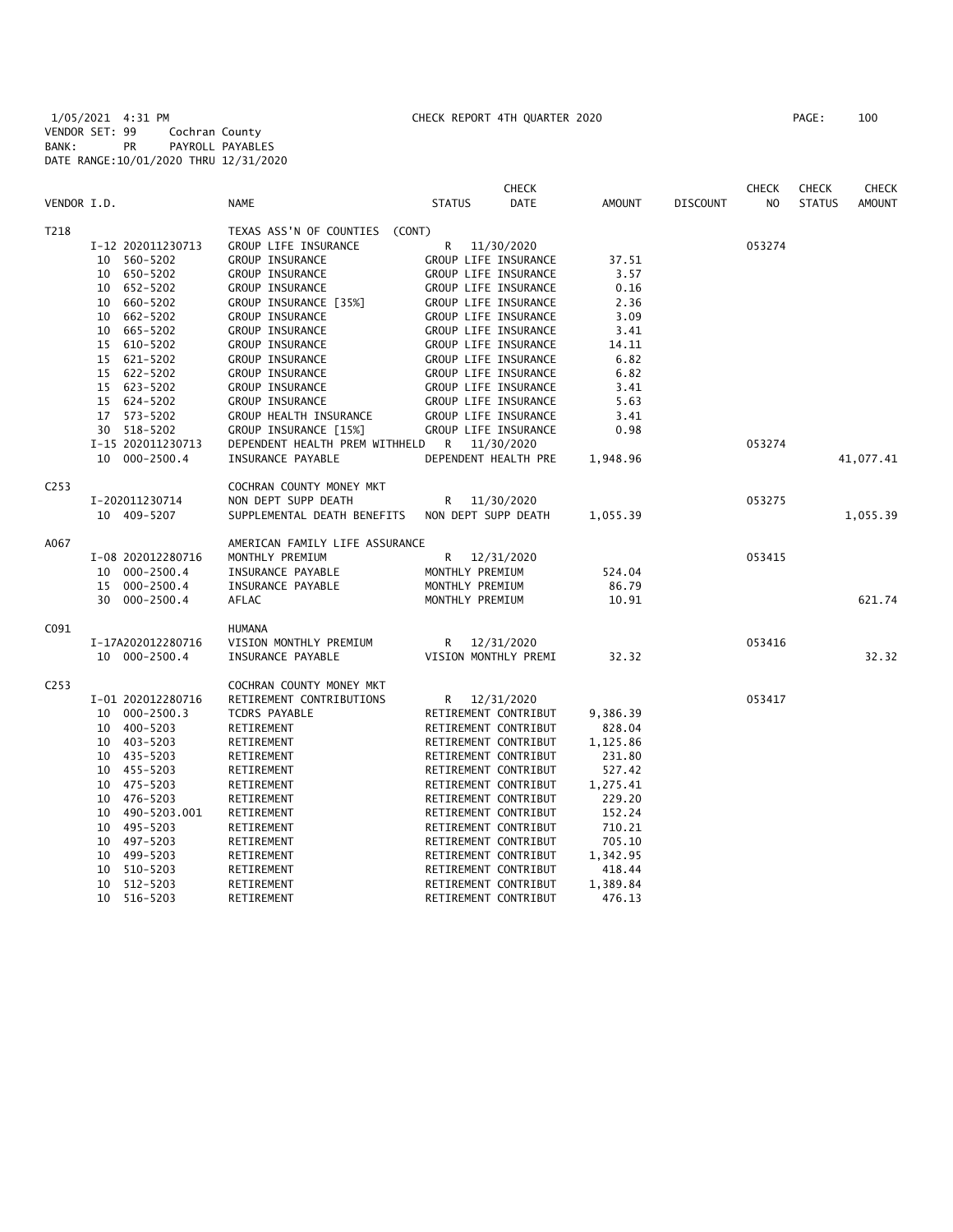1/05/2021 4:31 PM CHECK REPORT 4TH QUARTER 2020 PAGE: 101 VENDOR SET: 99 Cochran County BANK: PR PAYROLL PAYABLES DATE RANGE:10/01/2020 THRU 12/31/2020

|                  |    |                   |                                |                      | <b>CHECK</b> |               |                 | <b>CHECK</b> | <b>CHECK</b>  | <b>CHECK</b>  |
|------------------|----|-------------------|--------------------------------|----------------------|--------------|---------------|-----------------|--------------|---------------|---------------|
| VENDOR I.D.      |    |                   | <b>NAME</b>                    | <b>STATUS</b>        | DATE         | <b>AMOUNT</b> | <b>DISCOUNT</b> | NO           | <b>STATUS</b> | <b>AMOUNT</b> |
| C <sub>253</sub> |    |                   | COCHRAN COUNTY MONEY MKT       | (CONT)               |              |               |                 |              |               |               |
|                  |    | I-01 202012280716 | RETIREMENT CONTRIBUTIONS       | R                    | 12/31/2020   |               |                 | 053417       |               |               |
|                  | 10 | 550-5203          | RETIREMENT                     | RETIREMENT CONTRIBUT |              | 427.84        |                 |              |               |               |
|                  | 10 | 560-5203          | RETIREMENT                     | RETIREMENT CONTRIBUT |              | 6,056.84      |                 |              |               |               |
|                  |    | 10 650-5203       | RETIREMENT                     | RETIREMENT CONTRIBUT |              | 403.76        |                 |              |               |               |
|                  | 10 | 652-5203          | RETIREMENT                     | RETIREMENT CONTRIBUT |              | 22.92         |                 |              |               |               |
|                  |    | 10 660-5203       | RETIREMENT                     | RETIREMENT CONTRIBUT |              | 322.49        |                 |              |               |               |
|                  | 10 | 662-5203          | RETIREMENT                     | RETIREMENT CONTRIBUT |              | 432.16        |                 |              |               |               |
|                  |    | 10 665-5203       | RETIREMENT                     | RETIREMENT CONTRIBUT |              | 353.17        |                 |              |               |               |
|                  | 15 | $000 - 2500.3$    | TCDRS PAYABLE                  | RETIREMENT CONTRIBUT |              | 3,002.91      |                 |              |               |               |
|                  | 15 | 610-5203          | RETIREMENT                     | RETIREMENT CONTRIBUT |              | 2,251.62      |                 |              |               |               |
|                  | 15 | 621-5203          | RETIREMENT                     | RETIREMENT CONTRIBUT |              | 949.53        |                 |              |               |               |
|                  |    | 15 622-5203       | RETIREMENT                     | RETIREMENT CONTRIBUT |              | 917.14        |                 |              |               |               |
|                  | 15 | 623-5203          | RETIREMENT                     | RETIREMENT CONTRIBUT |              | 476.62        |                 |              |               |               |
|                  |    | 15 624-5203       | RETIREMENT                     | RETIREMENT CONTRIBUT |              | 981.92        |                 |              |               |               |
|                  |    | 17 000-2500.3     | TCDRS PAYABLE                  | RETIREMENT CONTRIBUT |              | 252.62        |                 |              |               |               |
|                  | 17 | 573-5203          | RETIREMENT                     | RETIREMENT CONTRIBUT |              | 469.15        |                 |              |               |               |
|                  | 30 | 000-2500.3        | <b>TCDRS</b>                   | RETIREMENT CONTRIBUT |              | 72.92         |                 |              |               |               |
|                  |    | 30 518-5203       | RETIREMENT                     | RETIREMENT CONTRIBUT |              | 135.43        |                 |              |               | 36,328.07     |
| C300             |    |                   | COCHRAN COUNTY SCHOOLS FEDERAL |                      |              |               |                 |              |               |               |
|                  |    | I-18A202012280716 | MONTHLY PREMUIM                | R                    | 12/31/2020   |               |                 | 053418       |               |               |
|                  |    | 10 000-2500.4     | INSURANCE PAYABLE              | MONTHLY PREMUIM      |              | 8,551.94      |                 |              |               |               |
|                  |    | 15 000-2500.4     | INSURANCE PAYABLE              | MONTHLY PREMUIM      |              | 1,288.34      |                 |              |               |               |
|                  |    | 30 000-2500.4     | AFLAC                          | MONTHLY PREMUIM      |              | 94.06         |                 |              |               | 9,934.34      |
|                  |    |                   |                                |                      |              |               |                 |              |               |               |
| N017             |    |                   | NATIONAL FARM LIFE             |                      |              |               |                 |              |               |               |
|                  |    | I-05A202012280716 | AFTER TAX PREM                 | R                    | 12/31/2020   |               |                 | 053419       |               |               |
|                  |    | 10 000-2500.4     | INSURANCE PAYABLE              | AFTER TAX PREM       |              | 140.92        |                 |              |               |               |
|                  |    | 15 000-2500.4     | INSURANCE PAYABLE              | AFTER TAX PREM       |              | 67.80         |                 |              |               | 208.72        |
| N060             |    |                   | NATIONWIDE RETIREMENT SOL      |                      |              |               |                 |              |               |               |
|                  |    | I-04 202012280716 | DEFERRED COMP WITHHELD         | R                    | 12/31/2020   |               |                 | 053420       |               |               |
|                  | 10 | 000-2500.7        | PEBSCO DEF COMP PAYABLE        | DEFERRED COMP WITHHE |              | 1,237.30      |                 |              |               |               |
|                  | 15 | 000-2500.7        | PEBSCO DEF COMP PAYABLE        | DEFERRED COMP WITHHE |              | 226.88        |                 |              |               |               |
|                  |    | 30 000-2500.7     | D.C.                           | DEFERRED COMP WITHHE |              | 10.82         |                 |              |               | 1,475.00      |
| P187             |    |                   | COCHRAN COUNTY PAYROLL TA      |                      |              |               |                 |              |               |               |
|                  |    | I-T1 202012280716 | FEDERAL INCOME TAX W/H         | R                    | 12/31/2020   |               |                 | 053421       |               |               |
|                  | 10 | 000-2500.1        | WITHHOLDING TAX PAYABLE        | FEDERAL INCOME TAX W |              | 9,955.85      |                 |              |               |               |
|                  |    | 15 000-2500.1     | WITHHOLDING TAX PAYABLE        | FEDERAL INCOME TAX W |              | 3,177.15      |                 |              |               |               |
|                  | 17 | 000-2500.1        | WITHHOLDING TAX PAYABLE        | FEDERAL INCOME TAX W |              | 250.66        |                 |              |               |               |
|                  | 30 | $000 - 2500.1$    | FEDERAL WITHOLDING             | FEDERAL INCOME TAX W |              | 121.17        |                 |              |               |               |
|                  |    | I-T3 202012280716 | FICA TAX                       | R 12/31/2020         |              |               |                 | 053421       |               |               |
|                  | 10 | $000 - 2500.2$    | FICA PAYABLE                   | FICA TAX             |              | 8,283.10      |                 |              |               |               |
|                  | 10 | 400-5201          | SOCIAL SECURITY                | FICA TAX             |              | 394.91        |                 |              |               |               |
|                  | 10 | 403-5201          | SOCIAL SECURITY                | FICA TAX             |              | 457.81        |                 |              |               |               |
|                  |    | 10 435-5201       | SOCIAL SECURITY                | FICA TAX             |              | 110.55        |                 |              |               |               |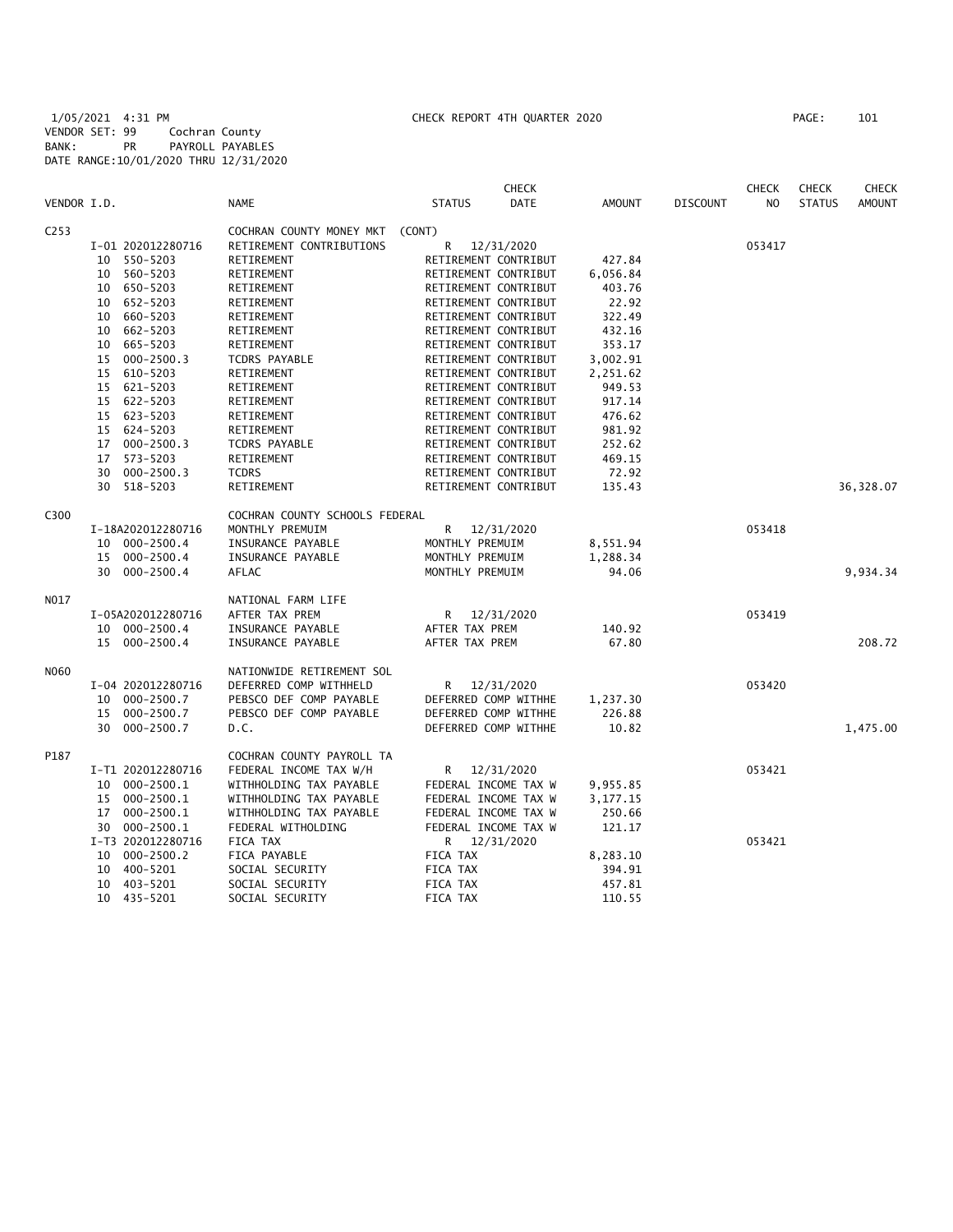1/05/2021 4:31 PM CHECK REPORT 4TH QUARTER 2020 PAGE: 102 VENDOR SET: 99 Cochran County BANK: PR PAYROLL PAYABLES DATE RANGE:10/01/2020 THRU 12/31/2020

| PAGE :<br>102 |  |
|---------------|--|
|---------------|--|

|             |    |                   |                        |               | <b>CHECK</b> |               |                 | <b>CHECK</b> | <b>CHECK</b>  | CHECK         |
|-------------|----|-------------------|------------------------|---------------|--------------|---------------|-----------------|--------------|---------------|---------------|
| VENDOR I.D. |    |                   | <b>NAME</b>            | <b>STATUS</b> | DATE         | <b>AMOUNT</b> | <b>DISCOUNT</b> | NO.          | <b>STATUS</b> | <b>AMOUNT</b> |
| P187        |    |                   | COCHRAN COUNTY PAYROLL | (CONT)        |              |               |                 |              |               |               |
|             |    | I-T3 202012280716 | FICA TAX               | R             | 12/31/2020   |               |                 | 053421       |               |               |
|             | 10 | 455-5201          | SOCIAL SECURITY        | FICA TAX      |              | 251.54        |                 |              |               |               |
|             | 10 | 475-5201          | SOCIAL SECURITY        | FICA TAX      |              | 547.86        |                 |              |               |               |
|             | 10 | 476–5201          | SOCIAL SECURITY        | FICA TAX      |              | 109.31        |                 |              |               |               |
|             | 10 | 490-5201          | SOCIAL SECURITY        | FICA TAX      |              | 50.53         |                 |              |               |               |
|             | 10 | 490-5201.001      | SOCIAL SECURITY FICA   | FICA TAX      |              | 72.61         |                 |              |               |               |
|             | 10 | 495-5201          | SOCIAL SECURITY        | FICA TAX      |              | 336.34        |                 |              |               |               |
|             | 10 | 497-5201          | SOCIAL SECURITY        | FICA TAX      |              | 336.28        |                 |              |               |               |
|             | 10 | 499-5201          | SOCIAL SECURITY        | FICA TAX      |              | 637.67        |                 |              |               |               |
|             | 10 | 510-5201          | SOCIAL SECURITY        | FICA TAX      |              | 199.56        |                 |              |               |               |
|             | 10 | 512-5201          | SOCIAL SECURITY        | FICA TAX      |              | 658.35        |                 |              |               |               |
|             | 10 | 516-5201          | SOCIAL SECURITY        | FICA TAX      |              | 227.24        |                 |              |               |               |
|             | 10 | 550-5201          | SOCIAL SECURITY        | FICA TAX      |              | 204.05        |                 |              |               |               |
|             | 10 | 560-5201          | SOCIAL SECURITY        | FICA TAX      |              | 2,888.64      |                 |              |               |               |
|             | 10 | 650-5201          | SOCIAL SECURITY        | FICA TAX      |              | 192.56        |                 |              |               |               |
|             | 10 | 652-5201          | SOCIAL SECURITY        | FICA TAX      |              | 10.93         |                 |              |               |               |
|             | 10 | 660-5201          | SOCIAL SECURITY        | FICA TAX      |              | 154.02        |                 |              |               |               |
|             | 10 | 662-5201          | SOCIAL SECURITY        | FICA TAX      |              | 206.11        |                 |              |               |               |
|             | 10 | 665-5201          | SOCIAL SECURITY        | FICA TAX      |              | 236.24        |                 |              |               |               |
|             | 15 | $000 - 2500.2$    | FICA PAYABLE           | FICA TAX      |              | 2,654.34      |                 |              |               |               |
|             | 15 | 610-5201          | SOCIAL SECURITY        | FICA TAX      |              | 1,073.86      |                 |              |               |               |
|             | 15 | 621-5201          | SOCIAL SECURITY        | FICA TAX      |              | 449.30        |                 |              |               |               |
|             | 15 | 622-5201          | SOCIAL SECURITY        | FICA TAX      |              | 437.40        |                 |              |               |               |
|             | 15 | 623-5201          | SOCIAL SECURITY        | FICA TAX      |              | 227.31        |                 |              |               |               |
|             | 15 | 624-5201          | SOCIAL SECURITY        | FICA TAX      |              | 466.47        |                 |              |               |               |
|             | 17 | $000 - 2500.2$    | FICA PAYABLE           | FICA TAX      |              | 223.75        |                 |              |               |               |
|             | 17 | 573-5201          | SOCIAL SECURITY        | FICA TAX      |              | 223.75        |                 |              |               |               |
|             | 30 | $000 - 2500.2$    | FICA                   | FICA TAX      |              | 64.67         |                 |              |               |               |
|             | 30 | 518-5201          | SOCIAL SECURITY        | FICA TAX      |              | 64.66         |                 |              |               |               |
|             |    | I-T4 202012280716 | MEDICARE TAX           | R             | 12/31/2020   |               |                 | 053421       |               |               |
|             | 10 | $000 - 2500.2$    | FICA PAYABLE           | MEDICARE TAX  |              | 1,937.18      |                 |              |               |               |
|             | 10 | 400-5201          | SOCIAL SECURITY        | MEDICARE TAX  |              | 92.36         |                 |              |               |               |
|             | 10 | 403-5201          | SOCIAL SECURITY        | MEDICARE TAX  |              | 107.07        |                 |              |               |               |
|             |    | 10 435-5201       | SOCIAL SECURITY        | MEDICARE TAX  |              | 25.86         |                 |              |               |               |
|             | 10 | 455-5201          | SOCIAL SECURITY        | MEDICARE TAX  |              | 58.83         |                 |              |               |               |
|             | 10 | 475-5201          | SOCIAL SECURITY        | MEDICARE TAX  |              | 128.12        |                 |              |               |               |
|             | 10 | 476-5201          | SOCIAL SECURITY        | MEDICARE TAX  |              | 25.57         |                 |              |               |               |
|             | 10 | 490-5201          | SOCIAL SECURITY        | MEDICARE TAX  |              | 11.82         |                 |              |               |               |
|             | 10 | 490-5201.001      | SOCIAL SECURITY FICA   | MEDICARE TAX  |              | 16.98         |                 |              |               |               |
|             | 10 | 495-5201          | SOCIAL SECURITY        | MEDICARE TAX  |              | 78.66         |                 |              |               |               |
|             | 10 | 497-5201          | SOCIAL SECURITY        | MEDICARE TAX  |              | 78.65         |                 |              |               |               |
|             | 10 | 499-5201          | SOCIAL SECURITY        | MEDICARE TAX  |              | 149.13        |                 |              |               |               |
|             | 10 | 510-5201          | SOCIAL SECURITY        | MEDICARE TAX  |              | 46.67         |                 |              |               |               |
|             | 10 | 512-5201          | SOCIAL SECURITY        | MEDICARE TAX  |              | 153.97        |                 |              |               |               |
|             | 10 | 516-5201          | SOCIAL SECURITY        | MEDICARE TAX  |              | 53.15         |                 |              |               |               |
|             | 10 | 550-5201          | SOCIAL SECURITY        | MEDICARE TAX  |              | 47.72         |                 |              |               |               |
|             | 10 | 560-5201          | SOCIAL SECURITY        | MEDICARE TAX  |              | 675.55        |                 |              |               |               |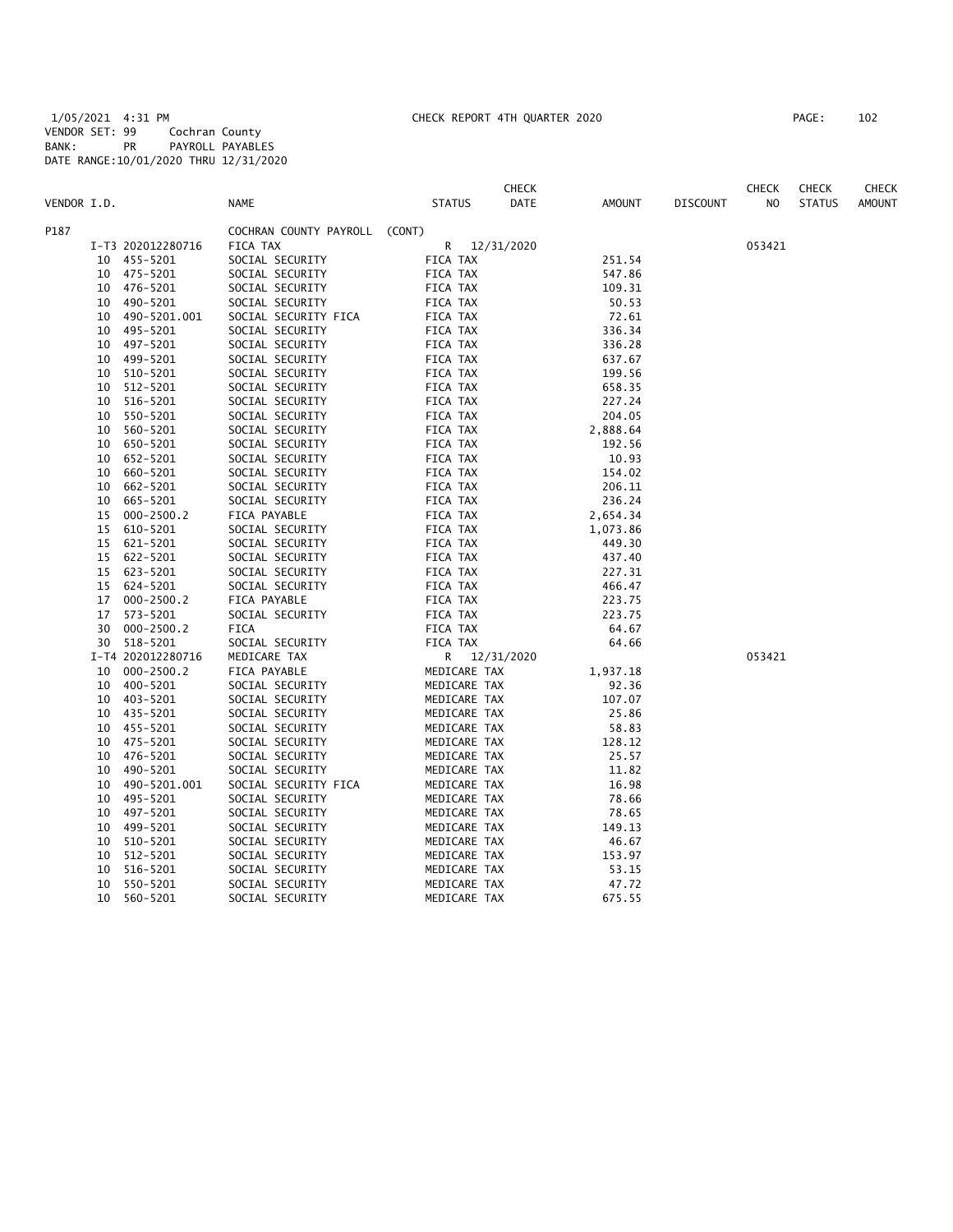1/05/2021 4:31 PM CHECK REPORT 4TH QUARTER 2020 PAGE: 103 VENDOR SET: 99 Cochran County BANK: PR PAYROLL PAYABLES DATE RANGE:10/01/2020 THRU 12/31/2020

|             |    |                   |                         |                   | <b>CHECK</b>                                 |               |                 | <b>CHECK</b>   | <b>CHECK</b>  | <b>CHECK</b>  |
|-------------|----|-------------------|-------------------------|-------------------|----------------------------------------------|---------------|-----------------|----------------|---------------|---------------|
| VENDOR I.D. |    |                   | <b>NAME</b>             | <b>STATUS</b>     | <b>DATE</b>                                  | <b>AMOUNT</b> | <b>DISCOUNT</b> | N <sub>O</sub> | <b>STATUS</b> | <b>AMOUNT</b> |
| P187        |    |                   | COCHRAN COUNTY PAYROLL  | (CONT)            |                                              |               |                 |                |               |               |
|             |    | I-T4 202012280716 | MEDICARE TAX            | R                 | 12/31/2020                                   |               |                 | 053421         |               |               |
|             |    | 10 650-5201       | SOCIAL SECURITY         | MEDICARE TAX      |                                              | 45.04         |                 |                |               |               |
|             |    | 10 652-5201       | SOCIAL SECURITY         | MEDICARE TAX      |                                              | 2.56          |                 |                |               |               |
|             |    | 10 660-5201       | SOCIAL SECURITY         | MEDICARE TAX      |                                              | 36.01         |                 |                |               |               |
|             | 10 | 662-5201          | SOCIAL SECURITY         | MEDICARE TAX      |                                              | 48.20         |                 |                |               |               |
|             | 10 | 665-5201          | SOCIAL SECURITY         | MEDICARE TAX      |                                              | 55.25         |                 |                |               |               |
|             | 15 | $000 - 2500.2$    | FICA PAYABLE            | MEDICARE TAX      |                                              | 620.77        |                 |                |               |               |
|             | 15 | 610-5201          | SOCIAL SECURITY         | MEDICARE TAX      |                                              | 251.15        |                 |                |               |               |
|             |    | 15 621-5201       | SOCIAL SECURITY         | MEDICARE TAX      |                                              | 105.07        |                 |                |               |               |
|             |    | 15 622-5201       | SOCIAL SECURITY         | MEDICARE TAX      |                                              | 102.29        |                 |                |               |               |
|             |    | 15 623-5201       | SOCIAL SECURITY         | MEDICARE TAX      |                                              | 53.16         |                 |                |               |               |
|             |    | 15 624-5201       | SOCIAL SECURITY         | MEDICARE TAX      |                                              | 109.10        |                 |                |               |               |
|             | 17 | $000 - 2500.2$    | FICA PAYABLE            | MEDICARE TAX      |                                              | 52.33         |                 |                |               |               |
|             | 17 | 573-5201          | SOCIAL SECURITY         | MEDICARE TAX      |                                              | 52.33         |                 |                |               |               |
|             | 30 | $000 - 2500.2$    | <b>FICA</b>             | MEDICARE TAX      |                                              | 15.12         |                 |                |               |               |
|             | 30 | 518-5201          | SOCIAL SECURITY         | MEDICARE TAX      |                                              | 15.13         |                 |                |               | 41,207.35     |
| T218        |    |                   | TEXAS ASS'N OF COUNTIES |                   |                                              |               |                 |                |               |               |
|             |    | I-11 202012280716 | EMPLOYEE PREMIUMS       |                   | R 12/31/2020                                 |               |                 | 053422         |               |               |
|             |    | 10 400-5202       | GROUP INSURANCE         | EMPLOYEE PREMIUMS |                                              | 764.01        |                 |                |               |               |
|             |    | 10 403-5202       | GROUP INSURANCE         | EMPLOYEE PREMIUMS |                                              | 1,771.80      |                 |                |               |               |
|             |    | 10 455-5202       | GROUP INSURANCE         | EMPLOYEE PREMIUMS |                                              | 885.90        |                 |                |               |               |
|             |    | 10 475-5202       | GROUP INSURANCE         | EMPLOYEE PREMIUMS |                                              | 1,771.80      |                 |                |               |               |
|             |    | 10 495-5202       | GROUP INSURANCE         | EMPLOYEE PREMIUMS |                                              | 885.90        |                 |                |               |               |
|             |    | 10 497-5202       | GROUP INSURANCE         | EMPLOYEE PREMIUMS |                                              | 885.90        |                 |                |               |               |
|             |    | 10 499-5202       | GROUP INSURANCE         | EMPLOYEE PREMIUMS |                                              | 2,657.70      |                 |                |               |               |
|             |    | 10 510-5202       | GROUP INSURANCE         | EMPLOYEE PREMIUMS |                                              | 885.90        |                 |                |               |               |
|             | 10 | 512-5202          | GROUP INSURANCE         | EMPLOYEE PREMIUMS |                                              | 1,771.80      |                 |                |               |               |
|             | 10 | 516-5202          | GROUP INSURANCE [50%]   | EMPLOYEE PREMIUMS |                                              | 902.16        |                 |                |               |               |
|             |    | 10 550-5202       | GROUP INSURANCE         | EMPLOYEE PREMIUMS |                                              | 885.90        |                 |                |               |               |
|             | 10 | 560-5202          | GROUP INSURANCE         | EMPLOYEE PREMIUMS |                                              | 9,744.90      |                 |                |               |               |
|             | 10 | 650-5202          | GROUP INSURANCE         | EMPLOYEE PREMIUMS |                                              | 928.39        |                 |                |               |               |
|             | 10 | 652-5202          | GROUP INSURANCE         | EMPLOYEE PREMIUMS |                                              | 42.49         |                 |                |               |               |
|             | 10 | 660-5202          | GROUP INSURANCE [35%]   | EMPLOYEE PREMIUMS |                                              | 612.57        |                 |                |               |               |
|             | 10 | 662-5202          | GROUP INSURANCE         | EMPLOYEE PREMIUMS |                                              | 800.92        |                 |                |               |               |
|             | 10 | 665-5202          | GROUP INSURANCE         | EMPLOYEE PREMIUMS |                                              | 885.90        |                 |                |               |               |
|             | 15 | 610-5202          | GROUP INSURANCE         | EMPLOYEE PREMIUMS |                                              | 3,665.49      |                 |                |               |               |
|             | 15 | 621-5202          | GROUP INSURANCE         | EMPLOYEE PREMIUMS |                                              | 1,771.80      |                 |                |               |               |
|             |    | 15 622-5202       | GROUP INSURANCE         | EMPLOYEE PREMIUMS |                                              | 1,771.80      |                 |                |               |               |
|             |    | 15 623-5202       | GROUP INSURANCE         | EMPLOYEE PREMIUMS |                                              | 885.90        |                 |                |               |               |
|             |    | 15 624-5202       | GROUP INSURANCE         | EMPLOYEE PREMIUMS |                                              | 1,771.80      |                 |                |               |               |
|             |    | 17 573-5202       | GROUP HEALTH INSURANCE  | EMPLOYEE PREMIUMS |                                              | 885.90        |                 |                |               |               |
|             |    | 30 518-5202       |                         |                   |                                              |               |                 |                |               |               |
|             |    |                   | GROUP INSURANCE [15%]   | EMPLOYEE PREMIUMS |                                              | 257.07        |                 | 053422         |               |               |
|             |    | I-12 202012280716 | GROUP LIFE INSURANCE    | R.                | 12/31/2020                                   | 2.94          |                 |                |               |               |
|             |    | 10 400-5202       | GROUP INSURANCE         |                   | GROUP LIFE INSURANCE<br>GROUP LIFE INSURANCE | 6.82          |                 |                |               |               |
|             | 10 | 403-5202          | GROUP INSURANCE         |                   |                                              |               |                 |                |               |               |
|             | 10 | 455-5202          | GROUP INSURANCE         |                   | GROUP LIFE INSURANCE                         | 3.41          |                 |                |               |               |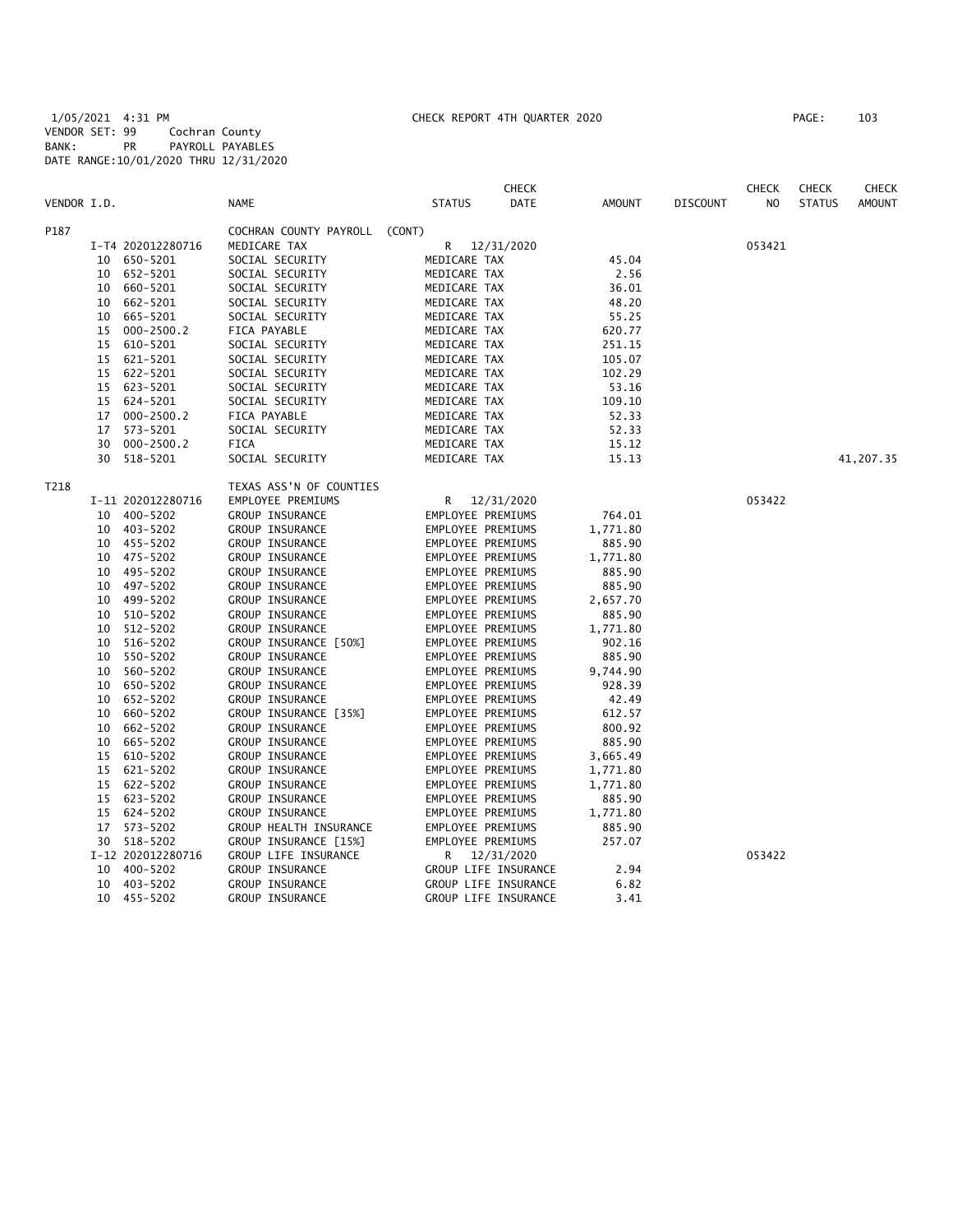1/05/2021 4:31 PM CHECK REPORT 4TH QUARTER 2020 PAGE: 104 VENDOR SET: 99 Cochran County BANK: PR PAYROLL PAYABLES DATE RANGE:10/01/2020 THRU 12/31/2020

|                  |    |                   |                                |               | <b>CHECK</b>         |                |                 | <b>CHECK</b>     | CHECK         | <b>CHECK</b>  |
|------------------|----|-------------------|--------------------------------|---------------|----------------------|----------------|-----------------|------------------|---------------|---------------|
| VENDOR I.D.      |    |                   | <b>NAME</b>                    | <b>STATUS</b> | <b>DATE</b>          | <b>AMOUNT</b>  | <b>DISCOUNT</b> | N <sub>O</sub>   | <b>STATUS</b> | <b>AMOUNT</b> |
| T218             |    |                   | TEXAS ASS'N OF COUNTIES (CONT) |               |                      |                |                 |                  |               |               |
|                  |    | I-12 202012280716 | GROUP LIFE INSURANCE           | R             | 12/31/2020           |                |                 | 053422           |               |               |
|                  |    | 10 475-5202       | GROUP INSURANCE                |               | GROUP LIFE INSURANCE | 6.82           |                 |                  |               |               |
|                  |    | 10 495-5202       | GROUP INSURANCE                |               | GROUP LIFE INSURANCE | 3.41           |                 |                  |               |               |
|                  |    | 10 497-5202       | GROUP INSURANCE                |               | GROUP LIFE INSURANCE | 3.41           |                 |                  |               |               |
|                  | 10 | 499-5202          | GROUP INSURANCE                |               | GROUP LIFE INSURANCE | 10.23          |                 |                  |               |               |
|                  | 10 | 510-5202          | <b>GROUP INSURANCE</b>         |               | GROUP LIFE INSURANCE | 3.41           |                 |                  |               |               |
|                  | 10 | 512-5202          | GROUP INSURANCE                |               | GROUP LIFE INSURANCE | 6.82           |                 |                  |               |               |
|                  | 10 | 516-5202          | GROUP INSURANCE [50%]          |               | GROUP LIFE INSURANCE | 3.48           |                 |                  |               |               |
|                  | 10 | 550-5202          | GROUP INSURANCE                |               | GROUP LIFE INSURANCE | 3.41           |                 |                  |               |               |
|                  |    | 10 560-5202       | GROUP INSURANCE                |               | GROUP LIFE INSURANCE | 37.51          |                 |                  |               |               |
|                  | 10 | 650-5202          | GROUP INSURANCE                |               | GROUP LIFE INSURANCE | 3.57           |                 |                  |               |               |
|                  | 10 | 652-5202          | GROUP INSURANCE                |               | GROUP LIFE INSURANCE | 0.16           |                 |                  |               |               |
|                  | 10 | 660-5202          | GROUP INSURANCE [35%]          |               | GROUP LIFE INSURANCE | 2.36           |                 |                  |               |               |
|                  | 10 | 662-5202          | GROUP INSURANCE                |               | GROUP LIFE INSURANCE | 3.09           |                 |                  |               |               |
|                  | 10 | 665-5202          | GROUP INSURANCE                |               | GROUP LIFE INSURANCE | 3.41           |                 |                  |               |               |
|                  |    | 15 610-5202       | <b>GROUP INSURANCE</b>         |               | GROUP LIFE INSURANCE | 14.11          |                 |                  |               |               |
|                  |    | 15 621-5202       | GROUP INSURANCE                |               | GROUP LIFE INSURANCE | 6.82           |                 |                  |               |               |
|                  |    | 15 622-5202       | GROUP INSURANCE                |               | GROUP LIFE INSURANCE | 6.82           |                 |                  |               |               |
|                  |    | 15 623-5202       | GROUP INSURANCE                |               | GROUP LIFE INSURANCE | 3.41           |                 |                  |               |               |
|                  |    | 15 624-5202       | GROUP INSURANCE                |               | GROUP LIFE INSURANCE | 5.63           |                 |                  |               |               |
|                  |    | 17 573-5202       | GROUP HEALTH INSURANCE         |               | GROUP LIFE INSURANCE | 3.41           |                 |                  |               |               |
|                  |    | 30 518-5202       | GROUP INSURANCE [15%]          |               | GROUP LIFE INSURANCE | 0.98           |                 |                  |               |               |
|                  |    | I-15 202012280716 | DEPENDENT HEALTH PREM WITHHELD | $\mathsf{R}$  | 12/31/2020           |                |                 | 053422           |               |               |
|                  |    | 10 000-2500.4     | INSURANCE PAYABLE              |               | DEPENDENT HEALTH PRE | 1,948.96       |                 |                  |               | 40,188.10     |
| C <sub>253</sub> |    |                   | COCHRAN COUNTY MONEY MKT       |               |                      |                |                 |                  |               |               |
|                  |    | I-202012280718    | COCHRAN COUNTY MONEY MKT       | R             | 12/31/2020           |                |                 | 053423           |               |               |
|                  |    | 10 409-5207       | SUPPLEMENTAL DEATH BENEFITS    |               | NON-DEPT SUPP DEATH  | 1,071.68       |                 |                  |               | 1,071.68      |
|                  |    |                   |                                |               |                      |                |                 |                  |               |               |
| * *              |    | TOTALS * *        | N <sub>O</sub><br>27           |               |                      | INVOICE AMOUNT |                 | <b>DISCOUNTS</b> |               | CHECK AMOUNT  |
|                  |    | REGULAR CHECKS:   |                                |               |                      | 392, 388.23    |                 | 0.00             |               | 392, 388.23   |
|                  |    | HAND CHECKS:      | $\mathbf 0$                    |               |                      | 0.00           |                 | 0.00             |               | 0.00          |
|                  |    | DRAFTS:           | 0                              |               |                      | 0.00           |                 | 0.00             |               | 0.00          |
|                  |    | EFT:              | 0                              |               |                      | 0.00           |                 | 0.00             |               | 0.00          |
|                  |    | NON CHECKS:       | $\mathbf 0$                    |               |                      | 0.00           |                 | 0.00             |               | 0.00          |
|                  |    | VOID CHECKS:      | 0 VOID DEBITS                  |               | 0.00                 |                |                 |                  |               |               |
|                  |    |                   | VOID CREDITS                   |               | 0.00                 | 0.00           |                 | 0.00             |               |               |
|                  |    |                   |                                |               |                      |                |                 |                  |               |               |

TOTAL ERRORS: 0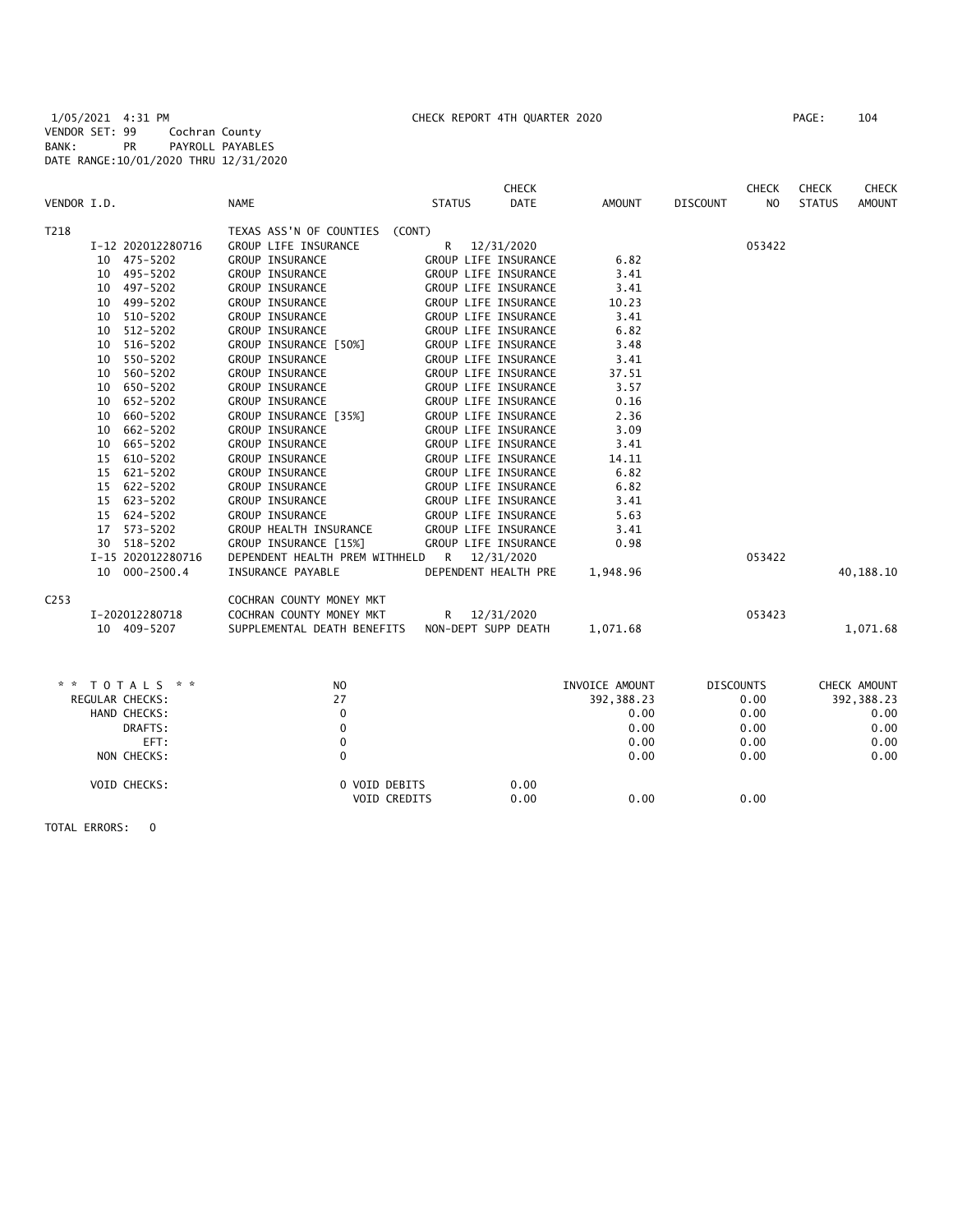1/05/2021 4:31 PM CHECK REPORT 4TH QUARTER 2020 PAGE: 105 VENDOR SET: 99 Cochran County BANK: PR PAYROLL PAYABLES DATE RANGE:10/01/2020 THRU 12/31/2020

|    | G/L ACCOUNT    | <b>NAME</b>                 | AMOUNT    |
|----|----------------|-----------------------------|-----------|
|    |                |                             |           |
| 10 | $000 - 2500.1$ | WITHHOLDING TAX PAYABLE     | 29,048.08 |
| 10 | $000 - 2500.2$ | FICA PAYABLE                | 30,454.22 |
| 10 | $000 - 2500.3$ | <b>TCDRS PAYABLE</b>        | 27,856.30 |
| 10 | $000 - 2500.4$ | INSURANCE PAYABLE           | 34,030.43 |
| 10 | $000 - 2500.7$ | PEBSCO DEF COMP PAYABLE     | 3,821.90  |
| 10 | 400-5201       | SOCIAL SECURITY             | 1,775.32  |
| 10 | 400-5202       | GROUP INSURANCE             | 3,727.27  |
| 10 | 400-5203       | RETIREMENT                  | 3,016.90  |
| 10 | 403-5201       | SOCIAL SECURITY             | 1,724.92  |
| 10 | 403-5202       | GROUP INSURANCE             | 5,335.86  |
| 10 | $403 - 5203$   | RETIREMENT                  | 3,429.02  |
| 10 | 409-5207       | SUPPLEMENTAL DEATH BENEFITS | 3,189.77  |
| 10 | 435-5201       | SOCIAL SECURITY             | 409.23    |
| 10 | 435-5203       | RETIREMENT                  | 695.40    |
| 10 | 455-5201       | SOCIAL SECURITY             | 942.10    |
| 10 | 455-5202       | <b>GROUP INSURANCE</b>      | 2,667.93  |
| 10 | 455-5203       | RETIREMENT                  | 1,600.95  |
| 10 | 475-5201       | SOCIAL SECURITY             | 2,033.08  |
| 10 | 475-5202       | <b>GROUP INSURANCE</b>      | 5,335.86  |
| 10 | 475-5203       | RETIREMENT                  | 3,834.96  |
| 10 | 476-5201       | SOCIAL SECURITY             | 404.64    |
| 10 | 476-5203       | RETIREMENT                  | 687.60    |
| 10 | 490-5201       | SOCIAL SECURITY             | 326.37    |
| 10 | 490-5201.001   | SOCIAL SECURITY FICA        | 551.93    |
| 10 | 490-5203.001   | RETIREMENT                  | 937.93    |
| 10 | 495-5201       | SOCIAL SECURITY             | 1,148.34  |
| 10 | 495-5202       | GROUP INSURANCE             | 2,667.93  |
| 10 | 495-5203       | RETIREMENT                  | 1,966.37  |
| 10 | 497-5201       | SOCIAL SECURITY             | 1,254.16  |
| 10 | 497-5202       | GROUP INSURANCE             | 2,667.93  |
| 10 | 497-5203       | RETIREMENT                  | 2,131.23  |
| 10 | 499-5201       | SOCIAL SECURITY             | 2,350.82  |
| 10 | 499-5202       | GROUP INSURANCE             | 8,003.79  |
| 10 | 499-5203       | RETIREMENT                  | 4,012.60  |
| 10 | 510-5201       | SOCIAL SECURITY             | 718.17    |
| 10 | 510-5202       | GROUP INSURANCE             | 2,667.93  |
| 10 | 510-5203       | RETIREMENT                  | 1,220.44  |
| 10 | 512-5201       | SOCIAL SECURITY             | 2,147.79  |
| 10 | 512-5202       | GROUP INSURANCE             | 5,688.06  |
| 10 | 512-5203       | RETIREMENT                  | 3,688.77  |
| 10 | 516-5201       | SOCIAL SECURITY             | 845.80    |
| 10 | 516-5202       | GROUP INSURANCE [50%]       | 2,716.78  |
| 10 | 516-5203       | RETIREMENT                  | 1,429.94  |
| 10 | 550-5201       | SOCIAL SECURITY             | 755.31    |
| 10 | 550-5202       | GROUP INSURANCE             | 2,667.93  |
| 10 | 550-5203       | RETIREMENT                  | 1,283.52  |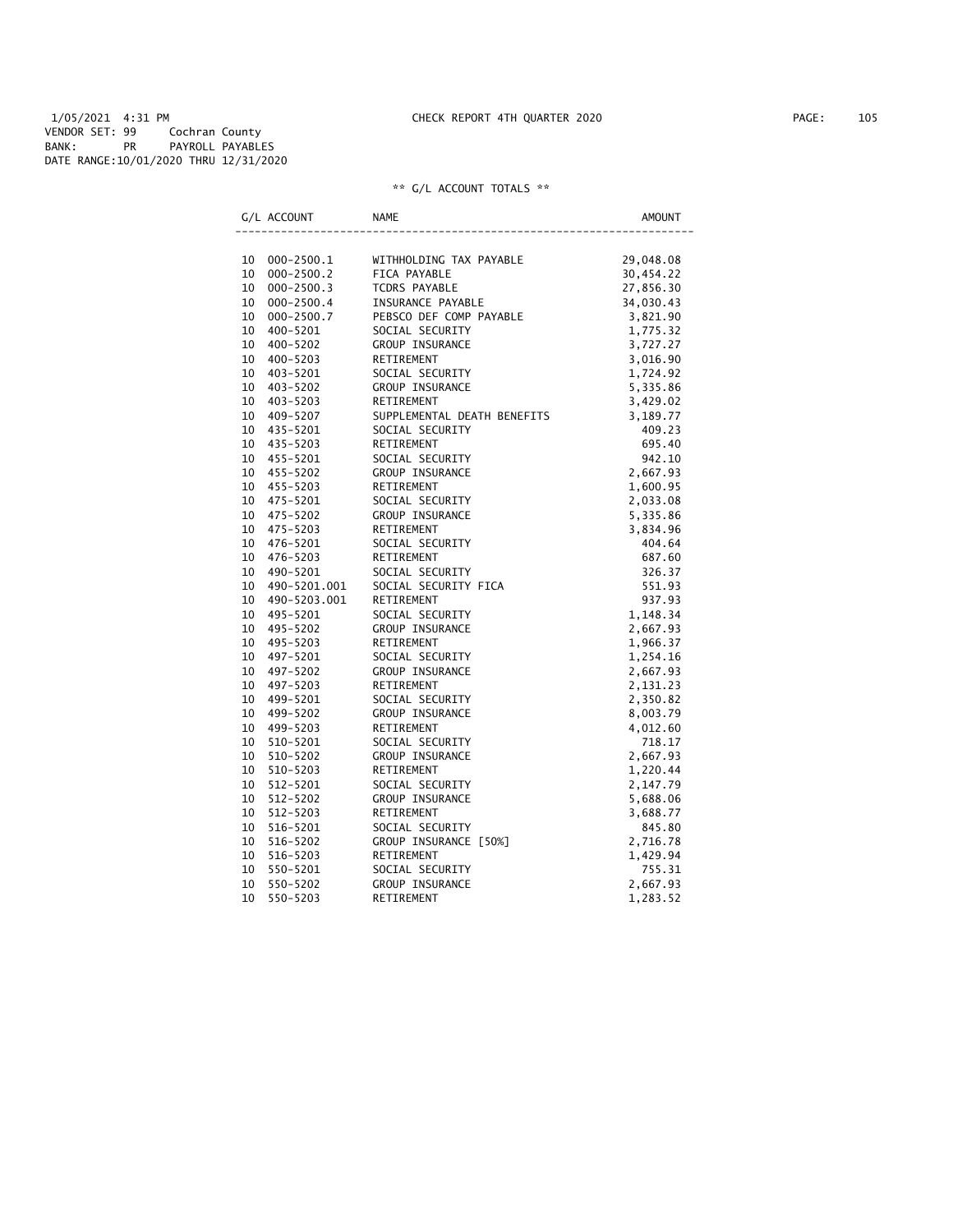1/05/2021 4:31 PM CHECK REPORT 4TH QUARTER 2020 PAGE: 106 VENDOR SET: 99 Cochran County BANK: PR PAYROLL PAYABLES DATE RANGE:10/01/2020 THRU 12/31/2020

|    | G/L ACCOUNT    | <b>NAME</b>             | AMOUNT      |
|----|----------------|-------------------------|-------------|
|    |                |                         |             |
|    | 10 560-5201    | SOCIAL SECURITY         | 10, 101.58  |
| 10 | 560-5202       | GROUP INSURANCE         | 28,454.51   |
| 10 | 560-5203       | RETIREMENT              | 17, 192. 78 |
|    | 10 650-5201    | SOCIAL SECURITY         | 712.80      |
|    | 10 650-5202    | GROUP INSURANCE         | 2,795.88    |
|    | 10 650-5203    | RETIREMENT              | 1,211.28    |
|    | 10 652-5201    | SOCIAL SECURITY         | 40.47       |
|    | 10 652-5202    | GROUP INSURANCE         | 127.95      |
|    | 10 652-5203    | RETIREMENT              | 68.76       |
|    | 10 660-5201    | SOCIAL SECURITY         | 573.29      |
| 10 | 660-5202       | GROUP INSURANCE [35%]   | 1,844.89    |
| 10 | 660-5203       | RETIREMENT              | 968.56      |
| 10 | 662-5201       | SOCIAL SECURITY         | 762.93      |
|    | 10 662-5202    | GROUP INSURANCE         | 2,412.03    |
|    | 10 662-5203    | RETIREMENT              | 1,296.48    |
|    | 10 665-5201    | SOCIAL SECURITY         | 875.16      |
|    | 10 665-5202    | GROUP INSURANCE         | 2,667.93    |
| 10 | 665-5203       | RETIREMENT              | 1,059.51    |
|    |                | *** FUND TOTAL ***      | 293,038.37  |
| 15 | 000-2500.1     | WITHHOLDING TAX PAYABLE | 9,535.92    |
| 15 | $000 - 2500.2$ | FICA PAYABLE            | 9,828.39    |
| 15 | $000 - 2500.3$ | TCDRS PAYABLE           | 9,011.53    |
| 15 | $000 - 2500.4$ | INSURANCE PAYABLE       | 4,183.55    |
| 15 | $000 - 2500.7$ | PEBSCO DEF COMP PAYABLE | 680.64      |
| 15 | 610-5201       | SOCIAL SECURITY         | 3,975.03    |
| 15 | 610-5202       | GROUP INSURANCE         | 11,038.80   |
| 15 | 610-5203       | RETIREMENT              | 6,754.86    |
| 15 | 621-5201       | SOCIAL SECURITY         | 1,663.11    |
| 15 | 621-5202       | GROUP INSURANCE         | 5,335.86    |
| 15 | 621-5203       | RETIREMENT              | 2,848.59    |
| 15 | 622-5201       | SOCIAL SECURITY         | 1,622.13    |
| 15 | 622-5202       | GROUP INSURANCE         | 5,335.86    |
|    | 15 622-5203    | RETIREMENT              | 2,756.62    |
| 15 | 623-5201       | SOCIAL SECURITY         | 841.41      |
|    | 15 623-5202    | GROUP INSURANCE         | 2,667.93    |
| 15 | 623-5203       | RETIREMENT              | 1,429.86    |
|    | 15 624-5201    | SOCIAL SECURITY         | 1,726.71    |
| 15 | 624-5202       | GROUP INSURANCE         | 5,332.29    |
| 15 | 624-5203       | RETIREMENT              | 2,945.76    |
|    |                | *** FUND TOTAL ***      | 89, 514.85  |
| 17 | $000 - 2500.1$ | WITHHOLDING TAX PAYABLE | 751.98      |
| 17 | $000 - 2500.2$ | FICA PAYABLE            | 828.24      |
| 17 | $000 - 2500.3$ | <b>TCDRS PAYABLE</b>    | 757.86      |
| 17 | 573-5201       | SOCIAL SECURITY         | 828.24      |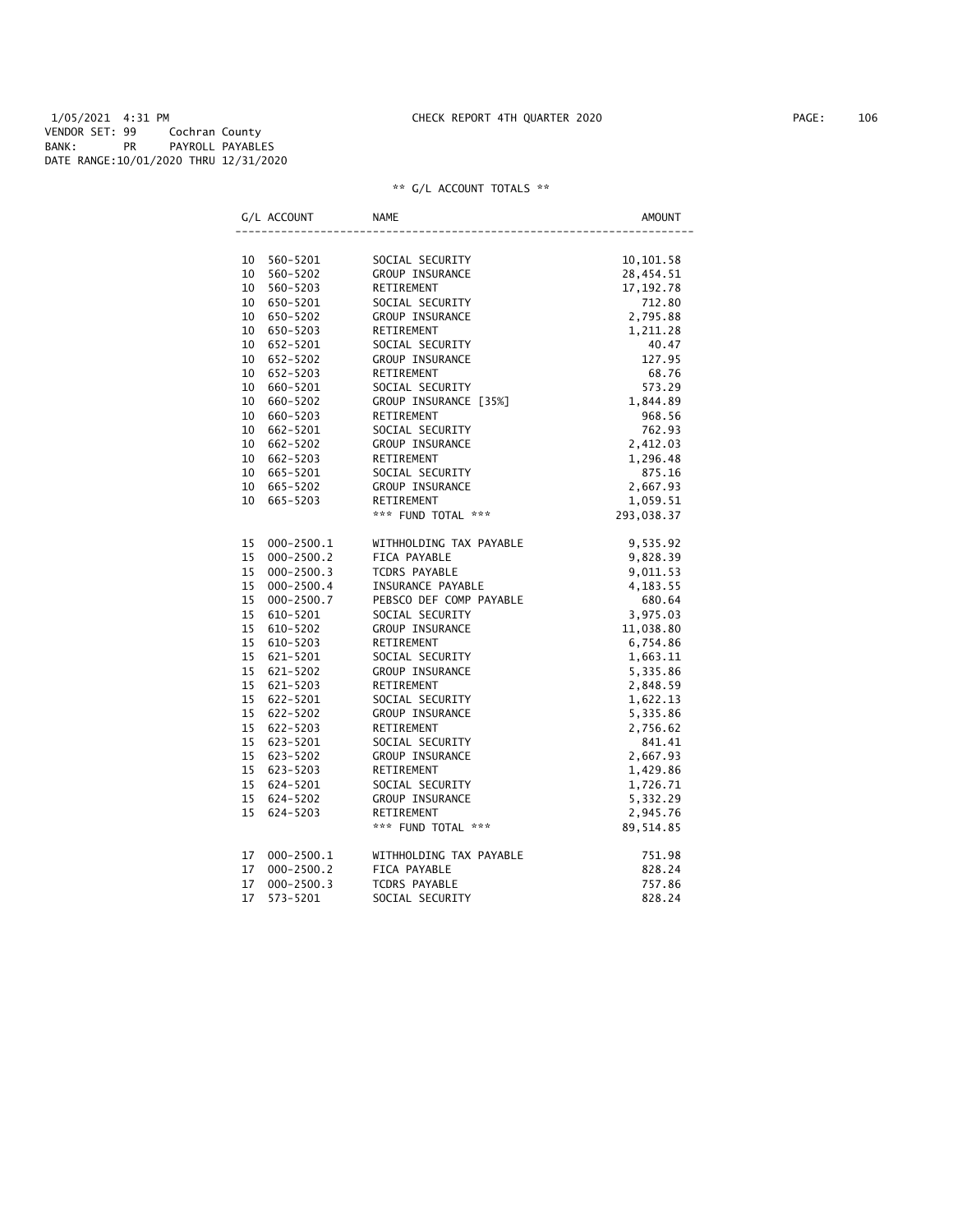1/05/2021 4:31 PM CHECK REPORT 4TH QUARTER 2020 PAGE: 107 VENDOR SET: 99 Cochran County BANK: PR PAYROLL PAYABLES DATE RANGE:10/01/2020 THRU 12/31/2020

| 573-5202<br>GROUP HEALTH INSURANCE<br>2,667.93<br>17<br>573-5203<br>RETIREMENT<br>1,407.45<br>17<br>*** FUND TOTAL ***<br>7,241.70<br>000-2500.1<br>FEDERAL WITHOLDING<br>365.57<br>30<br>000-2500.2<br>240.70<br>30<br>FICA<br>$000 - 2500.3$<br>219.02<br><b>TCDRS</b><br>30<br>313.91<br>$000 - 2500.4$<br>AFLAC<br>30<br>32.46<br>000-2500.7<br>D.C.<br>30<br>240.71<br>518-5201<br>SOCIAL SECURITY<br>30<br>GROUP INSURANCE [15%]<br>774.19<br>30<br>518-5202<br>RETIREMENT<br>406.75<br>518-5203<br>30<br>*** FUND TOTAL ***<br>2,593.31<br>N <sub>O</sub><br>INVOICE AMOUNT<br><b>DISCOUNTS</b><br>VENDOR SET: 99<br>BANK: PR<br>27<br>TOTALS:<br>0.00<br>392, 388.23<br>27<br>TOTALS:<br>BANK: PR<br>392,388.23<br>0.00<br><b>REPORT TOTALS:</b><br>401<br>1,004,613.17<br>0.00 | G/L ACCOUNT | NAME | AMOUNT |              |
|-----------------------------------------------------------------------------------------------------------------------------------------------------------------------------------------------------------------------------------------------------------------------------------------------------------------------------------------------------------------------------------------------------------------------------------------------------------------------------------------------------------------------------------------------------------------------------------------------------------------------------------------------------------------------------------------------------------------------------------------------------------------------------------------|-------------|------|--------|--------------|
|                                                                                                                                                                                                                                                                                                                                                                                                                                                                                                                                                                                                                                                                                                                                                                                         |             |      |        |              |
|                                                                                                                                                                                                                                                                                                                                                                                                                                                                                                                                                                                                                                                                                                                                                                                         |             |      |        |              |
|                                                                                                                                                                                                                                                                                                                                                                                                                                                                                                                                                                                                                                                                                                                                                                                         |             |      |        |              |
|                                                                                                                                                                                                                                                                                                                                                                                                                                                                                                                                                                                                                                                                                                                                                                                         |             |      |        |              |
|                                                                                                                                                                                                                                                                                                                                                                                                                                                                                                                                                                                                                                                                                                                                                                                         |             |      |        |              |
|                                                                                                                                                                                                                                                                                                                                                                                                                                                                                                                                                                                                                                                                                                                                                                                         |             |      |        |              |
|                                                                                                                                                                                                                                                                                                                                                                                                                                                                                                                                                                                                                                                                                                                                                                                         |             |      |        |              |
|                                                                                                                                                                                                                                                                                                                                                                                                                                                                                                                                                                                                                                                                                                                                                                                         |             |      |        |              |
|                                                                                                                                                                                                                                                                                                                                                                                                                                                                                                                                                                                                                                                                                                                                                                                         |             |      |        |              |
|                                                                                                                                                                                                                                                                                                                                                                                                                                                                                                                                                                                                                                                                                                                                                                                         |             |      |        |              |
|                                                                                                                                                                                                                                                                                                                                                                                                                                                                                                                                                                                                                                                                                                                                                                                         |             |      |        |              |
|                                                                                                                                                                                                                                                                                                                                                                                                                                                                                                                                                                                                                                                                                                                                                                                         |             |      |        |              |
|                                                                                                                                                                                                                                                                                                                                                                                                                                                                                                                                                                                                                                                                                                                                                                                         |             |      |        | CHECK AMOUNT |
|                                                                                                                                                                                                                                                                                                                                                                                                                                                                                                                                                                                                                                                                                                                                                                                         |             |      |        | 392, 388.23  |
|                                                                                                                                                                                                                                                                                                                                                                                                                                                                                                                                                                                                                                                                                                                                                                                         |             |      |        | 392, 388.23  |
|                                                                                                                                                                                                                                                                                                                                                                                                                                                                                                                                                                                                                                                                                                                                                                                         |             |      |        | 1,004,613.17 |